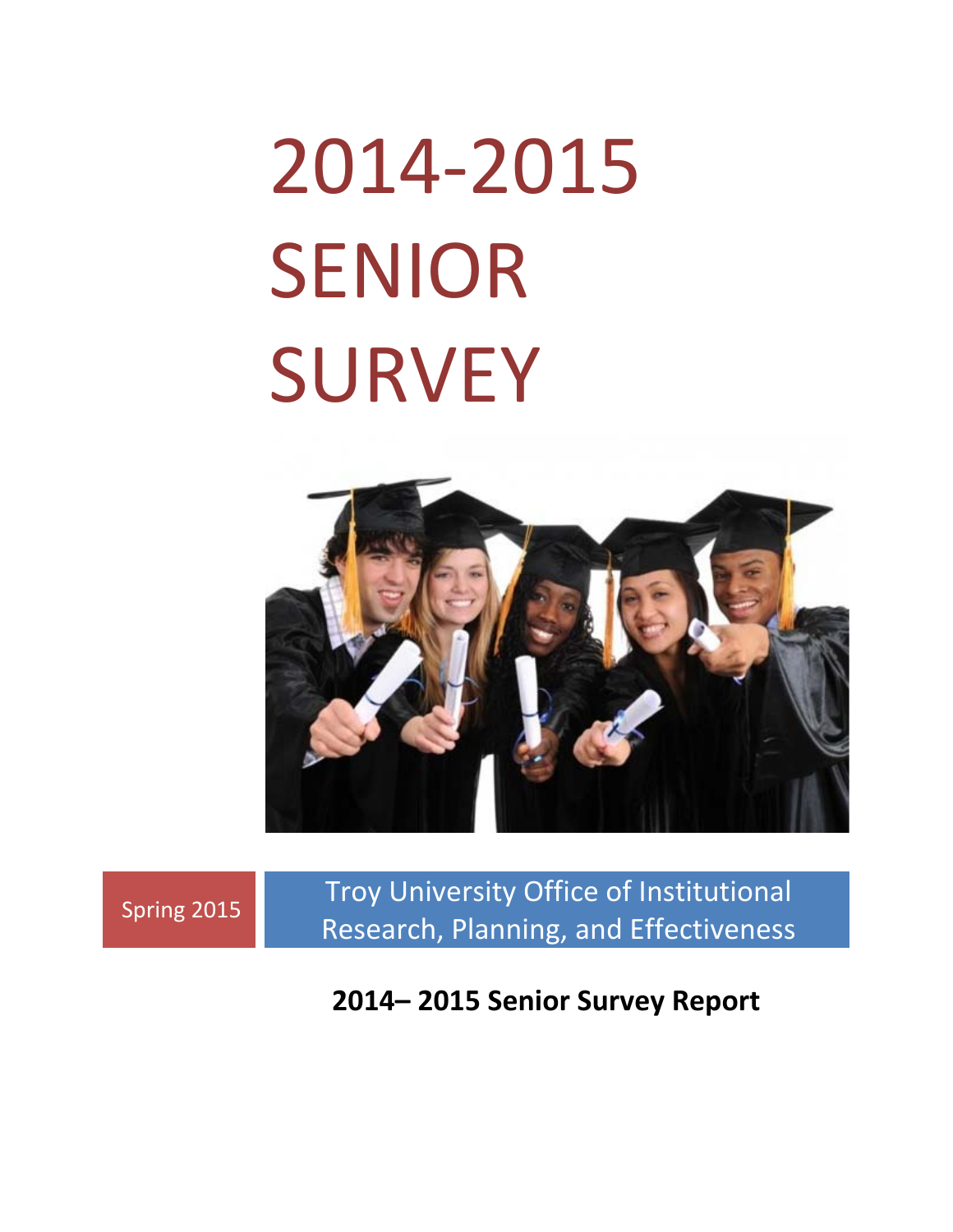# **Table of Contents**

| Report 7: Ratings on educational and academic support services cross tabulated by campus  29               |
|------------------------------------------------------------------------------------------------------------|
| Report 8: Satisfaction with the offices and services of the University cross tabulated by <i>campus</i> 32 |
|                                                                                                            |
|                                                                                                            |
| Report 11: Enrollment choices and recommendations cross tabulated by campus  40                            |
|                                                                                                            |
| Report 13: Ratings on educational and academic support services cross tabulated by college  44             |
| Report 14: Satisfaction with the offices and services of the University cross tabulated by college  47     |
|                                                                                                            |
|                                                                                                            |
| Report 17: Enrollment choices and recommendations cross tabulated by <i>college</i> 55                     |
| Report 18: Comparison of Intellectual Development and Leadership Development by Ethnicity  56              |
|                                                                                                            |
|                                                                                                            |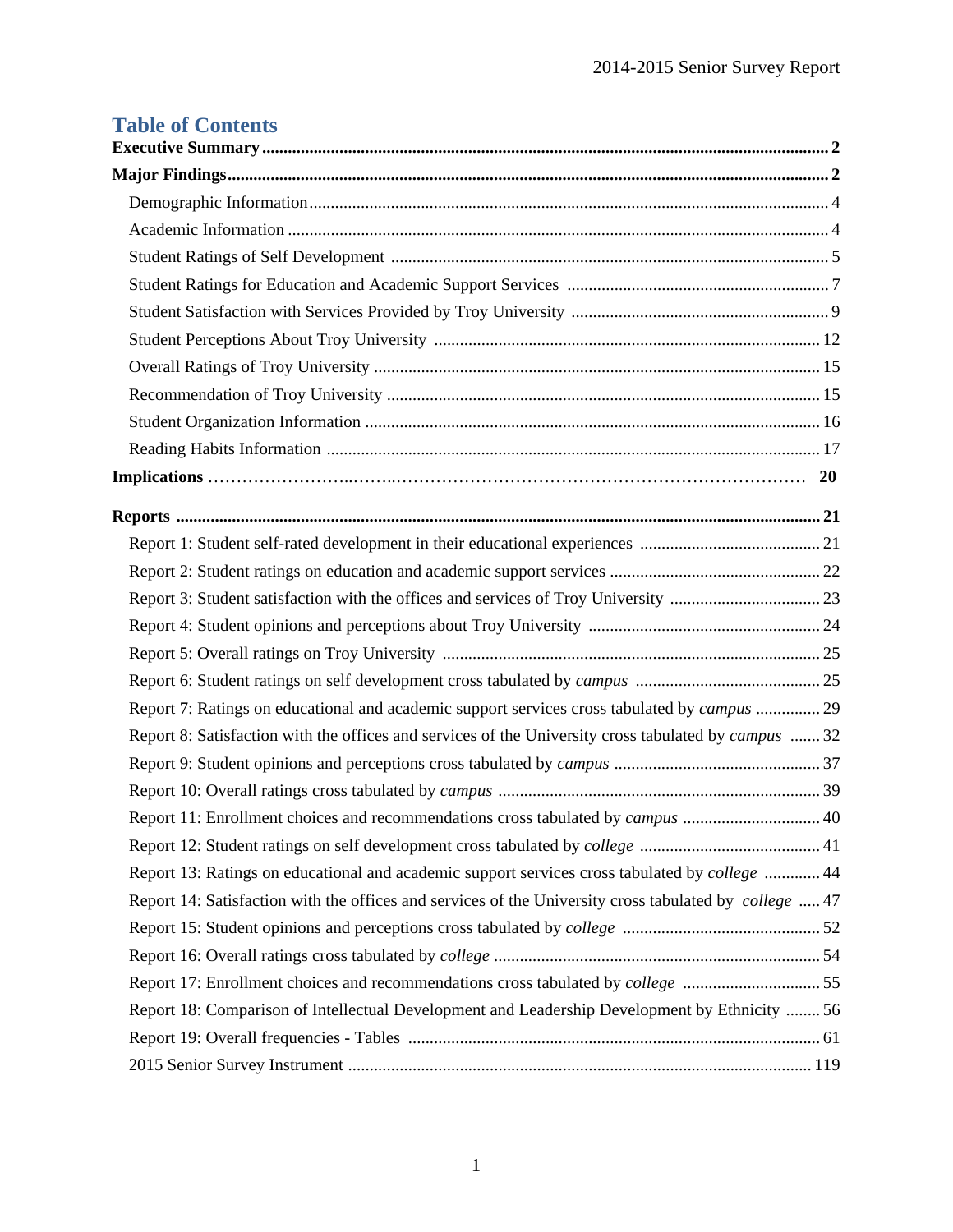# **Executive Summary**

 The purpose of this survey is to identify student satisfaction with their experiences at Troy University, recognize student development as a result of their Troy University education, and identify areas that need to be improved. Data collected in this survey are used to help the University strengthen its academic programs, better serve the needs of its students, and become more effective and efficient in accomplishing its mission and goals.

 As an annual effort of institutional effectiveness, the Troy University Office of Institutional Research, Planning, and Effectiveness (IRPE) conducted the *Troy University Senior Survey* on all campuses of the University during spring 2015.

 The questionnaire for the survey contained 42 questions. The first 19 questions ask for information regarding students' demographics, academics, employment, and financial aid. Questions  $20 - 36$  of the survey, with a high reliability, focus on measuring students' perceptions about and satisfaction with their Troy experiences. Question 37 was an open-ended question allowing for additional comments. Questions 38-42 asked more specifically the student's plans upon graduation; these are in their second survey cycle as they were new additions to the 2013- 2014 Senior Survey. These same questions are also asked of the students during the exit process at the graduation ceremony on the Troy campus.

 For data analysis, descriptive methods were used for the overall University as well as for each individual campus, site, college, and degree. Questions 20 to 36 were tabulated and items were presented in a cross tabulation by campus so that comparison, if necessary, could be made between campuses or between campus and the overall University. Questions 20 - 23, which contain measures in 71 areas, are analyzed based on the factors defined from the same measures in the previous year's survey. Importantly, a five year comparison was made between academic years 10-11, 11-12, 12-13, 13-14 and 14-15 responses to identify any possible improvement, as well as between campuses to explore in detail areas where improvement efforts can be focused. In the end, frequency tables for all survey questions were provided as appendices for the overall responses as well as for each of the campuses and colleges.

## **Major Findings**

 The *Troy University Senior Survey 2014-15* as administered during spring 2015. During this time, students who had filed their intent to graduate form were emailed the link to the survey. By the time data collection was closed in spring 2015, 1,149 responses were received representing a 21% response rate.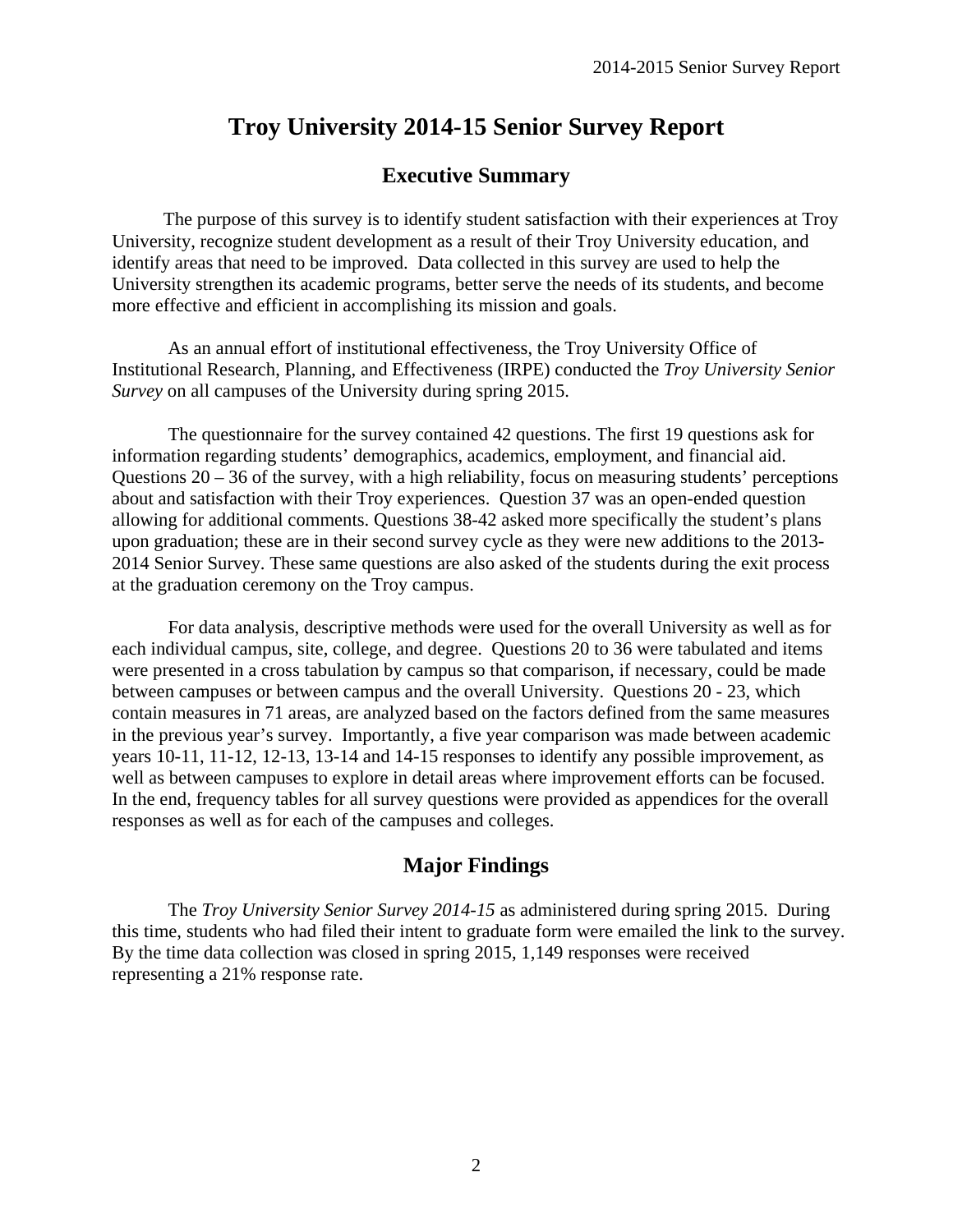While the overall response count is significantly higher than the previous year, the response rate is comparable to the response rates from prior years. Even though the response rates vary from year to year, the demographic factors from each year are roughly parallel. In spring 2015, 5,412 students who were identified as seniors were emailed an invitation to participate in the survey which resulted in a 21% response rate. The characteristics of the survey respondents were determined to be similar to those of the total graduates of the year although some variation existed. Therefore, the responses to the current survey could be considered representative of the ideas and opinions of the students who were graduating in during the 2014- 2015 Academic Year.

| <b>Senior Survey Response Rates</b> |            |  |  |  |  |  |  |  |
|-------------------------------------|------------|--|--|--|--|--|--|--|
| AY 2014 - 2015                      | $N = 1149$ |  |  |  |  |  |  |  |
| $AY 2013 - 2014$                    | $N = 425$  |  |  |  |  |  |  |  |
| $AY 2012 - 2013$                    | $N = 1011$ |  |  |  |  |  |  |  |
| $AY 2011 - 2012$                    | $N = 1914$ |  |  |  |  |  |  |  |
| $AY 2010 - 2011$                    | $N = 1904$ |  |  |  |  |  |  |  |

 The *Senior Survey* has been administered consecutively for over eight years. The results are almost parallel from each year, however the current year results show a slight increase in two of the seven areas. Over the past five years students have consistently rated the factor of leadership development the highest and student services the lowest. The chart and table below presents the mean scores for each factor measured by the *Senior Survey*. Each factor is measured on a scale with 1 being low satisfaction and 5 being high satisfaction.

|                                  | <b>AY</b><br>$14 - 15$ | <b>AY</b><br>$13 - 14$ | <b>AY</b><br>$12 - 13$ | <b>AY</b><br>$11 - 12$ | <b>AY</b><br>$10 - 11$ |
|----------------------------------|------------------------|------------------------|------------------------|------------------------|------------------------|
| <b>Leadership Development</b>    | 4.23                   | 4.20                   | 4.14                   | 4.23                   | 4.20                   |
| <i><u><b>Instruction</b></u></i> | 4.02                   | 4.12                   | 4.05                   | 3.99                   | 3.95                   |
| <b>Administration</b>            | 3.97                   | 4.10                   | 4.08                   | 3.81                   | 3.97                   |
| <b>Intellectual Development</b>  | 4.04                   | 4.03                   | 3.96                   | 4.09                   | 4.06                   |
| <b>Perceptions</b>               | 3.96                   | 4.02                   | 4.02                   | 3.95                   | 3.90                   |
| <b>Academic Support Services</b> | 3.89                   | 3.94                   | 3.87                   | 3.84                   | 3.83                   |
| <b>Overall Ratings</b>           | 3.93                   | 3.93                   | 3.94                   | 3.94                   | 3.94                   |
| <b>Student Services</b>          | 3.72                   | 3.85                   | 3.86                   | 3.64                   | 3.73                   |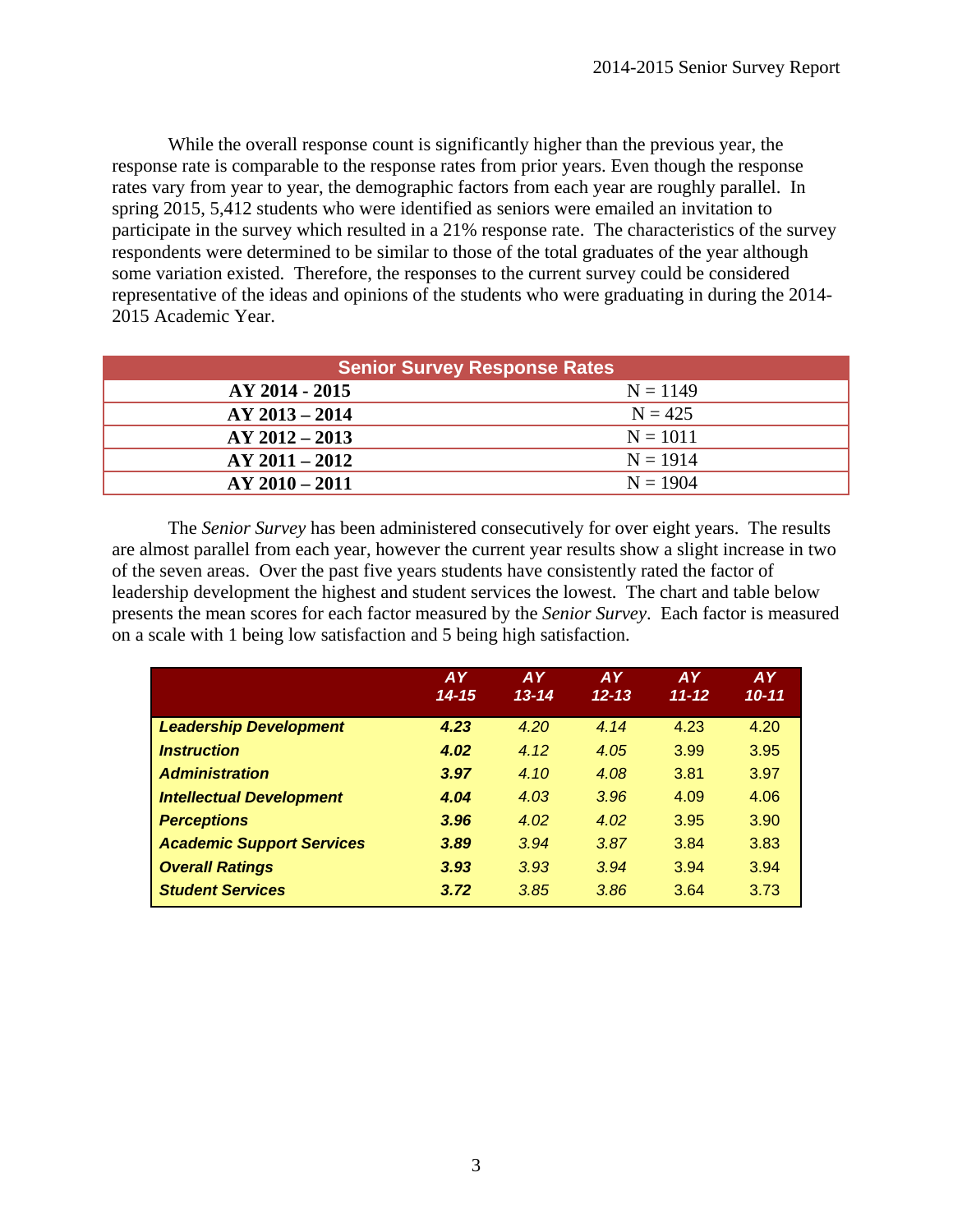

#### Demographic Information

Of the 1,149, respondents, 68% were female, 55% were White compared to 35% Black, and 68% were aged 25 or older. While the majority (97%) were US citizens, the 3% international student participants represented 11 countries in various regions of the world. The largest percentage of respondents were from eTROY, 40%. About 31% of the respondents were graduating from Troy Campus, 2% were Global Campus students, and the remainder of the seniors were from Dothan (12%), Montgomery (7%) and Phenix City (8%). Additionally, Global Campus students responded from four different sites.

#### Academic Information

Academically, 98% of the respondents were expecting to receive a Bachelor's degree and 1% were expecting to receive an Associate's degree. About 41% of the respondents were planning to graduate from the College of Arts and Sciences, 21% from Business, approximately 19% from Education, 13% from the College of Health and Human Services, and only about 5% from the College of Communication & Fine Arts.

According to the responses, approximately 79% of the students had transferred credit According to the responses, approximately 79% of the students had transferred credit<br>hours from other institutions and about 45% of them transferred more than 30 credit hours. The majority of participating seniors (61%) started Troy University as an undergraduate transfer student. About 34% started Troy University as a first-time freshman. While attending Troy University, 78% of the students had taken online courses. About 26% reported that their cumulative GPA's were between 3.5 and 4.0, and 36% had GPA's between 3.0 and 3.49. Of the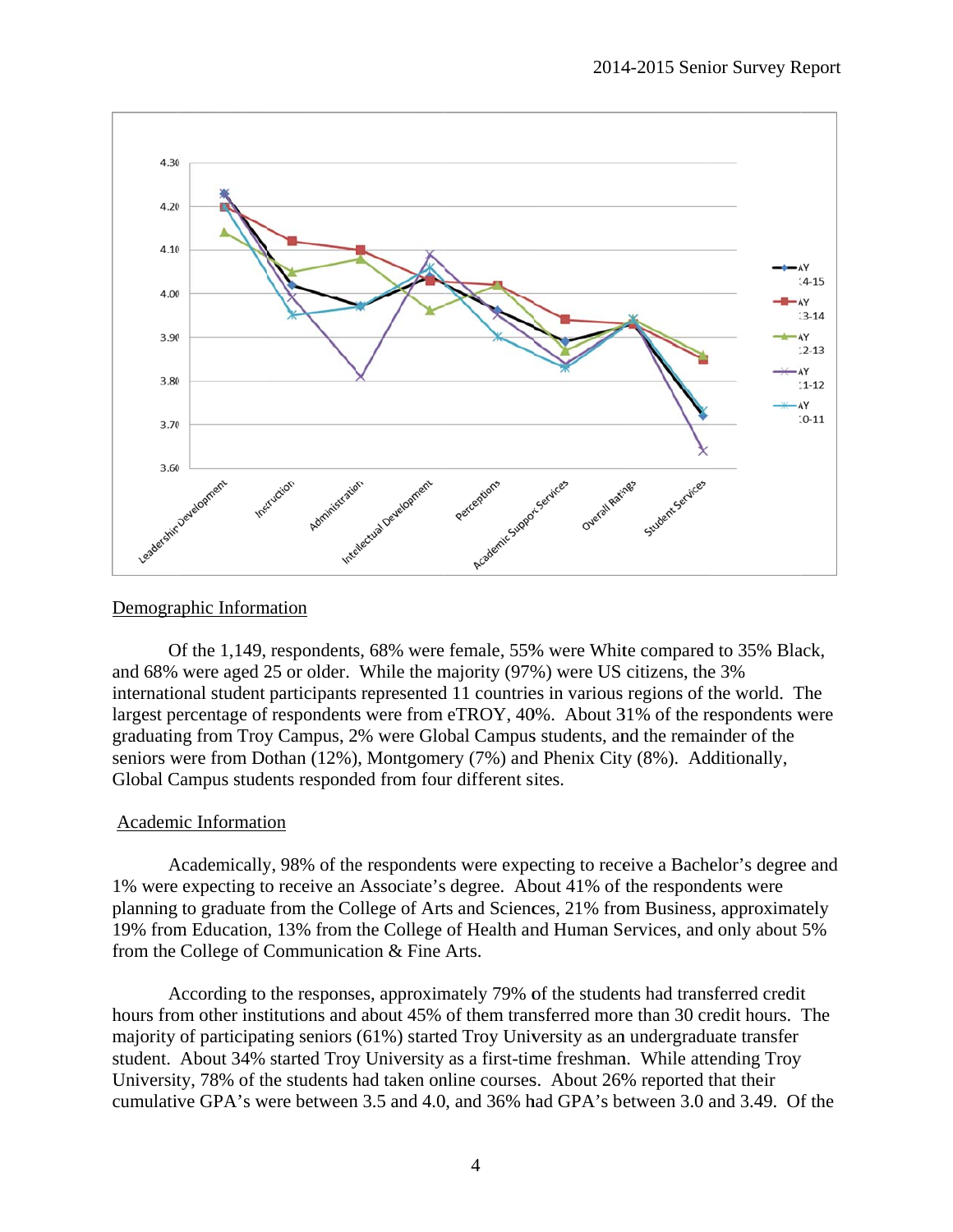1,149 respondents, about 73% indicated that they had studied at Troy University 4 years or less. About 13% reported 5 years and 6% six years, while the longest time a student studied at Troy University was over 10 years (3%) and the shortest was just 1 year (8%).

#### Employment and Plan After Graduation

 Approximately 74% of the respondents reported that they worked while attending Troy University with about 59% working full-time (40 hours or over). Upon graduation, about 44% were planning to work in areas related to their majors at Troy University, 12% would continue to work in the jobs they had already, and approximately 33% were going to continue their education. The survey also found that about 69% of the respondents would pursue a Master's degree after they graduated, 17% would study for a doctoral degree, around 2% would seek an educational specialist degree, and another 4% would pursue a professional degree as their ultimate goal in education.

#### Financial Aid Information

 While the financial aid options varied, over half of the respondents (57%) had received student loans, 43% obtained grants, 23% had scholarships or graduate assistantships, and about 19% received tuition assistance. Additionally, about 5% received a third party pay or other kind of financial aid, mostly from military or VA benefits.

#### Student Satisfaction

#### *Student self-rated development (Report 1 – Q20)*

 Eighteen items related to knowledge, skills, and abilities were provided for the students to rate their development as a result of Troy University education. From the 18 items, two factors were identified - *Intellectual Development* and *Leadership Development.* In comparison to the prior four academic years, respondents shared about the same opinions regarding their development in the areas measured, with an average rating for *Intellectual Development* as 4.04 for 14-15, 4.03 for 13-14, 3.96 for 12-13, 4.09 for 11-12, and 4.06 for 10-11; and an average rating for *Leadership Development* as 4.23 for 14-15, 4.20 for 13-14, 4.14 for 12-13, 4.23 for 11-12, and 4.20 for 10-11; all in a 5-point scale with 1 as "Poor" and 5 as "Excellent." What appeared in 2012-2013 as a declining trend seems to have turned upward in and has increased over the recent two years for each category.

 As indicated in Table 1, the majority of the areas measured for student *Intellectual Development* were rated high above 4.00 (on a scale of 1 to 5) and with the exception of mathematical skills, scientific principles, and appreciation of the arts, about 75% or more of the students rated their development in these areas as either "Excellent" or "Good." In addition, seven out of the eleven ratings on areas related to *Intellectual Development* increased in 2014-2015 from the previous academic year.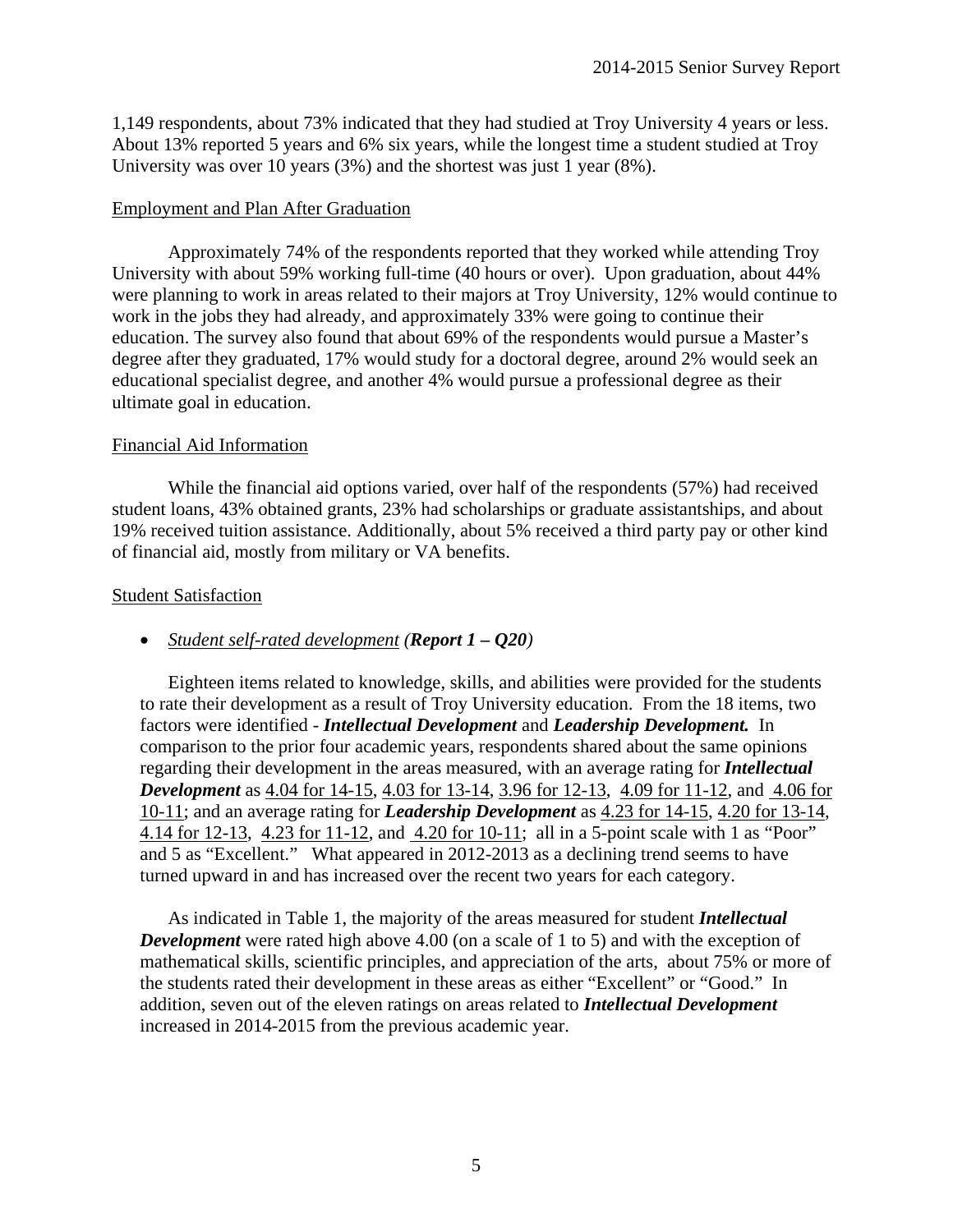|                                            | AY 14-15           |      | AY 13-14           |      | AY 12-13           |      | AY 11-12                  |      | AY 10-11           |      |
|--------------------------------------------|--------------------|------|--------------------|------|--------------------|------|---------------------------|------|--------------------|------|
|                                            | Excellent<br>/Good | Mean | Excellent<br>/Good | Mean | Excellent<br>/Good | Mean | ellent<br>/Good<br>Ř<br>ш | Mean | Excellent<br>/Good | Mean |
| Critical thinking skills                   | 89%                | 4.27 | 86%                | 4.22 | 85%                | 4.21 | 89%                       | 4.31 | 86%                | 4.24 |
| Problem solving skills                     | 88%                | 4.25 | 85%                | 4.19 | 82%                | 4.16 | 89%                       | 4.28 | 84%                | 4.21 |
| <b>Reading Skills</b>                      | 86%                | 4.24 | 83%                | 4.21 | 82%                | 4.16 | 86%                       | 4.26 | 84%                | 4.25 |
| Writing skills                             | 83%                | 4.15 | 81%                | 4.12 | 80%                | 4.06 | 85%                       | 4.17 | 84%                | 4.15 |
| Research skills                            | 82%                | 4.14 | 82%                | 4.17 | 79%                | 4.07 | 83%                       | 4.18 | 80%                | 4.15 |
| Speaking/presentation skills               | 79%                | 4.07 | 82%                | 4.11 | 75%                | 4.00 | 80%                       | 4.10 | 78%                | 4.07 |
| Understanding different philosophy/culture | 78%                | 4.05 | 75%                | 3.99 | 72%                | 3.93 | 78%                       | 4.08 | 76%                | 4.05 |
| Computer technologies                      | 75%                | 3.98 | 75%                | 3.98 | 74%                | 3.96 | 79%                       | 4.08 | 77%                | 4.08 |
| Appreciation of the arts                   | 71%                | 3.89 | 65%                | 3.78 | 64%                | 3.80 | 73%                       | 3.97 | 71%                | 3.95 |
| Scientific principles & methods            | 67%                | 3.82 | 67%                | 3.79 | 61%                | 3.70 | 68%                       | 3.85 | 66%                | 3.82 |
| <b>Mathematical skills</b>                 | 58%                | 3.62 | 63%                | 3.72 | 54%                | 3.57 | 62%                       | 3.73 | 63%                | 3.78 |
| Overall average ratings                    | 4.04               |      | 4.03               |      | 3.96               |      | 4.09                      |      | 4.06               |      |

Table 1. Ratings on areas related to *Intellectual Development*: 2010-2015

Similar to the ratings on *Intellectual Development*, ratings on *Leadership Development* were also strong as ratings in five of the seven areas increased in 2014-2015 from the previous academic year. As illustrated in Table 2, more than 80% of the students gave positive ratings of either "Excellent" or "Good" to their development in six of the seven areas related to *Leadership Development.* All mean ratings for items were 4.0 or higher, the factor mean was 4.23.

|  | Table 2. Ratings on areas related to <i>Leadership Development</i> : 2010-2015 |  |
|--|--------------------------------------------------------------------------------|--|
|  |                                                                                |  |

|                                             | AY 14-15                |      | AY 13-14                      |      | AY 12-13               |      | AY 11-12                  |      | AY 10-11                  |      |
|---------------------------------------------|-------------------------|------|-------------------------------|------|------------------------|------|---------------------------|------|---------------------------|------|
|                                             | <b>/Good</b><br>Excelle | Mean | ัี<br>poo<br>Φ<br>Excell<br>ହ | Mean | <b>Good</b><br>Excelle | Mean | Excellent<br><b>/Good</b> | Mean | Excellent<br><b>/Good</b> | Mean |
| Management and organizational skills        | 88%                     | 4.32 | 86%                           | 4.26 | 82%                    | 4.20 | 86%                       | 4.29 | 84%                       | 4.27 |
| Planning and carrying out projects          | 88%                     | 4.30 | 89%                           | 4.30 | 83%                    | 4.20 | 87%                       | 4.29 | 85%                       | 4.27 |
| Time management                             | 85%                     | 4.27 | 84%                           | 4.23 | 82%                    | 4.19 | 85%                       | 4.26 | 83%                       | 4.26 |
| Strategies for applying skills in the field | 85%                     | 4.24 | 86%                           | 4.29 | 84%                    | 4.21 | 87%                       | 4.28 | 83%                       | 4.23 |
| Leadership skills                           | 83%                     | 4.22 | 83%                           | 4.17 | 79%                    | 4.11 | 82%                       | 4.21 | 81%                       | 4.18 |
| Working collaboratively in groups           | 83%                     | 4.19 | 81%                           | 4.12 | 75%                    | 4.05 | 81%                       | 4.16 | 79%                       | 4.14 |
| Citizenship skills                          | 78%                     | 4.10 | 76%                           | 4.00 | 76%                    | 4.04 | 80%                       | 4.13 | 78%                       | 4.10 |
| Overall average ratings                     | 4.23                    |      | 4.20                          |      | 4.14                   |      | 4.23                      |      | 4.20                      |      |

For detailed ratings on areas included in these two factors, please see Report 1.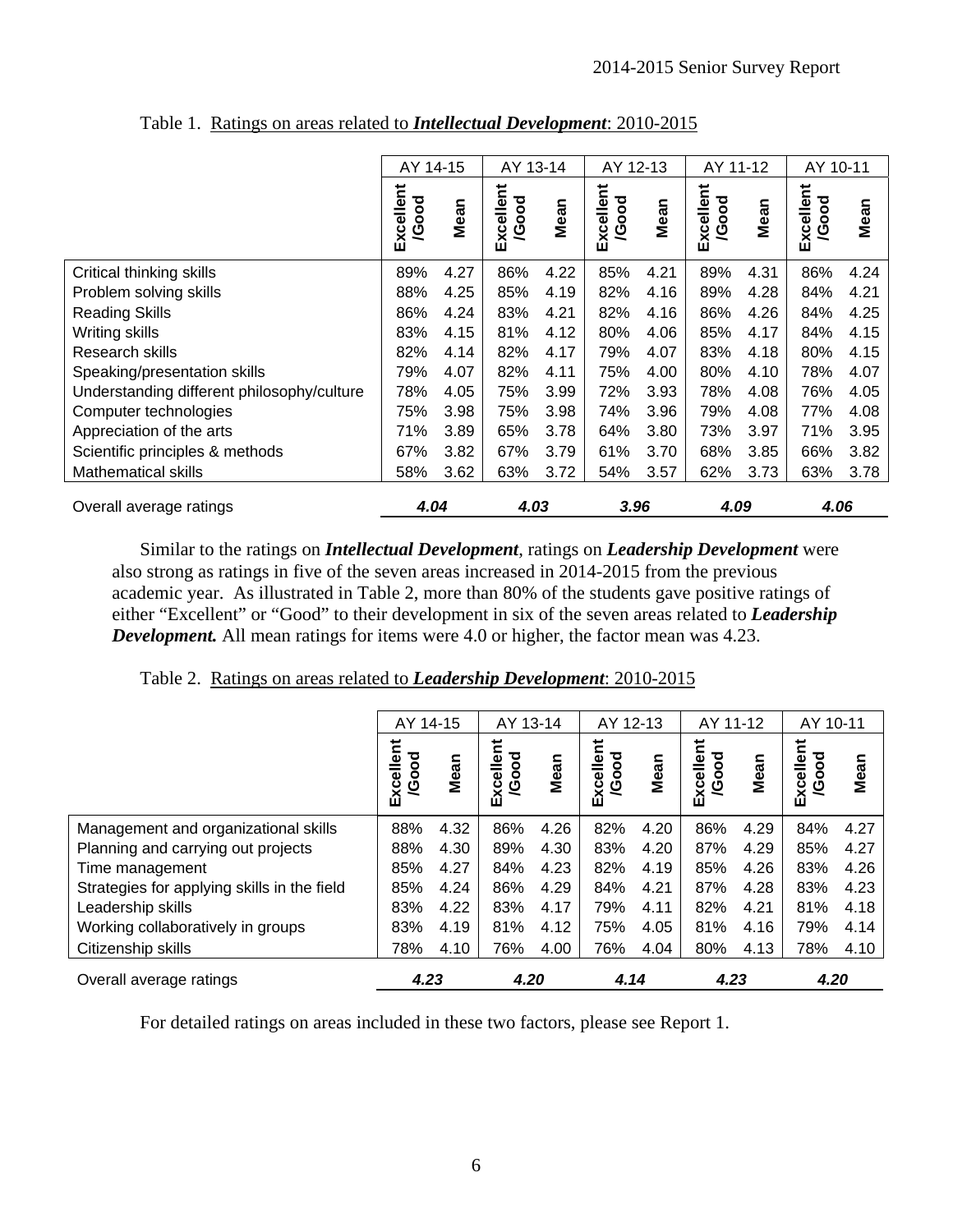*Student ratings for quality of education and academic support services (Report 2 – Q21)* 

 Seventeen items were measured in terms of what students thought about the quality of education and academic support services at Troy University. Again a factor analysis identified two factors, which include *Academic Support Services* and *Instruction*. The factor *Instruction*, or *Academics*, includes areas related to instruction and faculty and had an average rating of 4.02 for 14-15, 4.12 for 13-14, 4.05 for 12-13, 3.99 for 11-12, and 3.95 for 10-11; all on a 5-point scale with 1 as "Poor" and 5 as "Excellent." The factor average for 2014-2015 showed a marked decline from the previous year, however, over 75% or more of seniors rated items as either Excellent or Good in eight of the ten categories.

|                                               | AY 14-15           |      | AY 13-14              |      | AY 12-13               |             | AY 11-12              |      | AY 10-11               |      |
|-----------------------------------------------|--------------------|------|-----------------------|------|------------------------|-------------|-----------------------|------|------------------------|------|
|                                               | Excellent<br>/Good | Mean | xcellent<br>Good<br>ш | Mean | cellent<br>/Good<br>ΔŘ | <b>Mean</b> | xcellent<br>Good<br>ш | Mean | xcellent<br>/Good<br>ш | Mean |
| Overall quality of academic program           | 86%                | 4.20 | 89%                   | 4.36 | 88%                    | 4.32        | 89%                   | 4.28 | 84%                    | 4.20 |
| Instruction in major courses                  | 84%                | 4.18 | 89%                   | 4.34 | 83%                    | 4.20        | 83%                   | 4.16 | 80%                    | 4.13 |
| <b>Registration procedures</b>                | 79%                | 4.07 | 77%                   | 4.03 | 75%                    | 4.00        | 74%                   | 3.92 | 70%                    | 3.88 |
| Faculty's use technologies to enhance         |                    |      |                       |      |                        |             |                       |      |                        |      |
| teaching                                      | 79%                | 4.06 | 82%                   | 4.13 | 79%                    | 4.10        | 78%                   | 4.04 | 73%                    | 4.02 |
| Communication between faculty and students    | 79%                | 4.03 | 83%                   | 4.19 | 78%                    | 4.12        | 78%                   | 4.02 | 74%                    | 3.98 |
| <b>Faculty accessibility</b>                  | 76%                | 4.01 | 78%                   | 4.10 | 74%                    | 4.04        | 75%                   | 3.96 | 70%                    | 3.92 |
| Academic advising                             | 76%                | 4.01 | 75%                   | 4.02 | 71%                    | 3.90        | 70%                   | 3.83 | 64%                    | 3.74 |
| Instruction in general education              | 76%                | 3.98 | 77%                   | 4.06 | 76%                    | 4.02        | 76%                   | 4.00 | 72%                    | 4.01 |
| <b>IMPACT/New Student Orientation Program</b> | 71%                | 3.84 | 74%                   | 3.94 | 68%                    | 3.85        | 66%                   | 3.78 | 65%                    | 3.78 |
| Course availability in your major             | 68%                | 3.79 | 76%                   | 4.03 | 73%                    | 3.97        | 74%                   | 3.92 | 69%                    | 3.87 |
| Overall average ratings                       | 4.02               |      | 4.12                  |      | 4.05                   |             | 3.99                  |      | 3.95                   |      |

Table 3. Ratings on areas of *Instruction*: 2010-2015:

 As indicated in the table above (Table 3), the majority of the students rated all of the areas related to *Instruction* as either "Excellent" or "Good," which is about the same as found in the previous year's survey. Individual item analysis showed the most notable ratings decline (8%) in the area of course availability in the major. Further examination by campus (Table 4) found that Montgomery and Dothan Campus students regularly ranked this item lower than the other campuses. In general, the Phenix City campus and eTROY students ranked items in the factor of instruction higher than students from other campuses.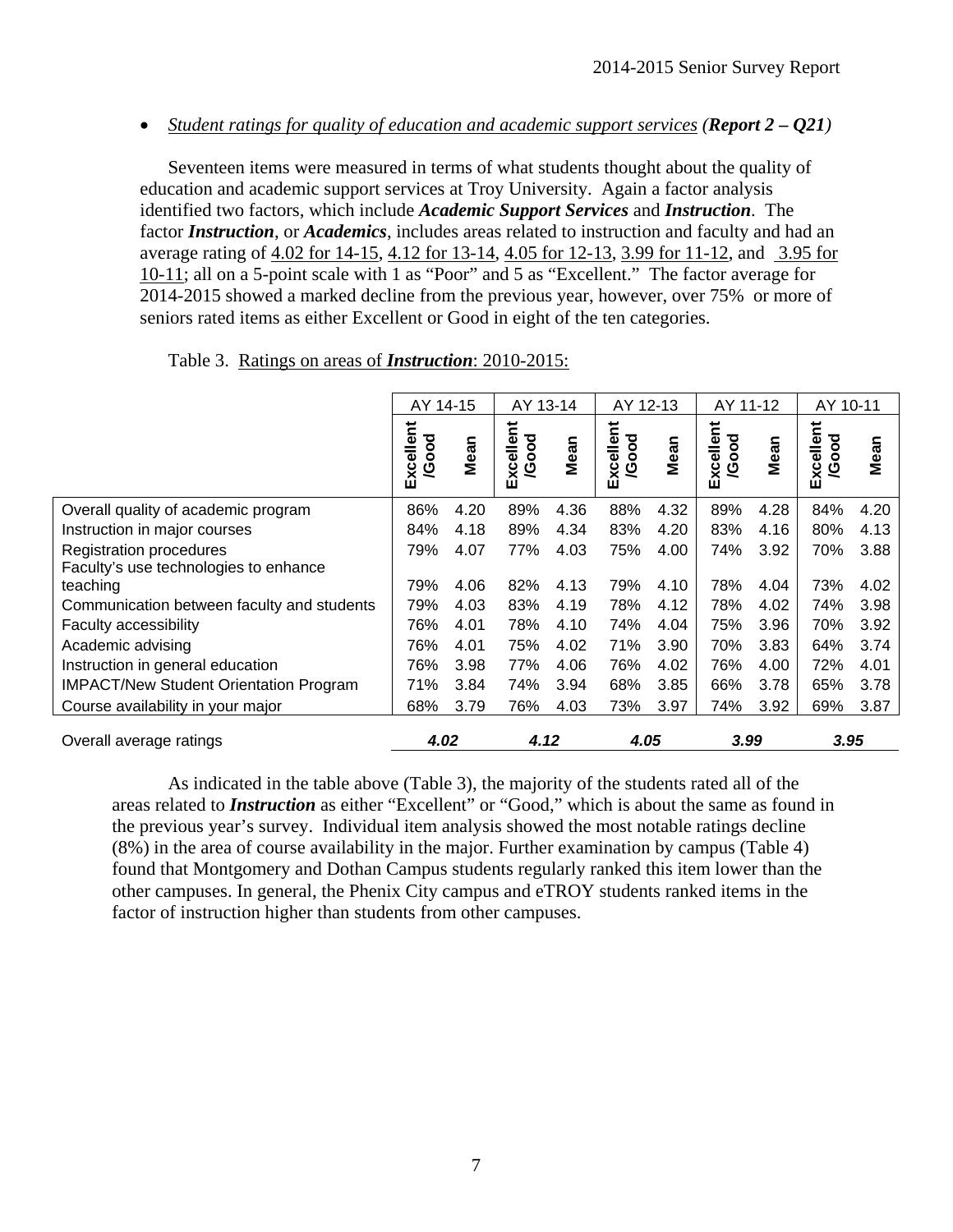|                                                   | Dothan<br>Campus | Montgomery<br>Campus | <b>Phenix</b><br>City<br>Campus | Troy<br>Campus | eTROY | Global<br>Campus |
|---------------------------------------------------|------------------|----------------------|---------------------------------|----------------|-------|------------------|
| Overall quality of your academic program          | 4.12             | 4.15                 | 4.42                            | 4.08           | 4.30  | 4.00             |
| Academic advising                                 | 4.09             | 3.86                 | 4.22                            | 3.84           | 4.09  | 3.92             |
| <b>Faculty accessibility</b>                      | 4.11             | 3.80                 | 4.23                            | 3.94           | 4.05  | 3.78             |
| Instruction in major courses                      | 4.26             | 4.07                 | 4.37                            | 4.10           | 4.23  | 3.88             |
| Instruction in general education courses          | 4.02             | 4.10                 | 4.27                            | 3.67           | 4.15  | 3.75             |
| Faculty's use of technologies to enhance teaching | 4.17             | 4.07                 | 4.28                            | 3.80           | 4.20  | 3.76             |
| Course availability in your major                 | 3.27             | 3.20                 | 3.85                            | 3.66           | 4.16  | 3.60             |
| Communication between faculty and students        | 4.10             | 3.83                 | 4.26                            | 3.86           | 4.15  | 3.64             |
| Registration procedures                           | 4.03             | 4.05                 | 4.14                            | 3.71           | 4.35  | 3.84             |
| <b>IMPACT/New Student Orientation Program</b>     | 3.68             | 4.03                 | 3.73                            | 3.70           | 4.02  | 3.63             |
| <b>Overall Average Ratings</b>                    | 3.98             | 3.92                 | 4.18                            | 3.84           | 4.17  | 3.78             |

Table 4. Average ratings on *Instruction* by campus AY 14-15:

 The *Academic Support Services* include Library, Computer labs, Writing Center, Reading Center, Center for International Programs, etc., and the average rating for this factor is 3.89 for 14-15, 3.94 for 13-14, 3.87 for 12-13, 3.838 for 11-12, and 3.839 for 10-11. The ratings on this factor have experienced slight fluctuations from year to year. There was a 3% overall rankings increase from the previous year in AY 13-14, followed by a 1% drop in 14-15; however, current year ratings still maintained a 2% increase over the 12-13 percentage rankings. Table 5 below provides a listing of all seven areas in *Academic Support Services.*

Table 5. Ratings on areas related to *Academic Support Services*: 2010-2015:

|                                          | AY 14-15                  |      | AY 13-14                 |      | AY 12-13                  |      | AY 11-12                  |      | AY 10-11                  |      |
|------------------------------------------|---------------------------|------|--------------------------|------|---------------------------|------|---------------------------|------|---------------------------|------|
|                                          | Excellent<br><b>/Good</b> | Mean | Excellent<br><b>Good</b> | Mean | Excellent<br><b>/Good</b> | Mean | Excellent<br><b>/Good</b> | Mean | Excellent<br><b>/Good</b> | Mean |
| <b>Testing Center</b>                    | 74%                       | 4.00 | 75%                      | 4.03 | 71%                       | 3.96 | 69%                       | 3.84 | 68%                       | 3.81 |
| <b>Writing Center</b>                    | 72%                       | 3.96 | 76%                      | 4.03 | 72%                       | 3.94 | 71%                       | 3.89 | 69%                       | 3.90 |
| <b>Computer Labs</b>                     | 72%                       | 3.92 | 70%                      | 3.88 | 69%                       | 3.85 | 69%                       | 3.83 | 65%                       | 3.79 |
| <b>Center for International Programs</b> | 69%                       | 3.86 | 74%                      | 4.03 | 67%                       | 3.86 | 70%                       | 3.85 | 68%                       | 3.88 |
| <b>Natural Science Center</b>            | 69%                       | 3.85 | 70%                      | 3.87 | 68%                       | 3.87 | 71%                       | 3.88 | 68%                       | 3.87 |
| Laboratory/Instructional equipment       | 69%                       | 3.84 | 68%                      | 3.85 | 67%                       | 3.83 | 66%                       | 3.78 | 64%                       | 3.78 |
| Library                                  | 70%                       | 3.84 | 72%                      | 3.90 | 68%                       | 3.84 | 68%                       | 3.81 | 68%                       | 3.84 |
| Overall average ratings                  | 3.895                     |      | 3.941                    |      | 3.877                     |      | 3.838                     |      | 3.839                     |      |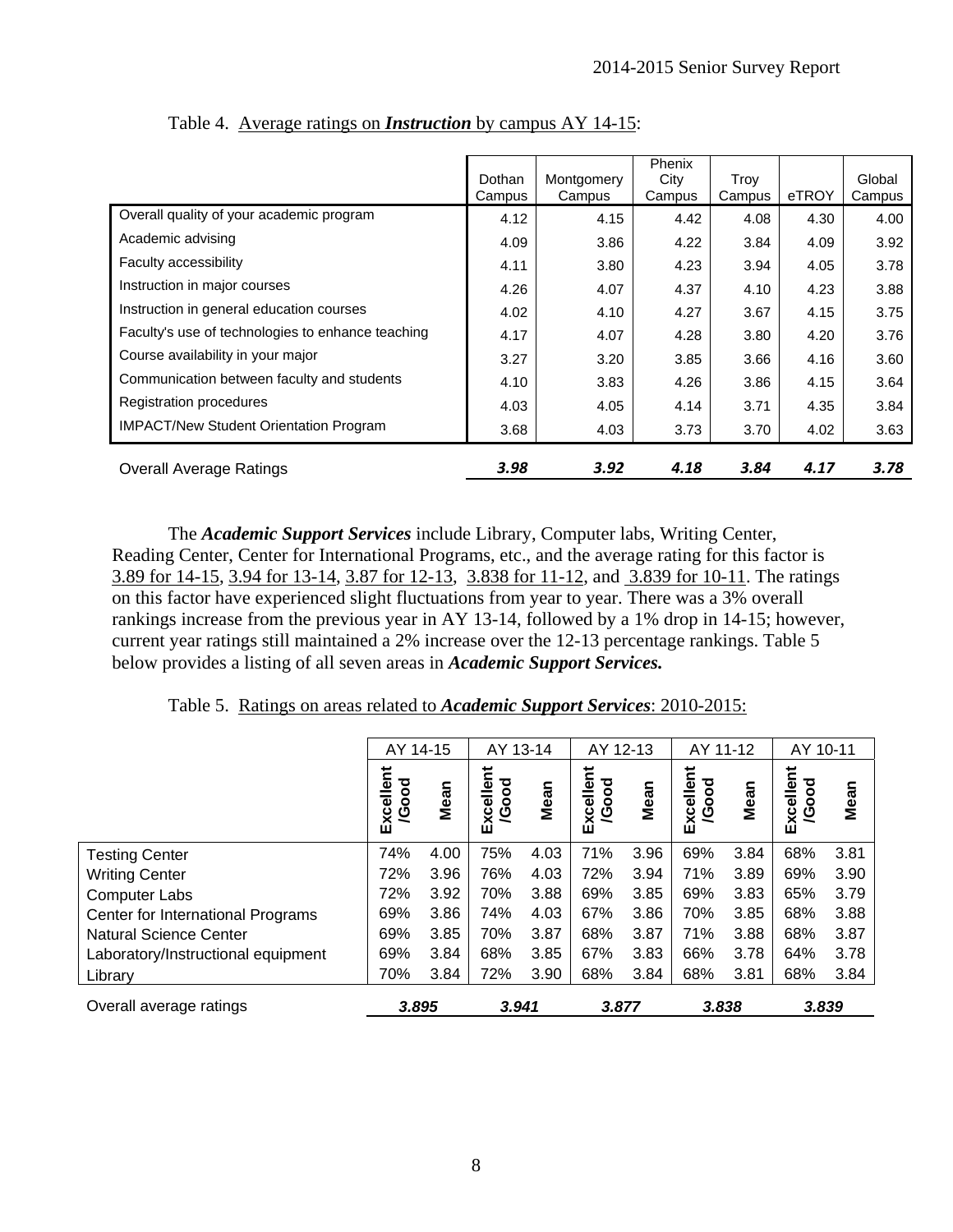Further examination of *Academic Support Services* ratings by campus showed that ratings of students from different campuses varied (Table 6). It is important to note that only students who have used the services gave their ratings. The Natural Science Center, and Writing Center were rated by mostly Troy Campus students and only international students rated the Center for International Programs. Ratings of NA or blank entries were omitted from means calculations.

|                                    | Dothan<br>Campus | Montgomery<br>Campus | Phenix<br>City<br>Campus | Troy<br>Campus | eTROY | Global<br>Campus |
|------------------------------------|------------------|----------------------|--------------------------|----------------|-------|------------------|
| Library                            | 4.05             | 4.16                 | 3.86                     | 3.51           | 4.03  | 3.41             |
| Computer labs                      | 4.20             | 4.19                 | 4.18                     | 3.57           | 4.11  | 3.28             |
| Laboratory/instructional equipment | 3.95             | 4.00                 | 4.05                     | 3.55           | 4.07  | 3.40             |
| <b>Testing Center</b>              | 3.95             | 4.25                 | 4.15                     | 3.74           | 4.18  | 3.50             |
| <b>Writing Center</b>              | 3.85             | 3.96                 | 3.94                     | 3.88           | 4.12  | 3.40             |
| Natural Science Center             | 3.79             | 3.80                 | 3.97                     | 3.72           | 4.08  | 3.33             |
| Center for International Programs  | 3.63             | 3.85                 | 4.10                     | 3.76           | 4.07  | 3.38             |
| <b>Overall Average Ratings</b>     | 3.92             | 4.03                 | 4.04                     | 3.67           | 4.09  | 3.39             |

Table 6. Average ratings on *Academic Support Service* by campus for AY 14-15:

#### *Student satisfaction with services provided by Troy University (Report 3 – Q22)*

 Twenty-six offices and services of the University were measured in terms of student satisfaction. Two factors were identified. They were *Student Services* and *Administration*. *Student Services* includes such areas as Career Services, Placement Services, Student Health Services, Recreational and Intramural Activities, Student Organizations, etc., while *Administration* includes the Admissions Office, Registrar/Records Office, Business Office, Financial Aid Office, Trojan Web Express, and so on. After a steady increase in the overall *Administration* mean ratings for the past two years, the current survey data reflects a decline in all six of the items which represents a 4% decline in satisfaction ratings for these items. The overall average ratings for *Administration* were 3.97 for 14-15, 4.10 for 13-14, 4.08 for 12-13, 3.81 for 11-12, and 3.97 for 10-11, (on a 5-point scale with 1 as "Very Dissatisfied" and 5 as "Very Satisfied").

 As can be seen from Table 7, under *Administration*, Trojan Web Express, and Admissions Office, were rated the best, with 70% or more of the students feeling "Satisfied" or "Very Satisfied" with their services. The areas which experienced the most significant drop in the mean from the previous 13-14 year to the current year were Veterans Services, Trojan Web Express, and IT Services with declines in the means of .21, .19, and .16 respectively.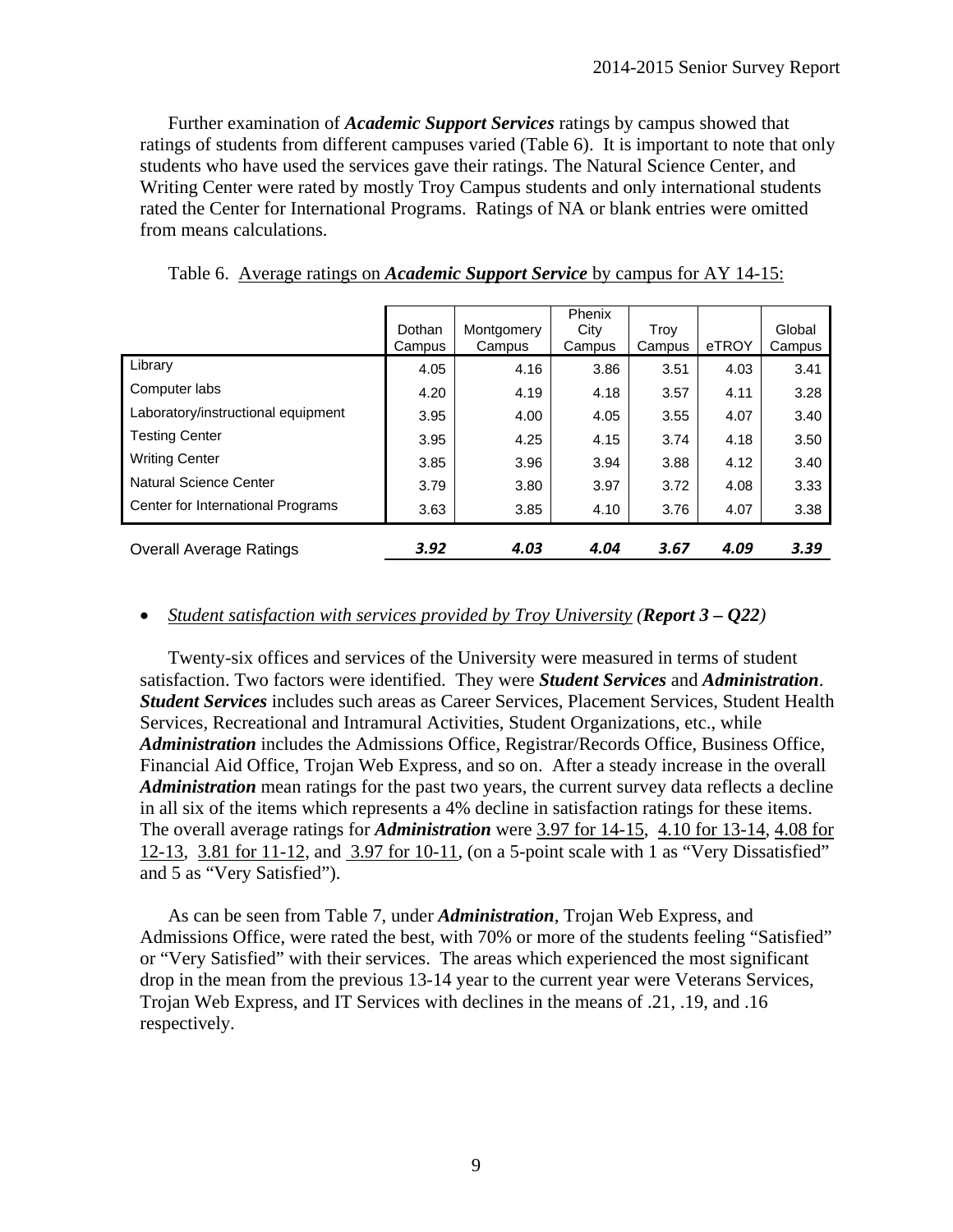|                            | AY 14-15                   |      | AY 13-14                   |      | AY 12-13                   |      | AY 11-12                   |      | AY 10-11                |      |
|----------------------------|----------------------------|------|----------------------------|------|----------------------------|------|----------------------------|------|-------------------------|------|
|                            | Satisfied/<br>Sat.<br>Very | Mean | Satisfied/<br>Sat.<br>Very | Mean | Satisfied/<br>Sat.<br>Very | Mean | Satisfied/<br>Sat.<br>Very | Mean | Satisfied/<br>Very Sat. | Mean |
| Trojan Web Express         | 80%                        | 4.08 | 86%                        | 4.27 | 88%                        | 4.33 | 77%                        | 3.99 | 83%                     | 4.18 |
| <b>Admissions Office</b>   | 79%                        | 4.04 | 82%                        | 4.15 | 80%                        | 4.10 | 73%                        | 3.86 | 77%                     | 4.01 |
| <b>Veteran Services</b>    | 69%                        | 3.98 | 77%                        | 4.19 | 76%                        | 4.13 | 63%                        | 3.74 | 73%                     | 4.03 |
| <b>Business Office</b>     | 76%                        | 3.98 | 77%                        | 4.07 | 78%                        | 4.05 | 71%                        | 3.81 | 72%                     | 3.90 |
| Registrar/Records          | 74%                        | 3.97 | 77%                        | 4.08 | 77%                        | 4.05 | 69%                        | 3.81 | 75%                     | 3.94 |
| <b>Financial Aid</b>       |                            |      |                            |      |                            |      |                            |      |                         |      |
| Services                   | 72%                        | 3.89 | 72%                        | 3.93 | 72%                        | 3.91 | 65%                        | 3.68 | 67%                     | 3.77 |
| <b>IT Services</b>         | 68%                        | 3.86 | 75%                        | 4.02 | 72%                        | 3.97 | 69%                        | 3.79 | 74%                     | 3.95 |
| Overall average<br>ratings | 3.97                       |      | 4.10                       |      | 4.08                       |      | 3.81                       |      | 3.97                    |      |

Table 7. Ratings on areas related to *Administration*: 2010-2015:

A breakdown by campus showed that students from Troy and Global Campus had the lowest level of satisfaction with the *Administration*. Montgomery Campus and eTROY students were found to be most satisfied regarding services provided by the administration offices compared to students from other campuses.

|                                      | Dothan<br>Campus | Montgomery<br>Campus | <b>Phenix City</b><br>Campus | Troy<br>Campus | eTROY | Global<br>Campus |
|--------------------------------------|------------------|----------------------|------------------------------|----------------|-------|------------------|
| <b>Admissions Office</b>             | 4.09             | 4.10                 | 4.13                         | 3.85           | 4.14  | 4.14             |
| <b>Business Office</b>               | 4.07             | 4.00                 | 4.06                         | 3.87           | 4.05  | 3.88             |
| <b>Financial Aid Services</b>        | 4.05             | 3.92                 | 3.68                         | 3.78           | 4.00  | 3.57             |
| Information Technology (IT) Services | 3.91             | 3.97                 | 4.00                         | 3.69           | 3.98  | 3.65             |
| Registrar/Records Office             | 4.07             | 3.97                 | 3.94                         | 3.76           | 4.15  | 3.78             |
| Trojan Web Express                   | 4.05             | 4.25                 | 4.10                         | 3.93           | 4.17  | 4.21             |
| <b>Veteran Services</b>              | 3.91             | 4.19                 | 3.98                         | 3.79           | 4.13  | 3.60             |
| <b>Overall Average Ratings</b>       | 4.02             | 4.06                 | 3.98                         | 3.81           | 4.09  | 3.83             |

Table 8. Average ratings on *Administration* by campus for AY 14-15: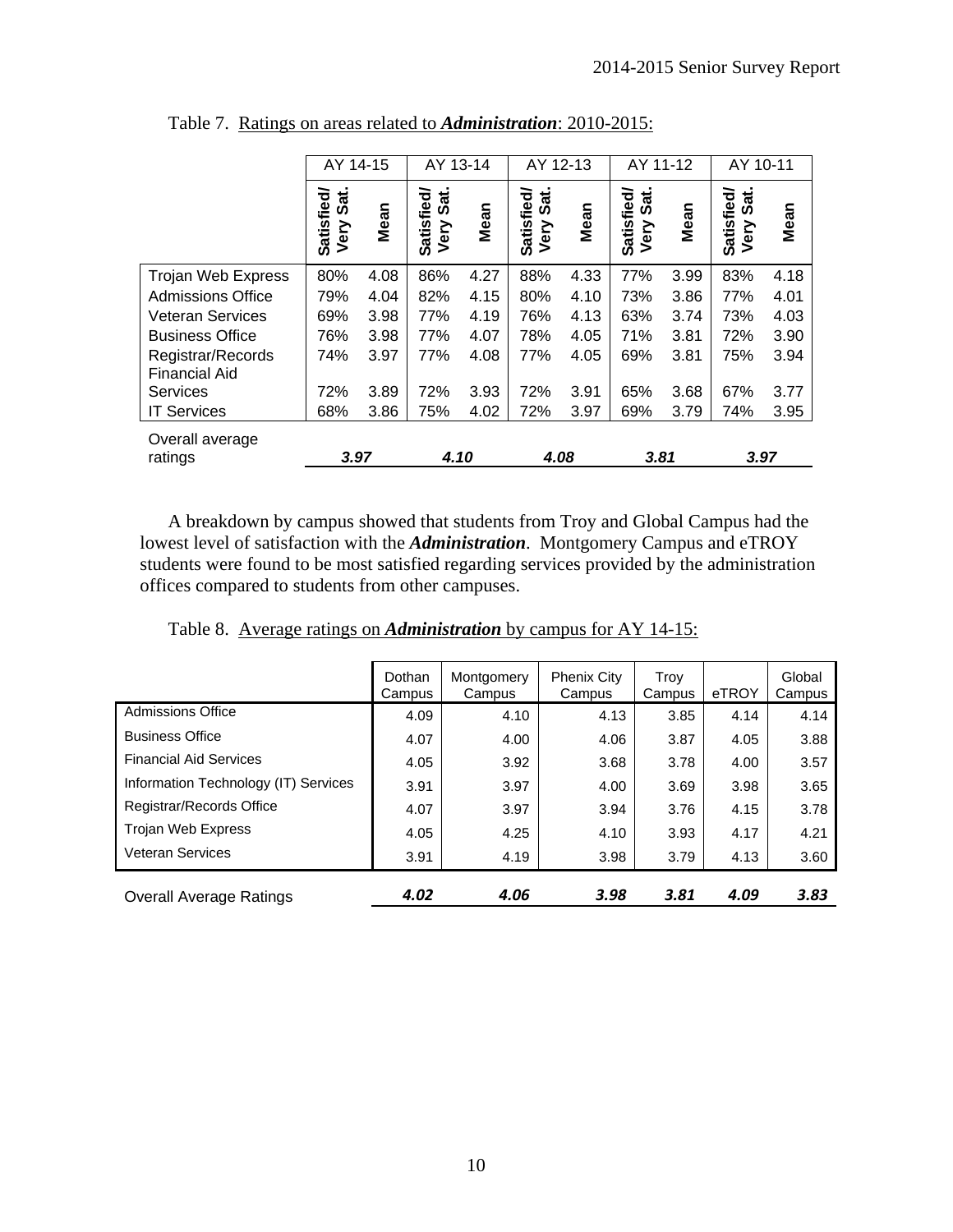In the surveys from the past years, it seems that students were least satisfied with *Student Services*. As shown in Table 9, only one of the nine areas in *Student Services* received an average rating of 4.00 or higher, with Parking Facilities, Trojan Fitness Center, and Housing and Residential Life, being the lowest. The overall average ratings for *Student Services* were 3.72 for 14-15, 3.85 for 13-14, 3.86 for 12-13, 3.64 for 11-12, and 3.73 for 10-11.

|                                                                    | AY 14-15                       |      | AY 13-14<br>AY 12-13               |      | AY 11-12                                 |      | AY 10-11                           |      |                                    |      |
|--------------------------------------------------------------------|--------------------------------|------|------------------------------------|------|------------------------------------------|------|------------------------------------|------|------------------------------------|------|
|                                                                    | <b>Satisfied/</b><br>Very Sat. | Mean | Sat.<br><b>Satisfied/</b><br>Very: | Mean | Sat.<br><b>Satisfied/</b><br><b>Very</b> | Mean | <b>Satisfied/</b><br>Sat.<br>Very: | Mean | Sat.<br><b>Satisfied/</b><br>Very: | Mean |
| <b>Buildings and</b>                                               |                                |      |                                    |      |                                          |      |                                    |      |                                    |      |
| Grounds                                                            | 77%                            | 4.01 | 78%                                | 4.13 | 80%                                      | 4.14 | 72%                                | 3.86 | 73%                                | 3.96 |
| <b>University Media</b><br><b>Student Support</b>                  | 72%                            | 3.92 | 74%                                | 4.07 | 76%                                      | 4.08 | 68%                                | 3.82 | 69%                                | 3.88 |
| <b>Services</b>                                                    | 66%                            | 3.87 | 73%                                | 4.04 | 70%                                      | 3.97 | 62%                                | 3.70 | 68%                                | 3.89 |
| Counseling service                                                 | 70%                            | 3.87 | 72%                                | 3.99 | 71%                                      | 3.97 | 64%                                | 3.72 | 61%                                | 3.68 |
| Safety and Security<br><b>Student</b>                              | 68%                            | 3.85 | 71%                                | 3.92 | 72%                                      | 3.93 | 65%                                | 3.78 | 67%                                | 3.79 |
| organizations                                                      | 68%                            | 3.84 | 73%                                | 4.00 | 73%                                      | 4.00 | 65%                                | 3.76 | 65%                                | 3.79 |
| Bookstore service                                                  | 71%                            | 3.82 | 73%                                | 3.93 | 72%                                      | 3.93 | 66%                                | 3.68 | 70%                                | 3.83 |
| <b>Career Service</b><br><b>Adaptive Needs</b>                     | 65%                            | 3.80 | 65%                                | 3.84 | 68%                                      | 3.88 | 62%                                | 3.66 | 60%                                | 3.67 |
| Service                                                            | 63%                            | 3.78 | 66%                                | 3.95 | 72%                                      | 3.97 | 57%                                | 3.66 | 66%                                | 3.81 |
| Athletic programs                                                  | 59%                            | 3.67 | 65%                                | 3.81 | 69%                                      | 3.89 | 61%                                | 3.70 | 65%                                | 3.83 |
| Recreational and<br>intramural activities<br><b>Student Health</b> | 60%                            | 3.67 | 63%                                | 3.78 | 69%                                      | 3.88 | 57%                                | 3.58 | 62%                                | 3.77 |
| <b>Services</b>                                                    | 60%                            | 3.66 | 69%                                | 3.89 | 66%                                      | 3.86 | 62%                                | 3.70 | 58%                                | 3.68 |
| <b>Placement Service</b><br>Housing and                            | 53%                            | 3.60 | 61%                                | 3.77 | 62%                                      | 3.78 | 52%                                | 3.55 | 56%                                | 3.63 |
| <b>Residential Life</b><br><b>Trojan Fitness</b>                   | 54%                            | 3.55 | 57%                                | 3.67 | 59%                                      | 3.66 | 48%                                | 3.36 | 57%                                | 3.65 |
| Center                                                             | 58%                            | 3.53 | 61%                                | 3.64 | 63%                                      | 3.73 | 60%                                | 3.63 | 64%                                | 3.78 |
| Parking facilities                                                 | 46%                            | 3.11 | 48%                                | 3.20 | 49%                                      | 3.15 | 47%                                | 3.10 | 44%                                | 3.09 |
| Overall average                                                    |                                |      |                                    |      |                                          |      |                                    |      |                                    |      |
| ratings                                                            | 3.72                           |      | 3.85                               |      | 3.86                                     |      | 3.64                               |      | 3.73                               |      |

Table 9. Ratings in *Student Services*: 2010-2015: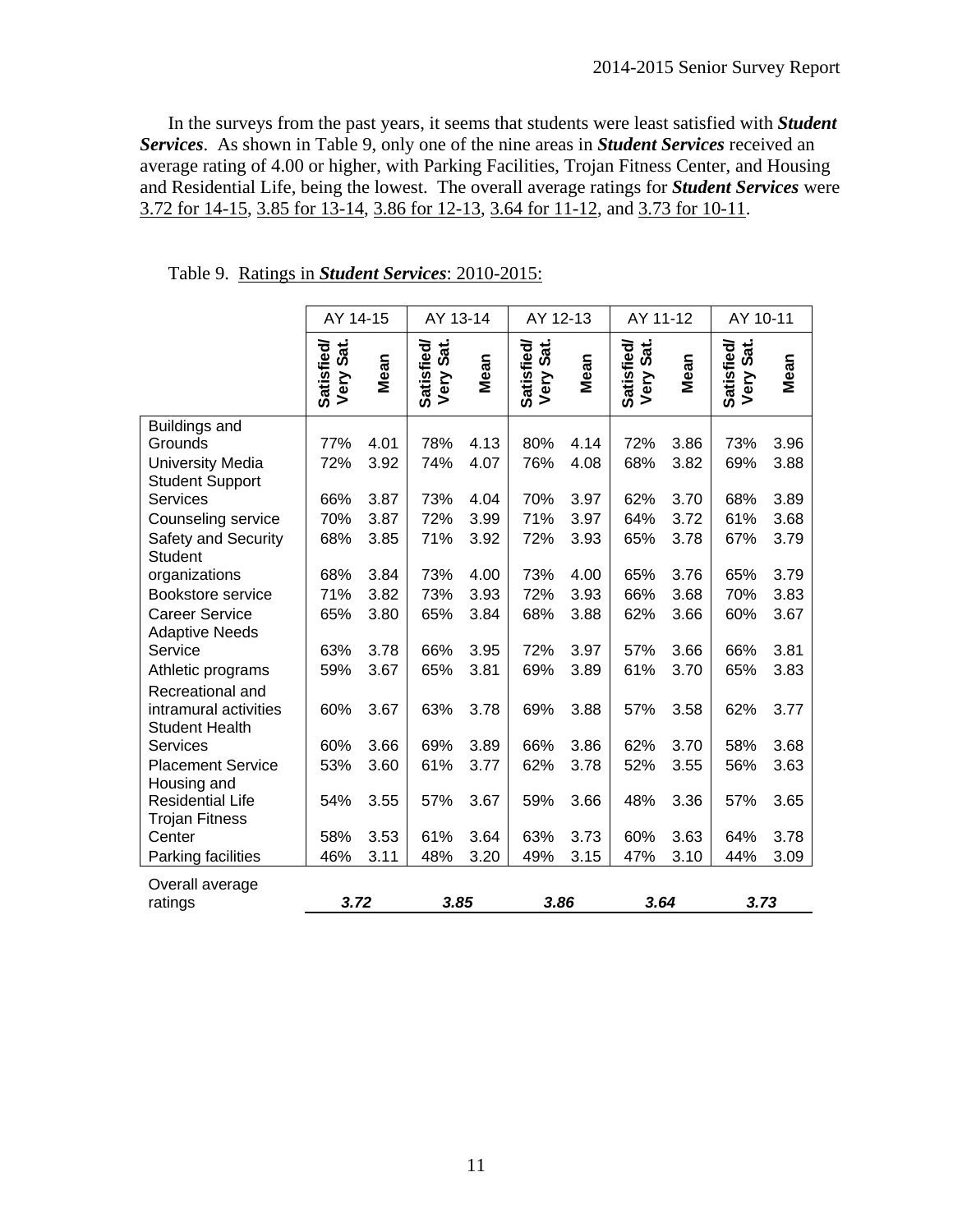For Parking Facilities, approximately 34% of the students indicated that they were "Very Dissatisfied" or "Dissatisfied". Further analysis by campus found that Troy and Dothan students were most dissatisfied with Parking Facilities. Table 10 shows mean ratings and counts on each of the areas related to *Student Services*. Further studies may be needed before actions are taken for improvement.

|                                                          |                  |                      | Phenix         |                |       |                  |
|----------------------------------------------------------|------------------|----------------------|----------------|----------------|-------|------------------|
|                                                          | Dothan<br>Campus | Montgomery<br>Campus | City<br>Campus | Troy<br>Campus | eTROY | Global<br>Campus |
| <b>Adaptive Needs Services</b>                           | 3.75             | 3.67                 | 3.91           | 3.69           | 3.88  | 3.79             |
| <b>Athletic Programs</b>                                 | 3.55             | 3.55                 | 3.41           | 3.66           | 3.83  | 3.78             |
| <b>Bookstore Services</b>                                | 3.90             | 3.90                 | 3.73           | 3.75           | 3.88  | 3.61             |
| <b>Buildings and Grounds</b>                             | 4.15             | 4.04                 | 4.04           | 3.95           | 4.01  | 3.85             |
| <b>Career Services</b>                                   | 3.68             | 4.04                 | 3.65           | 3.79           | 3.87  | 3.56             |
| <b>Counseling Services</b>                               | 3.80             | 3.97                 | 3.82           | 3.82           | 3.95  | 3.56             |
| Housing and Residence Life                               | 3.52             | 3.52                 | 3.41           | 3.52           | 3.74  | 3.38             |
| <b>Parking Facilities</b>                                | 3.63             | 3.72                 | 3.85           | 2.31           | 3.78  | 3.67             |
| <b>Placement Service</b>                                 | 3.50             | 3.63                 | 3.79           | 3.49           | 3.79  | 3.45             |
| Recreational and Intramural Activities                   | 3.43             | 3.45                 | 3.63           | 3.75           | 3.71  | 3.38             |
| Safety and Security Services                             | 4.19             | 4.10                 | 3.97           | 3.62           | 3.92  | 3.55             |
| <b>Student Health Services</b>                           | 3.92             | 3.64                 | 3.57           | 3.55           | 3.85  | 3.50             |
| Student organizations                                    | 3.82             | 3.67                 | 3.62           | 3.94           | 3.82  | 3.58             |
| <b>Student Support Services (SSS)</b>                    | 4.01             | 4.12                 | 3.85           | 3.71           | 3.96  | 3.67             |
| <b>Trojan Fitness Center</b>                             | 3.46             | 3.59                 | 3.48           | 3.50           | 3.71  | 3.56             |
| University Media (website, newsletters, radio, TV, etc.) | 3.91             | 3.95                 | 4.09           | 3.77           | 4.06  | 3.76             |
| <b>Overall Average Ratings</b>                           | 3.76             | 3.78                 | 3.74           | 3.61           | 3.86  | 3.60             |

Table 10. Average ratings on *Student Services* by campus: AY 14-15:

## *Student perceptions about Troy University (Report 4 – Q23)*

 In this section, ten statements regarding the University in a broad sense were provided for the students to rate their agreement. As indicated in Table 11 (derived from Report 4), over 80% of the students "Agree" or "Strongly Agree" with the first 5 statements, indicating strong satisfaction with the academic programs and confirming the findings in Table 3 above (derived from Report 2).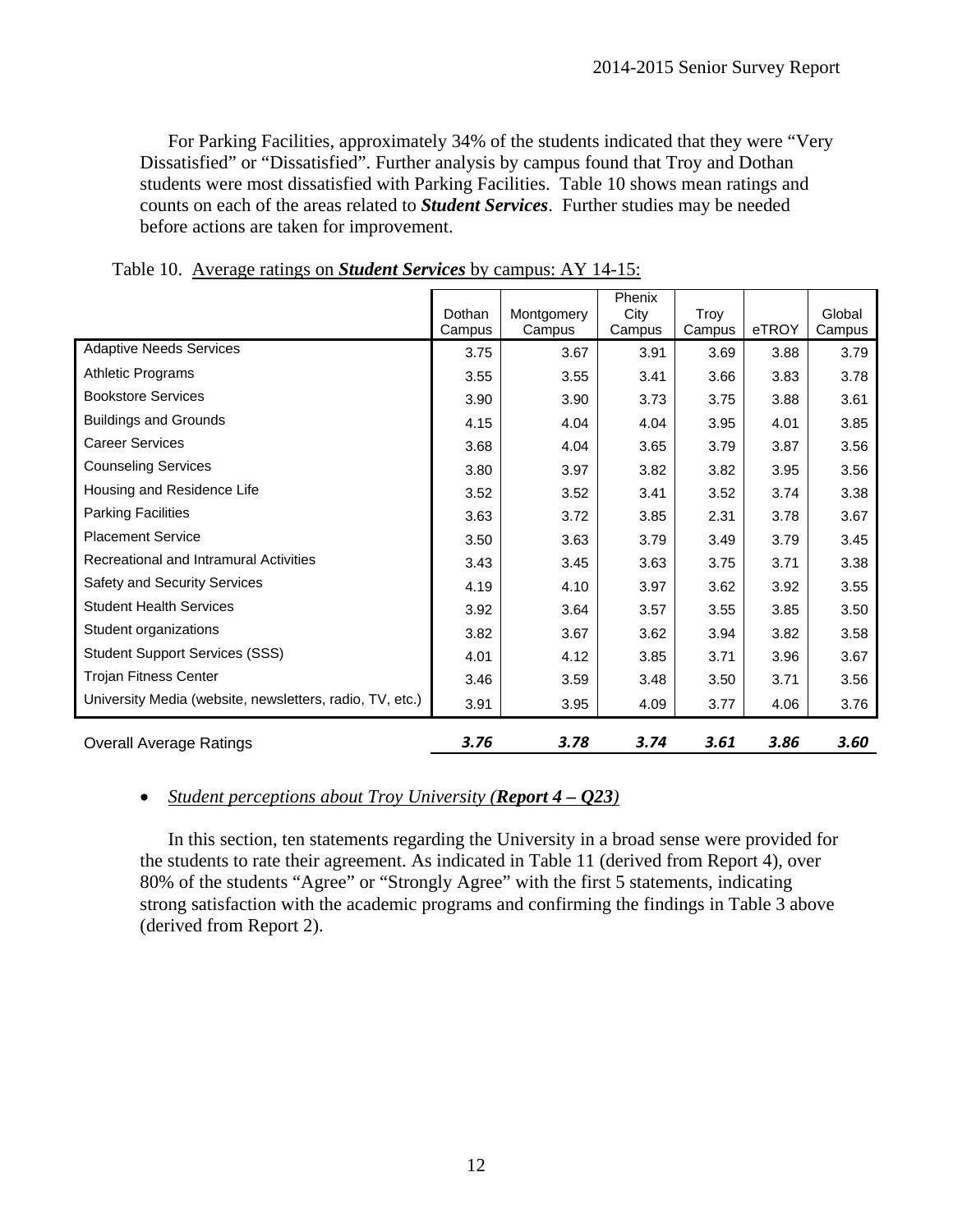|                                                                                                                                        | AY 14-15                       |      | AY 13-14                       |      | AY 12-13                       |      | AY 11-12                       |      | AY 10-11                       |      |
|----------------------------------------------------------------------------------------------------------------------------------------|--------------------------------|------|--------------------------------|------|--------------------------------|------|--------------------------------|------|--------------------------------|------|
|                                                                                                                                        | <b>Strongly Agree</b><br>Agree | Mean | <b>Strongly Agree</b><br>Agree | Mean | <b>Strongly Agree</b><br>Agree | Mean | <b>Strongly Agree</b><br>Agree | Mean | <b>Strongly Agree</b><br>Agree | Mean |
| My academic program was<br>intellectually challenging and<br>stimulating.<br>Courses in my curriculum<br>contributed to the skills and | 88%                            | 4.22 | 91%                            | 4.29 | 90%                            | 4.26 | 90%                            | 4.23 | 86%                            | 4.20 |
| knowledge required in my field.<br>The degree program in which I<br>enrolled is valuable for me in                                     | 87%                            | 4.22 | 89%                            | 4.24 | 89%                            | 4.26 | 89%                            | 4.21 | 85%                            | 4.15 |
| my employment.                                                                                                                         | 84%                            | 4.18 | 87%                            | 4.25 | 85%                            | 4.23 | 83%                            | 4.15 | 81%                            | 4.12 |
| Troy University faculty care<br>about students as individuals.<br>The goals, objectives, and<br>requirements for my academic           | 80%                            | 4.03 | 81%                            | 4.06 | 80%                            | 4.05 | 76%                            | 3.96 | 72%                            | 3.88 |
| programs were clearly defined.                                                                                                         | 81%                            | 4.03 | 85%                            | 4.10 | 85%                            | 4.09 | 83%                            | 4.01 | 77%                            | 3.91 |
| <b>Troy University faculty were</b><br>helpful with my career plan.<br>The intellectual caliber of<br>students in my academic          | 68%                            | 3.83 | 68%                            | 3.86 | 66%                            | 3.81 | 64%                            | 3.71 | 61%                            | 3.67 |
| program was high.                                                                                                                      | 70%                            | 3.81 | 73%                            | 3.86 | 71%                            | 3.83 | 70%                            | 3.80 | 67%                            | 3.75 |
| Troy University is responsive to<br>the needs of its students.<br>The tuition and fees I paid at<br>Troy University were a             | 69%                            | 3.80 | 68%                            | 3.80 | 72%                            | 3.86 | 69%                            | 3.77 | 63%                            | 3.71 |
| worthwhile investment.<br>Courses were offered<br>frequently enough for timely<br>completion of my degree                              | 68%                            | 3.75 | 71%                            | 3.84 | 71%                            | 3.90 | 71%                            | 3.82 | 68%                            | 3.81 |
| program.                                                                                                                               | 70%                            | 3.73 | 78%                            | 3.94 | 74%                            | 3.86 | 74%                            | 3.84 | 71%                            | 3.79 |
| Overall average ratings                                                                                                                | 3.96                           |      | 4.02                           |      | 4.02                           |      | 3.95                           |      | 3.90                           |      |

Table 11. Ratings on *Student Perceptions* about Troy University: 2010-2015:

The lowest ratings in this section were "Courses were offered frequently enough for timely completion of my degree program" (70% Agree/Strongly Agree; M=3.73) and "The tuition and fees I paid at Troy University were a worthwhile investment" (68% Agree/Strongly Agree; M=3.75). Faculty help in career plan, responsiveness to student needs, and student intellectual caliber were rated low as well.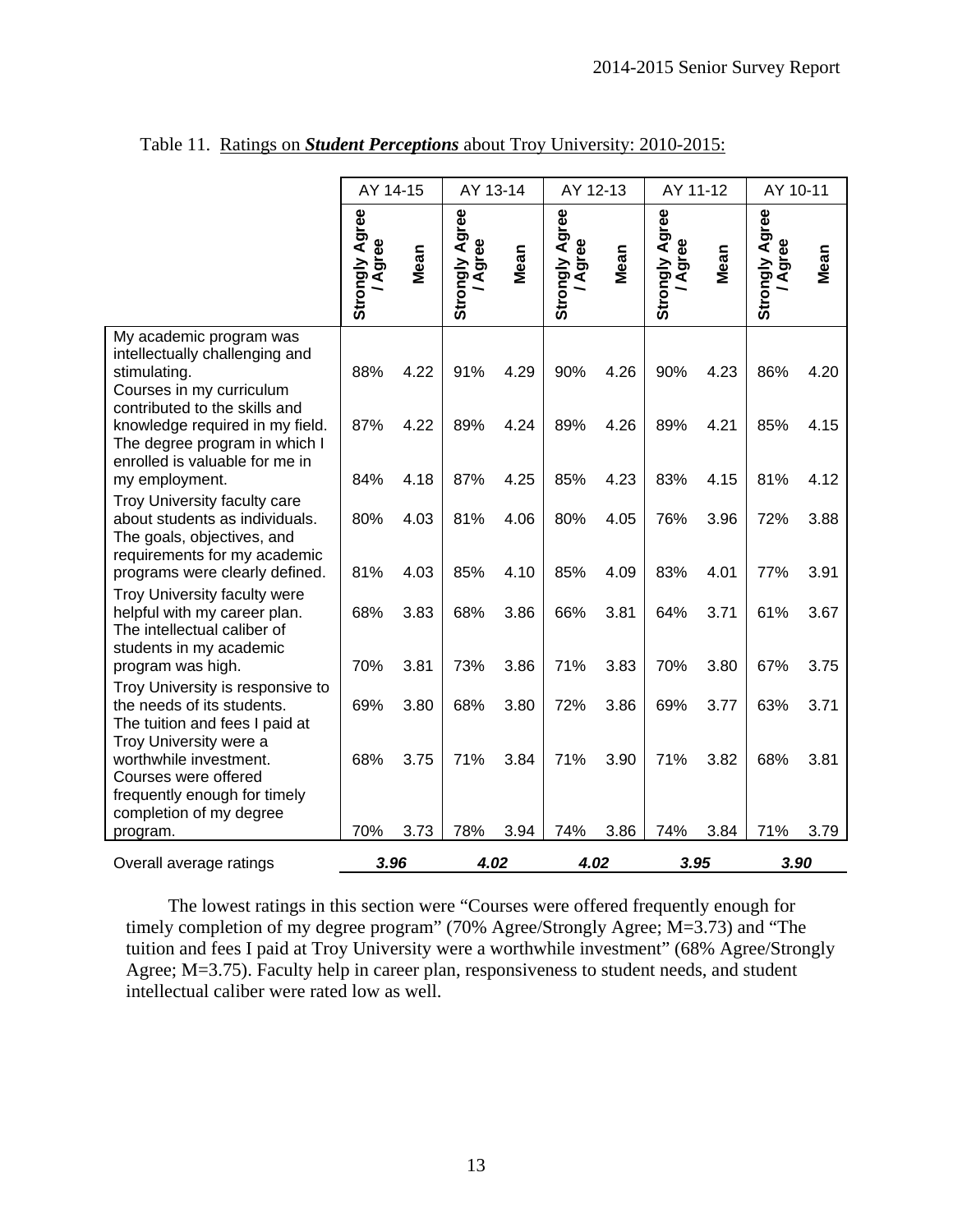The following table (Table 12) shows a breakdown by campus for *Student Perceptions*.

|                                                                                           | Dothan<br>Campus | Montgomery<br>Campus | <b>Phenix City</b><br>Campus | Troy<br>Campus | eTROY | Global<br>Campus |
|-------------------------------------------------------------------------------------------|------------------|----------------------|------------------------------|----------------|-------|------------------|
| The goals, objectives, and requirements for<br>my academic program were clearly defined.  | 4.02             | 3.88                 | 4.05                         | 3.87           | 4.19  | 3.76             |
| My academic program was intellectually<br>challenging and stimulating.                    | 4.19             | 4.21                 | 4.28                         | 4.10           | 4.32  | 3.88             |
| Courses in my curriculum contributed to the<br>skills and knowledge required in my field. | 4.21             | 4.18                 | 4.27                         | 4.13           | 4.31  | 3.76             |
| Courses were offered frequently enough for<br>timely completion of my degree program.     | 3.29             | 3.05                 | 3.68                         | 3.62           | 4.10  | 3.64             |
| The intellectual caliber of students in my<br>academic program was high.                  | 3.81             | 3.81                 | 3.94                         | 3.80           | 3.81  | 3.60             |
| The degree program in which I enrolled is<br>valuable for me in my employment.            | 4.28             | 4.13                 | 4.21                         | 4.20           | 4.17  | 3.88             |
| Troy University faculty care about students as<br>individuals.                            | 4.06             | 3.90                 | 4.28                         | 3.98           | 4.06  | 3.76             |
| Troy University faculty were helpful with my<br>career plan.                              | 3.90             | 3.71                 | 4.04                         | 3.81           | 3.83  | 3.48             |
| Troy University is responsive to the needs of<br>its students.                            | 3.68             | 3.64                 | 4.05                         | 3.57           | 3.99  | 3.72             |
| The tuition and fees I paid at Troy University<br>were a worthwhile investment.           | 3.55             | 3.68                 | 3.92                         | 3.53           | 3.97  | 3.64             |
| Overall average Ratings                                                                   | 3.90             | 3.82                 | 4.07                         | 3.86           | 4.07  | 3.71             |

Table 12. Mean ratings on *Student Perceptions* by campus: AY 14-15:

Student perceptions were highest for Phenix City, eTROY, and Dothan campuses. Two items showed consistently high ratings across all campuses which were "The degree program in which I enrolled is valuable for me in my employment", and "Courses in my curriculum contributed to the skills and knowledge required in my field". Satisfaction in these areas is consistent year after year and reinforces the overall education standards which the university promotes to develop graduates who are prepared to enter the workforce.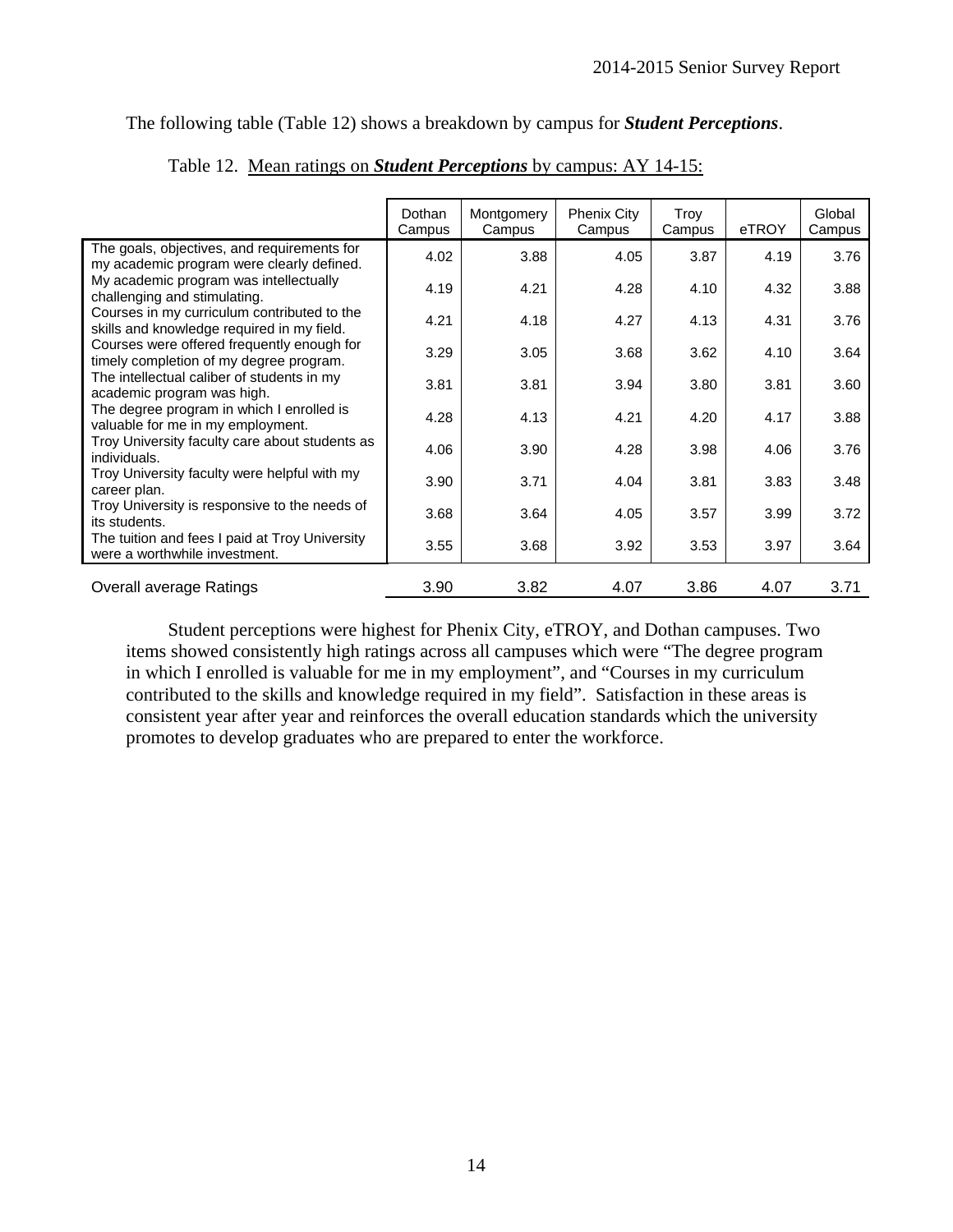## *Overall ratings of Troy University (Report 5 – Q31)*

Students were asked to rate their Troy preparation for employment and further education as well as to give an overall rating of their college experiences at Troy University. A high majority (79%) of the students gave a positive rating to their overall college experiences at Troy University, with an mean rating of 4.06, while 65% and 76% of the respondents gave a rating of either "Excellent" or "Good" to their Troy "preparation for employment" and for "further education", with mean ratings of 3.75 and 3.96 respectively. The graduating students from the past five years shared about the same opinions in their overall ratings of the University. Table 13 shows an increase in the percentage of students who rated these questions as Excellent/Good in all three of the questions for the 14-15 survey.

|                                                                                                          | AY 14-15                 |      | AY 13-14                  |      | AY 12-13                  |      | AY 11-12                  |      | AY 10-11                  |      |
|----------------------------------------------------------------------------------------------------------|--------------------------|------|---------------------------|------|---------------------------|------|---------------------------|------|---------------------------|------|
|                                                                                                          | Excellen<br><b>/Good</b> | Mean | Excellent<br><b>/Good</b> | Mean | Excellent<br><b>/Good</b> | Mean | Excellent<br><b>/Good</b> | Mean | Excellent<br><b>/Good</b> | Mean |
| How would you rate Troy<br>University's preparation of<br>you for employment?<br>How would you rate Troy | 65%                      | 3.75 | 63%                       | 3.75 | 63%                       | 3.74 | 66%                       | 3.76 | 65%                       | 3.78 |
| University's preparation of<br>you for further education?<br>What is your overall rating of              | 76%                      | 3.96 | 71%                       | 3.95 | 72%                       | 3.95 | 74%                       | 3.96 | 74%                       | 3.98 |
| your college experiences at<br><b>Troy University?</b>                                                   | 79%                      | 4.06 | 78%                       | 4.08 | 79%                       | 4.13 | 80%                       | 4.11 | 76%                       | 4.05 |
| Overall average ratings                                                                                  | 3.925                    |      | 3.925                     |      | 3.939                     |      | 3.941                     |      | 3.940                     |      |

| Table 13. Overall ratings on Troy University: 2010-2015: |
|----------------------------------------------------------|
|----------------------------------------------------------|

## *Recommendation of Troy University*

Important satisfaction indicators used by colleges and universities include whether students would re-enroll in the university, re-enroll in the same academic program, and recommend their university to others. The surveys over the past five years found that over 80% of the students indicated that they would enroll in the same academic programs and over 85% would attend Troy University again if they could start all over. The most important finding, which indicates student satisfaction with Troy University and academic programs, is that over 90% of the respondents would recommend Troy University and their academic programs.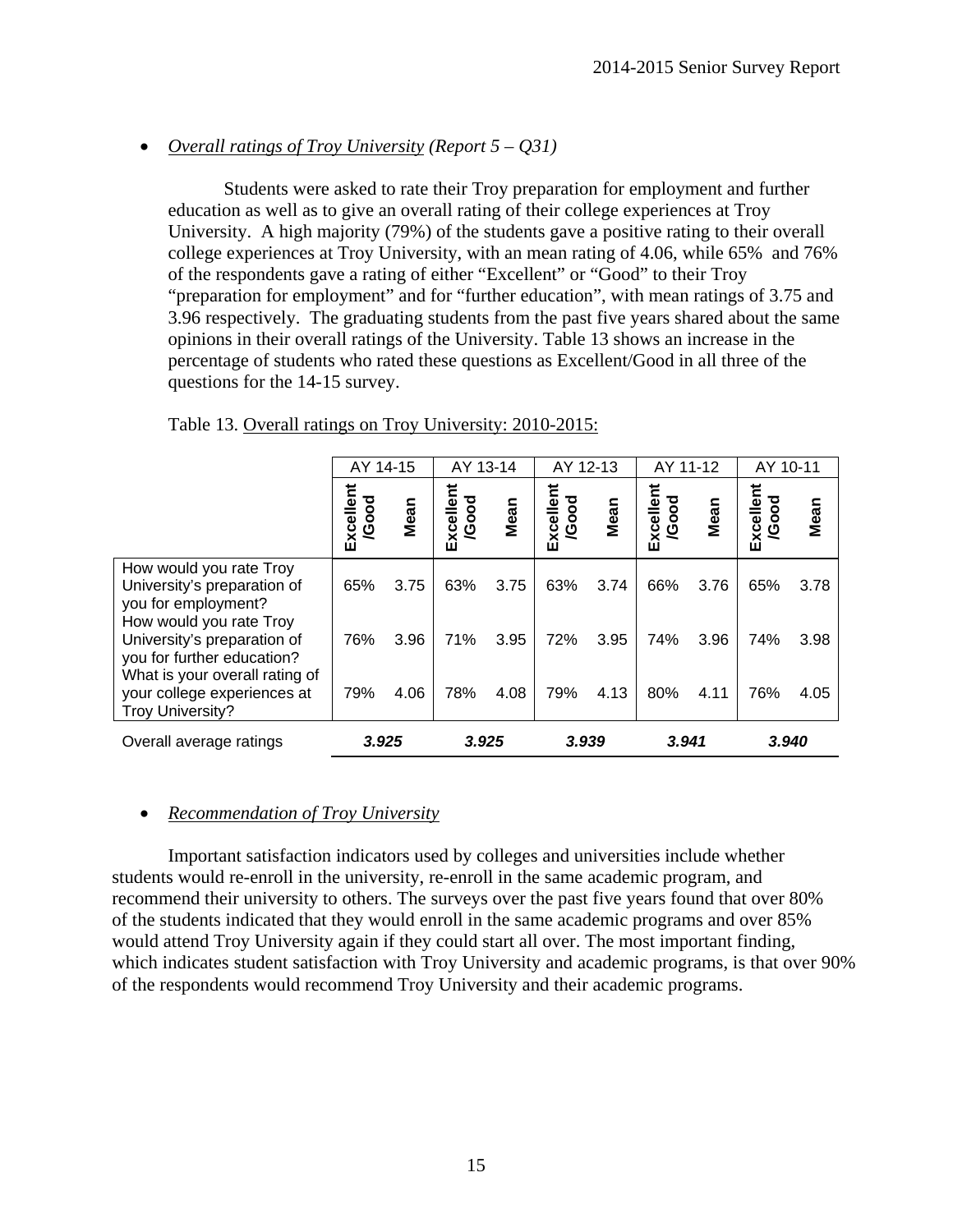|                                                                                 |                   | AY 14-15        |                   | AY 13-14        | AY 12-13          |                 | AY 11-12          |                 | AY 10-11          |                 |
|---------------------------------------------------------------------------------|-------------------|-----------------|-------------------|-----------------|-------------------|-----------------|-------------------|-----------------|-------------------|-----------------|
|                                                                                 | Yes<br>Definitely | Yes<br>Probably | Yes<br>Definitely | Yes<br>Probably | Yes<br>Definitely | Yes<br>Probably | Yes<br>Definitely | Yes<br>Probably | Yes<br>Definitely | Yes<br>Probably |
| If you were starting over, would you<br>enroll in the same program?             | 46%               | 36%             | 48%               | 35%             | 48%               | 34%             | 46%               | 37%             | 47%               | 33%             |
| If you could start college over, would<br>you attend Troy University again?     | 49%               | 37%             | 48%               | 40%             | 51%               | 37%             | 51%               | 39%             | 51%               | 34%             |
| Would you recommend your academic<br>program to other students?                 | 52%               | 38%             | 51%               | 39%             | 54%               | 36%             | 53%               | 39%             | 54%               | 35%             |
| Would you recommend Troy<br>University to someone planning to go<br>to college? | 57%               | 33%             | 57%               | 33%             | 61%               | 30%             | 57%               | 35%             | 60%               | 29%             |

# Table 14. Recommendation of Troy University: 2010-2015:

#### Student Organization Information

 Seniors were asked to identify which student organizations they belong to while attending Troy University. The large portion of seniors who participated in this survey (n=1,149, 54% of survey participants) reported that they did not participate in any student organizations. The Honor Society was reported as the student organization with the most participation. Further analysis by campus revealed that the Troy Campus has the highest number of students participating in student organizations.

#### Table 15.

| 2014-2015           | Count |
|---------------------|-------|
| None                | 615   |
| Honor Society       | 191   |
| Departmental        | 118   |
| Fraternity/Sorority | 91    |
| Leadership          | 85    |
| Professional        | 81    |
| Religious           | 70    |
| Services            | 58    |
| Art/Music/Drama     | 48    |
| Sports              | 41    |
| Political           | 27    |
| Publication         | 16    |
|                     | 1441  |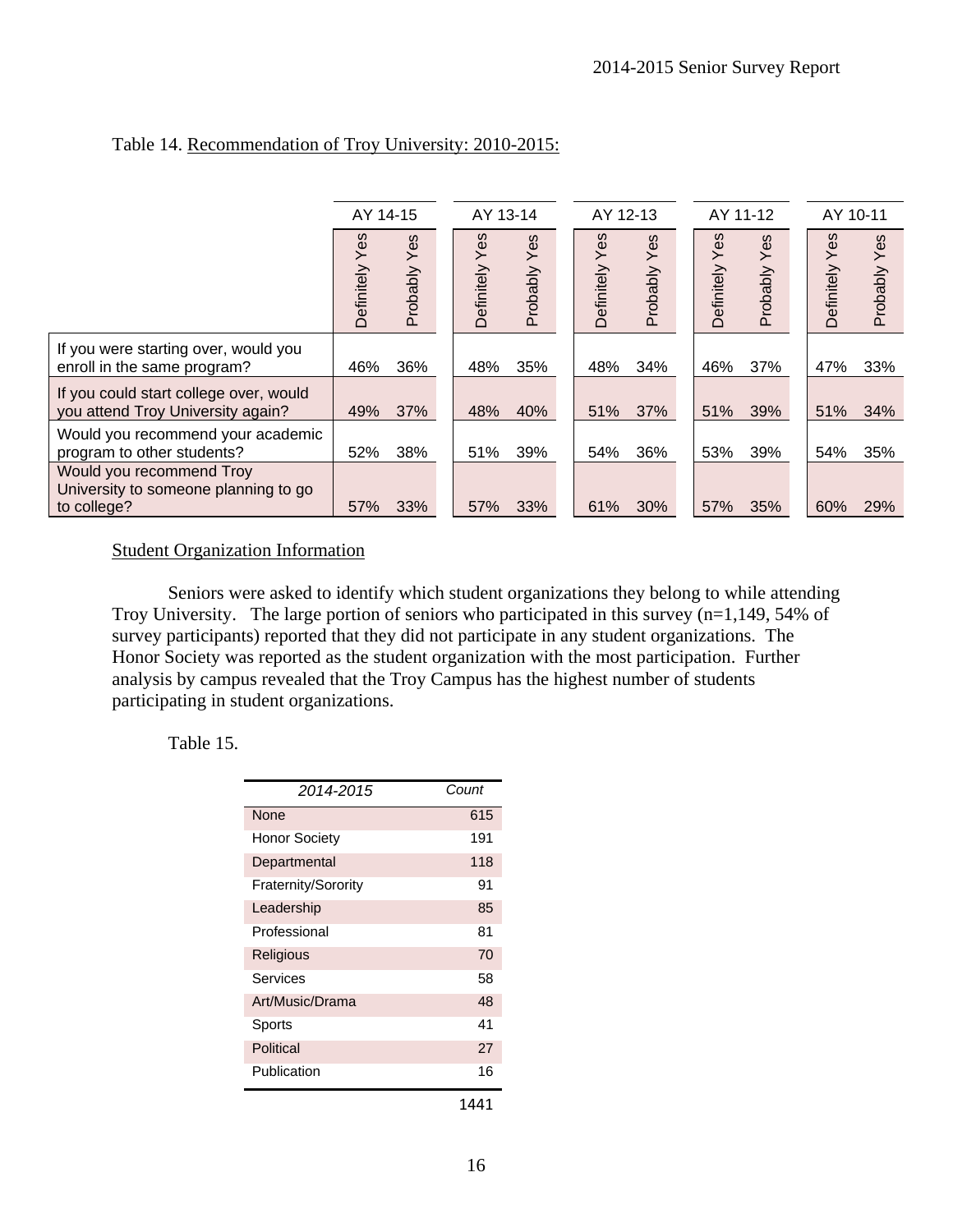Participation in Student Organizations by Campus:

Table 16.

| 2014-2015            | <b>Dothan</b>  | <b>Montgomery</b> | <b>Phenix</b><br>City | <b>Troy</b> | eTROY          | Global<br><b>Campus</b> |
|----------------------|----------------|-------------------|-----------------------|-------------|----------------|-------------------------|
| Departmental         | 9              |                   | 3                     | 98          | 5              | 2                       |
| Professional         | 5              | 1                 | 0                     | 57          | 16             | $\overline{2}$          |
| Religious            | $\overline{2}$ | $\Omega$          | $\overline{2}$        | 60          | 6              | $\Omega$                |
| Leadership           | 7              | 8                 | $\Omega$              | 62          | 6              | $\mathfrak{p}$          |
| <b>Services</b>      | 10             | 1                 | $\boldsymbol{4}$      | 40          | $\overline{2}$ |                         |
| <b>Honor Society</b> | 36             | 7                 | 11                    | 102         | 34             | 1                       |
| Publication          | $\Omega$       | $\Omega$          | 1                     | 13          | 1              |                         |
| Political            | 1              | $\Omega$          | 1                     | 21          | 3              | 1                       |
| Fraternity/Sorority  | $\overline{4}$ | $\Omega$          | 6                     | 77          | $\overline{4}$ | $\Omega$                |
| Art/Music/Drama      | 1              | $\Omega$          | 1                     | 43          | 3              | $\Omega$                |
| <b>Sports</b>        | $\Omega$       | 1                 | $\Omega$              | 38          | 1              | 1                       |
| None                 | 70             | 61                | 60                    | 60          | 343            | 21                      |
| Total                | 145            | 80                | 89                    | 671         | 424            | 32                      |

#### Reading Habits Information

 As a measurement of the Quality Enhancement Plan of Troy University graduating seniors were ask to report factors about their reading habits. Seniors were asked about the degree to which their involvement in reading has: (1) Enhanced their ability to understand connections between the various materials they read, and (2) Enhanced they awareness of other people's political and social viewpoints. As is shown in tables 17 and 18 the greatest level of enhancement from reading was reported from students of the Montgomery campus and the College of Health and Human Services.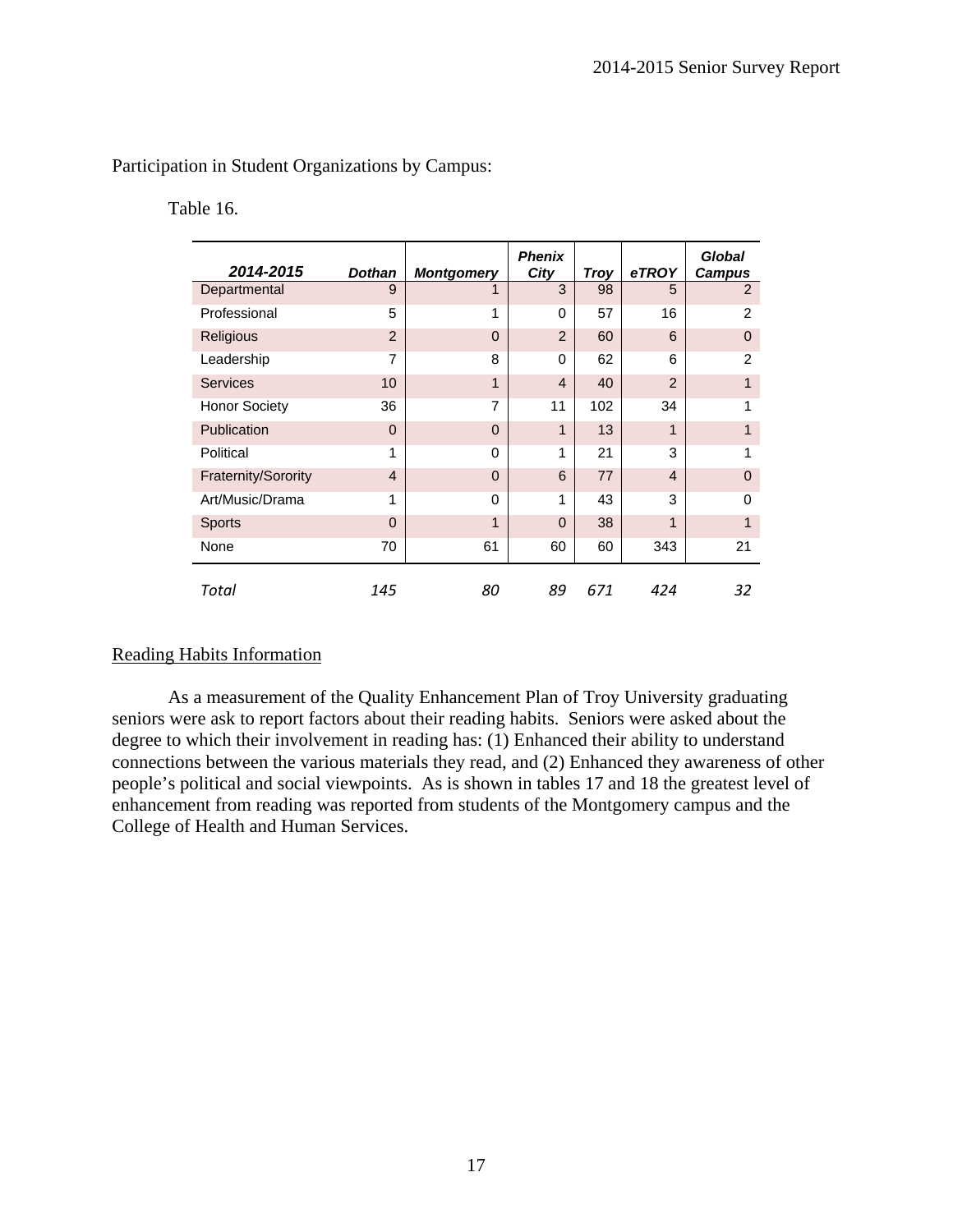# Table 17

|                                                                                                                                                                   |                          |     | <b>Dothan</b><br>Campus |              | <b>Montgomery</b><br><b>Campus</b> |                | <b>Phenix City</b><br>Campus |     | <b>Troy</b><br><b>Campus</b> |     | eTROY |                | Global<br>Campus |
|-------------------------------------------------------------------------------------------------------------------------------------------------------------------|--------------------------|-----|-------------------------|--------------|------------------------------------|----------------|------------------------------|-----|------------------------------|-----|-------|----------------|------------------|
|                                                                                                                                                                   |                          | N   | $\%$                    | N            | $\frac{0}{0}$                      | N              | $\frac{0}{0}$                | N   | $\%$                         | N   | $\%$  | N              | $\frac{0}{0}$    |
| My involvement in reading<br>as part of my college<br>experience has enhanced<br>my ability to understand<br>connections between the<br>various materials I read. | Not at all               | 3   | 2.5%                    | $\mathbf{1}$ | 1.3%                               | $\overline{2}$ | 2.4%                         | 14  | 4.7%                         | 11  | 2.6%  |                | 4.0%             |
|                                                                                                                                                                   | In a very limited<br>way | 3   | 2.5%                    | $\Omega$     | 0.0%                               | 4              | 4.7%                         | 17  | 5.7%                         | 13  | 3.1%  | $\Omega$       | $0.0\%$          |
|                                                                                                                                                                   | Somewhat                 | 44  | 36.1%                   | 12           | 15.0%                              | 14             | 16.5%                        | 106 | 35.7%                        | 89  | 21.3% | 5              | 20.0%            |
|                                                                                                                                                                   | In a noticeable<br>way   | 32  | 26.2%                   | 27           | 33.8%                              | 32             | 37.6%                        | 84  | 28.3%                        | 141 | 33.7% | 15             | 60.0%            |
|                                                                                                                                                                   | Greatly                  | 40  | 32.8%                   | 40           | 50.0%                              | 33             | 38.8%                        | 76  | 25.6%                        | 164 | 39.2% | $\overline{4}$ | 16.0%            |
|                                                                                                                                                                   | Total                    | 122 | 100%                    | 80           | 100%                               | 85             | 100%                         | 297 | 100%                         | 418 | 100%  | 25             | 100%             |
| My involvement in reading                                                                                                                                         | Not at all               | 5   | 4.1%                    | $\mathbf{1}$ | 1.3%                               | 3              | 3.5%                         | 19  | 6.4%                         | 12  | 2.9%  | $\Omega$       | 0.0%             |
| as a part of my college<br>experience has enhanced<br>my awareness of other                                                                                       | In a very limited<br>way | 6   | 5.0%                    | $\mathbf{1}$ | 1.3%                               | 3              | 3.5%                         | 24  | 8.1%                         | 15  | 3.6%  | $\Omega$       | $0.0\%$          |
| people's political and                                                                                                                                            | Somewhat                 | 38  | 31.4%                   | 15           | 18.8%                              | 20             | 23.5%                        | 98  | 33.0%                        | 100 | 24.1% | 6              | 24.0%            |
| social viewpoints.                                                                                                                                                | In a noticeable<br>way   | 31  | 25.6%                   | 22           | 27.5%                              | 25             | 29.4%                        | 95  | 32.0%                        | 125 | 30.1% | 14             | 56.0%            |
|                                                                                                                                                                   | Greatly                  | 41  | 33.9%                   | 41           | 51.3%                              | 34             | 40.0%                        | 61  | 20.5%                        | 163 | 39.3% | 5              | 20.0%            |
|                                                                                                                                                                   | Total                    | 121 | 100%                    | 80           | 100%                               | 85             | 100%                         | 297 | 100%                         | 415 | 100%  | 25             | 100%             |

# Table 18

|                                                                              |                          |     | Arts &<br><b>Sciences</b> |                | <b>Sorrell</b><br><b>College of</b><br><b>Business</b> |                | Communication<br>and Fine Arts |     | <b>Education</b> |                | Health &<br>Human<br><b>Services</b> |
|------------------------------------------------------------------------------|--------------------------|-----|---------------------------|----------------|--------------------------------------------------------|----------------|--------------------------------|-----|------------------|----------------|--------------------------------------|
|                                                                              |                          | N   | $\%$                      | N              | $\%$                                                   | N              | $\%$                           | N   | $\%$             | N              | %                                    |
| My involvement in reading                                                    | Not at all               | 10  | 2.3%                      | 8              | 3.6%                                                   | 4              | 8.9%                           | 9   | 4.6%             | 1              | 0.8%                                 |
| as part of my college<br>experience has enhanced<br>my ability to understand | In a very limited<br>way | 19  | 4.4%                      | 6              | 2.7%                                                   | 1              | 2.2%                           | 9   | 4.6%             | $\overline{2}$ | 1.6%                                 |
| connections between the<br>various materials I read.                         | Somewhat                 | 115 | 26.7%                     | 56             | 25.3%                                                  | 13             | 28.9%                          | 42  | 21.5%            | 44             | 34.6%                                |
|                                                                              | In a noticeable<br>way   | 133 | 30.9%                     | 84             | 38.0%                                                  | 14             | 31.1%                          | 69  | 35.4%            | 29             | 22.8%                                |
|                                                                              | Greatly                  | 154 | 35.7%                     | 67             | 30.3%                                                  | 13             | 28.9%                          | 66  | 33.8%            | 51             | 40.2%                                |
|                                                                              | Total                    | 431 | 100%                      | 221            | 100%                                                   | 45             | 100%                           | 195 | 100%             | 127            | 100%                                 |
| My involvement in reading                                                    | Not at all               | 13  | 3.0%                      | $\overline{7}$ | 3.2%                                                   | 6              | 13.3%                          | 12  | 6.2%             | $\mathbf{1}$   | 0.8%                                 |
| as a part of my college<br>experience has enhanced<br>my awareness of other  | In a very limited<br>way | 23  | 5.3%                      | 10             | 4.6%                                                   | $\overline{c}$ | 4.4%                           | 10  | 5.2%             | 5              | 3.9%                                 |
| people's political and                                                       | Somewhat                 | 112 | 26.0%                     | 59             | 26.9%                                                  | 12             | 26.7%                          | 53  | 27.3%            | 40             | 31.5%                                |
| social viewpoints.                                                           | In a noticeable<br>way   | 129 | 30.0%                     | 79             | 36.1%                                                  | 10             | 22.2%                          | 55  | 28.4%            | 36             | 28.3%                                |
|                                                                              | Greatly                  | 153 | 35.6%                     | 64             | 29.2%                                                  | 15             | 33.3%                          | 64  | 33.0%            | 45             | 35.4%                                |
|                                                                              | Total                    | 430 | 100%                      | 219            | 100%                                                   | 45             | 100%                           | 194 | 100%             | 127            | 100%                                 |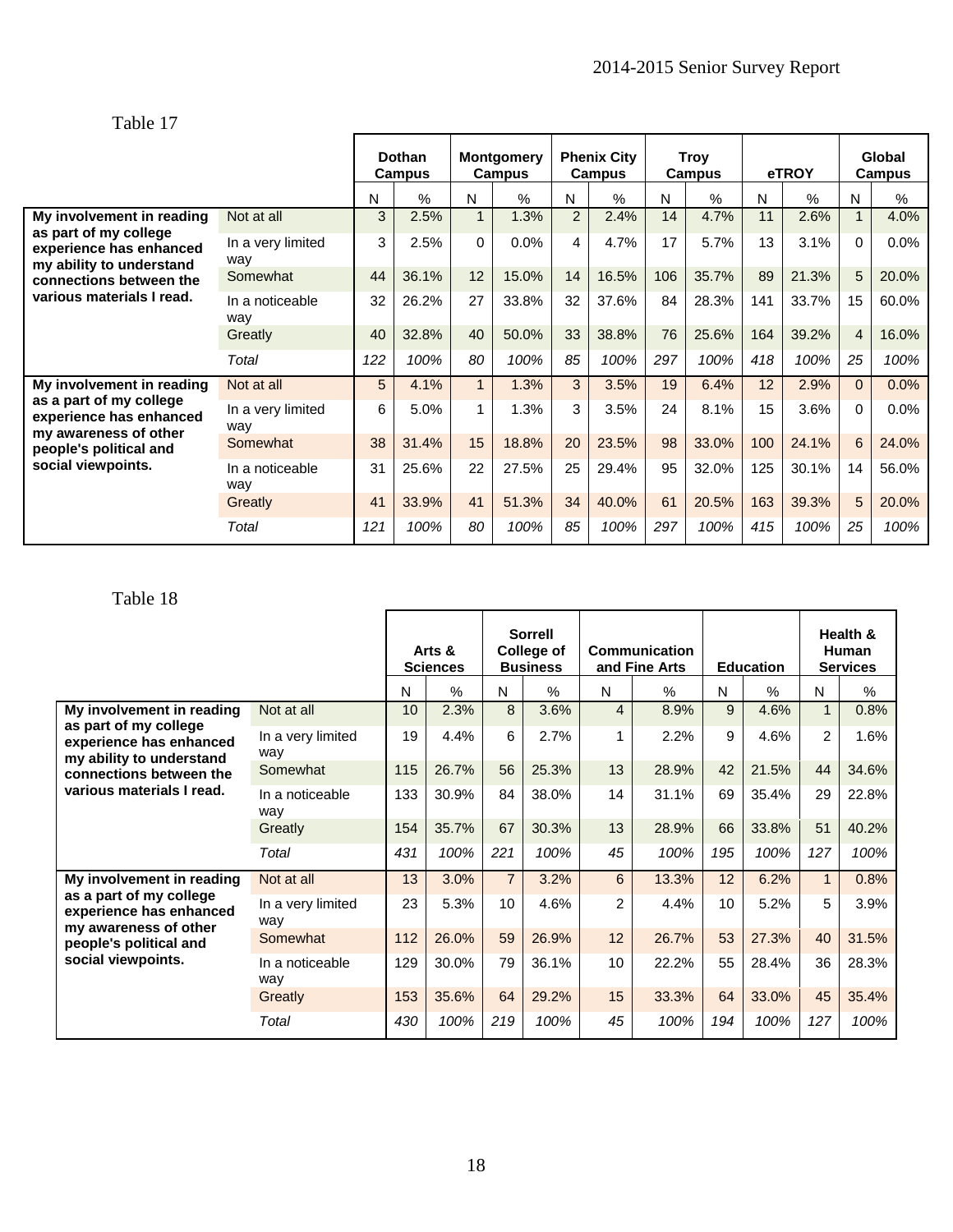Regarding the types of literature read by seniors, The top four types of literature that seniors reported reading were: (1) books assigned for class, (2) books read outside of class for pleasure, (3) online websites, and (4) newspapers. Comic books or graphic novels and magazines about video games were reported as the least frequently read type of literature. Table 19 indicates the number of seniors who reported reading each type of literature.

| Table 19                                                          |       |
|-------------------------------------------------------------------|-------|
| AY 2014-2015                                                      | Count |
| Books assigned for class                                          | 932   |
| Books I read outside of class for pleasure                        | 724   |
| Online websites or webzines                                       | 701   |
| Newspapers                                                        | 627   |
| Cereal boxes, instructional pamphlets and other product packaging | 536   |
| Religious literature/books                                        | 495   |
| News magazines                                                    | 437   |
| School papers or other newsletters                                | 416   |
| <b>Fashion/Beauty magazines</b>                                   | 390   |
| Self-help literature                                              | 304   |
| Music/Computers/Entertainment magazines                           | 287   |
| Computer manuals or other electronic equipment manuals            | 261   |
| Sports magazines                                                  | 236   |
| Puzzles/Games/Humor magazines                                     | 235   |
| Comic books or graphic novels                                     | 153   |
| Magazines about video games                                       | 108   |
| None of the above                                                 | 4     |

 The largest percentage of seniors (55%) indicated that they do not have much time to read for pleasure, but they like to read when they get a chance. The most commonly cited reasons for reading were 30% "Just for pleasure" and 36% "To learn new things." Most students (75%) considered their reading level to be "advanced" or "above average." Not including school assignments, the majority of students reported reading either one book per month (29%) or less than one book per month (33%). Just over one-quarter (29%) of students reported discussing books with others only a few times per year. Additional data regarding readings habits is included in the appendix of this report.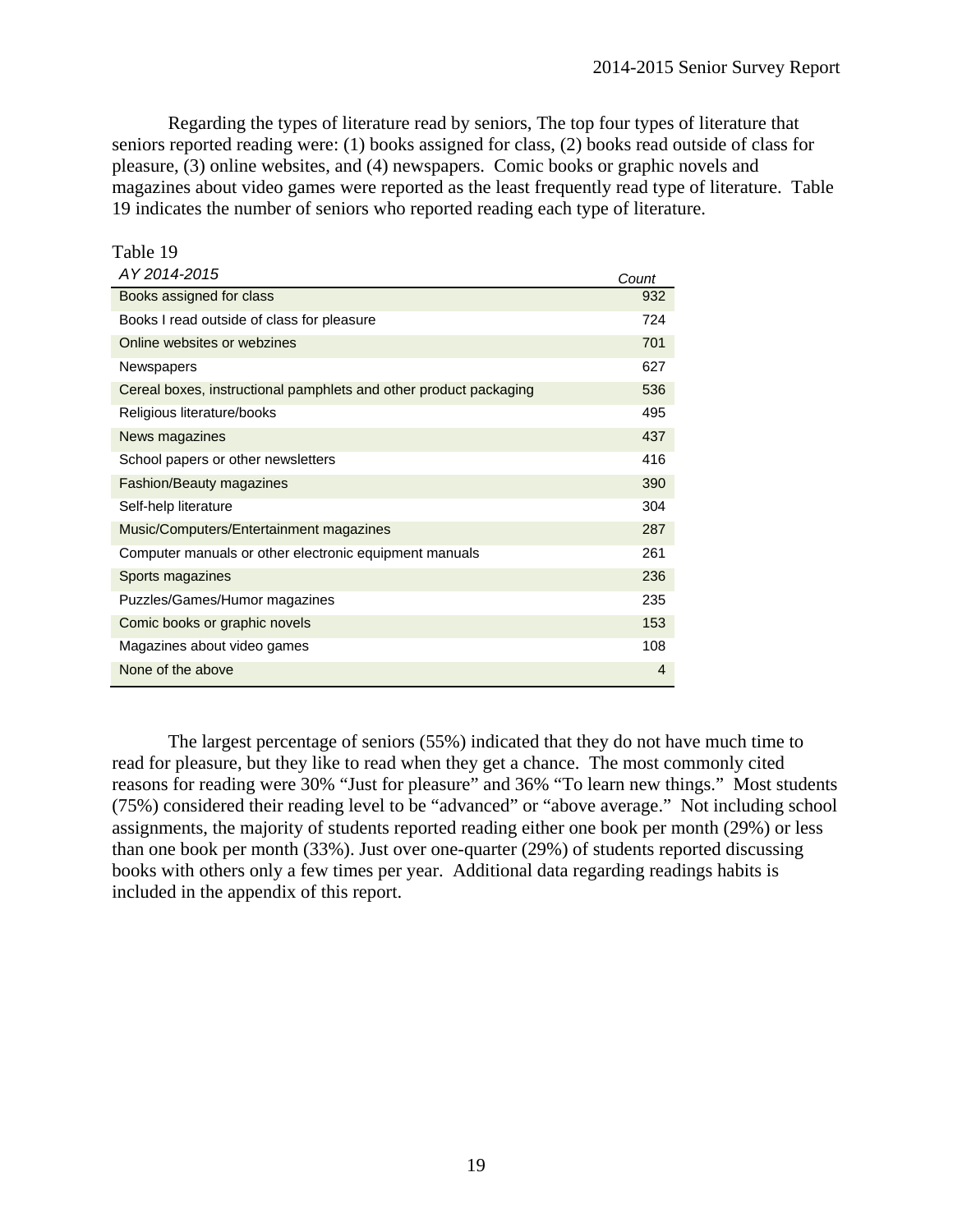# **Implications**

- 1. Overall, Troy University's graduating students were satisfied with their college experiences over the years they studied at TROY. In particular, the students were satisfied with their educational experiences at the University – instruction, the quality of education, and their academic programs, specifically. Furthermore, the students thought highly of their leadership development and intellectual development as a result of their education at Troy University.
- 2. The survey findings over for the past five years strongly suggest that Troy University was effective in offering quality education to its students. The data over the past five years consistently show that over 85% of the graduating students would attend Troy University if they could start college over. 80% or more would enroll in the same programs again and about 90% would recommend Troy University and their academic programs to others.
- 3. However, the *Senior Survey's* satisfaction measures have identified areas that need to be improved, especially in the areas of *Academic Support Services* and *Student Services*. Because many of the weak areas found in the previous five year's results still remain the same in the AY 14-15 survey results, University personnel (administrators, faculty, and staff) need to pay more attention to assessment information and use assessment results to improve University services.
- 4. Furthermore, based on survey responses, faculty should do more to help students in their career planning, the University should be more responsive to student needs, efforts should be made to raise student intellectual caliber, and more courses should be offered each term so that students can graduate as they have planned.
- 5. While building plans for improvement for areas in which students are less satisfied, University personnel need to be aware that different factors may contribute to the ratings; therefore, further studies should be conducted to look more closely into the areas of need before decisions for improvement are made or actions are taken.
- 6. The only campus with substantial participation in student organizations and community service was the Troy Campus. Efforts should be considered to foster participation in student organizations and community service which would appropriate for the students on other campuses.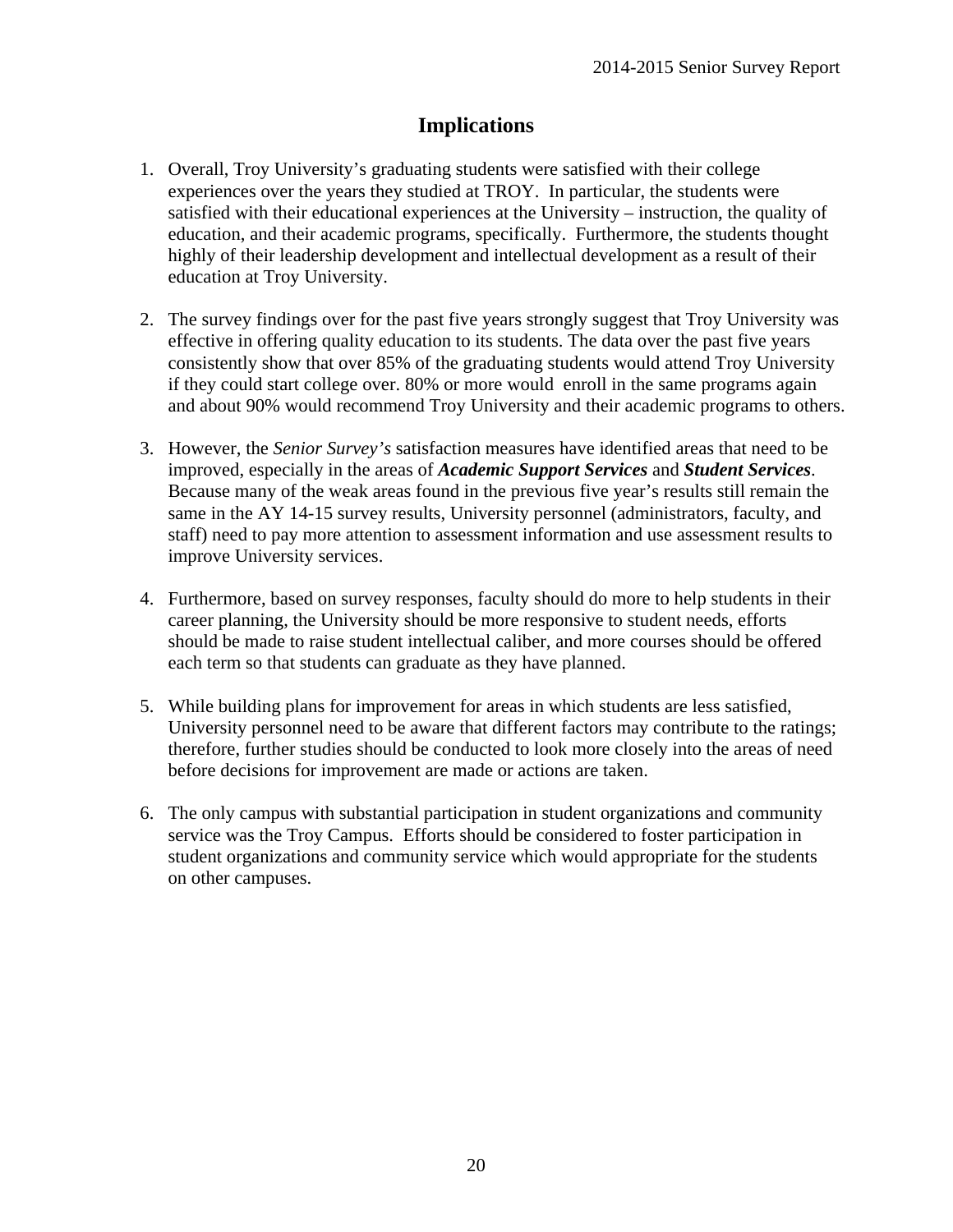| Report 1 (Q20): Student self-rated development in their educational experiences (in Rank Order) |     |                  |     |       |     |         |    |               |                |      |            |              |     |
|-------------------------------------------------------------------------------------------------|-----|------------------|-----|-------|-----|---------|----|---------------|----------------|------|------------|--------------|-----|
|                                                                                                 |     | <b>Excellent</b> |     | Good  |     | Average |    | Fair          |                | Poor |            | <b>Total</b> |     |
|                                                                                                 | N   | %                | N   | %     | N   | %       | N  | $\frac{0}{0}$ | N              | %    | Total<br>N | Mean         | SD  |
| Management and organizational<br>skills                                                         | 520 | 47.0%            | 450 | 40.7% | 109 | 9.9%    | 19 | 1.7%          | 8              | 0.7% | 1106       | 4.32         | .78 |
| Planning and carrying out projects                                                              | 498 | 45.0%            | 480 | 43.4% | 103 | 9.3%    | 19 | 1.7%          | $\overline{7}$ | 0.6% | 1107       | 4.30         | .76 |
| Time management                                                                                 | 506 | 45.8%            | 439 | 39.7% | 121 | 10.9%   | 30 | 2.7%          | 10             | 0.9% | 1106       | 4.27         | .83 |
| Critical thinking skills                                                                        | 441 | 39.8%            | 543 | 49.1% | 104 | 9.4%    | 15 | 1.4%          | 4              | 0.4% | 1107       | 4.27         | .71 |
| Problem solving skills                                                                          | 442 | 40.0%            | 525 | 47.5% | 114 | 10.3%   | 20 | 1.8%          | 4              | 0.4% | 1105       | 4.25         | .74 |
| Reading skills                                                                                  | 456 | 41.2%            | 490 | 44.3% | 136 | 12.3%   | 19 | 1.7%          | 5              | 0.5% | 1106       | 4.24         | .77 |
| Strategies for applying skills in my<br>field                                                   | 485 | 43.9%            | 457 | 41.4% | 120 | 10.9%   | 25 | 2.3%          | 18             | 1.6% | 1105       | 4.24         | .85 |
| Leadership skills                                                                               | 488 | 44.1%            | 430 | 38.9% | 146 | 13.2%   | 27 | 2.4%          | 15             | 1.4% | 1106       | 4.22         | .86 |
| Working cooperatively in groups                                                                 | 463 | 41.8%            | 452 | 40.8% | 145 | 13.1%   | 35 | 3.2%          | 13             | 1.2% | 1108       | 4.19         | .86 |
| Writing skills                                                                                  | 389 | 35.1%            | 534 | 48.2% | 151 | 13.6%   | 25 | 2.3%          | 8              | 0.7% | 1107       | 4.15         | .79 |
| <b>Research skills</b>                                                                          | 400 | 36.2%            | 507 | 45.8% | 166 | 15.0%   | 25 | 2.3%          | 8              | 0.7% | 1106       | 4.14         | .80 |
| Citizenship skills                                                                              | 429 | 39.0%            | 432 | 39.3% | 181 | 16.5%   | 38 | 3.5%          | 20             | 1.8% | 1100       | 4.10         | .92 |
| Speaking/presentation skills                                                                    | 358 | 32.4%            | 518 | 46.8% | 190 | 17.2%   | 29 | 2.6%          | 11             | 1.0% | 1106       | 4.07         | .83 |
| Understanding different<br>philosophies and cultures                                            | 347 | 31.3%            | 518 | 46.8% | 200 | 18.1%   | 34 | 3.1%          | 8              | 0.7% | 1107       | 4.05         | .82 |
| Computer technologies                                                                           | 301 | 27.2%            | 532 | 48.1% | 232 | 21.0%   | 32 | 2.9%          | 10             | 0.9% | 1107       | 3.98         | .82 |
| Appreciation of the arts                                                                        | 297 | 26.8%            | 493 | 44.5% | 240 | 21.7%   | 60 | 5.4%          | 18             | 1.6% | 1108       | 3.89         | .91 |
| Scientific principles and methods                                                               | 260 | 23.5%            | 475 | 43.0% | 301 | 27.2%   | 53 | 4.8%          | 16             | 1.4% | 1105       | 3.82         | .89 |
| <b>Mathematical skills</b>                                                                      | 190 | 17.3%            | 452 | 41.1% | 340 | 30.9%   | 86 | 7.8%          | 33             | 3.0% | 1101       | 3.62         | .96 |

\*Notes: 1. The ranking is based on the mean.

2. Those that did not respond or responded with NA were not included in the calculation of the means.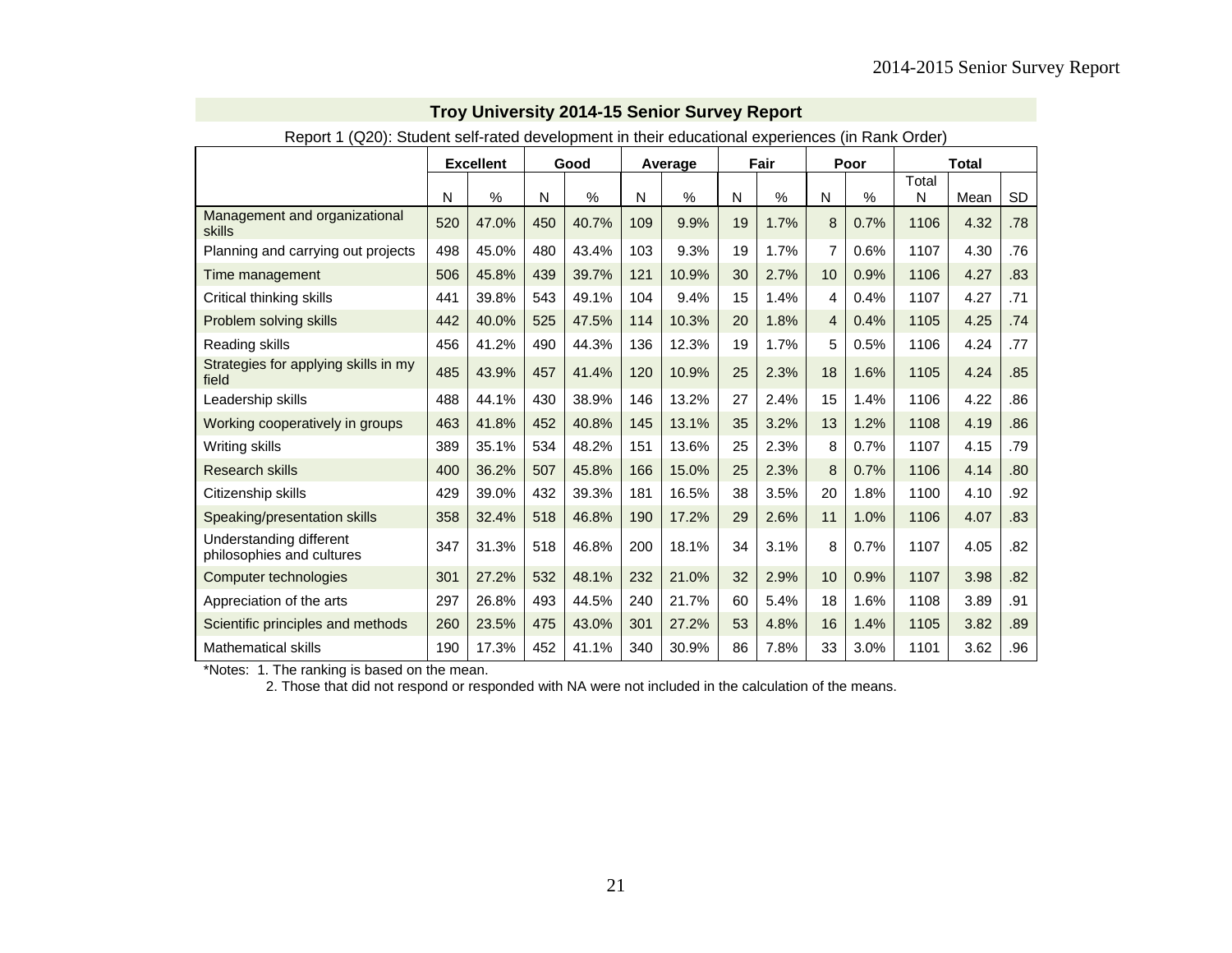| Report 2 (Q21): Student ratings on education and academic support services (in Rank Order) |     |                  |     |       |     |         |    |      |    |      |            |              |           |
|--------------------------------------------------------------------------------------------|-----|------------------|-----|-------|-----|---------|----|------|----|------|------------|--------------|-----------|
|                                                                                            |     | <b>Excellent</b> |     | Good  |     | Average |    | Fair |    | Poor |            | <b>Total</b> |           |
|                                                                                            | N   | %                | N   | %     | N   | $\%$    | N  | %    | N  | %    | Total<br>N | Mean         | <b>SD</b> |
| Overall quality of your academic program                                                   | 433 | 39.6%            | 507 | 46.4% | 107 | 9.8%    | 33 | 3.0% | 13 | 1.2% | 1093       | 4.20         | .83       |
| Instruction in major courses                                                               | 439 | 40.2%            | 477 | 43.7% | 124 | 11.4%   | 35 | 3.2% | 16 | 1.5% | 1091       | 4.18         | .86       |
| <b>Registration procedures</b>                                                             | 425 | 39.1%            | 435 | 40.0% | 144 | 13.2%   | 46 | 4.2% | 38 | 3.5% | 1088       | 4.07         | 1.00      |
| Faculty's use of technologies to enhance<br>teaching                                       | 370 | 34.2%            | 487 | 45.0% | 164 | 15.2%   | 44 | 4.1% | 17 | 1.6% | 1082       | 4.06         | .89       |
| Communication between faculty and<br>students                                              | 384 | 35.1%            | 477 | 43.6% | 144 | 13.2%   | 61 | 5.6% | 28 | 2.6% | 1094       | 4.03         | .97       |
| Faculty accessibility                                                                      | 377 | 35.0%            | 439 | 40.7% | 185 | 17.2%   | 53 | 4.9% | 24 | 2.2% | 1078       | 4.01         | .96       |
| Academic advising                                                                          | 426 | 39.0%            | 399 | 36.6% | 160 | 14.7%   | 58 | 5.3% | 48 | 4.4% | 1091       | 4.01         | 1.07      |
| <b>Testing Center</b>                                                                      | 244 | 33.9%            | 290 | 40.3% | 143 | 19.9%   | 28 | 3.9% | 15 | 2.1% | 720        | 4.00         | .94       |
| Instruction in general education courses                                                   | 309 | 29.3%            | 495 | 47.0% | 187 | 17.7%   | 51 | 4.8% | 12 | 1.1% | 1054       | 3.98         | .88       |
| <b>Writing Center</b>                                                                      | 192 | 30.4%            | 262 | 41.5% | 139 | 22.0%   | 33 | 5.2% | 5  | 0.8% | 631        | 3.96         | .90       |
| Computer labs                                                                              | 261 | 31.3%            | 338 | 40.5% | 167 | 20.0%   | 43 | 5.2% | 25 | 3.0% | 834        | 3.92         | .99       |
| Center for International Programs                                                          | 122 | 26.5%            | 196 | 42.5% | 107 | 23.2%   | 28 | 6.1% | 8  | 1.7% | 461        | 3.86         | .94       |
| <b>Natural Science Center</b>                                                              | 131 | 25.8%            | 220 | 43.4% | 117 | 23.1%   | 29 | 5.7% | 10 | 2.0% | 507        | 3.85         | .94       |
| Laboratory/instructional equipment                                                         | 205 | 27.1%            | 318 | 42.1% | 161 | 21.3%   | 51 | 6.7% | 21 | 2.8% | 756        | 3.84         | .99       |
| <b>IMPACT/New Student Orientation Program</b>                                              | 230 | 28.0%            | 351 | 42.7% | 157 | 19.1%   | 45 | 5.5% | 39 | 4.7% | 822        | 3.84         | 1.04      |
| Library                                                                                    | 256 | 28.1%            | 377 | 41.4% | 188 | 20.7%   | 49 | 5.4% | 40 | 4.4% | 910        | 3.84         | 1.04      |
| Course availability in your major                                                          | 363 | 33.3%            | 381 | 34.9% | 180 | 16.5%   | 93 | 8.5% | 74 | 6.8% | 1091       | 3.79         | 1.19      |

\*Notes: 1. The ranking is based on the mean.

2. Those that did not respond or responded with NA were not included in the calculation of the means.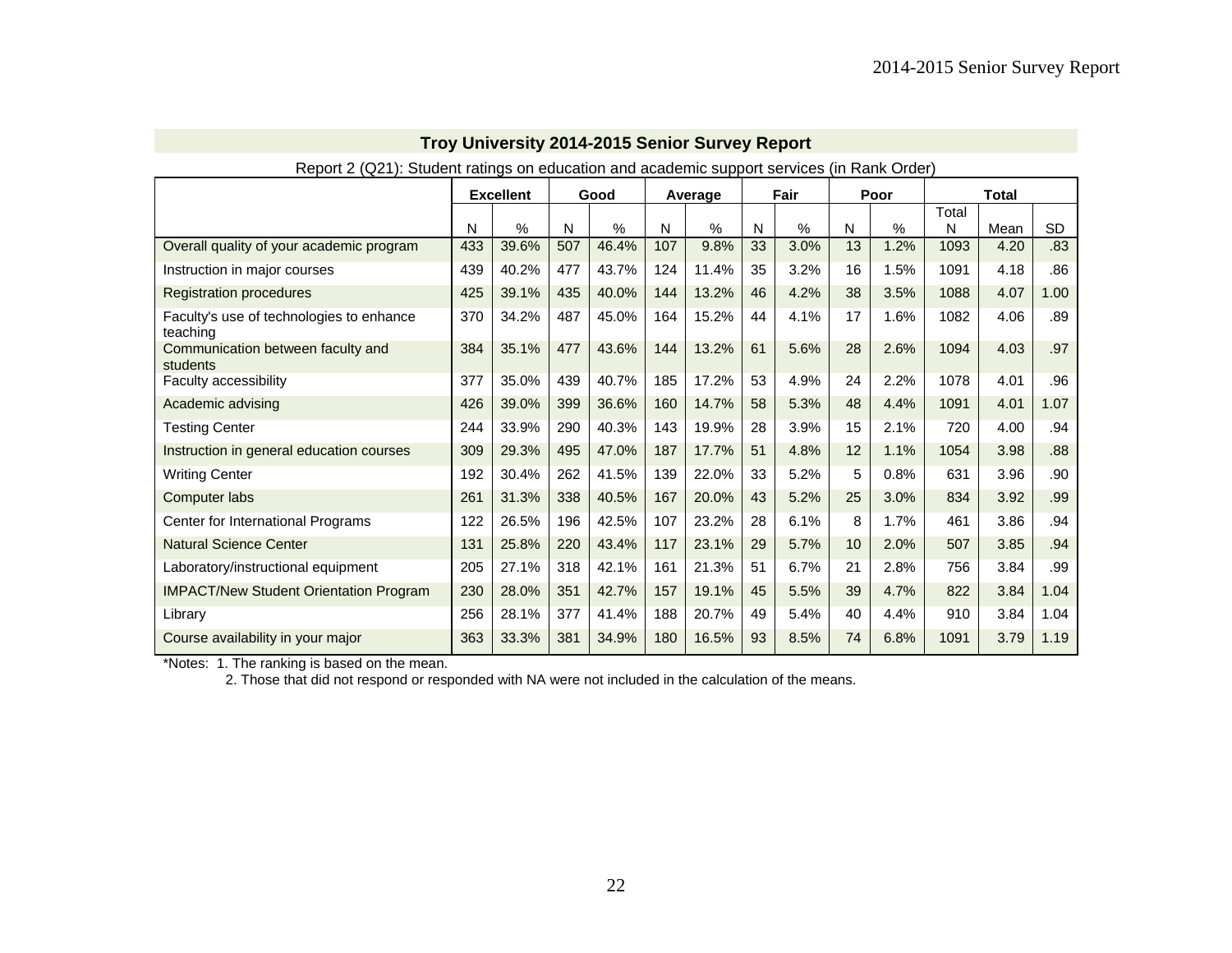| $1.9801101822$ . Oldon't odtionablion with the omood drid oor mood of 110y Only only (in Raim Ordor) |     | <b>Very</b>      |     |                  |     |                |    |                     |                     | <b>Very</b> |                |              |           |
|------------------------------------------------------------------------------------------------------|-----|------------------|-----|------------------|-----|----------------|----|---------------------|---------------------|-------------|----------------|--------------|-----------|
|                                                                                                      |     | <b>Satisfied</b> |     | <b>Satisfied</b> |     | <b>Neutral</b> |    | <b>Dissatisfied</b> | <b>Dissatisfied</b> |             |                | <b>Total</b> |           |
|                                                                                                      | N   | $\%$             | N   | $\%$             | N   | $\%$           | N  | $\%$                | N                   | $\%$        | <b>Total N</b> | Mean         | <b>SD</b> |
| <b>Trojan Web Express</b>                                                                            | 422 | 41.5%            | 388 | 38.2%            | 118 | 11.6%          | 46 | 4.5%                | 43                  | 4.2%        | 1017           | 4.08         | 1.04      |
| <b>Admissions Office</b>                                                                             | 338 | 34.7%            | 433 | 44.5%            | 141 | 14.5%          | 24 | 2.5%                | 37                  | 3.8%        | 973            | 4.04         | .97       |
| <b>Buildings and Grounds</b>                                                                         | 258 | 35.2%            | 308 | 42.0%            | 110 | 15.0%          | 31 | 4.2%                | 26                  | 3.5%        | 733            | 4.01         | 1.00      |
| <b>Veteran Services</b>                                                                              | 206 | 41.8%            | 134 | 27.2%            | 111 | 22.5%          | 23 | 4.7%                | 19                  | 3.9%        | 493            | 3.98         | 1.09      |
| <b>Business Office</b>                                                                               | 239 | 31.8%            | 331 | 44.0%            | 137 | 18.2%          | 18 | 2.4%                | 27                  | 3.6%        | 752            | 3.98         | .96       |
| Registrar/Records Office                                                                             | 300 | 34.3%            | 345 | 39.4%            | 163 | 18.6%          | 38 | 4.3%                | 29                  | 3.3%        | 875            | 3.97         | 1.00      |
| University Media (website, newsletters, radio,<br>TV, etc)                                           | 241 | 31.9%            | 302 | 39.9%            | 153 | 20.2%          | 33 | 4.4%                | 27                  | 3.6%        | 756            | 3.92         | 1.01      |
| <b>Financial Aid Services</b>                                                                        | 310 | 34.5%            | 337 | 37.5%            | 144 | 16.0%          | 60 | 6.7%                | 48                  | 5.3%        | 899            | 3.89         | 1.11      |
| <b>Student Support Services (SSS)</b>                                                                | 163 | 31.4%            | 181 | 34.9%            | 141 | 27.2%          | 15 | 2.9%                | 19                  | 3.7%        | 519            | 3.87         | 1.01      |
| <b>Counseling Services</b>                                                                           | 201 | 32.1%            | 235 | 37.5%            | 128 | 20.4%          | 32 | 5.1%                | 31                  | 4.9%        | 627            | 3.87         | 1.08      |
| Information Technology (IT) Services                                                                 | 194 | 28.5%            | 269 | 39.5%            | 174 | 25.6%          | 18 | 2.6%                | 26                  | 3.8%        | 681            | 3.86         | .99       |
| <b>Safety and Security Services</b>                                                                  | 201 | 31.4%            | 235 | 36.7%            | 139 | 21.7%          | 39 | 6.1%                | 27                  | 4.2%        | 641            | 3.85         | 1.06      |
| Student organizations                                                                                | 165 | 28.4%            | 231 | 39.8%            | 132 | 22.7%          | 31 | 5.3%                | 22                  | 3.8%        | 581            | 3.84         | 1.02      |
| Ricoh Graphics and Printing Services                                                                 | 101 | 27.4%            | 142 | 38.5%            | 103 | 27.9%          | 8  | 2.2%                | 15                  | 4.1%        | 369            | 3.83         | .99       |
| <b>Bookstore Services</b>                                                                            | 283 | 29.1%            | 405 | 41.6%            | 166 | 17.1%          | 69 | 7.1%                | 50                  | 5.1%        | 973            | 3.82         | 1.09      |
| <b>Career Services</b>                                                                               | 169 | 29.0%            | 212 | 36.4%            | 145 | 24.9%          | 26 | 4.5%                | 30                  | 5.2%        | 582            | 3.80         | 1.07      |
| <b>Adaptive Needs Services</b>                                                                       | 106 | 25.4%            | 156 | 37.3%            | 132 | 31.6%          | 8  | 1.9%                | 16                  | 3.8%        | 418            | 3.78         | .97       |
| <b>Ricoh Mailroom and Postal Services</b>                                                            | 98  | 26.4%            | 128 | 34.5%            | 115 | 31.0%          | 15 | 4.0%                | 15                  | 4.0%        | 371            | 3.75         | 1.02      |
| <b>Athletic Programs</b>                                                                             | 102 | 24.3%            | 145 | 34.5%            | 129 | 30.7%          | 19 | 4.5%                | 25                  | 6.0%        | 420            | 3.67         | 1.08      |
| Recreational and Intramural Activities                                                               | 98  | 23.4%            | 151 | 36.1%            | 124 | 29.7%          | 21 | 5.0%                | 24                  | 5.7%        | 418            | 3.67         | 1.07      |
| <b>Student Health Services</b>                                                                       | 106 | 23.3%            | 168 | 36.9%            | 127 | 27.9%          | 27 | 5.9%                | 27                  | 5.9%        | 455            | 3.66         | 1.08      |
| <b>Placement Service</b>                                                                             | 98  | 22.2%            | 136 | 30.8%            | 163 | 37.0%          | 21 | 4.8%                | 23                  | 5.2%        | 441            | 3.60         | 1.05      |
| Housing and Residence Life                                                                           | 77  | 21.0%            | 123 | 33.5%            | 115 | 31.3%          | 29 | 7.9%                | 23                  | 6.3%        | 367            | 3.55         | 1.10      |
| <b>Trojan Fitness Center</b>                                                                         | 97  | 23.4%            | 144 | 34.8%            | 96  | 23.2%          | 37 | 8.9%                | 40                  | 9.7%        | 414            | 3.53         | 1.22      |
| <b>Food Services</b>                                                                                 | 100 | 18.5%            | 183 | 33.9%            | 136 | 25.2%          | 69 | 12.8%               | 52                  | 9.6%        | 540            | 3.39         | 1.20      |
| <b>Parking Facilities</b>                                                                            | 137 | 20.1%            | 179 | 26.3%            | 132 | 19.4%          | 89 | 13.1%               | 144                 | 21.1%       | 681            | 3.11         | 1.43      |

Report 3 (Q22): Student satisfaction with the offices and services of Troy University (in Rank Order)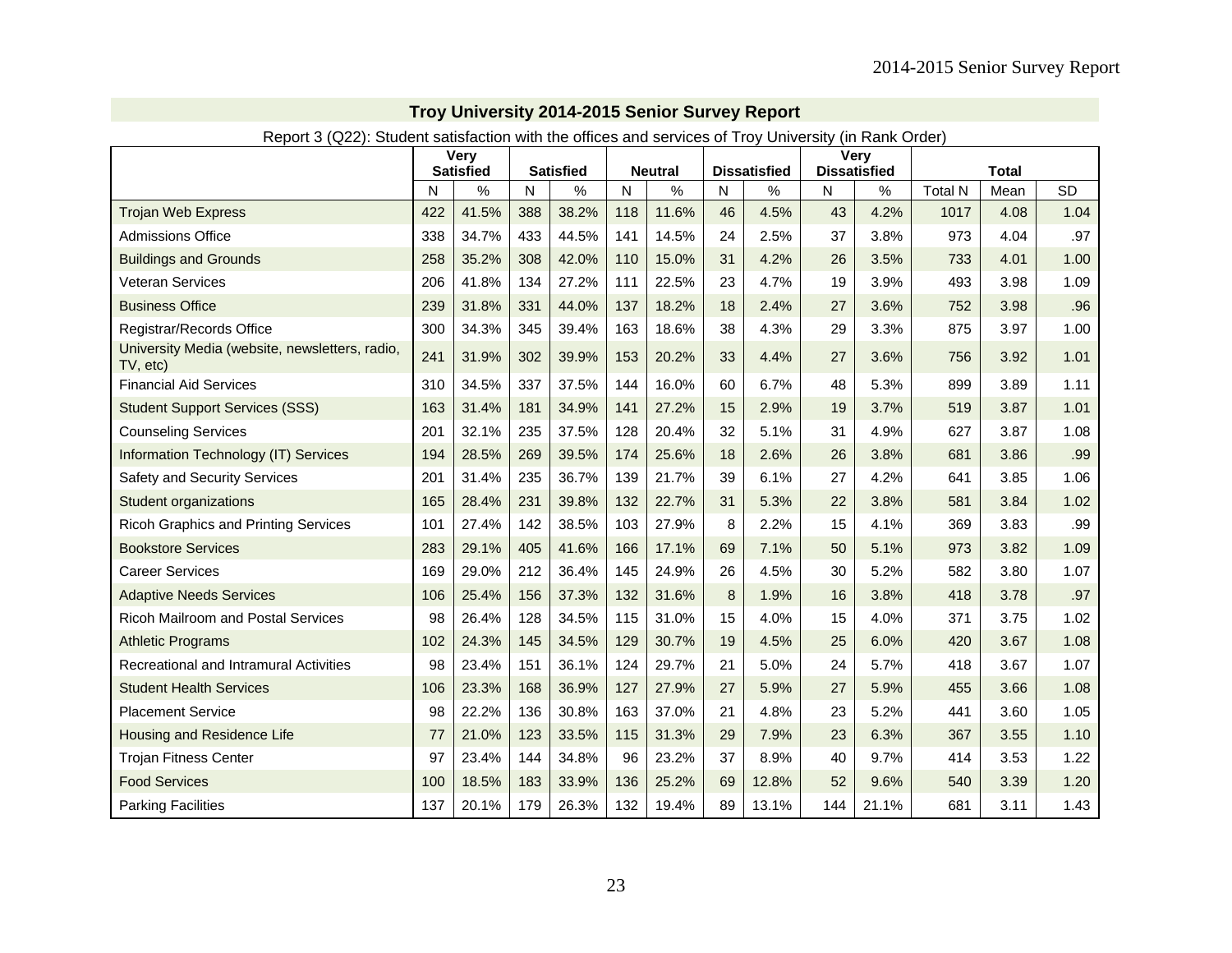|                                                                                           |     |                          |     |       |     | <b>TIOY UNIVERSITY ZUTH-ZUTS SENIOR SURVEY REPORT</b> |     |                 |                                    |      |            |              |           |
|-------------------------------------------------------------------------------------------|-----|--------------------------|-----|-------|-----|-------------------------------------------------------|-----|-----------------|------------------------------------|------|------------|--------------|-----------|
| Report 4 (Q23): Student opinions and perceptions about Troy University                    |     |                          |     |       |     |                                                       |     |                 |                                    |      |            |              |           |
|                                                                                           |     | <b>Strongly</b><br>Agree |     | Agree |     | <b>Neither Agree</b><br>nor Disagree                  |     | <b>Disagree</b> | <b>Strongly</b><br><b>Disagree</b> |      |            | <b>Total</b> |           |
|                                                                                           | N   | $\%$                     | N   | $\%$  | N   | $\%$                                                  | N   | %               | N                                  | $\%$ | Total<br>N | Mean         | <b>SD</b> |
| My academic program was intellectually challenging and<br>stimulating.                    | 424 | 40.7%                    | 498 | 47.7% | 73  | 7.0%                                                  | 21  | 2.0%            | 27                                 | 2.6% | 1043       | 4.22         | .86       |
| Courses in my curriculum contributed to the skills and<br>knowledge required in my field. | 420 | 40.4%                    | 489 | 47.0% | 89  | 8.6%                                                  | 20  | 1.9%            | 22                                 | 2.1% | 1040       | 4.22         | .84       |
| The degree program in which I enrolled is valuable for me<br>in my employment.            | 429 | 41.4%                    | 440 | 42.4% | 120 | 11.6%                                                 | 26  | 2.5%            | 22                                 | 2.1% | 1037       | 4.18         | .89       |
| Troy University faculty care about students as individuals.                               | 342 | 32.9%                    | 486 | 46.8% | 144 | 13.9%                                                 | 34  | 3.3%            | 32                                 | 3.1% | 1038       | 4.03         | .94       |
| The goals, objectives, and requirements for my academic<br>program were clearly defined.  | 344 | 33.0%                    | 504 | 48.3% | 106 | 10.2%                                                 | 60  | 5.7%            | 30                                 | 2.9% | 1044       | 4.03         | .96       |
| Troy University faculty were helpful with my career plan.                                 | 318 | 30.6%                    | 386 | 37.1% | 226 | 21.7%                                                 | 63  | 6.1%            | 47                                 | 4.5% | 1040       | 3.83         | 1.07      |
| The intellectual caliber of students in my academic<br>program was high.                  | 260 | 25.0%                    | 467 | 44.8% | 211 | 20.2%                                                 | 65  | 6.2%            | 39                                 | 3.7% | 1042       | 3.81         | 1.00      |
| Troy University is responsive to the needs of its students.                               | 279 | 26.9%                    | 437 | 42.1% | 206 | 19.8%                                                 | 68  | 6.5%            | 49                                 | 4.7% | 1039       | 3.80         | 1.06      |
| The tuition and fees I paid at Troy University were a<br>worthwhile investment.           | 284 | 27.3%                    | 422 | 40.5% | 193 | 18.5%                                                 | 75  | 7.2%            | 67                                 | 6.4% | 1041       | 3.75         | 1.12      |
| Courses were offered frequently enough for timely<br>completion of my degree program.     | 308 | 29.6%                    | 423 | 40.6% | 108 | 10.4%                                                 | 128 | 12.3%           | 74                                 | 7.1% | 1041       | 3.73         | 1.21      |

\*Notes: 1. The ranking is based on the mean. 2. Those that did not respond or responded with NA were not included in the calculation of the means.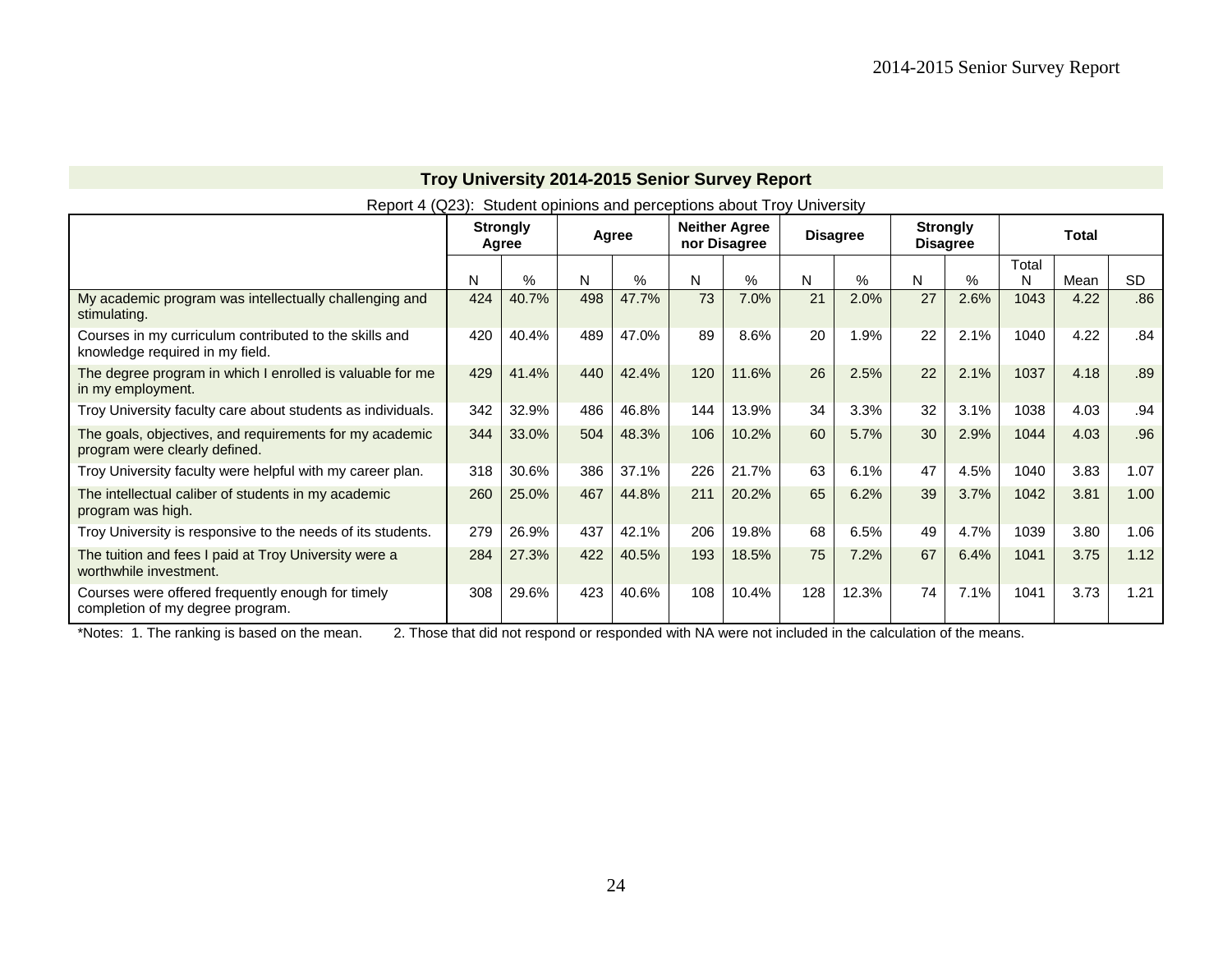|                                                                                   |     | 1.9891101.912017. |     | ovoiaii iauligo oli Tiov oliivoioiu |     |         |    |      |    |      |       |              |           |
|-----------------------------------------------------------------------------------|-----|-------------------|-----|-------------------------------------|-----|---------|----|------|----|------|-------|--------------|-----------|
|                                                                                   |     | <b>Excellent</b>  |     | Good                                |     | Average |    | Fair |    | Poor |       | <b>Total</b> |           |
|                                                                                   |     |                   |     |                                     |     |         |    |      |    |      | Total |              |           |
|                                                                                   | N   | %                 | N   | %                                   | N   | %       | N  | %    | N  | %    | N     | Mean         | <b>SD</b> |
| How would you rate Troy University's<br>preparation of you for employment?        | 248 | 24.2%             | 422 | 41.2%                               | 240 | 23.4%   | 79 | 7.7% | 35 | 3.4% | 1024  | 3.75         | 1.02      |
| How would you rate Troy University's<br>preparation of you for further education? | 315 | 30.8%             | 464 | 45.3%                               | 161 | 15.7%   | 57 | 5.6% | 27 | 2.6% | 1024  | 3.96         | .96 '     |
| What is your overall rating of your college<br>experiences at TROY?               | 379 | 37.2%             | 422 | 41.4%                               | 142 | 13.9%   | 59 | 5.8% | 18 | .8%  | 1020  | 4.06         | .95       |

#### Report 5 (Q31): Overall ratings on Troy University

#### **Troy University 2014-2015 Senior Survey Report**

Report 6 (Q20): Student self-rated development in their educational experiences (Cross Tabulated by **Campus**)

|                |           |             | <b>Dothan</b><br><b>Campus</b> |                | <b>Montgomery</b><br><b>Campus</b> |                | <b>Phenix City</b><br><b>Campus</b> |     | <b>Troy</b><br>Campus |                | eTROY  |                | <b>Global</b><br><b>Campus</b> |
|----------------|-----------|-------------|--------------------------------|----------------|------------------------------------|----------------|-------------------------------------|-----|-----------------------|----------------|--------|----------------|--------------------------------|
|                |           | N           | $\%$                           | N              | $\%$                               | N              | $\frac{0}{0}$                       | N   | $\%$                  | N              | %      | N              | %                              |
| Writing skills | Excellent | 37          | 27.8%                          | 33             | 39.3%                              | 35             | 38.5%                               | 102 | 30.7%                 | 176            | 40.1%  | 6              | 22.2%                          |
|                | Good      | 74          | 55.6%                          | 42             | 50.0%                              | 39             | 42.9%                               | 162 | 48.8%                 | 206            | 46.9%  | 11             | 40.7%                          |
|                | Average   | 20          | 15.0%                          | 8              | 9.5%                               | 14             | 15.4%                               | 52  | 15.7%                 | 47             | 10.7%  | 10             | 37.0%                          |
|                | Fair      |             | 0.8%                           | $\blacksquare$ | 1.2%                               | 3              | 3.3%                                | 13  | 3.9%                  | 6              | 1.4%   | $\Omega$       | 0.0%                           |
|                | Poor      | 1           | 0.8%                           | $\Omega$       | 0.0%                               | $\Omega$       | 0.0%                                | 3   | 0.9%                  | $\overline{4}$ | 0.9%   | $\overline{0}$ | 0.0%                           |
|                | Total     | 133         | 100.0%                         | 84             | 100.0%                             | 91             | 100.0%                              | 332 | 100.0%                | 439            | 100.0% | 27             | 100.0%                         |
| Speaking/      | Excellent | 40          | 30.1%                          | 30             | 35.7%                              | 40             | 44.0%                               | 106 | 31.9%                 | 136            | 31.1%  | 6              | 22.2%                          |
| presentation   | Good      | 68          | 51.1%                          | 35             | 41.7%                              | 38             | 41.8%                               | 161 | 48.5%                 | 203            | 46.3%  | 13             | 48.1%                          |
| skills         | Average   | 21          | 15.8%                          | 19             | 22.6%                              | 11             | 12.1%                               | 50  | 15.1%                 | 81             | 18.5%  | 8              | 29.6%                          |
|                | Fair      | 3           | 2.3%                           | $\Omega$       | 0.0%                               | $\overline{2}$ | 2.2%                                | 14  | 4.2%                  | 9              | 2.1%   | $\Omega$       | 0.0%                           |
|                | Poor      | 1           | 0.8%                           | $\Omega$       | 0.0%                               | $\Omega$       | 0.0%                                | 1   | 0.3%                  | 9              | 2.1%   | $\Omega$       | 0.0%                           |
|                | Total     | 133         | 100.0%                         | 84             | 100.0%                             | 91             | 100.0%                              | 332 | 100.0%                | 438            | 100.0% | 27             | 100.0%                         |
| Reading skills | Excellent | 46          | 34.6%                          | 38             | 45.2%                              | 46             | 50.5%                               | 132 | 39.8%                 | 188            | 42.9%  | 6              | 22.2%                          |
|                | Good      | 70          | 52.6%                          | 38             | 45.2%                              | 35             | 38.5%                               | 132 | 39.8%                 | 199            | 45.4%  | 16             | 59.3%                          |
|                | Average   | 16          | 12.0%                          | $\overline{7}$ | 8.3%                               | 9              | 9.9%                                | 55  | 16.6%                 | 44             | 10.0%  | 5              | 18.5%                          |
|                | Fair      | $\mathbf 0$ | 0.0%                           | $\blacksquare$ | 1.2%                               |                | 1.1%                                | 11  | 3.3%                  | 5              | 1.1%   | 0              | 0.0%                           |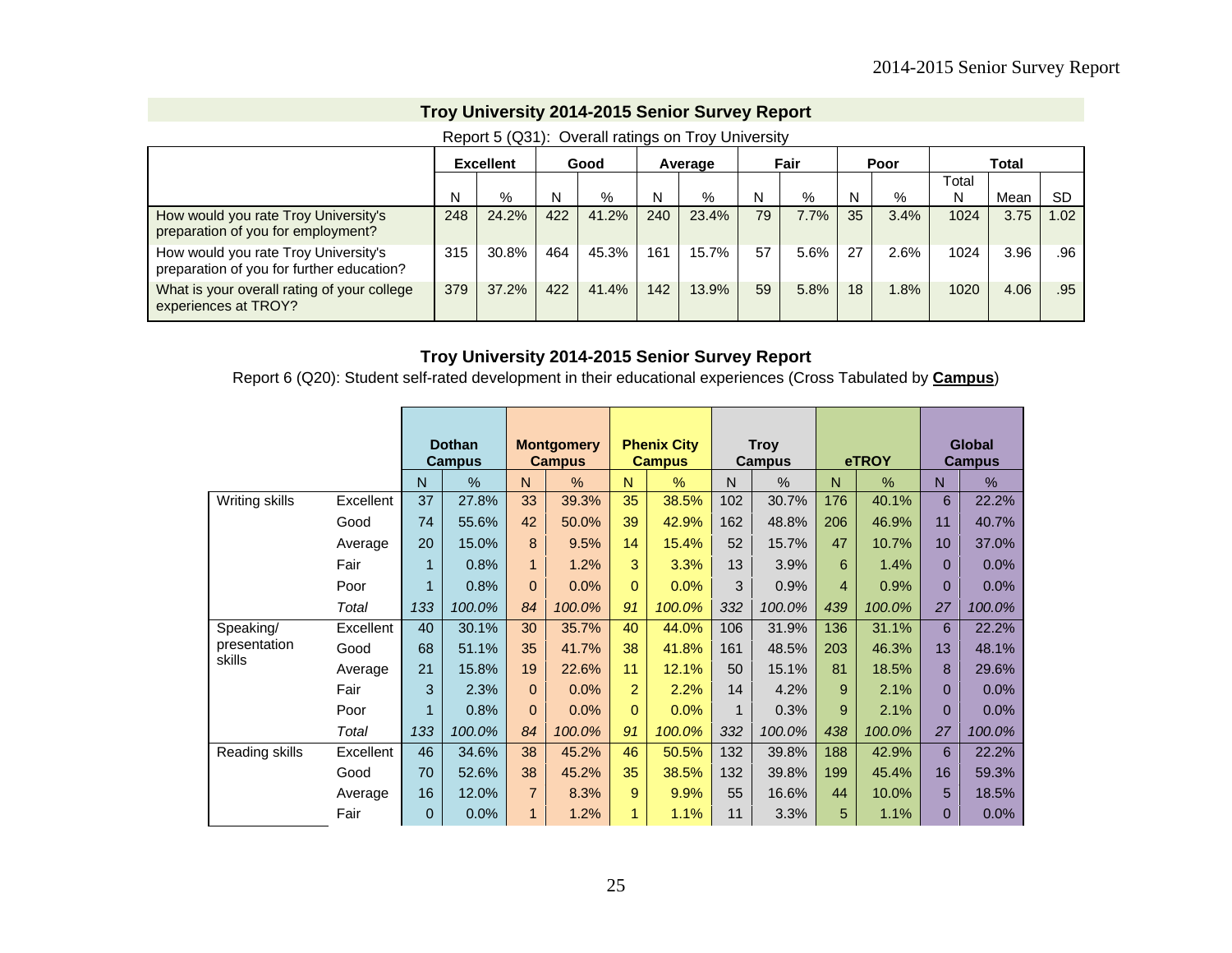|                           | Poor      | $\mathbf{1}$    | 0.8%   | $\mathbf 0$     | 0.0%   | $\overline{0}$  | 0.0%   | $\overline{2}$ | 0.6%   | $\overline{2}$ | 0.5%   | $\overline{0}$ | 0.0%   |
|---------------------------|-----------|-----------------|--------|-----------------|--------|-----------------|--------|----------------|--------|----------------|--------|----------------|--------|
|                           | Total     | 133             | 100.0% | 84              | 100.0% | 91              | 100.0% | 332            | 100.0% | 438            | 100.0% | 27             | 100.0% |
| <b>Critical thinking</b>  | Excellent | 51              | 38.3%  | 30              | 35.7%  | 39              | 42.9%  | 123            | 37.0%  | 191            | 43.5%  | $\overline{7}$ | 25.9%  |
| skills                    | Good      | 69              | 51.9%  | 44              | 52.4%  | 44              | 48.4%  | 162            | 48.8%  | 211            | 48.1%  | 13             | 48.1%  |
|                           | Average   | 12              | 9.0%   | 10              | 11.9%  | $\overline{7}$  | 7.7%   | 38             | 11.4%  | 30             | 6.8%   | $\overline{7}$ | 25.9%  |
|                           | Fair      | $\overline{0}$  | 0.0%   | $\mathbf{0}$    | 0.0%   | 1               | 1.1%   | $\overline{7}$ | 2.1%   | 6              | 1.4%   | $\overline{0}$ | 0.0%   |
|                           | Poor      | $\mathbf{1}$    | 0.8%   | $\mathbf{0}$    | 0.0%   | $\overline{0}$  | 0.0%   | $\overline{2}$ | 0.6%   | $\mathbf{1}$   | 0.2%   | $\overline{0}$ | 0.0%   |
|                           | Total     | 133             | 100.0% | 84              | 100.0% | 91              | 100.0% | 332            | 100.0% | 439            | 100.0% | 27             | 100.0% |
| Problem solving           | Excellent | 46              | 34.6%  | $\overline{35}$ | 41.7%  | $\overline{43}$ | 47.3%  | 123            | 37.3%  | 190            | 43.3%  | $\overline{5}$ | 18.5%  |
| skills                    | Good      | 76              | 57.1%  | 39              | 46.4%  | 37              | 40.7%  | 156            | 47.3%  | 205            | 46.7%  | 12             | 44.4%  |
|                           | Average   | 10              | 7.5%   | 10              | 11.9%  | 9               | 9.9%   | 37             | 11.2%  | 38             | 8.7%   | 10             | 37.0%  |
|                           | Fair      | 0               | 0.0%   | $\mathbf 0$     | 0.0%   | $\overline{2}$  | 2.2%   | 12             | 3.6%   | 5              | 1.1%   | $\overline{0}$ | 0.0%   |
|                           | Poor      | $\overline{1}$  | 0.8%   | $\mathbf{0}$    | 0.0%   | $\overline{0}$  | 0.0%   | $\overline{2}$ | 0.6%   | $\mathbf{1}$   | 0.2%   | $\overline{0}$ | 0.0%   |
|                           | Total     | 133             | 100.0% | 84              | 100.0% | 91              | 100.0% | 330            | 100.0% | 439            | 100.0% | 27             | 100.0% |
| Mathematical              | Excellent | 27              | 20.3%  | $\overline{12}$ | 14.5%  | $\overline{21}$ | 23.3%  | 47             | 14.2%  | 80             | 18.3%  | 3              | 11.5%  |
| skills                    | Good      | 62              | 46.6%  | 34              | 41.0%  | 32              | 35.6%  | 136            | 41.1%  | 179            | 41.0%  | 9              | 34.6%  |
|                           | Average   | 28              | 21.1%  | 29              | 34.9%  | 30              | 33.3%  | 105            | 31.7%  | 136            | 31.1%  | 12             | 46.2%  |
|                           | Fair      | 13              | 9.8%   | 5               | 6.0%   | 6               | 6.7%   | 30             | 9.1%   | 30             | 6.9%   | $\overline{2}$ | 7.7%   |
|                           | Poor      | 3               | 2.3%   | 3               | 3.6%   | 1               | 1.1%   | 13             | 3.9%   | 12             | 2.7%   | $\overline{0}$ | 0.0%   |
|                           | Total     | 133             | 100.0% | 83              | 100.0% | 90              | 100.0% | 331            | 100.0% | 437            | 100.0% | 26             | 100.0% |
| Computer                  | Excellent | $\overline{39}$ | 29.5%  | $\overline{28}$ | 33.3%  | $\overline{35}$ | 38.5%  | 64             | 19.2%  | 130            | 29.5%  | $\overline{5}$ | 19.2%  |
| technologies              | Good      | 64              | 48.5%  | 34              | 40.5%  | 42              | 46.2%  | 164            | 49.2%  | 218            | 49.5%  | 10             | 38.5%  |
|                           | Average   | 24              | 18.2%  | 20              | 23.8%  | 13              | 14.3%  | 86             | 25.8%  | 79             | 18.0%  | 10             | 38.5%  |
|                           | Fair      | $\overline{4}$  | 3.0%   | $\overline{2}$  | 2.4%   | $\mathbf{1}$    | 1.1%   | 13             | 3.9%   | 11             | 2.5%   | $\mathbf{1}$   | 3.8%   |
|                           | Poor      | $\mathbf{1}$    | 0.8%   | $\Omega$        | 0.0%   | $\overline{0}$  | 0.0%   | 6              | 1.8%   | $\overline{2}$ | 0.5%   | $\overline{0}$ | 0.0%   |
|                           | Total     | 132             | 100.0% | 84              | 100.0% | 91              | 100.0% | 333            | 100.0% | 440            | 100.0% | 26             | 100.0% |
| Research skills           | Excellent | 38              | 28.6%  | 29              | 34.5%  | 29              | 31.9%  | 106            | 32.0%  | 191            | 43.5%  | $\overline{7}$ | 25.9%  |
|                           | Good      | 70              | 52.6%  | 37              | 44.0%  | 48              | 52.7%  | 141            | 42.6%  | 197            | 44.9%  | 14             | 51.9%  |
|                           | Average   | 20              | 15.0%  | 17              | 20.2%  | 11              | 12.1%  | 66             | 19.9%  | 45             | 10.3%  | 6              | 22.2%  |
|                           | Fair      | $\overline{4}$  | 3.0%   | $\mathbf{1}$    | 1.2%   | 3               | 3.3%   | 14             | 4.2%   | 3              | 0.7%   | $\overline{0}$ | 0.0%   |
|                           | Poor      | $\mathbf{1}$    | 0.8%   | $\mathbf{0}$    | 0.0%   | $\overline{0}$  | 0.0%   | $\overline{4}$ | 1.2%   | 3              | 0.7%   | $\overline{0}$ | 0.0%   |
|                           | Total     | 133             | 100.0% | 84              | 100.0% | 91              | 100.0% | 331            | 100.0% | 439            | 100.0% | 27             | 100.0% |
| Scientific                | Excellent | 29              | 21.8%  | 17              | 20.2%  | 19              | 21.1%  | 63             | 19.0%  | 129            | 29.4%  | 3              | 11.1%  |
| principles and<br>methods | Good      | 57              | 42.9%  | 30              | 35.7%  | 44              | 48.9%  | 128            | 38.7%  | 204            | 46.5%  | 12             | 44.4%  |
|                           | Average   | 37              | 27.8%  | 32              | 38.1%  | 21              | 23.3%  | 107            | 32.3%  | 92             | 21.0%  | 11             | 40.7%  |
|                           | Fair      | $\overline{7}$  | 5.3%   | 5               | 6.0%   | 5               | 5.6%   | 25             | 7.6%   | 10             | 2.3%   | $\mathbf{1}$   | 3.7%   |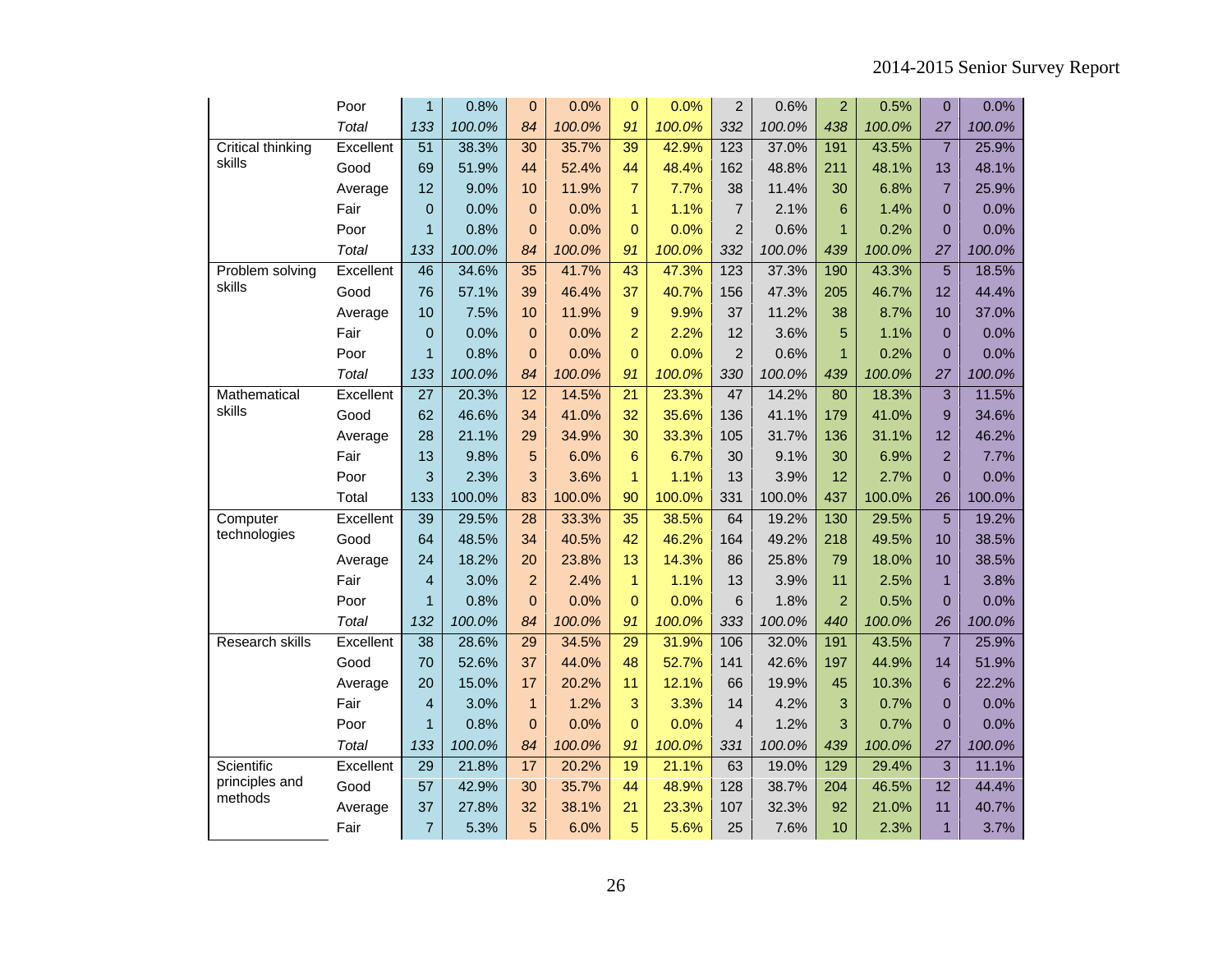|                              | Poor      | 3               | 2.3%   | $\mathbf 0$     | 0.0%   | $\mathbf{1}$    | 1.1%   | 8                       | 2.4%   | $\overline{4}$ | 0.9%   | $\Omega$        | 0.0%   |
|------------------------------|-----------|-----------------|--------|-----------------|--------|-----------------|--------|-------------------------|--------|----------------|--------|-----------------|--------|
|                              | Total     | 133             | 100.0% | 84              | 100.0% | 90              | 100.0% | 331                     | 100.0% | 439            | 100.0% | 27              | 100.0% |
| Understanding                | Excellent | 38              | 28.6%  | 29              | 34.5%  | 33              | 36.3%  | 79                      | 23.8%  | 162            | 36.9%  | 6               | 22.2%  |
| different                    | Good      | 61              | 45.9%  | 36              | 42.9%  | 42              | 46.2%  | 160                     | 48.2%  | 208            | 47.4%  | 11              | 40.7%  |
| philosophies<br>and cultures | Average   | 27              | 20.3%  | 18              | 21.4%  | 13              | 14.3%  | 72                      | 21.7%  | 61             | 13.9%  | 9               | 33.3%  |
|                              | Fair      | 6               | 4.5%   | $\mathbf{1}$    | 1.2%   | 3               | 3.3%   | 17                      | 5.1%   | 6              | 1.4%   | $\mathbf{1}$    | 3.7%   |
|                              | Poor      | $\mathbf{1}$    | 0.8%   | $\overline{0}$  | 0.0%   | $\overline{0}$  | 0.0%   | $\overline{\mathbf{4}}$ | 1.2%   | $\overline{2}$ | 0.5%   | $\Omega$        | 0.0%   |
|                              | Total     | 133             | 100.0% | 84              | 100.0% | 91              | 100.0% | 332                     | 100.0% | 439            | 100.0% | 27              | 100.0% |
| Appreciation of              | Excellent | 33              | 24.8%  | 26              | 31.0%  | $\overline{29}$ | 31.9%  | 78                      | 23.5%  | 125            | 28.4%  | $6\phantom{1}6$ | 22.2%  |
| the arts                     | Good      | 63              | 47.4%  | 40              | 47.6%  | 40              | 44.0%  | 141                     | 42.5%  | 200            | 45.5%  | 9               | 33.3%  |
|                              | Average   | 28              | 21.1%  | 14              | 16.7%  | 19              | 20.9%  | 76                      | 22.9%  | 92             | 20.9%  | 11              | 40.7%  |
|                              | Fair      | 8               | 6.0%   | $\overline{4}$  | 4.8%   | $\overline{a}$  | 2.2%   | 30                      | 9.0%   | 15             | 3.4%   | $\mathbf{1}$    | 3.7%   |
|                              | Poor      | $\mathbf{1}$    | 0.8%   | $\overline{0}$  | 0.0%   | $\mathbf{1}$    | 1.1%   | $\overline{7}$          | 2.1%   | 8              | 1.8%   | $\overline{0}$  | 0.0%   |
|                              | Total     | 133             | 100.0% | 84              | 100.0% | 91              | 100.0% | 332                     | 100.0% | 440            | 100.0% | 27              | 100.0% |
| Leadership                   | Excellent | 51              | 38.3%  | $\overline{42}$ | 50.0%  | $\overline{53}$ | 58.2%  | 142                     | 42.9%  | 191            | 43.5%  | 9               | 33.3%  |
| skills                       | Good      | 57              | 42.9%  | 32              | 38.1%  | 26              | 28.6%  | 136                     | 41.1%  | 168            | 38.3%  | 11              | 40.7%  |
|                              | Average   | 20              | 15.0%  | 8               | 9.5%   | 10              | 11.0%  | 39                      | 11.8%  | 63             | 14.4%  | 6               | 22.2%  |
|                              | Fair      | $\overline{c}$  | 1.5%   | $\mathbf{1}$    | 1.2%   | $\overline{a}$  | 2.2%   | 12                      | 3.6%   | 9              | 2.1%   | 1               | 3.7%   |
|                              | Poor      | 3               | 2.3%   | $\mathbf{1}$    | 1.2%   | $\overline{0}$  | 0.0%   | $\overline{2}$          | 0.6%   | 8              | 1.8%   | $\overline{0}$  | 0.0%   |
|                              | Total     | 133             | 100.0% | 84              | 100.0% | 91              | 100.0% | 331                     | 100.0% | 439            | 100.0% | 27              | 100.0% |
| Management                   | Excellent | $\overline{55}$ | 41.4%  | 40              | 48.2%  | 53              | 58.2%  | 155                     | 46.7%  | 208            | 47.4%  | 9               | 33.3%  |
| and                          | Good      | 58              | 43.6%  | 31              | 37.3%  | 31              | 34.1%  | 131                     | 39.5%  | 189            | 43.1%  | 10              | 37.0%  |
| organizational<br>skills     | Average   | 18              | 13.5%  | 9               | 10.8%  | 5               | 5.5%   | 35                      | 10.5%  | 35             | 8.0%   | $\overline{7}$  | 25.9%  |
|                              | Fair      | $\mathbf{1}$    | 0.8%   | $\mathbf{1}$    | 1.2%   | $\overline{2}$  | 2.2%   | 8                       | 2.4%   | 5              | 1.1%   | $\mathbf{1}$    | 3.7%   |
|                              | Poor      | $\mathbf{1}$    | 0.8%   | $\overline{2}$  | 2.4%   | $\overline{0}$  | 0.0%   | 3                       | 0.9%   | $\overline{2}$ | 0.5%   | $\overline{0}$  | 0.0%   |
|                              | Total     | 133             | 100.0% | 83              | 100.0% | 91              | 100.0% | 332                     | 100.0% | 439            | 100.0% | 27              | 100.0% |
| Time                         | Excellent | 49              | 37.1%  | 35              | 42.2%  | 48              | 52.7%  | 156                     | 47.0%  | 212            | 48.2%  | 6               | 22.2%  |
| management                   | Good      | 60              | 45.5%  | 36              | 43.4%  | 36              | 39.6%  | 119                     | 35.8%  | 175            | 39.8%  | 12              | 44.4%  |
|                              | Average   | 18              | 13.6%  | 11              | 13.3%  | 6               | 6.6%   | 38                      | 11.4%  | 39             | 8.9%   | 9               | 33.3%  |
|                              | Fair      | 3               | 2.3%   | $\mathbf 0$     | 0.0%   | $\mathbf{1}$    | 1.1%   | 14                      | 4.2%   | 12             | 2.7%   | $\Omega$        | 0.0%   |
|                              | Poor      | $\overline{2}$  | 1.5%   | $\mathbf{1}$    | 1.2%   | $\overline{0}$  | 0.0%   | 5                       | 1.5%   | $\overline{2}$ | 0.5%   | $\overline{0}$  | 0.0%   |
|                              | Total     | 132             | 100.0% | 83              | 100.0% | 91              | 100.0% | 332                     | 100.0% | 440            | 100.0% | 27              | 100.0% |
| Working                      | Excellent | 62              | 46.6%  | 43              | 51.2%  | 46              | 50.5%  | 145                     | 43.7%  | 159            | 36.1%  | 8               | 29.6%  |
| cooperatively in             | Good      | 53              | 39.8%  | 31              | 36.9%  | 36              | 39.6%  | 135                     | 40.7%  | 188            | 42.7%  | 8               | 29.6%  |
| groups                       | Average   | 15              | 11.3%  | 9               | 10.7%  | 8               | 8.8%   | 40                      | 12.0%  | 63             | 14.3%  | 10              | 37.0%  |
|                              | Fair      | $\overline{c}$  | 1.5%   | $\mathbf{1}$    | 1.2%   | $\mathbf{1}$    | 1.1%   | 9                       | 2.7%   | 22             | 5.0%   | $\mathbf 0$     | 0.0%   |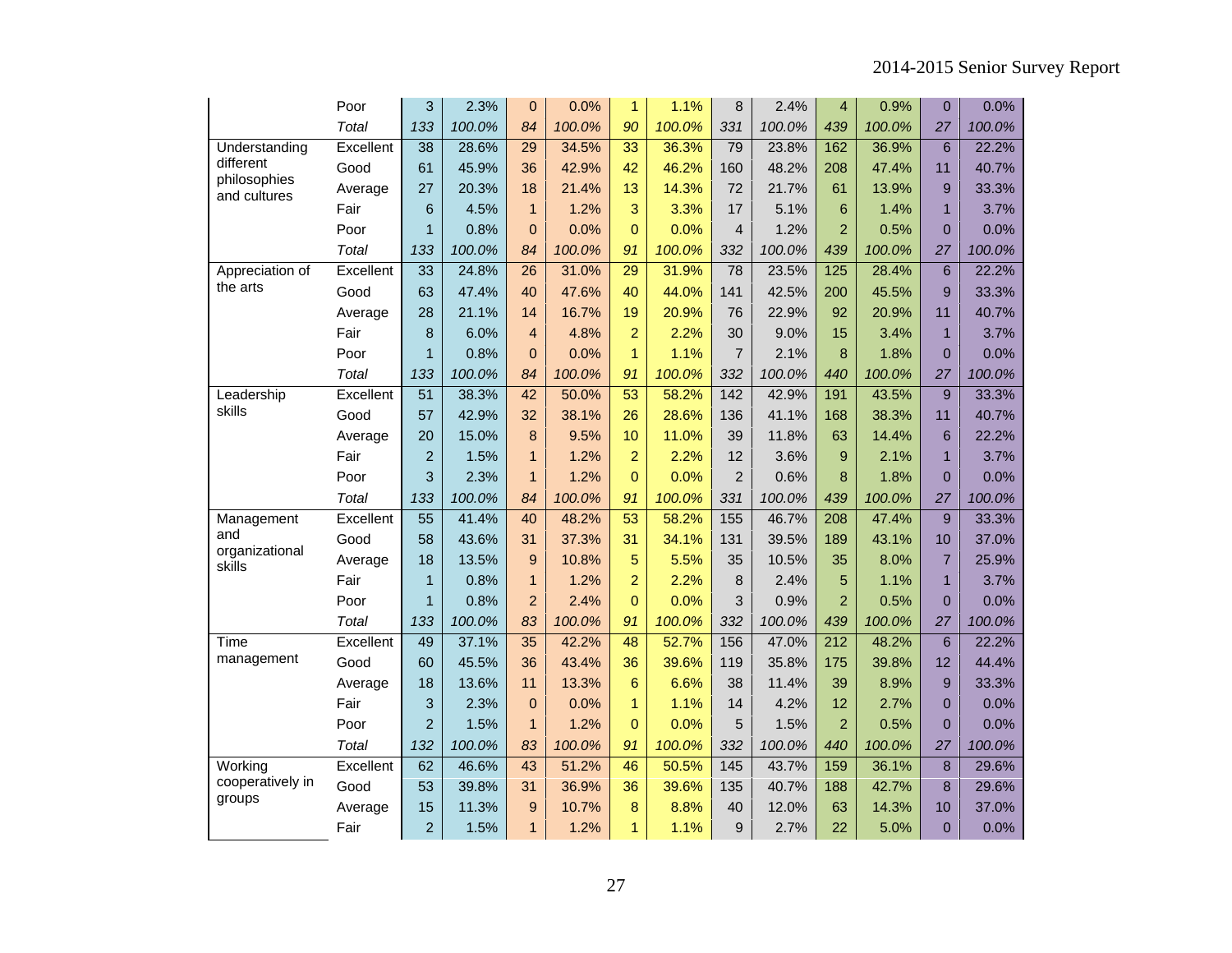|                    | Poor      | $\mathbf{1}$   | 0.8%   | $\Omega$       | 0.0%   | $\Omega$        | 0.0%   | 3              | 0.9%   | 8   | 1.8%   | 1              | 3.7%   |
|--------------------|-----------|----------------|--------|----------------|--------|-----------------|--------|----------------|--------|-----|--------|----------------|--------|
|                    | Total     | 133            | 100.0% | 84             | 100.0% | 91              | 100.0% | 332            | 100.0% | 440 | 100.0% | 27             | 100.0% |
| Planning and       | Excellent | 59             | 44.4%  | 42             | 50.0%  | 50              | 54.9%  | 155            | 46.8%  | 183 | 41.6%  | 9              | 33.3%  |
| carrying out       | Good      | 59             | 44.4%  | 31             | 36.9%  | 36              | 39.6%  | 136            | 41.1%  | 209 | 47.5%  | 9              | 33.3%  |
| projects           | Average   | 11             | 8.3%   | 9              | 10.7%  | 4               | 4.4%   | 35             | 10.6%  | 36  | 8.2%   | 8              | 29.6%  |
|                    | Fair      | 3              | 2.3%   | $\overline{2}$ | 2.4%   | 1               | 1.1%   | $\overline{4}$ | 1.2%   | 8   | 1.8%   | $\Omega$       | 0.0%   |
|                    | Poor      | 1              | 0.8%   | $\Omega$       | 0.0%   | $\mathbf{0}$    | 0.0%   | 1              | 0.3%   | 4   | 0.9%   | 1              | 3.7%   |
|                    | Total     | 133            | 100.0% | 84             | 100.0% | 91              | 100.0% | 331            | 100.0% | 440 | 100.0% | 27             | 100.0% |
| Citizenship skills | Excellent | 42             | 31.6%  | 43             | 51.2%  | 48              | 52.7%  | 123            | 37.4%  | 169 | 38.8%  | 4              | 15.4%  |
|                    | Good      | 58             | 43.6%  | 25             | 29.8%  | 32              | 35.2%  | 125            | 38.0%  | 180 | 41.3%  | 12             | 46.2%  |
|                    | Average   | 30             | 22.6%  | 13             | 15.5%  | 10 <sup>1</sup> | 11.0%  | 58             | 17.6%  | 61  | 14.0%  | 9              | 34.6%  |
|                    | Fair      | 1              | 0.8%   | $\overline{2}$ | 2.4%   | 1               | 1.1%   | 16             | 4.9%   | 17  | 3.9%   | $\Omega$       | 0.0%   |
|                    | Poor      | $\overline{2}$ | 1.5%   | $\mathbf{1}$   | 1.2%   | $\mathbf{0}$    | 0.0%   | $\overline{7}$ | 2.1%   | 9   | 2.1%   | 1              | 3.8%   |
|                    | Total     | 133            | 100.0% | 84             | 100.0% | 91              | 100.0% | 329            | 100.0% | 436 | 100.0% | 26             | 100.0% |
| Strategies for     | Excellent | 63             | 47.4%  | 35             | 41.7%  | 50              | 54.9%  | 142            | 42.9%  | 188 | 42.8%  | $\overline{7}$ | 26.9%  |
| applying skills in | Good      | 54             | 40.6%  | 39             | 46.4%  | 33              | 36.3%  | 134            | 40.5%  | 186 | 42.4%  | 11             | 42.3%  |
| my field           | Average   | 13             | 9.8%   | $\overline{7}$ | 8.3%   | 7               | 7.7%   | 37             | 11.2%  | 49  | 11.2%  | $\overline{7}$ | 26.9%  |
|                    | Fair      | $\overline{2}$ | 1.5%   | $\overline{2}$ | 2.4%   | 1.              | 1.1%   | 8              | 2.4%   | 10  | 2.3%   | 1              | 3.8%   |
|                    | Poor      | 1              | 0.8%   | 1              | 1.2%   | $\Omega$        | 0.0%   | 10             | 3.0%   | 6   | 1.4%   | $\Omega$       | 0.0%   |
|                    | Total     | 133            | 100.0% | 84             | 100.0% | 91              | 100.0% | 331            | 100.0% | 439 | 100.0% | 26             | 100.0% |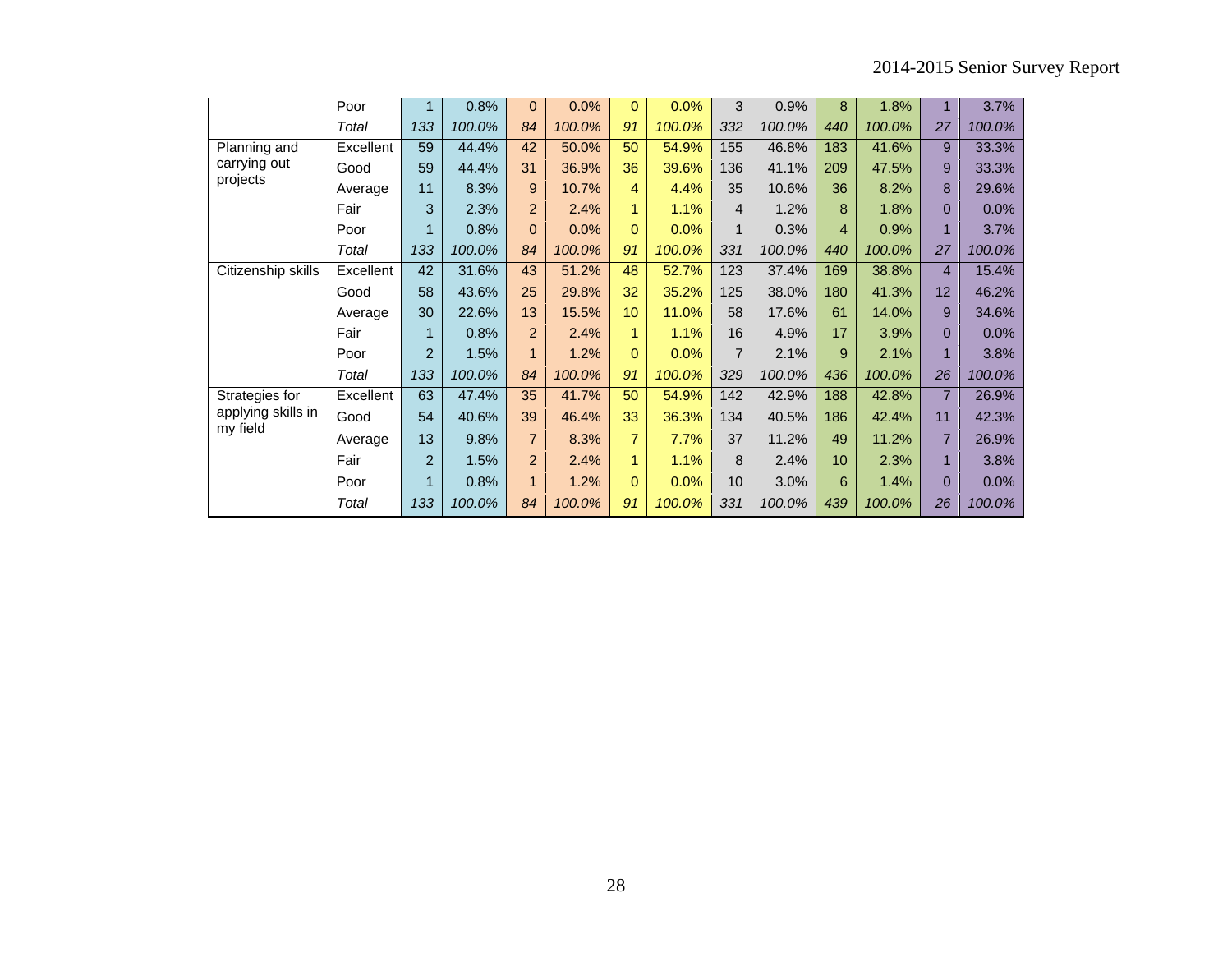Report 7 (Q21): Student ratings on education and academic support services (Cross Tabulated by **Campus**)

|                         |           |                 | <b>Dothan</b><br><b>Campus</b> |                 | <b>Montgomery</b><br><b>Campus</b> |                | <b>Phenix City</b><br><b>Campus</b> |                | <b>Troy</b><br><b>Campus</b> |              | eTROY  |                | <b>Global</b><br><b>Campus</b> |
|-------------------------|-----------|-----------------|--------------------------------|-----------------|------------------------------------|----------------|-------------------------------------|----------------|------------------------------|--------------|--------|----------------|--------------------------------|
|                         |           | $\overline{N}$  | $\frac{1}{2}$                  | $\overline{N}$  | $\frac{1}{2}$                      | $\mathsf{N}$   | %                                   | $\mathsf{N}$   | $\frac{0}{0}$                | $\mathsf{N}$ | %      | N              | %                              |
| Overall quality of your | Excellent | 43              | 32.6%                          | 28              | 34.1%                              | 46             | 50.5%                               | 114            | 35.1%                        | 195          | 44.6%  | $\overline{7}$ | 28.0%                          |
| academic program        | Good      | 69              | 52.3%                          | 41              | 50.0%                              | 38             | 41.8%                               | 151            | 46.5%                        | 195          | 44.6%  | 13             | 52.0%                          |
|                         | Average   | 14              | 10.6%                          | 10              | 12.2%                              | 6              | 6.6%                                | 39             | 12.0%                        | 34           | 7.8%   | $\overline{4}$ | 16.0%                          |
|                         | Fair      | 5               | 3.8%                           | 3               | 3.7%                               | $\mathbf{1}$   | 1.1%                                | 14             | 4.3%                         | 10           | 2.3%   | 0              | 0.0%                           |
|                         | Poor      | 1               | 0.8%                           | $\mathbf{0}$    | 0.0%                               | $\mathbf{0}$   | 0.0%                                | $\overline{7}$ | 2.2%                         | 3            | 0.7%   | $\mathbf{1}$   | 4.0%                           |
|                         | Total     | 132             | 100.0%                         | 82              | 100.0%                             | 91             | 100.0%                              | 325            | 100.0%                       | 437          | 100.0% | 25             | 100.0%                         |
| Academic advising       | Excellent | $\overline{51}$ | 38.9%                          | $\overline{32}$ | 38.6%                              | 43             | 47.3%                               | 112            | 34.5%                        | 180          | 41.3%  | 8              | 33.3%                          |
|                         | Good      | 52              | 39.7%                          | 24              | 28.9%                              | 32             | 35.2%                               | 117            | 36.0%                        | 164          | 37.6%  | 9              | 37.5%                          |
|                         | Average   | 20              | 15.3%                          | 16              | 19.3%                              | 10             | 11.0%                               | 53             | 16.3%                        | 56           | 12.8%  | 5              | 20.8%                          |
|                         | Fair      | 5               | 3.8%                           | 5               | 6.0%                               | 5              | 5.5%                                | 19             | 5.8%                         | 23           | 5.3%   | $\mathbf{1}$   | 4.2%                           |
|                         | Poor      | 3               | 2.3%                           | 6               | 7.2%                               | $\mathbf{1}$   | 1.1%                                | 24             | 7.4%                         | 13           | 3.0%   | $\mathbf{1}$   | 4.2%                           |
|                         | Total     | 131             | 100.0%                         | 83              | 100.0%                             | 91             | 100.0%                              | 325            | 100.0%                       | 436          | 100.0% | 24             | 100.0%                         |
| Faculty accessibility   | Excellent | 50              | 37.9%                          | 19              | 22.9%                              | 44             | 48.9%                               | 105            | 32.4%                        | 155          | 36.5%  | $\overline{4}$ | 17.4%                          |
|                         | Good      | 56              | 42.4%                          | 39              | 47.0%                              | 30             | 33.3%                               | 125            | 38.6%                        | 178          | 41.9%  | 11             | 47.8%                          |
|                         | Average   | 18              | 13.6%                          | 17              | 20.5%                              | 11             | 12.2%                               | 68             | 21.0%                        | 63           | 14.8%  | $\overline{7}$ | 30.4%                          |
|                         | Fair      | 6               | 4.5%                           | 5               | 6.0%                               | 3              | 3.3%                                | 20             | 6.2%                         | 18           | 4.2%   | $\mathbf{1}$   | 4.3%                           |
|                         | Poor      | $\overline{2}$  | 1.5%                           | 3               | 3.6%                               | $\overline{2}$ | 2.2%                                | 6              | 1.9%                         | 11           | 2.6%   | $\overline{0}$ | 0.0%                           |
|                         | Total     | 132             | 100.0%                         | 83              | 100.0%                             | 90             | 100.0%                              | 324            | 100.0%                       | 425          | 100.0% | 23             | 100.0%                         |
| Instruction in major    | Excellent | 58              | 44.6%                          | 26              | 31.3%                              | 45             | 49.5%                               | 125            | 38.3%                        | 179          | 41.1%  | 6              | 24.0%                          |
| courses                 | Good      | 57              | 43.8%                          | 42              | 50.6%                              | 36             | 39.6%                               | 135            | 41.4%                        | 194          | 44.6%  | 13             | 52.0%                          |
|                         | Average   | 9               | 6.9%                           | 10              | 12.0%                              | 9              | 9.9%                                | 46             | 14.1%                        | 46           | 10.6%  | $\overline{4}$ | 16.0%                          |
|                         | Fair      | 3               | 2.3%                           | 5               | 6.0%                               | $\mathbf{1}$   | 1.1%                                | 12             | 3.7%                         | 13           | 3.0%   | $\mathbf{1}$   | 4.0%                           |
|                         | Poor      | 3               | 2.3%                           | $\mathbf{0}$    | 0.0%                               | $\mathbf{0}$   | 0.0%                                | 8              | 2.5%                         | 3            | 0.7%   | $\mathbf{1}$   | 4.0%                           |
|                         | Total     | 130             | 100.0%                         | 83              | 100.0%                             | 91             | 100.0%                              | 326            | 100.0%                       | 435          | 100.0% | 25             | 100.0%                         |
| Instruction in general  | Excellent | 38              | 31.4%                          | 25              | 31.3%                              | 38             | 44.2%                               | 50             | 15.7%                        | 152          | 35.8%  | 6              | 25.0%                          |
| education courses       | Good      | 55              | 45.5%                          | 42              | 52.5%                              | 34             | 39.5%                               | 151            | 47.3%                        | 203          | 47.9%  | 10             | 41.7%                          |
|                         | Average   | 21              | 17.4%                          | 9               | 11.3%                              | 13             | 15.1%                               | 86             | 27.0%                        | 53           | 12.5%  | 5              | 20.8%                          |
|                         | Fair      | 6               | 5.0%                           | $\overline{4}$  | 5.0%                               | 1              | 1.2%                                | 26             | 8.2%                         | 12           | 2.8%   | $\overline{2}$ | 8.3%                           |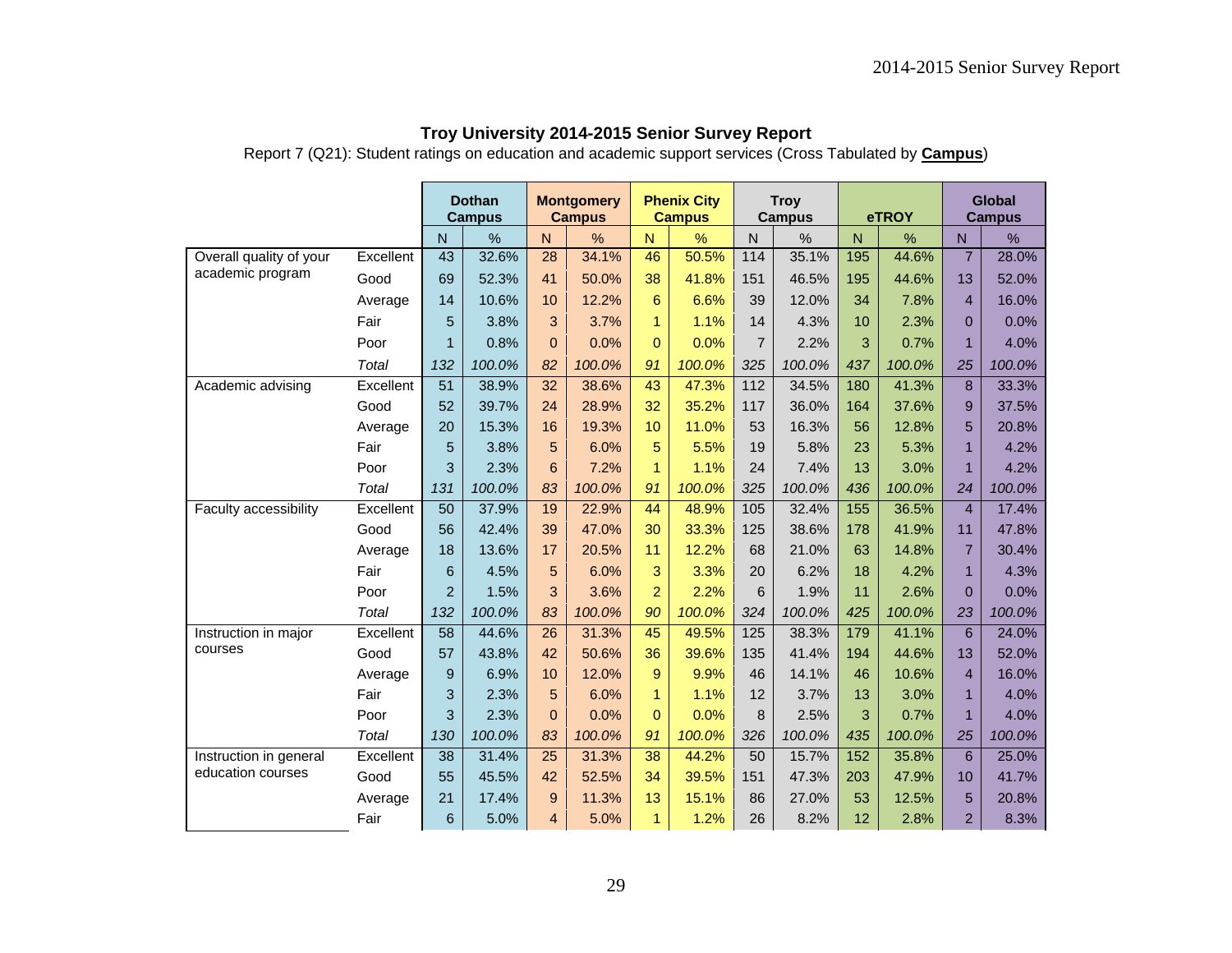|                            | Poor      | 1               | 0.8%   | $\pmb{0}$       | 0.0%   | $\overline{0}$  | 0.0%   | 6               | 1.9%   | $\overline{4}$ | 0.9%   | $\mathbf{1}$    | 4.2%   |
|----------------------------|-----------|-----------------|--------|-----------------|--------|-----------------|--------|-----------------|--------|----------------|--------|-----------------|--------|
|                            | Total     | 121             | 100.0% | 80              | 100.0% | 86              | 100.0% | 319             | 100.0% | 424            | 100.0% | 24              | 100.0% |
| Faculty's use of           | Excellent | 51              | 38.6%  | 25              | 30.9%  | 41              | 45.6%  | 78              | 24.0%  | 170            | 39.7%  | 5               | 20.0%  |
| technologies to            | Good      | 62              | 47.0%  | 41              | 50.6%  | 37              | 41.1%  | 142             | 43.7%  | 194            | 45.3%  | 11              | 44.0%  |
| enhance teaching           | Average   | 12              | 9.1%   | 12              | 14.8%  | 9               | 10.0%  | 76              | 23.4%  | 48             | 11.2%  | $\overline{7}$  | 28.0%  |
|                            | Fair      | 5               | 3.8%   | $\overline{2}$  | 2.5%   | $\overline{2}$  | 2.2%   | 21              | 6.5%   | 11             | 2.6%   | $\overline{2}$  | 8.0%   |
|                            | Poor      | $\overline{2}$  | 1.5%   | $\mathbf{1}$    | 1.2%   | $\mathbf{1}$    | 1.1%   | 8               | 2.5%   | 5              | 1.2%   | $\overline{0}$  | 0.0%   |
|                            | Total     | 132             | 100.0% | 81              | 100.0% | 90              | 100.0% | 325             | 100.0% | 428            | 100.0% | 25              | 100.0% |
| Course availability in     | Excellent | 30              | 22.7%  | 16              | 19.3%  | $\overline{29}$ | 31.9%  | 91              | 28.2%  | 193            | 44.2%  | $\overline{4}$  | 16.0%  |
| your major                 | Good      | 36              | 27.3%  | 28              | 33.7%  | 30              | 33.0%  | 112             | 34.7%  | 165            | 37.8%  | 10              | 40.0%  |
|                            | Average   | 26              | 19.7%  | 13              | 15.7%  | 23              | 25.3%  | 61              | 18.9%  | 48             | 11.0%  | 9               | 36.0%  |
|                            | Fair      | 19              | 14.4%  | $\overline{9}$  | 10.8%  | $\overline{7}$  | 7.7%   | 38              | 11.8%  | 19             | 4.3%   | $\mathbf{1}$    | 4.0%   |
|                            | Poor      | 21              | 15.9%  | 17              | 20.5%  | $\overline{a}$  | 2.2%   | 21              | 6.5%   | 12             | 2.7%   | $\mathbf{1}$    | 4.0%   |
|                            | Total     | 132             | 100.0% | 83              | 100.0% | 91              | 100.0% | 323             | 100.0% | 437            | 100.0% | 25              | 100.0% |
| Communication              | Excellent | 52              | 39.4%  | $\overline{22}$ | 26.8%  | 41              | 45.1%  | 97              | 29.8%  | 169            | 38.6%  | $\overline{3}$  | 12.0%  |
| between faculty and        | Good      | 53              | 40.2%  | 38              | 46.3%  | 36              | 39.6%  | 141             | 43.3%  | 196            | 44.7%  | 13              | 52.0%  |
| students                   | Average   | 16              | 12.1%  | 11              | 13.4%  | 11              | 12.1%  | 47              | 14.4%  | 53             | 12.1%  | 6               | 24.0%  |
|                            | Fair      | 10              | 7.6%   | 8               | 9.8%   | 3               | 3.3%   | 26              | 8.0%   | 11             | 2.5%   | 3               | 12.0%  |
|                            | Poor      | 1               | 0.8%   | 3               | 3.7%   | $\Omega$        | 0.0%   | 15              | 4.6%   | 9              | 2.1%   | $\Omega$        | 0.0%   |
|                            | Total     | 132             | 100.0% | 82              | 100.0% | 91              | 100.0% | 326             | 100.0% | 438            | 100.0% | 25              | 100.0% |
| Registration               | Excellent | 48              | 36.6%  | 33              | 40.7%  | 39              | 42.9%  | 82              | 25.4%  | 219            | 50.1%  | $\overline{4}$  | 16.0%  |
| procedures                 | Good      | 54              | 41.2%  | 30              | 37.0%  | 31              | 34.1%  | 137             | 42.4%  | 169            | 38.7%  | 14              | 56.0%  |
|                            | Average   | 18              | 13.7%  | 10              | 12.3%  | 17              | 18.7%  | 57              | 17.6%  | 36             | 8.2%   | $6\phantom{1}6$ | 24.0%  |
|                            | Fair      | $\overline{7}$  | 5.3%   | 5               | 6.2%   | 3               | 3.3%   | 22              | 6.8%   | 8              | 1.8%   | $\mathbf{1}$    | 4.0%   |
|                            | Poor      | $\overline{4}$  | 3.1%   | 3               | 3.7%   | $\mathbf{1}$    | 1.1%   | 25              | 7.7%   | 5              | 1.1%   | $\Omega$        | 0.0%   |
|                            | Total     | 131             | 100.0% | 81              | 100.0% | 91              | 100.0% | 323             | 100.0% | 437            | 100.0% | 25              | 100.0% |
| <b>IMPACT/New Student</b>  | Excellent | 15              | 16.7%  | 18              | 27.3%  | 18              | 25.7%  | 74              | 25.3%  | 102            | 35.8%  | 3               | 15.8%  |
| <b>Orientation Program</b> | Good      | 44              | 48.9%  | 36              | 54.5%  | 27              | 38.6%  | 122             | 41.8%  | 114            | 40.0%  | 8               | 42.1%  |
|                            | Average   | 22              | 24.4%  | 10              | 15.2%  | 16              | 22.9%  | 54              | 18.5%  | 49             | 17.2%  | 6               | 31.6%  |
|                            | Fair      | 5               | 5.6%   | $\mathbf 0$     | 0.0%   | 6               | 8.6%   | 18              | 6.2%   | 14             | 4.9%   | $\overline{2}$  | 10.5%  |
|                            | Poor      | $\overline{4}$  | 4.4%   | $\overline{a}$  | 3.0%   | 3               | 4.3%   | 24              | 8.2%   | 6              | 2.1%   | $\overline{0}$  | 0.0%   |
|                            | Total     | 90              | 100.0% | 66              | 100.0% | 70              | 100.0% | 292             | 100.0% | 285            | 100.0% | 19              | 100.0% |
| Library                    | Excellent | $\overline{37}$ | 32.7%  | $\overline{29}$ | 39.2%  | $\overline{24}$ | 36.4%  | $\overline{58}$ | 18.3%  | 105            | 33.0%  | 3               | 13.6%  |
|                            | Good      | 51              | 45.1%  | 33              | 44.6%  | 19              | 28.8%  | 127             | 40.1%  | 138            | 43.4%  | 9               | 40.9%  |
|                            | Average   | 21              | 18.6%  | 8               | 10.8%  | 15              | 22.7%  | 79              | 24.9%  | 60             | 18.9%  | 5               | 22.7%  |
|                            | Fair      | $\overline{a}$  | 1.8%   | 3               | 4.1%   | $6\phantom{1}$  | 9.1%   | 24              | 7.6%   | 10             | 3.1%   | $\overline{4}$  | 18.2%  |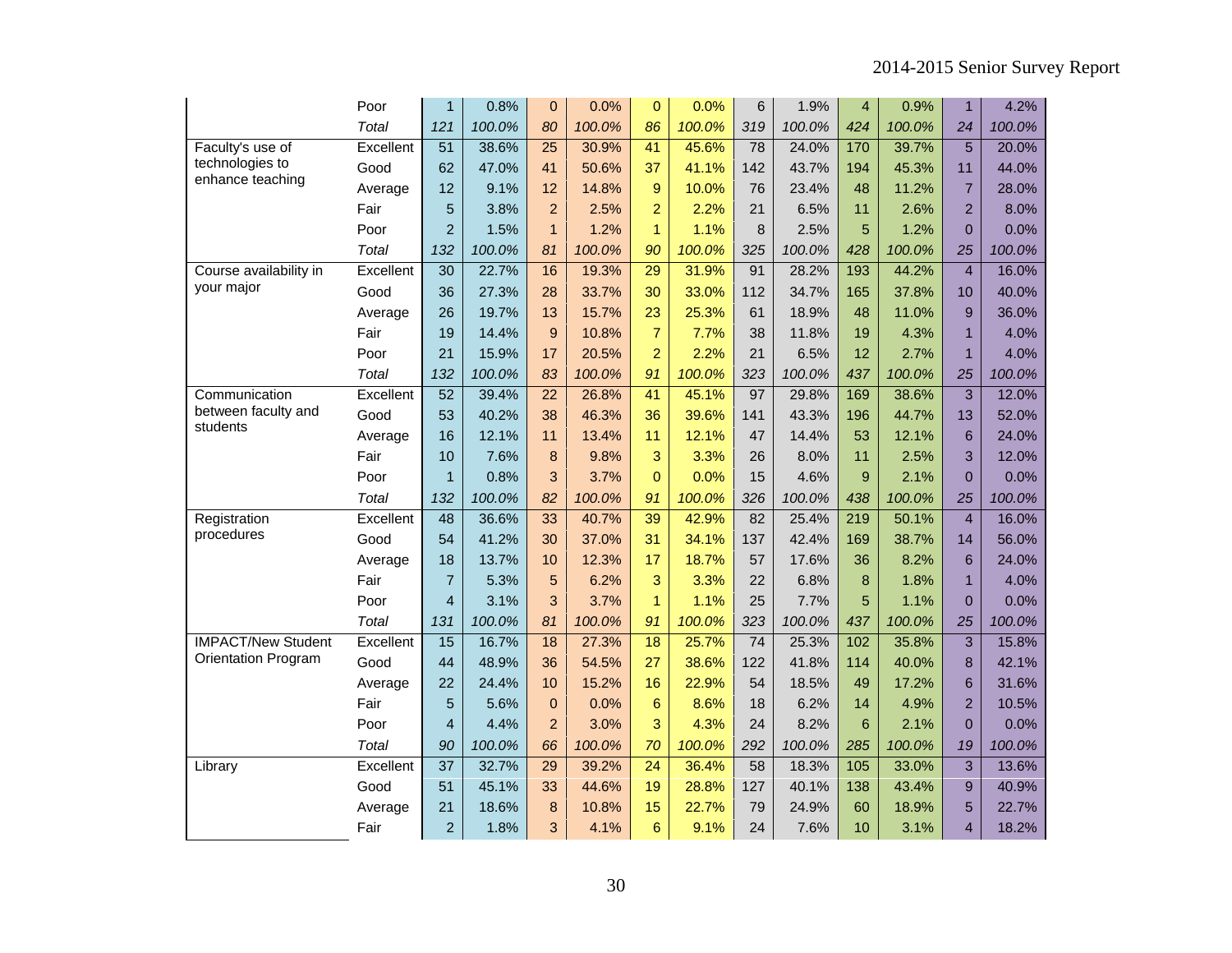|                               | Poor         | $\overline{2}$  | 1.8%   | $\mathbf{1}$            | 1.4%   | $\overline{2}$ | 3.0%   | 29             | 9.1%   | 5               | 1.6%   | 1                       | 4.5%   |
|-------------------------------|--------------|-----------------|--------|-------------------------|--------|----------------|--------|----------------|--------|-----------------|--------|-------------------------|--------|
|                               | <b>Total</b> | 113             | 100.0% | 74                      | 100.0% | 66             | 100.0% | 317            | 100.0% | 318             | 100.0% | 22                      | 100.0% |
| Computer labs                 | Excellent    | $\overline{50}$ | 41.3%  | 31                      | 39.7%  | 41             | 46.6%  | 56             | 18.5%  | 80              | 35.6%  | 3                       | 16.7%  |
|                               | Good         | 52              | 43.0%  | 35                      | 44.9%  | 26             | 29.5%  | 119            | 39.3%  | 100             | 44.4%  | 6                       | 33.3%  |
|                               | Average      | 14              | 11.6%  | 9                       | 11.5%  | 17             | 19.3%  | 87             | 28.7%  | 36              | 16.0%  | $\overline{4}$          | 22.2%  |
|                               | Fair         | 3               | 2.5%   | $\overline{a}$          | 2.6%   | 4              | 4.5%   | 23             | 7.6%   | $\overline{7}$  | 3.1%   | 3                       | 16.7%  |
|                               | Poor         | $\overline{2}$  | 1.7%   | $\mathbf{1}$            | 1.3%   | $\overline{0}$ | 0.0%   | 18             | 5.9%   | $\overline{2}$  | 0.9%   | $\overline{2}$          | 11.1%  |
|                               | Total        | 121             | 100.0% | 78                      | 100.0% | 88             | 100.0% | 303            | 100.0% | 225             | 100.0% | 18                      | 100.0% |
| Laboratory/instructional      | Excellent    | 28              | 25.5%  | $\overline{23}$         | 30.7%  | 30             | 39.5%  | 55             | 19.8%  | 67              | 33.2%  | $\overline{2}$          | 13.3%  |
| equipment                     | Good         | 58              | 52.7%  | 37                      | 49.3%  | 25             | 32.9%  | 99             | 35.6%  | 93              | 46.0%  | 6                       | 40.0%  |
|                               | Average      | 16              | 14.5%  | 9                       | 12.0%  | 17             | 22.4%  | 82             | 29.5%  | 34              | 16.8%  | 3                       | 20.0%  |
|                               | Fair         | $6\phantom{1}6$ | 5.5%   | $\overline{\mathbf{4}}$ | 5.3%   | 3              | 3.9%   | 28             | 10.1%  | $6\phantom{1}6$ | 3.0%   | $\overline{\mathbf{4}}$ | 26.7%  |
|                               | Poor         | $\overline{c}$  | 1.8%   | $\overline{c}$          | 2.7%   | $\mathbf{1}$   | 1.3%   | 14             | 5.0%   | $\overline{2}$  | 1.0%   | $\overline{0}$          | 0.0%   |
|                               | Total        | 110             | 100.0% | 75                      | 100.0% | 76             | 100.0% | 278            | 100.0% | 202             | 100.0% | 15                      | 100.0% |
| <b>Testing Center</b>         | Excellent    | $\overline{23}$ | 28.8%  | 36                      | 46.8%  | 26             | 39.4%  | 52             | 22.2%  | 103             | 42.0%  | $\overline{4}$          | 22.2%  |
|                               | Good         | 35              | 43.8%  | 29                      | 37.7%  | 25             | 37.9%  | 94             | 40.2%  | 100             | 40.8%  | $\overline{7}$          | 38.9%  |
|                               | Average      | 18              | 22.5%  | 9                       | 11.7%  | 14             | 21.2%  | 71             | 30.3%  | 29              | 11.8%  | $\overline{2}$          | 11.1%  |
|                               | Fair         | 3               | 3.8%   | $\mathbf{1}$            | 1.3%   | $\mathbf{1}$   | 1.5%   | 10             | 4.3%   | 9               | 3.7%   | $\overline{4}$          | 22.2%  |
|                               | Poor         | 1               | 1.3%   | $\overline{a}$          | 2.6%   | $\Omega$       | 0.0%   | $\overline{7}$ | 3.0%   | $\overline{4}$  | 1.6%   | $\mathbf{1}$            | 5.6%   |
|                               | Total        | 80              | 100.0% | 77                      | 100.0% | 66             | 100.0% | 234            | 100.0% | 245             | 100.0% | 18                      | 100.0% |
| <b>Writing Center</b>         | Excellent    | 13              | 19.7%  | 17                      | 30.9%  | 16             | 30.2%  | 64             | 27.4%  | 79              | 38.0%  | $\overline{3}$          | 20.0%  |
|                               | Good         | 34              | 51.5%  | 25                      | 45.5%  | 22             | 41.5%  | 92             | 39.3%  | 85              | 40.9%  | $\overline{4}$          | 26.7%  |
|                               | Average      | 16              | 24.2%  | 9                       | 16.4%  | 12             | 22.6%  | 64             | 27.4%  | 34              | 16.3%  | $\overline{4}$          | 26.7%  |
|                               | Fair         | $\overline{2}$  | 3.0%   | $\overline{2}$          | 3.6%   | $\overline{2}$ | 3.8%   | 13             | 5.6%   | 10              | 4.8%   | $\overline{4}$          | 26.7%  |
|                               | Poor         | 1               | 1.5%   | $\overline{2}$          | 3.6%   | 1              | 1.9%   | $\mathbf{1}$   | 0.4%   | $\Omega$        | 0.0%   | $\Omega$                | 0.0%   |
|                               | Total        | 66              | 100.0% | 55                      | 100.0% | 53             | 100.0% | 234            | 100.0% | 208             | 100.0% | 15                      | 100.0% |
| <b>Natural Science Center</b> | Excellent    | $\overline{12}$ | 20.7%  | $\overline{8}$          | 19.5%  | 11             | 31.4%  | 43             | 21.2%  | $\overline{55}$ | 34.8%  | $\overline{2}$          | 16.7%  |
|                               | Good         | 26              | 44.8%  | 21                      | 51.2%  | 16             | 45.7%  | 80             | 39.4%  | 74              | 46.8%  | 3                       | 25.0%  |
|                               | Average      | 17              | 29.3%  | $\mathsf g$             | 22.0%  | 5              | 14.3%  | 64             | 31.5%  | 18              | 11.4%  | $\overline{\mathbf{4}}$ | 33.3%  |
|                               | Fair         | $\overline{c}$  | 3.4%   | $\overline{a}$          | 4.9%   | $\overline{a}$ | 5.7%   | 12             | 5.9%   | 8               | 5.1%   | 3                       | 25.0%  |
|                               | Poor         | $\mathbf{1}$    | 1.7%   | $\mathbf{1}$            | 2.4%   | $\mathbf{1}$   | 2.9%   | $\overline{4}$ | 2.0%   | 3               | 1.9%   | $\overline{0}$          | 0.0%   |
|                               | Total        | 58              | 100.0% | 41                      | 100.0% | 35             | 100.0% | 203            | 100.0% | 158             | 100.0% | 12                      | 100.0% |
| Center for International      | Excellent    | $\overline{9}$  | 17.6%  | 9                       | 22.5%  | 12             | 38.7%  | 40             | 21.7%  | $\overline{50}$ | 35.2%  | $\overline{2}$          | 15.4%  |
| Programs                      | Good         | 21              | 41.2%  | 21                      | 52.5%  | 12             | 38.7%  | 74             | 40.2%  | 64              | 45.1%  | $\overline{4}$          | 30.8%  |
|                               | Average      | 15              | 29.4%  | 6                       | 15.0%  | 5              | 16.1%  | 58             | 31.5%  | 19              | 13.4%  | $\overline{4}$          | 30.8%  |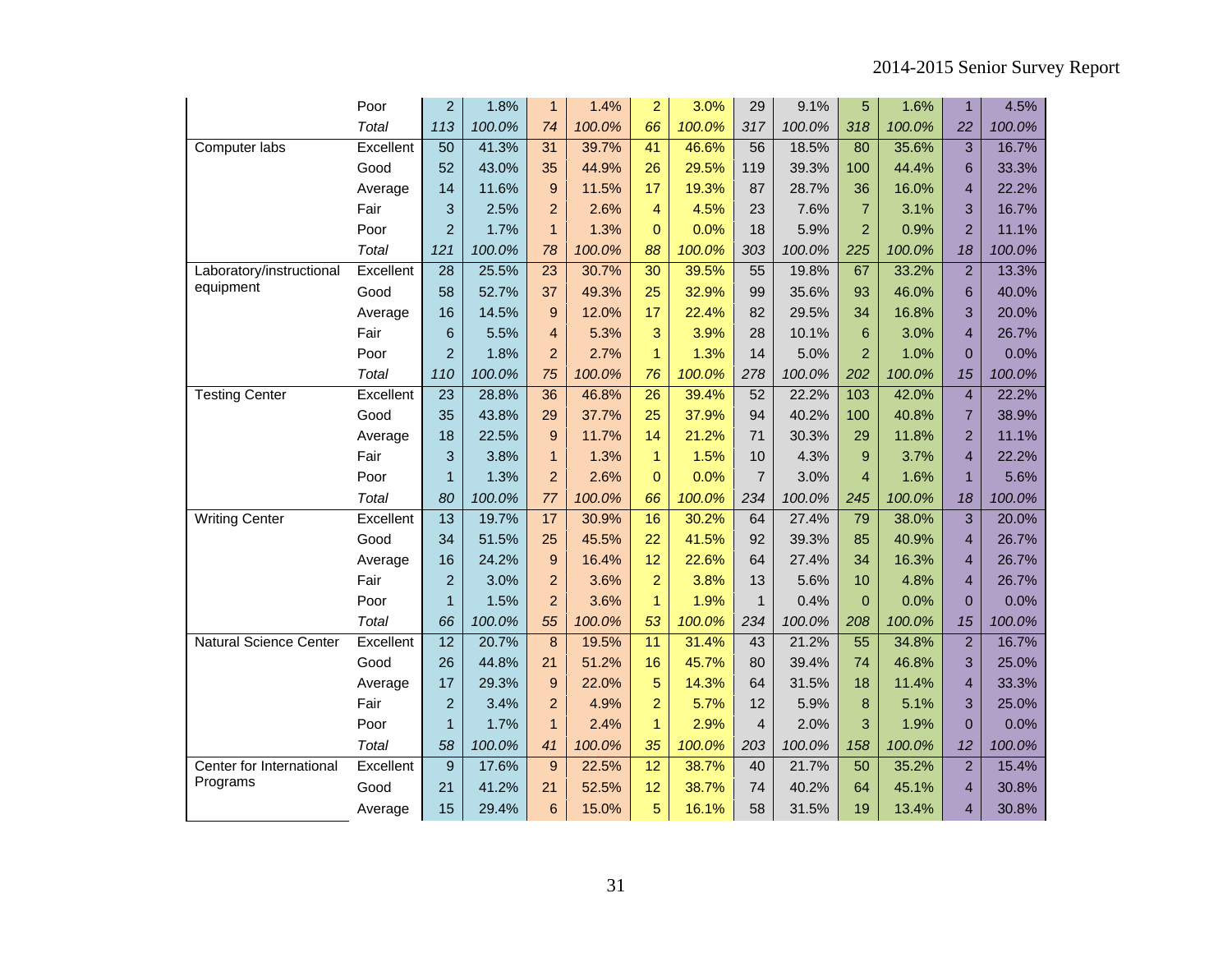| Fair  |    | 9.8%    | 3              | $.5\%$ | ົ  | 6.5%    | 9   | 4.9%   |     | 4.2%       |    | $23.1\%$ |
|-------|----|---------|----------------|--------|----|---------|-----|--------|-----|------------|----|----------|
| Poor  |    | $2.0\%$ | $\overline{A}$ | 2.5%   | 0  | $0.0\%$ | 3   | $.6\%$ |     | 1%<br>2. I |    | 0.0%     |
| Total | 51 | 100.0%  | 40             | 100.0% | 31 | 100.0%  | 184 | 100.0% | 142 | 100.0%     | 13 | 100.0%   |

Report 8 (Q22): Student satisfaction with the offices and services of Troy University (Cross Tabulated by **Campus**)

|                          |                             | <b>Dothan</b><br><b>Campus</b> |        | <b>Montgomery</b><br><b>Campus</b> |        | <b>Phenix City</b><br><b>Campus</b> |        | <b>Troy</b><br><b>Campus</b> |        | eTROY          |        | Global<br><b>Campus</b> |        |
|--------------------------|-----------------------------|--------------------------------|--------|------------------------------------|--------|-------------------------------------|--------|------------------------------|--------|----------------|--------|-------------------------|--------|
|                          |                             | $\mathsf{N}$                   | $\%$   | ${\sf N}$                          | %      | N.                                  | %      | N                            | $\%$   | N              | %      | $\overline{\mathsf{N}}$ | %      |
| <b>Adaptive Needs</b>    | <b>Very Satisfied</b>       | $\overline{7}$                 | 12.5%  | $9\,$                              | 25.0%  | 16                                  | 36.4%  | 31                           | 23.7%  | 41             | 29.9%  | $\overline{2}$          | 14.3%  |
| Services                 | Satisfied                   | 28                             | 50.0%  | 13                                 | 36.1%  | 11                                  | 25.0%  | 42                           | 32.1%  | 55             | 40.1%  | $\overline{7}$          | 50.0%  |
|                          | Neutral                     | 21                             | 37.5%  | 10                                 | 27.8%  | 15                                  | 34.1%  | 50                           | 38.2%  | 31             | 22.6%  | 5                       | 35.7%  |
|                          | <b>Dissatisfied</b>         | $\mathbf{0}$                   | 0.0%   | $\mathbf{1}$                       | 2.8%   | $\mathbf{1}$                        | 2.3%   | 3                            | 2.3%   | 3              | 2.2%   | $\mathbf{0}$            | 0.0%   |
|                          | Very<br><b>Dissatisfied</b> | $\overline{0}$                 | 0.0%   | 3                                  | 8.3%   | $\mathbf{1}$                        | 2.3%   | 5                            | 3.8%   | $\overline{7}$ | 5.1%   | $\overline{0}$          | 0.0%   |
|                          | <b>Total</b>                | 56                             | 100.0% | 36                                 | 100.0% | 44                                  | 100.0% | 131                          | 100.0% | 137            | 100.0% | 14                      | 100.0% |
| <b>Admissions Office</b> | <b>Very Satisfied</b>       | 47                             | 36.4%  | 30                                 | 39.0%  | $\overline{32}$                     | 38.6%  | 72                           | 24.0%  | 152            | 42.0%  | 5                       | 23.8%  |
|                          | Satisfied                   | 61                             | 47.3%  | 32                                 | 41.6%  | 34                                  | 41.0%  | 142                          | 47.3%  | 150            | 41.4%  | 14                      | 66.7%  |
|                          | <b>Neutral</b>              | 13                             | 10.1%  | 11                                 | 14.3%  | 14                                  | 16.9%  | 64                           | 21.3%  | 36             | 9.9%   | $\overline{2}$          | 9.5%   |
|                          | <b>Dissatisfied</b>         | 1                              | 0.8%   | $\mathbf{1}$                       | 1.3%   | $\overline{2}$                      | 2.4%   | 13                           | 4.3%   | $\overline{7}$ | 1.9%   | $\mathbf{0}$            | 0.0%   |
|                          | Very<br><b>Dissatisfied</b> | $\overline{7}$                 | 5.4%   | 3                                  | 3.9%   | 1                                   | 1.2%   | 9                            | 3.0%   | 17             | 4.7%   | $\mathbf{0}$            | 0.0%   |
|                          | Total                       | 129                            | 100.0% | 77                                 | 100.0% | 83                                  | 100.0% | 300                          | 100.0% | 362            | 100.0% | 21                      | 100.0% |
| <b>Athletic Programs</b> | Very Satisfied              | $\overline{4}$                 | 9.5%   | 8                                  | 27.6%  | $\boldsymbol{8}$                    | 25.0%  | 49                           | 23.9%  | 31             | 30.1%  | $\overline{2}$          | 22.2%  |
|                          | Satisfied                   | 16                             | 38.1%  | 8                                  | 27.6%  | $6\phantom{1}6$                     | 18.8%  | 75                           | 36.6%  | 37             | 35.9%  | 3                       | 33.3%  |
|                          | Neutral                     | 21                             | 50.0%  | 8                                  | 27.6%  | 13                                  | 40.6%  | 56                           | 27.3%  | 27             | 26.2%  | $\overline{4}$          | 44.4%  |
|                          | <b>Dissatisfied</b>         | $\mathbf{1}$                   | 2.4%   | $\overline{2}$                     | 6.9%   | $\mathbf{1}$                        | 3.1%   | 13                           | 6.3%   | $\overline{2}$ | 1.9%   | $\overline{0}$          | 0.0%   |
|                          | Very<br><b>Dissatisfied</b> | $\overline{0}$                 | 0.0%   | 3                                  | 10.3%  | 4                                   | 12.5%  | 12                           | 5.9%   | 6              | 5.8%   | $\overline{0}$          | 0.0%   |
|                          | <b>Total</b>                | 42                             | 100.0% | 29                                 | 100.0% | 32                                  | 100.0% | 205                          | 100.0% | 103            | 100.0% | $\boldsymbol{9}$        | 100.0% |
| <b>Bookstore</b>         | Very Satisfied              | 37                             | 29.6%  | 28                                 | 35.4%  | 26                                  | 31.0%  | 63                           | 20.9%  | 126            | 35.1%  | 3                       | 13.0%  |
| Services                 | Satisfied                   | 59                             | 47.2%  | 29                                 | 36.7%  | 29                                  | 34.5%  | 146                          | 48.3%  | 130            | 36.2%  | 12                      | 52.2%  |
|                          | <b>Neutral</b>              | 14                             | 11.2%  | 14                                 | 17.7%  | 16                                  | 19.0%  | 57                           | 18.9%  | 59             | 16.4%  | 5                       | 21.7%  |
|                          | <b>Dissatisfied</b>         | $9\,$                          | 7.2%   | $\overline{2}$                     | 2.5%   | 6                                   | 7.1%   | 27                           | 8.9%   | 23             | 6.4%   | 2                       | 8.7%   |
|                          | Very                        | 6                              | 4.8%   | 6                                  | 7.6%   | $\overline{7}$                      | 8.3%   | 9                            | 3.0%   | 21             | 5.8%   | $\mathbf{1}$            | 4.3%   |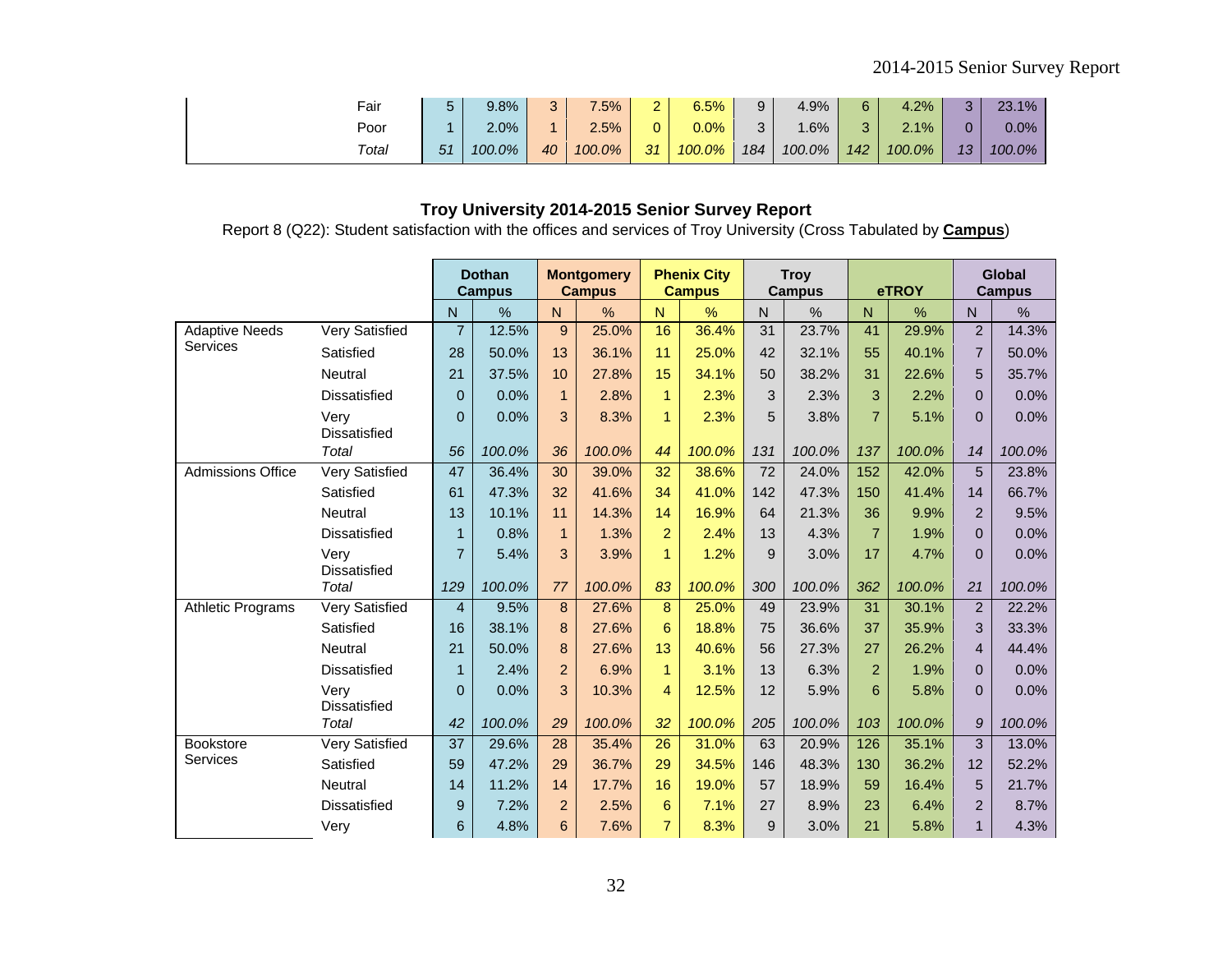|                        | Dissatisfied          |                 |        |                 |        |                 |        |                  |        |                 |        |                |        |
|------------------------|-----------------------|-----------------|--------|-----------------|--------|-----------------|--------|------------------|--------|-----------------|--------|----------------|--------|
|                        | Total                 | 125             | 100.0% | 79              | 100.0% | 84              | 100.0% | 302              | 100.0% | 359             | 100.0% | 23             | 100.0% |
| <b>Buildings and</b>   | <b>Very Satisfied</b> | $\overline{50}$ | 40.7%  | $\overline{30}$ | 39.0%  | $\overline{28}$ | 34.6%  | 92               | 31.0%  | 56              | 39.7%  | $\overline{2}$ | 15.4%  |
| Grounds                | Satisfied             | 54              | 43.9%  | 30              | 39.0%  | 35              | 43.2%  | 133              | 44.8%  | 49              | 34.8%  | $\overline{7}$ | 53.8%  |
|                        | Neutral               | 11              | 8.9%   | 11              | 14.3%  | 14              | 17.3%  | 44               | 14.8%  | 26              | 18.4%  | $\overline{4}$ | 30.8%  |
|                        | Dissatisfied          | $\overline{4}$  | 3.3%   | $\overline{a}$  | 2.6%   | $\mathbf{1}$    | 1.2%   | 21               | 7.1%   | $\overline{2}$  | 1.4%   | $\mathbf 0$    | 0.0%   |
|                        | Very<br>Dissatisfied  | $\overline{4}$  | 3.3%   | $\overline{4}$  | 5.2%   | 3               | 3.7%   | $\overline{7}$   | 2.4%   | 8               | 5.7%   | $\overline{0}$ | 0.0%   |
|                        | Total                 | 123             | 100.0% | 77              | 100.0% | 81              | 100.0% | 297              | 100.0% | 141             | 100.0% | 13             | 100.0% |
| <b>Business Office</b> | <b>Very Satisfied</b> | 38              | 32.5%  | 25              | 35.2%  | $\overline{29}$ | 37.7%  | 71               | 25.9%  | $\overline{73}$ | 37.2%  | 3              | 17.6%  |
|                        | Satisfied             | 61              | 52.1%  | 27              | 38.0%  | 32              | 41.6%  | 122              | 44.5%  | 80              | 40.8%  | 9              | 52.9%  |
|                        | Neutral               | 11              | 9.4%   | 16              | 22.5%  | 11              | 14.3%  | 64               | 23.4%  | 30              | 15.3%  | 5              | 29.4%  |
|                        | Dissatisfied          | $\overline{2}$  | 1.7%   | $\mathbf 0$     | 0.0%   | $\overline{2}$  | 2.6%   | $\boldsymbol{9}$ | 3.3%   | 5               | 2.6%   | $\mathbf 0$    | 0.0%   |
|                        | Very<br>Dissatisfied  | 5               | 4.3%   | 3               | 4.2%   | 3               | 3.9%   | 8                | 2.9%   | 8               | 4.1%   | $\pmb{0}$      | 0.0%   |
|                        | Total                 | 117             | 100.0% | 71              | 100.0% | 77              | 100.0% | 274              | 100.0% | 196             | 100.0% | 17             | 100.0% |
| <b>Career Services</b> | <b>Very Satisfied</b> | 19              | 23.2%  | $\overline{20}$ | 36.4%  | 15              | 27.3%  | 56               | 26.0%  | $\overline{57}$ | 36.1%  | $\overline{2}$ | 12.5%  |
|                        | Satisfied             | 30              | 36.6%  | 22              | 40.0%  | 20              | 36.4%  | 82               | 38.1%  | 52              | 32.9%  | 6              | 37.5%  |
|                        | Neutral               | 25              | 30.5%  | 10              | 18.2%  | 11              | 20.0%  | 60               | 27.9%  | 32              | 20.3%  | $\overline{7}$ | 43.8%  |
|                        | Dissatisfied          | $\overline{4}$  | 4.9%   | $\mathbf{1}$    | 1.8%   | $\overline{4}$  | 7.3%   | 10               | 4.7%   | 5               | 3.2%   | $\mathbf{1}$   | 6.3%   |
|                        | Very<br>Dissatisfied  | $\overline{4}$  | 4.9%   | $\overline{2}$  | 3.6%   | 5               | 9.1%   | $\overline{7}$   | 3.3%   | 12              | 7.6%   | $\overline{0}$ | 0.0%   |
|                        | Total                 | 82              | 100.0% | 55              | 100.0% | 55              | 100.0% | 215              | 100.0% | 158             | 100.0% | 16             | 100.0% |
| Counseling             | <b>Very Satisfied</b> | $\overline{21}$ | 26.3%  | $\overline{23}$ | 39.0%  | $\overline{22}$ | 36.1%  | 55               | 27.9%  | $\overline{77}$ | 36.2%  | $\overline{3}$ | 18.8%  |
| Services               | Satisfied             | 33              | 41.3%  | 20              | 33.9%  | 17              | 27.9%  | 78               | 39.6%  | 82              | 38.5%  | 5              | 31.3%  |
|                        | Neutral               | 17              | 21.3%  | 9               | 15.3%  | 14              | 23.0%  | 47               | 23.9%  | 34              | 16.0%  | $\overline{7}$ | 43.8%  |
|                        | Dissatisfied          | $\overline{7}$  | 8.8%   | 5               | 8.5%   | 5               | 8.2%   | 8                | 4.1%   | 6               | 2.8%   | $\mathbf 0$    | 0.0%   |
|                        | Very<br>Dissatisfied  | $\overline{2}$  | 2.5%   | $\overline{2}$  | 3.4%   | 3               | 4.9%   | 9                | 4.6%   | 14              | 6.6%   | $\mathbf{1}$   | 6.3%   |
|                        | Total                 | 80              | 100.0% | 59              | 100.0% | 61              | 100.0% | 197              | 100.0% | 213             | 100.0% | 16             | 100.0% |
| <b>Financial Aid</b>   | <b>Very Satisfied</b> | 47              | 40.5%  | 27              | 35.5%  | 26              | 32.5%  | 80               | 28.8%  | 129             | 39.4%  | $\mathbf{1}$   | 4.8%   |
| Services               | Satisfied             | 43              | 37.1%  | 29              | 38.2%  | 25              | 31.3%  | 107              | 38.5%  | 122             | 37.3%  | 11             | 52.4%  |
|                        | Neutral               | 16              | 13.8%  | 12              | 15.8%  | 14              | 17.5%  | 51               | 18.3%  | 42              | 12.8%  | 8              | 38.1%  |
|                        | Dissatisfied          | 5               | 4.3%   | 3               | 3.9%   | $\overline{7}$  | 8.8%   | 29               | 10.4%  | 15              | 4.6%   | $\mathbf{1}$   | 4.8%   |
|                        | Very<br>Dissatisfied  | 5               | 4.3%   | 5               | 6.6%   | 8               | 10.0%  | 11               | 4.0%   | 19              | 5.8%   | $\overline{0}$ | 0.0%   |
|                        | Total                 | 116             | 100.0% | 76              | 100.0% | 80              | 100.0% | 278              | 100.0% | 327             | 100.0% | 21             | 100.0% |
| <b>Food Services</b>   | <b>Very Satisfied</b> | 19              | 22.4%  | $\overline{9}$  | 17.3%  | $\overline{6}$  | 23.1%  | 41               | 14.2%  | $\overline{24}$ | 30.0%  | $\mathbf{1}$   | 12.5%  |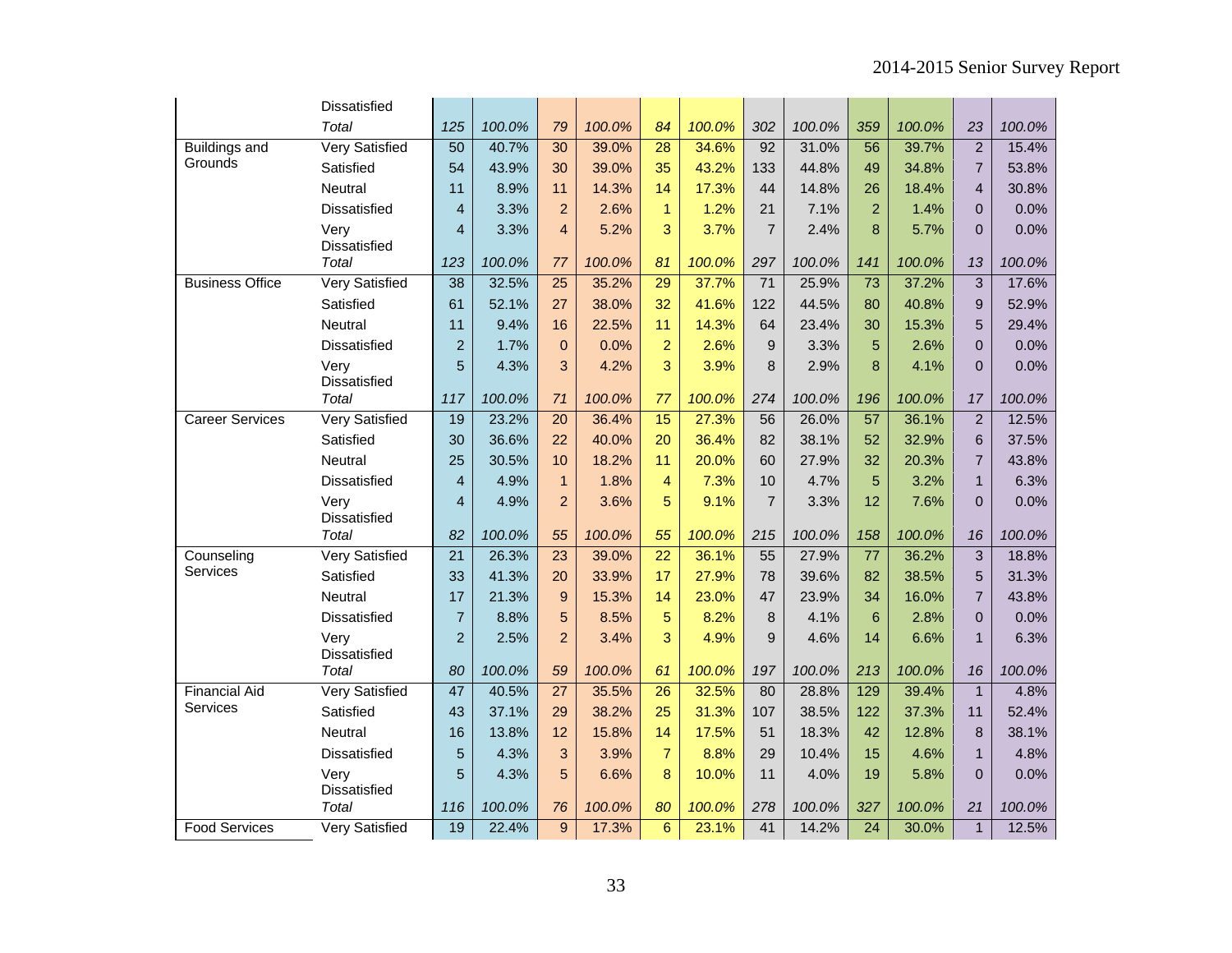|                               | Satisfied                   | 33                      | 38.8%  | 12               | 23.1%  | 8                | 30.8%  | 103            | 35.6%  | 26              | 32.5%  | $\mathbf{1}$    | 12.5%  |
|-------------------------------|-----------------------------|-------------------------|--------|------------------|--------|------------------|--------|----------------|--------|-----------------|--------|-----------------|--------|
|                               | Neutral                     | 20                      | 23.5%  | 14               | 26.9%  | $\overline{7}$   | 26.9%  | 69             | 23.9%  | 20              | 25.0%  | $6\phantom{1}6$ | 75.0%  |
|                               | Dissatisfied                | 6                       | 7.1%   | 9                | 17.3%  | $\mathbf{1}$     | 3.8%   | 52             | 18.0%  | $\mathbf{1}$    | 1.3%   | $\mathbf 0$     | 0.0%   |
|                               | Very                        | $\overline{7}$          | 8.2%   | 8                | 15.4%  | $\overline{4}$   | 15.4%  | 24             | 8.3%   | 9               | 11.3%  | $\overline{0}$  | 0.0%   |
|                               | Dissatisfied                |                         |        |                  |        |                  |        |                |        |                 |        |                 |        |
|                               | <b>Total</b>                | 85                      | 100.0% | 52               | 100.0% | 26               | 100.0% | 289            | 100.0% | 80              | 100.0% | 8               | 100.0% |
| Housing and<br>Residence Life | <b>Very Satisfied</b>       | $\overline{\mathbf{4}}$ | 12.9%  | $\overline{7}$   | 28.0%  | $\bf 8$          | 36.4%  | 35             | 16.7%  | $\overline{22}$ | 30.6%  | $\mathbf{1}$    | 12.5%  |
|                               | Satisfied                   | 9                       | 29.0%  | 8                | 32.0%  | $\overline{a}$   | 9.1%   | 81             | 38.8%  | 22              | 30.6%  | $\mathbf{1}$    | 12.5%  |
|                               | Neutral                     | 17                      | 54.8%  | $\overline{4}$   | 16.0%  | $\overline{7}$   | 31.8%  | 60             | 28.7%  | 21              | 29.2%  | 6               | 75.0%  |
|                               | Dissatisfied                | $\mathbf{1}$            | 3.2%   | 3                | 12.0%  | $\overline{1}$   | 4.5%   | 23             | 11.0%  | $\mathbf{1}$    | 1.4%   | $\mathbf 0$     | 0.0%   |
|                               | Very<br>Dissatisfied        | $\Omega$                | 0.0%   | 3                | 12.0%  | 4                | 18.2%  | 10             | 4.8%   | 6               | 8.3%   | $\overline{0}$  | 0.0%   |
|                               | Total                       | 31                      | 100.0% | 25               | 100.0% | 22               | 100.0% | 209            | 100.0% | 72              | 100.0% | 8               | 100.0% |
| <b>Ricoh Graphics</b>         | <b>Very Satisfied</b>       | $6\phantom{1}$          | 14.3%  | $\overline{7}$   | 25.9%  | $\boldsymbol{8}$ | 28.6%  | 57             | 29.7%  | $\overline{22}$ | 30.1%  | $\mathbf{1}$    | 14.3%  |
| and Printing<br>Services      | Satisfied                   | 16                      | 38.1%  | 12               | 44.4%  | 11               | 39.3%  | 78             | 40.6%  | 24              | 32.9%  | $\mathbf{1}$    | 14.3%  |
|                               | Neutral                     | 19                      | 45.2%  | 5                | 18.5%  | $\overline{7}$   | 25.0%  | 47             | 24.5%  | 20              | 27.4%  | 5               | 71.4%  |
|                               | Dissatisfied                | $\mathbf 0$             | 0.0%   | $\mathbf{1}$     | 3.7%   | $\mathbf 0$      | 0.0%   | $\,6$          | 3.1%   | $\overline{1}$  | 1.4%   | $\pmb{0}$       | 0.0%   |
|                               | Very<br><b>Dissatisfied</b> | $\mathbf{1}$            | 2.4%   | $\overline{2}$   | 7.4%   | $\overline{2}$   | 7.1%   | $\overline{4}$ | 2.1%   | 6               | 8.2%   | $\overline{0}$  | 0.0%   |
|                               | <b>Total</b>                | 42                      | 100.0% | 27               | 100.0% | 28               | 100.0% | 192            | 100.0% | 73              | 100.0% | $\overline{7}$  | 100.0% |
| Ricoh Mailroom                | <b>Very Satisfied</b>       | $\overline{6}$          | 15.0%  | $\overline{7}$   | 26.9%  | $\overline{7}$   | 30.4%  | 53             | 26.5%  | $\overline{24}$ | 32.0%  | $\mathbf{1}$    | 14.3%  |
| and Postal                    | Satisfied                   | 12                      | 30.0%  | $\boldsymbol{9}$ | 34.6%  | $6\phantom{1}$   | 26.1%  | 76             | 38.0%  | 24              | 32.0%  | $\mathbf{1}$    | 14.3%  |
| Services                      | Neutral                     | 20                      | 50.0%  | $\overline{7}$   | 26.9%  | $\overline{7}$   | 30.4%  | 56             | 28.0%  | 20              | 26.7%  | 5               | 71.4%  |
|                               | Dissatisfied                | $\mathbf{1}$            | 2.5%   | $\mathbf{1}$     | 3.8%   | $\overline{0}$   | 0.0%   | 12             | 6.0%   | $\mathbf{1}$    | 1.3%   | $\mathbf 0$     | 0.0%   |
|                               | Very<br>Dissatisfied        | $\mathbf{1}$            | 2.5%   | $\overline{c}$   | 7.7%   | 3                | 13.0%  | 3              | 1.5%   | 6               | 8.0%   | $\overline{0}$  | 0.0%   |
|                               | <b>Total</b>                | 40                      | 100.0% | 26               | 100.0% | 23               | 100.0% | 200            | 100.0% | 75              | 100.0% | $\overline{7}$  | 100.0% |
| Information                   | <b>Very Satisfied</b>       | $\overline{27}$         | 29.3%  | $\overline{21}$  | 34.4%  | $\overline{23}$  | 35.4%  | 47             | 20.3%  | $\overline{75}$ | 35.0%  | $\mathbf{1}$    | 5.9%   |
| Technology (IT)               | Satisfied                   | 39                      | 42.4%  | 24               | 39.3%  | 26               | 40.0%  | 90             | 39.0%  | 81              | 37.9%  | $9$             | 52.9%  |
| Services                      | Neutral                     | 20                      | 21.7%  | 12               | 19.7%  | 12               | 18.5%  | 78             | 33.8%  | 45              | 21.0%  | $\overline{7}$  | 41.2%  |
|                               | <b>Dissatisfied</b>         | 3                       | 3.3%   | $\mathbf{1}$     | 1.6%   | $\mathbf{1}$     | 1.5%   | 8              | 3.5%   | $\overline{4}$  | 1.9%   | $\overline{0}$  | 0.0%   |
|                               | Very<br>Dissatisfied        | 3                       | 3.3%   | 3                | 4.9%   | 3                | 4.6%   | 8              | 3.5%   | 9               | 4.2%   | $\pmb{0}$       | 0.0%   |
|                               | Total                       | 92                      | 100.0% | 61               | 100.0% | 65               | 100.0% | 231            | 100.0% | 214             | 100.0% | 17              | 100.0% |
| <b>Parking Facilities</b>     | <b>Very Satisfied</b>       | $\overline{28}$         | 23.1%  | $\overline{21}$  | 29.6%  | 31               | 41.9%  | 19             | 6.4%   | $\overline{37}$ | 34.9%  | $\mathbf{1}$    | 8.3%   |
|                               | Satisfied                   | 48                      | 39.7%  | 24               | 33.8%  | 18               | 24.3%  | 52             | 17.6%  | 31              | 29.2%  | 6               | 50.0%  |
|                               | Neutral                     | 25                      | 20.7%  | 16               | 22.5%  | 14               | 18.9%  | 48             | 16.2%  | 24              | 22.6%  | 5               | 41.7%  |
|                               | <b>Dissatisfied</b>         | 12                      | 9.9%   | 5                | 7.0%   | 5                | 6.8%   | 60             | 20.3%  | 6               | 5.7%   | 0               | 0.0%   |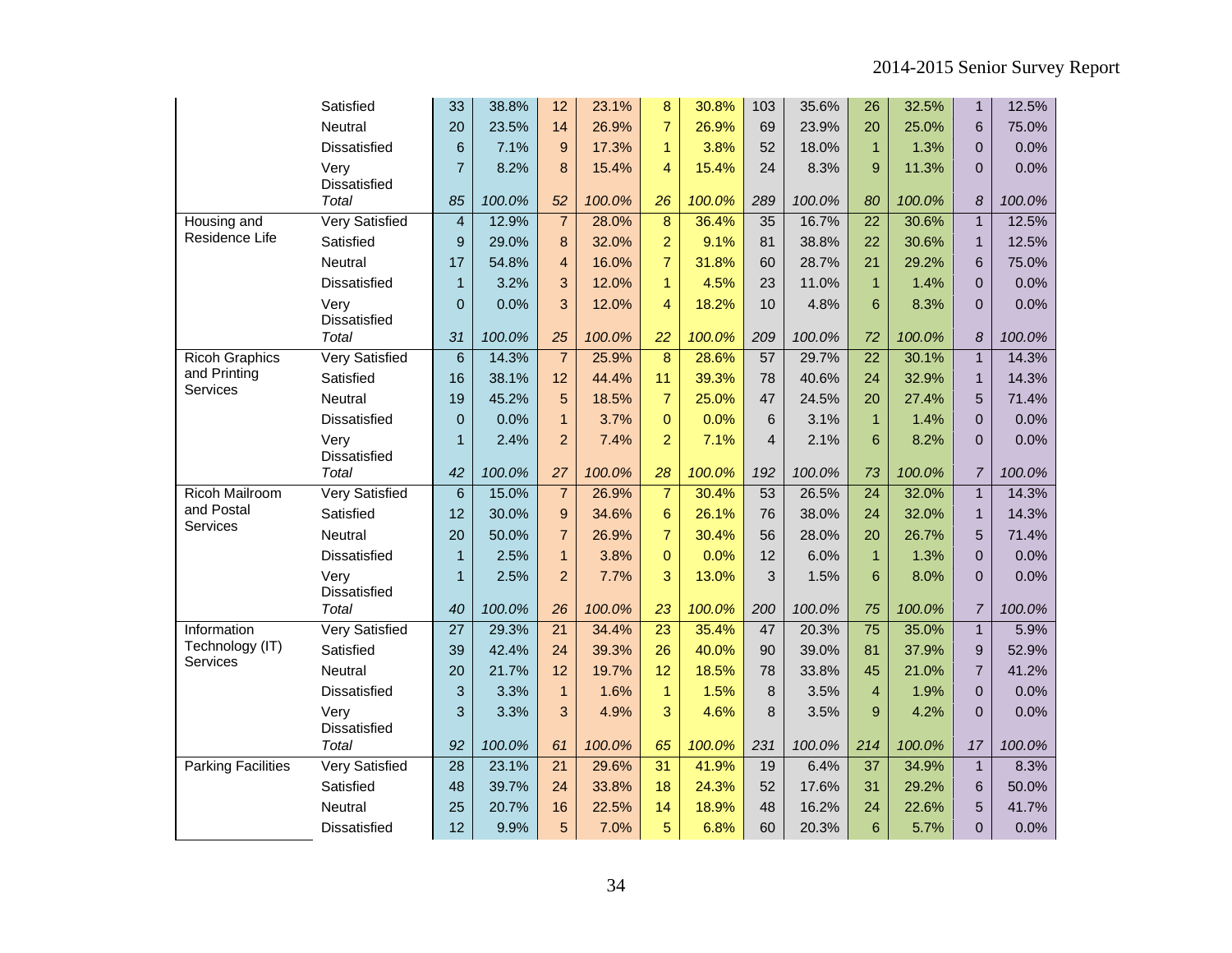|                                          | Very<br><b>Dissatisfied</b> | 8               | 6.6%   | 5               | 7.0%   | 6                | 8.1%   | 117 | 39.5%  | 8               | 7.5%   | 0                | 0.0%   |
|------------------------------------------|-----------------------------|-----------------|--------|-----------------|--------|------------------|--------|-----|--------|-----------------|--------|------------------|--------|
|                                          | Total                       | 121             | 100.0% | 71              | 100.0% | 74               | 100.0% | 296 | 100.0% | 106             | 100.0% | 12               | 100.0% |
| <b>Placement Service</b>                 | Very Satisfied              | 8               | 13.8%  | 8               | 19.5%  | 17               | 40.5%  | 29  | 15.7%  | 35              | 33.7%  | $\mathbf{1}$     | 9.1%   |
|                                          | Satisfied                   | 20              | 34.5%  | 16              | 39.0%  | 8                | 19.0%  | 57  | 30.8%  | 32              | 30.8%  | 3                | 27.3%  |
|                                          | Neutral                     | 26              | 44.8%  | 13              | 31.7%  | 11               | 26.2%  | 80  | 43.2%  | 26              | 25.0%  | $\overline{7}$   | 63.6%  |
|                                          | Dissatisfied                | $\mathbf{1}$    | 1.7%   | $\overline{a}$  | 4.9%   | 3                | 7.1%   | 13  | 7.0%   | 2               | 1.9%   | 0                | 0.0%   |
|                                          | Very<br><b>Dissatisfied</b> | 3               | 5.2%   | $\overline{2}$  | 4.9%   | 3                | 7.1%   | 6   | 3.2%   | 9               | 8.7%   | $\overline{0}$   | 0.0%   |
|                                          | Total                       | 58              | 100.0% | 41              | 100.0% | 42               | 100.0% | 185 | 100.0% | 104             | 100.0% | 11               | 100.0% |
| Recreational and                         | Very Satisfied              | $\overline{5}$  | 10.9%  | 9               | 23.7%  | 11               | 36.7%  | 50  | 23.0%  | $\overline{22}$ | 27.8%  | $\mathbf{1}$     | 12.5%  |
| Intramural<br>Activities                 | Satisfied                   | 16              | 34.8%  | 11              | 28.9%  | 3                | 10.0%  | 93  | 42.9%  | 26              | 32.9%  | $\overline{2}$   | 25.0%  |
|                                          | Neutral                     | 21              | 45.7%  | 11              | 28.9%  | 12               | 40.0%  | 53  | 24.4%  | 23              | 29.1%  | $\overline{4}$   | 50.0%  |
|                                          | Dissatisfied                | $\overline{2}$  | 4.3%   | $\overline{2}$  | 5.3%   | $\overline{a}$   | 6.7%   | 12  | 5.5%   | 2               | 2.5%   | $\mathbf{1}$     | 12.5%  |
|                                          | Very<br>Dissatisfied        | $\overline{2}$  | 4.3%   | 5               | 13.2%  | $\overline{2}$   | 6.7%   | 9   | 4.1%   | 6               | 7.6%   | 0                | 0.0%   |
|                                          | <b>Total</b>                | 46              | 100.0% | 38              | 100.0% | 30               | 100.0% | 217 | 100.0% | 79              | 100.0% | $\boldsymbol{8}$ | 100.0% |
| Registrar/Records                        | <b>Very Satisfied</b>       | 47              | 38.5%  | $\overline{27}$ | 36.5%  | 31               | 38.8%  | 63  | 22.3%  | 129             | 43.3%  | $\overline{3}$   | 16.7%  |
| Office                                   | Satisfied                   | 49              | 40.2%  | 27              | 36.5%  | 24               | 30.0%  | 122 | 43.3%  | 114             | 38.3%  | 9                | 50.0%  |
|                                          | Neutral                     | 19              | 15.6%  | 15              | 20.3%  | 17               | 21.3%  | 68  | 24.1%  | 39              | 13.1%  | 5                | 27.8%  |
|                                          | Dissatisfied                | $\overline{2}$  | 1.6%   | $\mathbf{1}$    | 1.4%   | 5                | 6.3%   | 24  | 8.5%   | $\overline{4}$  | 1.3%   | $\mathbf{1}$     | 5.6%   |
|                                          | Very<br>Dissatisfied        | 5               | 4.1%   | $\overline{4}$  | 5.4%   | 3                | 3.8%   | 5   | 1.8%   | 12              | 4.0%   | $\overline{0}$   | 0.0%   |
|                                          | Total                       | 122             | 100.0% | 74              | 100.0% | 80               | 100.0% | 282 | 100.0% | 298             | 100.0% | 18               | 100.0% |
| Safety and                               | <b>Very Satisfied</b>       | $\overline{47}$ | 41.6%  | $\overline{29}$ | 42.0%  | $\overline{27}$  | 38.0%  | 63  | 22.6%  | 34              | 35.1%  | $\mathbf{1}$     | 9.1%   |
| <b>Security Services</b>                 | Satisfied                   | 47              | 41.6%  | 25              | 36.2%  | 23               | 32.4%  | 98  | 35.1%  | 37              | 38.1%  | 5                | 45.5%  |
|                                          | Neutral                     | 14              | 12.4%  | 11              | 15.9%  | 15               | 21.1%  | 78  | 28.0%  | 17              | 17.5%  | 4                | 36.4%  |
|                                          | Dissatisfied                | 3               | 2.7%   | $\mathbf{1}$    | 1.4%   | $\overline{4}$   | 5.6%   | 28  | 10.0%  | $\overline{2}$  | 2.1%   | $\mathbf{1}$     | 9.1%   |
|                                          | Very<br>Dissatisfied        | $\overline{2}$  | 1.8%   | 3               | 4.3%   | $\overline{2}$   | 2.8%   | 12  | 4.3%   | $\overline{7}$  | 7.2%   | $\overline{0}$   | 0.0%   |
|                                          | Total                       | 113             | 100.0% | 69              | 100.0% | 71               | 100.0% | 279 | 100.0% | 97              | 100.0% | 11               | 100.0% |
| <b>Student Health</b><br><b>Services</b> | <b>Very Satisfied</b>       | 16              | 27.1%  | 8               | 24.2%  | $\overline{7}$   | 23.3%  | 47  | 19.2%  | 27              | 32.9%  | $\mathbf{1}$     | 16.7%  |
|                                          | Satisfied                   | 24              | 40.7%  | 14              | 42.4%  | $\boldsymbol{9}$ | 30.0%  | 91  | 37.1%  | 29              | 35.4%  | $\mathbf{1}$     | 16.7%  |
|                                          | Neutral                     | 18              | 30.5%  | $6\phantom{1}6$ | 18.2%  | 10               | 33.3%  | 70  | 28.6%  | 19              | 23.2%  | $\overline{4}$   | 66.7%  |
|                                          | Dissatisfied                | $\overline{0}$  | 0.0%   | $\mathbf{1}$    | 3.0%   | $\overline{a}$   | 6.7%   | 23  | 9.4%   | $\overline{1}$  | 1.2%   | 0                | 0.0%   |
|                                          | Very<br>Dissatisfied        | $\mathbf{1}$    | 1.7%   | $\overline{4}$  | 12.1%  | $\overline{2}$   | 6.7%   | 14  | 5.7%   | 6               | 7.3%   | $\overline{0}$   | 0.0%   |
|                                          | Total                       | 59              | 100.0% | 33              | 100.0% | 30               | 100.0% | 245 | 100.0% | 82              | 100.0% | 6                | 100.0% |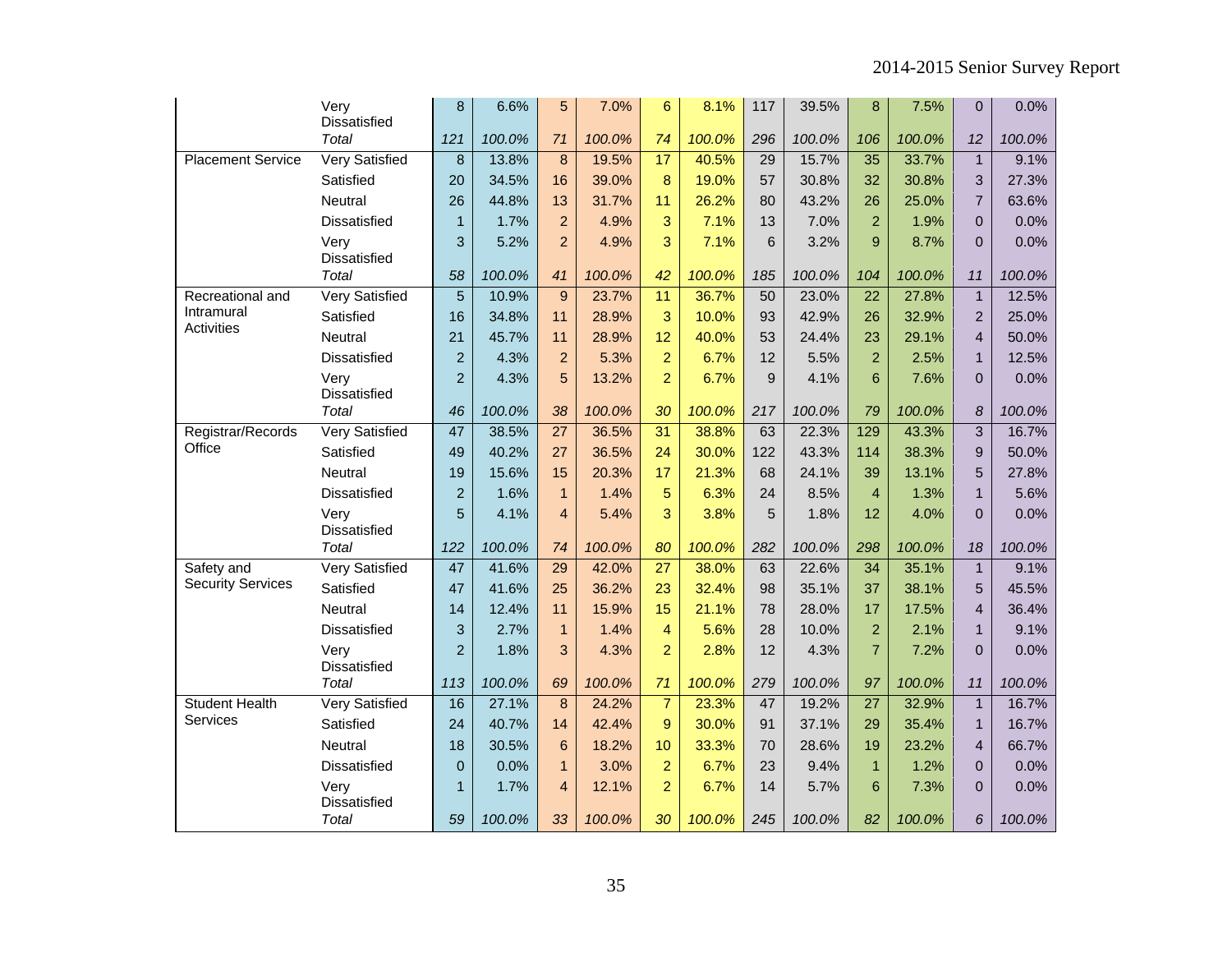| Student                          | Very Satisfied        | 20              | 23.5%  | 15              | 29.4%  | 12              | 24.0%  | 79             | 29.5%  | 38              | 33.3%  | $\mathbf{1}$   | 8.3%   |
|----------------------------------|-----------------------|-----------------|--------|-----------------|--------|-----------------|--------|----------------|--------|-----------------|--------|----------------|--------|
| organizations                    | Satisfied             | 37              | 43.5%  | 17              | 33.3%  | 18              | 36.0%  | 115            | 42.9%  | 39              | 34.2%  | 5              | 41.7%  |
|                                  | Neutral               | 22              | 25.9%  | 11              | 21.6%  | 12              | 24.0%  | 58             | 21.6%  | 23              | 20.2%  | 6              | 50.0%  |
|                                  | Dissatisfied          | 5               | 5.9%   | 3               | 5.9%   | 5               | 10.0%  | 11             | 4.1%   | $6\phantom{1}6$ | 5.3%   | $\mathbf 0$    | 0.0%   |
|                                  | Very<br>Dissatisfied  | $\mathbf{1}$    | 1.2%   | 5               | 9.8%   | 3               | 6.0%   | 5              | 1.9%   | 8               | 7.0%   | $\overline{0}$ | 0.0%   |
|                                  | Total                 | 85              | 100.0% | 51              | 100.0% | 50              | 100.0% | 268            | 100.0% | 114             | 100.0% | 12             | 100.0% |
| <b>Student Support</b>           | <b>Very Satisfied</b> | $\overline{26}$ | 33.8%  | $\overline{28}$ | 47.5%  | $\overline{14}$ | 35.0%  | 44             | 22.4%  | $\overline{50}$ | 37.0%  | $\mathbf{1}$   | 8.3%   |
| Services (SSS)                   | Satisfied             | 29              | 37.7%  | 16              | 27.1%  | 12              | 30.0%  | 70             | 35.7%  | 48              | 35.6%  | 6              | 50.0%  |
|                                  | Neutral               | 20              | 26.0%  | 11              | 18.6%  | 10              | 25.0%  | 69             | 35.2%  | 26              | 19.3%  | 5              | 41.7%  |
|                                  | Dissatisfied          | $\mathbf{1}$    | 1.3%   | $\overline{2}$  | 3.4%   | $\overline{a}$  | 5.0%   | $\overline{7}$ | 3.6%   | 3               | 2.2%   | $\mathbf{0}$   | 0.0%   |
|                                  | Very<br>Dissatisfied  | $\mathbf{1}$    | 1.3%   | $\overline{2}$  | 3.4%   | $\overline{2}$  | 5.0%   | 6              | 3.1%   | 8               | 5.9%   | $\Omega$       | 0.0%   |
|                                  | Total                 | 77              | 100.0% | 59              | 100.0% | 40              | 100.0% | 196            | 100.0% | 135             | 100.0% | 12             | 100.0% |
| <b>Trojan Fitness</b>            | <b>Very Satisfied</b> | 6               | 15.4%  | 10              | 34.5%  | $\overline{7}$  | 33.3%  | 49             | 20.4%  | 24              | 32.0%  | $\mathbf{1}$   | 11.1%  |
| Center                           | Satisfied             | 14              | 35.9%  | 8               | 27.6%  | $\overline{2}$  | 9.5%   | 97             | 40.4%  | 20              | 26.7%  | 3              | 33.3%  |
|                                  | Neutral               | 14              | 35.9%  | $\overline{4}$  | 13.8%  | 8               | 38.1%  | 42             | 17.5%  | 23              | 30.7%  | 5              | 55.6%  |
|                                  | Dissatisfied          | $\overline{2}$  | 5.1%   | 3               | 10.3%  | $\overline{a}$  | 9.5%   | 29             | 12.1%  | $\mathbf{1}$    | 1.3%   | $\pmb{0}$      | 0.0%   |
|                                  | Very<br>Dissatisfied  | 3               | 7.7%   | $\overline{4}$  | 13.8%  | $\overline{2}$  | 9.5%   | 23             | 9.6%   | $\overline{7}$  | 9.3%   | $\overline{0}$ | 0.0%   |
|                                  | Total                 | 39              | 100.0% | 29              | 100.0% | 21              | 100.0% | 240            | 100.0% | 75              | 100.0% | 9              | 100.0% |
| <b>Trojan Web</b>                | <b>Very Satisfied</b> | 48              | 37.5%  | 41              | 53.2%  | $\overline{37}$ | 43.0%  | 91             | 29.5%  | 197             | 50.1%  | $\bf 8$        | 33.3%  |
| <b>Express</b>                   | Satisfied             | 53              | 41.4%  | 23              | 29.9%  | 32              | 37.2%  | 139            | 45.1%  | 128             | 32.6%  | 13             | 54.2%  |
|                                  | Neutral               | 16              | 12.5%  | $\overline{7}$  | 9.1%   | 10              | 11.6%  | 53             | 17.2%  | 29              | 7.4%   | 3              | 12.5%  |
|                                  | <b>Dissatisfied</b>   | $\overline{7}$  | 5.5%   | 3               | 3.9%   | 3               | 3.5%   | 15             | 4.9%   | 17              | 4.3%   | $\overline{0}$ | 0.0%   |
|                                  | Very<br>Dissatisfied  | $\overline{4}$  | 3.1%   | 3               | 3.9%   | 4               | 4.7%   | 10             | 3.2%   | 22              | 5.6%   | $\overline{0}$ | 0.0%   |
|                                  | Total                 | 128             | 100.0% | 77              | 100.0% | 86              | 100.0% | 308            | 100.0% | 393             | 100.0% | 24             | 100.0% |
| <b>University Media</b>          | <b>Very Satisfied</b> | $\overline{29}$ | 29.9%  | $\overline{23}$ | 35.9%  | $\overline{27}$ | 40.9%  | 66             | 24.2%  | 93              | 38.9%  | 3              | 17.6%  |
| (website,<br>newsletters, radio, | Satisfied             | 39              | 40.2%  | 23              | 35.9%  | 24              | 36.4%  | 113            | 41.4%  | 96              | 40.2%  | $\overline{7}$ | 41.2%  |
| TV, etc)                         | Neutral               | 22              | 22.7%  | 13              | 20.3%  | 11              | 16.7%  | 66             | 24.2%  | 34              | 14.2%  | $\overline{7}$ | 41.2%  |
|                                  | Dissatisfied          | 5               | 5.2%   | $\overline{2}$  | 3.1%   | $\overline{a}$  | 3.0%   | 20             | 7.3%   | $\overline{4}$  | 1.7%   | $\pmb{0}$      | 0.0%   |
|                                  | Very<br>Dissatisfied  | $\overline{2}$  | 2.1%   | 3               | 4.7%   | $\overline{2}$  | 3.0%   | 8              | 2.9%   | 12              | 5.0%   | $\overline{0}$ | 0.0%   |
|                                  | <b>Total</b>          | 97              | 100.0% | 64              | 100.0% | 66              | 100.0% | 273            | 100.0% | 239             | 100.0% | 17             | 100.0% |
| <b>Veteran Services</b>          | <b>Very Satisfied</b> | 19              | 33.3%  | 19              | 52.8%  | $\overline{23}$ | 51.1%  | 38             | 28.1%  | 104             | 50.7%  | 3              | 20.0%  |
|                                  | Satisfied             | 17              | 29.8%  | 11              | 30.6%  | $6\phantom{a}$  | 13.3%  | 41             | 30.4%  | 54              | 26.3%  | 5              | 33.3%  |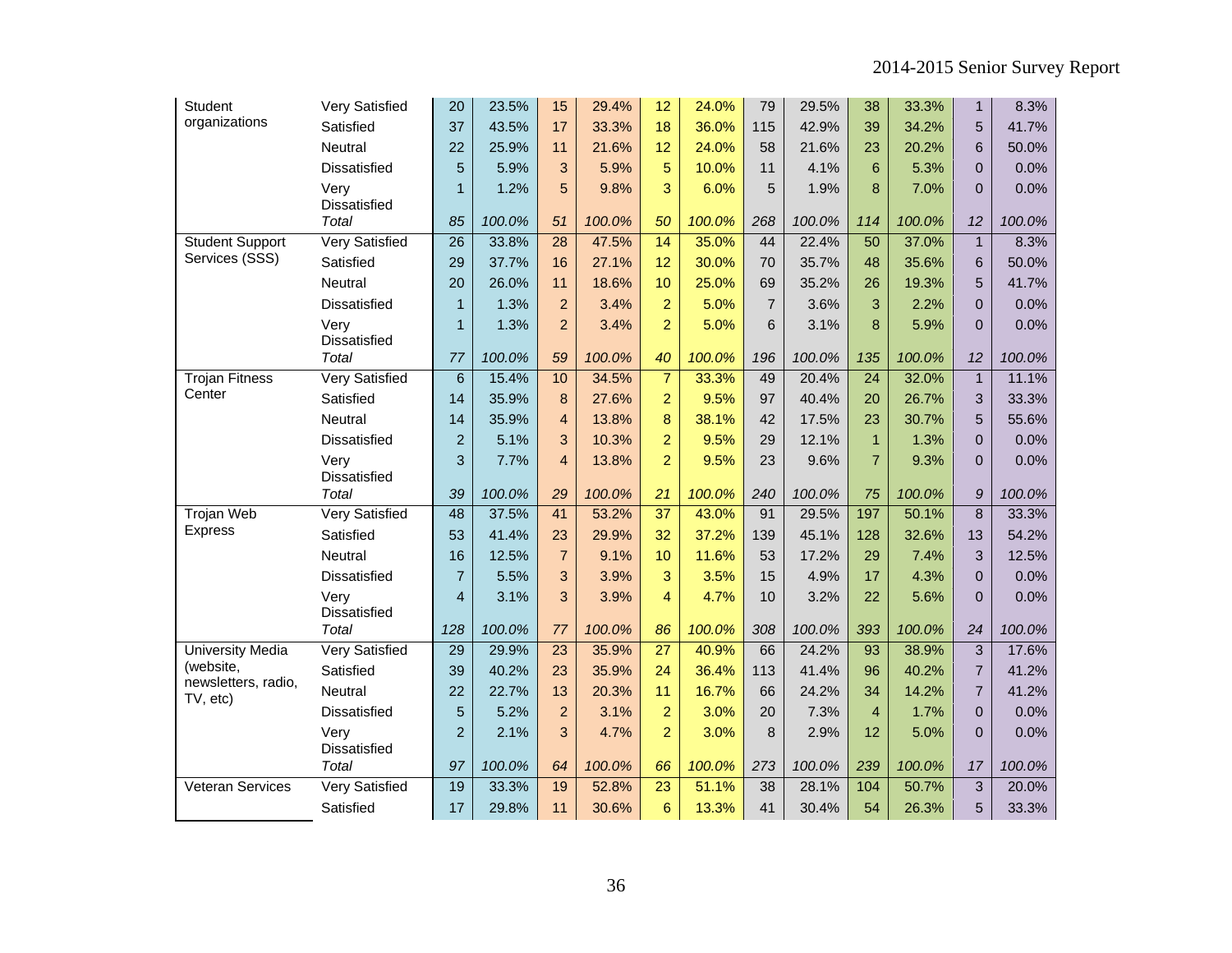| Neutral              | 19 | 33.3%  |    | 8.3%   | 10     | 22.2%  | 47  | 34.8%  | 26  | 12.7%  | 6  | 40.0%  |
|----------------------|----|--------|----|--------|--------|--------|-----|--------|-----|--------|----|--------|
| Dissatisfied         |    | .8%    |    | 0.0%   | 4      | 8.9%   |     | 5.2%   | 44  | 5.4%   | 0  | 0.0%   |
| Verv<br>Dissatisfied |    | .8%    |    | 8.3%   | $\sim$ | 4.4%   | ົ   | $.5\%$ | 10  | 4.9%   |    | 6.7%   |
| Total                | 57 | 100.0% | 36 | 100.0% | 45     | 100.0% | 135 | 100.0% | 205 | 100.0% | 15 | 100.0% |

Report 9 (Q23): Student opinions and perceptions about Troy University (Cross Tabulated by **Campus**)

|                                                  |                                      |                | <b>Dothan</b><br><b>Campus</b> |                | <b>Montgomery</b><br><b>Campus</b> |                | <b>Phenix City</b><br><b>Campus</b> |                | <b>Troy</b><br>Campus |                | eTROY         |                | Global<br><b>Campus</b> |
|--------------------------------------------------|--------------------------------------|----------------|--------------------------------|----------------|------------------------------------|----------------|-------------------------------------|----------------|-----------------------|----------------|---------------|----------------|-------------------------|
|                                                  |                                      | $\overline{N}$ | $\frac{9}{6}$                  | N              | $\frac{9}{6}$                      | N              | $\frac{9}{6}$                       | N.             | $\frac{0}{0}$         | N              | $\frac{9}{6}$ | $\mathsf{N}$   | $\%$                    |
| The goals, objectives,                           | <b>Strongly Agree</b>                | 37             | 29.4%                          | 26             | 32.1%                              | 33             | 38.8%                               | 79             | 25.9%                 | 167            | 39.7%         | 2              | 8.0%                    |
| and requirements for                             | Agree                                | 69             | 54.8%                          | 35             | 43.2%                              | 34             | 40.0%                               | 151            | 49.5%                 | 197            | 46.8%         | 18             | 72.0%                   |
| my academic program<br>were clearly defined.     | Neither Agree nor<br><b>Disagree</b> | 8              | 6.3%                           | $\overline{7}$ | 8.6%                               | 11             | 12.9%                               | 41             | 13.4%                 | 36             | 8.6%          | 3              | 12.0%                   |
|                                                  | <b>Disagree</b>                      | 9              | 7.1%                           | 10             | 12.3%                              | 3              | 3.5%                                | 25             | 8.2%                  | 11             | 2.6%          | 1              | 4.0%                    |
|                                                  | <b>Strongly Disagree</b>             | 3              | 2.4%                           | 3              | 3.7%                               | $\overline{4}$ | 4.7%                                | 9              | 3.0%                  | 10             | 2.4%          | 1              | 4.0%                    |
|                                                  | Total                                | 126            | 100.0%                         | 81             | 100.0%                             | 85             | 100.0%                              | 305            | 100.0%                | 421            | 100.0%        | 25             | 100.0%                  |
| My academic program                              | <b>Strongly Agree</b>                | 45             | 35.7%                          | 31             | 38.8%                              | 40             | 47.1%                               | 111            | 36.4%                 | 194            | 46.1%         | 3              | 12.0%                   |
| was intellectually                               | Agree                                | 69             | 54.8%                          | 39             | 48.8%                              | 37             | 43.5%                               | 143            | 46.9%                 | 191            | 45.4%         | 18             | 72.0%                   |
| challenging and<br>stimulating.                  | Neither Agree nor<br><b>Disagree</b> | 6              | 4.8%                           | 8              | 10.0%                              | 4              | 4.7%                                | 30             | 9.8%                  | 22             | 5.2%          | 3              | 12.0%                   |
|                                                  | <b>Disagree</b>                      | 3              | 2.4%                           | $\Omega$       | 0.0%                               | $\Omega$       | 0.0%                                | 13             | 4.3%                  | 5              | 1.2%          | $\Omega$       | 0.0%                    |
|                                                  | <b>Strongly Disagree</b>             | 3              | 2.4%                           | $\overline{2}$ | 2.5%                               | $\overline{4}$ | 4.7%                                | 8              | 2.6%                  | 9              | 2.1%          | $\overline{1}$ | 4.0%                    |
|                                                  | Total                                | 126            | 100.0%                         | 80             | 100.0%                             | 85             | 100.0%                              | 305            | 100.0%                | 421            | 100.0%        | 25             | 100.0%                  |
| Courses in my                                    | <b>Strongly Agree</b>                | 44             | 34.9%                          | 29             | 36.3%                              | 41             | 48.2%                               | 112            | 36.7%                 | 192            | 45.9%         | 2              | 8.0%                    |
| curriculum contributed<br>to the skills and      | Agree                                | 68             | 54.0%                          | 40             | 50.0%                              | 35             | 41.2%                               | 144            | 47.2%                 | 185            | 44.3%         | 17             | 68.0%                   |
| knowledge required in<br>my field.               | Neither Agree nor<br><b>Disagree</b> | 11             | 8.7%                           | 9              | 11.3%                              | $\overline{4}$ | 4.7%                                | 31             | 10.2%                 | 29             | 6.9%          | 5              | 20.0%                   |
|                                                  | <b>Disagree</b>                      | $\overline{2}$ | 1.6%                           | $\mathbf{0}$   | 0.0%                               | $\mathbf{1}$   | 1.2%                                | 14             | 4.6%                  | $\overline{2}$ | 0.5%          | $\Omega$       | 0.0%                    |
|                                                  | <b>Strongly Disagree</b>             | 1              | 0.8%                           | $\overline{2}$ | 2.5%                               | $\overline{4}$ | 4.7%                                | $\overline{4}$ | 1.3%                  | 10             | 2.4%          | 1              | 4.0%                    |
|                                                  | Total                                | 126            | 100.0%                         | 80             | 100.0%                             | 85             | 100.0%                              | 305            | 100.0%                | 418            | 100.0%        | 25             | 100.0%                  |
| Courses were offered                             | <b>Strongly Agree</b>                | 19             | 15.1%                          | 13             | 16.5%                              | 26             | 30.6%                               | 76             | 24.9%                 | 171            | 40.7%         | 3              | 12.0%                   |
| frequently enough for<br>timely completion of my | Agree                                | 51             | 40.5%                          | 25             | 31.6%                              | 28             | 32.9%                               | 127            | 41.6%                 | 178            | 42.4%         | 14             | 56.0%                   |
| degree program.                                  | Neither Agree nor<br><b>Disagree</b> | 17             | 13.5%                          | 11             | 13.9%                              | 14             | 16.5%                               | 30             | 9.8%                  | 31             | 7.4%          | 5              | 20.0%                   |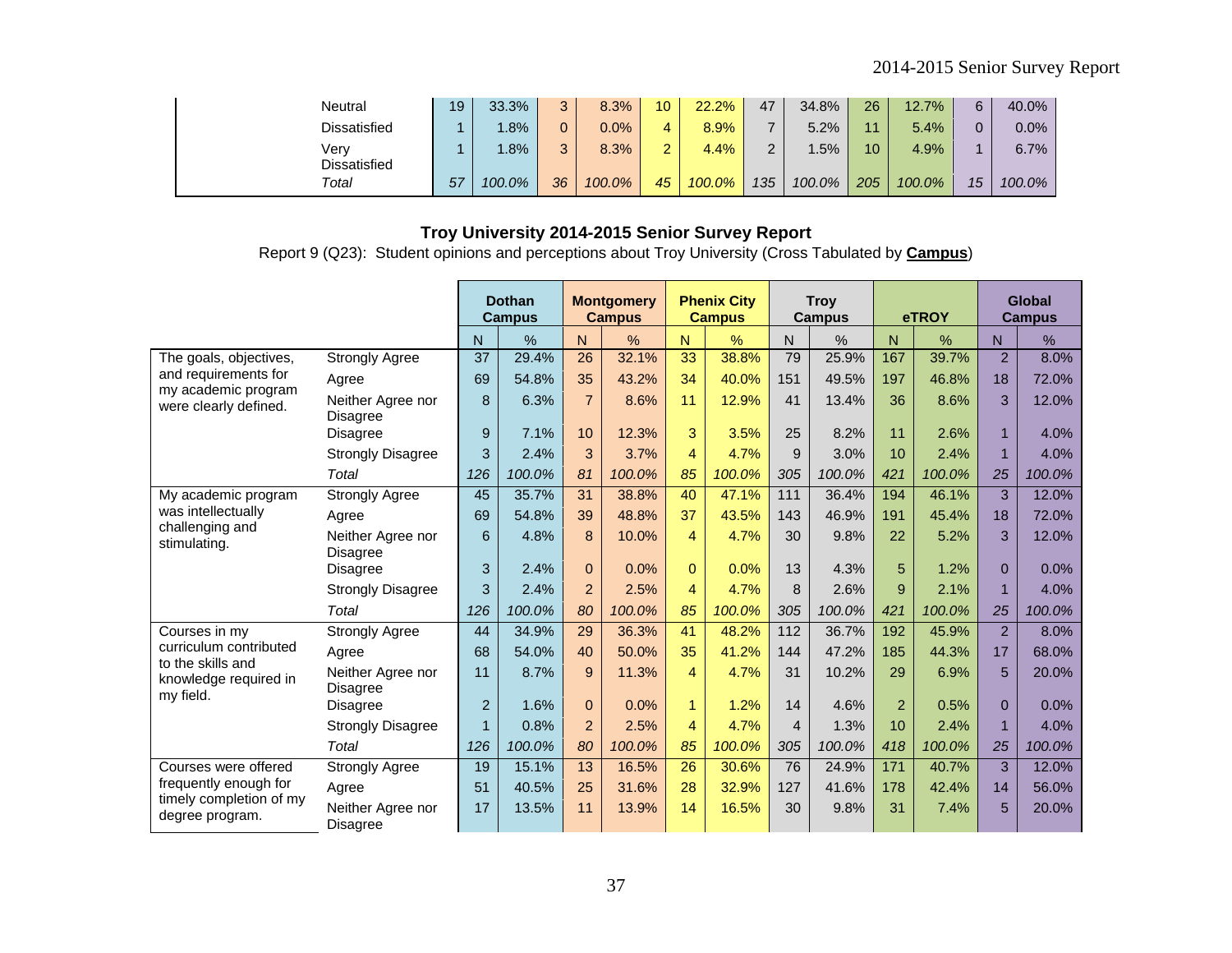|                                      | Disagree                             | 25              | 19.8%  | 13             | 16.5%  | 12              | 14.1%  | 53             | 17.4%  | 23               | 5.5%   | $\overline{2}$ | 8.0%   |
|--------------------------------------|--------------------------------------|-----------------|--------|----------------|--------|-----------------|--------|----------------|--------|------------------|--------|----------------|--------|
|                                      | <b>Strongly Disagree</b>             | 14              | 11.1%  | 17             | 21.5%  | 5               | 5.9%   | 19             | 6.2%   | 17               | 4.0%   | $\mathbf{1}$   | 4.0%   |
|                                      | Total                                | 126             | 100.0% | 79             | 100.0% | 85              | 100.0% | 305            | 100.0% | 420              | 100.0% | 25             | 100.0% |
| The intellectual caliber             | <b>Strongly Agree</b>                | $\overline{24}$ | 19.0%  | 18             | 22.5%  | $\overline{26}$ | 30.6%  | 77             | 25.2%  | 112              | 26.7%  | $\overline{3}$ | 12.0%  |
| of students in my                    | Agree                                | 66              | 52.4%  | 38             | 47.5%  | 37              | 43.5%  | 134            | 43.9%  | 179              | 42.6%  | 13             | 52.0%  |
| academic program was<br>high.        | Neither Agree nor<br><b>Disagree</b> | 26              | 20.6%  | 18             | 22.5%  | 16              | 18.8%  | 62             | 20.3%  | 82               | 19.5%  | $\overline{7}$ | 28.0%  |
|                                      | <b>Disagree</b>                      | 8               | 6.3%   | 3              | 3.8%   | 3               | 3.5%   | 19             | 6.2%   | 32               | 7.6%   | $\overline{0}$ | 0.0%   |
|                                      | <b>Strongly Disagree</b>             | $\overline{2}$  | 1.6%   | 3              | 3.8%   | 3               | 3.5%   | 13             | 4.3%   | 15               | 3.6%   | $\overline{2}$ | 8.0%   |
|                                      | Total                                | 126             | 100.0% | 80             | 100.0% | 85              | 100.0% | 305            | 100.0% | 420              | 100.0% | 25             | 100.0% |
| The degree program in                | <b>Strongly Agree</b>                | $\overline{56}$ | 44.4%  | 31             | 39.2%  | 40              | 47.6%  | 129            | 42.3%  | 168              | 40.3%  | $\overline{4}$ | 16.0%  |
| which I enrolled is                  | Agree                                | 54              | 42.9%  | 35             | 44.3%  | 30              | 35.7%  | 129            | 42.3%  | 176              | 42.2%  | 16             | 64.0%  |
| valuable for me in my<br>employment. | Neither Agree nor<br><b>Disagree</b> | 12              | 9.5%   | 8              | 10.1%  | 10              | 11.9%  | 30             | 9.8%   | 56               | 13.4%  | $\overline{4}$ | 16.0%  |
|                                      | <b>Disagree</b>                      | 3               | 2.4%   | $\overline{a}$ | 2.5%   | $\overline{0}$  | 0.0%   | 13             | 4.3%   | 8                | 1.9%   | $\overline{0}$ | 0.0%   |
|                                      | <b>Strongly Disagree</b>             | $\mathbf{1}$    | 0.8%   | 3              | 3.8%   | $\overline{4}$  | 4.8%   | $\overline{4}$ | 1.3%   | 9                | 2.2%   | $\overline{1}$ | 4.0%   |
|                                      | Total                                | 126             | 100.0% | 79             | 100.0% | 84              | 100.0% | 305            | 100.0% | 417              | 100.0% | 25             | 100.0% |
| <b>Troy University faculty</b>       | <b>Strongly Agree</b>                | 40              | 31.7%  | 18             | 22.8%  | 44              | 51.8%  | 94             | 30.9%  | $\overline{142}$ | 34.0%  | $\overline{4}$ | 16.0%  |
| care about students as               | Agree                                | 60              | 47.6%  | 42             | 53.2%  | 27              | 31.8%  | 148            | 48.7%  | 196              | 46.9%  | 13             | 52.0%  |
| individuals.                         | Neither Agree nor<br><b>Disagree</b> | 20              | 15.9%  | 14             | 17.7%  | 11              | 12.9%  | 36             | 11.8%  | 56               | 13.4%  | $\overline{7}$ | 28.0%  |
|                                      | <b>Disagree</b>                      | $6\phantom{1}6$ | 4.8%   | 3              | 3.8%   | $\mathbf 0$     | 0.0%   | 14             | 4.6%   | 11               | 2.6%   | $\overline{0}$ | 0.0%   |
|                                      | <b>Strongly Disagree</b>             | $\overline{0}$  | 0.0%   | $\overline{c}$ | 2.5%   | 3               | 3.5%   | 12             | 3.9%   | 13               | 3.1%   | $\mathbf{1}$   | 4.0%   |
|                                      | Total                                | 126             | 100.0% | 79             | 100.0% | 85              | 100.0% | 304            | 100.0% | 418              | 100.0% | 25             | 100.0% |
| <b>Troy University faculty</b>       | <b>Strongly Agree</b>                | 36              | 28.6%  | 19             | 24.1%  | 40              | 47.1%  | 92             | 30.3%  | 128              | 30.5%  | 3              | 12.0%  |
| were helpful with my                 | Agree                                | 58              | 46.0%  | 33             | 41.8%  | 20              | 23.5%  | 115            | 37.8%  | 150              | 35.7%  | 10             | 40.0%  |
| career plan.                         | Neither Agree nor<br>Disagree        | 20              | 15.9%  | 17             | 21.5%  | 17              | 20.0%  | 61             | 20.1%  | 102              | 24.3%  | 9              | 36.0%  |
|                                      | Disagree                             | 8               | 6.3%   | 5              | 6.3%   | $\overline{4}$  | 4.7%   | 20             | 6.6%   | 24               | 5.7%   | $\overline{2}$ | 8.0%   |
|                                      | <b>Strongly Disagree</b>             | 4               | 3.2%   | 5              | 6.3%   | $\overline{4}$  | 4.7%   | 16             | 5.3%   | 16               | 3.8%   | $\overline{1}$ | 4.0%   |
|                                      | Total                                | 126             | 100.0% | 79             | 100.0% | 85              | 100.0% | 304            | 100.0% | 420              | 100.0% | 25             | 100.0% |
| <b>Troy University is</b>            | <b>Strongly Agree</b>                | $\overline{30}$ | 23.8%  | 15             | 19.2%  | 36              | 42.4%  | 61             | 20.0%  | 134              | 32.0%  | $\overline{3}$ | 12.0%  |
| responsive to the needs              | Agree                                | 50              | 39.7%  | 36             | 46.2%  | 27              | 31.8%  | 120            | 39.3%  | 190              | 45.3%  | 14             | 56.0%  |
| of its students.                     | Neither Agree nor<br><b>Disagree</b> | 25              | 19.8%  | 15             | 19.2%  | 16              | 18.8%  | 77             | 25.2%  | 66               | 15.8%  | $\overline{7}$ | 28.0%  |
|                                      | <b>Disagree</b>                      | 18              | 14.3%  | 8              | 10.3%  | $\overline{a}$  | 2.4%   | 25             | 8.2%   | 15               | 3.6%   | $\Omega$       | 0.0%   |
|                                      | <b>Strongly Disagree</b>             | 3               | 2.4%   | $\overline{4}$ | 5.1%   | $\overline{4}$  | 4.7%   | 22             | 7.2%   | 14               | 3.3%   | $\overline{1}$ | 4.0%   |
|                                      | Total                                | 126             | 100.0% | 78             | 100.0% | 85              | 100.0% | 305            | 100.0% | 419              | 100.0% | 25             | 100.0% |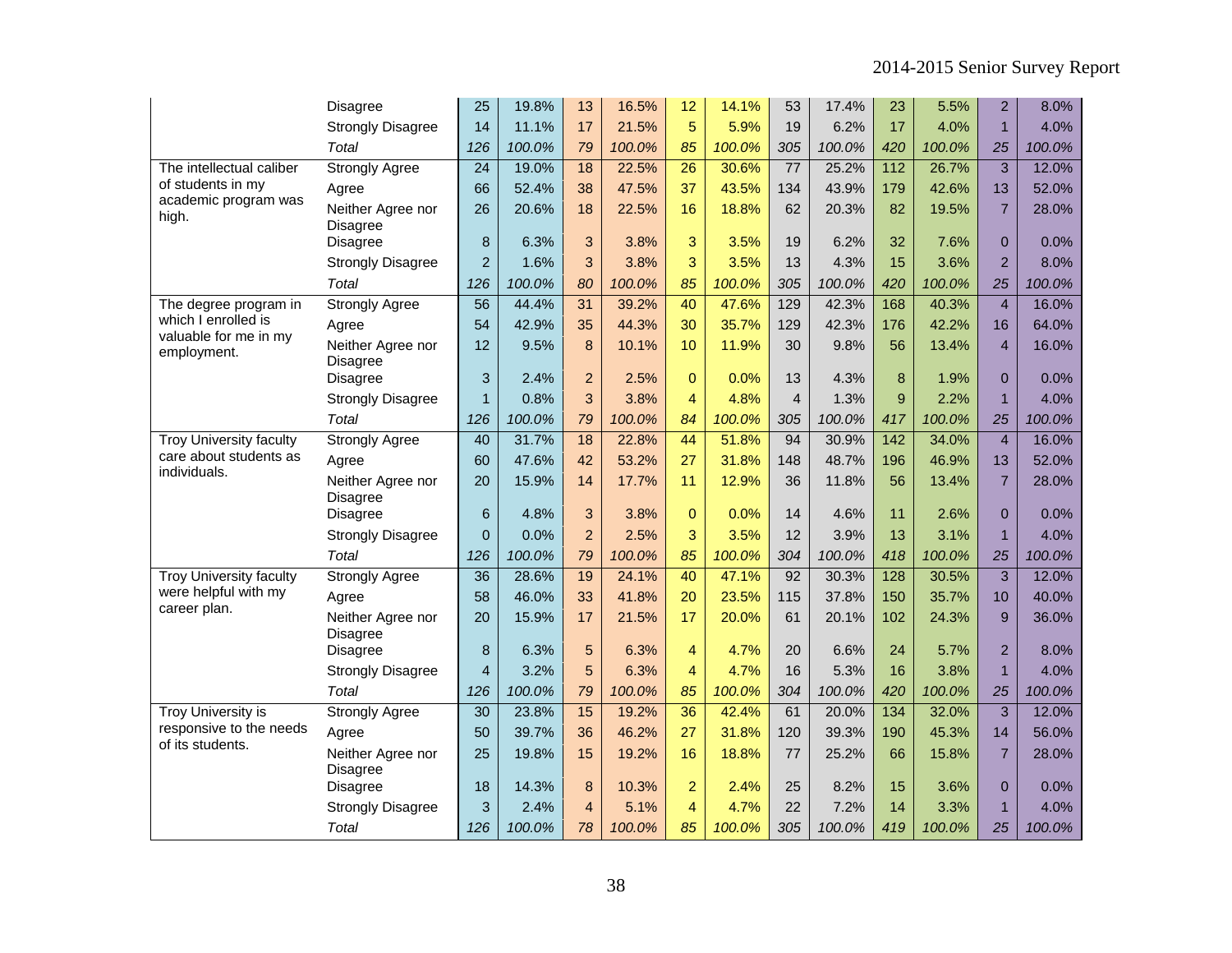| The tuition and fees I           | <b>Strongly Agree</b>         | 29  | 23.0%  | 18 | 22.5%  | 28           | 33.3%  | 57  | 18.7%  | 149 | 35.5%  | 3  | 12.0%  |
|----------------------------------|-------------------------------|-----|--------|----|--------|--------------|--------|-----|--------|-----|--------|----|--------|
| paid at Troy University          | Aaree                         | 41  | 32.5%  | 34 | 42.5%  | 34           | 40.5%  | 131 | 43.0%  | 168 | 40.0%  | 14 | 56.0%  |
| were a worthwhile<br>investment. | Neither Agree nor<br>Disagree | 33  | 26.2%  | 16 | 20.0%  | 14           | 16.7%  | 60  | 19.7%  | 65  | 15.5%  | 5. | 20.0%  |
|                                  | Disagree                      | 16  | 12.7%  | 8  | 10.0%  | $\mathbf{R}$ | 3.6%   | 30  | 9.8%   | 16  | 3.8%   | 2  | 8.0%   |
|                                  | <b>Strongly Disagree</b>      |     | 5.6%   |    | 5.0%   | 5.           | 6.0%   | 27  | 8.9%   | 22  | 5.2%   |    | 4.0%   |
|                                  | Total                         | 126 | 100.0% | 80 | 100.0% | 84           | 100.0% | 305 | 100.0% | 420 | 100.0% | 25 | 100.0% |

Report 10 (Q31): Overall ratings on Troy University (Cross Tabulated by **Campus**)

|                                      |           |     | <b>Dothan</b><br><b>Campus</b> |                | <b>Montgomery</b><br><b>Campus</b> |                | <b>Phenix City</b><br><b>Campus</b> |     | <b>Troy</b><br><b>Campus</b> |     | eTROY  |                | <b>Global</b><br><b>Campus</b> |
|--------------------------------------|-----------|-----|--------------------------------|----------------|------------------------------------|----------------|-------------------------------------|-----|------------------------------|-----|--------|----------------|--------------------------------|
|                                      |           | N   | %                              | N.             | %                                  | N              | %                                   | N.  | $\frac{0}{0}$                | N.  | %      | N              | %                              |
| How would you rate Troy University's | Excellent | 23  | 18.9%                          | 21             | 26.9%                              | 28             | 33.3%                               | 64  | 21.7%                        | 111 | 26.6%  |                | 3.8%                           |
| preparation of you for employment?   | Good      | 58  | 47.5%                          | 29             | 37.2%                              | 34             | 40.5%                               | 126 | 42.7%                        | 165 | 39.5%  | 10             | 38.5%                          |
|                                      | Average   | 26  | 21.3%                          | 22             | 28.2%                              | 13             | 15.5%                               | 64  | 21.7%                        | 106 | 25.4%  | 9              | 34.6%                          |
|                                      | Fair      | 10  | 8.2%                           | $\overline{4}$ | 5.1%                               | $\overline{7}$ | 8.3%                                | 28  | 9.5%                         | 24  | 5.7%   | 6              | 23.1%                          |
|                                      | Poor      | 5   | 4.1%                           | 2              | 2.6%                               | 2              | 2.4%                                | 13  | 4.4%                         | 12  | 2.9%   | $\Omega$       | 0.0%                           |
|                                      | Total     | 122 | 100.0%                         | 78             | 100.0%                             | 84             | 100.0%                              | 295 | 100.0%                       | 418 | 100.0% | 26             | 100.0%                         |
| How would you rate Troy University's | Excellent | 32  | 26.2%                          | 23             | 29.5%                              | 33             | 38.8%                               | 77  | 26.1%                        | 149 | 35.7%  |                | 3.8%                           |
| preparation of you for further       | Good      | 54  | 44.3%                          | 36             | 46.2%                              | 37             | 43.5%                               | 135 | 45.8%                        | 184 | 44.1%  | 18             | 69.2%                          |
| education?                           | Average   | 23  | 18.9%                          | 12             | 15.4%                              | 9              | 10.6%                               | 50  | 16.9%                        | 61  | 14.6%  | 6              | 23.1%                          |
|                                      | Fair      | 9   | 7.4%                           | $\overline{4}$ | 5.1%                               | 3              | 3.5%                                | 23  | 7.8%                         | 17  | 4.1%   | $\mathbf{1}$   | 3.8%                           |
|                                      | Poor      | 4   | 3.3%                           | 3              | 3.8%                               | 3              | 3.5%                                | 10  | 3.4%                         | 6   | 1.4%   | $\mathbf{0}$   | 0.0%                           |
|                                      | Total     | 122 | 100.0%                         | 78             | 100.0%                             | 85             | 100.0%                              | 295 | 100.0%                       | 417 | 100.0% | 26             | 100.0%                         |
| What is your overall rating of your  | Excellent | 27  | 22.3%                          | 29             | 37.2%                              | 36             | 42.4%                               | 102 | 34.7%                        | 181 | 43.6%  | $\overline{4}$ | 15.4%                          |
| college experiences at TROY?         | Good      | 63  | 52.1%                          | 30             | 38.5%                              | 33             | 38.8%                               | 125 | 42.5%                        | 157 | 37.8%  | 14             | 53.8%                          |
|                                      | Average   | 19  | 15.7%                          | 13             | 16.7%                              | 11             | 12.9%                               | 38  | 12.9%                        | 54  | 13.0%  | $\overline{7}$ | 26.9%                          |
|                                      | Fair      | 9   | 7.4%                           | 5              | 6.4%                               | $\overline{4}$ | 4.7%                                | 21  | 7.1%                         | 18  | 4.3%   | $\mathbf{1}$   | 3.8%                           |
|                                      | Poor      | 3   | 2.5%                           | $\mathbf{1}$   | 1.3%                               | 1              | 1.2%                                | 8   | 2.7%                         | 5   | 1.2%   | $\mathbf{0}$   | 0.0%                           |
|                                      | Total     | 121 | 100.0%                         | 78             | 100.0%                             | 85             | 100.0%                              | 294 | 100.0%                       | 415 | 100.0% | 26             | 100.0%                         |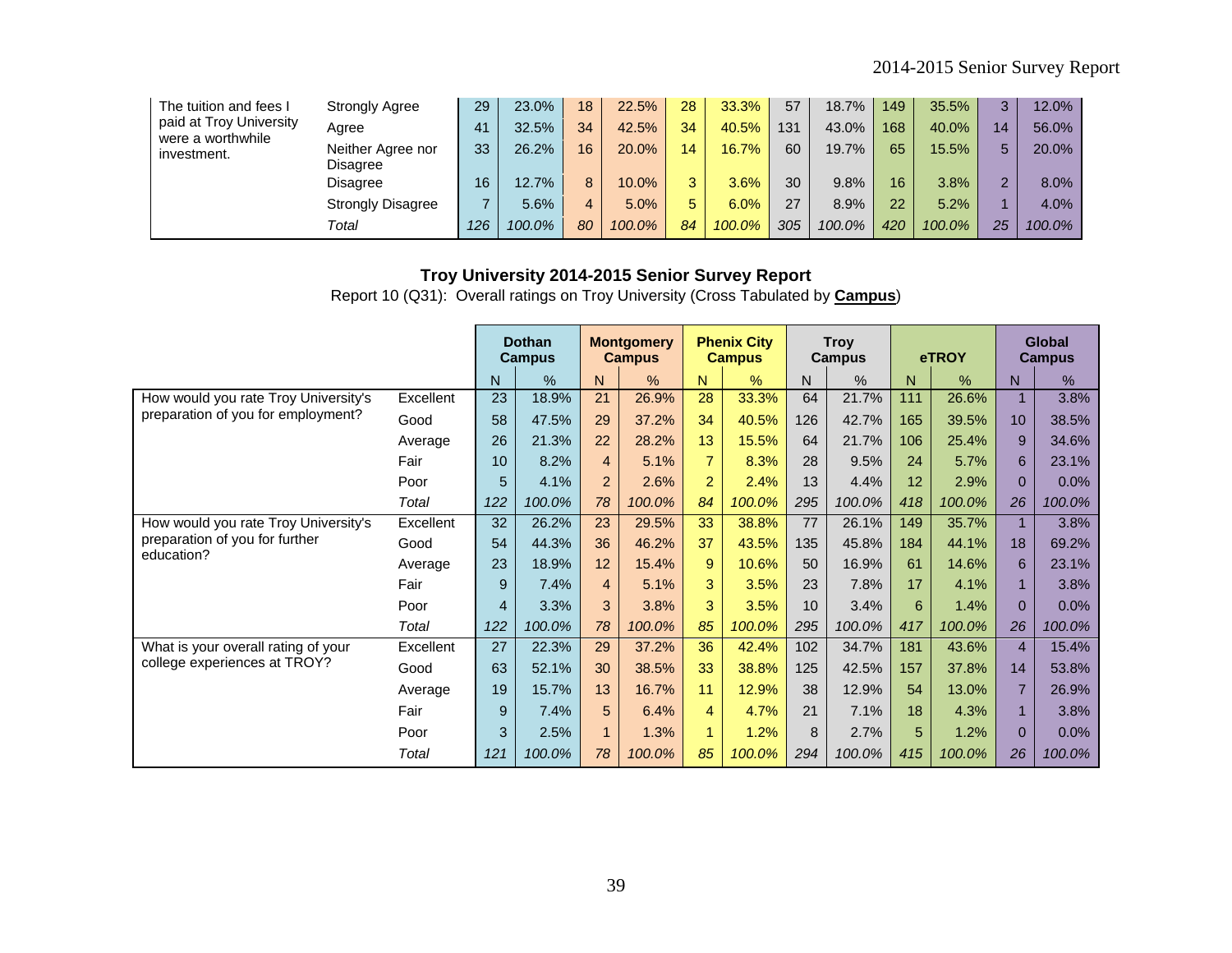Report 11: Enrollment choices and recommendations (Cross Tabulated by **Campus**)

|                                                |                |                | <b>Dothan</b><br><b>Campus</b> |                | <b>Montgomery</b><br><b>Campus</b> |                | <b>Phenix City</b><br><b>Campus</b> |     | <b>Troy</b><br>Campus |                | eTROY  |                | Global<br><b>Campus</b> |
|------------------------------------------------|----------------|----------------|--------------------------------|----------------|------------------------------------|----------------|-------------------------------------|-----|-----------------------|----------------|--------|----------------|-------------------------|
|                                                |                | N              | $\%$                           | N.             | $\frac{0}{0}$                      | N              | $\%$                                | N   | $\frac{0}{0}$         | N              | $\%$   | N              | $\%$                    |
| If you were starting                           | Definitely Yes | 60             | 49.2%                          | 38             | 48.7%                              | 44             | 51.8%                               | 128 | 43.1%                 | 189            | 45.1%  | 9              | 34.6%                   |
| over, would you enroll in<br>the same program? | Probably Yes   | 41             | 33.6%                          | 26             | 33.3%                              | 31             | 36.5%                               | 110 | 37.0%                 | 152            | 36.3%  | 13             | 50.0%                   |
|                                                | Probably Not   | 18             | 14.8%                          | 10             | 12.8%                              | 6              | 7.1%                                | 46  | 15.5%                 | 63             | 15.0%  | 4              | 15.4%                   |
|                                                | Definitely Not | 3              | 2.5%                           | $\overline{4}$ | 5.1%                               | $\overline{4}$ | 4.7%                                | 13  | 4.4%                  | 15             | 3.6%   | $\Omega$       | 0.0%                    |
|                                                | Total          | 122            | 100.0%                         | 78             | 100.0%                             | 85             | 100.0%                              | 297 | 100.0%                | 419            | 100.0% | 26             | 100.0%                  |
| If you could start college                     | Definitely Yes | 43             | 35.5%                          | 43             | 55.1%                              | 50             | 58.8%                               | 118 | 39.9%                 | 239            | 56.8%  | 9              | 34.6%                   |
| over, would you attend                         | Probably Yes   | 54             | 44.6%                          | 25             | 32.1%                              | 28             | 32.9%                               | 121 | 40.9%                 | 137            | 32.5%  | 16             | 61.5%                   |
| Troy University again?                         | Probably Not   | 20             | 16.5%                          | 9              | 11.5%                              | 5              | 5.9%                                | 40  | 13.5%                 | 37             | 8.8%   | $\mathbf{1}$   | 3.8%                    |
|                                                | Definitely Not | $\overline{4}$ | 3.3%                           | $\mathbf{1}$   | 1.3%                               | $\overline{2}$ | 2.4%                                | 17  | 5.7%                  | 8              | 1.9%   | $\Omega$       | 0.0%                    |
|                                                | Total          | 121            | 100.0%                         | 78             | 100.0%                             | 85             | 100.0%                              | 296 | 100.0%                | 421            | 100.0% | 26             | 100.0%                  |
| Would you recommend                            | Definitely Yes | 49             | 40.5%                          | 42             | 54.5%                              | 55             | 65.5%                               | 145 | 48.7%                 | 235            | 56.1%  | 11             | 42.3%                   |
| your academic program<br>to other students?    | Probably Yes   | 56             | 46.3%                          | 33             | 42.9%                              | 22             | 26.2%                               | 113 | 37.9%                 | 150            | 35.8%  | 13             | 50.0%                   |
|                                                | Probably Not   | 15             | 12.4%                          | $\overline{2}$ | 2.6%                               | 5              | 6.0%                                | 32  | 10.7%                 | 27             | 6.4%   | $\mathbf{1}$   | 3.8%                    |
|                                                | Definitely Not |                | 0.8%                           | $\Omega$       | 0.0%                               | $\overline{2}$ | 2.4%                                | 8   | 2.7%                  | $\overline{7}$ | 1.7%   | $\mathbf{1}$   | 3.8%                    |
|                                                | Total          | 121            | 100.0%                         | 77             | 100.0%                             | 84             | 100.0%                              | 298 | 100.0%                | 419            | 100.0% | 26             | 100.0%                  |
| Would you recommend                            | Definitely Yes | 52             | 43.0%                          | 47             | 60.3%                              | 55             | 64.7%                               | 146 | 49.0%                 | 278            | 66.3%  | 10             | 38.5%                   |
| Troy University to                             | Probably Yes   | 48             | 39.7%                          | 23             | 29.5%                              | 25             | 29.4%                               | 115 | 38.6%                 | 114            | 27.2%  | 14             | 53.8%                   |
| someone planning to go<br>to college?          | Probably Not   | 16             | 13.2%                          | 8              | 10.3%                              | $\overline{4}$ | 4.7%                                | 24  | 8.1%                  | 19             | 4.5%   | $\overline{2}$ | 7.7%                    |
|                                                | Definitely Not | 5              | 4.1%                           | $\Omega$       | 0.0%                               | $\mathbf{1}$   | 1.2%                                | 13  | 4.4%                  | 8              | 1.9%   | $\Omega$       | 0.0%                    |
|                                                | Total          | 121            | 100.0%                         | 78             | 100.0%                             | 85             | 100.0%                              | 298 | 100.0%                | 419            | 100.0% | 26             | 100.0%                  |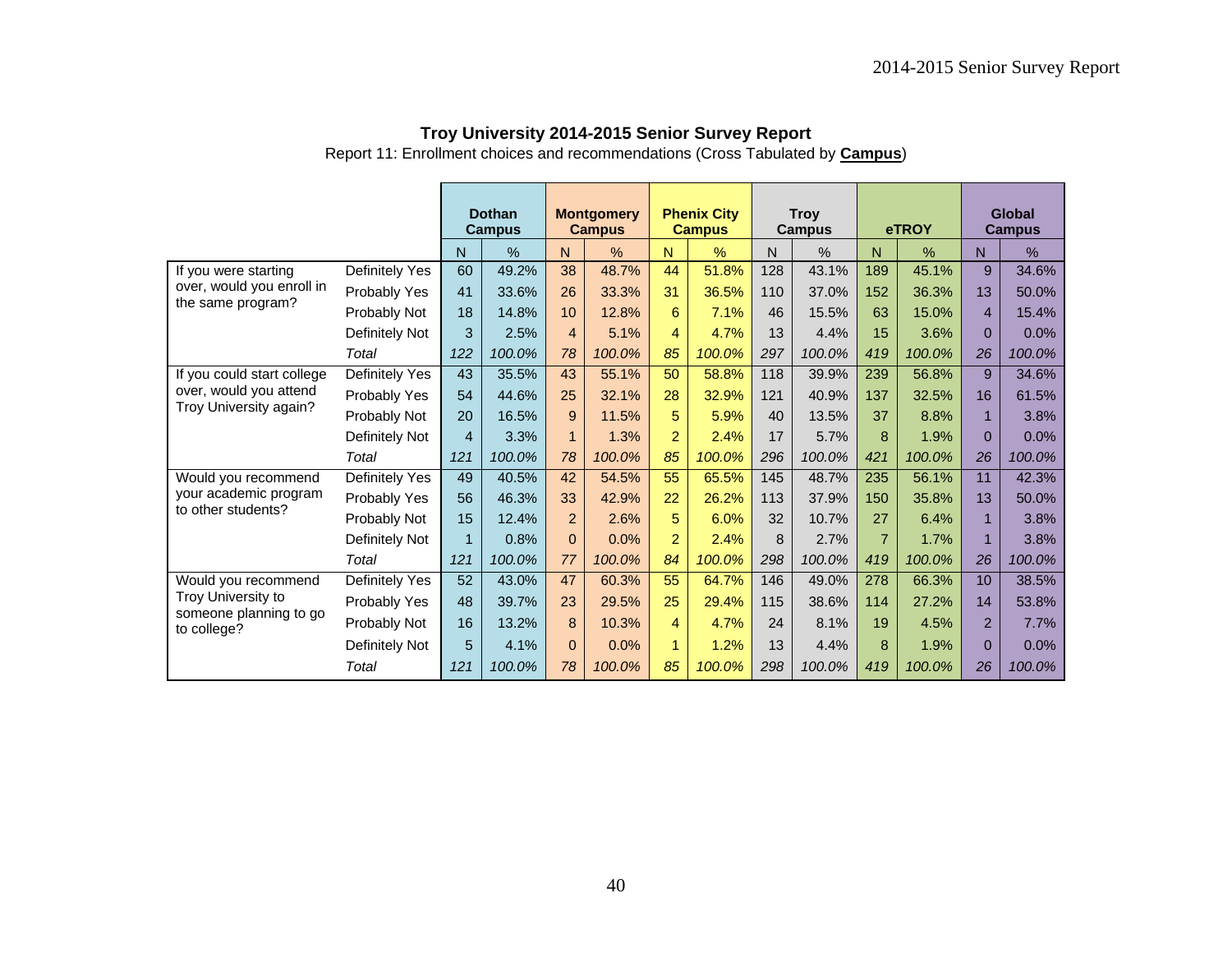Report 12 (Q20): Student self-rated development in their educational experiences (Cross Tabulated by **College**)

|                          |           |                | Arts &          |                 | <b>Sorrell College</b> |                 | <b>Communication</b> |                |                  |                | Health &<br>Human |
|--------------------------|-----------|----------------|-----------------|-----------------|------------------------|-----------------|----------------------|----------------|------------------|----------------|-------------------|
|                          |           |                | <b>Sciences</b> |                 | of Business            |                 | and Fine Arts        |                | <b>Education</b> |                | <b>Services</b>   |
|                          |           | $\overline{N}$ | $\frac{0}{0}$   | $\mathsf{N}$    | $\%$                   | $\mathsf{N}$    | %                    | ${\sf N}$      | %                | ${\sf N}$      | $\%$              |
| Writing skills           | Excellent | 161            | 35.4%           | 84              | 36.1%                  | 22              | 41.5%                | 77             | 36.5%            | 43             | 29.5%             |
|                          | Good      | 216            | 47.5%           | 108             | 46.4%                  | 22              | 41.5%                | 99             | 46.9%            | 85             | 58.2%             |
|                          | Average   | 64             | 14.1%           | 31              | 13.3%                  | $\overline{7}$  | 13.2%                | 32             | 15.2%            | 14             | 9.6%              |
|                          | Fair      | 9              | 2.0%            | $\mathsf g$     | 3.9%                   | $\overline{c}$  | 3.8%                 | $\overline{c}$ | 0.9%             | 3              | 2.1%              |
|                          | Poor      | 5              | 1.1%            | $\mathbf{1}$    | 0.4%                   | 0               | 0.0%                 | 1              | 0.5%             | $\mathbf{1}$   | 0.7%              |
|                          | Total     | 455            | 100.0%          | 233             | 100.0%                 | 53              | 100.0%               | 211            | 100.0%           | 146            | 100.0%            |
| Speaking/                | Excellent | 142            | 31.3%           | 64              | 27.4%                  | $\overline{22}$ | 41.5%                | 81             | 38.4%            | 47             | 32.2%             |
| presentation skills      | Good      | 216            | 47.7%           | 124             | 53.0%                  | 20              | 37.7%                | 91             | 43.1%            | 63             | 43.2%             |
|                          | Average   | 79             | 17.4%           | 37              | 15.8%                  | 9               | 17.0%                | 31             | 14.7%            | 32             | 21.9%             |
|                          | Fair      | 11             | 2.4%            | $\overline{7}$  | 3.0%                   | $\mathbf{1}$    | 1.9%                 | 6              | 2.8%             | $\overline{4}$ | 2.7%              |
|                          | Poor      | 5              | 1.1%            | $\overline{2}$  | 0.9%                   | $\mathbf{1}$    | 1.9%                 | $\overline{c}$ | 0.9%             | $\overline{0}$ | 0.0%              |
|                          | Total     | 453            | 100.0%          | 234             | 100.0%                 | 53              | 100.0%               | 211            | 100.0%           | 146            | 100.0%            |
| <b>Reading skills</b>    | Excellent | 178            | 39.1%           | $\overline{88}$ | 37.8%                  | 24              | 46.2%                | 100            | 47.4%            | 60             | 41.1%             |
|                          | Good      | 214            | 47.0%           | 100             | 42.9%                  | 14              | 26.9%                | 91             | 43.1%            | 69             | 47.3%             |
|                          | Average   | 55             | 12.1%           | 35              | 15.0%                  | 11              | 21.2%                | 18             | 8.5%             | 16             | 11.0%             |
|                          | Fair      | 6              | 1.3%            | 9               | 3.9%                   | $\overline{2}$  | 3.8%                 | $\mathbf{1}$   | 0.5%             | $\mathbf{1}$   | 0.7%              |
|                          | Poor      | $\overline{2}$ | 0.4%            | 1               | 0.4%                   | $\mathbf{1}$    | 1.9%                 | 1              | 0.5%             | $\mathbf{0}$   | 0.0%              |
|                          | Total     | 455            | 100.0%          | 233             | 100.0%                 | 52              | 100.0%               | 211            | 100.0%           | 146            | 100.0%            |
| <b>Critical thinking</b> | Excellent | 186            | 40.8%           | 85              | 36.3%                  | $\overline{25}$ | 47.2%                | 83             | 39.7%            | 60             | 41.1%             |
| skills                   | Good      | 228            | 50.0%           | 114             | 48.7%                  | 20              | 37.7%                | 103            | 49.3%            | 72             | 49.3%             |
|                          | Average   | 35             | 7.7%            | 29              | 12.4%                  | 5               | 9.4%                 | 20             | 9.6%             | 14             | 9.6%              |
|                          | Fair      | 6              | 1.3%            | 6               | 2.6%                   | $\overline{2}$  | 3.8%                 | $\mathbf{1}$   | 0.5%             | $\mathbf{0}$   | 0.0%              |
|                          | Poor      | 1              | 0.2%            | $\mathbf 0$     | 0.0%                   | $\mathbf{1}$    | 1.9%                 | $\overline{c}$ | 1.0%             | $\overline{0}$ | 0.0%              |
|                          | Total     | 456            | 100.0%          | 234             | 100.0%                 | 53              | 100.0%               | 209            | 100.0%           | 146            | 100.0%            |
| Problem solving          | Excellent | 186            | 40.9%           | 90              | 38.5%                  | 23              | 44.2%                | 85             | 40.3%            | 55             | 37.9%             |
| skills                   | Good      | 219            | 48.1%           | 114             | 48.7%                  | 17              | 32.7%                | 101            | 47.9%            | 70             | 48.3%             |
|                          | Average   | 39             | 8.6%            | 25              | 10.7%                  | $\overline{7}$  | 13.5%                | 22             | 10.4%            | 20             | 13.8%             |
|                          | Fair      | 9              | 2.0%            | 5               | 2.1%                   | $\overline{4}$  | 7.7%                 | $\overline{c}$ | 0.9%             | $\mathbf{0}$   | 0.0%              |
|                          | Poor      | 2              | 0.4%            | $\Omega$        | 0.0%                   | $\mathbf{1}$    | 1.9%                 | 1              | 0.5%             | $\mathbf{0}$   | 0.0%              |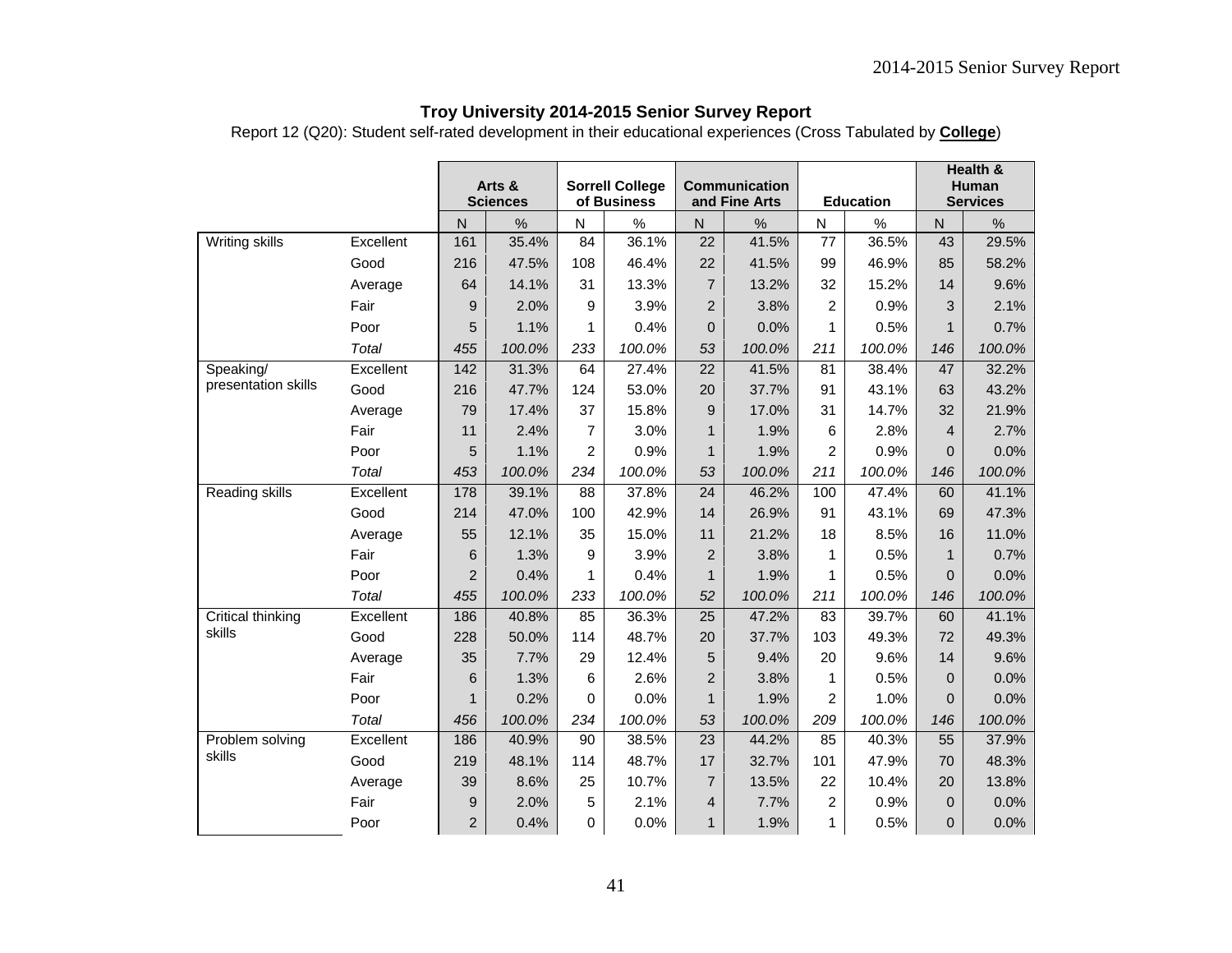|                              | <b>Total</b> | 455              | 100.0% | 234            | 100.0% | 52              | 100.0% | 211             | 100.0% | 145             | 100.0% |
|------------------------------|--------------|------------------|--------|----------------|--------|-----------------|--------|-----------------|--------|-----------------|--------|
| <b>Mathematical skills</b>   | Excellent    | 70               | 15.6%  | 60             | 25.8%  | $\overline{c}$  | 3.8%   | 33              | 15.6%  | 22              | 15.1%  |
|                              | Good         | 189              | 42.1%  | 101            | 43.3%  | 15              | 28.3%  | 82              | 38.9%  | 63              | 43.2%  |
|                              | Average      | 142              | 31.6%  | 58             | 24.9%  | 20              | 37.7%  | 67              | 31.8%  | 50              | 34.2%  |
|                              | Fair         | 35               | 7.8%   | 10             | 4.3%   | 12              | 22.6%  | 20              | 9.5%   | 8               | 5.5%   |
|                              | Poor         | 13               | 2.9%   | 4              | 1.7%   | 4               | 7.5%   | 9               | 4.3%   | 3               | 2.1%   |
|                              | Total        | 449              | 100.0% | 233            | 100.0% | 53              | 100.0% | 211             | 100.0% | 146             | 100.0% |
| Computer                     | Excellent    | 130              | 28.6%  | 71             | 30.5%  | 14              | 26.4%  | 57              | 27.0%  | 27              | 18.5%  |
| technologies                 | Good         | 213              | 46.8%  | 112            | 48.1%  | 20              | 37.7%  | 95              | 45.0%  | 87              | 59.6%  |
|                              | Average      | 95               | 20.9%  | 41             | 17.6%  | 14              | 26.4%  | 53              | 25.1%  | 27              | 18.5%  |
|                              | Fair         | 11               | 2.4%   | 8              | 3.4%   | 5               | 9.4%   | 5               | 2.4%   | 3               | 2.1%   |
|                              | Poor         | 6                | 1.3%   | 1              | 0.4%   | $\overline{0}$  | 0.0%   | 1               | 0.5%   | $\overline{2}$  | 1.4%   |
|                              | Total        | 455              | 100.0% | 233            | 100.0% | 53              | 100.0% | 211             | 100.0% | 146             | 100.0% |
| <b>Research skills</b>       | Excellent    | 176              | 38.8%  | 74             | 31.6%  | $\overline{22}$ | 41.5%  | $\overline{80}$ | 37.9%  | 46              | 31.7%  |
|                              | Good         | 213              | 46.9%  | 106            | 45.3%  | 19              | 35.8%  | 91              | 43.1%  | 72              | 49.7%  |
|                              | Average      | 57               | 12.6%  | 43             | 18.4%  | 9               | 17.0%  | 32              | 15.2%  | 24              | 16.6%  |
|                              | Fair         | 6                | 1.3%   | 9              | 3.8%   | $\mathbf{1}$    | 1.9%   | 6               | 2.8%   | 3               | 2.1%   |
|                              | Poor         | $\overline{c}$   | 0.4%   | $\overline{c}$ | 0.9%   | $\overline{c}$  | 3.8%   | $\overline{c}$  | 0.9%   | 0               | 0.0%   |
|                              | Total        | 454              | 100.0% | 234            | 100.0% | 53              | 100.0% | 211             | 100.0% | 145             | 100.0% |
| Scientific principles        | Excellent    | $\overline{121}$ | 26.7%  | 48             | 20.5%  | $\overline{7}$  | 13.2%  | 48              | 22.7%  | $\overline{34}$ | 23.4%  |
| and methods                  | Good         | 204              | 44.9%  | 97             | 41.5%  | 14              | 26.4%  | 96              | 45.5%  | 60              | 41.4%  |
|                              | Average      | 116              | 25.6%  | 68             | 29.1%  | 17              | 32.1%  | 55              | 26.1%  | 44              | 30.3%  |
|                              | Fair         | 9                | 2.0%   | 17             | 7.3%   | 13              | 24.5%  | 6               | 2.8%   | $\overline{7}$  | 4.8%   |
|                              | Poor         | $\overline{4}$   | 0.9%   | 4              | 1.7%   | $\overline{c}$  | 3.8%   | 6               | 2.8%   | $\overline{0}$  | 0.0%   |
|                              | Total        | 454              | 100.0% | 234            | 100.0% | 53              | 100.0% | 211             | 100.0% | 145             | 100.0% |
| Understanding                | Excellent    | 148              | 32.5%  | 69             | 29.5%  | 16              | 30.2%  | $\overline{71}$ | 33.6%  | 41              | 28.5%  |
| different                    | Good         | 213              | 46.7%  | 115            | 49.1%  | 24              | 45.3%  | 94              | 44.5%  | 68              | 47.2%  |
| philosophies and<br>cultures | Average      | 78               | 17.1%  | 44             | 18.8%  | $\bf 8$         | 15.1%  | 38              | 18.0%  | 30              | 20.8%  |
|                              | Fair         | 12               | 2.6%   | 6              | 2.6%   | 3               | 5.7%   | $\overline{7}$  | 3.3%   | 5               | 3.5%   |
|                              | Poor         | 5                | 1.1%   | $\Omega$       | 0.0%   | $\overline{2}$  | 3.8%   | 1               | 0.5%   | $\Omega$        | 0.0%   |
|                              | Total        | 456              | 100.0% | 234            | 100.0% | 53              | 100.0% | 211             | 100.0% | 144             | 100.0% |
| Appreciation of the          | Excellent    | 127              | 27.9%  | 51             | 21.8%  | $\overline{25}$ | 47.2%  | 57              | 27.0%  | 35              | 24.1%  |
| arts                         | Good         | 203              | 44.5%  | 105            | 44.9%  | 21              | 39.6%  | 96              | 45.5%  | 64              | 44.1%  |
|                              | Average      | 94               | 20.6%  | 55             | 23.5%  | 6               | 11.3%  | 46              | 21.8%  | 37              | 25.5%  |
|                              | Fair         | 22               | 4.8%   | 19             | 8.1%   | $\mathbf{1}$    | 1.9%   | 10              | 4.7%   | $\overline{7}$  | 4.8%   |
|                              | Poor         | 10               | 2.2%   | 4              | 1.7%   | 0               | 0.0%   | 2               | 0.9%   | $\overline{2}$  | 1.4%   |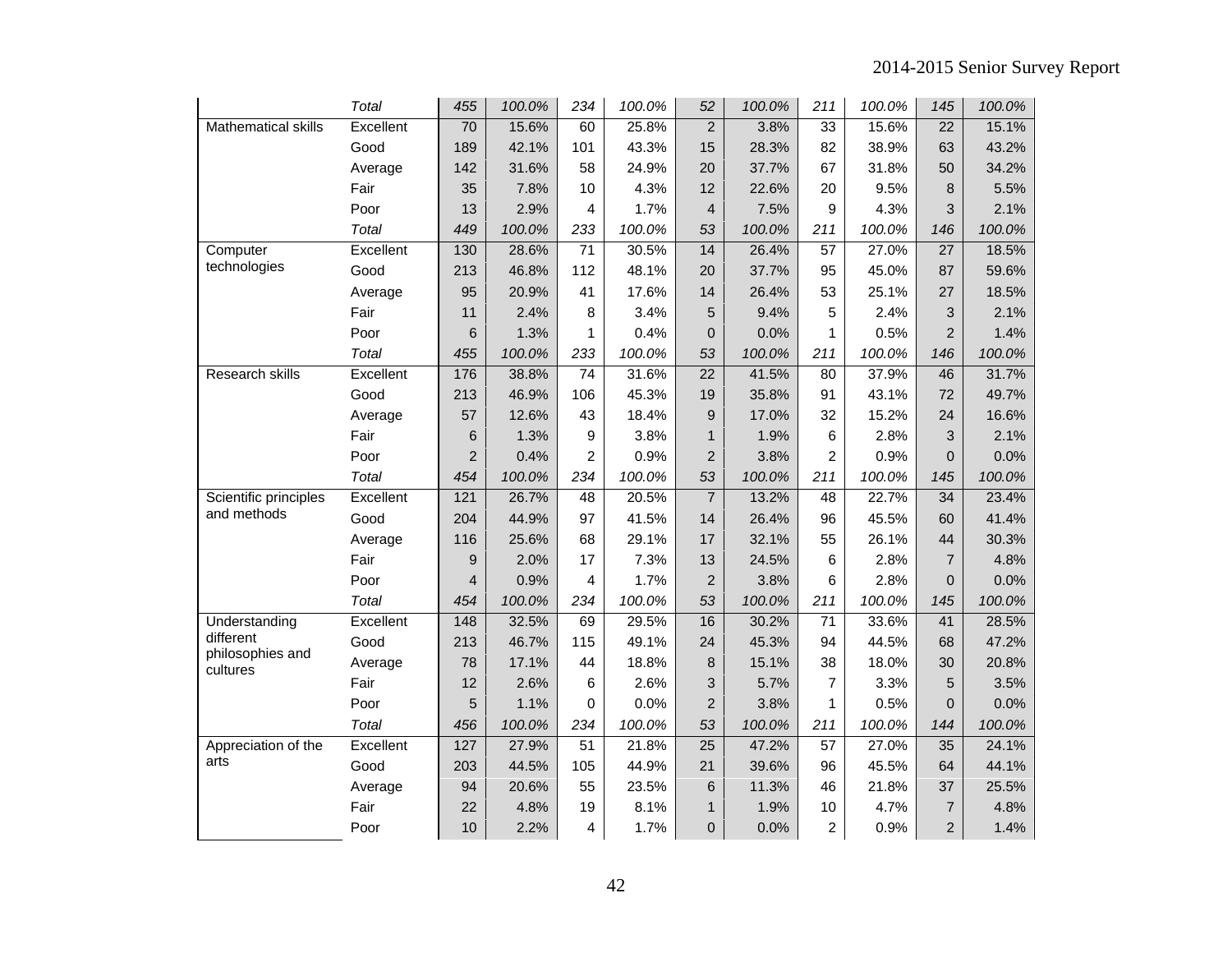|                       | Total     | 456            | 100.0% | 234            | 100.0% | 53              | 100.0% | 211                     | 100.0% | 145             | 100.0% |
|-----------------------|-----------|----------------|--------|----------------|--------|-----------------|--------|-------------------------|--------|-----------------|--------|
| Leadership skills     | Excellent | 189            | 41.5%  | 106            | 45.3%  | $\overline{21}$ | 40.4%  | $\overline{93}$         | 44.1%  | $\overline{75}$ | 51.7%  |
|                       | Good      | 179            | 39.3%  | 96             | 41.0%  | 18              | 34.6%  | 84                      | 39.8%  | 51              | 35.2%  |
|                       | Average   | 67             | 14.7%  | 27             | 11.5%  | 9               | 17.3%  | 25                      | 11.8%  | 17              | 11.7%  |
|                       | Fair      | 12             | 2.6%   | 4              | 1.7%   | 3               | 5.8%   | 5                       | 2.4%   | $\overline{c}$  | 1.4%   |
|                       | Poor      | 8              | 1.8%   | $\mathbf{1}$   | 0.4%   | $\mathbf{1}$    | 1.9%   | 4                       | 1.9%   | $\overline{0}$  | 0.0%   |
|                       | Total     | 455            | 100.0% | 234            | 100.0% | 52              | 100.0% | 211                     | 100.0% | 145             | 100.0% |
| Management and        | Excellent | 204            | 44.9%  | 118            | 50.4%  | $\overline{25}$ | 47.2%  | 100                     | 47.4%  | 69              | 47.6%  |
| organizational skills | Good      | 190            | 41.9%  | 88             | 37.6%  | 14              | 26.4%  | 96                      | 45.5%  | 60              | 41.4%  |
|                       | Average   | 48             | 10.6%  | 24             | 10.3%  | 9               | 17.0%  | 12                      | 5.7%   | 15              | 10.3%  |
|                       | Fair      | 8              | 1.8%   | 3              | 1.3%   | 3               | 5.7%   | 2                       | 0.9%   | $\mathbf{1}$    | 0.7%   |
|                       | Poor      | $\overline{4}$ | 0.9%   | 1              | 0.4%   | $\overline{2}$  | 3.8%   | 1                       | 0.5%   | $\overline{0}$  | 0.0%   |
|                       | Total     | 454            | 100.0% | 234            | 100.0% | 53              | 100.0% | 211                     | 100.0% | 145             | 100.0% |
| Time management       | Excellent | 200            | 44.1%  | 110            | 47.0%  | $\overline{22}$ | 41.5%  | 101                     | 47.9%  | 69              | 47.6%  |
|                       | Good      | 183            | 40.3%  | 89             | 38.0%  | 17              | 32.1%  | 88                      | 41.7%  | 58              | 40.0%  |
|                       | Average   | 52             | 11.5%  | 27             | 11.5%  | 8               | 15.1%  | 18                      | 8.5%   | 15              | 10.3%  |
|                       | Fair      | 15             | 3.3%   | 6              | 2.6%   | 4               | 7.5%   | 2                       | 0.9%   | 3               | 2.1%   |
|                       | Poor      | $\overline{4}$ | 0.9%   | $\overline{2}$ | 0.9%   | $\overline{2}$  | 3.8%   | $\overline{c}$          | 0.9%   | $\Omega$        | 0.0%   |
|                       | Total     | 454            | 100.0% | 234            | 100.0% | 53              | 100.0% | 211                     | 100.0% | 145             | 100.0% |
| Working               | Excellent | 165            | 36.2%  | 99             | 42.3%  | $\overline{22}$ | 41.5%  | 102                     | 48.3%  | 73              | 50.3%  |
| cooperatively in      | Good      | 191            | 41.9%  | 98             | 41.9%  | 14              | 26.4%  | 85                      | 40.3%  | 58              | 40.0%  |
| groups                | Average   | 75             | 16.4%  | 28             | 12.0%  | 10              | 18.9%  | 20                      | 9.5%   | 12              | 8.3%   |
|                       | Fair      | 19             | 4.2%   | $\overline{7}$ | 3.0%   | 5               | 9.4%   | $\overline{\mathbf{c}}$ | 0.9%   | $\overline{c}$  | 1.4%   |
|                       | Poor      | 6              | 1.3%   | $\overline{2}$ | 0.9%   | $\overline{2}$  | 3.8%   | $\overline{c}$          | 0.9%   | $\overline{0}$  | 0.0%   |
|                       | Total     | 456            | 100.0% | 234            | 100.0% | 53              | 100.0% | 211                     | 100.0% | 145             | 100.0% |
| Planning and          | Excellent | 187            | 41.1%  | 104            | 44.4%  | $\overline{21}$ | 39.6%  | 107                     | 50.7%  | $\overline{75}$ | 51.7%  |
| carrying out projects | Good      | 207            | 45.5%  | 97             | 41.5%  | 19              | 35.8%  | 93                      | 44.1%  | 60              | 41.4%  |
|                       | Average   | 48             | 10.5%  | 25             | 10.7%  | 12              | 22.6%  | 9                       | 4.3%   | 8               | 5.5%   |
|                       | Fair      | 10             | 2.2%   | 6              | 2.6%   | $\overline{0}$  | 0.0%   | 1                       | 0.5%   | $\overline{2}$  | 1.4%   |
|                       | Poor      | 3              | 0.7%   | $\overline{2}$ | 0.9%   | $\mathbf{1}$    | 1.9%   | 1                       | 0.5%   | $\overline{0}$  | 0.0%   |
|                       | Total     | 455            | 100.0% | 234            | 100.0% | 53              | 100.0% | 211                     | 100.0% | 145             | 100.0% |
| Citizenship skills    | Excellent | 164            | 36.3%  | 95             | 40.8%  | 14              | 26.9%  | 90                      | 42.9%  | 64              | 44.4%  |
|                       | Good      | 178            | 39.4%  | 92             | 39.5%  | 17              | 32.7%  | 84                      | 40.0%  | 55              | 38.2%  |
|                       | Average   | 82             | 18.1%  | 35             | 15.0%  | 14              | 26.9%  | 28                      | 13.3%  | 22              | 15.3%  |
|                       | Fair      | 18             | 4.0%   | 8              | 3.4%   | 4               | 7.7%   | 5                       | 2.4%   | 3               | 2.1%   |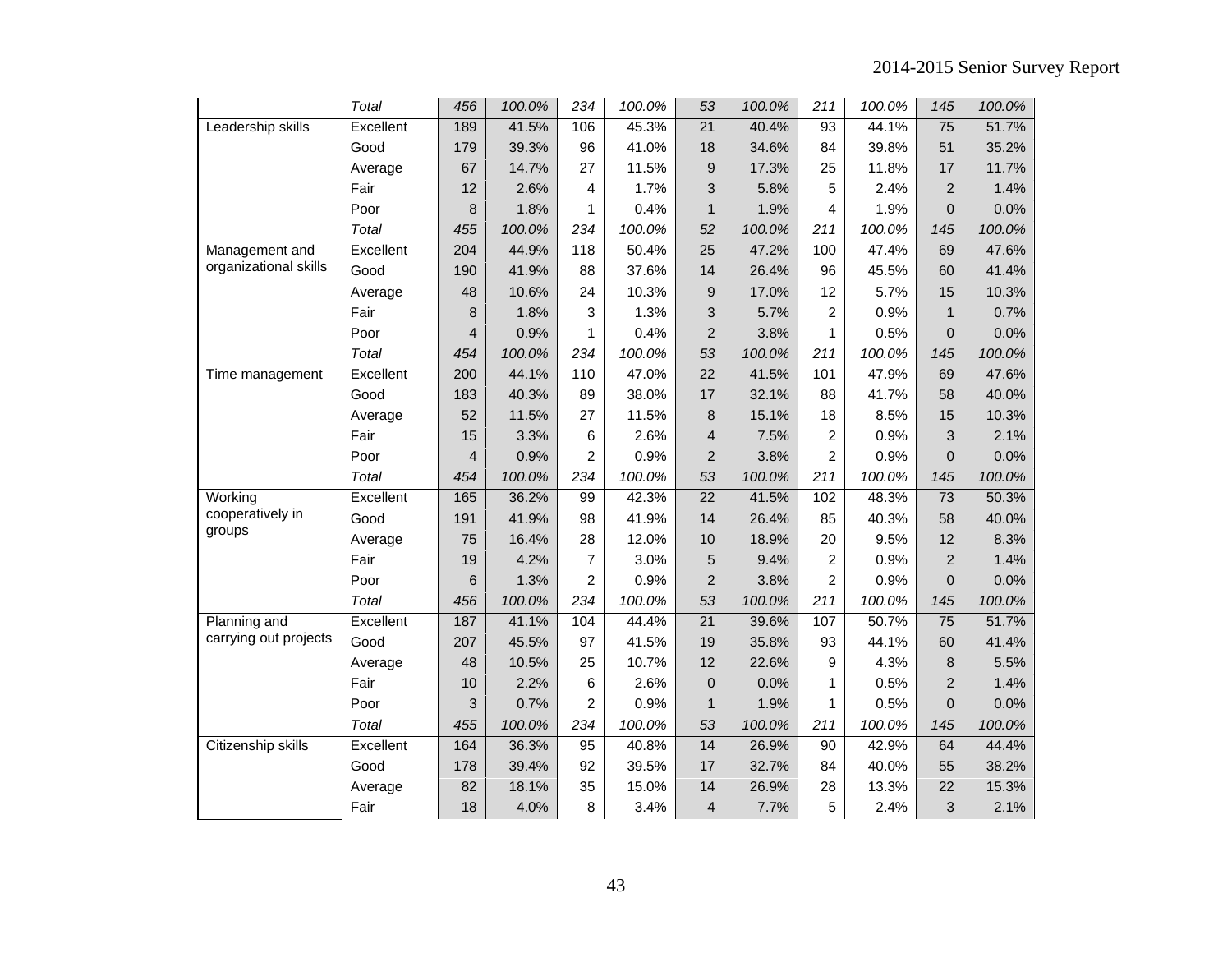|                                | Poor      | 10  | 2.2%   | 3   | 1.3%   | 3              | 5.8%   | 3   | 1.4%   | $\overline{0}$  | 0.0%   |
|--------------------------------|-----------|-----|--------|-----|--------|----------------|--------|-----|--------|-----------------|--------|
|                                | Total     | 452 | 100.0% | 233 | 100.0% | 52             | 100.0% | 210 | 100.0% | 144             | 100.0% |
| Strategies for                 | Excellent | 183 | 40.1%  | 96  | 41.2%  | 20             | 37.7%  | 104 | 49.5%  | 78              | 54.2%  |
| applying skills in my<br>field | Good      | 190 | 41.7%  | 106 | 45.5%  | 22             | 41.5%  | 80  | 38.1%  | 55              | 38.2%  |
|                                | Average   | 56  | 12.3%  | 24  | 10.3%  | 5              | 9.4%   | 24  | 11.4%  | 10 <sup>1</sup> | 6.9%   |
|                                | Fair      | 15  | 3.3%   | 5   | 2.1%   | 4              | 7.5%   |     | 0.5%   | $\overline{0}$  | 0.0%   |
|                                | Poor      | 12  | 2.6%   | 2   | 0.9%   | $\overline{2}$ | 3.8%   |     | 0.5%   |                 | 0.7%   |
|                                | Total     | 456 | 100.0% | 233 | 100.0% | 53             | 100.0% | 210 | 100.0% | 144             | 100.0% |

Report 13 (Q21): Student ratings on education and academic support services (Cross Tabulated by **College**)

|                         |           |     | Arts &<br><b>Sciences</b> |     | <b>Sorrell College</b><br>of Business |                | Communication<br>and Fine Arts |     | <b>Education</b> |                | Health &<br><b>Human</b><br><b>Services</b> |
|-------------------------|-----------|-----|---------------------------|-----|---------------------------------------|----------------|--------------------------------|-----|------------------|----------------|---------------------------------------------|
|                         |           | N   | %                         | N   | %                                     | N.             | %                              | N   | %                | N              | %                                           |
| Overall quality of your | Excellent | 183 | 40.3%                     | 82  | 35.8%                                 | 22             | 42.3%                          | 74  | 35.6%            | 68             | 48.2%                                       |
| academic program        | Good      | 218 | 48.0%                     | 104 | 45.4%                                 | 21             | 40.4%                          | 98  | 47.1%            | 62             | 44.0%                                       |
|                         | Average   | 44  | 9.7%                      | 28  | 12.2%                                 | 6              | 11.5%                          | 18  | 8.7%             | 11             | 7.8%                                        |
|                         | Fair      | 5   | 1.1%                      | 11  | 4.8%                                  | 3              | 5.8%                           | 13  | 6.3%             | $\Omega$       | 0.0%                                        |
|                         | Poor      | 4   | 0.9%                      | 4   | 1.7%                                  | $\overline{0}$ | 0.0%                           | 5   | 2.4%             | 0              | 0.0%                                        |
|                         | Total     | 454 | 100.0%                    | 229 | 100.0%                                | 52             | 100.0%                         | 208 | 100.0%           | 141            | 100.0%                                      |
| Academic advising       | Excellent | 178 | 39.3%                     | 84  | 36.7%                                 | 17             | 32.7%                          | 78  | 37.5%            | 64             | 45.7%                                       |
|                         | Good      | 174 | 38.4%                     | 81  | 35.4%                                 | 17             | 32.7%                          | 72  | 34.6%            | 52             | 37.1%                                       |
|                         | Average   | 66  | 14.6%                     | 39  | 17.0%                                 | 9              | 17.3%                          | 30  | 14.4%            | 16             | 11.4%                                       |
|                         | Fair      | 21  | 4.6%                      | 12  | 5.2%                                  | 3              | 5.8%                           | 18  | 8.7%             | 4              | 2.9%                                        |
|                         | Poor      | 14  | 3.1%                      | 13  | 5.7%                                  | 6              | 11.5%                          | 10  | 4.8%             | 4              | 2.9%                                        |
|                         | Total     | 453 | 100.0%                    | 229 | 100.0%                                | 52             | 100.0%                         | 208 | 100.0%           | 140            | 100.0%                                      |
| Faculty accessibility   | Excellent | 165 | 37.2%                     | 66  | 29.1%                                 | 21             | 40.4%                          | 67  | 32.2%            | 55             | 39.9%                                       |
|                         | Good      | 176 | 39.6%                     | 99  | 43.6%                                 | 17             | 32.7%                          | 90  | 43.3%            | 53             | 38.4%                                       |
|                         | Average   | 73  | 16.4%                     | 47  | 20.7%                                 | 10             | 19.2%                          | 33  | 15.9%            | 21             | 15.2%                                       |
|                         | Fair      | 18  | 4.1%                      | 11  | 4.8%                                  | $\overline{4}$ | 7.7%                           | 13  | 6.3%             | $\overline{7}$ | 5.1%                                        |
|                         | Poor      | 12  | 2.7%                      | 4   | 1.8%                                  | $\Omega$       | 0.0%                           | 5   | 2.4%             | $\overline{2}$ | 1.4%                                        |
|                         | Total     | 444 | 100.0%                    | 227 | 100.0%                                | 52             | 100.0%                         | 208 | 100.0%           | 138            | 100.0%                                      |
| Instruction in major    | Excellent | 190 | 41.9%                     | 68  | 29.6%                                 | 25             | 48.1%                          | 82  | 39.4%            | 71             | 51.1%                                       |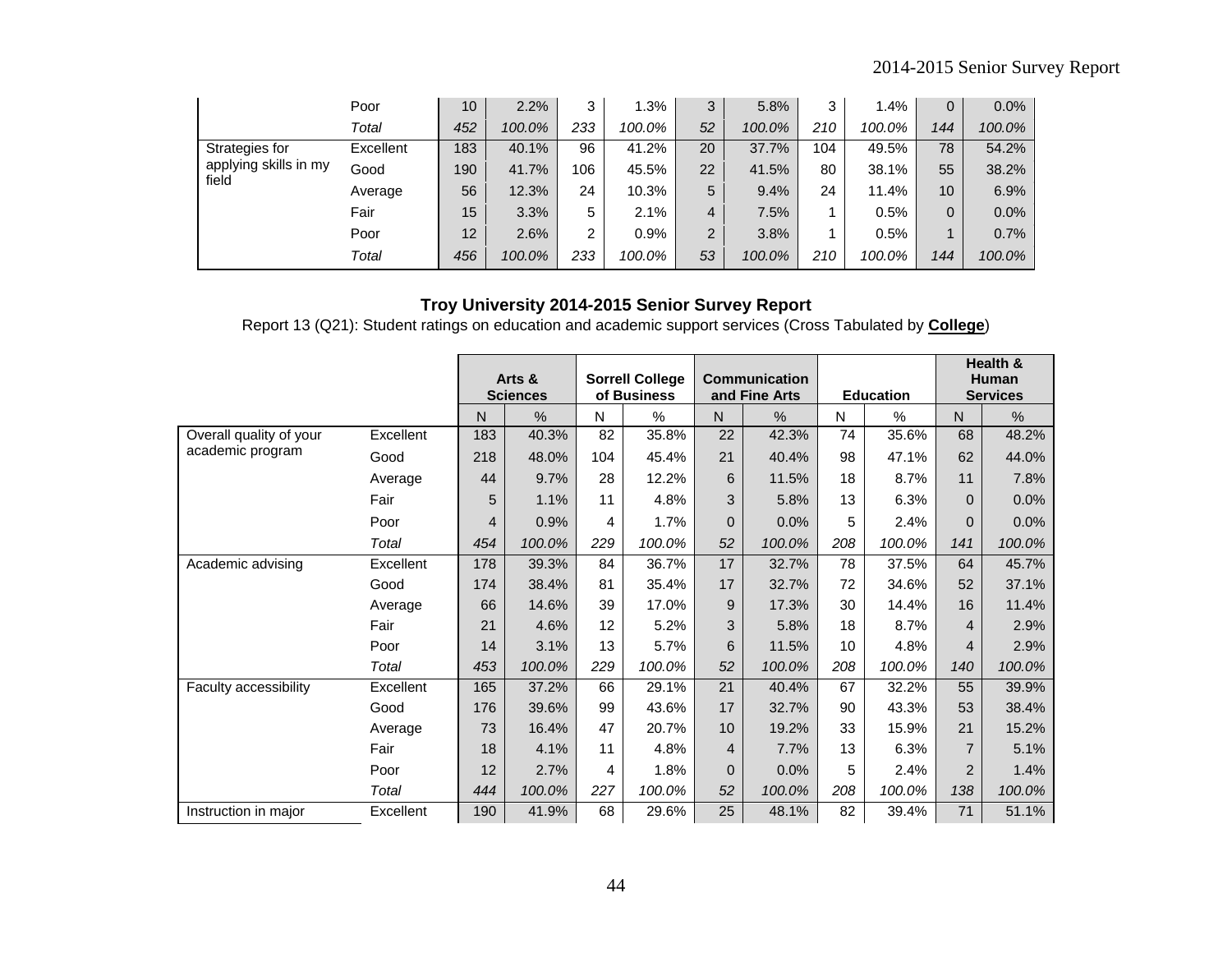| courses                     | Good         | 195            | 43.0%  | 116             | 50.4%  | 20             | 38.5%  | 88              | 42.3%  | 55              | 39.6%  |
|-----------------------------|--------------|----------------|--------|-----------------|--------|----------------|--------|-----------------|--------|-----------------|--------|
|                             | Average      | 51             | 11.3%  | 31              | 13.5%  | 3              | 5.8%   | 27              | 13.0%  | 11              | 7.9%   |
|                             | Fair         | 13             | 2.9%   | 8               | 3.5%   | $\overline{2}$ | 3.8%   | 8               | 3.8%   | $\overline{2}$  | 1.4%   |
|                             | Poor         | $\overline{4}$ | 0.9%   | $\overline{7}$  | 3.0%   | $\overline{2}$ | 3.8%   | 3               | 1.4%   | $\Omega$        | 0.0%   |
|                             | Total        | 453            | 100.0% | 230             | 100.0% | 52             | 100.0% | 208             | 100.0% | 139             | 100.0% |
| Instruction in general      | Excellent    | 145            | 33.3%  | $\overline{50}$ | 22.3%  | $\overline{9}$ | 17.6%  | $\overline{57}$ | 28.8%  | 45              | 33.1%  |
| education courses           | Good         | 211            | 48.4%  | 120             | 53.6%  | 20             | 39.2%  | 84              | 42.4%  | 56              | 41.2%  |
|                             | Average      | 62             | 14.2%  | 40              | 17.9%  | 11             | 21.6%  | 45              | 22.7%  | 28              | 20.6%  |
|                             | Fair         | 15             | 3.4%   | 12              | 5.4%   | 8              | 15.7%  | 10              | 5.1%   | 6               | 4.4%   |
|                             | Poor         | 3              | 0.7%   | $\overline{2}$  | 0.9%   | 3              | 5.9%   | $\overline{2}$  | 1.0%   | 1               | 0.7%   |
|                             | Total        | 436            | 100.0% | 224             | 100.0% | 51             | 100.0% | 198             | 100.0% | 136             | 100.0% |
| Faculty's use of            | Excellent    | 162            | 36.3%  | 66              | 28.7%  | 14             | 26.9%  | 72              | 34.6%  | 54              | 39.4%  |
| technologies to enhance     | Good         | 195            | 43.7%  | 115             | 50.0%  | 25             | 48.1%  | 87              | 41.8%  | 59              | 43.1%  |
| teaching                    | Average      | 73             | 16.4%  | 34              | 14.8%  | 6              | 11.5%  | 33              | 15.9%  | 17              | 12.4%  |
|                             | Fair         | 11             | 2.5%   | 12              | 5.2%   | 5              | 9.6%   | 12              | 5.8%   | $\overline{4}$  | 2.9%   |
|                             | Poor         | 5              | 1.1%   | 3               | 1.3%   | 2              | 3.8%   | 4               | 1.9%   | 3               | 2.2%   |
|                             | Total        | 446            | 100.0% | 230             | 100.0% | 52             | 100.0% | 208             | 100.0% | 137             | 100.0% |
| Course availability in your | Excellent    | 163            | 36.1%  | 60              | 26.0%  | 17             | 32.7%  | 61              | 29.5%  | 58              | 41.4%  |
| major                       | Good         | 158            | 35.0%  | 84              | 36.4%  | 17             | 32.7%  | 65              | 31.4%  | 54              | 38.6%  |
|                             | Average      | 64             | 14.2%  | 45              | 19.5%  | 11             | 21.2%  | 46              | 22.2%  | 14              | 10.0%  |
|                             | Fair         | 42             | 9.3%   | 20              | 8.7%   | 4              | 7.7%   | 19              | 9.2%   | $\overline{7}$  | 5.0%   |
|                             | Poor         | 25             | 5.5%   | 22              | 9.5%   | 3              | 5.8%   | 16              | 7.7%   | $\overline{7}$  | 5.0%   |
|                             | <b>Total</b> | 452            | 100.0% | 231             | 100.0% | 52             | 100.0% | 207             | 100.0% | 140             | 100.0% |
| Communication between       | Excellent    | 174            | 38.4%  | 64              | 27.8%  | 18             | 34.6%  | $\overline{74}$ | 35.4%  | $\overline{51}$ | 36.2%  |
| faculty and students        | Good         | 191            | 42.2%  | 113             | 49.1%  | 19             | 36.5%  | 81              | 38.8%  | 70              | 49.6%  |
|                             | Average      | 61             | 13.5%  | 38              | 16.5%  | 6              | 11.5%  | 23              | 11.0%  | 13              | 9.2%   |
|                             | Fair         | 18             | 4.0%   | 12              | 5.2%   | 3              | 5.8%   | 22              | 10.5%  | 6               | 4.3%   |
|                             | Poor         | 9              | 2.0%   | 3               | 1.3%   | 6              | 11.5%  | 9               | 4.3%   | $\mathbf{1}$    | 0.7%   |
|                             | Total        | 453            | 100.0% | 230             | 100.0% | 52             | 100.0% | 209             | 100.0% | 141             | 100.0% |
| Registration procedures     | Excellent    | 189            | 42.2%  | 81              | 35.2%  | 10             | 19.6%  | 83              | 39.7%  | 57              | 40.4%  |
|                             | Good         | 182            | 40.6%  | 98              | 42.6%  | 23             | 45.1%  | 70              | 33.5%  | 59              | 41.8%  |
|                             | Average      | 56             | 12.5%  | 34              | 14.8%  | $\overline{7}$ | 13.7%  | 31              | 14.8%  | 15              | 10.6%  |
|                             | Fair         | 9              | 2.0%   | 12              | 5.2%   | $\overline{7}$ | 13.7%  | 12              | 5.7%   | 6               | 4.3%   |
|                             | Poor         | 12             | 2.7%   | 5               | 2.2%   | 4              | 7.8%   | 13              | 6.2%   | $\overline{4}$  | 2.8%   |
|                             | Total        | 448            | 100.0% | 230             | 100.0% | 51             | 100.0% | 209             | 100.0% | 141             | 100.0% |
| <b>IMPACT/New Student</b>   | Excellent    | 108            | 32.2%  | $\overline{37}$ | 20.9%  | 12             | 28.6%  | 46              | 30.9%  | 26              | 23.0%  |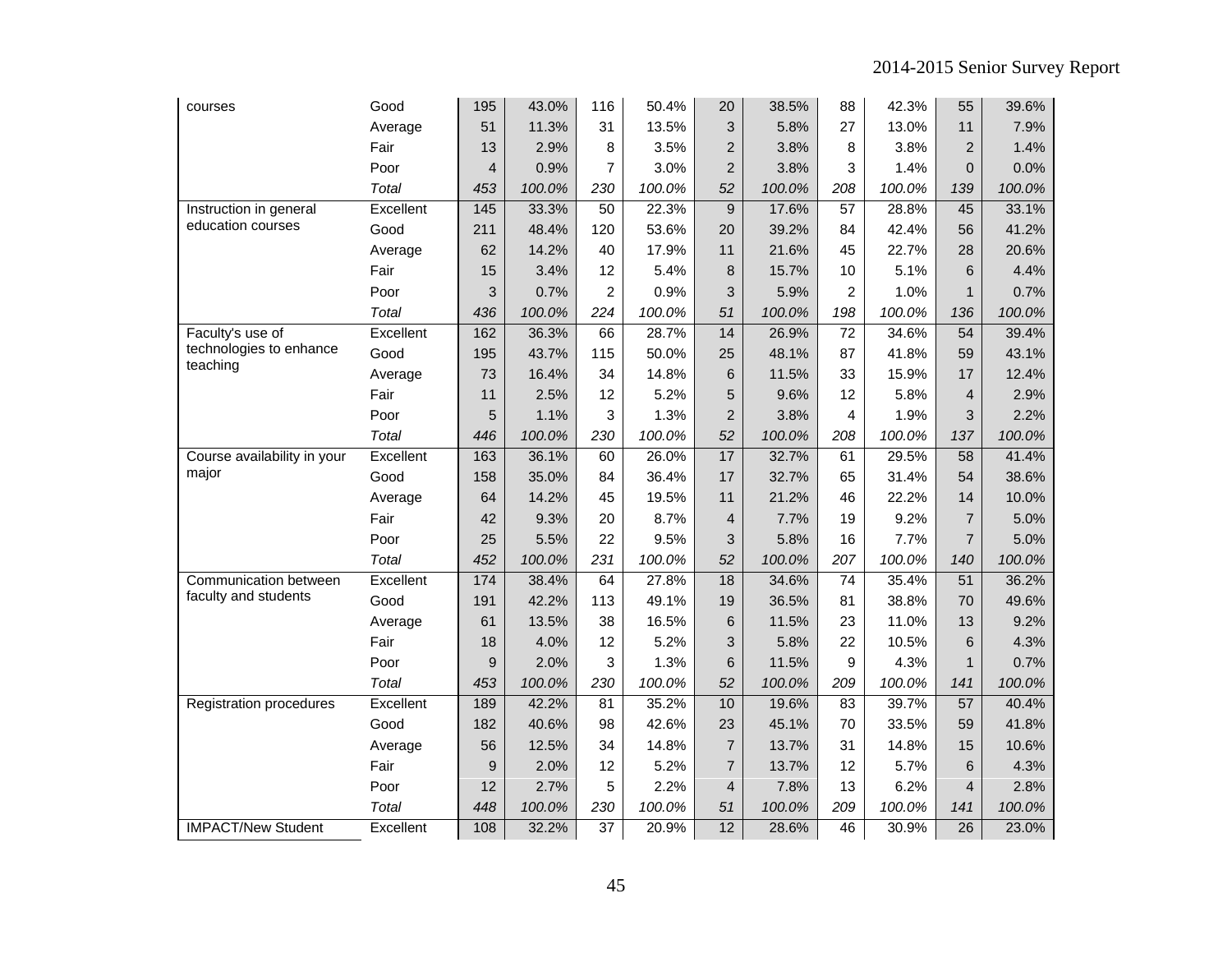| Orientation Program      | Good         | 133            | 39.7%  | 79             | 44.6%  | 11               | 26.2%  | 66              | 44.3%  | 59              | 52.2%  |
|--------------------------|--------------|----------------|--------|----------------|--------|------------------|--------|-----------------|--------|-----------------|--------|
|                          | Average      | 63             | 18.8%  | 37             | 20.9%  | $\boldsymbol{9}$ | 21.4%  | 25              | 16.8%  | 22              | 19.5%  |
|                          | Fair         | 13             | 3.9%   | 15             | 8.5%   | 5                | 11.9%  | 9               | 6.0%   | $\overline{2}$  | 1.8%   |
|                          | Poor         | 18             | 5.4%   | 9              | 5.1%   | 5                | 11.9%  | 3               | 2.0%   | $\overline{4}$  | 3.5%   |
|                          | Total        | 335            | 100.0% | 177            | 100.0% | 42               | 100.0% | 149             | 100.0% | 113             | 100.0% |
| Library                  | Excellent    | 113            | 31.0%  | 43             | 22.3%  | 10               | 20.8%  | 57              | 32.2%  | 31              | 25.8%  |
|                          | Good         | 150            | 41.1%  | 87             | 45.1%  | 14               | 29.2%  | 73              | 41.2%  | 50              | 41.7%  |
|                          | Average      | 72             | 19.7%  | 38             | 19.7%  | 16               | 33.3%  | 32              | 18.1%  | 28              | 23.3%  |
|                          | Fair         | 17             | 4.7%   | 15             | 7.8%   | 3                | 6.3%   | 9               | 5.1%   | 5               | 4.2%   |
|                          | Poor         | 13             | 3.6%   | 10             | 5.2%   | 5                | 10.4%  | 6               | 3.4%   | 6               | 5.0%   |
|                          | Total        | 365            | 100.0% | 193            | 100.0% | 48               | 100.0% | 177             | 100.0% | 120             | 100.0% |
| Computer labs            | Excellent    | 110            | 34.6%  | 50             | 27.6%  | $\boldsymbol{9}$ | 18.4%  | 52              | 31.7%  | 39              | 33.6%  |
|                          | Good         | 131            | 41.2%  | 76             | 42.0%  | 18               | 36.7%  | 63              | 38.4%  | 46              | 39.7%  |
|                          | Average      | 54             | 17.0%  | 35             | 19.3%  | 19               | 38.8%  | 36              | 22.0%  | 22              | 19.0%  |
|                          | Fair         | 13             | 4.1%   | 18             | 9.9%   | 1                | 2.0%   | 8               | 4.9%   | 3               | 2.6%   |
|                          | Poor         | 10             | 3.1%   | $\overline{c}$ | 1.1%   | $\overline{2}$   | 4.1%   | 5               | 3.0%   | 6               | 5.2%   |
|                          | Total        | 318            | 100.0% | 181            | 100.0% | 49               | 100.0% | 164             | 100.0% | 116             | 100.0% |
| Laboratory/instructional | Excellent    | 87             | 29.5%  | 39             | 25.2%  | $\overline{7}$   | 17.1%  | 41              | 27.2%  | 30              | 27.5%  |
| equipment                | Good         | 127            | 43.1%  | 67             | 43.2%  | 15               | 36.6%  | 61              | 40.4%  | 45              | 41.3%  |
|                          | Average      | 54             | 18.3%  | 34             | 21.9%  | 12               | 29.3%  | 35              | 23.2%  | 25              | 22.9%  |
|                          | Fair         | 19             | 6.4%   | 13             | 8.4%   | 3                | 7.3%   | 11              | 7.3%   | 5               | 4.6%   |
|                          | Poor         | 8              | 2.7%   | 2              | 1.3%   | $\overline{4}$   | 9.8%   | 3               | 2.0%   | $\overline{4}$  | 3.7%   |
|                          | <b>Total</b> | 295            | 100.0% | 155            | 100.0% | 41               | 100.0% | 151             | 100.0% | 109             | 100.0% |
| <b>Testing Center</b>    | Excellent    | 104            | 35.7%  | 61             | 35.9%  | 10               | 28.6%  | $\overline{42}$ | 33.3%  | $\overline{25}$ | 27.2%  |
|                          | Good         | 119            | 40.9%  | 64             | 37.6%  | 12               | 34.3%  | 50              | 39.7%  | 43              | 46.7%  |
|                          | Average      | 51             | 17.5%  | 30             | 17.6%  | 10               | 28.6%  | 29              | 23.0%  | 22              | 23.9%  |
|                          | Fair         | $\overline{7}$ | 2.4%   | 12             | 7.1%   | $\mathbf{1}$     | 2.9%   | 5               | 4.0%   | $\overline{2}$  | 2.2%   |
|                          | Poor         | 10             | 3.4%   | 3              | 1.8%   | $\overline{2}$   | 5.7%   | 0               | 0.0%   | $\overline{0}$  | 0.0%   |
|                          | Total        | 291            | 100.0% | 170            | 100.0% | 35               | 100.0% | 126             | 100.0% | 92              | 100.0% |
| <b>Writing Center</b>    | Excellent    | 89             | 34.1%  | 30             | 23.4%  | 10               | 26.3%  | $\overline{38}$ | 34.2%  | $\overline{24}$ | 27.0%  |
|                          | Good         | 107            | 41.0%  | 59             | 46.1%  | 13               | 34.2%  | 39              | 35.1%  | 42              | 47.2%  |
|                          | Average      | 49             | 18.8%  | 28             | 21.9%  | 12               | 31.6%  | 28              | 25.2%  | 21              | 23.6%  |
|                          | Fair         | 13             | 5.0%   | 9              | 7.0%   | 3                | 7.9%   | 6               | 5.4%   | $\overline{2}$  | 2.2%   |
|                          | Poor         | 3              | 1.1%   | 2              | 1.6%   | $\overline{0}$   | 0.0%   | 0               | 0.0%   | $\overline{0}$  | 0.0%   |
|                          | Total        | 261            | 100.0% | 128            | 100.0% | 38               | 100.0% | 111             | 100.0% | 89              | 100.0% |
|                          |              |                |        |                |        |                  |        |                 |        |                 |        |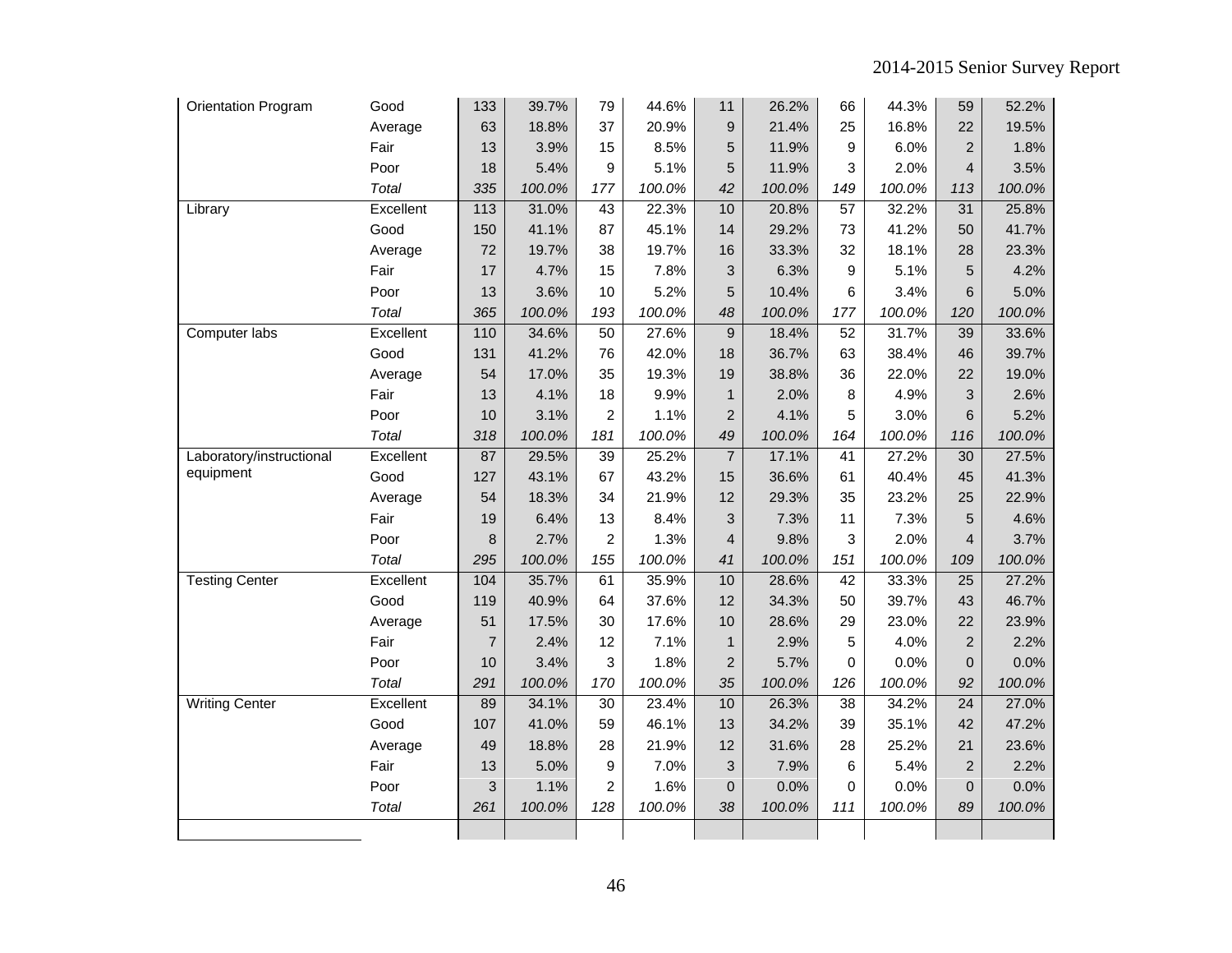| <b>Natural Science Center</b> | Excellent | 64              | 29.2%  | 17 | 17.9%  | $\overline{4}$ | 13.8%  | 27       | 30.3%   | 18       | 25.4%  |
|-------------------------------|-----------|-----------------|--------|----|--------|----------------|--------|----------|---------|----------|--------|
|                               | Good      | 94              | 42.9%  | 43 | 45.3%  | 11             | 37.9%  | 35       | 39.3%   | 35       | 49.3%  |
|                               | Average   | 48              | 21.9%  | 19 | 20.0%  | 9              | 31.0%  | 23       | 25.8%   | 17       | 23.9%  |
|                               | Fair      | 9               | 4.1%   | 12 | 12.6%  | 3              | 10.3%  | 4        | 4.5%    |          | 1.4%   |
|                               | Poor      | $\overline{4}$  | 1.8%   | 4  | 4.2%   | 2              | 6.9%   | $\Omega$ | $0.0\%$ | $\Omega$ | 0.0%   |
|                               | Total     | 219             | 100.0% | 95 | 100.0% | 29             | 100.0% | 89       | 100.0%  | 71       | 100.0% |
| Center for International      | Excellent | 56              | 29.6%  | 19 | 20.2%  | 6              | 20.7%  | 26       | 32.1%   | 14       | 21.9%  |
| Programs                      | Good      | 76              | 40.2%  | 43 | 45.7%  | 11             | 37.9%  | 30       | 37.0%   | 34       | 53.1%  |
|                               | Average   | 44              | 23.3%  | 20 | 21.3%  | 8              | 27.6%  | 21       | 25.9%   | 13       | 20.3%  |
|                               | Fair      | 10 <sup>°</sup> | 5.3%   | 9  | 9.6%   | 2              | 6.9%   | 4        | 4.9%    | 3        | 4.7%   |
|                               | Poor      | 3               | 1.6%   | 3  | 3.2%   | 2              | 6.9%   | $\Omega$ | $0.0\%$ | $\Omega$ | 0.0%   |
|                               | Total     | 189             | 100.0% | 94 | 100.0% | 29             | 100.0% | 81       | 100.0%  | 64       | 100.0% |

Report 14 (Q22): Student satisfaction with the offices and services of Troy University (Cross Tabulated by **College**)

|                          |                          |                | Arts &<br><b>Sciences</b> |                | <b>Sorrell College</b><br>of Business |                | <b>Communication</b><br>and Fine Arts |     | <b>Education</b> |          | Health &<br><b>Human</b><br><b>Services</b> |
|--------------------------|--------------------------|----------------|---------------------------|----------------|---------------------------------------|----------------|---------------------------------------|-----|------------------|----------|---------------------------------------------|
|                          |                          | N.             | $\%$                      | N              | %                                     | $\mathsf{N}$   | $\frac{0}{0}$                         | Ν   | %                | N        | $\frac{0}{0}$                               |
| <b>Adaptive Needs</b>    | Very Satisfied           | 40             | 24.2%                     | 24             | 26.7%                                 | $\overline{7}$ | 38.9%                                 | 18  | 22.8%            | 16       | 25.0%                                       |
| <b>Services</b>          | Satisfied                | 61             | 37.0%                     | 36             | 40.0%                                 | $\overline{2}$ | 11.1%                                 | 32  | 40.5%            | 25       | 39.1%                                       |
|                          | Neutral                  | 51             | 30.9%                     | 27             | 30.0%                                 | 8              | 44.4%                                 | 24  | 30.4%            | 22       | 34.4%                                       |
|                          | <b>Dissatisfied</b>      | $\overline{4}$ | 2.4%                      | $\overline{2}$ | 2.2%                                  | 1              | 5.6%                                  | 1   | 1.3%             | $\Omega$ | 0.0%                                        |
|                          | <b>Very Dissatisfied</b> | 9              | 5.5%                      | 1              | 1.1%                                  | $\mathbf{0}$   | 0.0%                                  | 4   | 5.1%             |          | 1.6%                                        |
|                          | Total                    | 165            | 100.0%                    | 90             | 100.0%                                | 18             | 100.0%                                | 79  | 100.0%           | 64       | 100.0%                                      |
| <b>Admissions Office</b> | Very Satisfied           | 139            | 35.7%                     | 79             | 37.3%                                 | $\overline{7}$ | 15.9%                                 | 66  | 34.4%            | 46       | 35.1%                                       |
|                          | Satisfied                | 181            | 46.5%                     | 95             | 44.8%                                 | 18             | 40.9%                                 | 86  | 44.8%            | 52       | 39.7%                                       |
|                          | Neutral                  | 50             | 12.9%                     | 30             | 14.2%                                 | 10             | 22.7%                                 | 25  | 13.0%            | 24       | 18.3%                                       |
|                          | <b>Dissatisfied</b>      | 5              | 1.3%                      | 3              | 1.4%                                  | 6              | 13.6%                                 | 5   | 2.6%             | 5        | 3.8%                                        |
|                          | <b>Very Dissatisfied</b> | 14             | 3.6%                      | 5              | 2.4%                                  | 3              | 6.8%                                  | 10  | 5.2%             | 4        | 3.1%                                        |
|                          | Total                    | 389            | 100.0%                    | 212            | 100.0%                                | 44             | 100.0%                                | 192 | 100.0%           | 131      | 100.0%                                      |
| <b>Athletic Programs</b> | <b>Very Satisfied</b>    | 40             | 25.3%                     | 20             | 23.5%                                 | 6              | 25.0%                                 | 16  | 21.1%            | 19       | 25.3%                                       |
|                          | Satisfied                | 55             | 34.8%                     | 28             | 32.9%                                 | 3              | 12.5%                                 | 32  | 42.1%            | 27       | 36.0%                                       |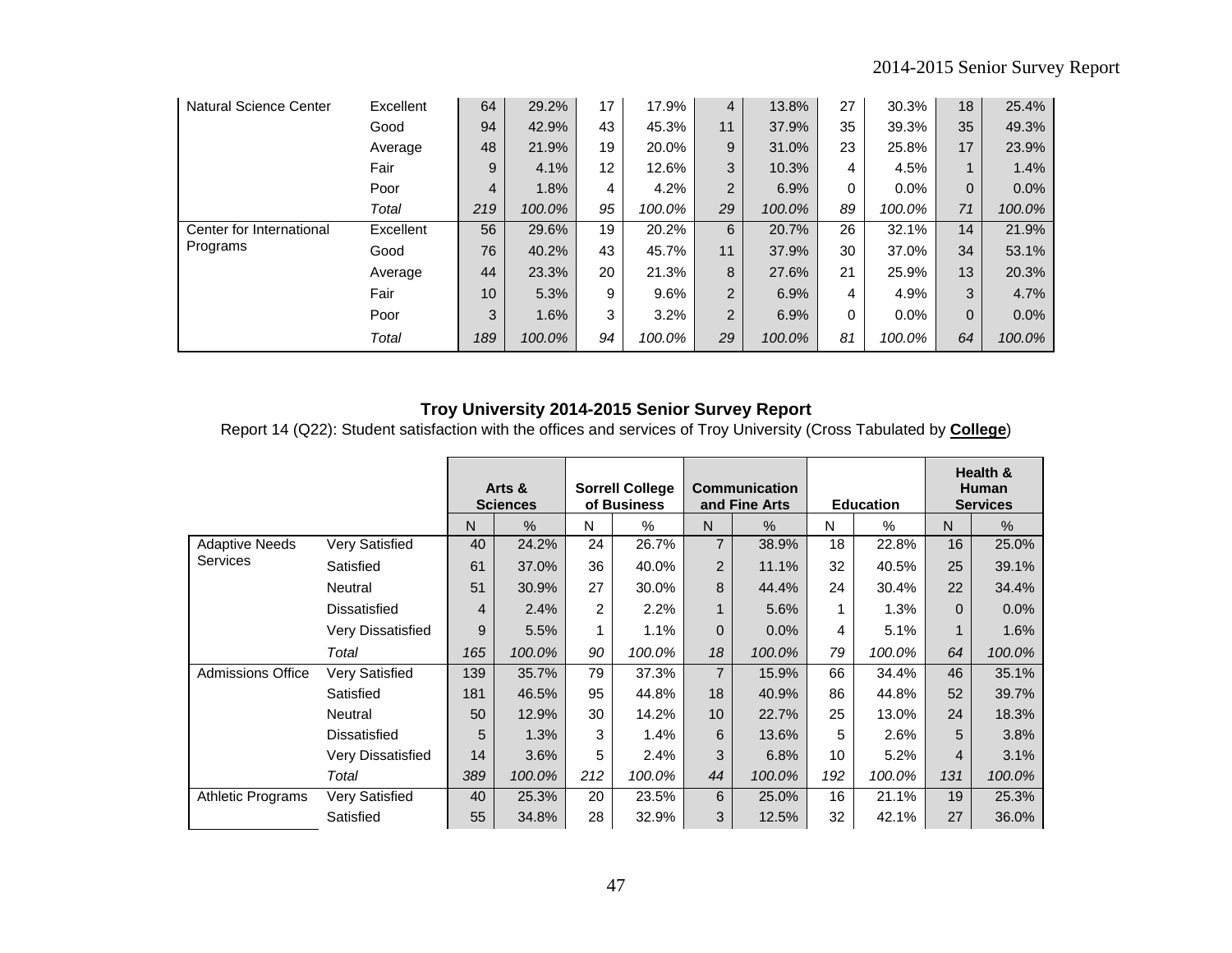|                        | Neutral               | 45              | 28.5%  | 32              | 37.6%  | 8                       | 33.3%  | 22             | 28.9%  | 22              | 29.3%  |
|------------------------|-----------------------|-----------------|--------|-----------------|--------|-------------------------|--------|----------------|--------|-----------------|--------|
|                        | Dissatisfied          | 6               | 3.8%   | 3               | 3.5%   | 3                       | 12.5%  | 2              | 2.6%   | 5               | 6.7%   |
|                        | Very Dissatisfied     | 12              | 7.6%   | $\overline{2}$  | 2.4%   | 4                       | 16.7%  | 4              | 5.3%   | $\overline{2}$  | 2.7%   |
|                        | Total                 | 158             | 100.0% | 85              | 100.0% | 24                      | 100.0% | 76             | 100.0% | 75              | 100.0% |
| Bookstore              | <b>Very Satisfied</b> | 126             | 32.2%  | 62              | 29.2%  | $9\,$                   | 20.0%  | 50             | 26.7%  | $\overline{34}$ | 26.0%  |
| Services               | Satisfied             | 150             | 38.4%  | 84              | 39.6%  | 16                      | 35.6%  | 91             | 48.7%  | 62              | 47.3%  |
|                        | Neutral               | 59              | 15.1%  | 41              | 19.3%  | 12                      | 26.7%  | 28             | 15.0%  | 25              | 19.1%  |
|                        | Dissatisfied          | 31              | 7.9%   | 19              | 9.0%   | 5                       | 11.1%  | 8              | 4.3%   | 6               | 4.6%   |
|                        | Very Dissatisfied     | 25              | 6.4%   | 6               | 2.8%   | 3                       | 6.7%   | 10             | 5.3%   | $\overline{4}$  | 3.1%   |
|                        | Total                 | 391             | 100.0% | 212             | 100.0% | 45                      | 100.0% | 187            | 100.0% | 131             | 100.0% |
| <b>Buildings and</b>   | <b>Very Satisfied</b> | 91              | 35.4%  | 58              | 37.2%  | 14                      | 31.8%  | 49             | 31.6%  | 45              | 38.8%  |
| Grounds                | Satisfied             | 108             | 42.0%  | 65              | 41.7%  | 14                      | 31.8%  | 73             | 47.1%  | 45              | 38.8%  |
|                        | Neutral               | 38              | 14.8%  | 26              | 16.7%  | $\overline{7}$          | 15.9%  | 21             | 13.5%  | 18              | 15.5%  |
|                        | Dissatisfied          | 8               | 3.1%   | 4               | 2.6%   | 8                       | 18.2%  | 5              | 3.2%   | 6               | 5.2%   |
|                        | Very Dissatisfied     | 12              | 4.7%   | 3               | 1.9%   | 1                       | 2.3%   | 7              | 4.5%   | $\overline{2}$  | 1.7%   |
|                        | Total                 | 257             | 100.0% | 156             | 100.0% | 44                      | 100.0% | 155            | 100.0% | 116             | 100.0% |
| <b>Business Office</b> | Very Satisfied        | 84              | 30.9%  | 65              | 37.1%  | 8                       | 20.5%  | 43             | 28.5%  | 38              | 34.5%  |
|                        | Satisfied             | 120             | 44.1%  | 70              | 40.0%  | 11                      | 28.2%  | 79             | 52.3%  | 49              | 44.5%  |
|                        | Neutral               | 53              | 19.5%  | 33              | 18.9%  | 13                      | 33.3%  | 20             | 13.2%  | 17              | 15.5%  |
|                        | Dissatisfied          | $\overline{4}$  | 1.5%   | 4               | 2.3%   | $\sqrt{5}$              | 12.8%  | 3              | 2.0%   | $\overline{2}$  | 1.8%   |
|                        | Very Dissatisfied     | 11              | 4.0%   | 3               | 1.7%   | $\overline{c}$          | 5.1%   | 6              | 4.0%   | $\overline{4}$  | 3.6%   |
|                        | Total                 | 272             | 100.0% | 175             | 100.0% | 39                      | 100.0% | 151            | 100.0% | 110             | 100.0% |
| <b>Career Services</b> | <b>Very Satisfied</b> | $\overline{77}$ | 33.9%  | $\overline{28}$ | 23.3%  | $\overline{7}$          | 21.9%  | 33             | 29.5%  | 23              | 25.8%  |
|                        | Satisfied             | 75              | 33.0%  | 46              | 38.3%  | 4                       | 12.5%  | 47             | 42.0%  | 40              | 44.9%  |
|                        | Neutral               | 52              | 22.9%  | 33              | 27.5%  | 13                      | 40.6%  | 25             | 22.3%  | 22              | 24.7%  |
|                        | Dissatisfied          | 9               | 4.0%   | $\overline{7}$  | 5.8%   | 6                       | 18.8%  | 2              | 1.8%   | $\overline{2}$  | 2.2%   |
|                        | Very Dissatisfied     | 14              | 6.2%   | 6               | 5.0%   | $\overline{c}$          | 6.3%   | 5              | 4.5%   | $\overline{2}$  | 2.2%   |
|                        | Total                 | 227             | 100.0% | 120             | 100.0% | 32                      | 100.0% | 112            | 100.0% | 89              | 100.0% |
| Counseling             | <b>Very Satisfied</b> | 95              | 36.5%  | $\overline{37}$ | 28.7%  | 13                      | 44.8%  | 28             | 24.3%  | $\overline{27}$ | 29.3%  |
| Services               | Satisfied             | 96              | 36.9%  | 49              | 38.0%  | $\overline{\mathbf{c}}$ | 6.9%   | 51             | 44.3%  | 37              | 40.2%  |
|                        | Neutral               | 43              | 16.5%  | 32              | 24.8%  | 8                       | 27.6%  | 21             | 18.3%  | 24              | 26.1%  |
|                        | Dissatisfied          | 12              | 4.6%   | 5               | 3.9%   | 5                       | 17.2%  | 8              | 7.0%   | $\overline{2}$  | 2.2%   |
|                        | Very Dissatisfied     | 14              | 5.4%   | 6               | 4.7%   | 1                       | 3.4%   | $\overline{7}$ | 6.1%   | $\overline{2}$  | 2.2%   |
|                        | Total                 | 260             | 100.0% | 129             | 100.0% | 29                      | 100.0% | 115            | 100.0% | 92              | 100.0% |
| <b>Financial Aid</b>   | <b>Very Satisfied</b> | 138             | 37.8%  | $\overline{58}$ | 31.4%  | 11                      | 27.5%  | 59             | 32.6%  | 41              | 33.6%  |
| Services               | Satisfied             | 140             | 38.4%  | 66              | 35.7%  | 15                      | 37.5%  | 70             | 38.7%  | 44              | 36.1%  |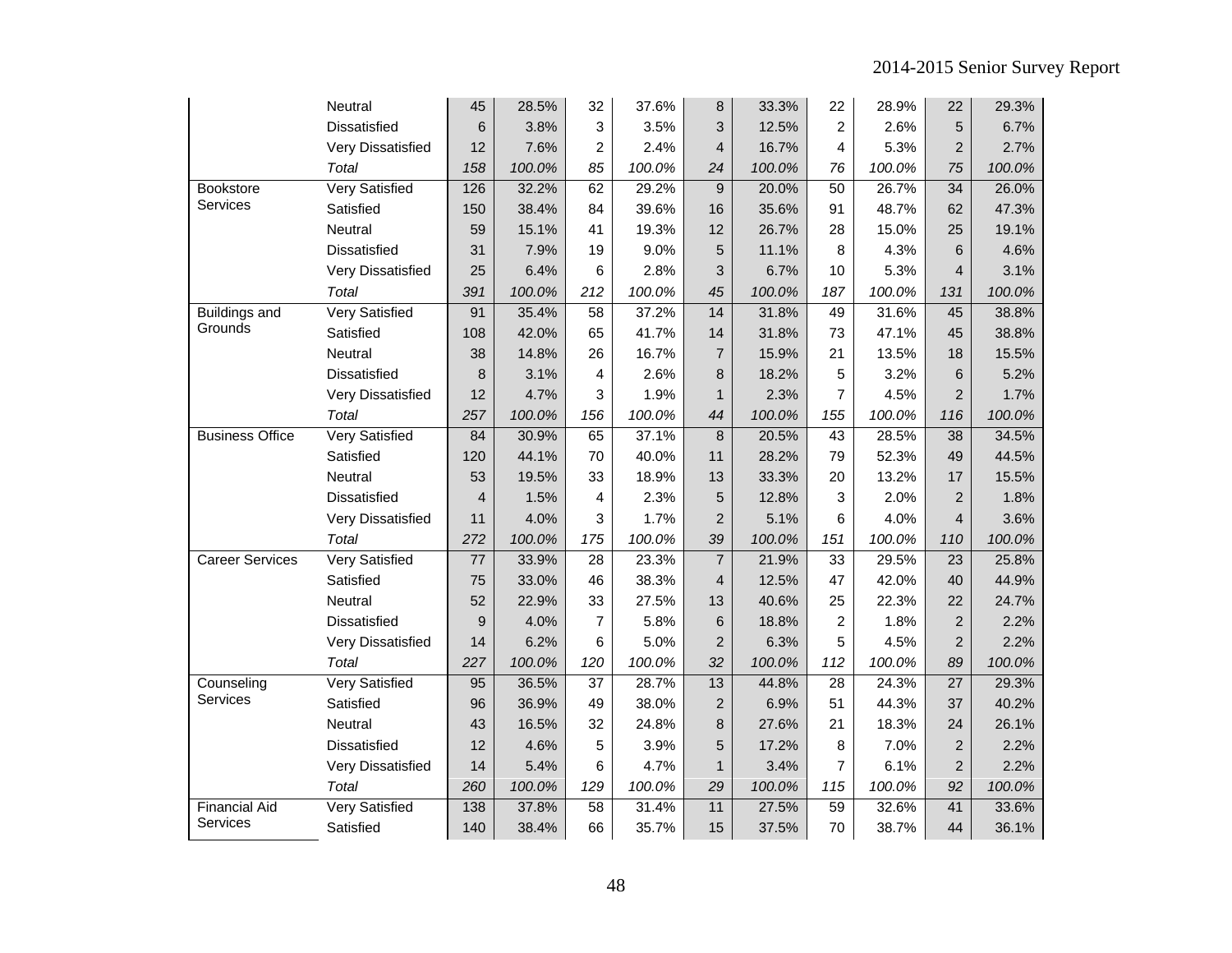|                           | Neutral               | 53              | 14.5%  | 36             | 19.5%  | 7                | 17.5%  | 26              | 14.4%  | 22              | 18.0%  |
|---------------------------|-----------------------|-----------------|--------|----------------|--------|------------------|--------|-----------------|--------|-----------------|--------|
|                           | Dissatisfied          | 16              | 4.4%   | 14             | 7.6%   | 6                | 15.0%  | 14              | 7.7%   | 10              | 8.2%   |
|                           | Very Dissatisfied     | 18              | 4.9%   | 11             | 5.9%   | 1                | 2.5%   | 12              | 6.6%   | 5               | 4.1%   |
|                           | Total                 | 365             | 100.0% | 185            | 100.0% | 40               | 100.0% | 181             | 100.0% | 122             | 100.0% |
| <b>Food Services</b>      | <b>Very Satisfied</b> | 44              | 22.6%  | 14             | 13.9%  | $\overline{4}$   | 9.1%   | 22              | 21.0%  | 15              | 16.1%  |
|                           | Satisfied             | 62              | 31.8%  | 30             | 29.7%  | 12               | 27.3%  | 43              | 41.0%  | 36              | 38.7%  |
|                           | Neutral               | 49              | 25.1%  | 38             | 37.6%  | $\boldsymbol{9}$ | 20.5%  | 20              | 19.0%  | 20              | 21.5%  |
|                           | Dissatisfied          | 18              | 9.2%   | 15             | 14.9%  | 12               | 27.3%  | 9               | 8.6%   | 15              | 16.1%  |
|                           | Very Dissatisfied     | 22              | 11.3%  | 4              | 4.0%   | 7                | 15.9%  | 11              | 10.5%  | $\overline{7}$  | 7.5%   |
|                           | Total                 | 195             | 100.0% | 101            | 100.0% | 44               | 100.0% | 105             | 100.0% | 93              | 100.0% |
| Housing and               | <b>Very Satisfied</b> | 36              | 26.9%  | 16             | 22.9%  | $\overline{4}$   | 14.3%  | 11              | 16.2%  | 9               | 13.8%  |
| Residence Life            | Satisfied             | 38              | 28.4%  | 22             | 31.4%  | $\overline{7}$   | 25.0%  | 27              | 39.7%  | 29              | 44.6%  |
|                           | Neutral               | 39              | 29.1%  | 25             | 35.7%  | 7                | 25.0%  | 21              | 30.9%  | 23              | 35.4%  |
|                           | Dissatisfied          | 12              | 9.0%   | 5              | 7.1%   | $\overline{7}$   | 25.0%  | 4               | 5.9%   | $\mathbf{1}$    | 1.5%   |
|                           | Very Dissatisfied     | 9               | 6.7%   | $\overline{2}$ | 2.9%   | 3                | 10.7%  | 5               | 7.4%   | 3               | 4.6%   |
|                           | Total                 | 134             | 100.0% | 70             | 100.0% | 28               | 100.0% | 68              | 100.0% | 65              | 100.0% |
| <b>Ricoh Graphics</b>     | <b>Very Satisfied</b> | 33              | 25.0%  | 16             | 22.5%  | 17               | 50.0%  | $\overline{17}$ | 24.3%  | 17              | 28.3%  |
| and Printing              | Satisfied             | 48              | 36.4%  | 30             | 42.3%  | 9                | 26.5%  | 31              | 44.3%  | 24              | 40.0%  |
| Services                  | Neutral               | 42              | 31.8%  | 23             | 32.4%  | 4                | 11.8%  | 16              | 22.9%  | 18              | 30.0%  |
|                           | Dissatisfied          | 3               | 2.3%   | 0              | 0.0%   | 4                | 11.8%  | 1               | 1.4%   | $\Omega$        | 0.0%   |
|                           | Very Dissatisfied     | 6               | 4.5%   | 2              | 2.8%   | $\pmb{0}$        | 0.0%   | 5               | 7.1%   | $\mathbf{1}$    | 1.7%   |
|                           | Total                 | 132             | 100.0% | 71             | 100.0% | 34               | 100.0% | 70              | 100.0% | 60              | 100.0% |
| <b>Ricoh Mailroom</b>     | Very Satisfied        | $\overline{37}$ | 27.6%  | 17             | 23.9%  | 13               | 40.6%  | 15              | 21.4%  | 15              | 24.2%  |
| and Postal                | Satisfied             | 42              | 31.3%  | 26             | 36.6%  | $\bf 8$          | 25.0%  | 28              | 40.0%  | 24              | 38.7%  |
| Services                  | Neutral               | 42              | 31.3%  | 25             | 35.2%  | 6                | 18.8%  | 20              | 28.6%  | 22              | 35.5%  |
|                           | Dissatisfied          | $\overline{7}$  | 5.2%   | 1              | 1.4%   | 4                | 12.5%  | 2               | 2.9%   | $\mathbf{1}$    | 1.6%   |
|                           | Very Dissatisfied     | 6               | 4.5%   | $\overline{c}$ | 2.8%   | $\mathbf{1}$     | 3.1%   | 5               | 7.1%   | 0               | 0.0%   |
|                           | Total                 | 134             | 100.0% | 71             | 100.0% | 32               | 100.0% | 70              | 100.0% | 62              | 100.0% |
| Information               | <b>Very Satisfied</b> | 80              | 29.9%  | 45             | 29.4%  | $\,6$            | 17.6%  | $\overline{35}$ | 28.0%  | $\overline{27}$ | 27.6%  |
| Technology (IT)           | Satisfied             | 110             | 41.0%  | 57             | 37.3%  | 8                | 23.5%  | 52              | 41.6%  | 41              | 41.8%  |
| Services                  | Neutral               | 62              | 23.1%  | 43             | 28.1%  | 13               | 38.2%  | 31              | 24.8%  | 25              | 25.5%  |
|                           | <b>Dissatisfied</b>   | 8               | 3.0%   | 3              | 2.0%   | 4                | 11.8%  | 2               | 1.6%   | $\mathbf{1}$    | 1.0%   |
|                           | Very Dissatisfied     | 8               | 3.0%   | 5              | 3.3%   | 3                | 8.8%   | 5               | 4.0%   | $\overline{4}$  | 4.1%   |
|                           | Total                 | 268             | 100.0% | 153            | 100.0% | 34               | 100.0% | 125             | 100.0% | 98              | 100.0% |
| <b>Parking Facilities</b> | <b>Very Satisfied</b> | 52              | 21.9%  | 33             | 22.6%  | 3                | 7.1%   | $\overline{27}$ | 19.7%  | $\overline{21}$ | 18.1%  |
|                           | Satisfied             | 65              | 27.4%  | 41             | 28.1%  | 5                | 11.9%  | 37              | 27.0%  | 31              | 26.7%  |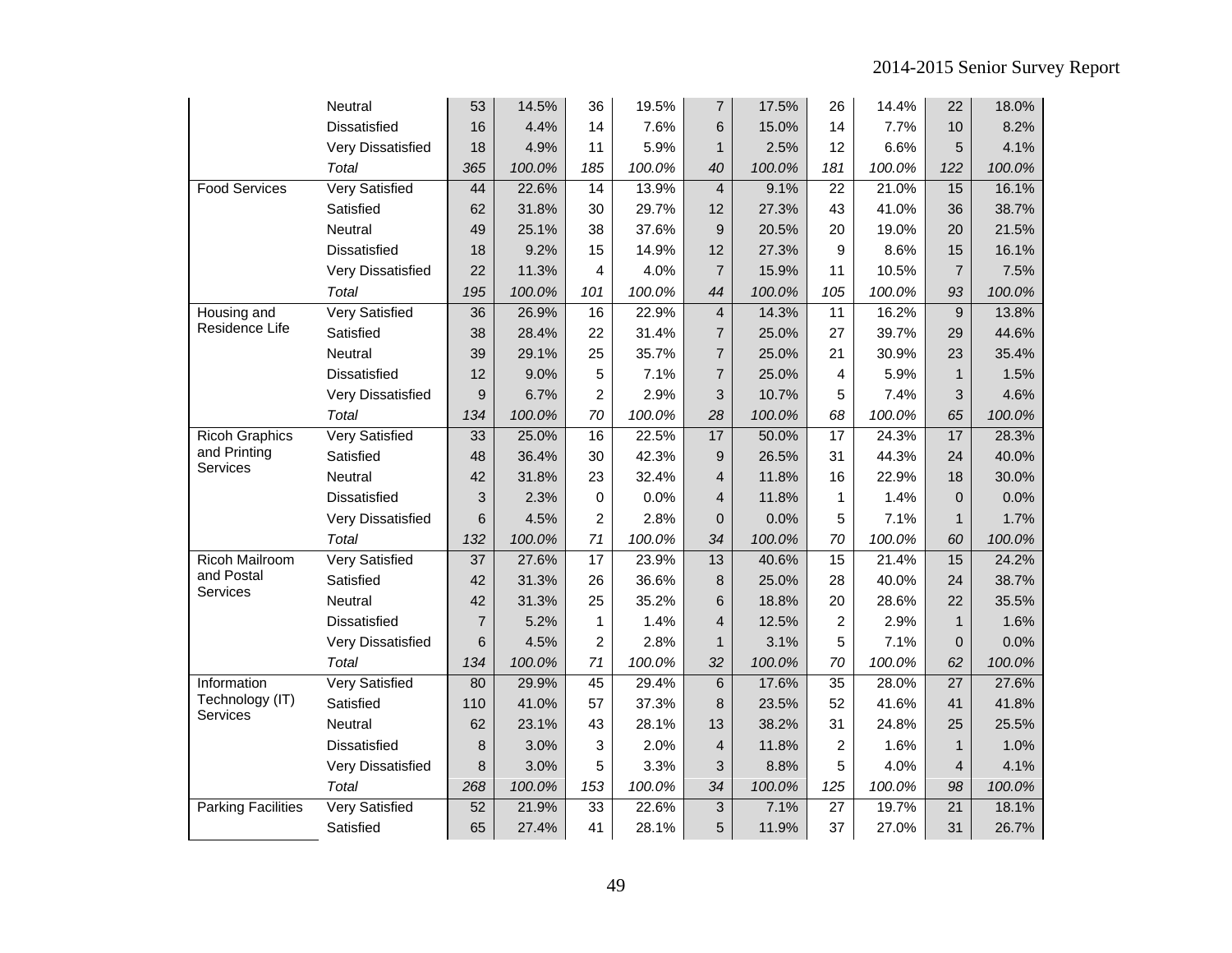|                          | Neutral               | 52              | 21.9%  | 28              | 19.2%  | 8                | 19.0%  | 24  | 17.5%  | 19              | 16.4%  |
|--------------------------|-----------------------|-----------------|--------|-----------------|--------|------------------|--------|-----|--------|-----------------|--------|
|                          | Dissatisfied          | 25              | 10.5%  | 18              | 12.3%  | 8                | 19.0%  | 24  | 17.5%  | 14              | 12.1%  |
|                          | Very Dissatisfied     | 43              | 18.1%  | 26              | 17.8%  | 18               | 42.9%  | 25  | 18.2%  | 31              | 26.7%  |
|                          | Total                 | 237             | 100.0% | 146             | 100.0% | 42               | 100.0% | 137 | 100.0% | 116             | 100.0% |
| Placement                | Very Satisfied        | 40              | 24.4%  | $\overline{22}$ | 24.7%  | $\overline{3}$   | 12.0%  | 16  | 18.2%  | 16              | 21.9%  |
| Service                  | Satisfied             | 53              | 32.3%  | 24              | 27.0%  | 4                | 16.0%  | 31  | 35.2%  | 24              | 32.9%  |
|                          | Neutral               | 57              | 34.8%  | 36              | 40.4%  | 13               | 52.0%  | 28  | 31.8%  | 29              | 39.7%  |
|                          | Dissatisfied          | $\overline{4}$  | 2.4%   | 4               | 4.5%   | 3                | 12.0%  | 8   | 9.1%   | $\overline{2}$  | 2.7%   |
|                          | Very Dissatisfied     | 10              | 6.1%   | 3               | 3.4%   | $\mathbf 2$      | 8.0%   | 5   | 5.7%   | $\overline{2}$  | 2.7%   |
|                          | Total                 | 164             | 100.0% | 89              | 100.0% | 25               | 100.0% | 88  | 100.0% | 73              | 100.0% |
| Recreational and         | <b>Very Satisfied</b> | $\overline{34}$ | 22.7%  | $\overline{20}$ | 23.3%  | $\overline{7}$   | 25.0%  | 16  | 20.8%  | $\overline{20}$ | 26.7%  |
| Intramural               | Satisfied             | 53              | 35.3%  | 27              | 31.4%  | 8                | 28.6%  | 35  | 45.5%  | 28              | 37.3%  |
| Activities               | Neutral               | 43              | 28.7%  | 32              | 37.2%  | 9                | 32.1%  | 17  | 22.1%  | 23              | 30.7%  |
|                          | Dissatisfied          | 6               | 4.0%   | 4               | 4.7%   | 4                | 14.3%  | 4   | 5.2%   | 3               | 4.0%   |
|                          | Very Dissatisfied     | 14              | 9.3%   | 3               | 3.5%   | $\boldsymbol{0}$ | 0.0%   | 5   | 6.5%   | $\mathbf{1}$    | 1.3%   |
|                          | Total                 | 150             | 100.0% | 86              | 100.0% | 28               | 100.0% | 77  | 100.0% | 75              | 100.0% |
| Registrar/Records        | <b>Very Satisfied</b> | 125             | 35.9%  | 70              | 37.4%  | 10               | 23.8%  | 47  | 27.8%  | 46              | 37.1%  |
| Office                   | Satisfied             | 150             | 43.1%  | 68              | 36.4%  | 10               | 23.8%  | 72  | 42.6%  | 45              | 36.3%  |
|                          | Neutral               | 48              | 13.8%  | 40              | 21.4%  | 13               | 31.0%  | 34  | 20.1%  | 27              | 21.8%  |
|                          | <b>Dissatisfied</b>   | 13              | 3.7%   | 4               | 2.1%   | 6                | 14.3%  | 10  | 5.9%   | $\overline{4}$  | 3.2%   |
|                          | Very Dissatisfied     | 12              | 3.4%   | 5               | 2.7%   | 3                | 7.1%   | 6   | 3.6%   | $\overline{2}$  | 1.6%   |
|                          | Total                 | 348             | 100.0% | 187             | 100.0% | 42               | 100.0% | 169 | 100.0% | 124             | 100.0% |
| Safety and               | Very Satisfied        | 78              | 34.7%  | 43              | 31.9%  | 8                | 20.5%  | 39  | 29.3%  | 32              | 30.2%  |
| <b>Security Services</b> | Satisfied             | 81              | 36.0%  | 52              | 38.5%  | 11               | 28.2%  | 51  | 38.3%  | 40              | 37.7%  |
|                          | Neutral               | 46              | 20.4%  | 32              | 23.7%  | 9                | 23.1%  | 22  | 16.5%  | 29              | 27.4%  |
|                          | <b>Dissatisfied</b>   | $\overline{7}$  | 3.1%   | 4               | 3.0%   | 10               | 25.6%  | 13  | 9.8%   | 5               | 4.7%   |
|                          | Very Dissatisfied     | 13              | 5.8%   | 4               | 3.0%   | 1                | 2.6%   | 8   | 6.0%   | $\overline{0}$  | 0.0%   |
|                          | Total                 | 225             | 100.0% | 135             | 100.0% | 39               | 100.0% | 133 | 100.0% | 106             | 100.0% |
| <b>Student Health</b>    | <b>Very Satisfied</b> | 43              | 26.2%  | $\overline{17}$ | 21.5%  | 6                | 17.6%  | 16  | 18.2%  | $\overline{24}$ | 27.0%  |
| Services                 | Satisfied             | 60              | 36.6%  | 29              | 36.7%  | 10               | 29.4%  | 36  | 40.9%  | 33              | 37.1%  |
|                          | Neutral               | 43              | 26.2%  | 28              | 35.4%  | 9                | 26.5%  | 23  | 26.1%  | 24              | 27.0%  |
|                          | <b>Dissatisfied</b>   | 9               | 5.5%   | 1               | 1.3%   | 5                | 14.7%  | 8   | 9.1%   | $\overline{4}$  | 4.5%   |
|                          | Very Dissatisfied     | 9               | 5.5%   | 4               | 5.1%   | 4                | 11.8%  | 5   | 5.7%   | 4               | 4.5%   |
|                          | Total                 | 164             | 100.0% | 79              | 100.0% | 34               | 100.0% | 88  | 100.0% | 89              | 100.0% |
| Student                  | <b>Very Satisfied</b> | 68              | 32.7%  | 28              | 24.6%  | 10               | 28.6%  | 30  | 24.6%  | 29              | 29.0%  |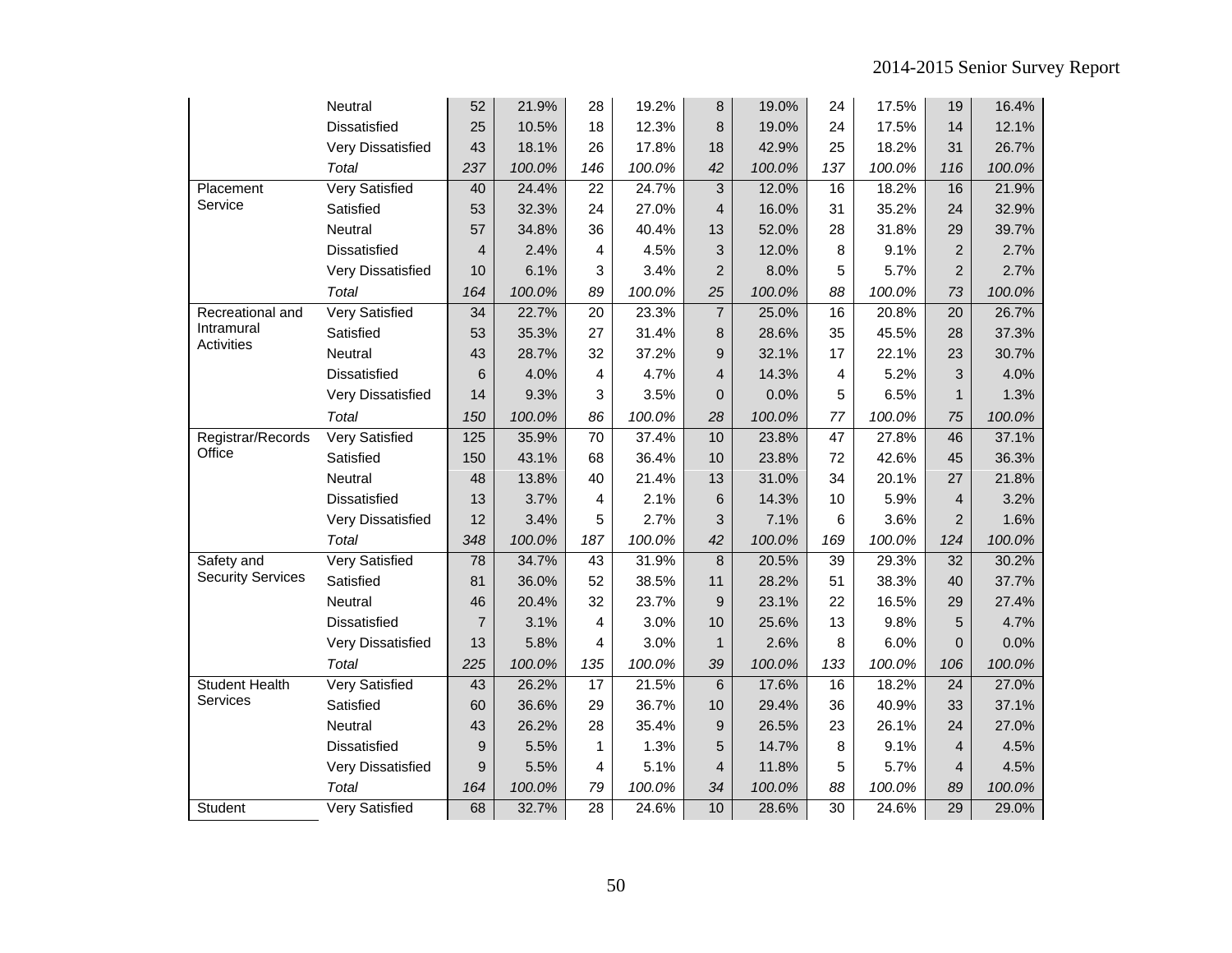| organizations             | Satisfied             | 72              | 34.6%  | 50              | 43.9%  | 13               | 37.1%  | 49              | 40.2%  | 47              | 47.0%  |
|---------------------------|-----------------------|-----------------|--------|-----------------|--------|------------------|--------|-----------------|--------|-----------------|--------|
|                           | Neutral               | 43              | 20.7%  | 27              | 23.7%  | 9                | 25.7%  | 33              | 27.0%  | 20              | 20.0%  |
|                           | Dissatisfied          | 13              | 6.3%   | 6               | 5.3%   | 3                | 8.6%   | 6               | 4.9%   | $\overline{2}$  | 2.0%   |
|                           | Very Dissatisfied     | 12              | 5.8%   | 3               | 2.6%   | 0                | 0.0%   | 4               | 3.3%   | $\overline{2}$  | 2.0%   |
|                           | Total                 | 208             | 100.0% | 114             | 100.0% | 35               | 100.0% | 122             | 100.0% | 100             | 100.0% |
| <b>Student Support</b>    | <b>Very Satisfied</b> | $\overline{71}$ | 35.0%  | 33              | 30.3%  | $\overline{5}$   | 18.5%  | 29              | 30.2%  | $\overline{24}$ | 29.3%  |
| Services (SSS)            | Satisfied             | 65              | 32.0%  | 42              | 38.5%  | 3                | 11.1%  | 35              | 36.5%  | 36              | 43.9%  |
|                           | Neutral               | 53              | 26.1%  | 30              | 27.5%  | 12               | 44.4%  | 26              | 27.1%  | 20              | 24.4%  |
|                           | Dissatisfied          | 5               | 2.5%   | $\overline{c}$  | 1.8%   | 4                | 14.8%  | $\overline{2}$  | 2.1%   | $\overline{2}$  | 2.4%   |
|                           | Very Dissatisfied     | 9               | 4.4%   | $\overline{2}$  | 1.8%   | 3                | 11.1%  | 4               | 4.2%   | $\overline{0}$  | 0.0%   |
|                           | Total                 | 203             | 100.0% | 109             | 100.0% | 27               | 100.0% | 96              | 100.0% | 82              | 100.0% |
| <b>Trojan Fitness</b>     | <b>Very Satisfied</b> | 39              | 26.5%  | 21              | 25.9%  | 5                | 18.5%  | 17              | 20.7%  | 14              | 18.7%  |
| Center                    | Satisfied             | 42              | 28.6%  | 24              | 29.6%  | 11               | 40.7%  | 37              | 45.1%  | 30              | 40.0%  |
|                           | Neutral               | 35              | 23.8%  | 23              | 28.4%  | 5                | 18.5%  | 16              | 19.5%  | 17              | 22.7%  |
|                           | <b>Dissatisfied</b>   | 14              | 9.5%   | $\overline{7}$  | 8.6%   | 4                | 14.8%  | 6               | 7.3%   | 6               | 8.0%   |
|                           | Very Dissatisfied     | 17              | 11.6%  | 6               | 7.4%   | $\overline{c}$   | 7.4%   | 6               | 7.3%   | 8               | 10.7%  |
|                           | Total                 | 147             | 100.0% | 81              | 100.0% | 27               | 100.0% | 82              | 100.0% | 75              | 100.0% |
| <b>Trojan Web</b>         | <b>Very Satisfied</b> | 189             | 45.1%  | 92              | 42.6%  | $\boldsymbol{9}$ | 19.6%  | 71              | 36.6%  | 58              | 43.3%  |
| <b>Express</b>            | Satisfied             | 151             | 36.0%  | 81              | 37.5%  | 18               | 39.1%  | 85              | 43.8%  | 52              | 38.8%  |
|                           | Neutral               | 45              | 10.7%  | 21              | 9.7%   | 11               | 23.9%  | 21              | 10.8%  | 18              | 13.4%  |
|                           | Dissatisfied          | 14              | 3.3%   | 14              | 6.5%   | 5                | 10.9%  | 8               | 4.1%   | $\overline{4}$  | 3.0%   |
|                           | Very Dissatisfied     | 20              | 4.8%   | 8               | 3.7%   | 3                | 6.5%   | 9               | 4.6%   | $\overline{2}$  | 1.5%   |
|                           | Total                 | 419             | 100.0% | 216             | 100.0% | 46               | 100.0% | 194             | 100.0% | 134             | 100.0% |
| University Media          | <b>Very Satisfied</b> | 103             | 34.4%  | $\overline{47}$ | 28.8%  | 11               | 27.5%  | $\overline{42}$ | 29.8%  | $\overline{37}$ | 33.6%  |
| (website,<br>newsletters, | Satisfied             | 121             | 40.5%  | 64              | 39.3%  | 10               | 25.0%  | 62              | 44.0%  | 45              | 40.9%  |
| radio, TV, etc)           | Neutral               | 55              | 18.4%  | 40              | 24.5%  | $\boldsymbol{9}$ | 22.5%  | 27              | 19.1%  | 21              | 19.1%  |
|                           | Dissatisfied          | 10              | 3.3%   | 6               | 3.7%   | $\bf 8$          | 20.0%  | 4               | 2.8%   | 5               | 4.5%   |
|                           | Very Dissatisfied     | 10              | 3.3%   | 6               | 3.7%   | $\overline{c}$   | 5.0%   | 6               | 4.3%   | $\overline{2}$  | 1.8%   |
|                           | Total                 | 299             | 100.0% | 163             | 100.0% | 40               | 100.0% | 141             | 100.0% | 110             | 100.0% |
| <b>Veteran Services</b>   | Very Satisfied        | 102             | 46.4%  | 45              | 44.1%  | $\sqrt{5}$       | 29.4%  | 27              | 33.3%  | 25              | 35.7%  |
|                           | Satisfied             | 55              | 25.0%  | 22              | 21.6%  | $\overline{c}$   | 11.8%  | 30              | 37.0%  | 25              | 35.7%  |
|                           | Neutral               | 45              | 20.5%  | 30              | 29.4%  | 6                | 35.3%  | 12              | 14.8%  | 18              | 25.7%  |
|                           | <b>Dissatisfied</b>   | 6               | 2.7%   | 5               | 4.9%   | 4                | 23.5%  | 7               | 8.6%   | $\mathbf{1}$    | 1.4%   |
|                           | Very Dissatisfied     | 12              | 5.5%   | 0               | 0.0%   | 0                | 0.0%   | 5               | 6.2%   | $\mathbf{1}$    | 1.4%   |
|                           | Total                 | 220             | 100.0% | 102             | 100.0% | 17               | 100.0% | 81              | 100.0% | 70              | 100.0% |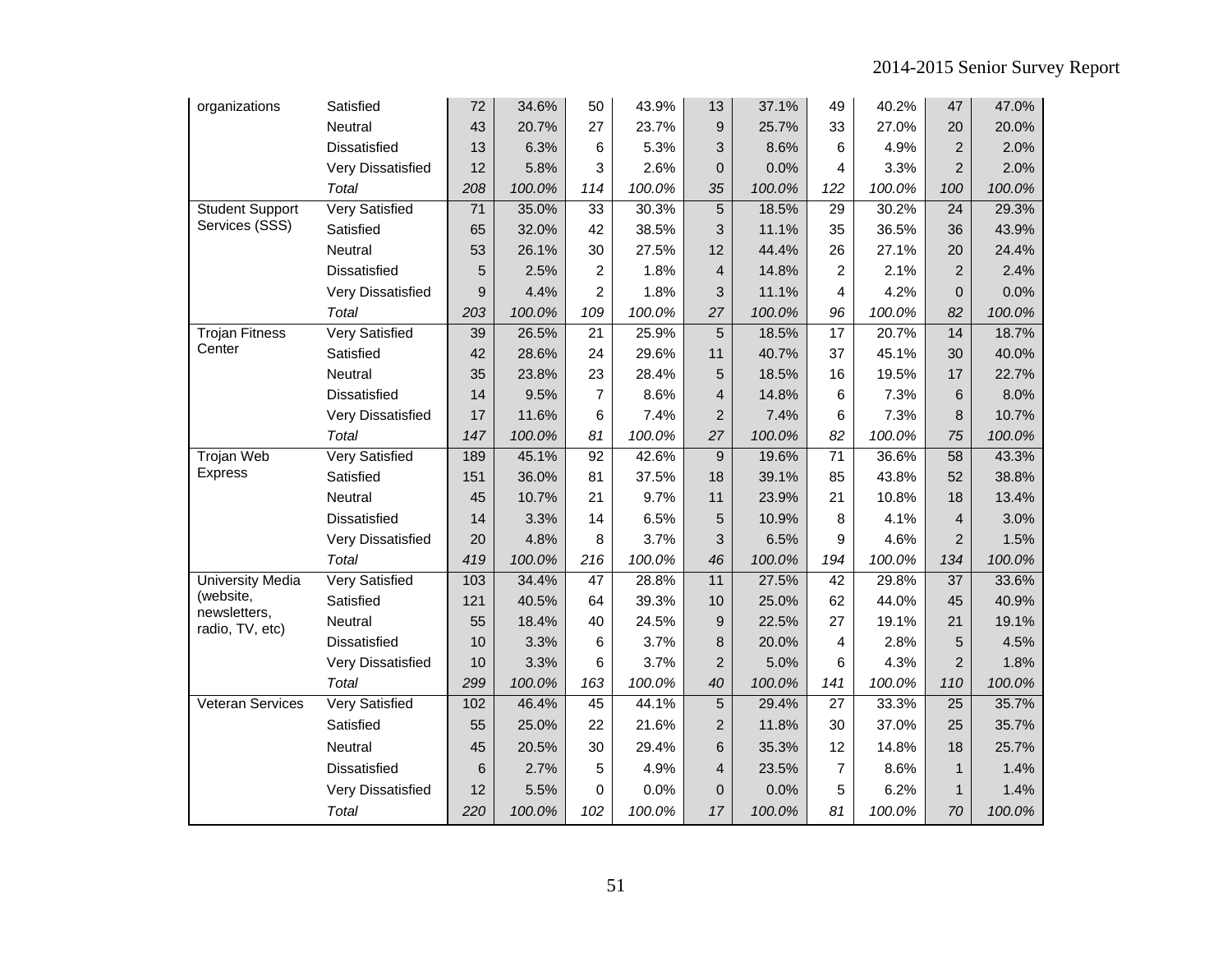Report 15 (Q23): Student opinions and perceptions about Troy University (Cross Tabulated by **College**)

|                                                   |                            |     | Arts &<br><b>Sciences</b> |                | <b>Sorrell College</b><br>of Business |                 | <b>Communication</b><br>and Fine Arts |                | <b>Education</b> |                 | Health &<br><b>Human</b><br><b>Services</b> |
|---------------------------------------------------|----------------------------|-----|---------------------------|----------------|---------------------------------------|-----------------|---------------------------------------|----------------|------------------|-----------------|---------------------------------------------|
|                                                   |                            | N   | %                         | N              | $\%$                                  | N               | $\%$                                  | N              | $\%$             | N               | $\%$                                        |
| The goals, objectives,                            | <b>Strongly Agree</b>      | 149 | 34.4%                     | 66             | 29.6%                                 | 15              | 31.9%                                 | 52             | 25.7%            | $\overline{58}$ | 44.6%                                       |
| and requirements for my<br>academic program were  | Agree                      | 215 | 49.7%                     | 112            | 50.2%                                 | 19              | 40.4%                                 | 97             | 48.0%            | 56              | 43.1%                                       |
| clearly defined.                                  | Neither Agree nor Disagree | 39  | 9.0%                      | 25             | 11.2%                                 | 6               | 12.8%                                 | 27             | 13.4%            | 9               | 6.9%                                        |
|                                                   | <b>Disagree</b>            | 18  | 4.2%                      | 16             | 7.2%                                  | 5               | 10.6%                                 | 17             | 8.4%             | $\overline{4}$  | 3.1%                                        |
|                                                   | <b>Strongly Disagree</b>   | 12  | 2.8%                      | 4              | 1.8%                                  | $\overline{2}$  | 4.3%                                  | 9              | 4.5%             | 3               | 2.3%                                        |
|                                                   | Total                      | 433 | 100.0%                    | 223            | 100.0%                                | 47              | 100.0%                                | 202            | 100.0%           | 130             | 100.0%                                      |
| My academic program                               | <b>Strongly Agree</b>      | 182 | 42.0%                     | 83             | 37.4%                                 | 16              | 34.0%                                 | 71             | 35.1%            | 69              | 53.1%                                       |
| was intellectually                                | Agree                      | 199 | 46.0%                     | 116            | 52.3%                                 | 21              | 44.7%                                 | 102            | 50.5%            | 55              | 42.3%                                       |
| challenging and<br>stimulating.                   | Neither Agree nor Disagree | 35  | 8.1%                      | 16             | 7.2%                                  | 5               | 10.6%                                 | 12             | 5.9%             | $\overline{4}$  | 3.1%                                        |
|                                                   | <b>Disagree</b>            | 8   | 1.8%                      | 3              | 1.4%                                  | $\overline{2}$  | 4.3%                                  | $\overline{7}$ | 3.5%             | $\mathbf{1}$    | 0.8%                                        |
|                                                   | <b>Strongly Disagree</b>   | 9   | 2.1%                      | 4              | 1.8%                                  | 3               | 6.4%                                  | 10             | 5.0%             | $\mathbf{1}$    | 0.8%                                        |
|                                                   | Total                      | 433 | 100.0%                    | 222            | 100.0%                                | 47              | 100.0%                                | 202            | 100.0%           | 130             | 100.0%                                      |
| Courses in my                                     | <b>Strongly Agree</b>      | 174 | 40.4%                     | 79             | 35.6%                                 | 18              | 38.3%                                 | 70             | 34.8%            | 76              | 58.5%                                       |
| curriculum contributed to                         | Agree                      | 190 | 44.1%                     | 124            | 55.9%                                 | 20              | 42.6%                                 | 103            | 51.2%            | 47              | 36.2%                                       |
| the skills and knowledge<br>required in my field. | Neither Agree nor Disagree | 49  | 11.4%                     | 14             | 6.3%                                  | 5               | 10.6%                                 | 14             | 7.0%             | 6               | 4.6%                                        |
|                                                   | <b>Disagree</b>            | 8   | 1.9%                      | $\overline{c}$ | 0.9%                                  | $\overline{4}$  | 8.5%                                  | 6              | 3.0%             | 0               | 0.0%                                        |
|                                                   | <b>Strongly Disagree</b>   | 10  | 2.3%                      | 3              | 1.4%                                  | $\Omega$        | 0.0%                                  | 8              | 4.0%             | $\mathbf{1}$    | 0.8%                                        |
|                                                   | Total                      | 431 | 100.0%                    | 222            | 100.0%                                | 47              | 100.0%                                | 201            | 100.0%           | 130             | 100.0%                                      |
| Courses were offered                              | <b>Strongly Agree</b>      | 128 | 29.6%                     | 59             | 26.6%                                 | $\overline{12}$ | 25.5%                                 | 60             | 29.9%            | 46              | 35.4%                                       |
| frequently enough for                             | Agree                      | 183 | 42.4%                     | 90             | 40.5%                                 | 16              | 34.0%                                 | 81             | 40.3%            | 50              | 38.5%                                       |
| timely completion of my<br>degree program.        | Neither Agree nor Disagree | 45  | 10.4%                     | 30             | 13.5%                                 | 5               | 10.6%                                 | 15             | 7.5%             | 12              | 9.2%                                        |
|                                                   | <b>Disagree</b>            | 38  | 8.8%                      | 33             | 14.9%                                 | 10              | 21.3%                                 | 30             | 14.9%            | 16              | 12.3%                                       |
|                                                   | <b>Strongly Disagree</b>   | 38  | 8.8%                      | 10             | 4.5%                                  | $\overline{4}$  | 8.5%                                  | 15             | 7.5%             | 6               | 4.6%                                        |
|                                                   | <b>Total</b>               | 432 | 100.0%                    | 222            | 100.0%                                | 47              | 100.0%                                | 201            | 100.0%           | 130             | 100.0%                                      |
| The intellectual caliber                          | <b>Strongly Agree</b>      | 107 | 24.7%                     | 47             | 21.2%                                 | 11              | 23.4%                                 | 46             | 22.9%            | 48              | 36.9%                                       |
| of students in my                                 | Agree                      | 194 | 44.8%                     | 113            | 50.9%                                 | 17              | 36.2%                                 | 85             | 42.3%            | 54              | 41.5%                                       |
| academic program was<br>high.                     | Neither Agree nor Disagree | 88  | 20.3%                     | 48             | 21.6%                                 | 10              | 21.3%                                 | 40             | 19.9%            | 23              | 17.7%                                       |
|                                                   | Disagree                   | 28  | 6.5%                      | 9              | 4.1%                                  | 5               | 10.6%                                 | 19             | 9.5%             | $\overline{2}$  | 1.5%                                        |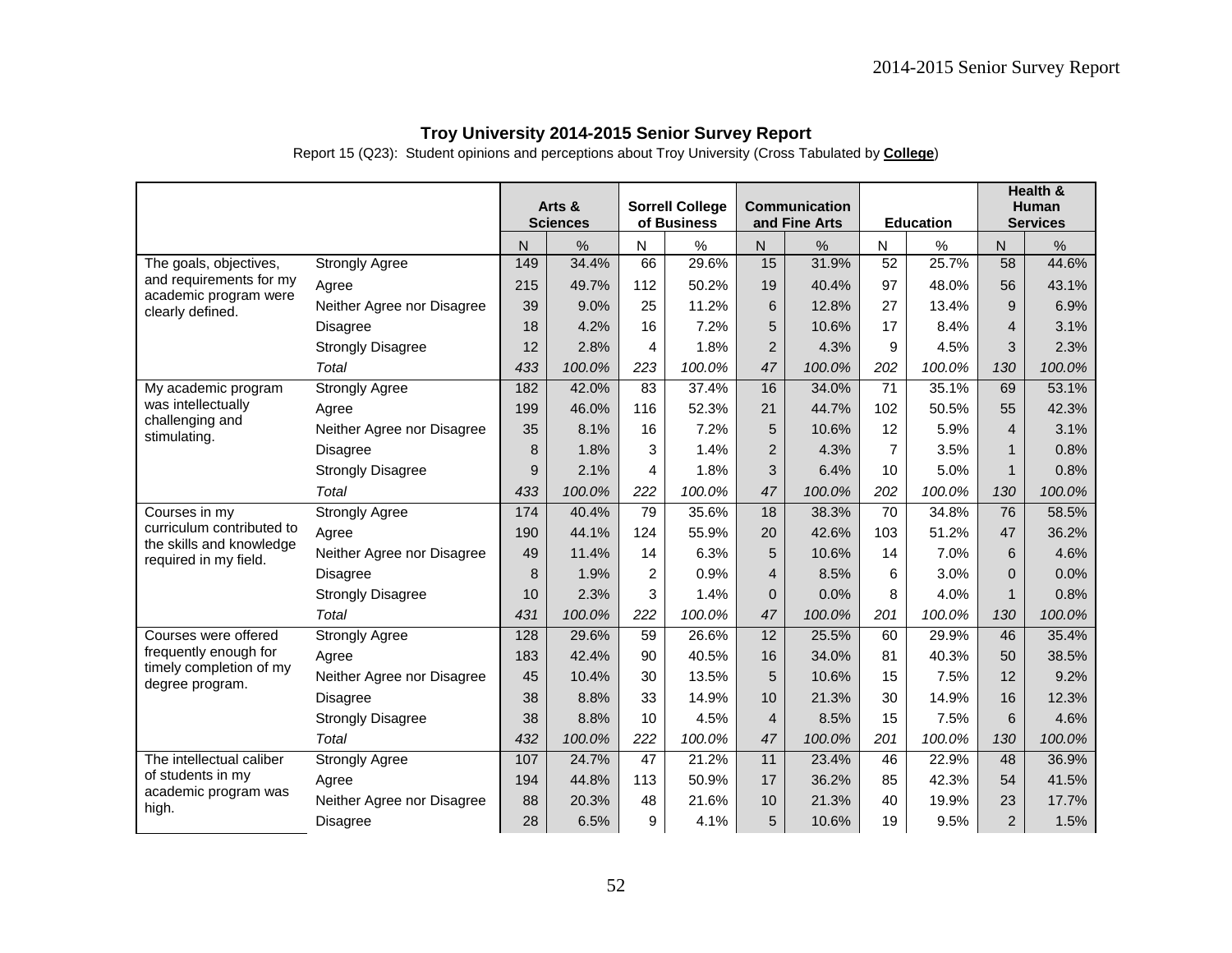|                                             | <b>Strongly Disagree</b>   | 16               | 3.7%   | 5               | 2.3%   | 4                | 8.5%   | 11             | 5.5%   | 3               | 2.3%   |
|---------------------------------------------|----------------------------|------------------|--------|-----------------|--------|------------------|--------|----------------|--------|-----------------|--------|
|                                             | Total                      | 433              | 100.0% | 222             | 100.0% | 47               | 100.0% | 201            | 100.0% | 130             | 100.0% |
| The degree program in                       | <b>Strongly Agree</b>      | 154              | 35.8%  | 92              | 41.6%  | 21               | 44.7%  | 85             | 42.3%  | 74              | 57.4%  |
| which I enrolled is                         | Agree                      | 189              | 44.0%  | 102             | 46.2%  | 16               | 34.0%  | 85             | 42.3%  | 43              | 33.3%  |
| valuable for me in my<br>employment.        | Neither Agree nor Disagree | 66               | 15.3%  | 21              | 9.5%   | $\overline{4}$   | 8.5%   | 18             | 9.0%   | 10              | 7.8%   |
|                                             | <b>Disagree</b>            | 9                | 2.1%   | 4               | 1.8%   | 6                | 12.8%  | 6              | 3.0%   | $\mathbf{1}$    | 0.8%   |
|                                             | <b>Strongly Disagree</b>   | 12               | 2.8%   | $\overline{2}$  | 0.9%   | $\overline{0}$   | 0.0%   | $\overline{7}$ | 3.5%   | $\mathbf{1}$    | 0.8%   |
|                                             | Total                      | 430              | 100.0% | 221             | 100.0% | 47               | 100.0% | 201            | 100.0% | 129             | 100.0% |
| <b>Troy University faculty</b>              | <b>Strongly Agree</b>      | 141              | 32.6%  | 67              | 30.3%  | 12               | 25.5%  | 65             | 32.5%  | 56              | 43.8%  |
| care about students as<br>individuals.      | Agree                      | 197              | 45.5%  | 118             | 53.4%  | 20               | 42.6%  | 90             | 45.0%  | 55              | 43.0%  |
|                                             | Neither Agree nor Disagree | 71               | 16.4%  | 27              | 12.2%  | 8                | 17.0%  | 27             | 13.5%  | 10              | 7.8%   |
|                                             | <b>Disagree</b>            | $\overline{7}$   | 1.6%   | 6               | 2.7%   | 4                | 8.5%   | 11             | 5.5%   | 6               | 4.7%   |
|                                             | <b>Strongly Disagree</b>   | 17               | 3.9%   | 3               | 1.4%   | 3                | 6.4%   | $\overline{7}$ | 3.5%   | $\mathbf{1}$    | 0.8%   |
|                                             | Total                      | 433              | 100.0% | 221             | 100.0% | 47               | 100.0% | 200            | 100.0% | 128             | 100.0% |
| <b>Troy University faculty</b>              | <b>Strongly Agree</b>      | $\overline{132}$ | 30.5%  | $\overline{58}$ | 26.2%  | 15               | 31.9%  | 61             | 30.3%  | $\overline{51}$ | 39.5%  |
| were helpful with my                        | Agree                      | 155              | 35.8%  | 88              | 39.8%  | 10               | 21.3%  | 72             | 35.8%  | 57              | 44.2%  |
| career plan.                                | Neither Agree nor Disagree | 95               | 21.9%  | 59              | 26.7%  | 12               | 25.5%  | 47             | 23.4%  | 11              | 8.5%   |
|                                             | <b>Disagree</b>            | 31               | 7.2%   | 8               | 3.6%   | 5                | 10.6%  | 13             | 6.5%   | 6               | 4.7%   |
|                                             | <b>Strongly Disagree</b>   | 20               | 4.6%   | 8               | 3.6%   | 5                | 10.6%  | 8              | 4.0%   | $\overline{4}$  | 3.1%   |
|                                             | Total                      | 433              | 100.0% | 221             | 100.0% | 47               | 100.0% | 201            | 100.0% | 129             | 100.0% |
| <b>Troy University is</b>                   | <b>Strongly Agree</b>      | 113              | 26.1%  | 60              | 27.0%  | $\overline{4}$   | 8.7%   | 55             | 27.5%  | 46              | 35.7%  |
| responsive to the needs<br>of its students. | Agree                      | 179              | 41.3%  | 103             | 46.4%  | 18               | 39.1%  | 75             | 37.5%  | 56              | 43.4%  |
|                                             | Neither Agree nor Disagree | 91               | 21.0%  | 40              | 18.0%  | 15               | 32.6%  | 41             | 20.5%  | 18              | 14.0%  |
|                                             | <b>Disagree</b>            | 22               | 5.1%   | 15              | 6.8%   | $\overline{4}$   | 8.7%   | 20             | 10.0%  | $\overline{7}$  | 5.4%   |
|                                             | <b>Strongly Disagree</b>   | 28               | 6.5%   | $\overline{4}$  | 1.8%   | 5                | 10.9%  | 9              | 4.5%   | $\overline{2}$  | 1.6%   |
|                                             | Total                      | 433              | 100.0% | 222             | 100.0% | 46               | 100.0% | 200            | 100.0% | 129             | 100.0% |
| The tuition and fees I                      | <b>Strongly Agree</b>      | 128              | 29.6%  | 51              | 23.1%  | $\boldsymbol{8}$ | 17.0%  | 51             | 25.4%  | 43              | 33.1%  |
| paid at Troy University                     | Agree                      | 170              | 39.3%  | 109             | 49.3%  | 14               | 29.8%  | 74             | 36.8%  | 52              | 40.0%  |
| were a worthwhile<br>investment.            | Neither Agree nor Disagree | 79               | 18.2%  | 34              | 15.4%  | 15               | 31.9%  | 42             | 20.9%  | 22              | 16.9%  |
|                                             | <b>Disagree</b>            | 24               | 5.5%   | 18              | 8.1%   | 6                | 12.8%  | 19             | 9.5%   | 8               | 6.2%   |
|                                             | <b>Strongly Disagree</b>   | 32               | 7.4%   | 9               | 4.1%   | 4                | 8.5%   | 15             | 7.5%   | 5               | 3.8%   |
|                                             | Total                      | 433              | 100.0% | 221             | 100.0% | 47               | 100.0% | 201            | 100.0% | 130             | 100.0% |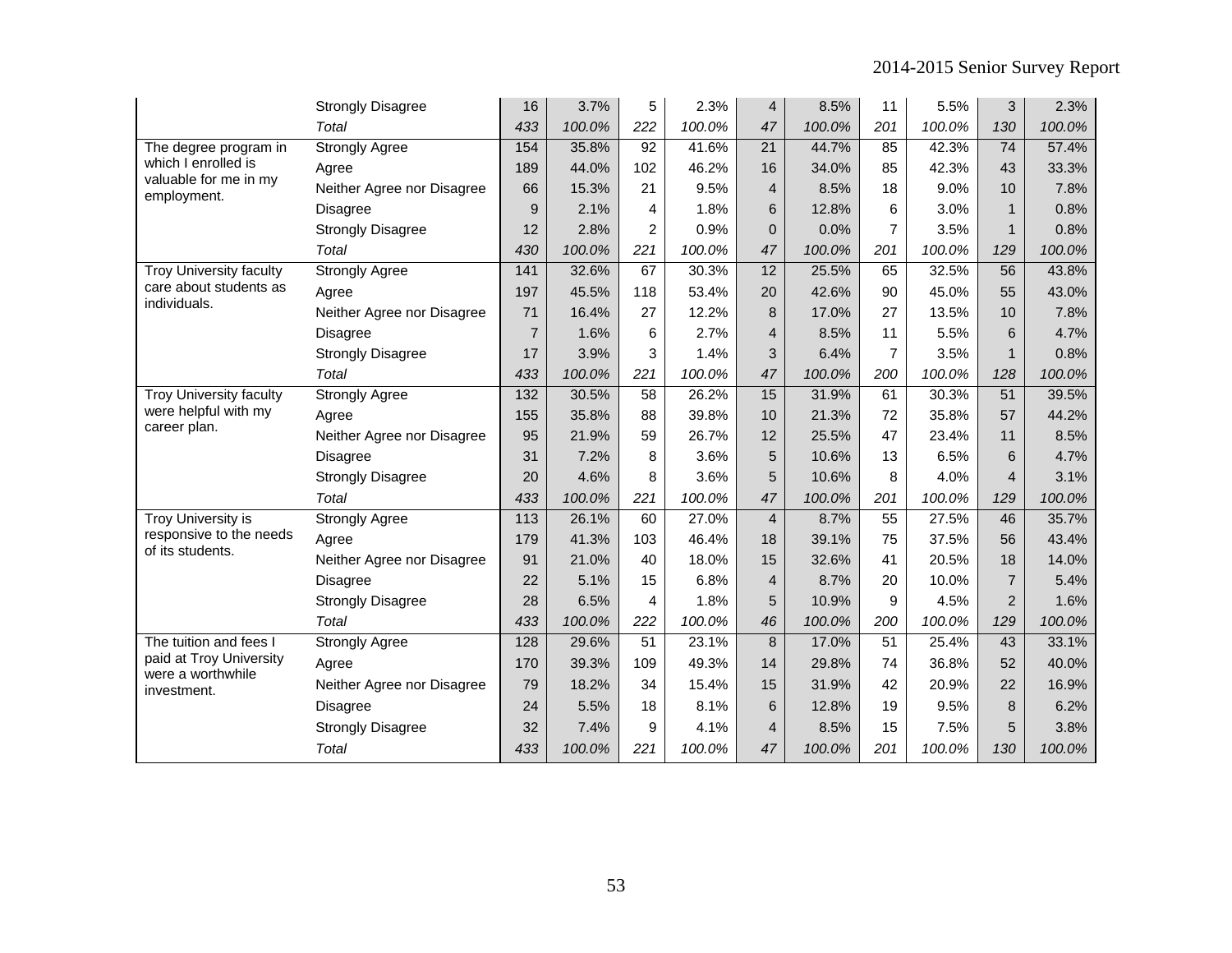Report 16 (Q31): Overall ratings on Troy University (Cross Tabulated by **College**)

|                                                |           |                | Arts &<br><b>Sciences</b> |     | <b>Sorrell College</b><br>of Business |                | <b>Communication</b><br>and Fine Arts |     | <b>Education</b> |                | Health &<br>Human<br><b>Services</b> |
|------------------------------------------------|-----------|----------------|---------------------------|-----|---------------------------------------|----------------|---------------------------------------|-----|------------------|----------------|--------------------------------------|
|                                                |           | N.             | $\%$                      | N   | $\%$                                  | N.             | $\%$                                  | N   | $\frac{0}{0}$    | $\mathsf{N}$   | %                                    |
| How would you rate Troy                        | Excellent | 102            | 23.9%                     | 46  | 20.8%                                 | 8              | 17.8%                                 | 48  | 24.5%            | 42             | 33.3%                                |
| University's preparation                       | Good      | 167            | 39.1%                     | 101 | 45.7%                                 | 16             | 35.6%                                 | 80  | 40.8%            | 57             | 45.2%                                |
| of you for employment?                         | Average   | 98             | 23.0%                     | 53  | 24.0%                                 | 14             | 31.1%                                 | 50  | 25.5%            | 19             | 15.1%                                |
|                                                | Fair      | 42             | 9.8%                      | 15  | 6.8%                                  | $\overline{4}$ | 8.9%                                  | 12  | 6.1%             | 6              | 4.8%                                 |
|                                                | Poor      | 18             | 4.2%                      | 6   | 2.7%                                  | 3              | 6.7%                                  | 6   | 3.1%             | $\overline{2}$ | 1.6%                                 |
|                                                | Total     | 427            | 100.0%                    | 221 | 100.0%                                | 45             | 100.0%                                | 196 | 100.0%           | 126            | 100.0%                               |
| How would you rate Troy                        | Excellent | 135            | 31.6%                     | 57  | 25.8%                                 | 10             | 22.2%                                 | 59  | 30.1%            | 52             | 41.3%                                |
| University's preparation                       | Good      | 192            | 45.0%                     | 113 | 51.1%                                 | 14             | 31.1%                                 | 91  | 46.4%            | 52             | 41.3%                                |
| of you for further<br>education?               | Average   | 65             | 15.2%                     | 37  | 16.7%                                 | 13             | 28.9%                                 | 27  | 13.8%            | 15             | 11.9%                                |
|                                                | Fair      | 27             | 6.3%                      | 7   | 3.2%                                  | 6              | 13.3%                                 | 12  | 6.1%             | 5              | 4.0%                                 |
|                                                | Poor      | 8              | 1.9%                      | 7   | 3.2%                                  | $\overline{2}$ | 4.4%                                  | 7   | 3.6%             | $\overline{2}$ | 1.6%                                 |
|                                                | Total     | 427            | 100.0%                    | 221 | 100.0%                                | 45             | 100.0%                                | 196 | 100.0%           | 126            | 100.0%                               |
| What is your overall                           | Excellent | 157            | 37.0%                     | 76  | 34.4%                                 | 12             | 26.7%                                 | 72  | 36.9%            | 59             | 46.8%                                |
| rating of your college<br>experiences at TROY? | Good      | 173            | 40.8%                     | 94  | 42.5%                                 | 21             | 46.7%                                 | 83  | 42.6%            | 49             | 38.9%                                |
|                                                | Average   | 61             | 14.4%                     | 38  | 17.2%                                 | 8              | 17.8%                                 | 21  | 10.8%            | 11             | 8.7%                                 |
|                                                | Fair      | 26             | 6.1%                      | 11  | 5.0%                                  | $\overline{4}$ | 8.9%                                  | 14  | 7.2%             | 4              | 3.2%                                 |
|                                                | Poor      | $\overline{7}$ | 1.7%                      | 2   | 0.9%                                  | $\Omega$       | 0.0%                                  | 5   | 2.6%             | 3              | 2.4%                                 |
|                                                | Total     | 424            | 100.0%                    | 221 | 100.0%                                | 45             | 100.0%                                | 195 | 100.0%           | 126            | 100.0%                               |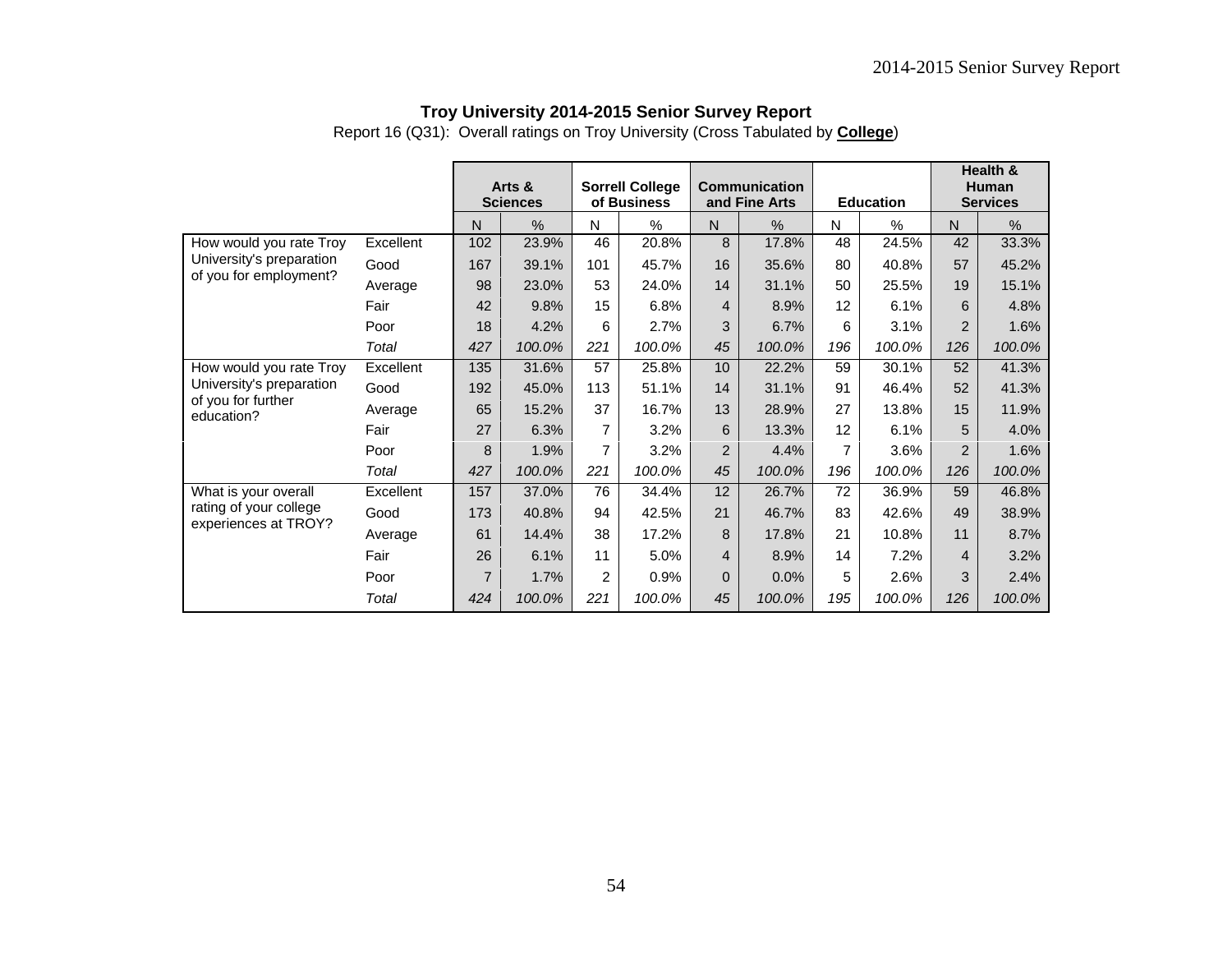Report 17: Enrollment choices and recommendations (Cross Tabulated by **College**)

|                                       |                |     | Arts &<br><b>Sciences</b> |     | <b>Sorrell College</b><br>of Business |                | <b>Communication</b><br>and Fine Arts |     | <b>Education</b> |                | Health &<br>Human<br><b>Services</b> |
|---------------------------------------|----------------|-----|---------------------------|-----|---------------------------------------|----------------|---------------------------------------|-----|------------------|----------------|--------------------------------------|
|                                       |                | N.  | $\frac{0}{0}$             | N   | $\frac{0}{0}$                         | N              | $\%$                                  | N   | %                | N.             | $\frac{0}{0}$                        |
| If you were starting                  | Definitely Yes | 200 | 46.5%                     | 76  | 34.5%                                 | 19             | 42.2%                                 | 104 | 53.3%            | 66             | 51.2%                                |
| over, would you enroll in             | Probably Yes   | 148 | 34.4%                     | 99  | 45.0%                                 | 16             | 35.6%                                 | 62  | 31.8%            | 45             | 34.9%                                |
| the same program?                     | Probably Not   | 65  | 15.1%                     | 36  | 16.4%                                 | $\overline{7}$ | 15.6%                                 | 21  | 10.8%            | 17             | 13.2%                                |
|                                       | Definitely Not | 17  | 4.0%                      | 9   | 4.1%                                  | 3              | 6.7%                                  | 8   | 4.1%             | $\mathbf{1}$   | 0.8%                                 |
|                                       | Total          | 430 | 100.0%                    | 220 | 100.0%                                | 45             | 100.0%                                | 195 | 100.0%           | 129            | 100.0%                               |
| If you could start college            | Definitely Yes | 222 | 51.6%                     | 104 | 47.1%                                 | 13             | 28.9%                                 | 89  | 45.9%            | 70             | 54.3%                                |
| over, would you attend                | Probably Yes   | 155 | 36.0%                     | 87  | 39.4%                                 | 22             | 48.9%                                 | 76  | 39.2%            | 37             | 28.7%                                |
| Troy University again?                | Probably Not   | 42  | 9.8%                      | 24  | 10.9%                                 | 6              | 13.3%                                 | 21  | 10.8%            | 19             | 14.7%                                |
|                                       | Definitely Not | 11  | 2.6%                      | 6   | 2.7%                                  | 4              | 8.9%                                  | 8   | 4.1%             | 3              | 2.3%                                 |
|                                       | Total          | 430 | 100.0%                    | 221 | 100.0%                                | 45             | 100.0%                                | 194 | 100.0%           | 129            | 100.0%                               |
| Would you recommend                   | Definitely Yes | 241 | 56.3%                     | 101 | 45.7%                                 | 18             | 40.0%                                 | 94  | 48.2%            | 78             | 60.9%                                |
| your academic program                 | Probably Yes   | 147 | 34.3%                     | 97  | 43.9%                                 | 20             | 44.4%                                 | 81  | 41.5%            | 39             | 30.5%                                |
| to other students?                    | Probably Not   | 34  | 7.9%                      | 17  | 7.7%                                  | 4              | 8.9%                                  | 18  | 9.2%             | 9              | 7.0%                                 |
|                                       | Definitely Not | 6   | 1.4%                      | 6   | 2.7%                                  | 3              | 6.7%                                  | 2   | 1.0%             | $\overline{2}$ | 1.6%                                 |
|                                       | Total          | 428 | 100.0%                    | 221 | 100.0%                                | 45             | 100.0%                                | 195 | 100.0%           | 128            | 100.0%                               |
| Would you recommend                   | Definitely Yes | 252 | 58.7%                     | 118 | 53.4%                                 | 17             | 37.8%                                 | 113 | 57.7%            | 82             | 64.1%                                |
| Troy University to                    | Probably Yes   | 139 | 32.4%                     | 79  | 35.7%                                 | 22             | 48.9%                                 | 65  | 33.2%            | 33             | 25.8%                                |
| someone planning to go<br>to college? | Probably Not   | 27  | 6.3%                      | 19  | 8.6%                                  | 5              | 11.1%                                 | 12  | 6.1%             | 9              | 7.0%                                 |
|                                       | Definitely Not | 11  | 2.6%                      | 5   | 2.3%                                  | 1              | 2.2%                                  | 6   | 3.1%             | 4              | 3.1%                                 |
|                                       | Total          | 429 | 100.0%                    | 221 | 100.0%                                | 45             | 100.0%                                | 196 | 100.0%           | 128            | 100.0%                               |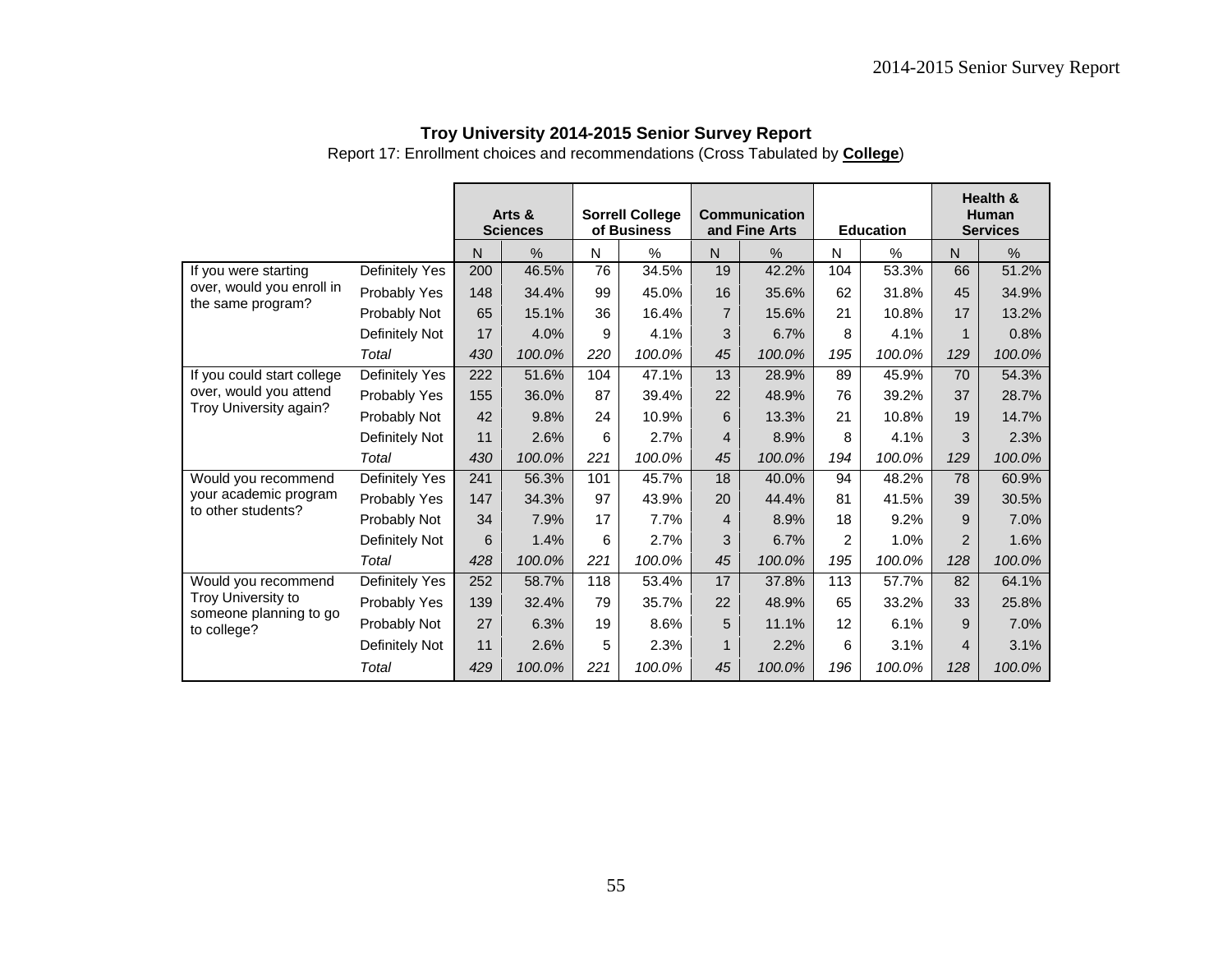Report 18: Comparison of Intellectual Development and Leadership Development Items by **Ethnicity**

|                        |           |                | <b>African</b><br><b>American</b> |                | American<br>Indian/Alaska<br><b>Native</b> |                | <b>Asian</b> |                  | Caucasian |                | <b>Hawaiian or</b><br><b>Other Pacific</b><br><b>Islander</b> |                 | <b>Hispanic</b> |                | <b>Multi-Racial</b> |                | <b>Race/Ethnicity</b><br><b>Unknown</b> |
|------------------------|-----------|----------------|-----------------------------------|----------------|--------------------------------------------|----------------|--------------|------------------|-----------|----------------|---------------------------------------------------------------|-----------------|-----------------|----------------|---------------------|----------------|-----------------------------------------|
|                        |           | N              | $\frac{0}{0}$                     | N              | $\%$                                       | $\mathsf{N}$   | $\%$         | N                | ℅         | N.             | $\%$                                                          | N               | $\%$            | N.             | %                   | N              | %                                       |
| Writing skills         | Excellent | 140            | 35.4%                             | 3              | 33.3%                                      | $\overline{4}$ | 16.7%        | $\overline{219}$ | 36.2%     | $\mathbf{1}$   | 50.0%                                                         | 9               | 27.3%           | $\overline{7}$ | 35.0%               | 4              | 30.8%                                   |
|                        | Good      | 197            | 49.9%                             | 4              | 44.4%                                      | 11             | 45.8%        | 285              | 47.1%     | $\mathbf{1}$   | 50.0%                                                         | 20              | 60.6%           | 9              | 45.0%               | 5              | 38.5%                                   |
|                        | Average   | 48             | 12.2%                             | 2              | 22.2%                                      | 9              | 37.5%        | 82               | 13.6%     | $\overline{0}$ | 0.0%                                                          | 3               | 9.1%            | 3              | 15.0%               | 3              | 23.1%                                   |
|                        | Fair      | 9              | 2.3%                              | $\Omega$       | 0.0%                                       | $\overline{0}$ | 0.0%         | 12               | 2.0%      | $\mathbf 0$    | 0.0%                                                          | 1               | 3.0%            | $\mathbf{1}$   | 5.0%                | 1              | 7.7%                                    |
|                        | Poor      | 1              | 0.3%                              | $\Omega$       | 0.0%                                       | $\mathbf{0}$   | 0.0%         | $\overline{7}$   | 1.2%      | $\Omega$       | 0.0%                                                          | $\Omega$        | 0.0%            | $\Omega$       | 0.0%                | $\Omega$       | 0.0%                                    |
|                        | Total     | 395            | 100.0%                            | 9              | 100.0%                                     | 24             | 100.0%       | 605              | 100.0%    | $\overline{c}$ | 100.0%                                                        | 33              | 100.0%          | 20             | 100.0%              | 13             | 100.0%                                  |
| Speaking/              | Excellent | 140            | 35.4%                             | 4              | 44.4%                                      | $\overline{3}$ | 12.5%        | 188              | 31.1%     | $\mathbf{1}$   | 50.0%                                                         | $\overline{11}$ | 33.3%           | 6              | 30.0%               | 3              | 23.1%                                   |
| presentation<br>skills | Good      | 190            | 48.1%                             | 3              | 33.3%                                      | 13             | 54.2%        | 277              | 45.9%     | $\mathbf{1}$   | 50.0%                                                         | 14              | 42.4%           | 11             | 55.0%               | $\overline{7}$ | 53.8%                                   |
|                        | Average   | 58             | 14.7%                             | $\overline{c}$ | 22.2%                                      | $\overline{7}$ | 29.2%        | 112              | 18.5%     | $\mathbf 0$    | 0.0%                                                          | 5               | 15.2%           | $\overline{c}$ | 10.0%               | 3              | 23.1%                                   |
|                        | Fair      | 5              | 1.3%                              | 0              | 0.0%                                       | $\mathbf{1}$   | 4.2%         | 19               | 3.1%      | $\mathbf 0$    | 0.0%                                                          | $\overline{2}$  | 6.1%            | $\mathbf{1}$   | 5.0%                | 0              | 0.0%                                    |
|                        | Poor      | $\overline{2}$ | 0.5%                              | 0              | 0.0%                                       | $\overline{0}$ | 0.0%         | 8                | 1.3%      | $\Omega$       | 0.0%                                                          | 1               | 3.0%            | $\mathbf{0}$   | 0.0%                | $\Omega$       | 0.0%                                    |
|                        | Total     | 395            | 100.0%                            | 9              | 100.0%                                     | 24             | 100.0%       | 604              | 100.0%    | $\overline{c}$ | 100.0%                                                        | 33              | 100.0%          | 20             | 100.0%              | 13             | 100.0%                                  |
| <b>Reading skills</b>  | Excellent | 188            | 47.7%                             | 3              | 33.3%                                      | 3              | 13.0%        | 234              | 38.6%     | $\overline{1}$ | 50.0%                                                         | 12              | 36.4%           | 11             | 55.0%               | 4              | 30.8%                                   |
|                        | Good      | 164            | 41.6%                             | 6              | 66.7%                                      | 15             | 65.2%        | 271              | 44.7%     | $\mathbf{1}$   | 50.0%                                                         | 16              | 48.5%           | 8              | 40.0%               | 6              | 46.2%                                   |
|                        | Average   | 38             | 9.6%                              | $\Omega$       | 0.0%                                       | 5              | 21.7%        | 84               | 13.9%     | $\mathbf 0$    | 0.0%                                                          | 4               | 12.1%           | $\mathbf{0}$   | 0.0%                | 3              | 23.1%                                   |
|                        | Fair      | 4              | 1.0%                              | $\Omega$       | 0.0%                                       | $\overline{0}$ | 0.0%         | 13               | 2.1%      | $\Omega$       | 0.0%                                                          | $\Omega$        | 0.0%            | $\mathbf{1}$   | 5.0%                | 0              | 0.0%                                    |
|                        | Poor      | $\Omega$       | 0.0%                              | 0              | 0.0%                                       | $\Omega$       | 0.0%         | 4                | 0.7%      | $\Omega$       | 0.0%                                                          | 1               | 3.0%            | $\Omega$       | 0.0%                | 0              | 0.0%                                    |
|                        | Total     | 394            | 100.0%                            | 9              | 100.0%                                     | 23             | 100.0%       | 606              | 100.0%    | $\overline{c}$ | 100.0%                                                        | 33              | 100.0%          | 20             | 100.0%              | 13             | 100.0%                                  |
| Critical               | Excellent | 161            | 40.7%                             | 4              | 44.4%                                      | $6\,$          | 25.0%        | 235              | 38.9%     | $\mathbf{1}$   | 50.0%                                                         | 15              | 45.5%           | 12             | 60.0%               | 5              | 38.5%                                   |
| thinking skills        | Good      | 188            | 47.5%                             | 5              | 55.6%                                      | 14             | 58.3%        | 308              | 51.0%     | $\mathbf{1}$   | 50.0%                                                         | 14              | 42.4%           | 5              | 25.0%               | 6              | 46.2%                                   |
|                        | Average   | 44             | 11.1%                             | 0              | 0.0%                                       | $\overline{4}$ | 16.7%        | 48               | 7.9%      | $\overline{0}$ | 0.0%                                                          | 3               | 9.1%            | $\overline{2}$ | 10.0%               | $\overline{2}$ | 15.4%                                   |
|                        | Fair      | 3              | 0.8%                              | 0              | 0.0%                                       | $\mathbf 0$    | 0.0%         | 9                | 1.5%      | $\overline{0}$ | 0.0%                                                          | 1               | 3.0%            | $\mathbf{1}$   | 5.0%                | 0              | 0.0%                                    |
|                        | Poor      | $\Omega$       | 0.0%                              | 0              | 0.0%                                       | $\mathbf{0}$   | 0.0%         | 4                | 0.7%      | $\mathbf{0}$   | 0.0%                                                          | $\Omega$        | 0.0%            | $\Omega$       | 0.0%                | 0              | 0.0%                                    |
|                        | Total     | 396            | 100.0%                            | 9              | 100.0%                                     | 24             | 100.0%       | 604              | 100.0%    | $\overline{2}$ | 100.0%                                                        | 33              | 100.0%          | 20             | 100.0%              | 13             | 100.0%                                  |
| Problem                | Excellent | 158            | 40.0%                             | 4              | 44.4%                                      | 9              | 37.5%        | 240              | 39.8%     | $\mathbf{1}$   | 50.0%                                                         | $\overline{14}$ | 42.4%           | 10             | 50.0%               | 4              | 30.8%                                   |
| solving skills         | Good      | 183            | 46.3%                             | 5              | 55.6%                                      | 11             | 45.8%        | 296              | 49.1%     | $\mathbf{1}$   | 50.0%                                                         | 15              | 45.5%           | 6              | 30.0%               | 6              | 46.2%                                   |
|                        | Average   | 47             | 11.9%                             | 0              | 0.0%                                       | $\overline{4}$ | 16.7%        | 52               | 8.6%      | $\Omega$       | 0.0%                                                          | 4               | 12.1%           | 3              | 15.0%               | 3              | 23.1%                                   |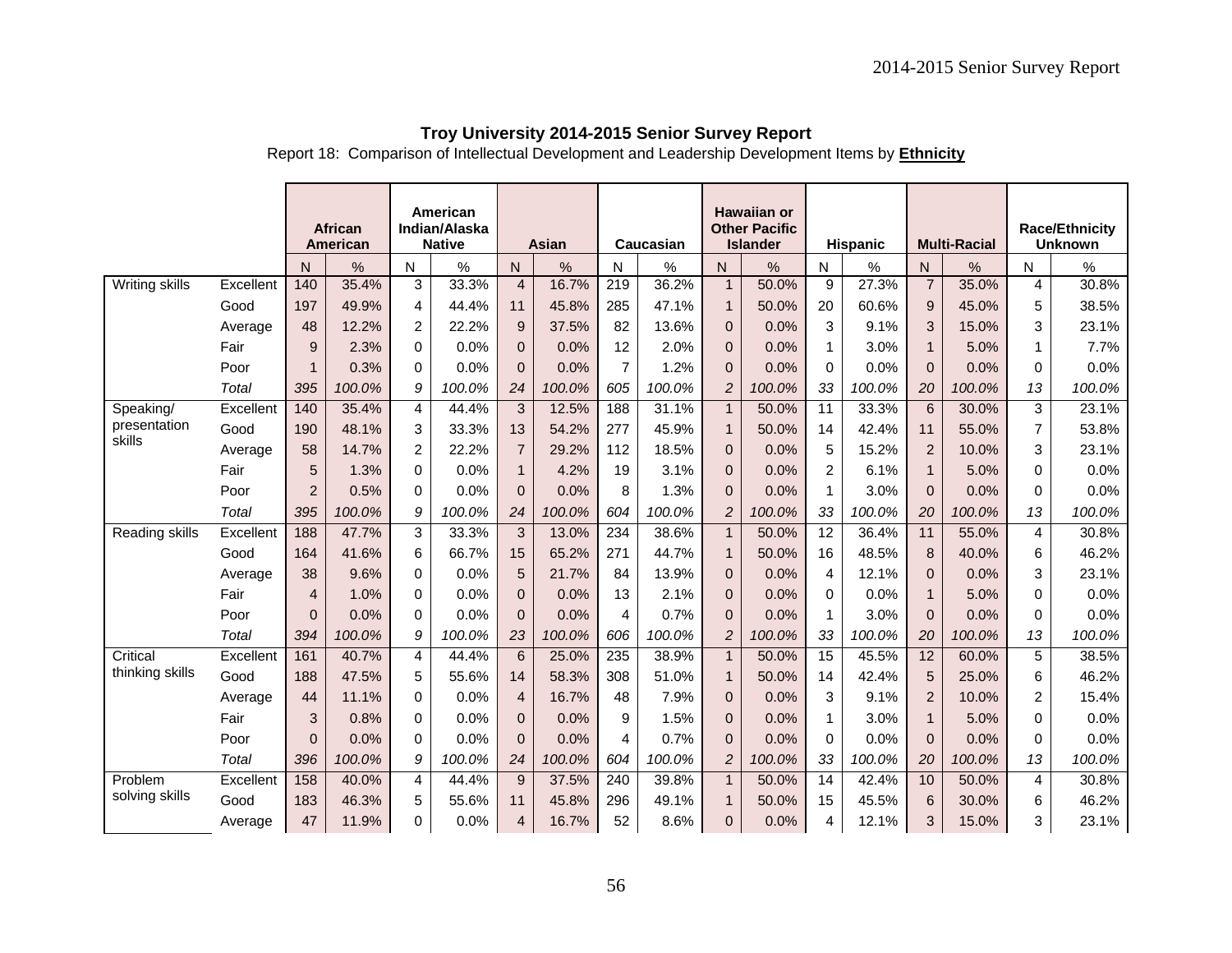|                           | Fair      | 7              | 1.8%   | $\mathbf 0$    | 0.0%   | $\overline{0}$ | 0.0%   | 11               | 1.8%   | 0              | 0.0%   | $\Omega$       | 0.0%   | $\mathbf{1}$   | 5.0%   | 0              | 0.0%   |
|---------------------------|-----------|----------------|--------|----------------|--------|----------------|--------|------------------|--------|----------------|--------|----------------|--------|----------------|--------|----------------|--------|
|                           | Poor      | $\overline{0}$ | 0.0%   | 0              | 0.0%   | $\pmb{0}$      | 0.0%   | 4                | 0.7%   | $\mathbf 0$    | 0.0%   | $\mathbf 0$    | 0.0%   | $\mathbf 0$    | 0.0%   | $\mathbf 0$    | 0.0%   |
|                           | Total     | 395            | 100.0% | 9              | 100.0% | 24             | 100.0% | 603              | 100.0% | $\overline{2}$ | 100.0% | 33             | 100.0% | 20             | 100.0% | 13             | 100.0% |
| Mathematical              | Excellent | 64             | 16.2%  | $\mathbf{1}$   | 11.1%  | 10             | 43.5%  | 102              | 17.0%  | $\overline{0}$ | 0.0%   | $\overline{7}$ | 21.2%  | $\overline{4}$ | 20.0%  | $\mathbf{1}$   | 7.7%   |
| skills                    | Good      | 159            | 40.4%  | 4              | 44.4%  | $\,6$          | 26.1%  | 252              | 41.9%  | $\mathbf{1}$   | 50.0%  | 15             | 45.5%  | 10             | 50.0%  | $\overline{4}$ | 30.8%  |
|                           | Average   | 133            | 33.8%  | $\overline{4}$ | 44.4%  | $\overline{7}$ | 30.4%  | 179              | 29.8%  | $\mathbf 0$    | 0.0%   | 6              | 18.2%  | 5              | 25.0%  | $\overline{4}$ | 30.8%  |
|                           | Fair      | 31             | 7.9%   | $\mathbf 0$    | 0.0%   | $\mathsf 0$    | 0.0%   | 48               | 8.0%   | $\mathbf{1}$   | 50.0%  | 5              | 15.2%  | $\overline{0}$ | 0.0%   | $\mathbf{1}$   | 7.7%   |
|                           | Poor      | $\overline{7}$ | 1.8%   | $\Omega$       | 0.0%   | $\overline{0}$ | 0.0%   | 20               | 3.3%   | $\overline{0}$ | 0.0%   | $\Omega$       | 0.0%   | $\mathbf{1}$   | 5.0%   | 3              | 23.1%  |
|                           | Total     | 394            | 100.0% | 9              | 100.0% | 23             | 100.0% | 601              | 100.0% | $\overline{c}$ | 100.0% | 33             | 100.0% | 20             | 100.0% | 13             | 100.0% |
| Computer                  | Excellent | 113            | 28.7%  | $\overline{c}$ | 22.2%  | 8              | 33.3%  | 162              | 26.7%  | $\mathbf 0$    | 0.0%   | 8              | 25.0%  | $\overline{4}$ | 20.0%  | 3              | 23.1%  |
| technologies              | Good      | 196            | 49.7%  | $\overline{4}$ | 44.4%  | 10             | 41.7%  | 282              | 46.5%  | $\overline{c}$ | 100.0% | 18             | 56.3%  | 12             | 60.0%  | $\sqrt{5}$     | 38.5%  |
|                           | Average   | 77             | 19.5%  | $\overline{c}$ | 22.2%  | $\,6$          | 25.0%  | 136              | 22.4%  | 0              | 0.0%   | 3              | 9.4%   | $\overline{c}$ | 10.0%  | $\sqrt{5}$     | 38.5%  |
|                           | Fair      | 8              | 2.0%   | $\mathbf{1}$   | 11.1%  | 0              | 0.0%   | 19               | 3.1%   | $\mathbf 0$    | 0.0%   | 3              | 9.4%   | $\mathbf{1}$   | 5.0%   | 0              | 0.0%   |
|                           | Poor      | $\Omega$       | 0.0%   | $\Omega$       | 0.0%   | $\mathbf{0}$   | 0.0%   | 8                | 1.3%   | $\overline{0}$ | 0.0%   | $\Omega$       | 0.0%   | $\mathbf{1}$   | 5.0%   | $\mathbf 0$    | 0.0%   |
|                           | Total     | 394            | 100.0% | 9              | 100.0% | 24             | 100.0% | 607              | 100.0% | $\overline{2}$ | 100.0% | 32             | 100.0% | 20             | 100.0% | 13             | 100.0% |
| Research                  | Excellent | 131            | 33.1%  | $\overline{6}$ | 66.7%  | 8              | 33.3%  | 226              | 37.5%  | $\mathbf{1}$   | 50.0%  | 13             | 39.4%  | 8              | 40.0%  | $\overline{4}$ | 30.8%  |
| skills                    | Good      | 200            | 50.5%  | $\overline{c}$ | 22.2%  | 11             | 45.8%  | 263              | 43.6%  | $\mathbf{0}$   | 0.0%   | 15             | 45.5%  | 9              | 45.0%  | 6              | 46.2%  |
|                           | Average   | 56             | 14.1%  | $\mathbf{1}$   | 11.1%  | 5              | 20.8%  | 93               | 15.4%  | $\mathbf{1}$   | 50.0%  | 3              | 9.1%   | $\overline{c}$ | 10.0%  | $\mathbf 3$    | 23.1%  |
|                           | Fair      | 8              | 2.0%   | $\Omega$       | 0.0%   | $\overline{0}$ | 0.0%   | 16               | 2.7%   | $\overline{0}$ | 0.0%   | 1              | 3.0%   | $\overline{0}$ | 0.0%   | $\mathbf 0$    | 0.0%   |
|                           | Poor      | 1              | 0.3%   | $\mathbf 0$    | 0.0%   | $\mathbf 0$    | 0.0%   | 5                | 0.8%   | $\mathbf 0$    | 0.0%   | 1              | 3.0%   | $\mathbf{1}$   | 5.0%   | $\mathbf 0$    | 0.0%   |
|                           | Total     | 396            | 100.0% | 9              | 100.0% | 24             | 100.0% | 603              | 100.0% | $\overline{c}$ | 100.0% | 33             | 100.0% | 20             | 100.0% | 13             | 100.0% |
| Scientific                | Excellent | 93             | 23.6%  | $\overline{2}$ | 22.2%  | $\overline{6}$ | 25.0%  | 142              | 23.5%  | $\mathbf{1}$   | 50.0%  | $\overline{6}$ | 18.2%  | $\overline{6}$ | 30.0%  | $\overline{3}$ | 23.1%  |
| principles and<br>methods | Good      | 169            | 42.9%  | 6              | 66.7%  | $\bf 8$        | 33.3%  | 263              | 43.5%  | $\mathbf{1}$   | 50.0%  | 15             | 45.5%  | 8              | 40.0%  | 3              | 23.1%  |
|                           | Average   | 117            | 29.7%  | $\Omega$       | 0.0%   | 10             | 41.7%  | 155              | 25.7%  | $\overline{0}$ | 0.0%   | 8              | 24.2%  | 5              | 25.0%  | 3              | 23.1%  |
|                           | Fair      | 13             | 3.3%   | 1              | 11.1%  | $\mathbf 0$    | 0.0%   | 33               | 5.5%   | $\Omega$       | 0.0%   | $\overline{2}$ | 6.1%   | $\mathbf{1}$   | 5.0%   | 3              | 23.1%  |
|                           | Poor      | $\overline{a}$ | 0.5%   | 0              | 0.0%   | $\mathsf 0$    | 0.0%   | 11               | 1.8%   | $\mathbf 0$    | 0.0%   | $\overline{c}$ | 6.1%   | $\mathbf 0$    | 0.0%   | $\mathbf{1}$   | 7.7%   |
|                           | Total     | 394            | 100.0% | 9              | 100.0% | 24             | 100.0% | 604              | 100.0% | $\overline{c}$ | 100.0% | 33             | 100.0% | 20             | 100.0% | 13             | 100.0% |
| Understanding             | Excellent | 129            | 32.7%  | $\overline{4}$ | 44.4%  | 6              | 25.0%  | 182              | 30.1%  | $\mathbf{1}$   | 50.0%  | 9              | 27.3%  | 10             | 50.0%  | $\overline{5}$ | 38.5%  |
| different<br>philosophies | Good      | 197            | 49.9%  | 3              | 33.3%  | 12             | 50.0%  | 272              | 45.0%  | $\overline{0}$ | 0.0%   | 20             | 60.6%  | 8              | 40.0%  | $\mathbf 3$    | 23.1%  |
| and cultures              | Average   | 60             | 15.2%  | $\mathbf{1}$   | 11.1%  | 5              | 20.8%  | 123              | 20.3%  | $\mathbf{1}$   | 50.0%  | 3              | 9.1%   | $\overline{2}$ | 10.0%  | $\overline{4}$ | 30.8%  |
|                           | Fair      | 9              | 2.3%   | $\mathbf{1}$   | 11.1%  | $\mathbf{1}$   | 4.2%   | 21               | 3.5%   | $\overline{0}$ | 0.0%   | $\mathbf{1}$   | 3.0%   | $\mathbf 0$    | 0.0%   | 1              | 7.7%   |
|                           | Poor      | $\mathbf 0$    | 0.0%   | $\Omega$       | 0.0%   | $\overline{0}$ | 0.0%   | $\overline{7}$   | 1.2%   | $\Omega$       | 0.0%   | $\Omega$       | 0.0%   | $\overline{0}$ | 0.0%   | 0              | 0.0%   |
|                           | Total     | 395            | 100.0% | 9              | 100.0% | 24             | 100.0% | 605              | 100.0% | $\overline{2}$ | 100.0% | 33             | 100.0% | 20             | 100.0% | 13             | 100.0% |
| Appreciation              | Excellent | 122            | 30.8%  | $\overline{2}$ | 22.2%  | $\overline{4}$ | 16.7%  | $\overline{146}$ | 24.1%  | $\mathbf 0$    | 0.0%   | 9              | 27.3%  | $\overline{8}$ | 40.0%  | 6              | 46.2%  |
| of the arts               | Good      | 190            | 48.0%  | 6              | 66.7%  | 14             | 58.3%  | 253              | 41.8%  | $\overline{c}$ | 100.0% | 15             | 45.5%  | 8              | 40.0%  | 3              | 23.1%  |
|                           | Average   | 70             | 17.7%  | $\Omega$       | 0.0%   | 5              | 20.8%  | 151              | 25.0%  | $\mathbf 0$    | 0.0%   | $\overline{7}$ | 21.2%  | $\overline{c}$ | 10.0%  | 3              | 23.1%  |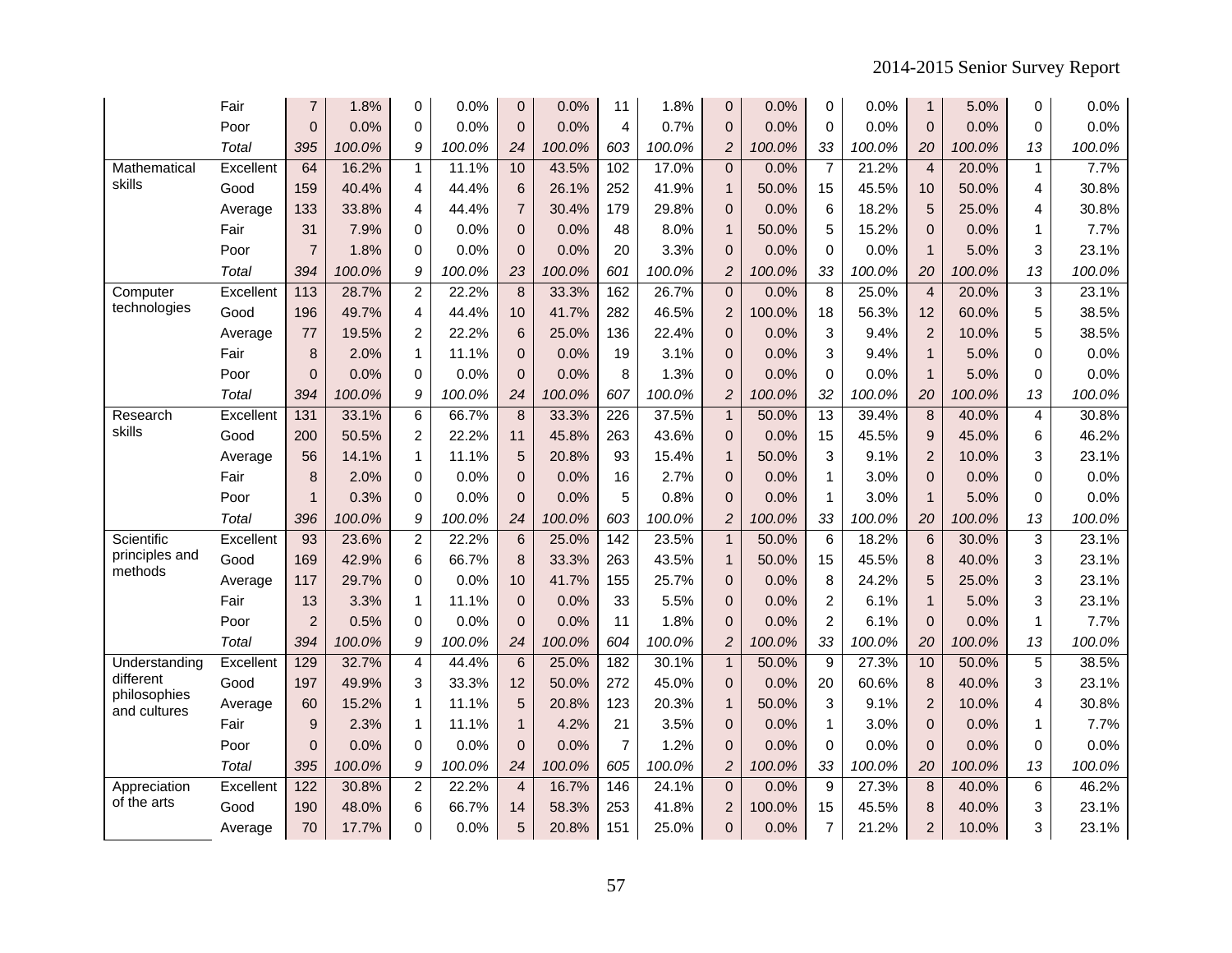|                          | Fair      | 12              | 3.0%   | 1              | 11.1%  | $\mathbf{1}$    | 4.2%   | 41               | 6.8%   | $\mathbf 0$             | 0.0%   | 2               | 6.1%   | $\mathbf{1}$    | 5.0%   | $\mathbf{1}$            | 7.7%   |
|--------------------------|-----------|-----------------|--------|----------------|--------|-----------------|--------|------------------|--------|-------------------------|--------|-----------------|--------|-----------------|--------|-------------------------|--------|
|                          | Poor      | $\overline{a}$  | 0.5%   | 0              | 0.0%   | $\pmb{0}$       | 0.0%   | 14               | 2.3%   | $\mathbf{0}$            | 0.0%   | 0               | 0.0%   | $\mathbf{1}$    | 5.0%   | 0                       | 0.0%   |
|                          | Total     | 396             | 100.0% | 9              | 100.0% | 24              | 100.0% | 605              | 100.0% | $\overline{c}$          | 100.0% | 33              | 100.0% | 20              | 100.0% | 13                      | 100.0% |
| Leadership               | Excellent | 202             | 51.1%  | $\overline{4}$ | 44.4%  | $\overline{7}$  | 29.2%  | $\overline{242}$ | 40.1%  | $\mathbf{1}$            | 50.0%  | $\overline{17}$ | 51.5%  | 9               | 45.0%  | 4                       | 30.8%  |
| skills                   | Good      | 139             | 35.2%  | 3              | 33.3%  | 10              | 41.7%  | 249              | 41.2%  | $\mathbf{1}$            | 50.0%  | 12              | 36.4%  | 8               | 40.0%  | 6                       | 46.2%  |
|                          | Average   | 42              | 10.6%  | $\mathbf{1}$   | 11.1%  | $6\phantom{1}6$ | 25.0%  | 88               | 14.6%  | $\mathbf{0}$            | 0.0%   | $\overline{2}$  | 6.1%   | 3               | 15.0%  | 3                       | 23.1%  |
|                          | Fair      | 9               | 2.3%   | 1              | 11.1%  | $\mathbf{1}$    | 4.2%   | 14               | 2.3%   | $\mathbf{0}$            | 0.0%   | $\overline{2}$  | 6.1%   | $\pmb{0}$       | 0.0%   | $\mathsf 0$             | 0.0%   |
|                          | Poor      | 3               | 0.8%   | 0              | 0.0%   | $\mathbf{0}$    | 0.0%   | 11               | 1.8%   | $\mathbf{0}$            | 0.0%   | $\Omega$        | 0.0%   | $\mathbf{0}$    | 0.0%   | 0                       | 0.0%   |
|                          | Total     | 395             | 100.0% | 9              | 100.0% | 24              | 100.0% | 604              | 100.0% | $\overline{c}$          | 100.0% | 33              | 100.0% | 20              | 100.0% | 13                      | 100.0% |
| Management               | Excellent | 195             | 49.4%  | 5              | 55.6%  | $\overline{7}$  | 29.2%  | $\overline{277}$ | 45.8%  | $\mathbf{1}$            | 50.0%  | 16              | 48.5%  | 11              | 55.0%  | 5                       | 38.5%  |
| and                      | Good      | 156             | 39.5%  | 2              | 22.2%  | 13              | 54.2%  | 249              | 41.2%  | $\mathbf{1}$            | 50.0%  | 15              | 45.5%  | $\overline{7}$  | 35.0%  | 6                       | 46.2%  |
| organizational<br>skills | Average   | 35              | 8.9%   | $\mathbf{1}$   | 11.1%  | $\overline{4}$  | 16.7%  | 66               | 10.9%  | $\mathbf 0$             | 0.0%   | 1               | 3.0%   | $\mathbf{1}$    | 5.0%   | $\mathbf{1}$            | 7.7%   |
|                          | Fair      | $\overline{7}$  | 1.8%   | $\mathbf{1}$   | 11.1%  | $\pmb{0}$       | 0.0%   | 8                | 1.3%   | $\pmb{0}$               | 0.0%   | $\mathbf{1}$    | 3.0%   | $\mathbf{1}$    | 5.0%   | 0                       | 0.0%   |
|                          | Poor      | $\overline{2}$  | 0.5%   | $\Omega$       | 0.0%   | $\mathbf{0}$    | 0.0%   | 5                | 0.8%   | $\mathbf{0}$            | 0.0%   | $\Omega$        | 0.0%   | $\mathbf 0$     | 0.0%   | $\mathbf{1}$            | 7.7%   |
|                          | Total     | 395             | 100.0% | 9              | 100.0% | 24              | 100.0% | 605              | 100.0% | $\overline{c}$          | 100.0% | 33              | 100.0% | 20              | 100.0% | 13                      | 100.0% |
| Time                     | Excellent | $\frac{175}{2}$ | 44.3%  | $\overline{5}$ | 55.6%  | 9               | 37.5%  | 281              | 46.5%  | $\mathbf{1}$            | 50.0%  | 16              | 48.5%  | 10              | 50.0%  | $\overline{6}$          | 46.2%  |
| management               | Good      | 161             | 40.8%  | 3              | 33.3%  | 10 <sup>1</sup> | 41.7%  | 240              | 39.7%  | $\mathbf{1}$            | 50.0%  | 11              | 33.3%  | 8               | 40.0%  | 3                       | 23.1%  |
|                          | Average   | 45              | 11.4%  | $\mathbf{1}$   | 11.1%  | 5               | 20.8%  | 62               | 10.3%  | $\mathbf{0}$            | 0.0%   | 4               | 12.1%  | $\mathbf{1}$    | 5.0%   | $\boldsymbol{2}$        | 15.4%  |
|                          | Fair      | 11              | 2.8%   | 0              | 0.0%   | $\mathbf{0}$    | 0.0%   | 16               | 2.6%   | $\mathbf 0$             | 0.0%   | 2               | 6.1%   | 0               | 0.0%   | $\mathbf{1}$            | 7.7%   |
|                          | Poor      | 3               | 0.8%   | $\Omega$       | 0.0%   | $\Omega$        | 0.0%   | 5                | 0.8%   | 0                       | 0.0%   | $\Omega$        | 0.0%   | $\mathbf{1}$    | 5.0%   | $\mathbf{1}$            | 7.7%   |
|                          | Total     | 395             | 100.0% | 9              | 100.0% | 24              | 100.0% | 604              | 100.0% | $\overline{\mathbf{c}}$ | 100.0% | 33              | 100.0% | 20              | 100.0% | 13                      | 100.0% |
| Working                  | Excellent | 192             | 48.5%  | $\overline{2}$ | 22.2%  | 11              | 45.8%  | 229              | 37.9%  | $\overline{0}$          | 0.0%   | 13              | 39.4%  | $\overline{12}$ | 60.0%  | $\overline{2}$          | 15.4%  |
| cooperatively            | Good      | 153             | 38.6%  | 5              | 55.6%  | 10              | 41.7%  | 253              | 41.8%  | $\overline{2}$          | 100.0% | 15              | 45.5%  | 5               | 25.0%  | $\overline{7}$          | 53.8%  |
| in groups                | Average   | 36              | 9.1%   | $\mathbf{1}$   | 11.1%  | 3               | 12.5%  | 97               | 16.0%  | $\mathbf 0$             | 0.0%   | 3               | 9.1%   | $\mathbf{1}$    | 5.0%   | 3                       | 23.1%  |
|                          | Fair      | 15              | 3.8%   | $\mathbf{1}$   | 11.1%  | $\mathbf{0}$    | 0.0%   | 17               | 2.8%   | $\mathbf 0$             | 0.0%   | $\Omega$        | 0.0%   | $\mathbf 0$     | 0.0%   | $\mathbf{1}$            | 7.7%   |
|                          | Poor      | $\overline{0}$  | 0.0%   | 0              | 0.0%   | $\pmb{0}$       | 0.0%   | 9                | 1.5%   | $\pmb{0}$               | 0.0%   | $\overline{c}$  | 6.1%   | $\overline{c}$  | 10.0%  | 0                       | 0.0%   |
|                          | Total     | 396             | 100.0% | 9              | 100.0% | 24              | 100.0% | 605              | 100.0% | $\overline{c}$          | 100.0% | 33              | 100.0% | 20              | 100.0% | 13                      | 100.0% |
| Planning and             | Excellent | 194             | 49.0%  | 3              | 33.3%  | 9               | 37.5%  | 258              | 42.7%  | $\mathbf{1}$            | 50.0%  | $\overline{14}$ | 42.4%  | $\overline{12}$ | 60.0%  | $\overline{\mathbf{4}}$ | 30.8%  |
| carrying out             | Good      | 166             | 41.9%  | 6              | 66.7%  | 10              | 41.7%  | 272              | 45.0%  | $\mathbf{1}$            | 50.0%  | 14              | 42.4%  | 5               | 25.0%  | 5                       | 38.5%  |
| projects                 | Average   | 24              | 6.1%   | $\Omega$       | 0.0%   | 5               | 20.8%  | 63               | 10.4%  | $\mathbf{0}$            | 0.0%   | 3               | 9.1%   | 3               | 15.0%  | $\overline{4}$          | 30.8%  |
|                          | Fair      | 10              | 2.5%   | 0              | 0.0%   | $\pmb{0}$       | 0.0%   | 8                | 1.3%   | $\mathbf{0}$            | 0.0%   | 0               | 0.0%   | $\pmb{0}$       | 0.0%   | 0                       | 0.0%   |
|                          | Poor      | $\overline{c}$  | 0.5%   | 0              | 0.0%   | $\mathbf{0}$    | 0.0%   | 3                | 0.5%   | $\Omega$                | 0.0%   | $\overline{c}$  | 6.1%   | $\mathbf 0$     | 0.0%   | 0                       | 0.0%   |
|                          | Total     | 396             | 100.0% | 9              | 100.0% | 24              | 100.0% | 604              | 100.0% | $\overline{c}$          | 100.0% | 33              | 100.0% | 20              | 100.0% | 13                      | 100.0% |
| Citizenship              | Excellent | 185             | 47.2%  | 3              | 33.3%  | 8               | 33.3%  | 202              | 33.6%  | $\mathbf{1}$            | 50.0%  | $\overline{14}$ | 43.8%  | 10              | 50.0%  | 5                       | 38.5%  |
| skills                   | Good      | 149             | 38.0%  | $\overline{4}$ | 44.4%  | 10              | 41.7%  | 245              | 40.7%  | $\mathbf{1}$            | 50.0%  | 11              | 34.4%  | $\overline{7}$  | 35.0%  | 4                       | 30.8%  |
|                          | Average   | 46              | 11.7%  | 1              | 11.1%  | $\,6\,$         | 25.0%  | 119              | 19.8%  | 0                       | 0.0%   | 4               | 12.5%  | $\mathbf 0$     | 0.0%   | 3                       | 23.1%  |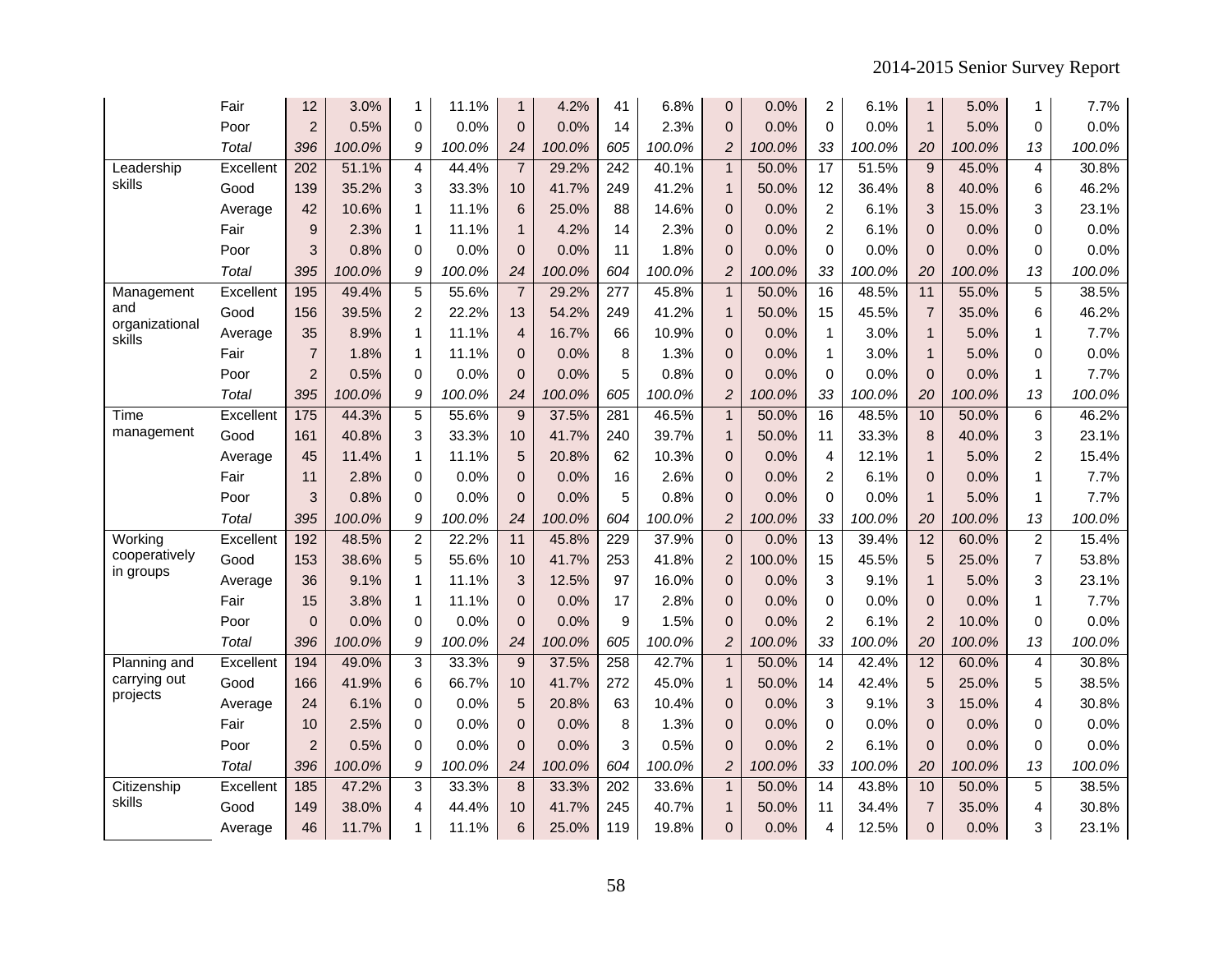2014-2015 Senior Survey Report

|                                | Fair      | 9              | 2.3%   |    | 11.1%   | $\overline{0}$ | 0.0%   | 23  | 3.8%   | $\Omega$     | 0.0%    |    | 3.1%    |          | 5.0%   |    | 7.7%    |
|--------------------------------|-----------|----------------|--------|----|---------|----------------|--------|-----|--------|--------------|---------|----|---------|----------|--------|----|---------|
|                                | Poor      | 3              | 0.8%   |    | $0.0\%$ | 0              | 0.0%   | 13  | 2.2%   | $\mathbf{0}$ | 0.0%    |    | 6.3%    | 2        | 10.0%  | 0  | $0.0\%$ |
|                                | Total     | 392            | 100.0% |    | 100.0%  | 24             | 100.0% | 602 | 100.0% | 2            | 100.0%  | 32 | 100.0%  | 20       | 100.0% | 13 | 100.0%  |
| Strategies for                 | Excellent | 177            | 44.9%  |    | 55.6%   | 6              | 25.0%  | 265 | 43.9%  |              | 50.0%   | 16 | 48.5%   | 11       | 55.0%  |    | 7.7%    |
| applying skills<br>in my field | Good      | 167            | 42.4%  |    | 33.3%   | 14             | 58.3%  | 246 | 40.7%  |              | 50.0%   | 12 | 36.4%   | 6        | 30.0%  | 7  | 53.8%   |
|                                | Average   | 42             | 10.7%  |    | 11.1%   | 4              | 16.7%  | 63  | 10.4%  | $\Omega$     | 0.0%    | 4  | 12.1%   |          | 5.0%   | 4  | 30.8%   |
|                                | Fair      | 6              | 1.5%   |    | $0.0\%$ | 0              | 0.0%   | 16  | 2.6%   | $\Omega$     | $0.0\%$ |    | 3.0%    | $\Omega$ | 0.0%   |    | 7.7%    |
|                                | Poor      | $\overline{2}$ | 0.5%   |    | 0.0%    | 0              | 0.0%   | 14  | 2.3%   | 0            | 0.0%    |    | $0.0\%$ | 2        | 10.0%  | 0  | 0.0%    |
|                                | Total     | 394            | 100.0% | 9. | 100.0%  | 24             | 100.0% | 604 | 100.0% | 2            | 100.0%  | 33 | 100.0%  | 20       | 100.0% | 13 | 100.0%  |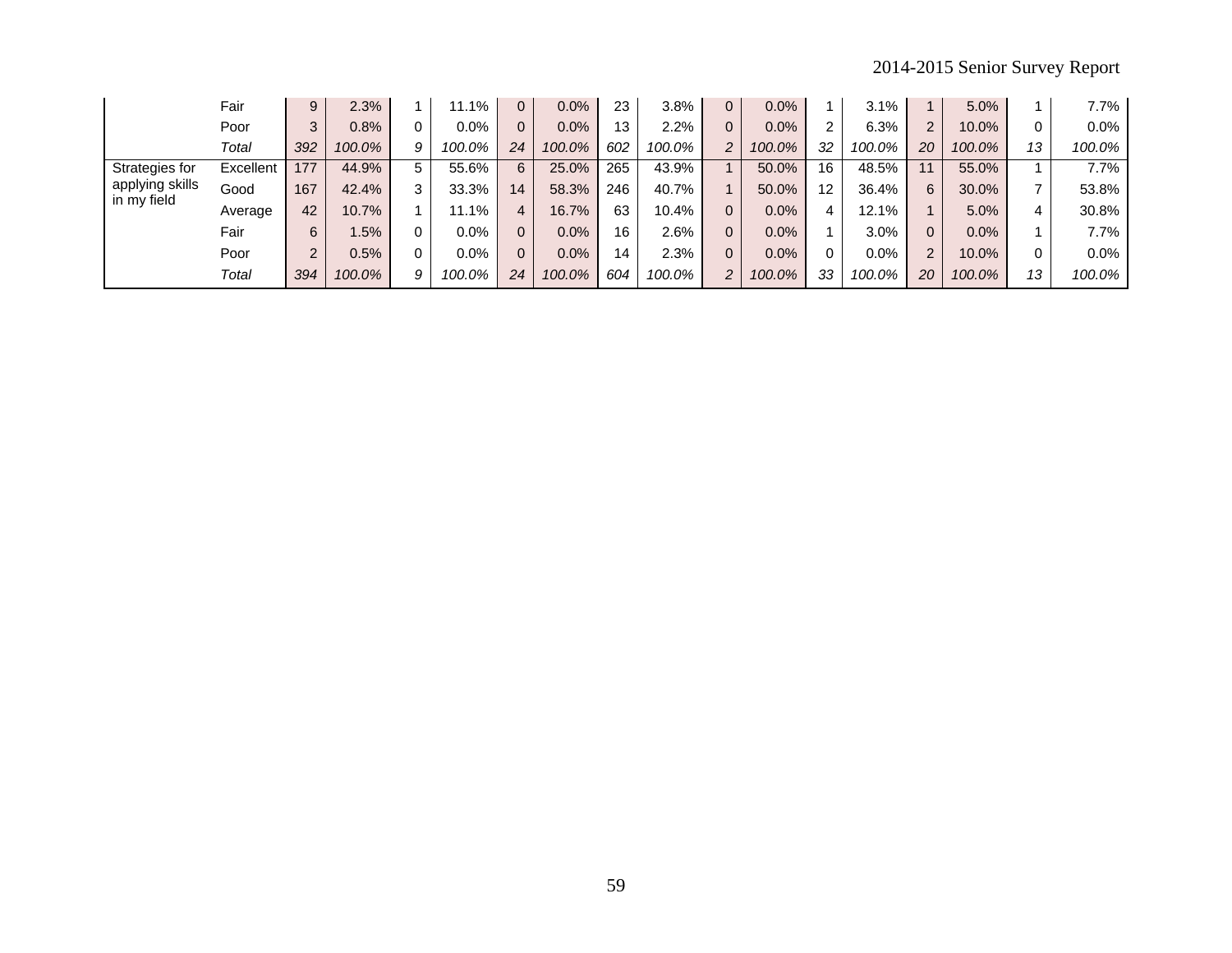# **Troy University 2014-2015 Senior Survey Report 19: Frequencies – Overall**

## **GENERAL INFORMATION**

**1) Semester of Intended Graduation:** 

|         |                        | Frequency | Valid<br>Percent |
|---------|------------------------|-----------|------------------|
| Valid   | Spring 2015            | 403       | 35.2             |
|         | Summer 2015            | 167       | 14.6             |
|         | <b>Fall 2015</b>       | 247       | 21.6             |
|         | Other (please specify) | 94        | 8.2              |
|         | Spring 2016            | 233       | 20.4             |
|         | Total                  | 1144      | 100.0            |
| Missing | System                 | 5         |                  |
| Total   |                        | 1149      |                  |

#### **2) Gender:**

|         |        |           | Valid   |
|---------|--------|-----------|---------|
|         |        | Frequency | Percent |
| Valid   | Male   | 361       | 31.6    |
|         | Female | 781       | 68.4    |
|         | Total  | 1142      | 100.0   |
| Missing | System | 7         |         |
| Total   |        | 1149      |         |

## **3) Ethnicity:**

|         |                                    |                | Valid      |
|---------|------------------------------------|----------------|------------|
|         |                                    | Frequency      | Percent    |
| Valid   | African American                   | 404            | 35.4       |
|         | American Indian/Alaska Native      | 10             | .9         |
|         | Asian                              | 26             | 2.3        |
|         | Caucasian                          | 629            | 55.1       |
|         | Hawaiian or Other Pacific Islander | $\overline{2}$ | $\cdot$ .2 |
|         | Hispanic                           | 34             | 3.0        |
|         | Multi-Racial                       | 22             | 1.9        |
|         | Race/Ethnicity Unknown             | 14             | 1.2        |
|         | Total                              | 1141           | 100.0      |
| Missing | System                             | 8              |            |
| Total   |                                    | 1149           |            |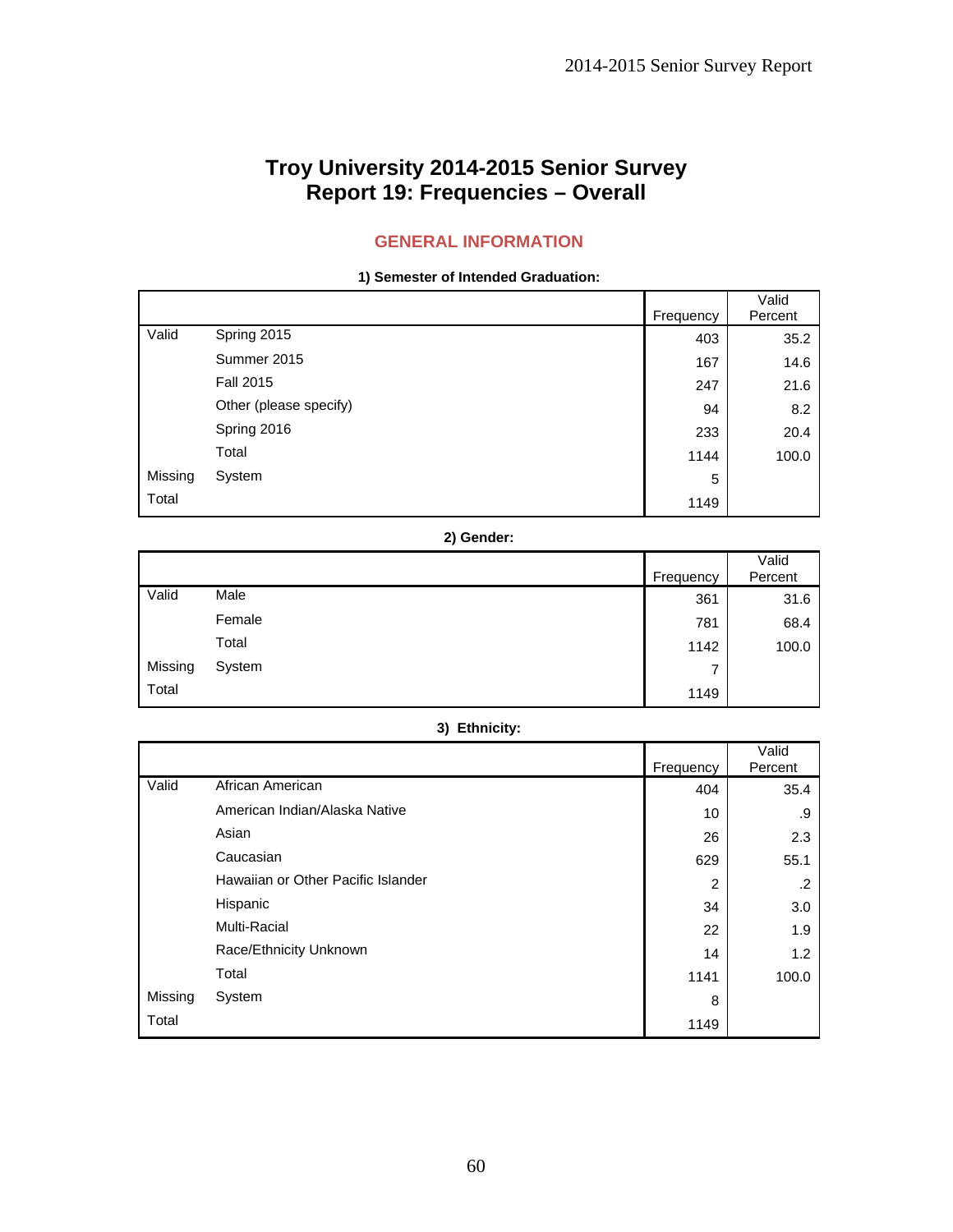| ۰.<br>× |
|---------|
|         |

|         |            | Frequency      | Valid<br>Percent |
|---------|------------|----------------|------------------|
| Valid   | $20 - 21$  | 76             | 6.6              |
|         | $22 - 24$  | 288            | 25.2             |
|         | 25-29      | 156            | 13.6             |
|         | 30-34      | 156            | 13.6             |
|         | 35-39      | 139            | 12.2             |
|         | 40-49      | 227            | 19.8             |
|         | 50-64      | 100            | 8.7              |
|         | 65 or over | $\overline{2}$ | $.2\phantom{0}$  |
|         | Total      | 1144           | 100.0            |
| Missing | System     | 5              |                  |
| Total   |            | 1149           |                  |

## **5) Marital status:**

|         |          |           | Valid   |
|---------|----------|-----------|---------|
|         |          | Frequency | Percent |
| Valid   | Single   | 548       | 47.9    |
|         | Married  | 486       | 42.5    |
|         | Divorced | 90        | 7.9     |
|         | Widowed  | 5         | $\cdot$ |
|         | Other    | 15        | 1.3     |
|         | Total    | 1144      | 100.0   |
| Missing | System   | 5         |         |
| Total   |          | 1149      |         |

## **6) Are you a US citizen?**

|         |        | Frequency | Valid<br>Percent |
|---------|--------|-----------|------------------|
| Valid   | Yes    | 1113      | 97.4             |
|         | No     | 30        | 2.6              |
|         | Total  | 1143      | 100.0            |
| Missing | System | 6         |                  |
| Total   |        | 1149      |                  |

|       |                | Frequency      | Valid<br>Percent |
|-------|----------------|----------------|------------------|
| Valid | Brazil         | 4              | 3.3              |
|       | Canada         | $\overline{2}$ | 6.7              |
|       | China          | 11             | 36.7             |
|       | Czech Republic | 4              | 3.3              |
|       | Germany        | и              | 3.3              |
|       | Japan          | 4              | 3.3              |
|       | Morocco        | 4              | 3.3              |

## **You indicated that you are not a US citizen, which country are you from?**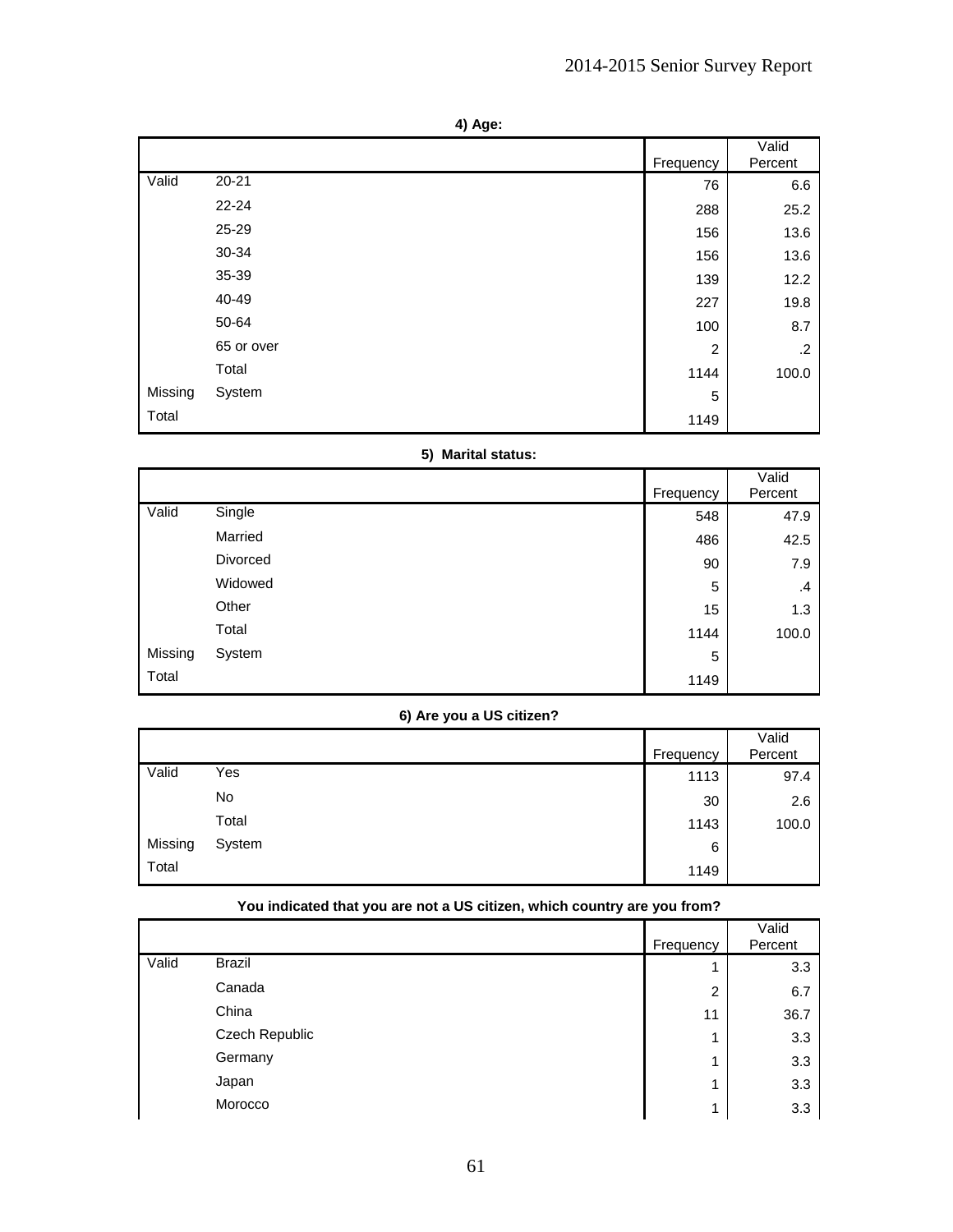|         | Nigeria        | 4    | 3.3   |
|---------|----------------|------|-------|
|         | Tunisia        | 1    | 3.3   |
|         | United Kingdom | 4    | 3.3   |
|         | Vietnam        | 9    | 30.0  |
|         | Total          | 30   | 100.0 |
| Missing | System         | 1119 |       |
| Total   |                | 1149 |       |

| <b>States</b> |                |                           |                  |
|---------------|----------------|---------------------------|------------------|
|               |                | Frequency                 | Valid<br>Percent |
| Valid         | Alabama        | 636                       | 58.5             |
|               | Arizona        | 4                         | $\mathcal{A}$    |
|               | Arkansas       | $\overline{c}$            | $\cdot$ .2       |
|               | California     | 11                        | 1.0              |
|               | Colorado       | 5                         | $.5\,$           |
|               | Connecticut    | 1                         | $\cdot$ 1        |
|               | Delaware       | $\overline{c}$            | $\overline{2}$   |
|               | Florida        | 109                       | 10.0             |
|               | Georgia        | 168                       | 15.4             |
|               | Illinois       | $\ensuremath{\mathsf{3}}$ | $\cdot$ 3        |
|               | lowa           | $\mathbf{1}$              | $\cdot$ 1        |
|               | Kansas         | 1                         | $\cdot$ 1        |
|               | Kentucky       | 6                         | .6               |
|               | Louisiana      | 6                         | 6.6              |
|               | Maryland       | 4                         | .4               |
|               | Massachusetts  | $\overline{c}$            | $\cdot$ .2       |
|               | Mississippi    | 4                         | $\mathcal{A}$    |
|               | Nebraska       | $\overline{c}$            | $\cdot$ .2       |
|               | Nevada         | $\mathbf{1}$              | $\cdot$ 1        |
|               | New York       | 6                         | ${\bf .6}$       |
|               | North Carolina | 16                        | 1.5              |
|               | Ohio           | $\overline{\mathbf{4}}$   | $\mathcal{A}$    |
|               | Oklahoma       | 1                         | $\cdot$ 1        |
|               | Oregon         | 3                         | $\cdot$ 3        |
|               | Pennsylvania   | $\mathbf 5$               | $.5\,$           |
|               | South Carolina | 8                         | .7               |
|               | Tennessee      | 11                        | 1.0              |
|               | Texas          | 34                        | 3.1              |
|               | Virginia       | 14                        | 1.3              |
|               | Washington     | $\overline{7}$            | ${\bf .6}$       |
|               | West Virginia  | 1                         | .1               |
|               | Wisconsin      | $\mathbf 5$               | $.5\,$           |

#### **You indicated that you are a US citizen, which state is your permanent home state in the United**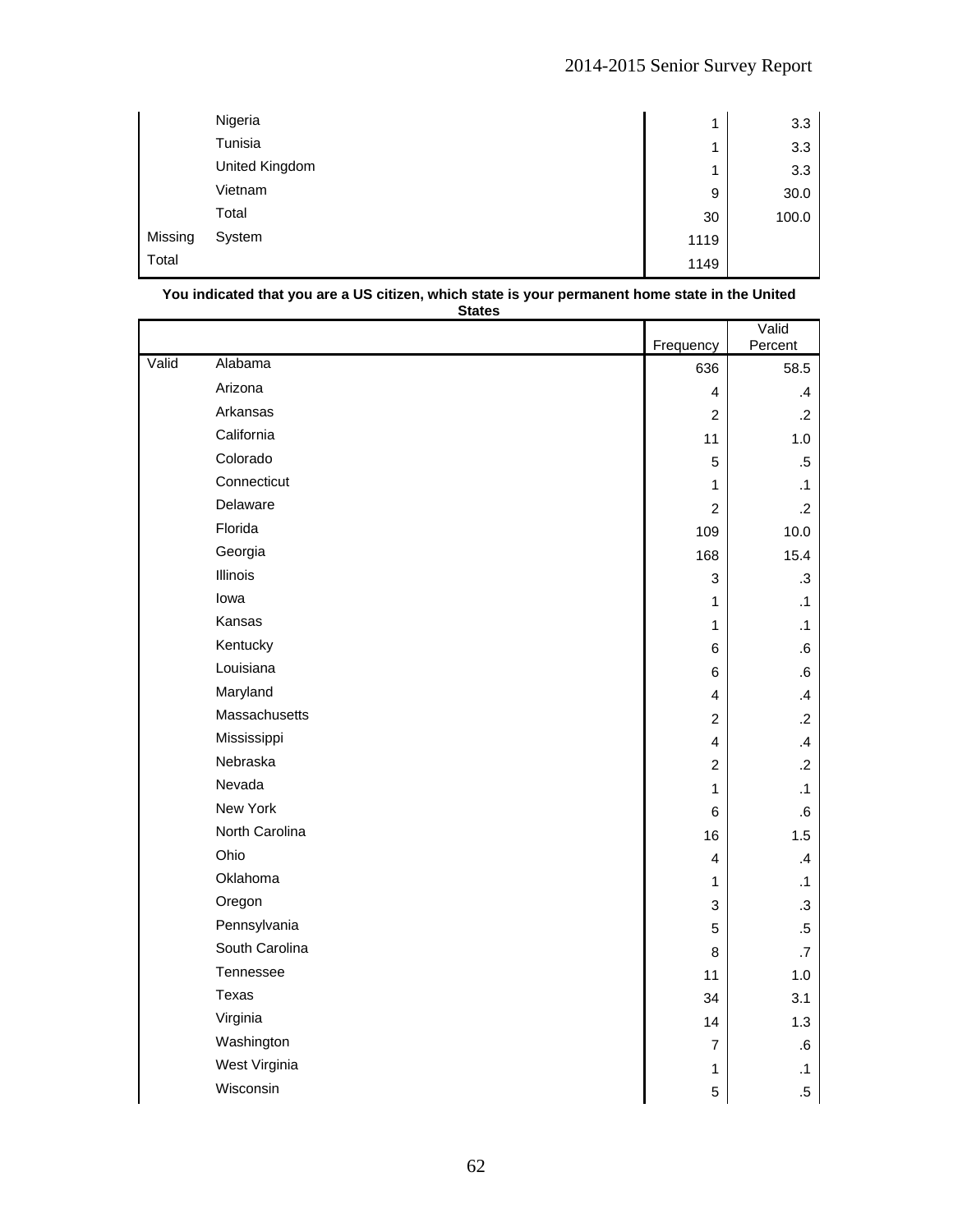# 2014-2015 Senior Survey Report

|         | Wyoming                              | 4    |       |
|---------|--------------------------------------|------|-------|
|         | Alaska                               | 4    |       |
|         | I do not reside in the United States | 3    | .3    |
|         | Total                                | 1088 | 100.0 |
| Missing | System                               | 61   |       |
| Total   |                                      | 1149 |       |

|         |                          | Frequency | Valid<br>Percent |
|---------|--------------------------|-----------|------------------|
| Valid   | Dothan Campus            | 137       | 12.1             |
|         | eTROY                    | 448       | 39.6             |
|         | Global Campus            | 27        | 2.4              |
|         | <b>Montgomery Campus</b> | 84        | 7.4              |
|         | Phenix City Campus       | 91        | 8.0              |
|         | <b>Troy Campus</b>       | 345       | 30.5             |
|         | Total                    | 1132      | 100.0            |
| Missing | System                   | 17        |                  |
| Total   |                          | 1149      |                  |

## **7) From which Troy University campus will you graduate?**

|         |                                 | Frequency      | Valid<br>Percent |
|---------|---------------------------------|----------------|------------------|
| Valid   | Albany, GA                      | 7              | 33.3             |
|         | Brunswick, GA                   | 5              | 23.8             |
|         | eTROY - Online                  | 4              | 19.0             |
|         | Fort Lewis, WA                  | 4              | 4.8              |
|         | Fort Walton Beach, FL           | $\overline{2}$ | 9.5              |
|         | Troy, AL (eTROY Support Center) | $\overline{2}$ | 9.5              |
|         | Total                           | 21             | 100.0            |
| Missing | System                          | 1128           |                  |
| Total   |                                 | 1149           |                  |

## **You selected Global Campus, from which site did you file your intent to graduate?**

#### **8) What degree program are you currently completing at Troy University?**

|         |                             | Frequency      | Valid<br>Percent |
|---------|-----------------------------|----------------|------------------|
| Valid   | Associate                   | 12             | 1.1              |
|         | Bachelor's                  | 1116           | 98.6             |
|         | Master's                    | 1              | . .              |
|         | <b>Education Specialist</b> | $\overline{2}$ | $\cdot$          |
|         | Other                       | 4              |                  |
|         | Total                       | 1132           | 100.0            |
| Missing | System                      | 17             |                  |
| Total   |                             | 1149           |                  |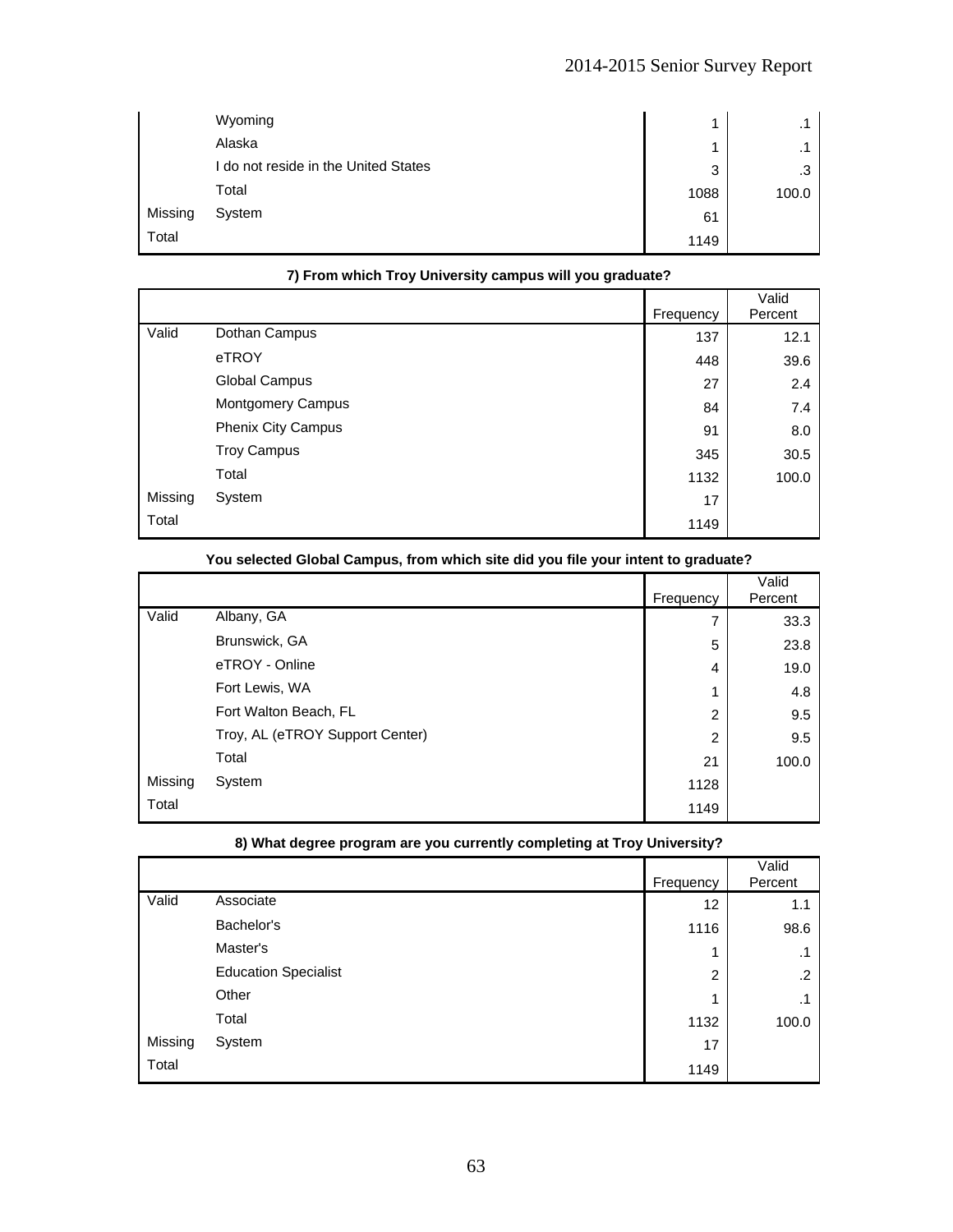|         |                                    | Frequency | Valid<br>Percent |
|---------|------------------------------------|-----------|------------------|
| Valid   | Arts & Sciences                    | 463       | 41.2             |
|         | Sorrell College of Business        | 238       | 21.2             |
|         | <b>Communication and Fine Arts</b> | 57        | 5.1              |
|         | Education                          | 216       | 19.2             |
|         | <b>Health &amp; Human Services</b> | 149       | 13.3             |
|         | Total                              | 1123      | 100.0            |
| Missing | System                             | 26        |                  |
| Total   |                                    | 1149      |                  |

## **9) From which college will you be graduating?**

|         |                                          | Frequency      | Valid<br>Percent |
|---------|------------------------------------------|----------------|------------------|
| Valid   | <b>Biology Major</b>                     | 17             | 3.7              |
|         | <b>Biology Program</b>                   | 9              | 2.0              |
|         | Biology, Preprofessional Major           | 14             | 3.1              |
|         | <b>Chemistry Major</b>                   | $\overline{2}$ | .4               |
|         | Chemistry Program                        | 1              | $\cdot$          |
|         | Comprehensive General Science Program    | 1              | $\cdot$ .2       |
|         | <b>Computer Science</b>                  | 16             | 3.5              |
|         | Computer Science, Applied Major          | 32             | 7.0              |
|         | Criminal Justice                         | 160            | 35.0             |
|         | <b>Environmental Science Program</b>     | 2              | $\mathbf{A}$     |
|         | <b>General Education</b>                 | 3              | .7               |
|         | <b>History Major</b>                     | 26             | 5.7              |
|         | Marine Biology Program                   | 2              | $\mathbf{.4}$    |
|         | Mathematics Major                        | 9              | 2.0              |
|         | <b>Political Science Major</b>           | 24             | 5.3              |
|         | <b>Public Administration</b>             | 1              | $\cdot$ .2       |
|         | Social Science Major                     | 52             | 11.4             |
|         | Sociology Major                          | 19             | 4.2              |
|         | Surveying and Geomatics Sciences Program | 1              | $\cdot$          |
|         | Other                                    | 66             | 14.4             |
|         | Total                                    | 457            | 100.0            |
| Missing | System                                   | 692            |                  |
| Total   |                                          | 1149           |                  |

## **10) What is your major in the College of Arts and Sciences?**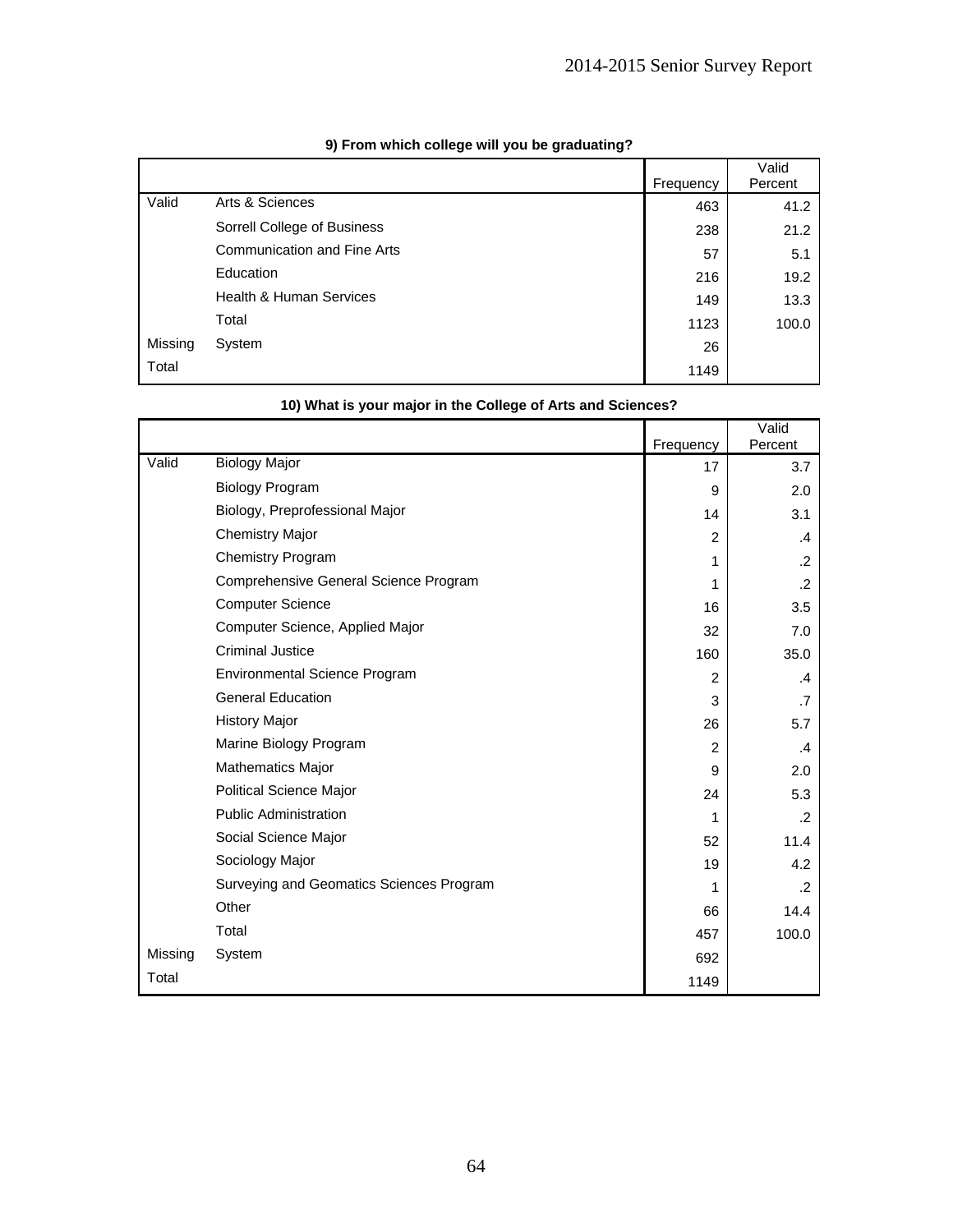|         |                                                       |                 | Valid   |
|---------|-------------------------------------------------------|-----------------|---------|
|         |                                                       | Frequency       | Percent |
| Valid   | Accounting                                            | 35              | 14.9    |
|         | Finance                                               | 6               | 2.6     |
|         | <b>General Business</b>                               | 65              | 27.7    |
|         | <b>General Business - Economics</b>                   | 2               | .9      |
|         | <b>General Business - International Business</b>      | 7               | 3.0     |
|         | General Business - International Economic Development | 1               | $\cdot$ |
|         | <b>Information Systems</b>                            | 8               | 3.4     |
|         | Information Systems - Networking and Web Development  | $\mathcal{P}$   | .9      |
|         | Management                                            | 32              | 13.6    |
|         | Management - Hospitality and Tourism                  | 4               | 1.7     |
|         | Management - Human Resource                           | 29              | 12.3    |
|         | Management - Production and Operations                | 1               | $\cdot$ |
|         | Marketing                                             | 12 <sup>°</sup> | 5.1     |
|         | Risk Management and Insurance                         | 6               | 2.6     |
|         | Resources in Technology Management                    | 19              | 8.1     |
|         | Other                                                 | 6               | 2.6     |
|         | Total                                                 | 235             | 100.0   |
| Missing | System                                                | 914             |         |
| Total   |                                                       | 1149            |         |

|  |  | 10) What is your major in the Sorrell College of Business? |  |
|--|--|------------------------------------------------------------|--|
|--|--|------------------------------------------------------------|--|

|         | 10) What is your major in the College of Communication and Fine Arts? |               |                  |  |
|---------|-----------------------------------------------------------------------|---------------|------------------|--|
|         |                                                                       | Frequency     | Valid<br>Percent |  |
| Valid   | Art Major                                                             |               | 1.8              |  |
|         | Broadcast Journalism Major                                            | 13            | 23.2             |  |
|         | Communication Arts Major - Communication Studies Track                | 9             | 16.1             |  |
|         | Communication Arts Major - Theatre Track                              | $\mathcal{P}$ | 3.6              |  |
|         | Design, Technology and Innovation Program                             | 8             | 14.3             |  |
|         | English Major                                                         | 11            | 19.6             |  |
|         | Foreign Language Major                                                | 1             | 1.8              |  |
|         | Journalism, Print Major                                               | 3             | 5.4              |  |
|         | Music Major                                                           |               | 12.5             |  |
|         | <b>Studio Arts</b>                                                    |               | 1.8              |  |
|         | Total                                                                 | 56            | 100.0            |  |
| Missing | System                                                                | 1093          |                  |  |
| Total   |                                                                       | 1149          |                  |  |

|  |  |  | 10) What is your major in the College of Education? |
|--|--|--|-----------------------------------------------------|
|  |  |  |                                                     |

|       |                                                               | Frequency | Valid<br>Percent |
|-------|---------------------------------------------------------------|-----------|------------------|
| Valid | Collaborative Teacher (Grades K-6)                            |           |                  |
|       | Counseling and Psychology - Clinical Mental Health Counseling |           |                  |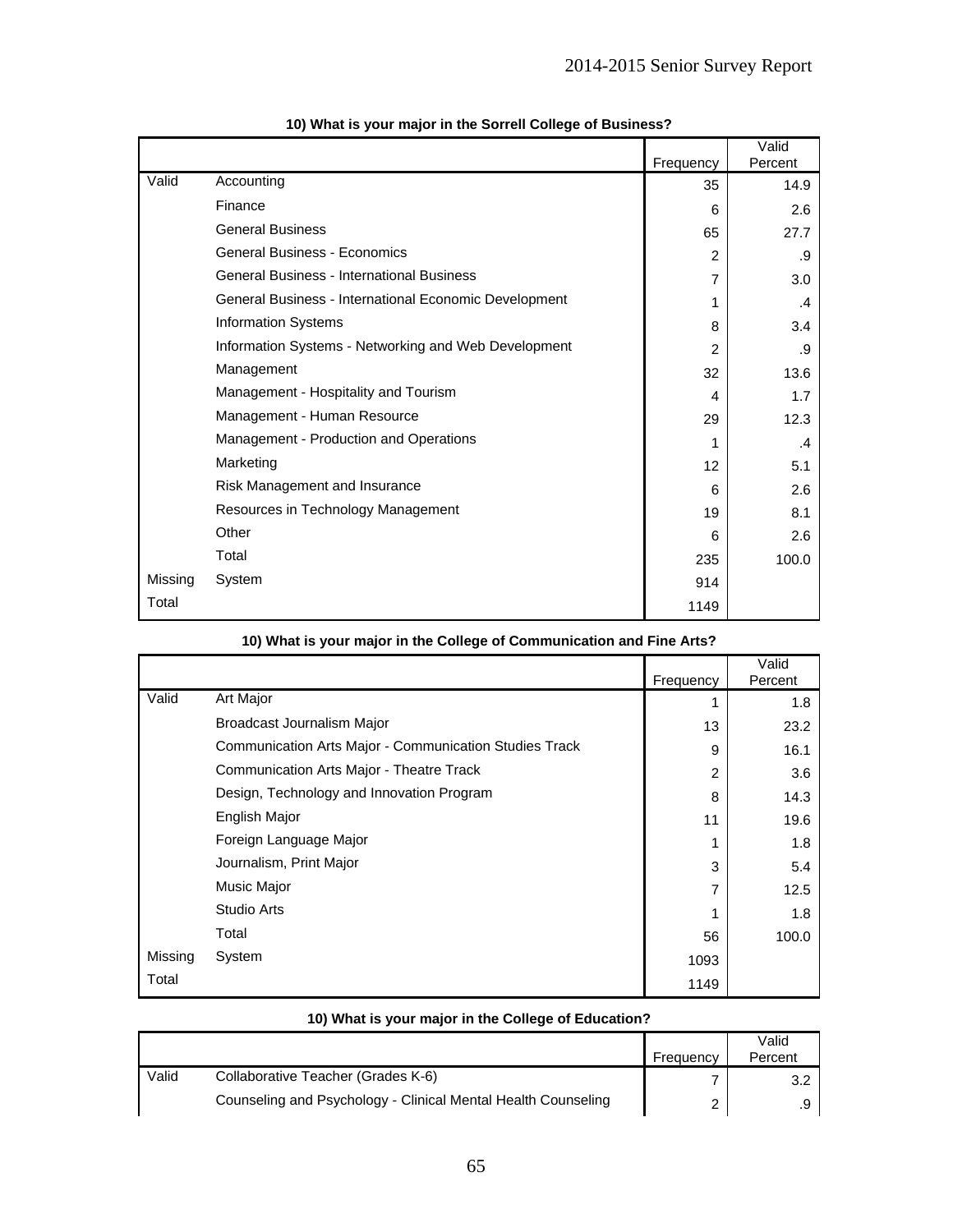|                   | Counseling and Psychology - Rehabilitation Counseling Counseling | 1             | .5     |
|-------------------|------------------------------------------------------------------|---------------|--------|
|                   | Early Childhood Education (Grades P-3)                           | 5             | 2.3    |
|                   | Elementary Education (Grades K-6)                                | 51            | 23.6   |
|                   | Interdisciplinary Education (Grades P-12) - Physical Education   | 4             | 1.9    |
|                   | Interpreter Training Program                                     | 9             | 4.2    |
|                   | Psychology Comprehensive Program                                 | 6             | 2.8    |
|                   | Psychology Major                                                 | 117           | 54.2   |
| Education         | Secondary Education (Grades 6-12) - English-Language Arts        | 4             | 1.9    |
|                   | Secondary Education (Grades 6-12) - General Science Education    | 1             | $.5\,$ |
|                   | Secondary Education (Grades 6-12) - Mathematics Education        | 7             | 3.2    |
|                   | Secondary Education (Grades 6-12) - Social Science Education     | $\mathcal{P}$ | .9     |
| Total             |                                                                  | 216           | 100.0  |
| Missing<br>System |                                                                  | 933           |        |
| Total             |                                                                  | 1149          |        |

|         | 10) What is your major in the College of Health and Human Services? |           |                  |
|---------|---------------------------------------------------------------------|-----------|------------------|
|         |                                                                     | Frequency | Valid<br>Percent |
| Valid   | Athletic Training Education Program                                 | 3         | 2.1              |
|         | Human Services Major                                                | 33        | 22.6             |
|         | Nursing                                                             | 17        | 11.6             |
|         | Nursing - RN to BSN (for registered nurses)                         | 14        | 9.6              |
|         | <b>Rehabilitation Program</b>                                       | 5         | 3.4              |
|         | Social Work Program                                                 | 44        | 30.1             |
|         | Sports & Fitness Management                                         | 30        | 20.5             |
|         | Total                                                               | 146       | 100.0            |
| Missing | System                                                              | 1003      |                  |
| Total   |                                                                     | 1149      |                  |

|     | 11) When you first started at Troy University, you were a: |      |  |  |  |  |
|-----|------------------------------------------------------------|------|--|--|--|--|
|     |                                                            | 1149 |  |  |  |  |
| ina | System                                                     | 1003 |  |  |  |  |
|     | Total                                                      | 146  |  |  |  |  |
|     | Sports & Fitness Management                                | 30   |  |  |  |  |
|     | Social Work Program                                        | 44   |  |  |  |  |
|     | <b>Rehabilitation Program</b>                              | 5    |  |  |  |  |
|     | Nursing - RN to BSN (for registered nurses)                | 14   |  |  |  |  |
|     | Nursing                                                    | 17   |  |  |  |  |
|     | Human Services Major                                       | 33   |  |  |  |  |
|     | Attribute Training Education Frogram                       | 3    |  |  |  |  |

|         |                                 | Frequency | Valid<br>Percent |
|---------|---------------------------------|-----------|------------------|
| Valid   | Dually-admitted student         | 12        | 1.1              |
|         | First-time freshman             | 379       | 33.8             |
|         | Undergraduate transfer student  | 682       | 60.8             |
|         | Undergraduate transient student | 31        | 2.8              |
|         | First-time graduate student     | 6         | .5               |
|         | Graduate transfer student       | 10        | .9               |
|         | Graduate transient student      | ◢         |                  |
|         | Total                           | 1121      | 100.0            |
| Missing | System                          | 28        |                  |
| Total   |                                 | 1149      |                  |

**12) How many credit hours did you transfer to Troy University from another college or university?**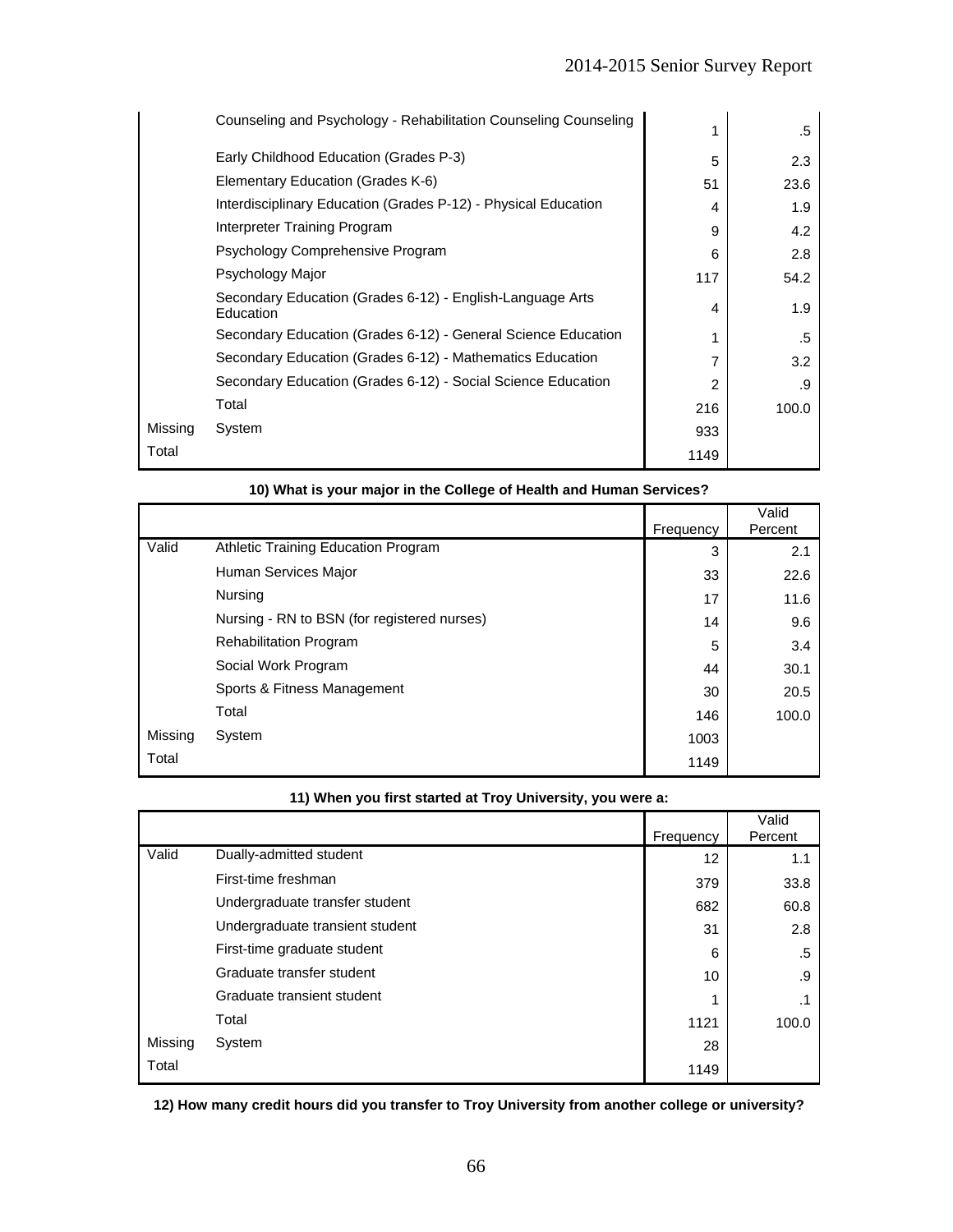|         |                                      | Frequency | Valid<br>Percent |
|---------|--------------------------------------|-----------|------------------|
| Valid   | $1 - 15$                             | 188       | 16.6             |
|         | 16-30                                | 199       | 17.6             |
|         | More than 30                         | 507       | 44.9             |
|         | I did not transfer any credit hours. | 236       | 20.9             |
|         | Total                                | 1130      | 100.0            |
| Missing | System                               | 19        |                  |
| Total   |                                      | 1149      |                  |

## **13) Have you taken any courses online or in any other Distance Learning format at Troy University?**

|         |        |           | Valid<br>Percent |
|---------|--------|-----------|------------------|
|         |        | Frequency |                  |
| Valid   | Yes    | 877       | 77.7             |
|         | No     | 252       | 22.3             |
|         | Total  | 1129      | 100.0            |
| Missing | System | 20        |                  |
| Total   |        | 1149      |                  |

|         |                     | Frequency | Valid<br>Percent |
|---------|---------------------|-----------|------------------|
| Valid   | One year            | 88        | 7.8              |
|         | Two years           | 222       | 19.8             |
|         | Three years         | 228       | 20.3             |
|         | Four years          | 279       | 24.8             |
|         | Five years          | 150       | 13.3             |
|         | Six years           | 62        | 5.5              |
|         | Seven years         | 23        | 2.0              |
|         | Eight years         | 16        | 1.4              |
|         | Nine years          | 11        | 1.0              |
|         | Ten years           | 15        | 1.3              |
|         | More than ten years | 30        | 2.7              |
|         | Total               | 1124      | 100.0            |
| Missing | System              | 25        |                  |
| Total   |                     | 1149      |                  |

## **14) How long have you attended Troy University?**

## **15) What is your overall GPA?**

|       |               | Frequency | Valid<br>Percent |
|-------|---------------|-----------|------------------|
| Valid | Less than 2.0 | 2         | $\cdot$          |
|       | 2.00-2.49     | 101       | 8.9              |
|       | 2.50-2.99     | 328       | 29.0             |
|       | 3.00-3.49     | 409       | 36.2             |
|       | $3.50 - 4.00$ | 291       | 25.7             |
|       | Total         | 1131      | 100.0            |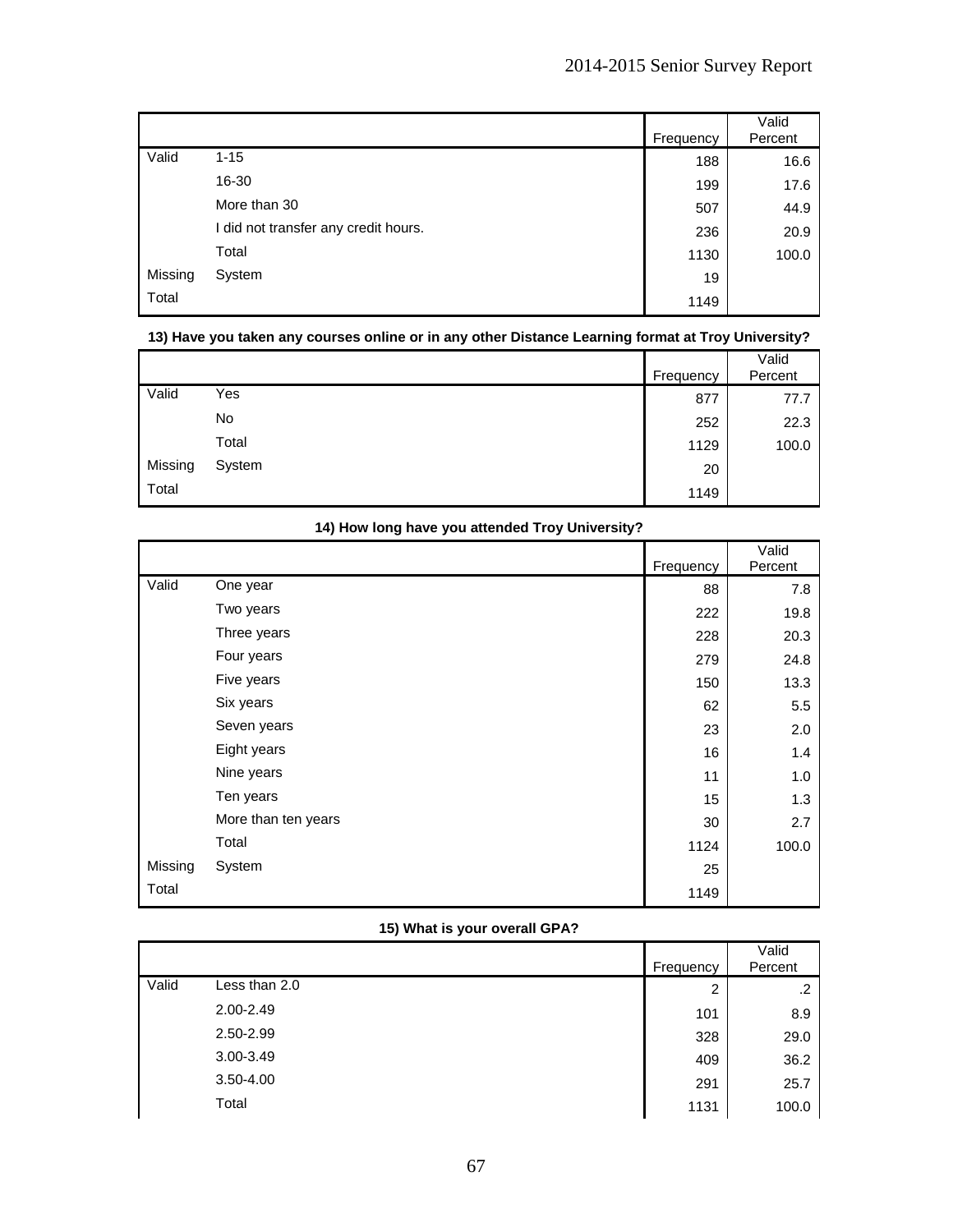| Missing | System | <b>40</b><br>1 O |  |
|---------|--------|------------------|--|
| Total   |        | 1149             |  |

## **GRADUATION / EMPLOYMENT PLANS**

#### **16) What do you plan to do after you graduate?**

|         |                                                      | Frequency | Valid<br>Percent |
|---------|------------------------------------------------------|-----------|------------------|
| Valid   | Work in an area related to your major field of study | 494       | 43.9             |
|         | Work in an area outside your major field of study    | 31        | 2.8              |
|         | Continue working in the job that you have had        | 137       | 12.2             |
|         | Continue your education                              | 366       | 32.5             |
|         | Undecided                                            | 97        | 8.6              |
|         | Total                                                | 1125      | 100.0            |
| Missing | System                                               | 24        |                  |
| Total   |                                                      | 1149      |                  |

|         | 17) If you plan to continue your education, what is your ultimate goal? |           |         |  |
|---------|-------------------------------------------------------------------------|-----------|---------|--|
|         |                                                                         |           | Valid   |  |
|         |                                                                         | Frequency | Percent |  |
| Valid   | A Bachelor's degree                                                     | 86        | 8.3     |  |
|         | A Master's degree                                                       | 718       | 69.0    |  |
|         | An Education Specialist degree                                          | 23        | 2.2     |  |
|         | A Professional degree                                                   | 41        | 3.9     |  |
|         | A Doctoral degree                                                       | 172       | 16.5    |  |
|         | Total                                                                   | 1040      | 100.0   |  |
| Missing | System                                                                  | 109       |         |  |
| Total   |                                                                         | 1149      |         |  |

#### **18) Are/were you employed while attending Troy University?**

|         | . .    |           |         |
|---------|--------|-----------|---------|
|         |        |           | Valid   |
|         |        | Frequency | Percent |
| Valid   | Yes    | 829       | 73.6    |
|         | No     | 297       | 26.4    |
|         | Total  | 1126      | 100.0   |
| Missing | System | 23        |         |
| Total   |        | 1149      |         |

#### **You answered "Yes" to Question 18, how many hours do/did you usually work per week?**

|       |                  | Frequency | Valid<br>Percent |
|-------|------------------|-----------|------------------|
| Valid | $1 - 9$ hours    | 26        | 3.2              |
|       | 10 - 19 hours    | 106       | 12.9             |
|       | 20 - 29 hours    | 100       | 12.2             |
|       | 30 - 39 hours    | 101       | 12.3             |
|       | 40 or more hours | 488       | 59.4             |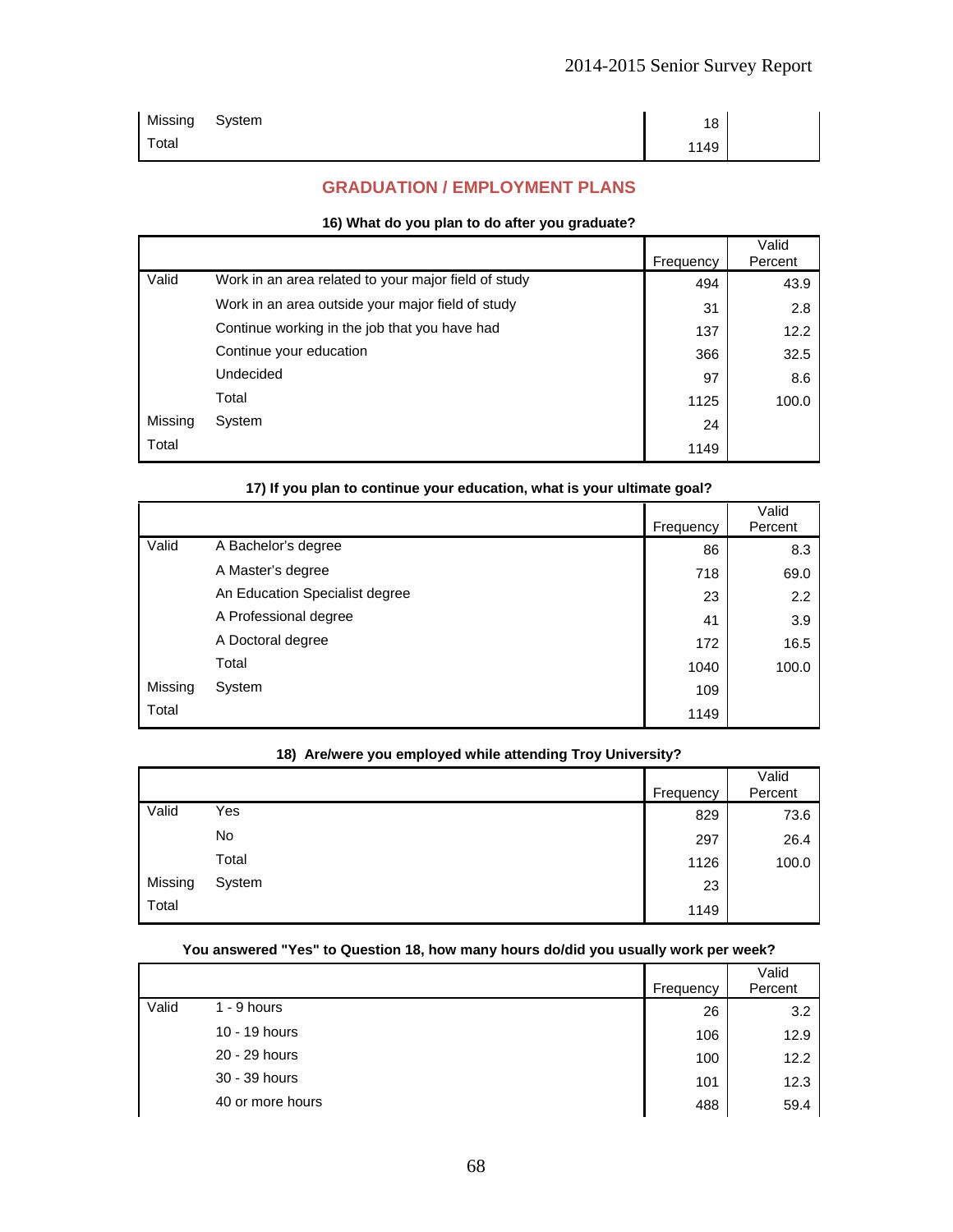|         | Total  | 821  | 100.0 |
|---------|--------|------|-------|
| Missing | System | 328  |       |
| Total   |        | 1149 |       |

#### **19) What financial aid have you received at Troy University? Scholarship/fellowship**

|         |        | Frequency | Valid<br>Percent |
|---------|--------|-----------|------------------|
| Valid   |        | 270       | 100.0            |
| Missing | System | 879       |                  |
| Total   |        | 1149      |                  |

#### **19) What financial aid have you received at Troy University? Graduate assistantship**

|         |        |           | Valid   |
|---------|--------|-----------|---------|
|         |        | Frequency | Percent |
| Valid   |        | ◠<br>_    | 100.0   |
| Missing | System | 1147      |         |
| Total   |        | 1149      |         |

#### **19) What financial aid have you received at Troy University? Grants**

|         |        |           | Valid   |
|---------|--------|-----------|---------|
|         |        | Frequency | Percent |
| Valid   |        | 496       | 100.0   |
| Missing | System | 653       |         |
| Total   |        | 1149      |         |

#### **19) What financial aid have you received at Troy University? Loans**

|         |        | Frequency | Valid<br>Percent |
|---------|--------|-----------|------------------|
| Valid   |        | 659       | 100.0            |
| Missing | System | 490       |                  |
| Total   |        | 1149      |                  |

## **19) What financial aid have you received at Troy University? Work study**

|         |        | Frequency | Valid<br>Percent |
|---------|--------|-----------|------------------|
| Valid   |        | 59        | 100.0            |
| Missing | System | 1090      |                  |
| Total   |        | 1149      |                  |

#### **19) What financial aid have you received at Troy University? Tuition assistance**

|         |        | Frequency | Valid<br>Percent |
|---------|--------|-----------|------------------|
|         |        |           |                  |
| Valid   |        | 218       | 100.0            |
| Missing | System | 931       |                  |
| Total   |        | 1149      |                  |

## **19) What financial aid have you received at Troy University? Third party pay**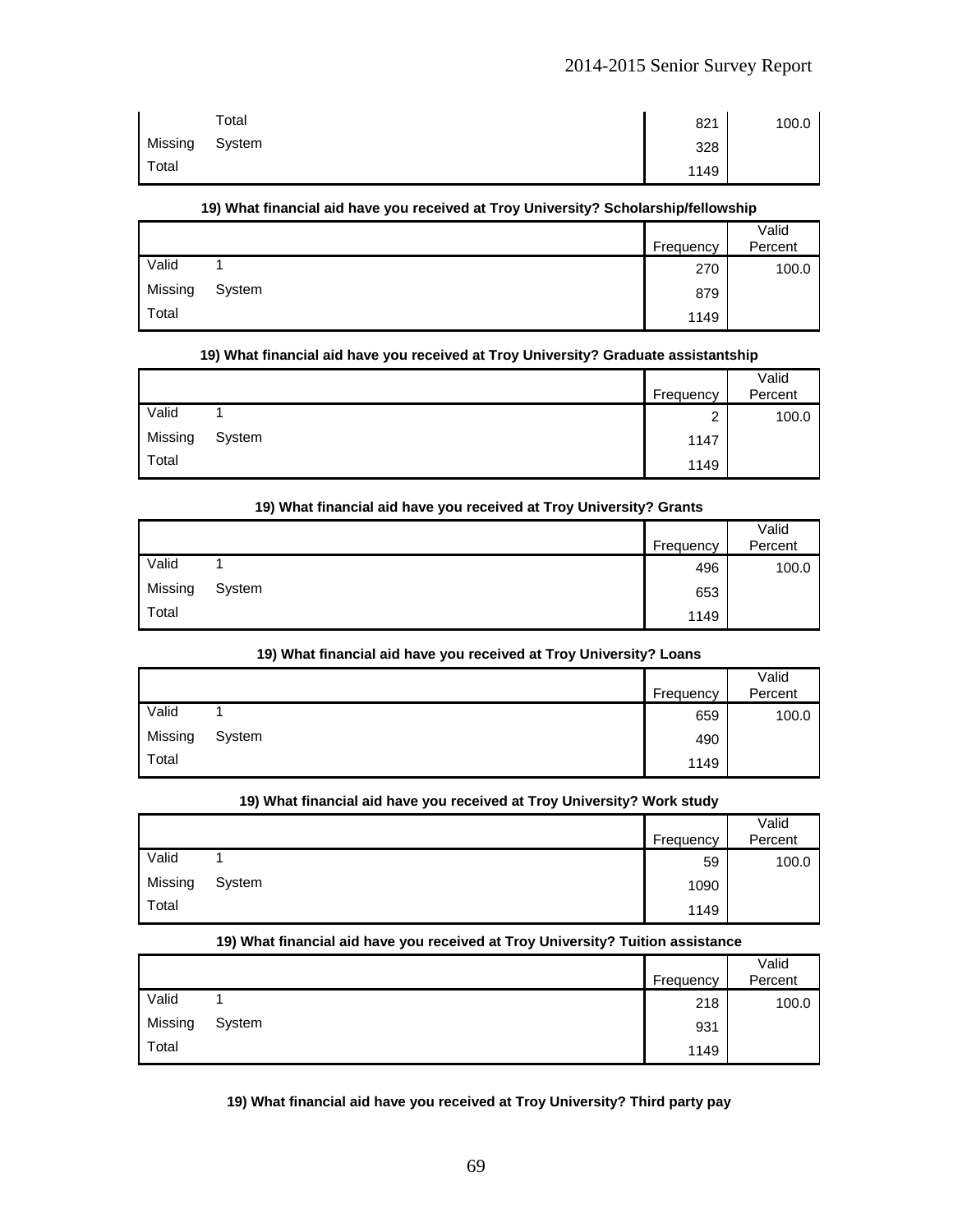|         |        | Frequency | Valid<br>Percent |
|---------|--------|-----------|------------------|
| Valid   |        | 56        | 100.0            |
| Missing | System | 1093      |                  |
| Total   |        | 1149      |                  |

#### **19) What financial aid have you received at Troy University? None**

|         |        |           | Valid   |
|---------|--------|-----------|---------|
|         |        | Frequency | Percent |
| Valid   |        | 89        | 100.0   |
| Missing | System | 1060      |         |
| Total   |        | 1149      |         |

#### **19) What financial aid have you received at Troy University?Other (please specify)**

|         |        | Frequency | Valid<br>Percent |
|---------|--------|-----------|------------------|
| Valid   |        | 120       | 100.0            |
| Missing | System | 1029      |                  |
| Total   |        | 1149      |                  |

|                                             | Frequency               | Valid<br>Percent |
|---------------------------------------------|-------------------------|------------------|
| Valid                                       | 1030                    | 89.6             |
| \$5250 paid per year from work              | 1                       | $\cdot$ 1        |
| 9/11 GI Bill                                | $\overline{2}$          | $\cdot$          |
| 911                                         | 1                       | $\cdot$ 1        |
| 911 Military (spouse)                       | 1                       | $\cdot$ 1        |
| A couple of loans, mostly pay out of pocket | 1                       | $\cdot$ 1        |
| active duty military                        | 1                       | $\cdot$ 1        |
| Alabama GI Bill                             | 1                       | $\cdot$ 1        |
| Alabama PACT                                | 1                       | $\cdot$ 1        |
| Alabama Veteran aide                        | 1                       | $\cdot$ 1        |
| cash for final nine credits                 | 1                       | $\cdot$ 1        |
| chapter 31                                  | 1                       | $\cdot$ 1        |
| chapter 31 va                               | 1                       | $\cdot$ 1        |
| chapter 31 voc rehab                        | 1                       | $\cdot$ 1        |
| Chapter 31 Voc Rehab                        | 1                       | $\cdot$ 1        |
| Chapter 33 (VA)                             | 1                       | $\cdot$ 1        |
| chp.31                                      | 1                       | $\cdot$ 1        |
| Chpt 31                                     | 1                       | $\cdot$ 1        |
| <b>FASFA</b>                                | 1                       | $\cdot$ 1        |
| G.I. Bill                                   | $\overline{\mathbf{c}}$ | $\cdot$ .2       |

## **19) What financial aid have you received at Troy University? Other (please specify)-TEXT**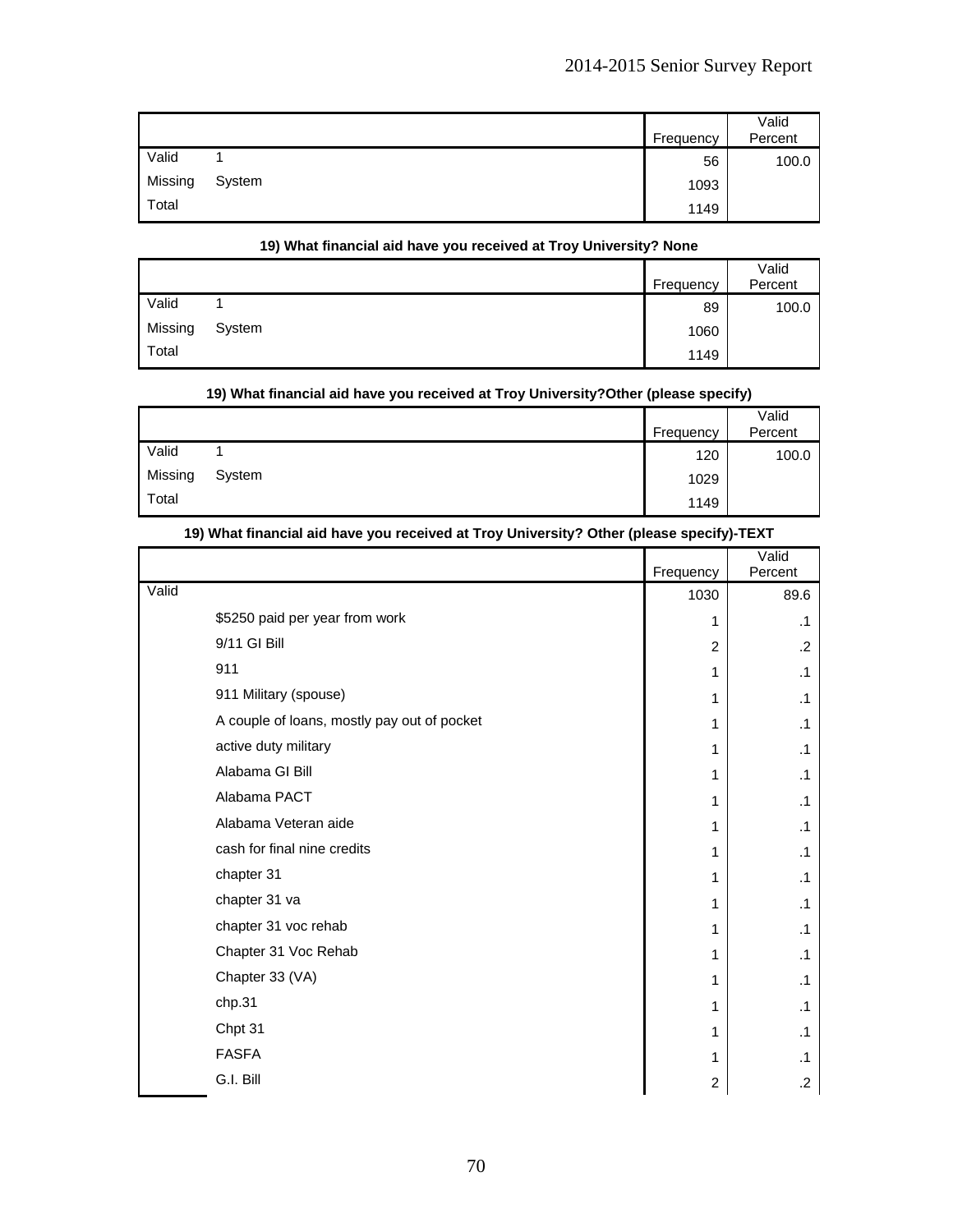| GI bill                                                       | $\mathbf{1}$              | $\cdot$ 1 |
|---------------------------------------------------------------|---------------------------|-----------|
| <b>GI Bill</b>                                                | 23                        | 2.0       |
| <b>GI BILL</b>                                                | 3                         | .3        |
| GI Bill CH 33                                                 | $\mathbf{1}$              | $\cdot$ 1 |
| GI Bill Post 9/11                                             | $\mathbf{1}$              | $\cdot$ 1 |
| GI Bill/ Pell Grant                                           | $\mathbf{1}$              | $\cdot$ 1 |
| Gi Bill/post 911                                              | $\mathbf{1}$              | $\cdot$ 1 |
| Horizon and a private scholarship                             | $\mathbf{1}$              | $\cdot$ 1 |
| I paid out my pockets                                         | $\mathbf{1}$              | $\cdot$ 1 |
| <b>MGI Bill</b>                                               | $\mathbf{1}$              | $\cdot$ 1 |
| military                                                      | $\mathbf{1}$              | $\cdot$ 1 |
| Military                                                      | 3                         | .3        |
| Military Financial Aid                                        | $\mathbf{1}$              | $\cdot$ 1 |
| military scholarship                                          | $\mathbf{1}$              | $\cdot$ 1 |
| Montgomery GI Bill                                            | $\mathbf{1}$              | $\cdot$ 1 |
| <b>PACT</b>                                                   | $\overline{c}$            | $\cdot$   |
| Parents                                                       | $\mathbf{1}$              | $\cdot$ 1 |
| pell                                                          | $\mathbf{1}$              | $\cdot$ 1 |
| Pell Grant                                                    | $\mathbf{1}$              | $\cdot$ 1 |
| Pell Grant(for 3 terms)                                       | $\mathbf{1}$              | $\cdot$ 1 |
| PERKINS LOAN                                                  | $\mathbf{1}$              | $\cdot$ 1 |
| Post 9-11                                                     | $\mathbf{1}$              | $\cdot$ 1 |
| Post 9-11 GI Bill                                             | $\mathbf{1}$              | $\cdot$ 1 |
| Post 9/11 GI Bill                                             | 8                         | .7        |
| post 911                                                      | $\mathbf{1}$              | $\cdot$ 1 |
| Post 911 G.I. Bill                                            | $\mathbf{1}$              | $\cdot$ 1 |
| Post 911 GI Bill                                              | $\ensuremath{\mathsf{3}}$ | $\cdot$ 3 |
| Post 911 GI BILL                                              | 2                         | .2        |
| Private pay                                                   | $\mathbf{1}$              | $\cdot$ 1 |
| self                                                          | 1                         | $\cdot$ 1 |
| self pay                                                      | $\mathbf{1}$              | $\cdot$ 1 |
| Self pay                                                      | $\mathbf{1}$              | $\cdot$ 1 |
| Self Pay                                                      | 1                         | $\cdot$ 1 |
| Self-pay                                                      | $\mathbf{1}$              | $\cdot$ 1 |
| Self/Pay & Post 911                                           | $\mathbf{1}$              | $\cdot$ 1 |
| Some military Tuition Assistance when I was in active service | $\mathbf{1}$              | $\cdot$ 1 |
| Stafford Loan                                                 | $\mathbf{1}$              | $\cdot$ 1 |
| <b>US ARMY</b>                                                | 1                         | $\cdot$ 1 |
| va                                                            | $\mathbf{1}$              | $\cdot$ 1 |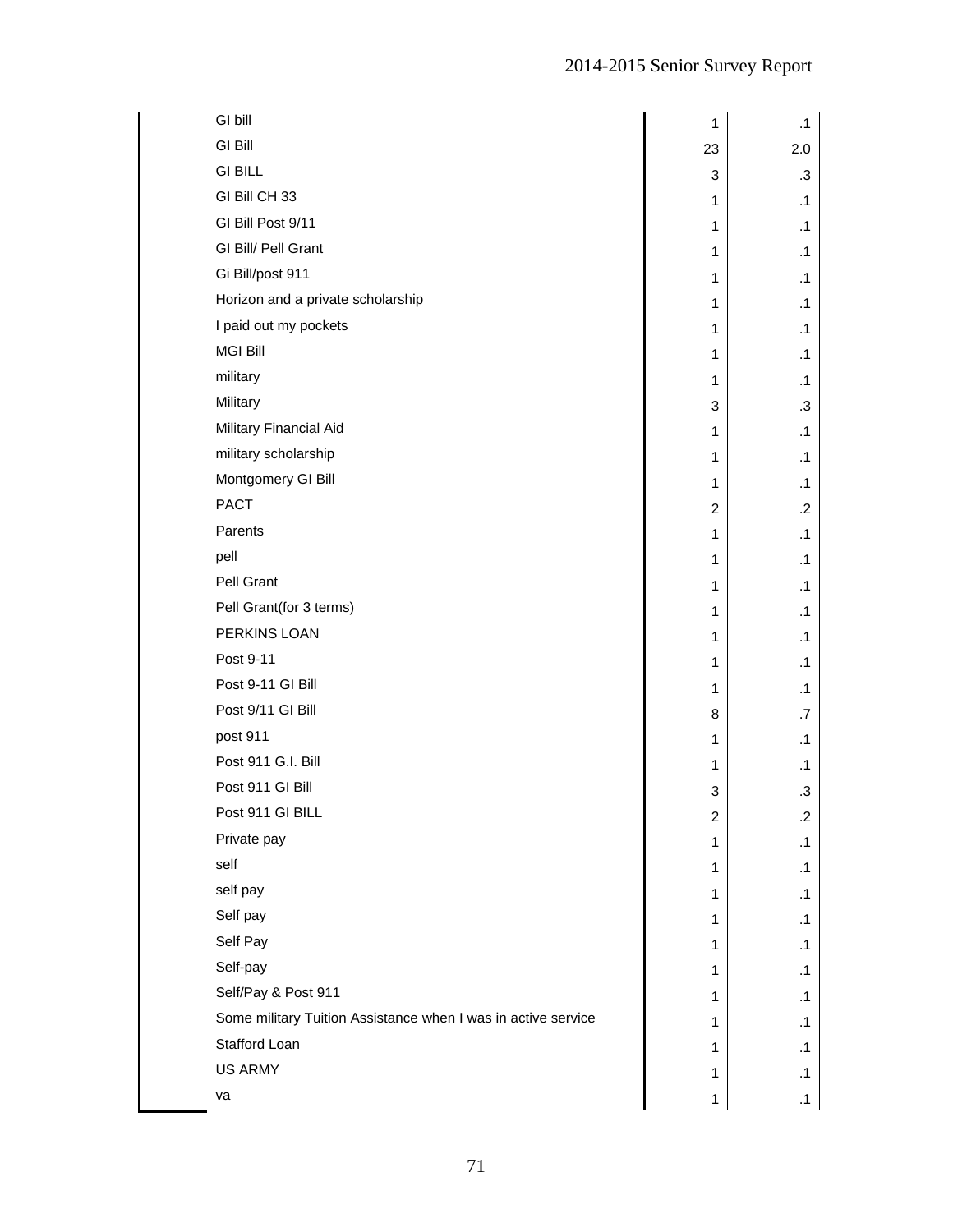| <b>VA</b>                        | 9    | $\boldsymbol{8}$ |
|----------------------------------|------|------------------|
| <b>VA / Post 911</b>             | 1    | $\cdot$ 1        |
| VA 32                            | 1    | $\cdot$ 1        |
| VA benefits                      | 1    | $\cdot$ 1        |
| <b>VA CH. 31</b>                 | 1    | $\cdot$ 1        |
| VA Ch. 35                        | 1    | $\cdot$ 1        |
| VA Chapter 30                    | 1    | $\cdot$ 1        |
| Va Chapter 33                    | 1    | $\cdot$ 1        |
| VA Dependent                     | 1    | $\cdot$ 1        |
| VA Dependent and PACT Program    | 1    | $\cdot$ 1        |
| VA scholarship                   | 1    | $\cdot$ 1        |
| VA VOC REHAB Chapter 31          | 1    | $\cdot$ 1        |
| Veteran's Vocational Rehab       | 1    | $\cdot$ 1        |
| <b>Vocational Rehabilitation</b> | 1    | .1               |
| Total                            | 1149 | 100.0            |

# **PERCEPTIONS OF TROY UNIVERSITY**

## **EDUCATION: Rate your development**

## **Writing skills**

|         |           | Frequency | Valid<br>Percent |
|---------|-----------|-----------|------------------|
| Valid   | Poor      | 8         | .7               |
|         | Fair      | 25        | 2.3              |
|         | Average   | 151       | 13.6             |
|         | Good      | 534       | 48.2             |
|         | Excellent | 389       | 35.1             |
|         | Total     | 1107      | 100.0            |
| Missing | System    | 42        |                  |
| Total   |           | 1149      |                  |

## **Speaking/presentation skills**

|         |           |           | Valid   |
|---------|-----------|-----------|---------|
|         |           | Frequency | Percent |
| Valid   | Poor      | 11        | 1.0     |
|         | Fair      | 29        | 2.6     |
|         | Average   | 190       | 17.2    |
|         | Good      | 518       | 46.8    |
|         | Excellent | 358       | 32.4    |
|         | Total     | 1106      | 100.0   |
| Missing | System    | 43        |         |
| Total   |           | 1149      |         |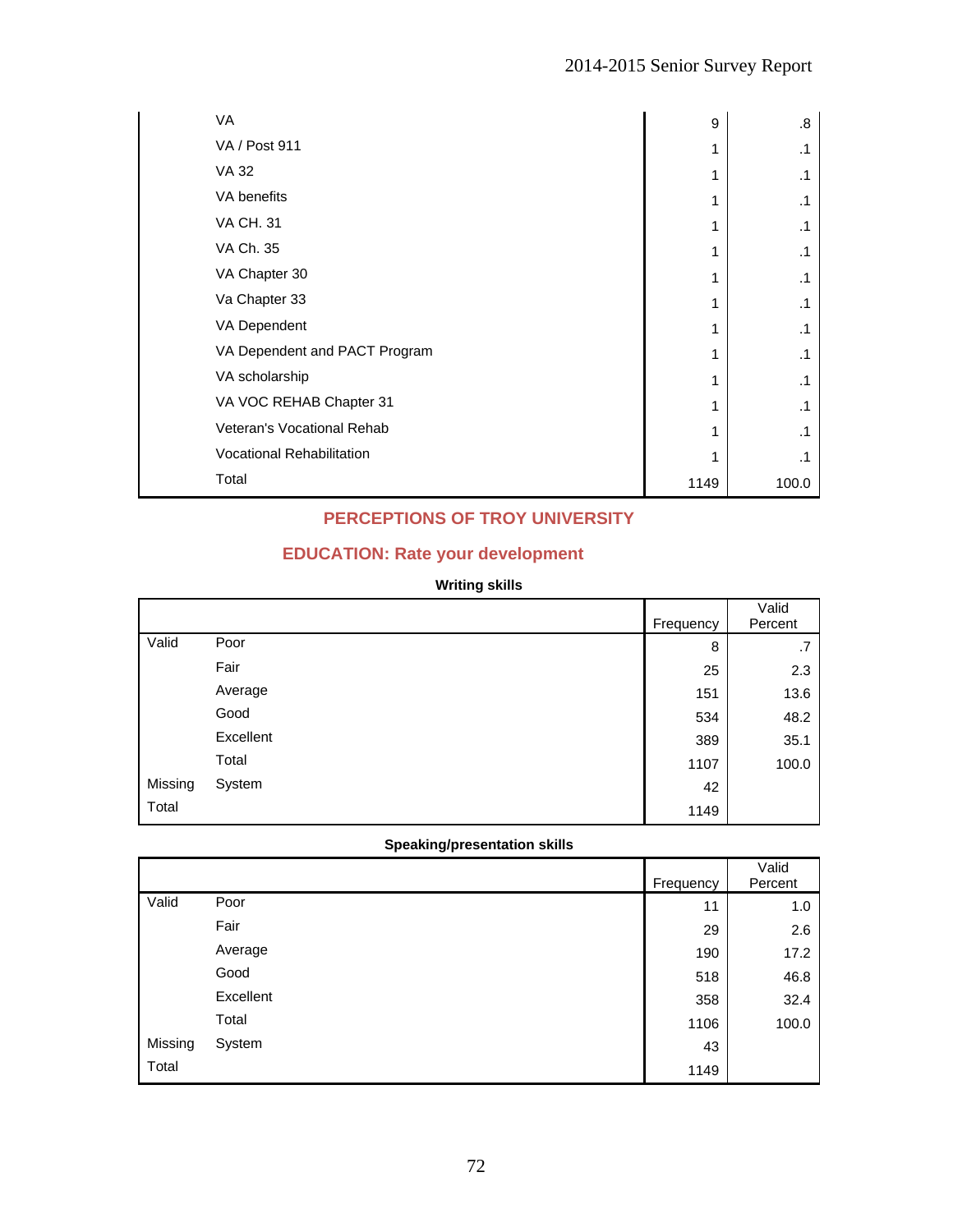|         |           | Frequency | Valid<br>Percent |
|---------|-----------|-----------|------------------|
| Valid   | Poor      | 5         | .5               |
|         | Fair      | 19        | 1.7              |
|         | Average   | 136       | 12.3             |
|         | Good      | 490       | 44.3             |
|         | Excellent | 456       | 41.2             |
|         | Total     | 1106      | 100.0            |
| Missing | System    | 43        |                  |
| Total   |           | 1149      |                  |

### **Reading skills**

## **Critical thinking skills**

|         |           | Frequency | Valid<br>Percent |
|---------|-----------|-----------|------------------|
| Valid   | Poor      | 4         | $\cdot$          |
|         | Fair      | 15        | 1.4              |
|         | Average   | 104       | 9.4              |
|         | Good      | 543       | 49.1             |
|         | Excellent | 441       | 39.8             |
|         | Total     | 1107      | 100.0            |
| Missing | System    | 42        |                  |
| Total   |           | 1149      |                  |

## **Problem solving skills**

|         |           | Frequency | Valid<br>Percent |
|---------|-----------|-----------|------------------|
| Valid   | Poor      | 4         | $\cdot$          |
|         | Fair      | 20        | 1.8              |
|         | Average   | 114       | 10.3             |
|         | Good      | 525       | 47.5             |
|         | Excellent | 442       | 40.0             |
|         | Total     | 1105      | 100.0            |
| Missing | System    | 44        |                  |
| Total   |           | 1149      |                  |

#### **Mathematical skills**

|       |           | Frequency | Valid<br>Percent |
|-------|-----------|-----------|------------------|
| Valid | Poor      | 33        | 3.0              |
|       | Fair      | 86        | 7.8              |
|       | Average   | 340       | 30.9             |
|       | Good      | 452       | 41.1             |
|       | Excellent | 190       | 17.3             |
|       | Total     | 1101      | 100.0            |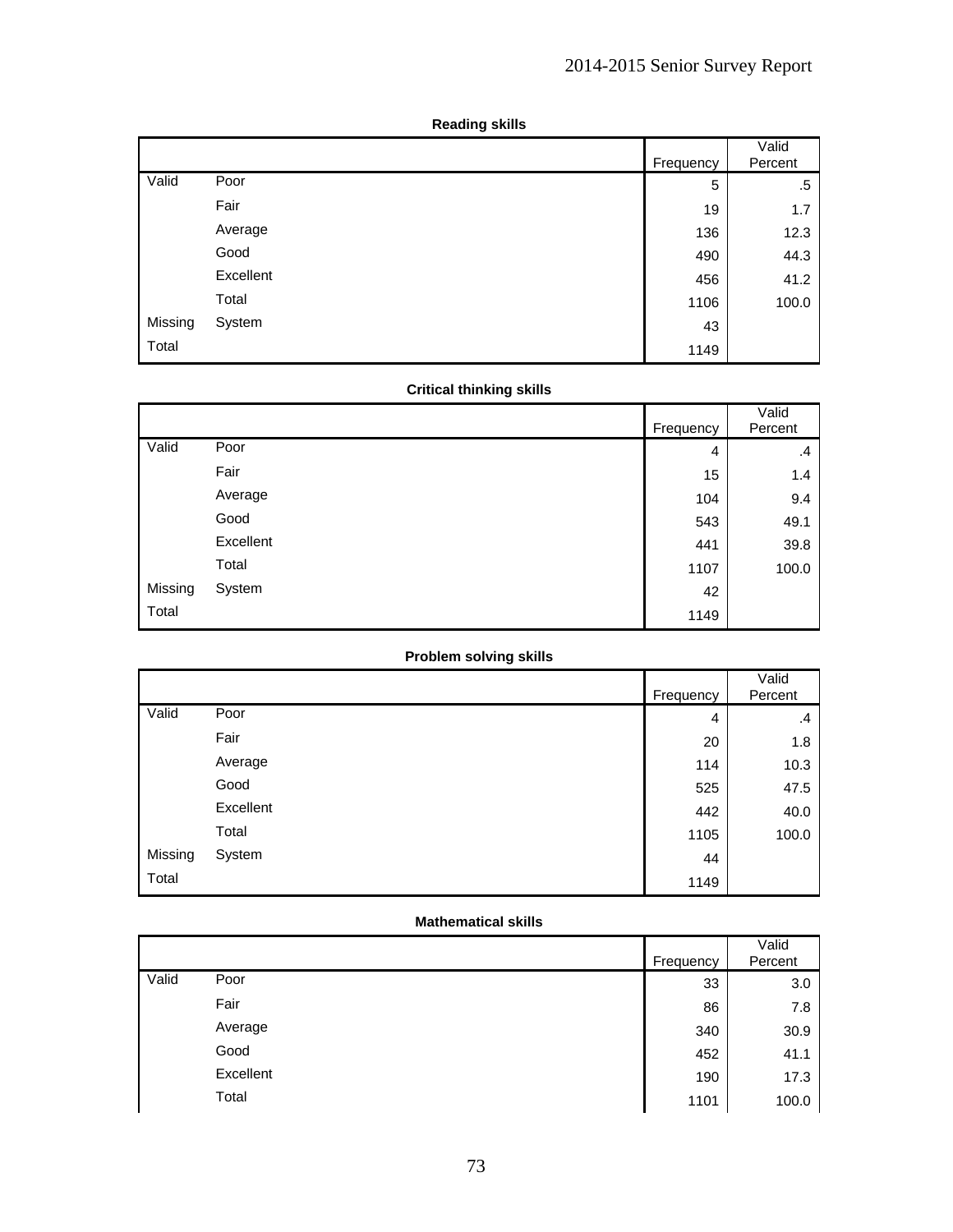| Missing      | System | 48   |  |
|--------------|--------|------|--|
| <b>Total</b> |        | 1149 |  |

## **Computer technologies**

|         |           | Frequency | Valid<br>Percent |
|---------|-----------|-----------|------------------|
| Valid   | Poor      | 10        | .9               |
|         | Fair      | 32        | 2.9              |
|         | Average   | 232       | 21.0             |
|         | Good      | 532       | 48.1             |
|         | Excellent | 301       | 27.2             |
|         | Total     | 1107      | 100.0            |
| Missing | System    | 42        |                  |
| Total   |           | 1149      |                  |

### **Research skills**

|         |           | <b>Frequency</b> | Valid<br>Percent |
|---------|-----------|------------------|------------------|
| Valid   | Poor      | 8                | .7               |
|         | Fair      | 25               | 2.3              |
|         | Average   | 166              | 15.0             |
|         | Good      | 507              | 45.8             |
|         | Excellent | 400              | 36.2             |
|         | Total     | 1106             | 100.0            |
| Missing | System    | 43               |                  |
| Total   |           | 1149             |                  |

## **Scientific principles and methods**

|         |           | Frequency | Valid<br>Percent |
|---------|-----------|-----------|------------------|
| Valid   | Poor      | 16        | 1.4              |
|         | Fair      | 53        | 4.8              |
|         | Average   | 301       | 27.2             |
|         | Good      | 475       | 43.0             |
|         | Excellent | 260       | 23.5             |
|         | Total     | 1105      | 100.0            |
| Missing | System    | 44        |                  |
| Total   |           | 1149      |                  |

## **Understanding different philosophies and cultures**

|       |         |           | Valid   |
|-------|---------|-----------|---------|
|       |         | Frequency | Percent |
| Valid | Poor    | 8         | . .     |
|       | Fair    | 34        | 3.1     |
|       | Average | 200       | 18.1    |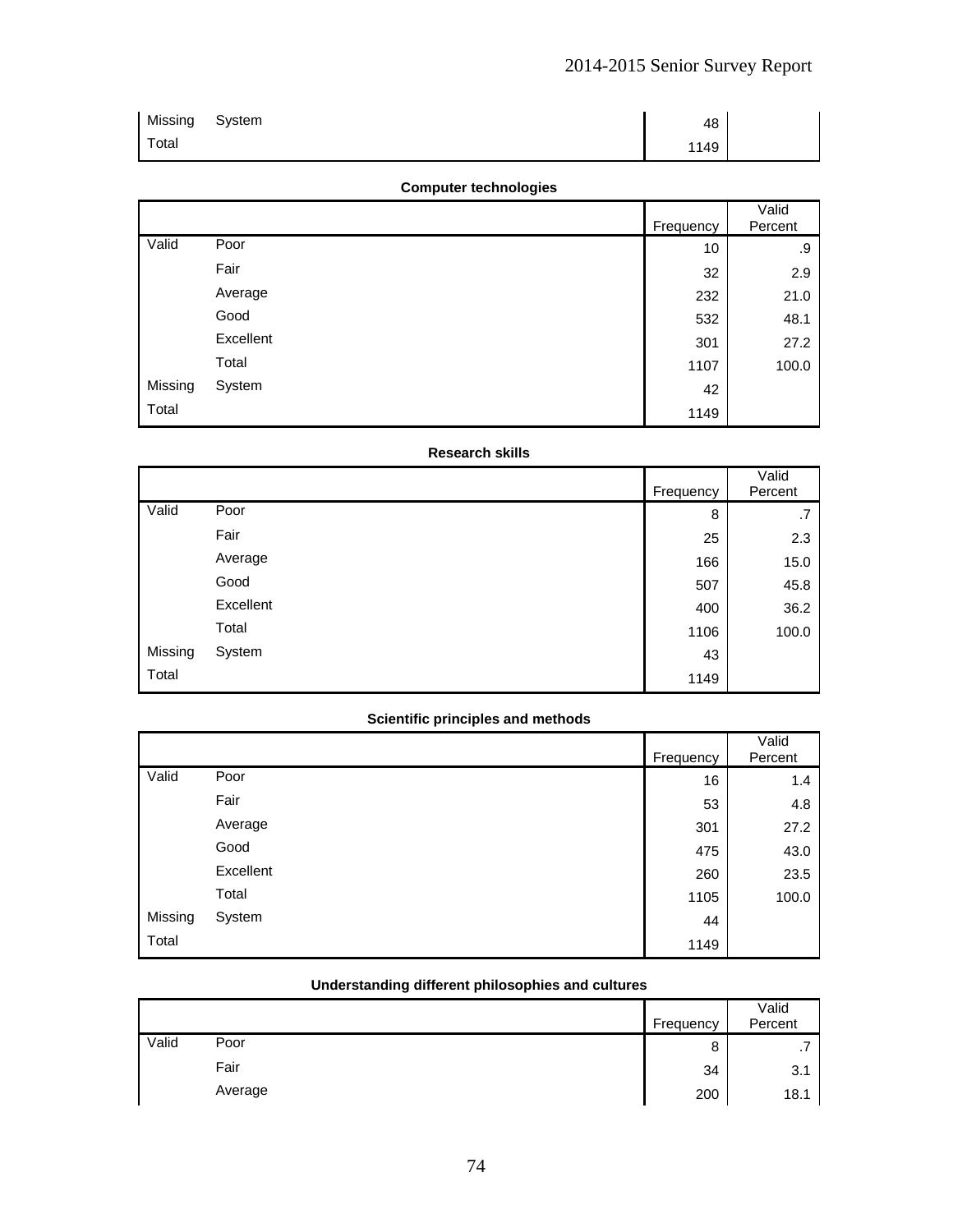|         | Good      | 518  | 46.8  |
|---------|-----------|------|-------|
|         | Excellent | 347  | 31.3  |
|         | Total     | 1107 | 100.0 |
| Missing | System    | 42   |       |
| Total   |           | 1149 |       |

## **Appreciation of the arts**

|         |           | Frequency | Valid<br>Percent |
|---------|-----------|-----------|------------------|
| Valid   | Poor      | 18        | 1.6              |
|         | Fair      | 60        | 5.4              |
|         | Average   | 240       | 21.7             |
|         | Good      | 493       | 44.5             |
|         | Excellent | 297       | 26.8             |
|         | Total     | 1108      | 100.0            |
| Missing | System    | 41        |                  |
| Total   |           | 1149      |                  |

## **Leadership skills**

|         |           | Frequency | Valid<br>Percent |
|---------|-----------|-----------|------------------|
| Valid   | Poor      | 15        | 1.4              |
|         | Fair      | 27        | 2.4              |
|         | Average   | 146       | 13.2             |
|         | Good      | 430       | 38.9             |
|         | Excellent | 488       | 44.1             |
|         | Total     | 1106      | 100.0            |
| Missing | System    | 43        |                  |
| Total   |           | 1149      |                  |

## **Management and organizational skills**

|         |           | Frequency | Valid<br>Percent |
|---------|-----------|-----------|------------------|
| Valid   | Poor      | 8         | .7               |
|         | Fair      | 19        | 1.7              |
|         | Average   | 109       | 9.9              |
|         | Good      | 450       | 40.7             |
|         | Excellent | 520       | 47.0             |
|         | Total     | 1106      | 100.0            |
| Missing | System    | 43        |                  |
| Total   |           | 1149      |                  |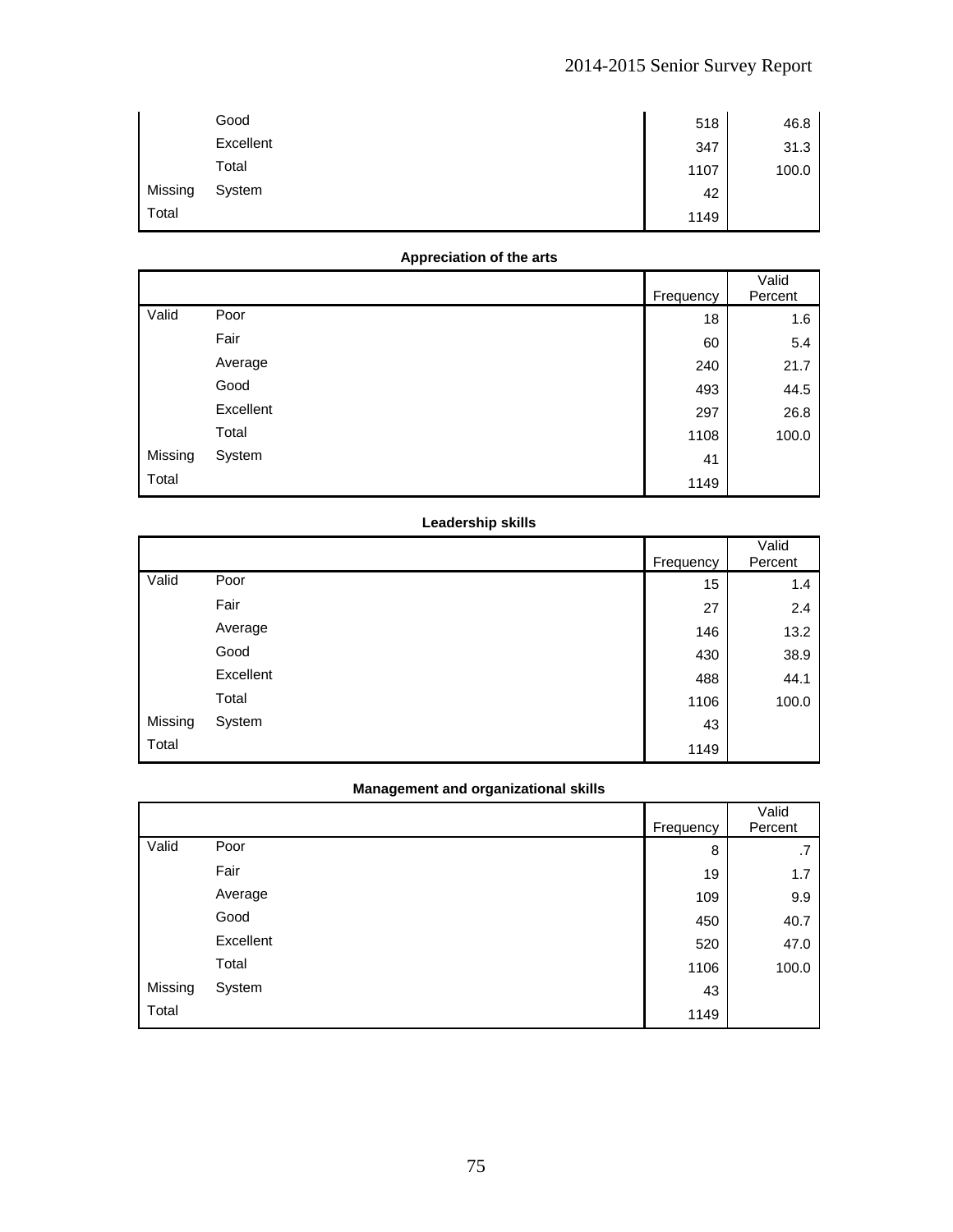|         |           | Frequency | Valid<br>Percent |
|---------|-----------|-----------|------------------|
| Valid   | Poor      | 10        | .9               |
|         | Fair      | 30        | 2.7              |
|         | Average   | 121       | 10.9             |
|         | Good      | 439       | 39.7             |
|         | Excellent | 506       | 45.8             |
|         | Total     | 1106      | 100.0            |
| Missing | System    | 43        |                  |
| Total   |           | 1149      |                  |

### **Time management**

## **Working cooperatively in groups**

|         |           | Frequency | Valid<br>Percent |
|---------|-----------|-----------|------------------|
| Valid   | Poor      | 13        | 1.2              |
|         | Fair      | 35        | 3.2              |
|         | Average   | 145       | 13.1             |
|         | Good      | 452       | 40.8             |
|         | Excellent | 463       | 41.8             |
|         | Total     | 1108      | 100.0            |
| Missing | System    | 41        |                  |
| Total   |           | 1149      |                  |

## **Planning and carrying out projects**

|         |           | Frequency | Valid<br>Percent |
|---------|-----------|-----------|------------------|
| Valid   | Poor      | 7         | .6               |
|         | Fair      | 19        | 1.7              |
|         | Average   | 103       | 9.3              |
|         | Good      | 480       | 43.4             |
|         | Excellent | 498       | 45.0             |
|         | Total     | 1107      | 100.0            |
| Missing | System    | 42        |                  |
| Total   |           | 1149      |                  |

## **Citizenship skills**

|       |           | <b>Frequency</b> | Valid<br>Percent |
|-------|-----------|------------------|------------------|
| Valid | Poor      | 20               | 1.8              |
|       | Fair      | 38               | 3.5              |
|       | Average   | 181              | 16.5             |
|       | Good      | 432              | 39.3             |
|       | Excellent | 429              | 39.0             |
|       | Total     | 1100             | 100.0            |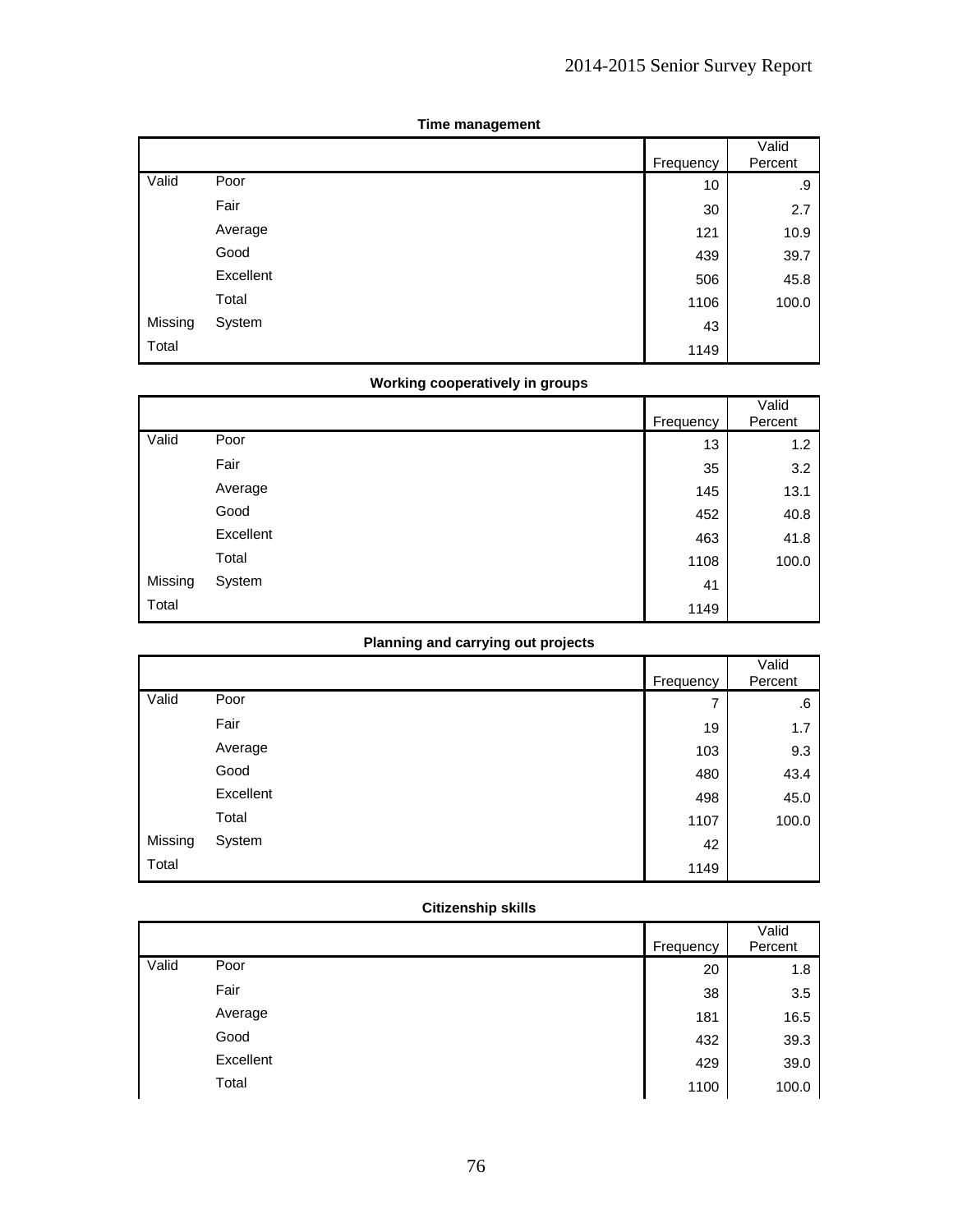| Missing | System | 49   |  |
|---------|--------|------|--|
| Total   |        | 1149 |  |

## **Strategies for applying skills in my field**

|         |           | Frequency | Valid<br>Percent |
|---------|-----------|-----------|------------------|
| Valid   | Poor      | 18        | 1.6              |
|         | Fair      | 25        | 2.3              |
|         | Average   | 120       | 10.9             |
|         | Good      | 457       | 41.4             |
|         | Excellent | 485       | 43.9             |
|         | Total     | 1105      | 100.0            |
| Missing | System    | 44        |                  |
| Total   |           | 1149      |                  |

## **EDUCATION AND ACADEMIC SUPPORT SERVICES**

## **Overall quality of your academic program**

|         |           | Frequency | Valid<br>Percent |
|---------|-----------|-----------|------------------|
| Valid   | Poor      | 13        | 1.2              |
|         | Fair      | 33        | 3.0              |
|         | Average   | 107       | 9.8              |
|         | Good      | 507       | 46.4             |
|         | Excellent | 433       | 39.6             |
|         | Total     | 1093      | 100.0            |
| Missing | System    | 56        |                  |
| Total   |           | 1149      |                  |

## **Academic advising**

|         |           | Frequency | Valid<br>Percent |
|---------|-----------|-----------|------------------|
| Valid   | Poor      | 48        | 4.4              |
|         | Fair      | 58        | 5.3              |
|         | Average   | 160       | 14.7             |
|         | Good      | 399       | 36.6             |
|         | Excellent | 426       | 39.0             |
|         | Total     | 1091      | 100.0            |
| Missing | System    | 58        |                  |
| Total   |           | 1149      |                  |

## **Faculty accessibility**

|       |      | Frequency | Valid<br>Percent               |
|-------|------|-----------|--------------------------------|
| Valid | Poor | 24        | ົດ<br>$\overline{\phantom{a}}$ |
|       | Fair | 53        | 4.9                            |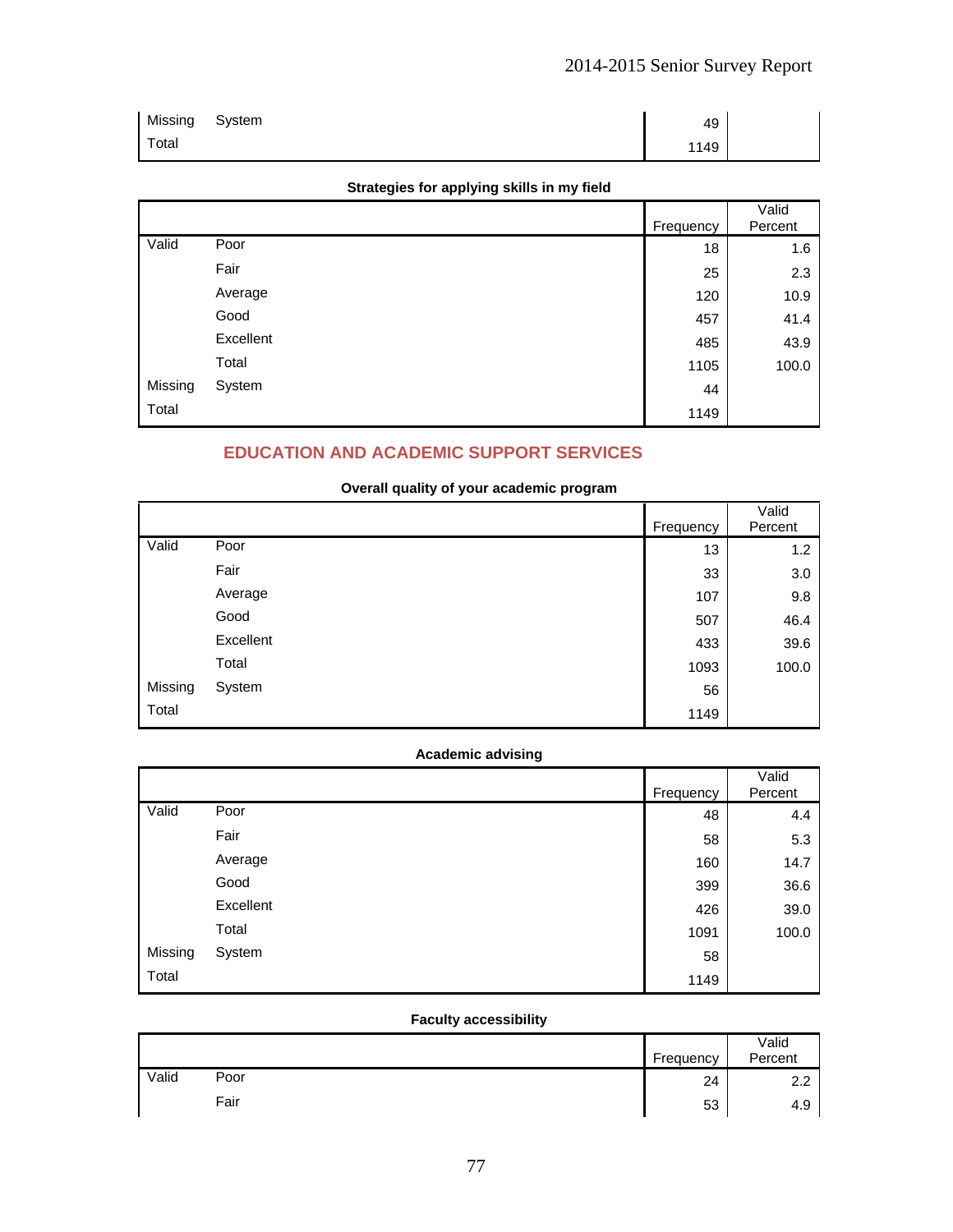|         | Average   | 185  | 17.2  |
|---------|-----------|------|-------|
|         | Good      | 439  | 40.7  |
|         | Excellent | 377  | 35.0  |
|         | Total     | 1078 | 100.0 |
| Missing | System    | 71   |       |
| Total   |           | 1149 |       |

### **Instruction in major courses**

|         |           | Frequency | Valid<br>Percent |
|---------|-----------|-----------|------------------|
| Valid   | Poor      | 16        | 1.5              |
|         | Fair      | 35        | 3.2              |
|         | Average   | 124       | 11.4             |
|         | Good      | 477       | 43.7             |
|         | Excellent | 439       | 40.2             |
|         | Total     | 1091      | 100.0            |
| Missing | System    | 58        |                  |
| Total   |           | 1149      |                  |

## **Instruction in general education courses**

|         |           | Frequency | Valid<br>Percent |
|---------|-----------|-----------|------------------|
| Valid   | Poor      | 12        | 1.1              |
|         | Fair      | 51        | 4.8              |
|         | Average   | 187       | 17.7             |
|         | Good      | 495       | 47.0             |
|         | Excellent | 309       | 29.3             |
|         | Total     | 1054      | 100.0            |
| Missing | System    | 95        |                  |
| Total   |           | 1149      |                  |

|         | Faculty's use of technologies to enhance teaching |           |                  |  |
|---------|---------------------------------------------------|-----------|------------------|--|
|         |                                                   | Frequency | Valid<br>Percent |  |
| Valid   | Poor                                              | 17        | 1.6              |  |
|         | Fair                                              | 44        | 4.1              |  |
|         | Average                                           | 164       | 15.2             |  |
|         | Good                                              | 487       | 45.0             |  |
|         | Excellent                                         | 370       | 34.2             |  |
|         | Total                                             | 1082      | 100.0            |  |
| Missing | System                                            | 67        |                  |  |

Total 1149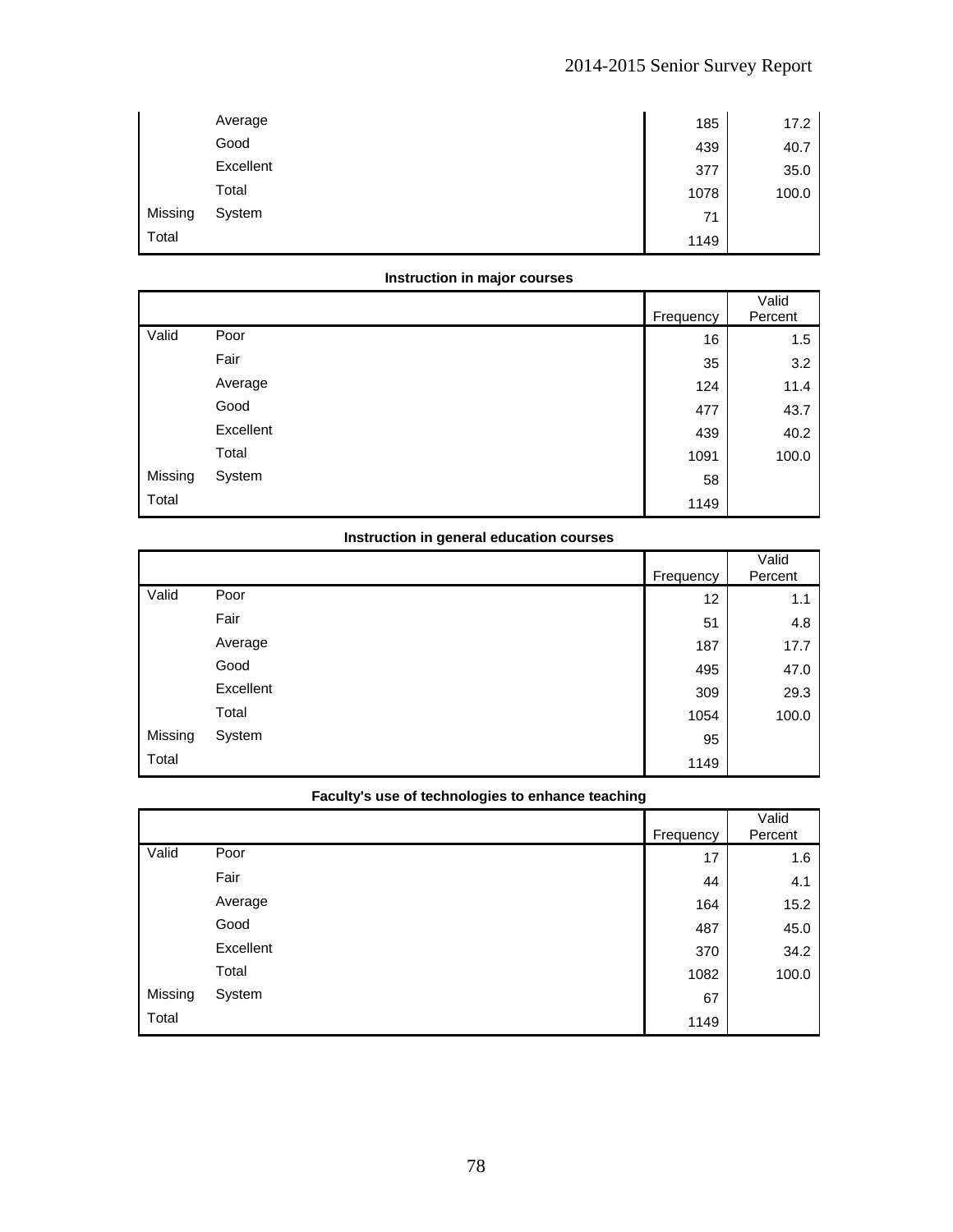|         |           | Frequency | Valid<br>Percent |
|---------|-----------|-----------|------------------|
| Valid   | Poor      | 74        | 6.8              |
|         | Fair      | 93        | 8.5              |
|         | Average   | 180       | 16.5             |
|         | Good      | 381       | 34.9             |
|         | Excellent | 363       | 33.3             |
|         | Total     | 1091      | 100.0            |
| Missing | System    | 58        |                  |
| Total   |           | 1149      |                  |

## **Course availability in your major**

### **Communication between faculty and students**

|         |           | Frequency | Valid<br>Percent |
|---------|-----------|-----------|------------------|
| Valid   | Poor      | 28        | 2.6              |
|         | Fair      | 61        | 5.6              |
|         | Average   | 144       | 13.2             |
|         | Good      | 477       | 43.6             |
|         | Excellent | 384       | 35.1             |
|         | Total     | 1094      | 100.0            |
| Missing | System    | 55        |                  |
| Total   |           | 1149      |                  |

#### **Registration procedures**

|         |           | Frequency | Valid<br>Percent |
|---------|-----------|-----------|------------------|
| Valid   | Poor      | 38        | 3.5              |
|         | Fair      | 46        | 4.2              |
|         | Average   | 144       | 13.2             |
|         | Good      | 435       | 40.0             |
|         | Excellent | 425       | 39.1             |
|         | Total     | 1088      | 100.0            |
| Missing | System    | 61        |                  |
| Total   |           | 1149      |                  |

## **IMPACT/New Student Orientation Program**

|       |           | Frequency | Valid<br>Percent |
|-------|-----------|-----------|------------------|
| Valid | Poor      | 39        | 4.7              |
|       | Fair      | 45        | 5.5              |
|       | Average   | 157       | 19.1             |
|       | Good      | 351       | 42.7             |
|       | Excellent | 230       | 28.0             |
|       | Total     | 822       | 100.0            |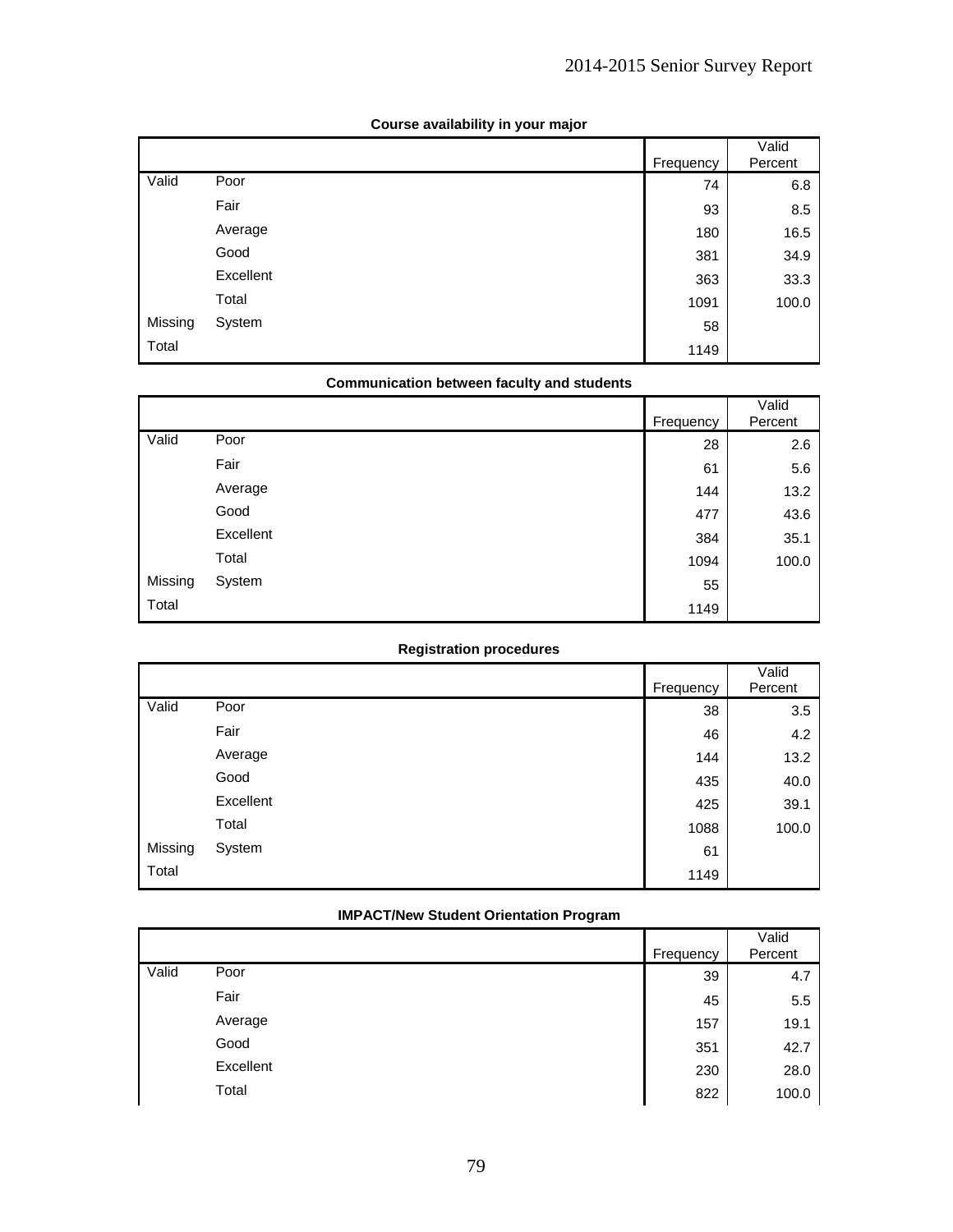| Missing | System | דרכ<br>، ےں |  |
|---------|--------|-------------|--|
| Total   |        | 1149        |  |

### **Library**

|         |           | Frequency | Valid<br>Percent |
|---------|-----------|-----------|------------------|
| Valid   | Poor      | 40        | 4.4              |
|         | Fair      | 49        | 5.4              |
|         | Average   | 188       | 20.7             |
|         | Good      | 377       | 41.4             |
|         | Excellent | 256       | 28.1             |
|         | Total     | 910       | 100.0            |
| Missing | System    | 239       |                  |
| Total   |           | 1149      |                  |

## **Computer labs**

|         |           |           | Valid   |
|---------|-----------|-----------|---------|
|         |           | Frequency | Percent |
| Valid   | Poor      | 25        | 3.0     |
|         | Fair      | 43        | 5.2     |
|         | Average   | 167       | 20.0    |
|         | Good      | 338       | 40.5    |
|         | Excellent | 261       | 31.3    |
|         | Total     | 834       | 100.0   |
| Missing | System    | 315       |         |
| Total   |           | 1149      |         |

## **Laboratory/instructional equipment**

|         |           | Frequency | Valid<br>Percent |
|---------|-----------|-----------|------------------|
| Valid   | Poor      | 21        | 2.8              |
|         | Fair      | 51        | 6.7              |
|         | Average   | 161       | 21.3             |
|         | Good      | 318       | 42.1             |
|         | Excellent | 205       | 27.1             |
|         | Total     | 756       | 100.0            |
| Missing | System    | 393       |                  |
| Total   |           | 1149      |                  |

### **Testing Center**

|       |         |           | Valid   |
|-------|---------|-----------|---------|
|       |         | Frequency | Percent |
| Valid | Poor    | 15        | 2.1     |
|       | Fair    | 28        | 3.9     |
|       | Average | 143       | 19.9    |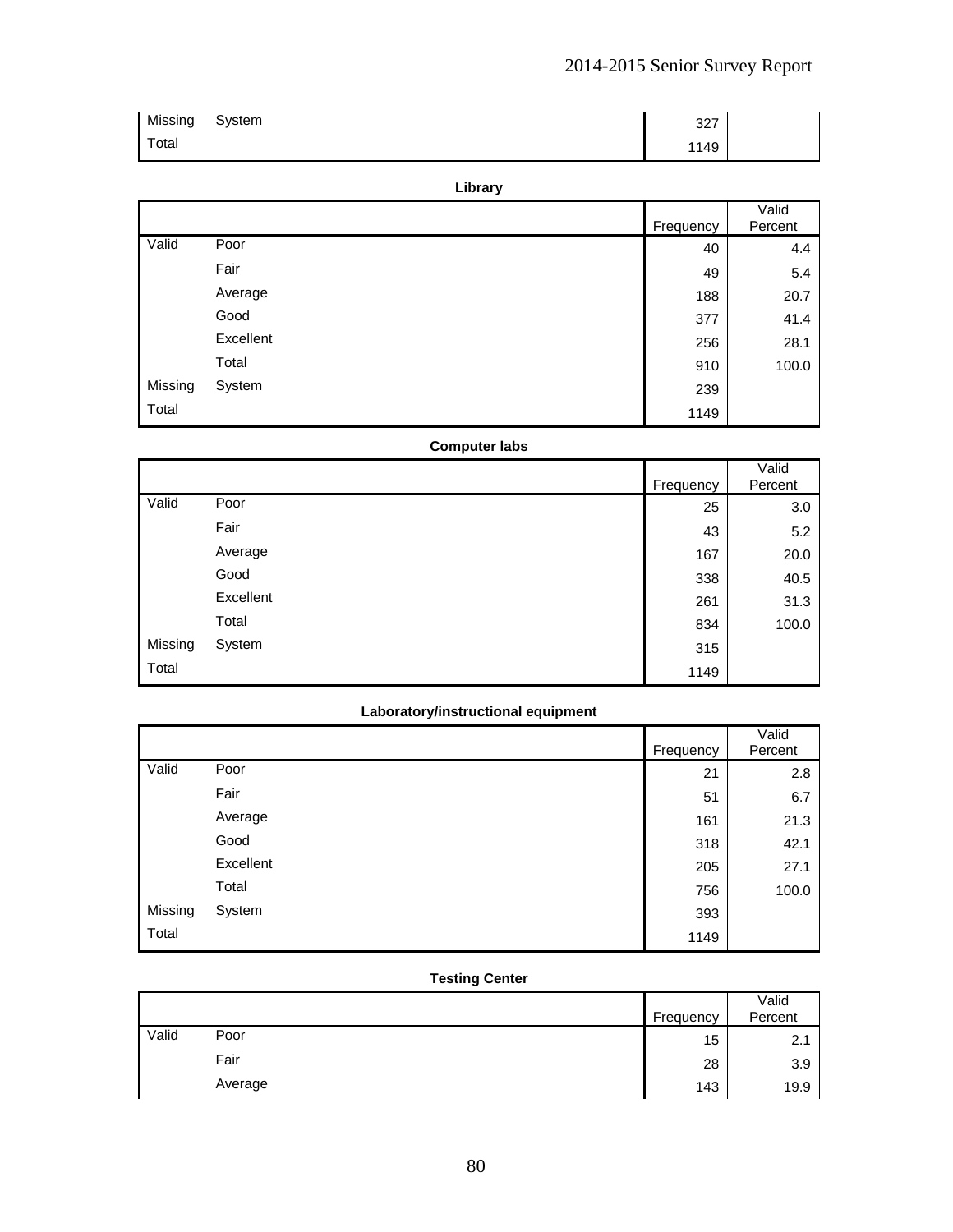|         | Good      | 290  | 40.3  |
|---------|-----------|------|-------|
|         | Excellent | 244  | 33.9  |
|         | Total     | 720  | 100.0 |
| Missing | System    | 429  |       |
| Total   |           | 1149 |       |

## **Writing Center**

|         |           | Frequency | Valid<br>Percent |
|---------|-----------|-----------|------------------|
| Valid   | Poor      | 5         | .8               |
|         | Fair      | 33        | 5.2              |
|         | Average   | 139       | 22.0             |
|         | Good      | 262       | 41.5             |
|         | Excellent | 192       | 30.4             |
|         | Total     | 631       | 100.0            |
| Missing | System    | 518       |                  |
| Total   |           | 1149      |                  |

## **Natural Science Center**

|         |           |           | Valid   |
|---------|-----------|-----------|---------|
|         |           | Frequency | Percent |
| Valid   | Poor      | 10        | 2.0     |
|         | Fair      | 29        | 5.7     |
|         | Average   | 117       | 23.1    |
|         | Good      | 220       | 43.4    |
|         | Excellent | 131       | 25.8    |
|         | Total     | 507       | 100.0   |
| Missing | System    | 642       |         |
| Total   |           | 1149      |         |

## **Center for International Programs**

|         |           | Frequency | Valid<br>Percent |
|---------|-----------|-----------|------------------|
| Valid   | Poor      | 8         | 1.7              |
|         | Fair      | 28        | 6.1              |
|         | Average   | 107       | 23.2             |
|         | Good      | 196       | 42.5             |
|         | Excellent | 122       | 26.5             |
|         | Total     | 461       | 100.0            |
| Missing | System    | 688       |                  |
| Total   |           | 1149      |                  |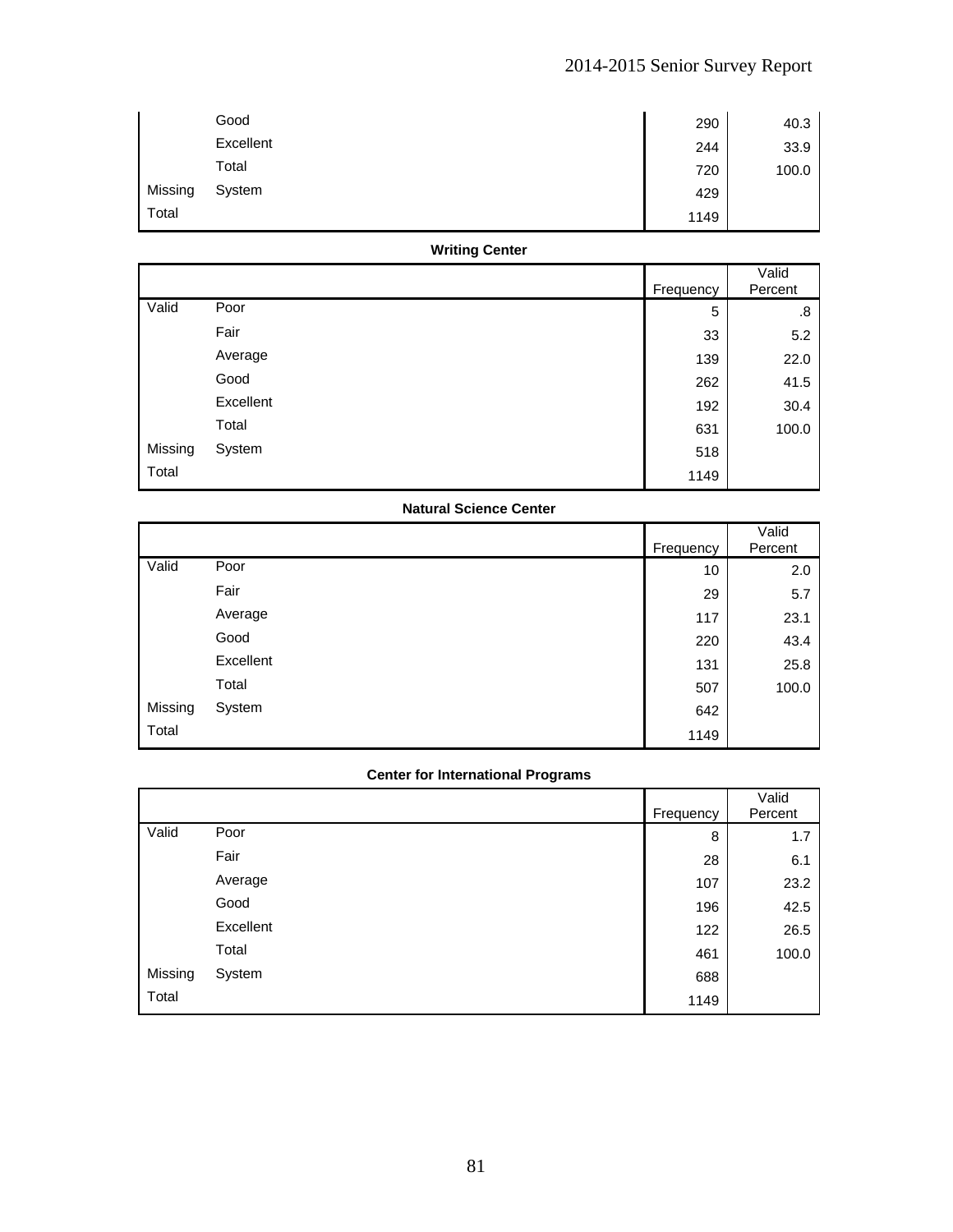# **SATISFACTION WITH OFFICES AND SERVICES**

### **Adaptive Needs Services**

|         |                     |           | Valid   |
|---------|---------------------|-----------|---------|
|         |                     | Frequency | Percent |
| Valid   | Very Dissatisfied   | 16        | 3.8     |
|         | <b>Dissatisfied</b> | 8         | 1.9     |
|         | Neutral             | 132       | 31.6    |
|         | Satisfied           | 156       | 37.3    |
|         | Very Satisfied      | 106       | 25.4    |
|         | Total               | 418       | 100.0   |
| Missing | System              | 731       |         |
| Total   |                     | 1149      |         |

#### **Admissions Office**

|         |                   |           | Valid   |
|---------|-------------------|-----------|---------|
|         |                   | Frequency | Percent |
| Valid   | Very Dissatisfied | 37        | 3.8     |
|         | Dissatisfied      | 24        | 2.5     |
|         | Neutral           | 141       | 14.5    |
|         | Satisfied         | 433       | 44.5    |
|         | Very Satisfied    | 338       | 34.7    |
|         | Total             | 973       | 100.0   |
| Missing | System            | 176       |         |
| Total   |                   | 1149      |         |

### **Athletic Programs**

|         |                   | Frequency | Valid<br>Percent |
|---------|-------------------|-----------|------------------|
| Valid   | Very Dissatisfied | 25        | 6.0              |
|         | Dissatisfied      | 19        | 4.5              |
|         | Neutral           | 129       | 30.7             |
|         | Satisfied         | 145       | 34.5             |
|         | Very Satisfied    | 102       | 24.3             |
|         | Total             | 420       | 100.0            |
| Missing | System            | 729       |                  |
| Total   |                   | 1149      |                  |

### **Bookstore Services**

|       |                     | Frequency | Valid<br>Percent |
|-------|---------------------|-----------|------------------|
| Valid | Very Dissatisfied   | 50        | 5.1              |
|       | <b>Dissatisfied</b> | 69        | 7.1              |
|       | Neutral             | 166       | 17.1             |
|       | Satisfied           | 405       | 41.6             |
|       | Very Satisfied      | 283       | 29.1             |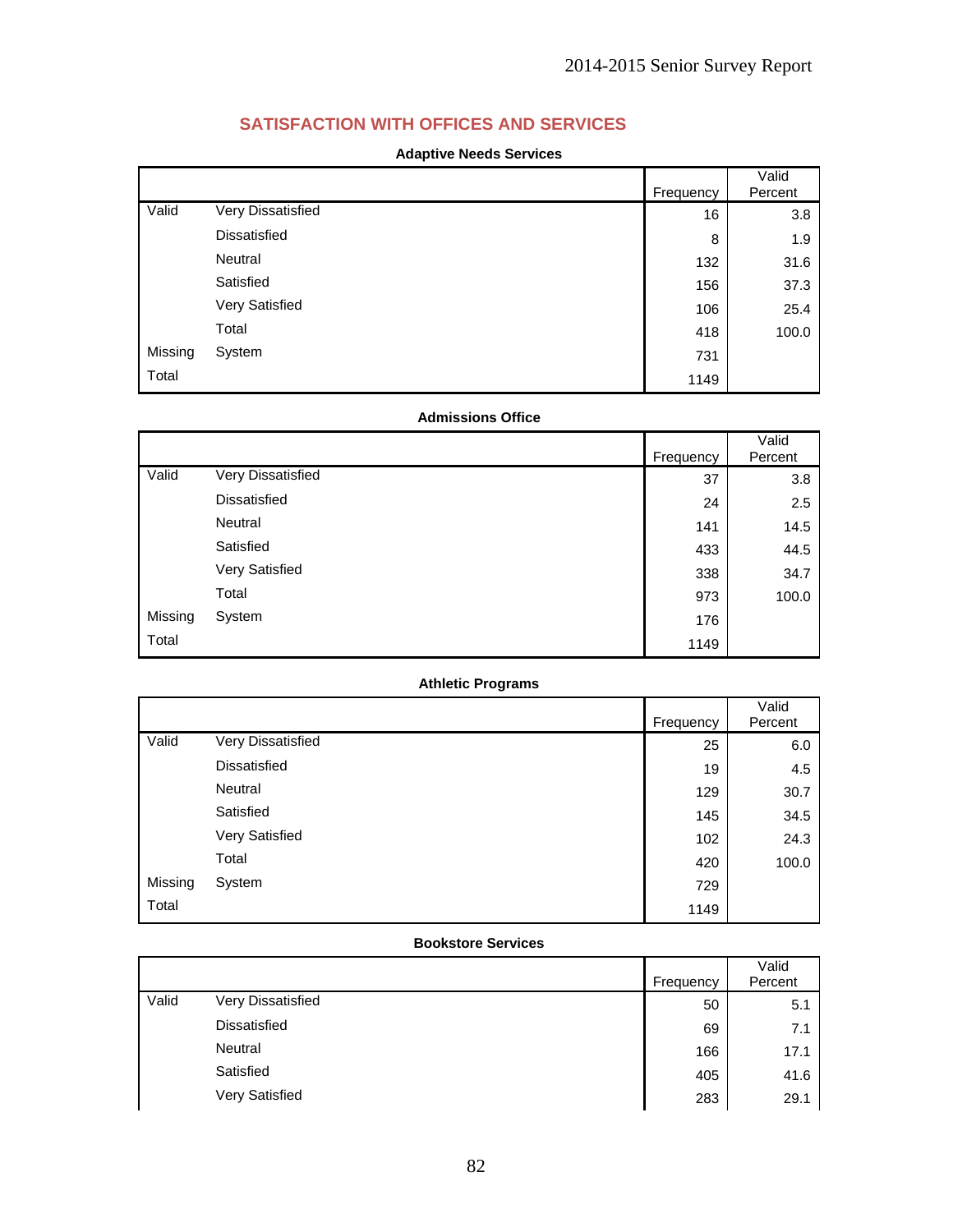|         | Total  | 973  | 100.0 |
|---------|--------|------|-------|
| Missing | System | 176  |       |
| Total   |        | 1149 |       |

## **Buildings and Grounds**

|         |                   | Frequency | Valid<br>Percent |
|---------|-------------------|-----------|------------------|
| Valid   | Very Dissatisfied | 26        | 3.5              |
|         | Dissatisfied      | 31        | 4.2              |
|         | Neutral           | 110       | 15.0             |
|         | Satisfied         | 308       | 42.0             |
|         | Very Satisfied    | 258       | 35.2             |
|         | Total             | 733       | 100.0            |
| Missing | System            | 416       |                  |
| Total   |                   | 1149      |                  |

## **Business Office**

|         |                   | Frequency | Valid<br>Percent |
|---------|-------------------|-----------|------------------|
| Valid   | Very Dissatisfied | 27        | 3.6              |
|         | Dissatisfied      | 18        | 2.4              |
|         | Neutral           | 137       | 18.2             |
|         | Satisfied         | 331       | 44.0             |
|         | Very Satisfied    | 239       | 31.8             |
|         | Total             | 752       | 100.0            |
| Missing | System            | 397       |                  |
| Total   |                   | 1149      |                  |

#### **Career Services**

|         |                   | Frequency | Valid<br>Percent |
|---------|-------------------|-----------|------------------|
| Valid   | Very Dissatisfied |           |                  |
|         |                   | 30        | 5.2              |
|         | Dissatisfied      | 26        | 4.5              |
|         | Neutral           | 145       | 24.9             |
|         | Satisfied         | 212       | 36.4             |
|         | Very Satisfied    | 169       | 29.0             |
|         | Total             | 582       | 100.0            |
| Missing | System            | 567       |                  |
| Total   |                   | 1149      |                  |

## **Counseling Services**

|       |                     | Frequency | Valid<br>Percent |
|-------|---------------------|-----------|------------------|
| Valid | Very Dissatisfied   | 31        | 4.9              |
|       | <b>Dissatisfied</b> | 32        | 5.5              |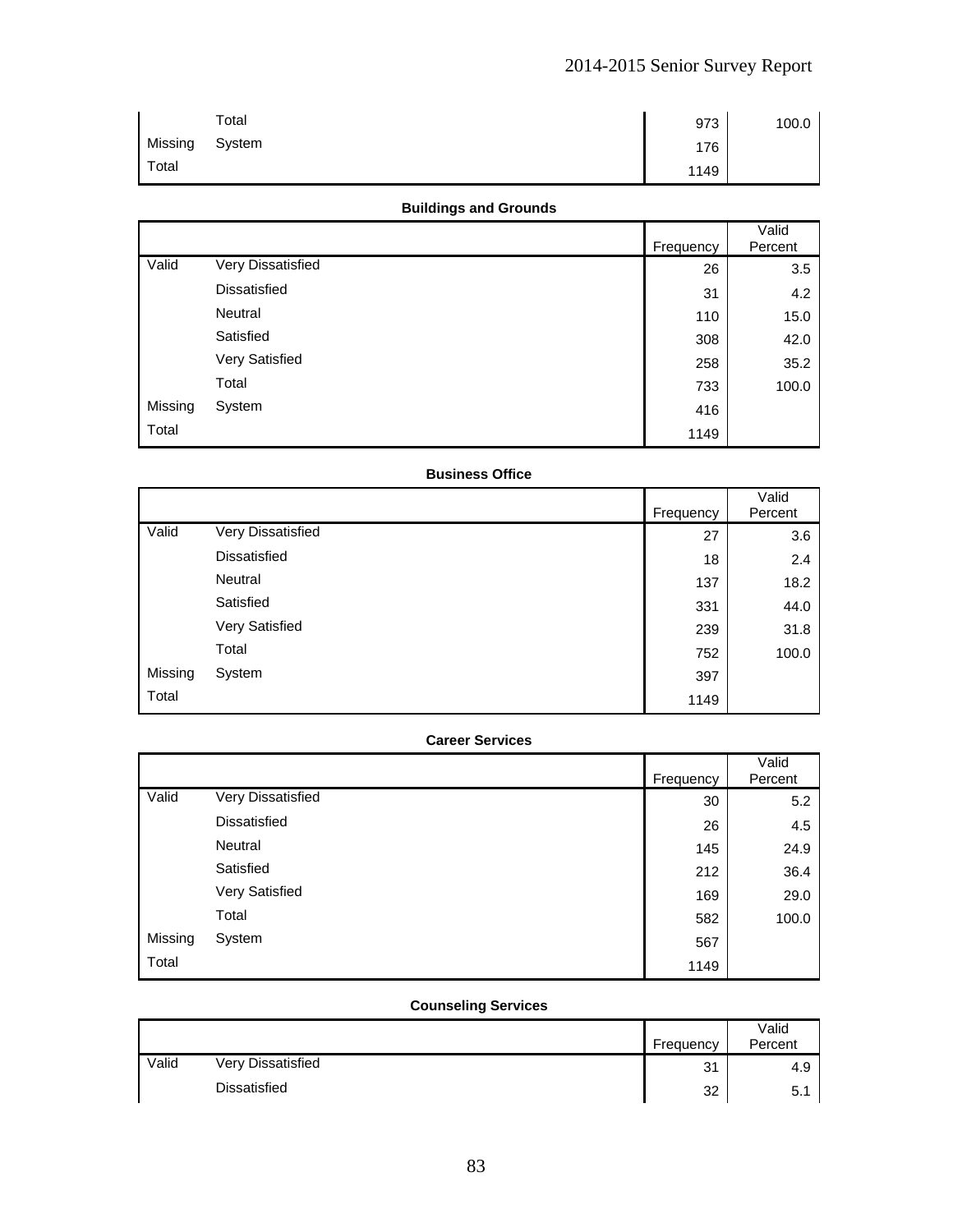|         | Neutral        | 128  | 20.4  |
|---------|----------------|------|-------|
|         | Satisfied      | 235  | 37.5  |
|         | Very Satisfied | 201  | 32.1  |
|         | Total          | 627  | 100.0 |
| Missing | System         | 522  |       |
| Total   |                | 1149 |       |

## **Financial Aid Services**

|         |                     | Frequency | Valid<br>Percent |
|---------|---------------------|-----------|------------------|
| Valid   | Very Dissatisfied   | 48        | 5.3              |
|         | <b>Dissatisfied</b> | 60        | 6.7              |
|         | Neutral             | 144       | 16.0             |
|         | Satisfied           | 337       | 37.5             |
|         | Very Satisfied      | 310       | 34.5             |
|         | Total               | 899       | 100.0            |
| Missing | System              | 250       |                  |
| Total   |                     | 1149      |                  |

## **Food Services**

|         |                     | Frequency | Valid<br>Percent |
|---------|---------------------|-----------|------------------|
| Valid   | Very Dissatisfied   | 52        | 9.6              |
|         | <b>Dissatisfied</b> | 69        | 12.8             |
|         | Neutral             | 136       | 25.2             |
|         | Satisfied           | 183       | 33.9             |
|         | Very Satisfied      | 100       | 18.5             |
|         | Total               | 540       | 100.0            |
| Missing | System              | 609       |                  |
| Total   |                     | 1149      |                  |

## **Housing and Residence Life**

|         |                     | Frequency | Valid<br>Percent |
|---------|---------------------|-----------|------------------|
| Valid   | Very Dissatisfied   | 23        | 6.3              |
|         | <b>Dissatisfied</b> | 29        | 7.9              |
|         | Neutral             | 115       | 31.3             |
|         | Satisfied           | 123       | 33.5             |
|         | Very Satisfied      | 77        | 21.0             |
|         | Total               | 367       | 100.0            |
| Missing | System              | 782       |                  |
| Total   |                     | 1149      |                  |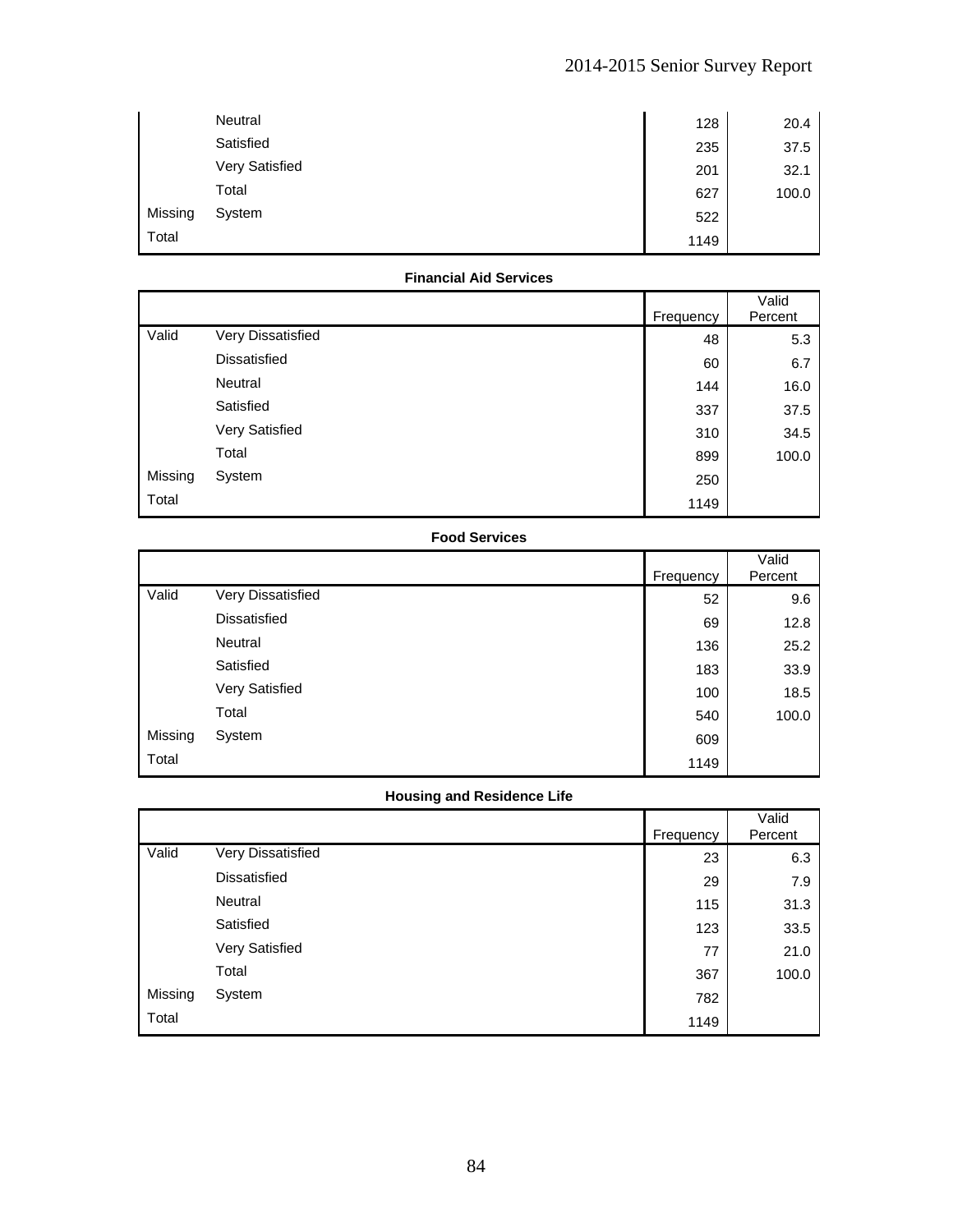|         |                     | Frequency | Valid<br>Percent |
|---------|---------------------|-----------|------------------|
| Valid   | Very Dissatisfied   | 15        | 4.1              |
|         | <b>Dissatisfied</b> | 8         | 2.2              |
|         | Neutral             | 103       | 27.9             |
|         | Satisfied           | 142       | 38.5             |
|         | Very Satisfied      | 101       | 27.4             |
|         | Total               | 369       | 100.0            |
| Missing | System              | 780       |                  |
| Total   |                     | 1149      |                  |

## **Ricoh Graphics and Printing Services**

## **Ricoh Mailroom and Postal Services**

|         |                       | Frequency | Valid<br>Percent |
|---------|-----------------------|-----------|------------------|
| Valid   | Very Dissatisfied     | 15        | 4.0              |
|         | <b>Dissatisfied</b>   | 15        | 4.0              |
|         | Neutral               | 115       | 31.0             |
|         | Satisfied             | 128       | 34.5             |
|         | <b>Very Satisfied</b> | 98        | 26.4             |
|         | Total                 | 371       | 100.0            |
| Missing | System                | 778       |                  |
| Total   |                       | 1149      |                  |

## **Information Technology (IT) Services**

|         |                   | Frequency | Valid<br>Percent |
|---------|-------------------|-----------|------------------|
| Valid   | Very Dissatisfied | 26        | 3.8              |
|         | Dissatisfied      | 18        | 2.6              |
|         | Neutral           | 174       | 25.6             |
|         | Satisfied         | 269       | 39.5             |
|         | Very Satisfied    | 194       | 28.5             |
|         | Total             | 681       | 100.0            |
| Missing | System            | 468       |                  |
| Total   |                   | 1149      |                  |

### **Parking Facilities**

|         |                     | Frequency | Valid<br>Percent |
|---------|---------------------|-----------|------------------|
| Valid   | Very Dissatisfied   | 144       | 21.1             |
|         | <b>Dissatisfied</b> | 89        | 13.1             |
|         | Neutral             | 132       | 19.4             |
|         | Satisfied           | 179       | 26.3             |
|         | Very Satisfied      | 137       | 20.1             |
|         | Total               | 681       | 100.0            |
| Missing | System              | 468       |                  |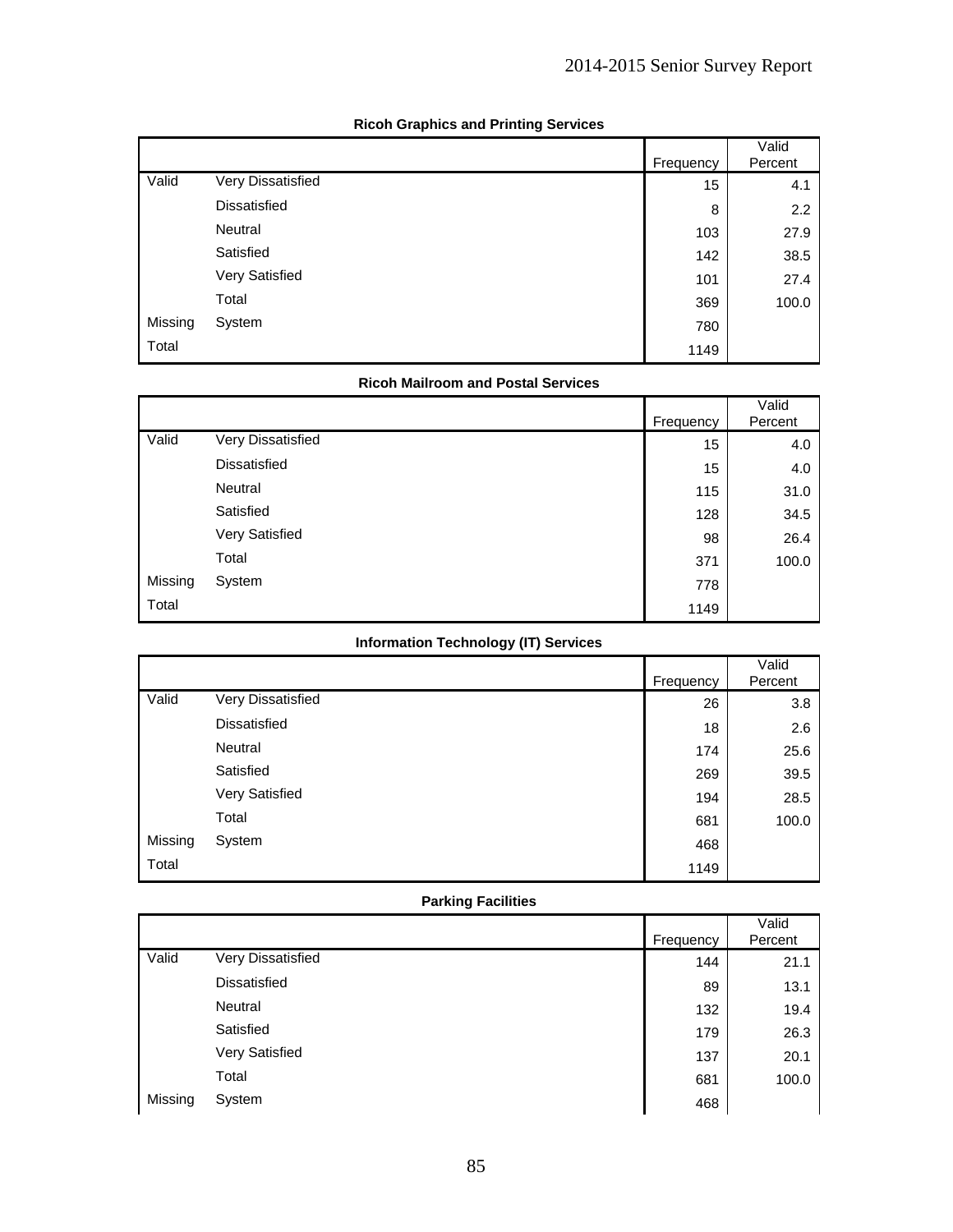| Total | $\begin{array}{ c c c c c } \hline \quad & 1149 \end{array}$ |  |
|-------|--------------------------------------------------------------|--|
|       |                                                              |  |

### **Placement Service**

|         |                   | Frequency | Valid<br>Percent |
|---------|-------------------|-----------|------------------|
| Valid   | Very Dissatisfied | 23        | 5.2              |
|         | Dissatisfied      | 21        | 4.8              |
|         | Neutral           | 163       | 37.0             |
|         | Satisfied         | 136       | 30.8             |
|         | Very Satisfied    | 98        | 22.2             |
|         | Total             | 441       | 100.0            |
| Missing | System            | 708       |                  |
| Total   |                   | 1149      |                  |

### **Recreational and Intramural Activities**

|         |                     | Frequency | Valid<br>Percent |
|---------|---------------------|-----------|------------------|
| Valid   | Very Dissatisfied   | 24        | 5.7              |
|         | <b>Dissatisfied</b> | 21        | 5.0              |
|         | Neutral             | 124       | 29.7             |
|         | Satisfied           | 151       | 36.1             |
|         | Very Satisfied      | 98        | 23.4             |
|         | Total               | 418       | 100.0            |
| Missing | System              | 731       |                  |
| Total   |                     | 1149      |                  |

## **Registrar/Records Office**

|         |                   |           | Valid   |
|---------|-------------------|-----------|---------|
|         |                   | Frequency | Percent |
| Valid   | Very Dissatisfied | 29        | 3.3     |
|         | Dissatisfied      | 38        | 4.3     |
|         | Neutral           | 163       | 18.6    |
|         | Satisfied         | 345       | 39.4    |
|         | Very Satisfied    | 300       | 34.3    |
|         | Total             | 875       | 100.0   |
| Missing | System            | 274       |         |
| Total   |                   | 1149      |         |

#### **Safety and Security Services**

|       |                   | Frequency | Valid<br>Percent |
|-------|-------------------|-----------|------------------|
| Valid | Very Dissatisfied | 27        | 4.2              |
|       | Dissatisfied      | 39        | 6.1              |
|       | Neutral           | 139       | 21.7             |
|       | Satisfied         | 235       | 36.7             |

86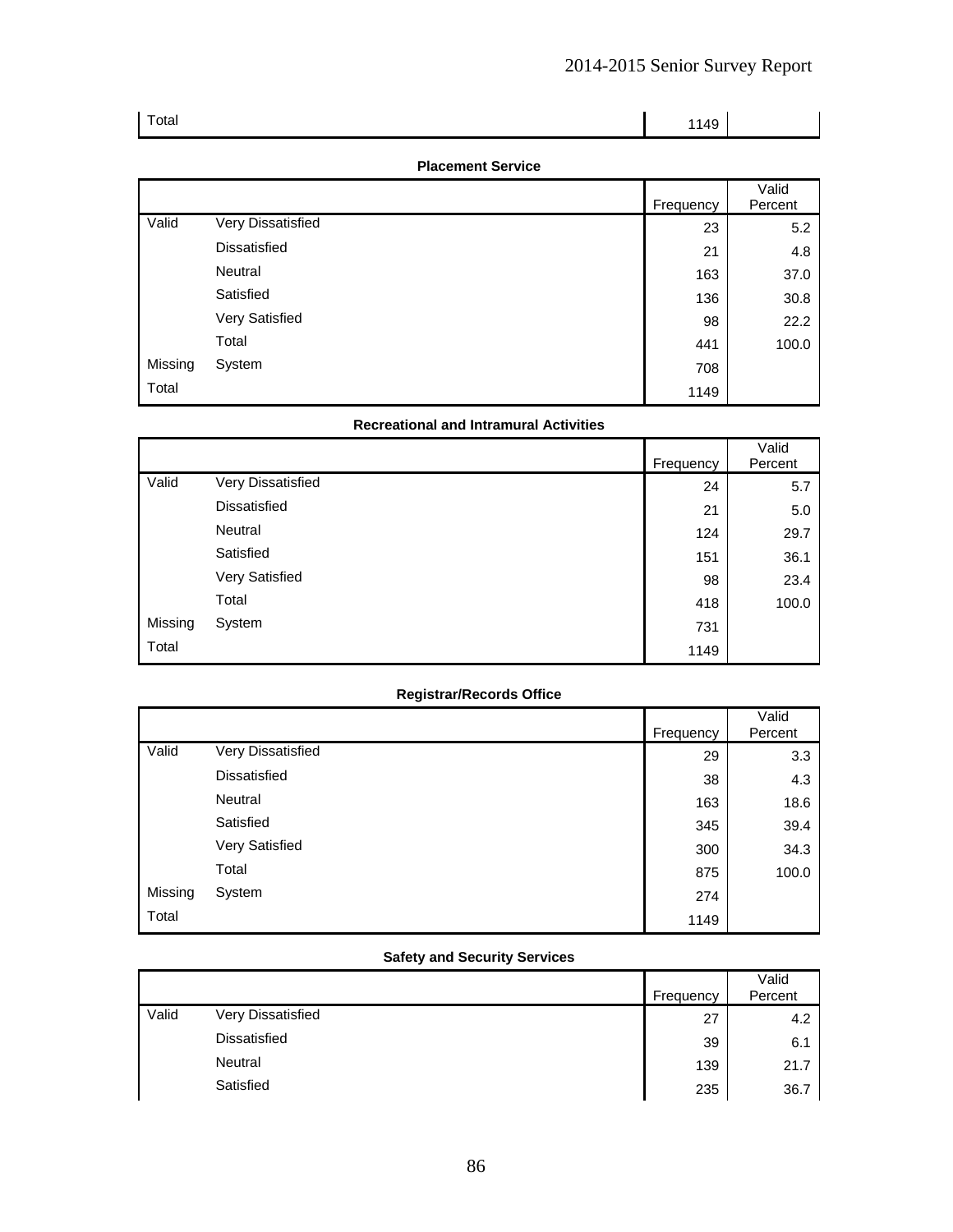|         | <b>Very Satisfied</b> | 201  | 31.4  |
|---------|-----------------------|------|-------|
|         | Total                 | 641  | 100.0 |
| Missing | System                | 508  |       |
| Total   |                       | 1149 |       |

#### **Student Health Services**

|         |                   |           | Valid   |
|---------|-------------------|-----------|---------|
|         |                   | Frequency | Percent |
| Valid   | Very Dissatisfied | 27        | 5.9     |
|         | Dissatisfied      | 27        | 5.9     |
|         | Neutral           | 127       | 27.9    |
|         | Satisfied         | 168       | 36.9    |
|         | Very Satisfied    | 106       | 23.3    |
|         | Total             | 455       | 100.0   |
| Missing | System            | 694       |         |
| Total   |                   | 1149      |         |

## **Student organizations**

|         |                     | Frequency | Valid<br>Percent |
|---------|---------------------|-----------|------------------|
| Valid   | Very Dissatisfied   | 22        | 3.8              |
|         | <b>Dissatisfied</b> | 31        | 5.3              |
|         | Neutral             | 132       | 22.7             |
|         | Satisfied           | 231       | 39.8             |
|         | Very Satisfied      | 165       | 28.4             |
|         | Total               | 581       | 100.0            |
| Missing | System              | 568       |                  |
| Total   |                     | 1149      |                  |

## **Student Support Services (SSS)**

|         |                   | Frequency | Valid<br>Percent |
|---------|-------------------|-----------|------------------|
| Valid   | Very Dissatisfied | 19        | 3.7              |
|         | Dissatisfied      | 15        | 2.9              |
|         | Neutral           | 141       | 27.2             |
|         | Satisfied         | 181       | 34.9             |
|         | Very Satisfied    | 163       | 31.4             |
|         | Total             | 519       | 100.0            |
| Missing | System            | 630       |                  |
| Total   |                   | 1149      |                  |

## **Trojan Fitness Center**

|       |                     | Frequency | Valid<br>Percent |
|-------|---------------------|-----------|------------------|
| Valid | Very Dissatisfied   | 40        | 9.7              |
|       | <b>Dissatisfied</b> | 37        | 8.9              |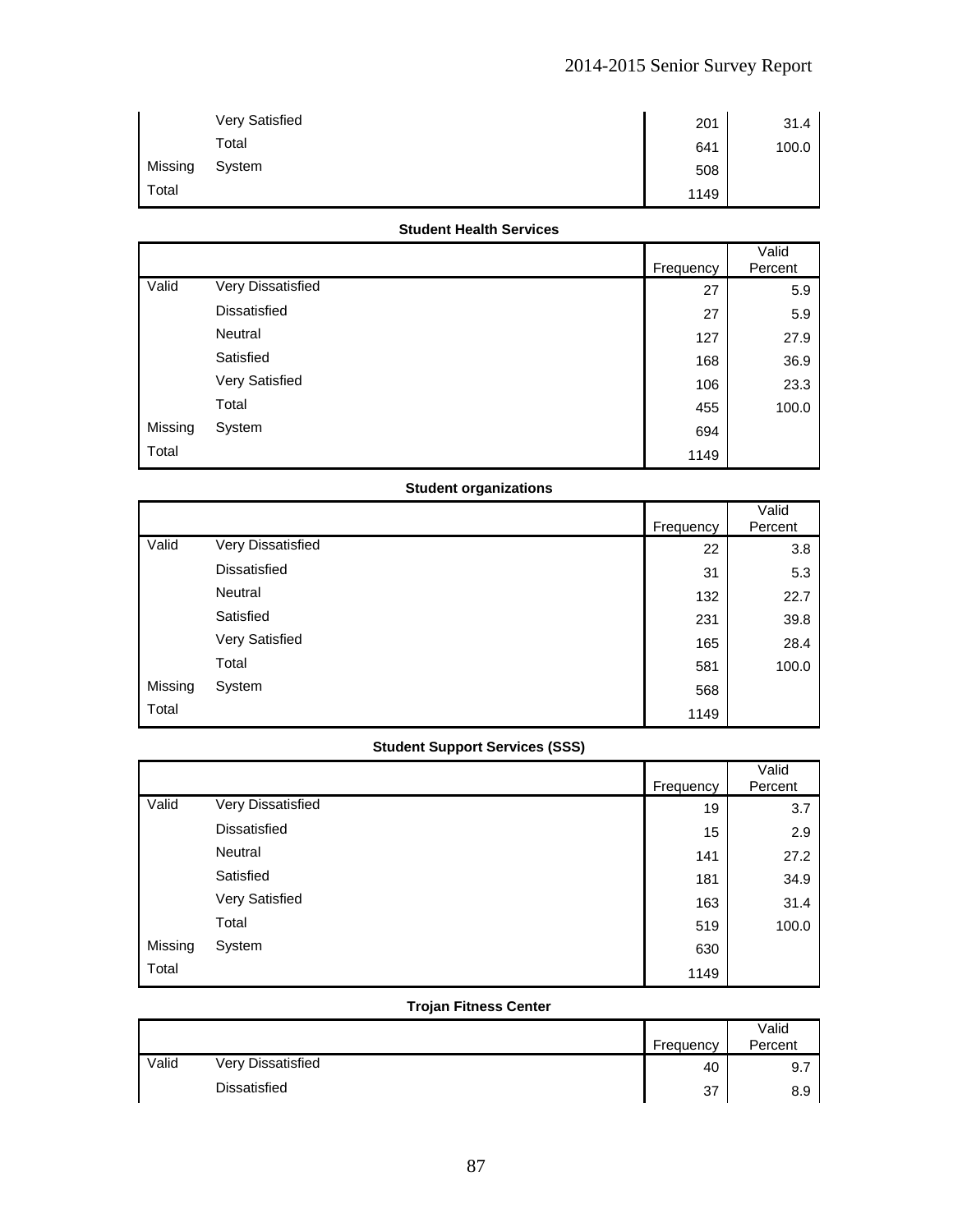|         | Neutral        | 96   | 23.2  |
|---------|----------------|------|-------|
|         | Satisfied      | 144  | 34.8  |
|         | Very Satisfied | 97   | 23.4  |
|         | Total          | 414  | 100.0 |
| Missing | System         | 735  |       |
| Total   |                | 1149 |       |

## **Trojan Web Express**

|         |                       | Frequency | Valid<br>Percent |
|---------|-----------------------|-----------|------------------|
| Valid   | Very Dissatisfied     | 43        | 4.2              |
|         | Dissatisfied          | 46        | 4.5              |
|         | Neutral               | 118       | 11.6             |
|         | Satisfied             | 388       | 38.2             |
|         | <b>Very Satisfied</b> | 422       | 41.5             |
|         | Total                 | 1017      | 100.0            |
| Missing | System                | 132       |                  |
| Total   |                       | 1149      |                  |

| University Media (website, newsletters, radio, TV, etc) |  |  |  |  |  |
|---------------------------------------------------------|--|--|--|--|--|
|---------------------------------------------------------|--|--|--|--|--|

|         |                   | Frequency | Valid<br>Percent |
|---------|-------------------|-----------|------------------|
| Valid   | Very Dissatisfied | 27        | 3.6              |
|         | Dissatisfied      | 33        | 4.4              |
|         | Neutral           | 153       | 20.2             |
|         | Satisfied         | 302       | 39.9             |
|         | Very Satisfied    | 241       | 31.9             |
|         | Total             | 756       | 100.0            |
| Missing | System            | 393       |                  |
| Total   |                   | 1149      |                  |

#### **Veteran Services**

|         |                   | Frequency | Valid<br>Percent |
|---------|-------------------|-----------|------------------|
| Valid   | Very Dissatisfied | 19        | 3.9              |
|         | Dissatisfied      | 23        | 4.7              |
|         | Neutral           | 111       | 22.5             |
|         | Satisfied         | 134       | 27.2             |
|         | Very Satisfied    | 206       | 41.8             |
|         | Total             | 493       | 100.0            |
| Missing | System            | 656       |                  |
| Total   |                   | 1149      |                  |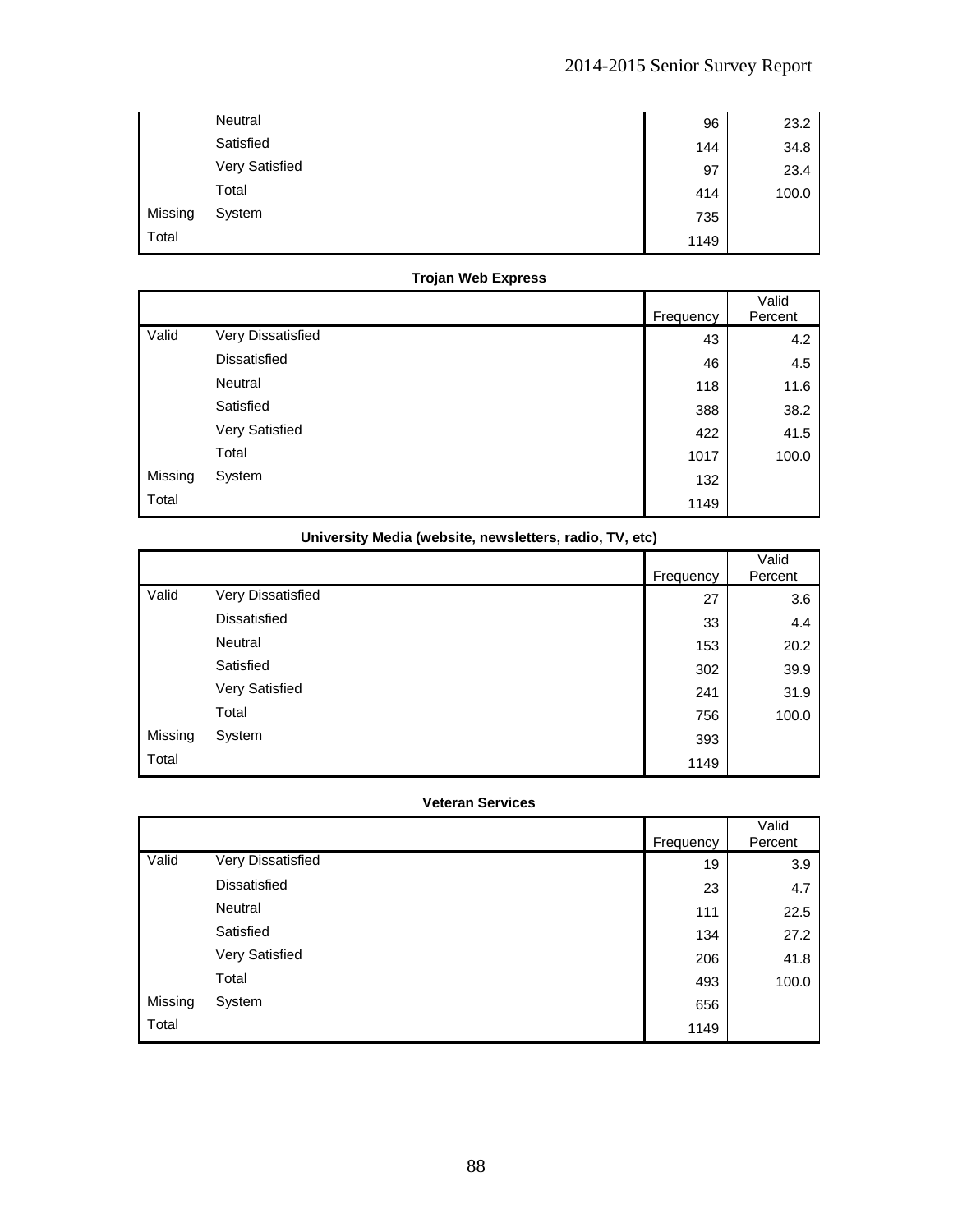## **OPINIONS**

|  |  | The goals, objectives, and requirements for my academic program were clearly defined. |  |
|--|--|---------------------------------------------------------------------------------------|--|
|--|--|---------------------------------------------------------------------------------------|--|

|         |                            | Frequency | Valid<br>Percent |
|---------|----------------------------|-----------|------------------|
| Valid   | <b>Strongly Disagree</b>   | 30        | 2.9              |
|         | Disagree                   | 60        | 5.7              |
|         | Neither Agree nor Disagree | 106       | 10.2             |
|         | Agree                      | 504       | 48.3             |
|         | <b>Strongly Agree</b>      | 344       | 33.0             |
|         | Total                      | 1044      | 100.0            |
| Missing | System                     | 105       |                  |
| Total   |                            | 1149      |                  |

|         | My academic program was intellectually challenging and stimulating. |           |         |  |
|---------|---------------------------------------------------------------------|-----------|---------|--|
|         |                                                                     |           | Valid   |  |
|         |                                                                     | Frequency | Percent |  |
| Valid   | <b>Strongly Disagree</b>                                            | 27        | 2.6     |  |
|         | Disagree                                                            | 21        | 2.0     |  |
|         | Neither Agree nor Disagree                                          | 73        | 7.0     |  |
|         | Agree                                                               | 498       | 47.7    |  |
|         | <b>Strongly Agree</b>                                               | 424       | 40.7    |  |
|         | Total                                                               | 1043      | 100.0   |  |
| Missing | System                                                              | 106       |         |  |
| Total   |                                                                     | 1149      |         |  |

**Courses in my curriculum contributed to the skills and knowledge required in my field.** 

|         |                            | Frequency | Valid<br>Percent |
|---------|----------------------------|-----------|------------------|
| Valid   | <b>Strongly Disagree</b>   | 22        | 2.1              |
|         | <b>Disagree</b>            | 20        | 1.9              |
|         | Neither Agree nor Disagree | 89        | 8.6              |
|         | Agree                      | 489       | 47.0             |
|         | <b>Strongly Agree</b>      | 420       | 40.4             |
|         | Total                      | 1040      | 100.0            |
| Missing | System                     | 109       |                  |
| Total   |                            | 1149      |                  |

|       |                            | Frequency | Valid<br>Percent |
|-------|----------------------------|-----------|------------------|
| Valid | <b>Strongly Disagree</b>   | 74        | 7.1              |
|       | Disagree                   | 128       | 12.3             |
|       | Neither Agree nor Disagree | 108       | 10.4             |
|       | Agree                      | 423       | 40.6             |
|       | <b>Strongly Agree</b>      | 308       | 29.6             |

**Courses were offered frequently enough for timely completion of my degree program.**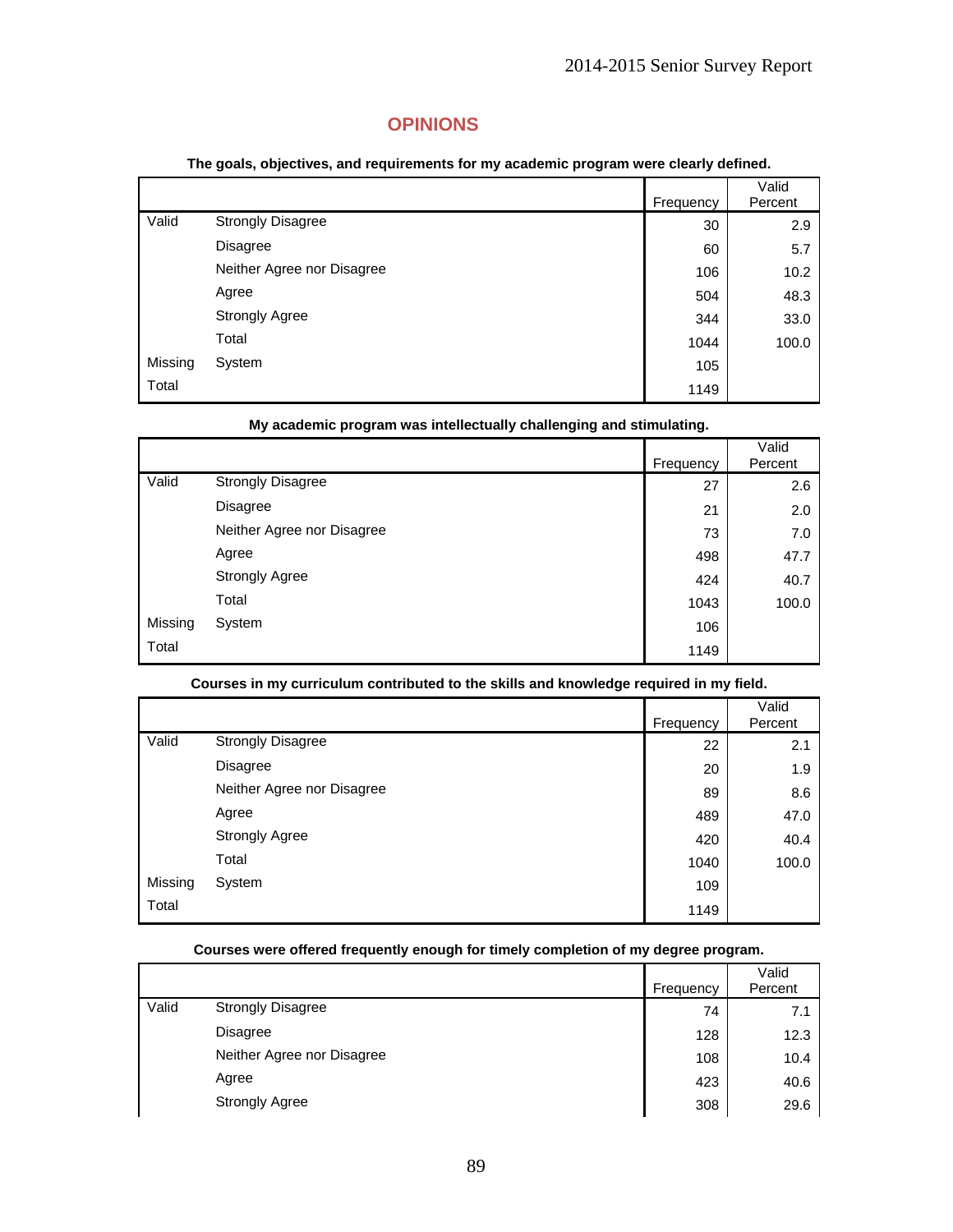|         | Total  | 1041 | 100.0 |
|---------|--------|------|-------|
| Missing | System | 108  |       |
| Total   |        | 1149 |       |

|         |                            | Frequency | Valid<br>Percent |
|---------|----------------------------|-----------|------------------|
| Valid   | <b>Strongly Disagree</b>   | 39        | 3.7              |
|         | Disagree                   | 65        | 6.2              |
|         | Neither Agree nor Disagree | 211       | 20.2             |
|         | Agree                      | 467       | 44.8             |
|         | <b>Strongly Agree</b>      | 260       | 25.0             |
|         | Total                      | 1042      | 100.0            |
| Missing | System                     | 107       |                  |
| Total   |                            | 1149      |                  |

#### **The intellectual caliber of students in my academic program was high.**

### **The degree program in which I enrolled is valuable for me in my employment.**

|         |                            | Frequency | Valid<br>Percent |
|---------|----------------------------|-----------|------------------|
| Valid   | <b>Strongly Disagree</b>   | 22        | 2.1              |
|         | <b>Disagree</b>            | 26        | 2.5              |
|         | Neither Agree nor Disagree | 120       | 11.6             |
|         | Agree                      | 440       | 42.4             |
|         | <b>Strongly Agree</b>      | 429       | 41.4             |
|         | Total                      | 1037      | 100.0            |
| Missing | System                     | 112       |                  |
| Total   |                            | 1149      |                  |

#### **Troy University faculty care about students as individuals.**

|         |                            | Frequency | Valid<br>Percent |
|---------|----------------------------|-----------|------------------|
| Valid   | <b>Strongly Disagree</b>   | 32        | 3.1              |
|         | <b>Disagree</b>            | 34        | 3.3              |
|         | Neither Agree nor Disagree | 144       | 13.9             |
|         | Agree                      | 486       | 46.8             |
|         | <b>Strongly Agree</b>      | 342       | 32.9             |
|         | Total                      | 1038      | 100.0            |
| Missing | System                     | 111       |                  |
| Total   |                            | 1149      |                  |

|       |                            | Frequency | Valid<br>Percent |
|-------|----------------------------|-----------|------------------|
| Valid | <b>Strongly Disagree</b>   | 47        | 4.5              |
|       | Disagree                   | 63        | 6.1              |
|       | Neither Agree nor Disagree | 226       | 21.7             |

#### **Troy University faculty were helpful with my career plan.**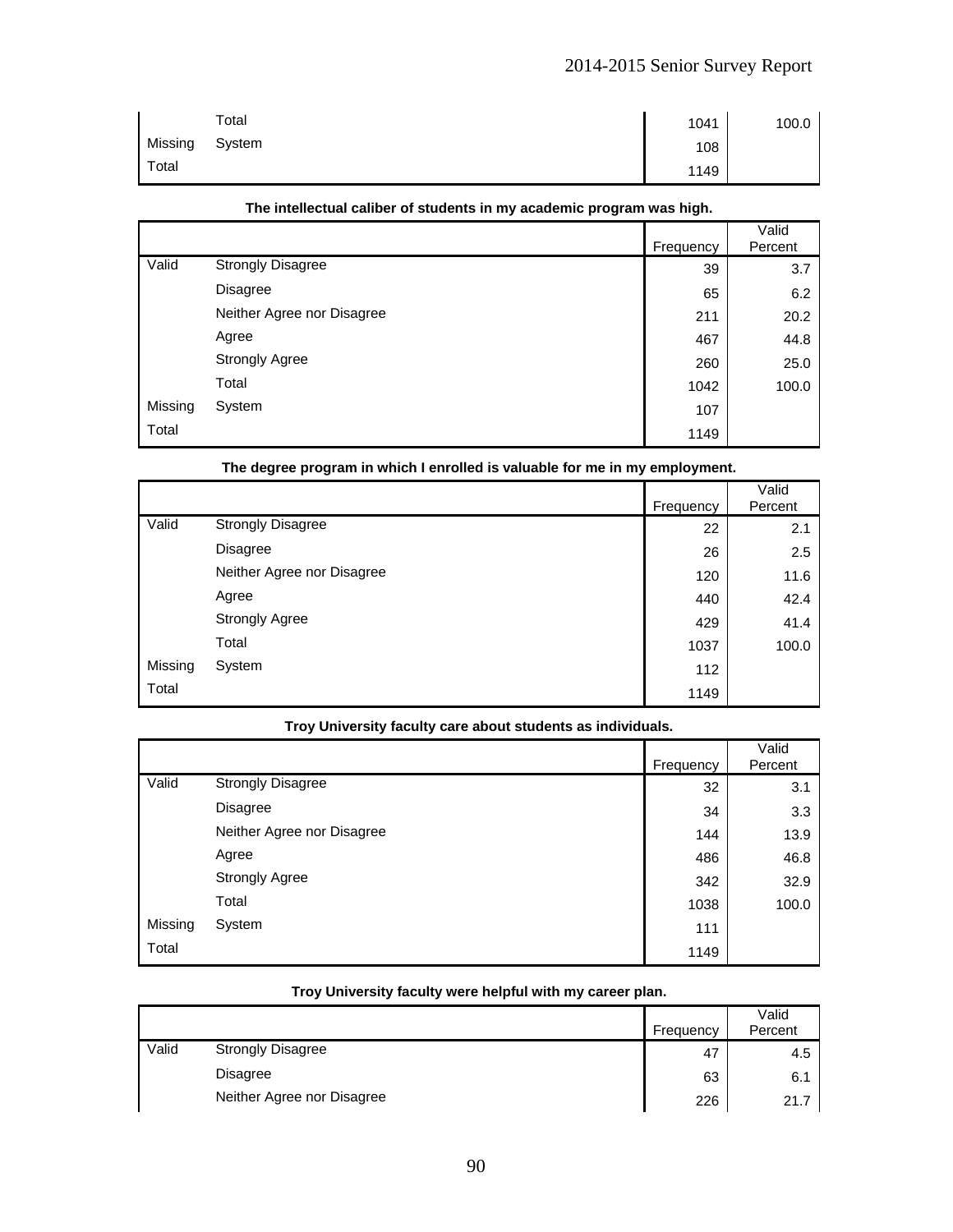|         | Agree                 | 386  | 37.1  |
|---------|-----------------------|------|-------|
|         | <b>Strongly Agree</b> | 318  | 30.6  |
|         | Total                 | 1040 | 100.0 |
| Missing | System                | 109  |       |
| Total   |                       | 1149 |       |

### **Troy University is responsive to the needs of its students.**

|         |                            | Frequency | Valid<br>Percent |
|---------|----------------------------|-----------|------------------|
| Valid   | <b>Strongly Disagree</b>   | 49        | 4.7              |
|         | Disagree                   | 68        | 6.5              |
|         | Neither Agree nor Disagree | 206       | 19.8             |
|         | Agree                      | 437       | 42.1             |
|         | <b>Strongly Agree</b>      | 279       | 26.9             |
|         | Total                      | 1039      | 100.0            |
| Missing | System                     | 110       |                  |
| Total   |                            | 1149      |                  |

|         |                            | Frequency | Valid<br>Percent |
|---------|----------------------------|-----------|------------------|
| Valid   | <b>Strongly Disagree</b>   | 67        | 6.4              |
|         | <b>Disagree</b>            | 75        | 7.2              |
|         | Neither Agree nor Disagree | 193       | 18.5             |
|         | Agree                      | 422       | 40.5             |
|         | <b>Strongly Agree</b>      | 284       | 27.3             |
|         | Total                      | 1041      | 100.0            |
| Missing | System                     | 108       |                  |
| Total   |                            | 1149      |                  |

### **The tuition and fees I paid at Troy University were a worthwhile investment.**

## **READING HABITS**

#### **My involvement in reading as part of my college experience has enhanced my ability to understand connections between the various materials I read.**

|         |                       | Frequency | Valid<br>Percent |
|---------|-----------------------|-----------|------------------|
| Valid   | Not at all            | 32        | 3.1              |
|         | In a very limited way | 38        | 3.7              |
|         | Somewhat              | 270       | 26.3             |
|         | In a noticeable way   | 331       | 32.2             |
|         | Greatly               | 357       | 34.7             |
|         | Total                 | 1028      | 100.0            |
| Missing | System                | 121       |                  |
| Total   |                       | 1149      |                  |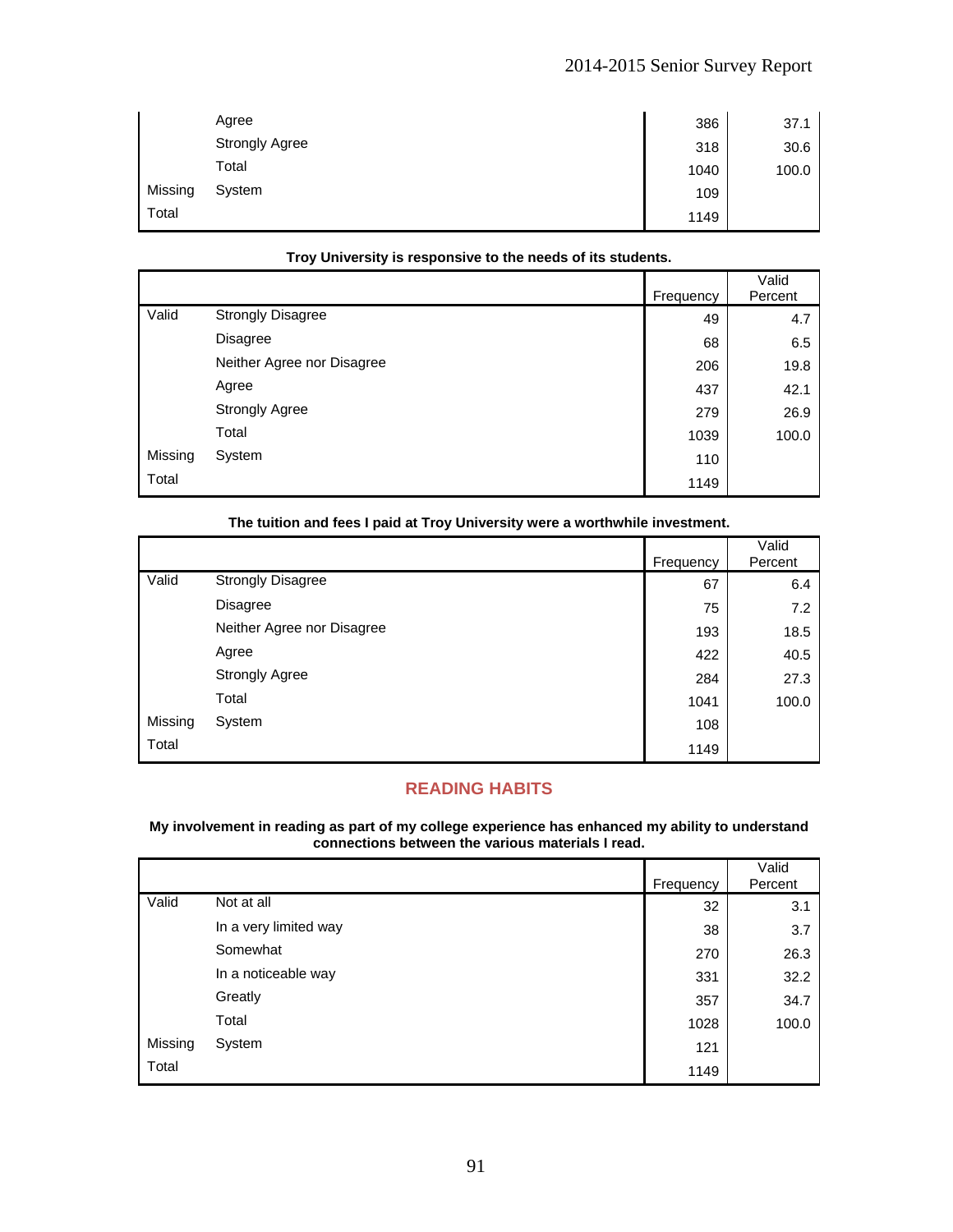|         |                       | Frequency | Valid<br>Percent |
|---------|-----------------------|-----------|------------------|
| Valid   | Not at all            | 40        | 3.9              |
|         | In a very limited way | 50        | 4.9              |
|         | Somewhat              | 277       | 27.1             |
|         | In a noticeable way   | 312       | 30.5             |
|         | Greatly               | 345       | 33.7             |
|         | Total                 | 1024      | 100.0            |
| Missing | System                | 125       |                  |
| Total   |                       | 1149      |                  |

| My involvement in reading as a part of my college experience has enhanced my awareness of other |
|-------------------------------------------------------------------------------------------------|
| people's political and social viewpoints.                                                       |

|         |                                                                                      |           | Valid   |
|---------|--------------------------------------------------------------------------------------|-----------|---------|
|         |                                                                                      | Frequency | Percent |
| Valid   | I read constantly for my own personal satisfaction, and I love it.                   | 296       | 28.6    |
|         | I don't have much time to read for pleasure, but I like to when I get<br>the chance. | 572       | 55.3    |
|         | I only read what I'm supposed to for school.                                         | 140       | 13.5    |
|         | I basically don't read books much at all.                                            | 26        | 2.5     |
|         | Total                                                                                | 1034      | 100.0   |
| Missing | System                                                                               | 115       |         |
| Total   |                                                                                      | 1149      |         |

### **25) Which statement below do you agree with most?**

## **26) Most often, the reason I read is… (Please choose the best answer from this selection).**

|         |                                                  | Frequency | Valid<br>Percent |
|---------|--------------------------------------------------|-----------|------------------|
| Valid   | Just for the pleasure of it.                     | 312       | 30.1             |
|         | Because I have to for school.                    | 294       | 28.4             |
|         | Because I get bored and have nothing else to do. | 13        | 1.3              |
|         | To learn new things on my own.                   | 376       | 36.3             |
|         | I don't really read much.                        | 38        | 3.7              |
|         | Because my parents encourage me to.              | 2         |                  |
|         | Total                                            | 1035      | 100.0            |
| Missing | System                                           | 114       |                  |
| Total   |                                                  | 1149      |                  |

### **27) How would you rate your reading level?**

|       |               | Frequency | Valid<br>Percent |
|-------|---------------|-----------|------------------|
| Valid | Poor          | っ<br>ے    | .2               |
|       | Below average | 6         | .6               |
|       | Average       | 253       | 24.4             |
|       | Above average | 479       | 46.1             |
|       | Advanced      | 298       | 28.7             |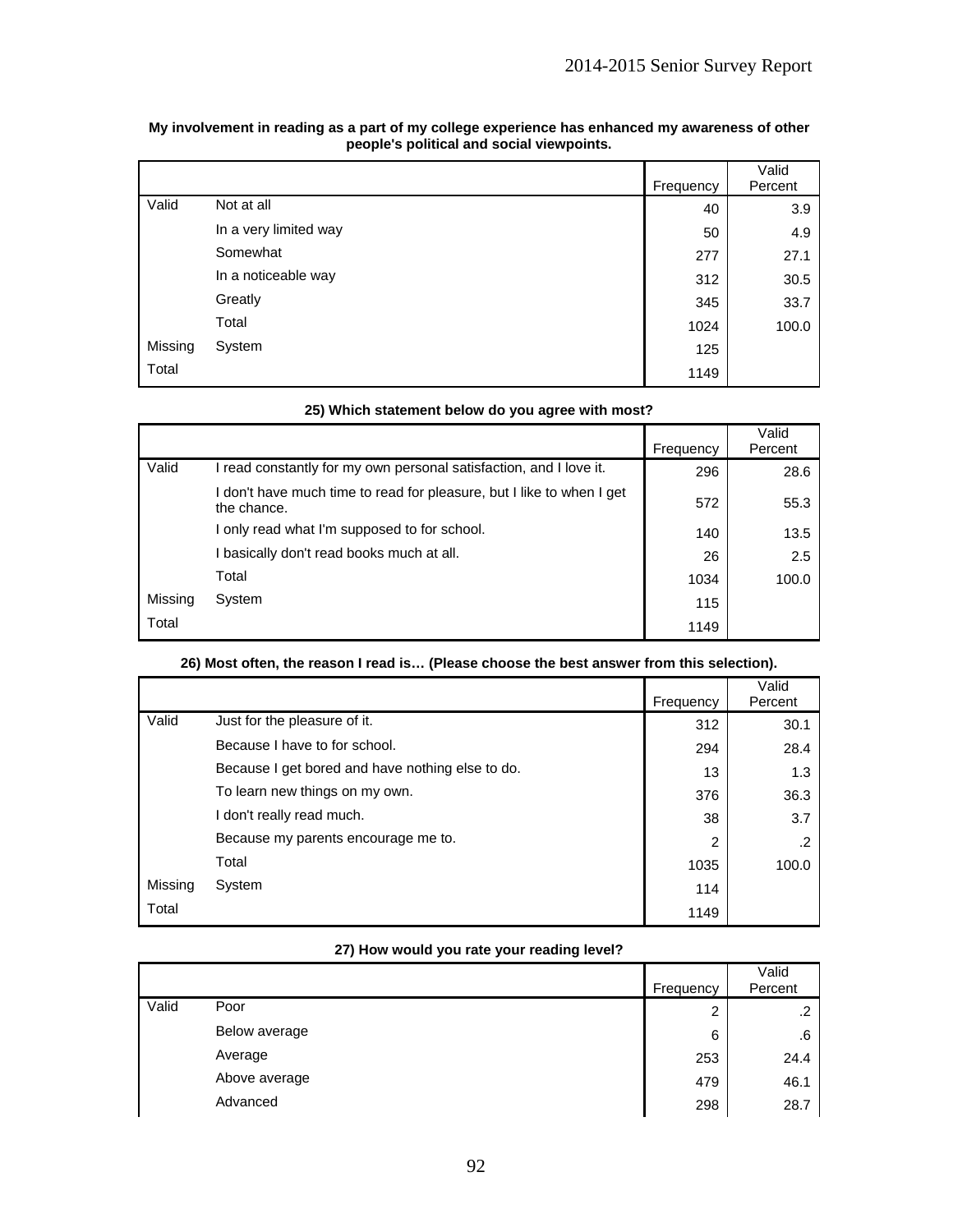|         | Total  | 1038 | 100.0 |
|---------|--------|------|-------|
| Missing | System | 111  |       |
| Total   |        | 1149 |       |

## **WHICH OF THE FOLLOWING DO YOU READ? Check all that apply**

#### **Books assigned for class**

|       |              | Frequency | Valid<br>Percent |
|-------|--------------|-----------|------------------|
| Valid | Not Selected | 217       | 18.9             |
|       | Selected     | 932       | 81.1             |
|       | Total        | 1149      | 100.0            |

|       | Books I read outside of class for pleasure |           |         |
|-------|--------------------------------------------|-----------|---------|
|       |                                            |           | Valid   |
|       |                                            | Frequency | Percent |
| Valid | Not Selected                               | 425       | 37.0    |
|       | Selected                                   | 724       | 63.0    |
|       | Total                                      | 1149      | 100.0   |

|                               | Cereal boxes, instructional pamphlets and other product packaging |      |       |  |
|-------------------------------|-------------------------------------------------------------------|------|-------|--|
| Valid<br>Percent<br>Frequency |                                                                   |      |       |  |
| Valid                         | Not Selected                                                      | 613  | 53.4  |  |
|                               | Selected                                                          | 536  | 46.6  |  |
|                               | Total                                                             | 1149 | 100.0 |  |

#### **Comic books or graphic novels**

|       |              |           | Valid   |
|-------|--------------|-----------|---------|
|       |              | Frequency | Percent |
| Valid | Not Selected | 996       | 86.7    |
|       | Selected     | 153       | 13.3    |
|       | Total        | 1149      | 100.0   |

|       | Computer manuals or other electronic equipment manuals |           |                  |  |
|-------|--------------------------------------------------------|-----------|------------------|--|
|       |                                                        | Frequency | Valid<br>Percent |  |
| Valid | Not Selected                                           | 888       | 77.3             |  |
|       | Selected                                               | 261       | 22.7             |  |
|       | Total                                                  | 1149      | 100.0            |  |

#### **Fashion/Beauty magazines**

|       |              | Frequency | Valid<br>Percent |
|-------|--------------|-----------|------------------|
| Valid | Not Selected | 759       | 66.1             |
|       | Selected     | 390       | 33.9             |
|       | Total        | 1149      | 100.0            |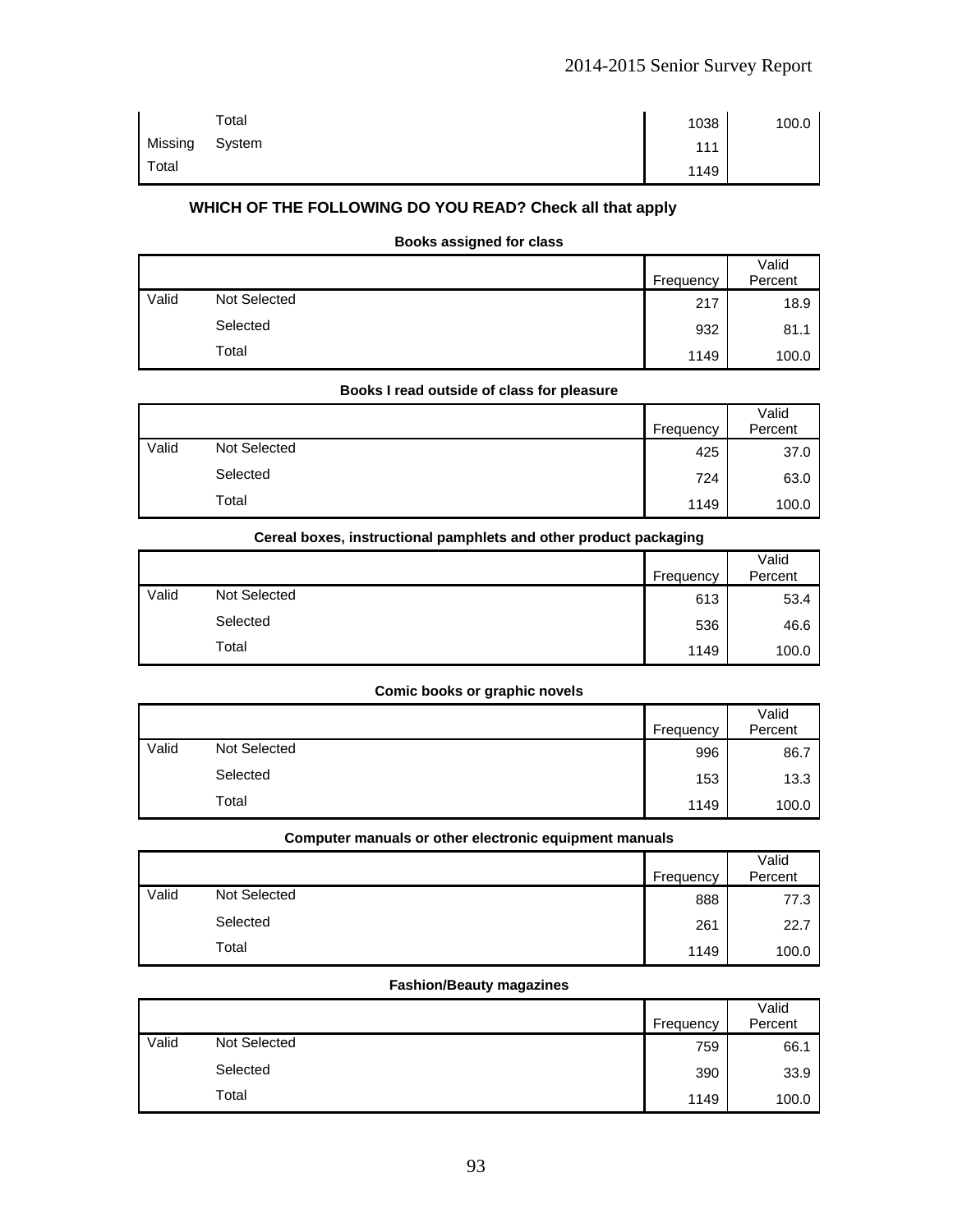### **Magazines about video games**

|       |              | Frequency | Valid<br>Percent |
|-------|--------------|-----------|------------------|
|       |              |           |                  |
| Valid | Not Selected | 1041      | 90.6             |
|       | Selected     | 108       | 9.4              |
|       | Total        | 1149      | 100.0            |

### **Music/Computers/Entertainment magazines**

|       |              | Frequency | Valid<br>Percent |
|-------|--------------|-----------|------------------|
| Valid | Not Selected | 862       | 75.0             |
|       | Selected     | 287       | 25.0             |
|       | Total        | 1149      | 100.0            |

|       | <b>News magazines</b> |           |                  |  |
|-------|-----------------------|-----------|------------------|--|
|       |                       | Frequency | Valid<br>Percent |  |
| Valid | Not Selected          | 712       | 62.0             |  |
|       | Selected              | 437       | 38.0             |  |
|       | Total                 | 1149      | 100.0            |  |

#### **Newspapers**

|       |              |           | Valid   |
|-------|--------------|-----------|---------|
|       |              | Frequency | Percent |
| Valid | Not Selected | 522       | 45.4    |
|       | Selected     | 627       | 54.6    |
|       | Total        | 1149      | 100.0   |

## **Online websites or webzines**

|       |              | Frequency | Valid<br>Percent |
|-------|--------------|-----------|------------------|
| Valid | Not Selected | 448       | 39.0             |
|       | Selected     | 701       | 61.0             |
|       | Total        | 1149      | 100.0            |

### **Puzzles/Games/Humor magazines**

|       |              | Frequency | Valid<br>Percent |
|-------|--------------|-----------|------------------|
|       |              |           |                  |
| Valid | Not Selected | 914       | 79.5             |
|       | Selected     | 235       | 20.5             |
|       | Total        | 1149      | 100.0            |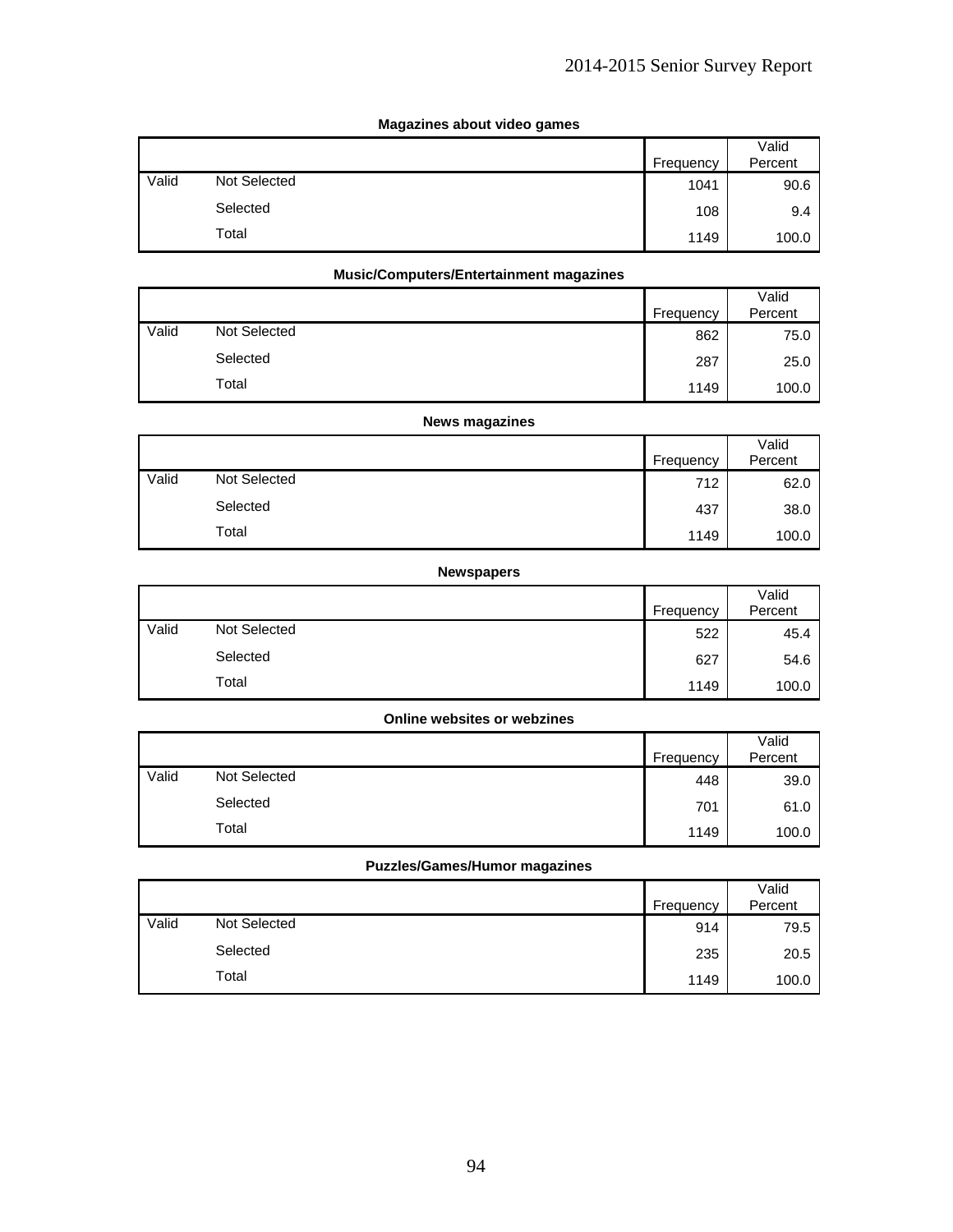### **Religious literature/books**

|       |              |           | Valid   |
|-------|--------------|-----------|---------|
|       |              | Frequency | Percent |
| Valid | Not Selected | 654       | 56.9    |
|       | Selected     | 495       | 43.1    |
|       | Total        | 1149      | 100.0   |

### **School papers or other newsletters**

|       |              |           | Valid   |
|-------|--------------|-----------|---------|
|       |              | Frequency | Percent |
| Valid | Not Selected | 733       | 63.8    |
|       | Selected     | 416       | 36.2    |
|       | Total        | 1149      | 100.0   |

| Self-help literature |              |           |                  |
|----------------------|--------------|-----------|------------------|
|                      |              | Frequency | Valid<br>Percent |
| Valid                | Not Selected | 845       | 73.5             |
|                      | Selected     | 304       | 26.5             |
|                      | Total        | 1149      | 100.0            |

#### **Sports magazines**

|       |              |           | Valid   |
|-------|--------------|-----------|---------|
|       |              | Frequency | Percent |
| Valid | Not Selected | 913       | 79.5    |
|       | Selected     | 236       | 20.5    |
|       | Total        | 1149      | 100.0   |

#### **None of the above**

|       |              | Frequency | Valid<br>Percent |
|-------|--------------|-----------|------------------|
| Valid | Not Selected | 1145      | 99.7             |
|       | Selected     |           | ◠<br>            |
|       | Total        | 1149      | 100.0            |

## **29) Not including school assignments, how much do you read?**

|       |                                                    | Frequency | Valid<br>Percent |
|-------|----------------------------------------------------|-----------|------------------|
| Valid | Outside of school assignments, I don't read at all | 78        | 7.5              |
|       | Under one book per month                           | 337       | 32.6             |
|       | One book per month                                 | 299       | 28.9             |
|       | 2-3 books per month                                | 214       | 20.7             |
|       | 3-5 books per month                                | 58        | 5.6              |
|       | 5-10 books per month                               | 34        | 3.3              |
|       | 10-20 books per month                              | 9         | .9               |
|       | More than 20 books per month                       | 5         | .5               |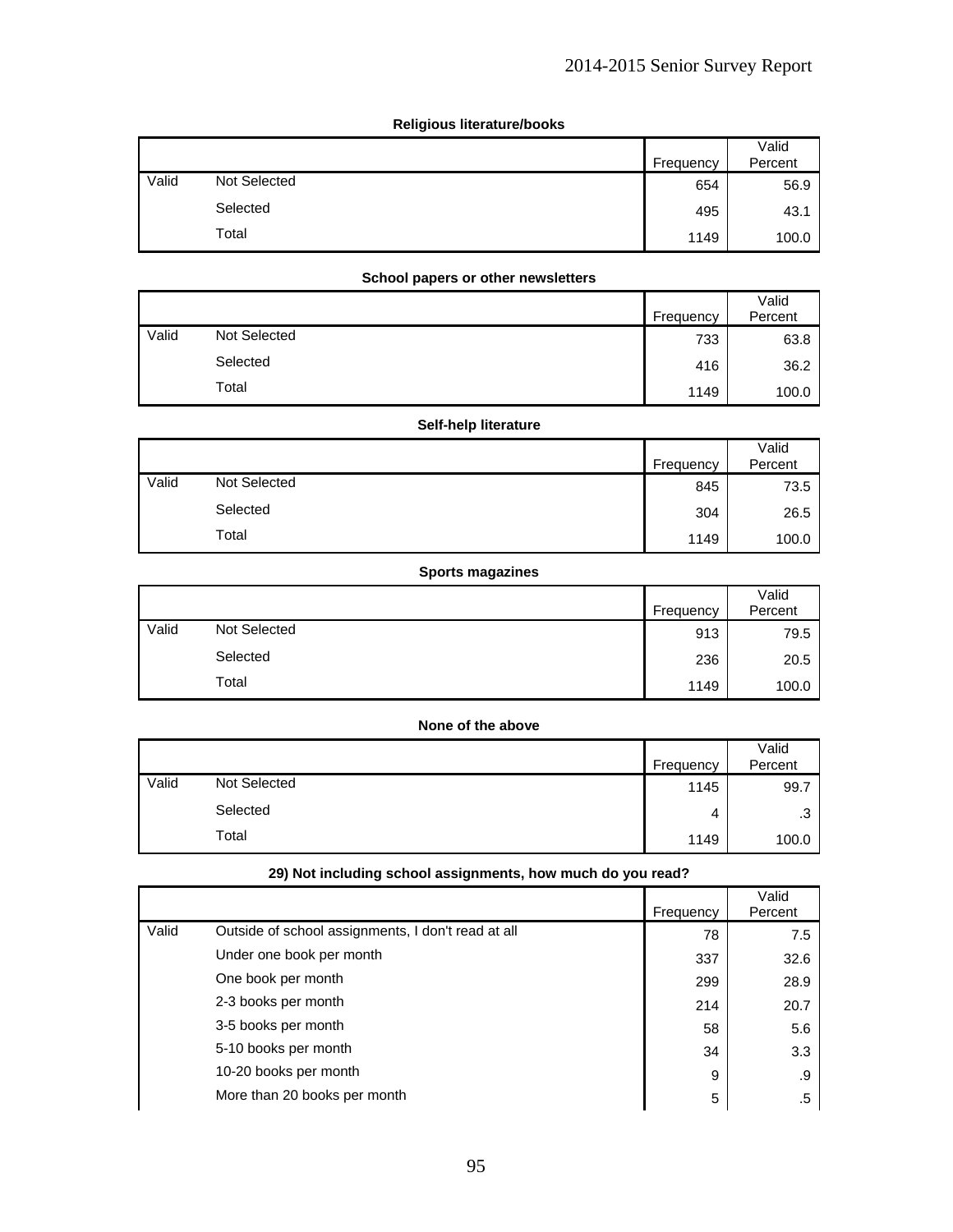|         | Total  | 1034 | 100.0 |
|---------|--------|------|-------|
| Missing | System | 115  |       |
| Total   |        | 1149 |       |

| <b>OUT ADONCTION ORGH UP YOU UISOUSS DOONS WILL ORIGIST</b> |                      |           |                  |
|-------------------------------------------------------------|----------------------|-----------|------------------|
|                                                             |                      | Frequency | Valid<br>Percent |
| Valid                                                       | Daily                | 74        | 7.1              |
|                                                             | Weekly               | 213       | 20.6             |
|                                                             | Monthly              | 201       | 19.4             |
|                                                             | A few times per year | 300       | 29.0             |
|                                                             | Once per year        | 76        | 7.3              |
|                                                             | Never                | 172       | 16.6             |
|                                                             | Total                | 1036      | 100.0            |
| Missing                                                     | System               | 113       |                  |
| Total                                                       |                      | 1149      |                  |

#### **30) About how often do you discuss books with others?**

## **OVERALL PERCEPTIONS**

|         | - -<br>$-$<br>$\sim$ $\sim$ | . .       |         |
|---------|-----------------------------|-----------|---------|
|         |                             |           | Valid   |
|         |                             | Frequency | Percent |
| Valid   | Poor                        | 35        | 3.4     |
|         | Fair                        | 79        | 7.7     |
|         | Average                     | 240       | 23.4    |
|         | Good                        | 422       | 41.2    |
|         | Excellent                   | 248       | 24.2    |
|         | Total                       | 1024      | 100.0   |
| Missing | System                      | 125       |         |
| Total   |                             | 1149      |         |

### **How would you rate Troy University's preparation of you for employment?**

|         | <b>Their include you have they winnerough opinionality of you for function cuttonship</b> |           |                  |
|---------|-------------------------------------------------------------------------------------------|-----------|------------------|
|         |                                                                                           | Frequency | Valid<br>Percent |
| Valid   | Poor                                                                                      | 27        | 2.6              |
|         | Fair                                                                                      | 57        | 5.6              |
|         | Average                                                                                   | 161       | 15.7             |
|         | Good                                                                                      | 464       | 45.3             |
|         | Excellent                                                                                 | 315       | 30.8             |
|         | Total                                                                                     | 1024      | 100.0            |
| Missing | System                                                                                    | 125       |                  |
| Total   |                                                                                           | 1149      |                  |
|         |                                                                                           |           |                  |

## **How would you rate Troy University's preparation of you for further education?**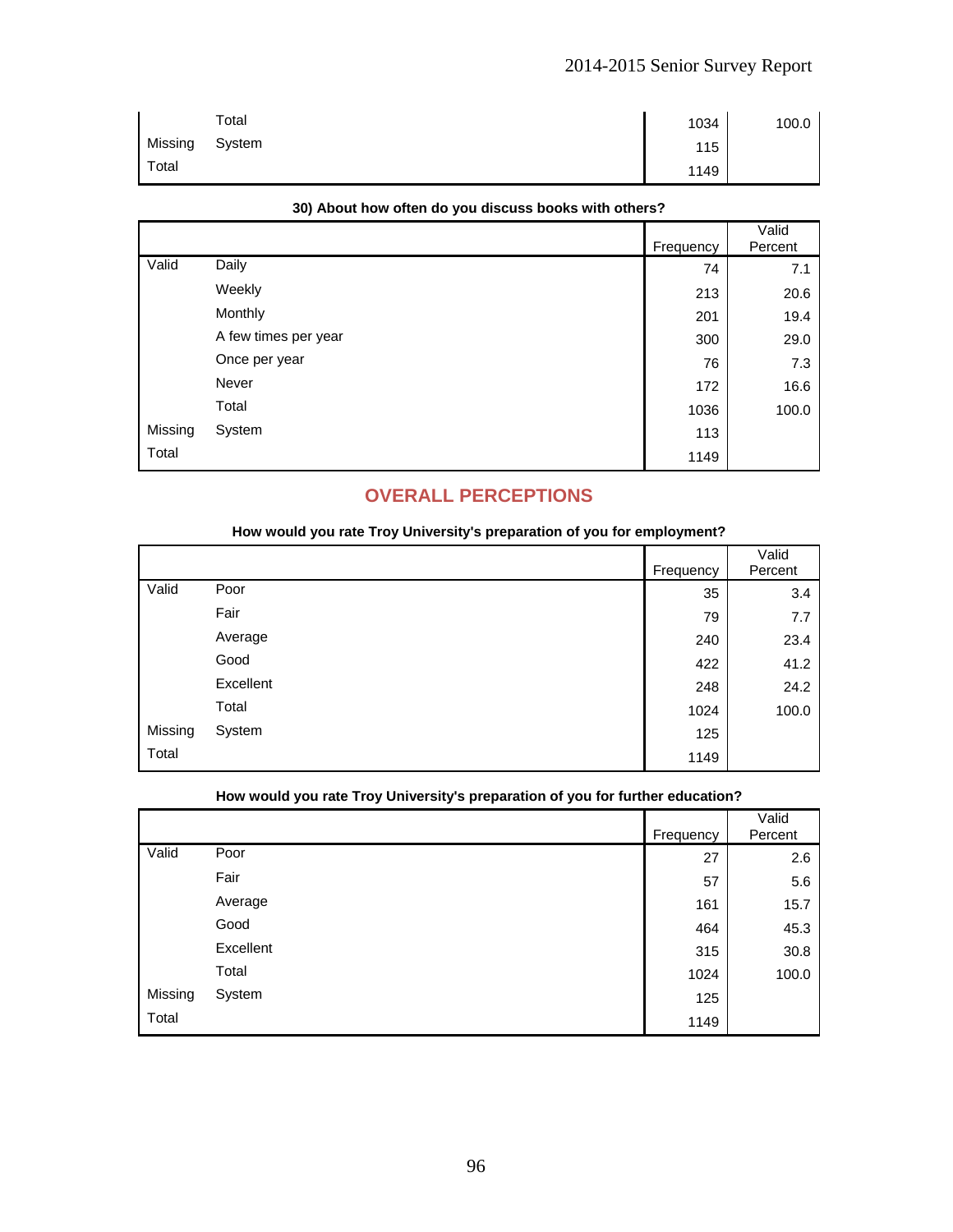|         |           | Frequency | Valid<br>Percent |
|---------|-----------|-----------|------------------|
| Valid   | Poor      | 18        | 1.8              |
|         | Fair      | 59        | 5.8              |
|         | Average   | 142       | 13.9             |
|         | Good      | 422       | 41.4             |
|         | Excellent | 379       | 37.2             |
|         | Total     | 1020      | 100.0            |
| Missing | System    | 129       |                  |
| Total   |           | 1149      |                  |

## **What is your overall rating of your college experiences at TROY?**

| if you were starting over, would you enroll in the same program? |                |           |                  |
|------------------------------------------------------------------|----------------|-----------|------------------|
|                                                                  |                | Frequency | Valid<br>Percent |
| Valid                                                            | Definitely Yes | 468       | 45.5             |
|                                                                  | Probably Yes   | 373       | 36.3             |
|                                                                  | Probably Not   | 148       | 14.4             |
|                                                                  | Definitely Not | 39        | 3.8              |
|                                                                  | Total          | 1028      | 100.0            |
| Missing                                                          | System         | 121       |                  |
| Total                                                            |                | 1149      |                  |

## **If you were starting over, would you enroll in the same program?**

| ii you could start college over, would you attend 110y Onliversity again r |                |           |                  |
|----------------------------------------------------------------------------|----------------|-----------|------------------|
|                                                                            |                |           | Valid<br>Percent |
|                                                                            |                | Frequency |                  |
| Valid                                                                      | Definitely Yes | 502       | 48.8             |
|                                                                            | Probably Yes   | 381       | 37.1             |
|                                                                            | Probably Not   | 112       | 10.9             |
|                                                                            | Definitely Not | 33        | 3.2              |
|                                                                            | Total          | 1028      | 100.0            |
| Missing                                                                    | System         | 121       |                  |
| Total                                                                      |                | 1149      |                  |

## **If you could start college over, would you attend Troy University again?**

|  | Would you recommend your academic program to other students? |  |
|--|--------------------------------------------------------------|--|
|--|--------------------------------------------------------------|--|

|         |                | Frequency | Valid<br>Percent |
|---------|----------------|-----------|------------------|
| Valid   | Definitely Yes | 537       | 52.3             |
|         | Probably Yes   | 387       | 37.7             |
|         | Probably Not   | 82        | 8.0              |
|         | Definitely Not | 20        | 1.9              |
|         | Total          | 1026      | 100.0            |
| Missing | System         | 123       |                  |
| Total   |                | 1149      |                  |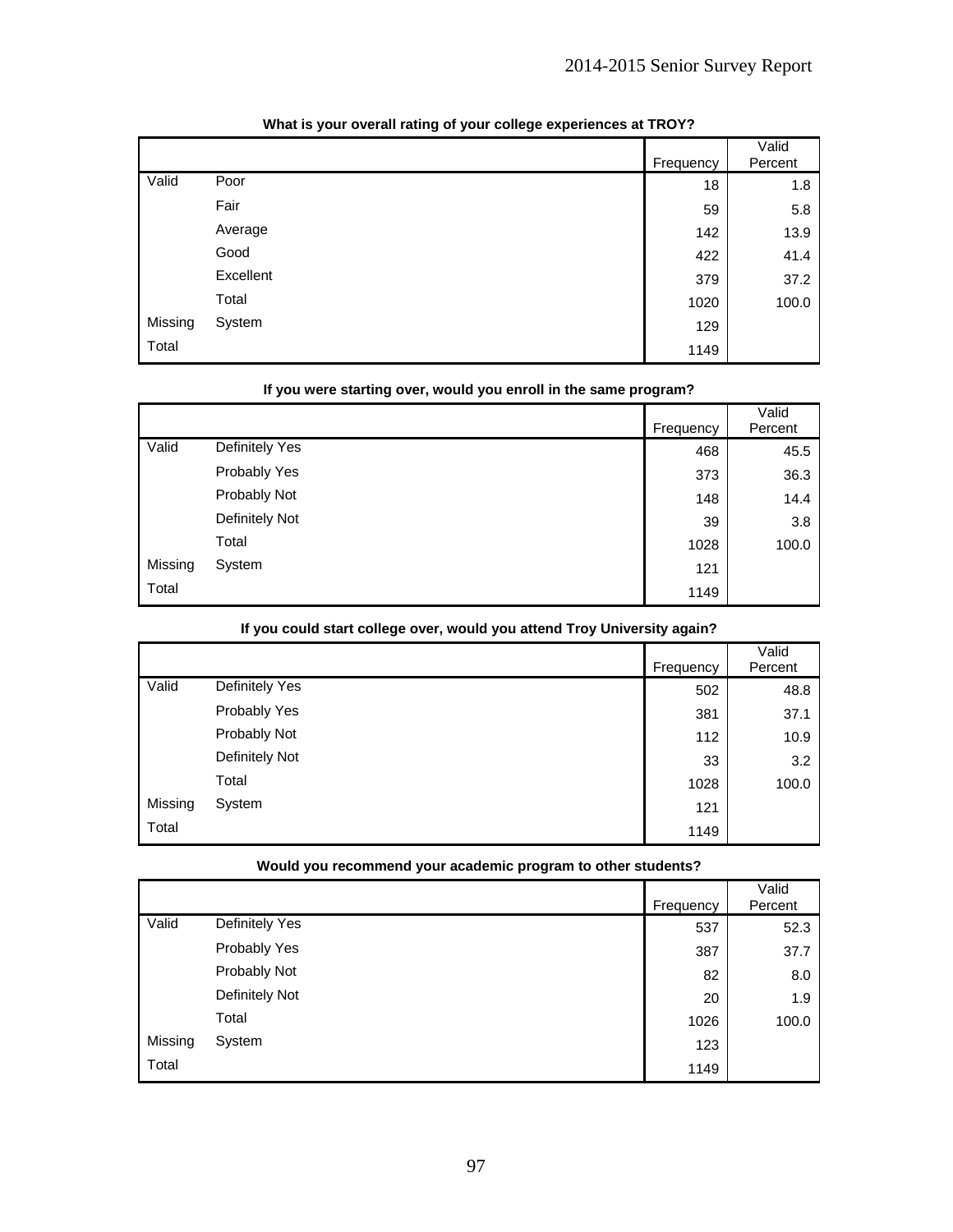|         |                       | Frequency | Valid<br>Percent |
|---------|-----------------------|-----------|------------------|
| Valid   | <b>Definitely Yes</b> | 588       | 57.2             |
|         | Probably Yes          | 339       | 33.0             |
|         | Probably Not          | 73        | 7.1              |
|         | Definitely Not        | 28        | 2.7              |
|         | Total                 | 1028      | 100.0            |
| Missing | System                | 121       |                  |
| Total   |                       | 1149      |                  |

## **Would you recommend Troy University to someone planning to go to college?**

## **ORGANIZATIONS**

|       | <b>Departmental</b> |           |                  |  |
|-------|---------------------|-----------|------------------|--|
|       |                     | Frequency | Valid<br>Percent |  |
| Valid | Not Selected        | 1031      | 89.7             |  |
|       | Selected            | 118       | 10.3             |  |
|       | Total               | 1149      | 100.0            |  |

|       | Professional        |           |                  |  |
|-------|---------------------|-----------|------------------|--|
|       |                     | Frequency | Valid<br>Percent |  |
| Valid | <b>Not Selected</b> | 1068      | 93.0             |  |
|       | Selected            | 81        | 7.0              |  |
|       | Total               | 1149      | 100.0            |  |

|       | <b>Religious</b> |           |                  |
|-------|------------------|-----------|------------------|
|       |                  | Frequency | Valid<br>Percent |
| Valid | Not Selected     | 1079      | 93.9             |
|       | Selected         | 70        | 6.1              |
|       | Total            | 1149      | 100.0            |

|       | Leadership          |           |                  |
|-------|---------------------|-----------|------------------|
|       |                     | Frequency | Valid<br>Percent |
| Valid | <b>Not Selected</b> | 1064      | 92.6             |
|       | Selected            | 85        | 7.4              |
|       | Total               | 1149      | 100.0            |

| <b>Services</b> |
|-----------------|
|-----------------|

|       |              | Frequency | Valid<br>Percent |
|-------|--------------|-----------|------------------|
| Valid | Not Selected | 1091      | 95.0             |
|       | Selected     | 58        | 5.0              |
|       | Total        | 1149      | 100.0            |
|       |              |           |                  |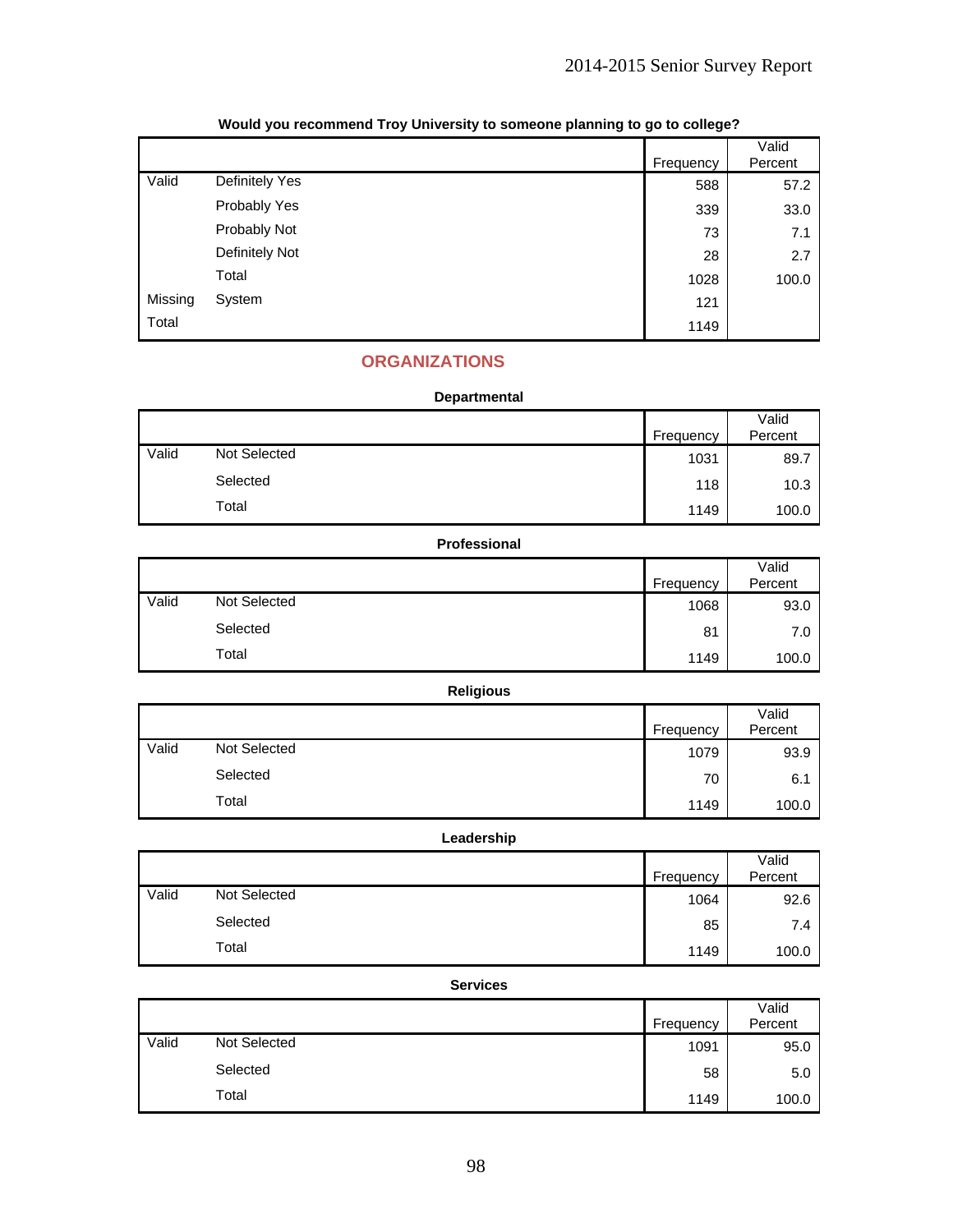| <b>Honor Society</b> |
|----------------------|
|                      |

|       |                     | Frequency | Valid<br>Percent |
|-------|---------------------|-----------|------------------|
| Valid | <b>Not Selected</b> | 958       | 83.4             |
|       | Selected            | 191       | 16.6             |
|       | Total               | 1149      | 100.0            |

### **Publication**

|       |              | Frequency | Valid<br>Percent |
|-------|--------------|-----------|------------------|
| Valid | Not Selected | 1133      | 98.6             |
|       | Selected     | 16        | 1.4              |
|       | Total        | 1149      | 100.0            |

#### **Political**

|       |              | Frequency | Valid<br>Percent |
|-------|--------------|-----------|------------------|
| Valid | Not Selected | 1122      | 97.7             |
|       |              |           |                  |
|       | Selected     | 27        | 2.3              |
|       | Total        | 1149      | 100.0            |

## **Fraternity/Sorority**

|       |                     | Frequency | Valid<br>Percent |
|-------|---------------------|-----------|------------------|
| Valid | <b>Not Selected</b> | 1058      | 92.1             |
|       | Selected            | 91        | 7.9              |
|       | Total               | 1149      | 100.0            |

#### **Art/Music/Drama**  Frequency Valid Percent Valid Not Selected 1101 95.8 Selected 48 4.2

### **Sports**

Total 1149  $\begin{array}{|c|c|c|c|c|}\n\hline\n\text{1149} & \text{100.0}\n\hline\n\end{array}$ 

|       |              | Frequency | Valid<br>Percent |
|-------|--------------|-----------|------------------|
| Valid | Not Selected | 1108      | 96.4             |
|       | Selected     | 41        | 3.6              |
|       | Total        | 1149      | 100.0            |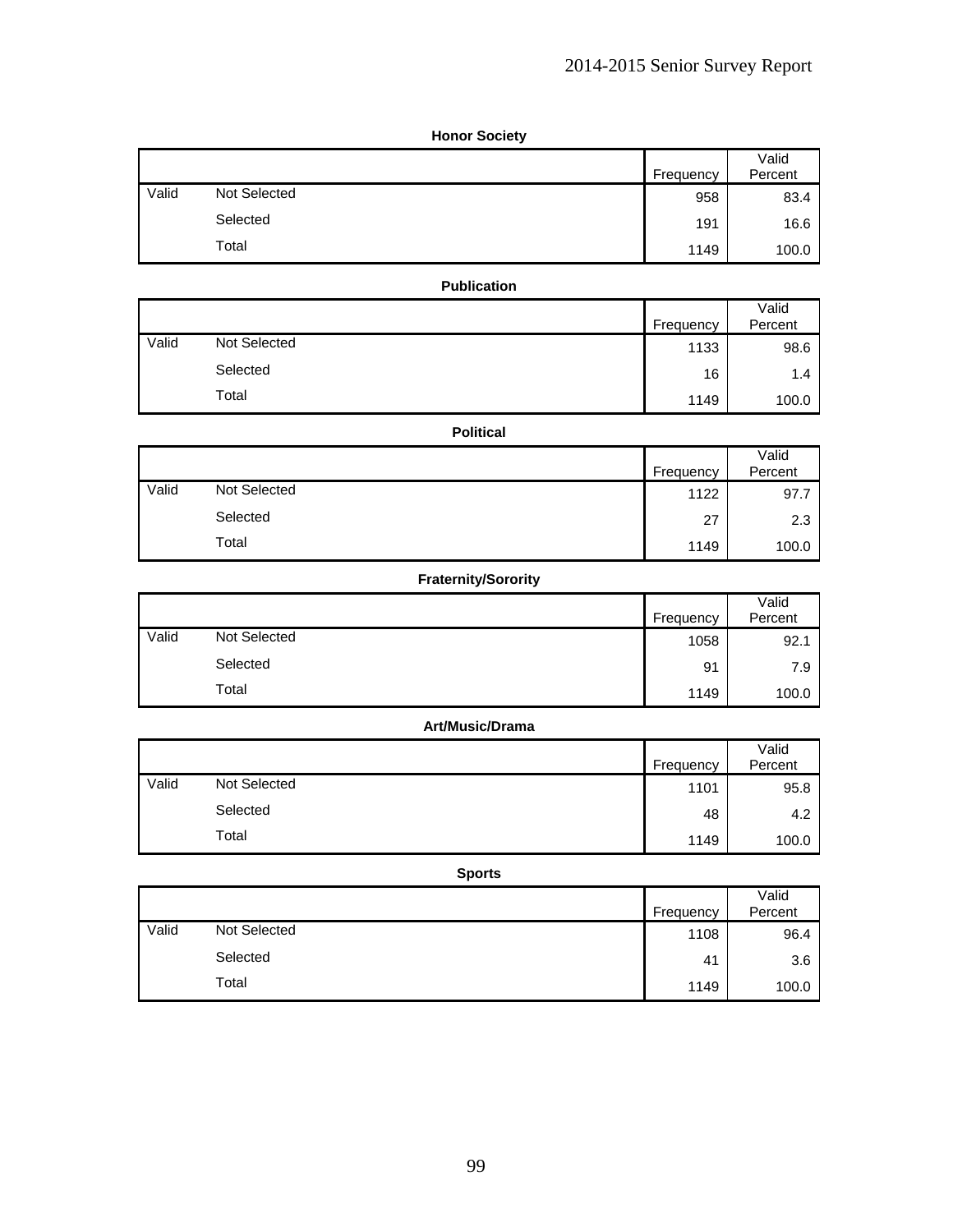|       |                     | Frequency | Valid<br>Percent |
|-------|---------------------|-----------|------------------|
| Valid | <b>Not Selected</b> | 534       | 46.5             |
|       | Selected            | 615       | 53.5             |
|       | Total               | 1149      | 100.0            |

### **COMMENTS**

#### **Please type any additional comments you have regarding Troy University below:**

All computers performed very poorly. Administration were clueless. No communication to students all.

All great, thank you! Troy University, go Trojans!!!

Although I've answered the questions above I need to say that I have had the best overall experience attending Troy, it has been exceptional. I've been an unofficial recruiter for the past couple of years. One thing that I "always" mention is the fact tha the professors are very approachable and helpful. This is truly an adult friendly institution. I've been so impressed I have already submitted an application to earn a Masters in Social Work at Troy!

aT THIS SCHOOL WE DONT HAVE ORGANIZATIONS THAT I KNOW OF.

Attending Troy was a great experience for me.

Attending Troy was the best decision I ever made. It has been my pleasure.

Being a student that can only attend via etroy I truly do not see the point of having to take a proctored exam especially in a history class. I can however understand the proctored for the MFT in the criminal justice field. I also feel that your GPA shoul be calculated as your overall not just for a semester I fell that is unfair simply because you could struggle through one or two class while at troy only to be put on probation. I really feel that this way is unfair for anyone.

classes and teachers to teach the in class room classes. especially the math classes

College has never been so expensive, and the degree as diluted as now. For a University that pushes assignments, grades, etc., online, fully one out of every three professors do not keep Blackboard up to date. One of four never bothered to activate the corse I was enrolled in. I've had a few professors who cancelled too many classes during the semester. This is a rip-off for students (most of which are too young and immature to understand just how cheated they are). Students are graduating 30K-50K in debt They don't have a clue as towhat a hardship paying that back is going to be. Further, I had a few professors that would hold their students to a high standard when it came to turning in assignments, completing online quizzes, yet would be a month delinqunt in having graded a test or the same quiz. I don't understand how an instructor can hold kids to a standard they themselves don't adhere to. Again, college costs a fortune these days...undergraduates deserve better.

Course descriptions need to provide clear requirements. As an etroy student living overseas, I have had to drop courses because of requirements such as, visit a rehab facility or MADD meeting. This leaves the student scrambling to enroll in a new class, lsing money on books and sometimes not getting books on time because the mail takes so long. As an international school, Troy should be proactive on these issues.

DAMA

Dothan's Computer Science dept. needs improvement; more faculty to offer more courses

Dr. Ryan is a great instructor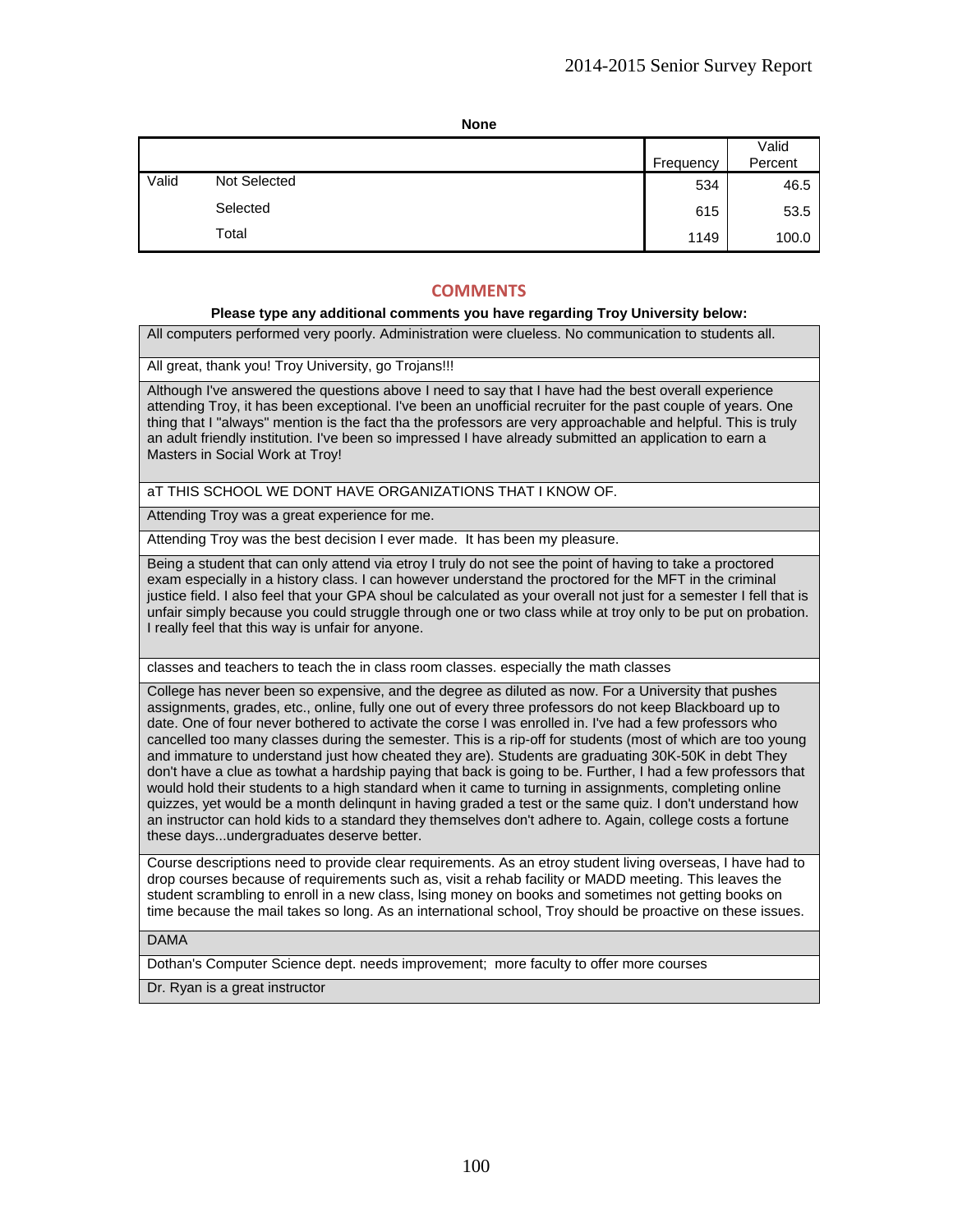Dr. Vardaman, along with Dr. Mcbride and Roger Kirk were great! The nursing program is fantastic, challenging, but great! However, nutrition in the Rn to BSN program was not the best. The instructor Dr. Teresa Johnson did not care about her students who wre in the RN to BSN program, stating that the program was part of our problem. She also would not allow us to review our test, and she stated that she reviewed them, however when I reviewed my test over the phone she found two mistakes from previous test dministered. She did not give me my points, citing the program would not allow her to correct the test. Therefore, I missed points because she said a couple of points don't matter. Really?! Is that how it works? How can we learn from our mistakes if we ar not allowed to see what we missed? The only way to review was to call her and have her read the question to me I'm a visual person that was not helpful at all. Her course was the worse

eTroy engagement of students is very lax. There is very limited interactions. It is also very disheartening as a long term IT professional to routinely encounter college grads who have less skills than someone who has 6 months of experiences and no forml education.

Excellent University program

For students using eTroy, getting information is terrible. I am constantly having to go out of my way to get in touch with my adviser, and to register for classes. Now that I'm graduating, I am having to search for information about graduating, and how toorder my invitations and gown. Because I work, I can't just drive to Troy for the day to get this information. If a person registers their intent to graduate, and they specify that they plan to walk, then you should provide all of the information, and lins to order things. There should be better communication between the eTroy services and it's students. The utter lack of this made me feel unwanted as a student.

Genetics needs to be offered this summer at the Dothan campus. I need to take it to graduate in July and there are also others who need it as well.

GET NEW FOOD OPTIONS AT THE TROJAN CENTER

Great school!

I absolutely love Troy University! It was the best choice for my undergraduate degree. I have met people that became my family here.

I am a military veteran and attending Troy University in Albany GA so did not get the opportunity to be part of student organizations

I am excited to graduate soon with my Bachelors with Troy. The classes have been stimulating and rewarding. Thank you!

I am greatly appreciative of the experience that was provided by Troy instructors.

I am not very fond of blackboard! It has to much going on, on the home page, grading system is weird. I went to Georgia Military college, they used MOODLE, it was much simpler to use and understand. Most students just want to go online and just get their lass work done. I hardly even looked at all that other stuff on blackboards home page.

I am very grateful for my overall experience at Troy University. The coursework, facility, advisers, students and all of the Inspirational Encouragement and Comments made by Chancellor Jack Hawkins in various arenas has molded me into Troy's previous mtto of "Educating MY mind to think, MY heart to feel, and MY body to act." Troy Is an Outstanding University and the "only" university in my location that provides the most options designed to help working adults with families achieve their educationalgoals. GO TROJANS!!!!

I am very proud to have been able to attend Troy University. Graduating will be one of my proudest moments in my life. I have had the best instructors in my opinion.

I believe that majors outside of nursing should also have the opportunity to extend their scholarships to last for five years.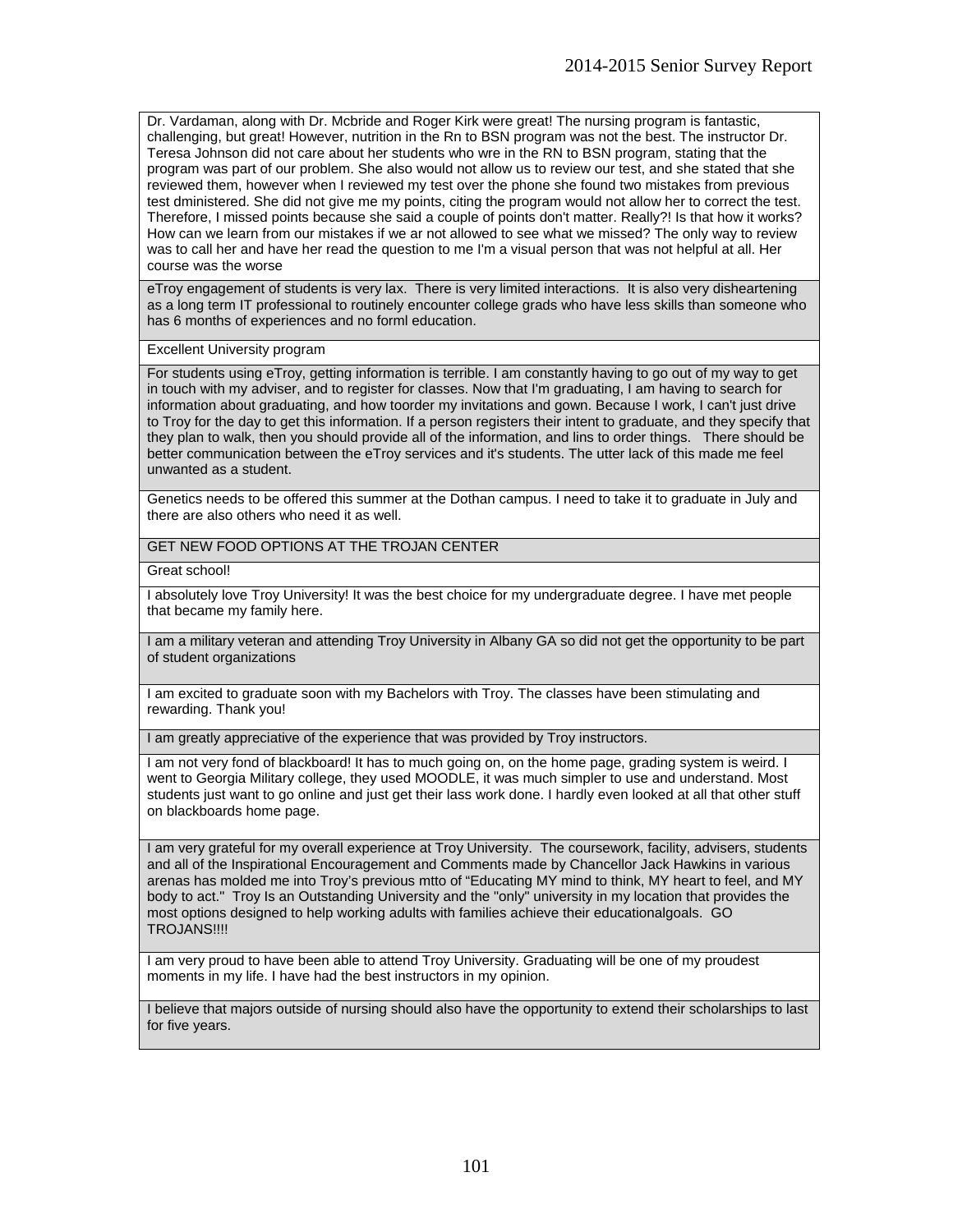I chose to attend the Phenix City campus because it offered nontraditional class schedules. Within the last year, it seems as if the Phenix City campus is moving towards becoming a more traditional campus. I believe offering nontraditional scheduling is mportant for our geographical area. I worked full time and supported a family at home while completing my degree. If Troy-Phenix City did not offer night and weekend class and allowed me to schedule my own field experience hours, I would not have been abl to graduate.

I did enjoy attending Troy University as a whole. It was more expensive than I planned on spending on my education. They have a site in Georgia but the school is out of Alabama, so I still had to pay the out of state fee to attend. I didn't like the fat that I had to take most of my courses in my field on-line. Being a returning college student this made it very challenging for me. But as a whole I enjoyed my experience at Troy University.

I enjoy SGA, I wish it could have a chance to grow and not be so negative input from an advisor.

I enjoyed and benefited from most of my classes at Troy. However, my experience with records, admission, financial aid, etc. left a lot to be desired. I was frustrated quite often and there were many important financial aid and admission details that werenot given to me. When I would call to fix the issues, the person I was speaking with would say, "well someone should have told you about that date, form, etc." As a beginning freshman with zero unique situations to deal with, I'm sure Troy University is agreat school, but for me, a student with a degree from a different school who is trying to further my education for my career field, it was a very frustrating experience. I need to get my Masters degree, but I'm not sure I want to enroll at Troy again.

i feel that online students need more advising. I felt very distant and out of loop with the university as an online student.

I feel that Troy provides great value for the money, offers incredible flexibility for online students, and offers good student support. However, I had no idea when I started what type of student I would be now, in a later stage of life. I had to transfermany C and D credits from older schools, which made my GPA a 2.0 when I started, and I've managed 22 courses with A's in a row since then. I have raised my cumulative to a 3.2 from a 2.0 and am running a 4.0 of Troy courses, even with a full-time job and wo kids. I would probably not attend Troy again for the following reasons that are not all related to the University but are personal: the caliber of my classmates left something to be desired; awful discussion board experiences the majority of the time. eachers not involved on boards. No teacher feedback on writing assignments; when I write a 9 page paper I absolutely expect some type of feedback on what I've done and how I can improve. It wasn't a mistake going to Troy, and I appreciate my education, bu I would pay extra to be with students that contribute more to a discussion board than, "Great post!!" and teachers that do more than copy and paste each week's assignments to the announcement board.

I feel the university should listen more to veterans who are trying to get credit for certain courses using their military experience.

I had a pretty good experience at Troy, but I really wish the academics would challenge the students more in the areas of critical thinking and understanding. And by this I do not mean more busy work like grammar school, but a higher level of thinking whih we should all want to reach at this point in our lives.

I had some really great professors during my college career at Troy. Dr. Dove, Mr. Frank Thompson, Mr. Robert W. Smith and Dr. Findley really made me appreciate going to college and they were really enjoyable to have. I only wish I had had Mr. Thompson an Dr. Dove when I first started, then I would have majored in Marketing and minored in Economics. Also, please integrate the Music Industry program into the School of Business. It was originally my major, but music ed. classes are lame and I felt like theywere not needed for the business side of the music industry. Mr. Smith is a fantastic professor and taught me a lot.

I had wonderful professors who helped me to learn and achieve my goals.

I hate the mini terms it is not long enough time for all the assignments and especially for learning the information.

I have enjoyed my experience at Troy.

I have enjoyed my time at Troy. U fortunately I won't graduate until the Fall because Advanced Accounting is only offered once a year in Dothan.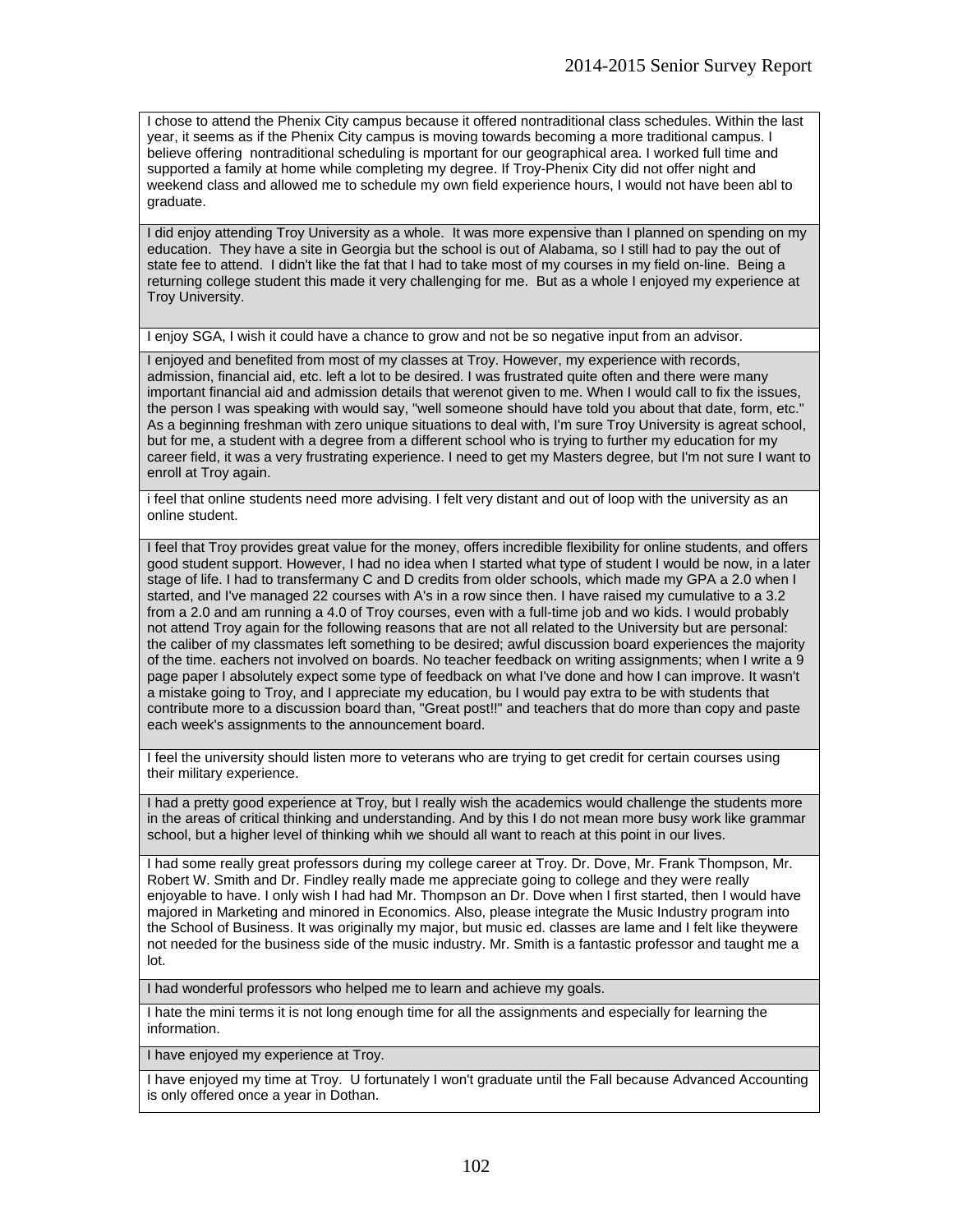I have enjoyed my time with Troy University and hope I will be attending for graduate school now.

I have overall been quite happy with my experinece at Troy and hope to pursue my masters in the fall. I will really miss attending higher education courses and the challenge of continued learning.

I hope someday into the near future Troy University will offer a Masters of Counseling and Psychology for eTroy. I would have perfered to continue my educational goal with Troy, and unfortunatly I cannont, as the masters program is not available in an onlne format.

I know online is the way to go now, it makes more money because of less overhead involved. I think there should be more classes offered in the classroom for the computer science department.

I love my trojans, but my only complaint would be the parking and tickets that are recieved while on campus. I thnk that since we are college student we have to realize we are not all financially stable and parking on troyts campus is horrible not enough pace we all cannot afforde 100-75\$ tickets its not fair my only issue. And maybe a little bit of the food that is offered in the trojan center should be expanded a better variety like pizza place, another burger place etc.

I love Troy University

I love Troy University even when it made me mad. I tell everyone I know to go to Troy.

I love Troy, but I would have a hard time recommending my program to another person because of the unorganization.

I love Troy, but the only issues I have regarding the Elementary Education program is the way we document our visits to schools. The form we have to fill out each time we observe is great, but for students at Troy in Dothan, it can be very demanding. I wa teaching (not observing) for three of my classes last term in three different schools each week (yes, it was crazy-but I survived!). There is no way I would have had the time to fill out all the forms on LiveText and a hard copy as well, AND get my teachrs to sign them each time I went. It would have been very demanding, and the form is made for when you are observing; not student teaching. I know this is new for everyone, but the PLE cards in addition to filling out the form on LiveText each time just mde more sense to me. I still do what is asked regardless, but maybe something could be done to make this work easier for these wonderful, hard-working colleagues of mine. Anyhow, my experience has been wonderful and I highly reccommend this program to anone. I have learned more than I thought possible and I am proud to be a Troy (soon-to-be) graduate! Thank you for offering this program in Dothan. It has helped tremendously. The staff is amazing and they truly care about their students. Thank you for thi experience and for preparing me to reach my goal and make my dream of being a teacher come true.

I loved my teachers here, and really learned a lot from my classes. My biggest complaint is that my advisor is awful and I have had a hard time trying to figure out what classes to take. Also, class availability was difficult. I have been nervous that I wll not graduate on time due to lack of classes offered. Also, I am not pleased that I have to take certain classes online instead of in class, due to the fact they are not offered in class. I benefit from student to student and student to teacher live intraction much more than looking at a computer screen and typing in a discussion board. I did not sign up to attend here to get an online degree, I signed up to take classes in person.

I only have had a few issues with the teachers. Some don't explain anything or give you proper feedback.

I really enjoyed attending Troy. I met a lot of people whom I will continue being friends with.

I really enjoyed my experience and I will definitely miss Troy University after I graduate.

I really enjoyed my experience with Troy and would definitely recommend any of those looking for a great educational experience. The teachers and faculty care about the students and really go out of their way to help! That is a huge plus for me!

I really enjoyed my time here. My only real complaint is the facilities provided to the art student. The A/C unit it out of date. Its always hot in the class rooms the first few weeks in summer and in the winter colder. Many of the class rooms also have wndows that don't close. The art students work just as hard as any other student. Many even do design work for the school. We work hard but are in an out of date building that really supresses creativity.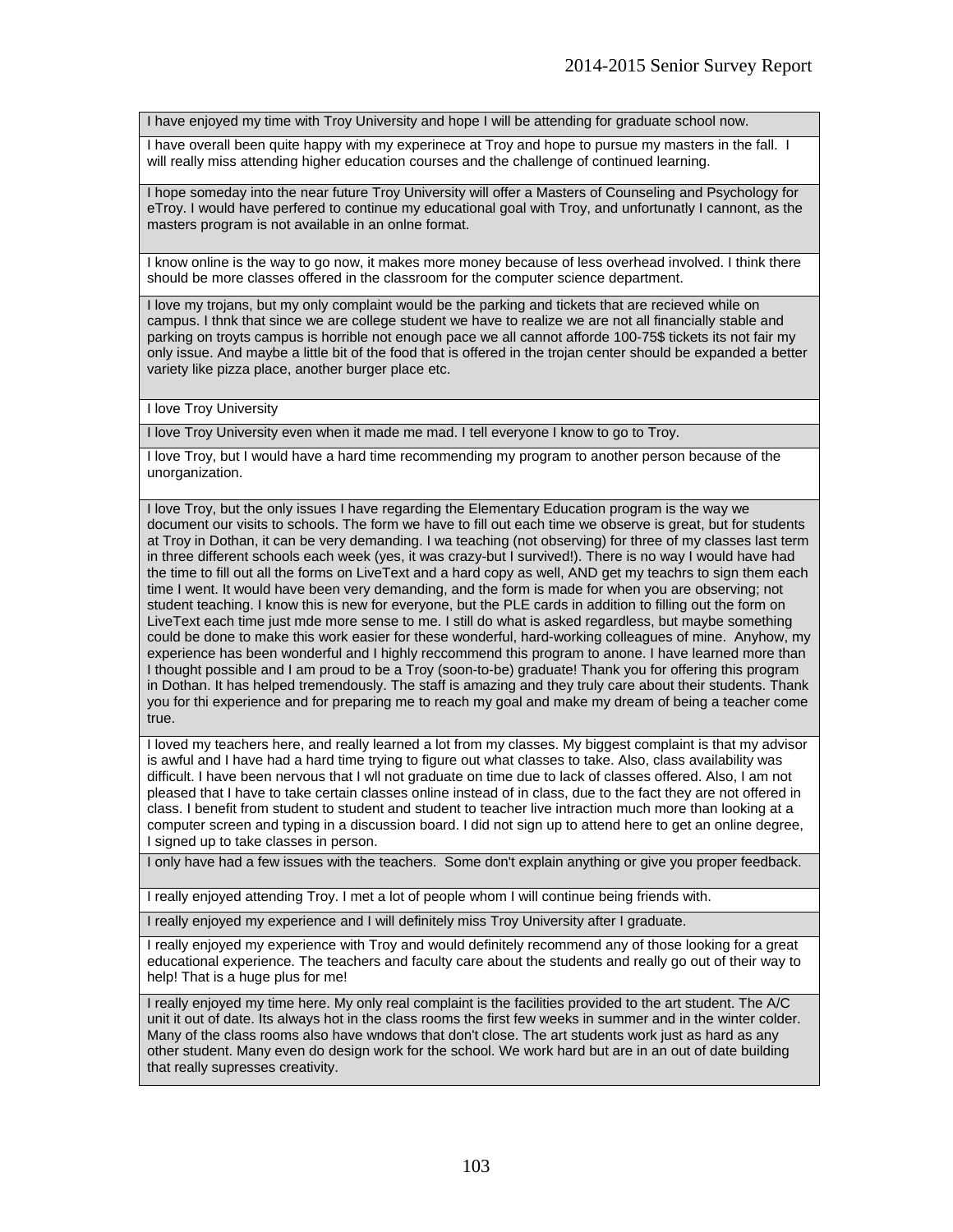I really enjoyed the pace and success I was able to accomplish at Troy University. If I were a freshman again, Troy would be my first choice of college.

I really wish Troy offered an internship for Social Science Majors. It would be very interesting and needed.

I recommend Troy University to all veterans I come across who are interested in getting their degree. Troy University is very veteran friendly and for that I will always be appreciative.

I still have a little time before I graduate but Troy is the only school I have attended where the staff embraces you and encourage you while pursuing your education.

I think my only complaint is that I started as an accounting major and was mislead. After I enrolled is when they changed and didn't offer accounting courses. I was specific to tell them I wanted to sit for Cpa. Now I must take extra cources to complete m goal.

I think Troy is a great school with many things to offer. I appreciate the level of high excellence that troy instills in every student, My disatisfaction is the extremely expensive tuition. It made it extremely difficult for someone like me who had topay out of pocket because of circumstances that I could not control. One of the class that I took was a class that required the students to listen lecture via technology on a promter. The reception was terrible; however, the instructor was extremely knoledgeable on the subject. I ended up paying for a class that I liked but never really got the most out of the class lecture wise since there was always audio trouble.

I transfered to Troy from major university to pick up a minor that wasn't offered at the university I transfered from. I was very disappointed at how little faith Troy has in it's students intelligence as well as their ability to be responsible adults. M high school classes were more challenging and thought provoking than the majority of the classes I took at Troy. Also, I was extremely upset when I learned that I might have transfered for no reason because with my major I am not allowed to declare a mior. I think this is ridiculous because the university I transfered from allowed it's students to declare as many majors and minors as they pleased as long as their advisors thought that they were capable of handling the extra course work. My advisor tol me to take all of the classes necessary for the minor and the minor should show up on my program evaluation. I have completed all of the classes necessary for the minor and it has not shown up on my program evaluation so I guess I spent thousands of dolars to take those classes for nothing.

I transferred in with more than 100 credit hours. The fact that I have to take 5 completely random classes as elecives is a waste of both time and money. For this reason alone, I will not be continuing at Troy for my Master's Degree

I tried to join several veterans groups but never heard back beyond them cashing my check

I understand that a university is a business and must be run as such, but i feel Troy University is a business first and a university second. My experience here has been mixed but several people and things have left a bad taste in my mouth.

I was a transfer,student! tuition was too high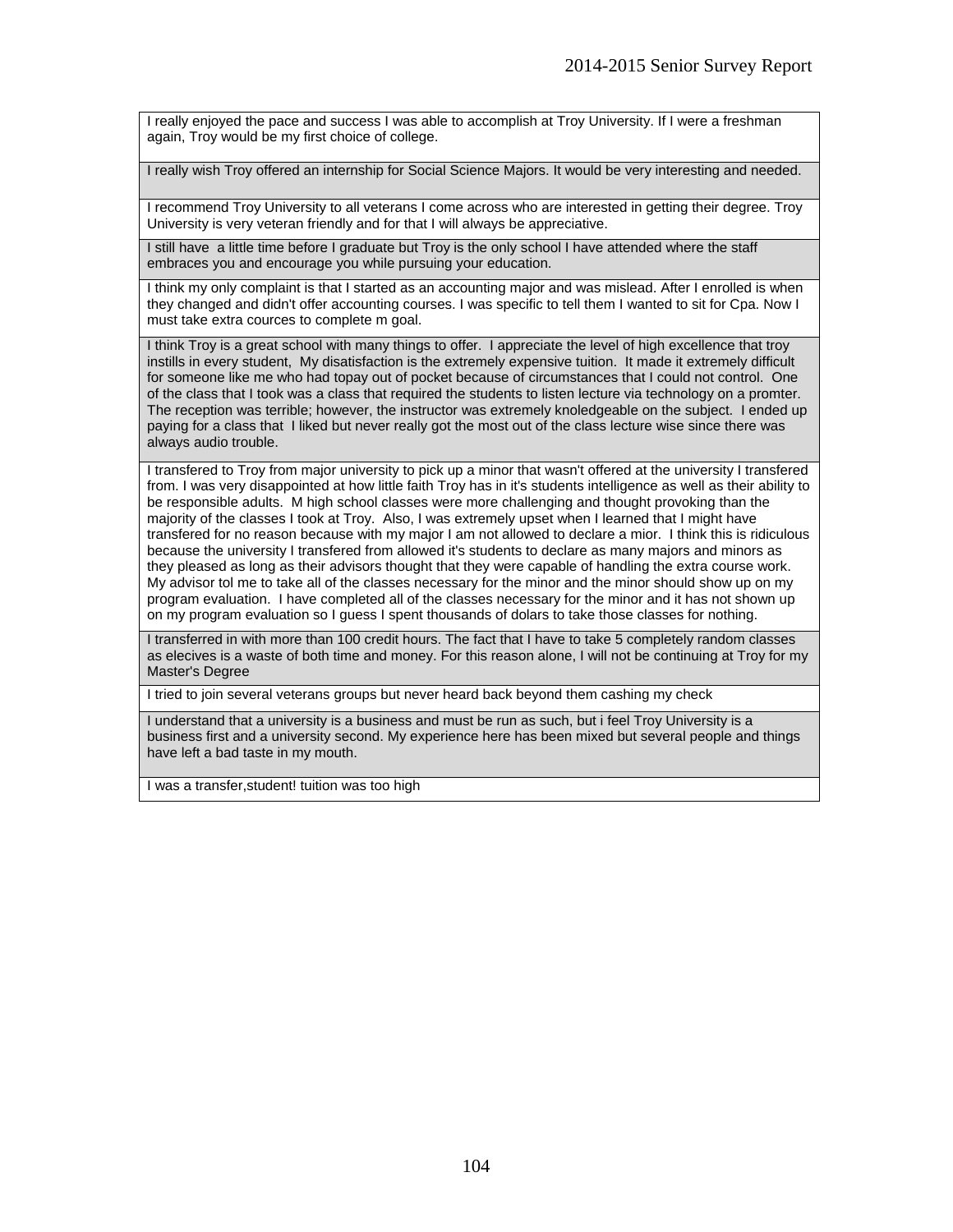I was disappointed in the lack of concern from some of the faculty regarding student success. Also, I was disappointed that I could get A's and B's in classes that I never learned anything simply because the professor curved the grade so much because eveyone was failing that we all passed. The classes should not be so difficult that no one passes. They should be difficult enough to challenge us, but not so much so that no one understands anything by the end. Also, group projects are worthless during oline courses. I did most of the work for all of my group projects every time except for once. Also, the proctored exam rules aren't regulated well and sometimes offer no substantial reasoning. Why are we spending money to have someone watch us take an pen book/open notes test. We literally CANNOT cheat on that, yet we have to be monitored? I just finished and would have liked to have seen my \$40,000 investment as worthwhile and instead I feel as if I wasted a lot of time that I could have spent workig and gaining experience. I don't feel prepared for any type of work in my field and I don't feel confident that I could even get hired. I would like to see the professors have more control over the content of their classroom materials and also be monitred better for student satisfaction. I cannot explain how many times I had a professor blatantly just ignore any requests for help from me and other students. Three out of every four classes that I took felt like a waste of my time and I genuinely enjoylearning and being in school. I think the classes should reflect actual modern day experiences. Stop teaching us how to do Accounting by hand and start teaching us how to use the programs that we are actually going to be using. We need to learn the funamentals of each subject, but we also need real-world experience and practice. There was not enough legitimate practice of the skills being taught and I think that's partly why most of it has not been retained. Also, the adviser's could be more friendlyand helpful and the enrollment process was atrociously difficult. I almost quit before I started.

I wish 18 week semesters were offered online. If I had realized this when I enrolled, I would not have. 9 week terms are very stressful.

I wish that more of the required classes for my program had been offered on campus more often and more consistantly.

I wish there was a Psych Master's program

I wish there were more classes offered at the off campus locations.

I wish when completing your degree program was offered at one school, then all the classes needed to complete the program would be offered at that school. My only and biggest compliant!!!!

I wish you offered a Master Program in Psychology. I hate having to complete my Masters at another College.

I would have liked to be a part of an honor society, but the ones that I was invited never responded to my application. A lot of my time was wasted to provide the information requested, only to hear nothing in return. Also, the online library was prettygood when I started at Troy, but this term something happened to it. It has never been the same. I was unable to access any articles needed for research, and the search engine has become taxing to operate.

I would have liked to be a part of some student organizations, however since I am a E-Troy student I did not see that it was feasible. Most attention is placed on students that are on campus for that type of thing. I am not implying that it was not offeed, however it did not seem worth while if I would not actually be able to participate due to some exclusions apply when you are an online student opposed to a on campus student.

I would have rate my overall experience with Troy University as excellent, but I have the hardest time with the test proctor staff sending my proctor my code so I can take my online exams. My test proctor told me she always have these issues with Troy on-ine students with the testing coordinators not sending her the codes for the students to take their on-line exams. This is the only problem with this school. I normally have to wait around for my codes to be sent for 2-4 hours, even when I have notified tem through email one week prior to taking my final exams on-line.

I would like for more Early Childhood Education classes to be offered at the Dothan Campus

I would like to see my program with more computer programming languages that are in demand in the field, and more challenging course work overall. I feel like all the classes we just scratched the surface.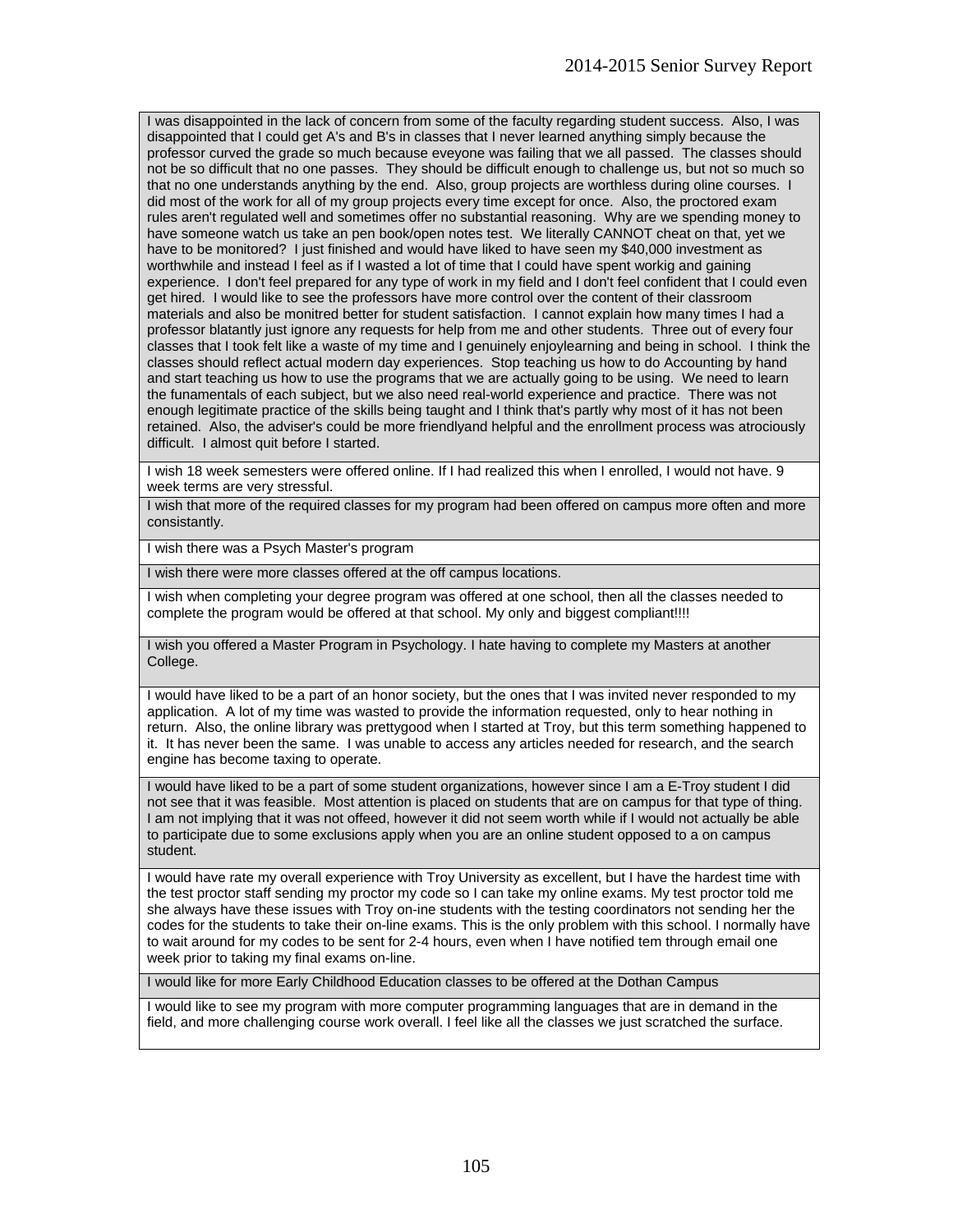I would not recommend Troy because they treat all Associate degrees as "general education" to include a major that only service members can get. Military training and education is anything "general education" and to give service members a general educatio diploma for Military Operations is an insult. Other institutions charge retirees the same tuition as active duty however Troy charges retirees the same tuition as a regular student. Also, upon receiving a diploma from Troy, a student has to ask for a cop of their transcripts while other institutions provide them with the diploma. I'm not sure what the \$60 pays for, but NO student should have to ask for a copy of their transcripts upon graduating regardless of what degree it is.

I'm 53 years old, have had a 34 year career in criminal justice. I was a transfer student to Troy and finishing my bachelor's in criminal justice before I retire in July 2016 was a personal goal. Overall, some instructors were good, and others were realy bad. The best instructor was Mr. Gibbons (Computer Concepts). The worst was Mrs. F. Piron (Principles of Marketing)(condescending), and Mr. Robert Mathis (Senior Seminar, Criminal Justice) (too casual, told inaccurate information, and all around very ainful to sit through).

I'm highly thankful for Troy. After many failed attempts at trying to complete my B.A. degree, I knew when I walked through Troy's doors the very first time, that I would end up actually getting my degree at Troy. Thank you to the staff for making my drea come true in a field that I could not ask any better of. Yahweh Bless to all Troy University Staff Members!!!!

I'm not sure that the depth of the required Blackboard DB forum is necessary. My opinion is that conversing with other students about the class material is beneficial except to enhance the writing skills of some.

I've really enjoyed attending Troy University and look forward to the future with them.

In a wide variety of these questions they ask "Are you satisfied with Troy...etc. but I feel that I am where I am because of professors and faculty members that have helped motivate me and put their faith in me throughout my time at Troy University. I undrstand that the faculty does represent and stand for the University but I feel this questionaire should have more individual questions regarding our professors. I personally first started out here at Troy University in the Nursing Program but later change my major to Human Resource Management because clearly God had another plan intended for my life. When I was in Nursing school at Troy University professors were rude and very demotivating, although I did understand they were supposedly trying to "help" u in the longrun to weed out weak students. That definitely is not how it should be done, but as I changed my major to Human Resource MGT and first approached a teachers office it was a completely different feeling. Dr. Findley showed an interest in myselfand treated me as an equal, as if he was no better than myself. He sat with me at a desk in his office and patiently helped me through that difficult time. There are not many professors that are like him and treat students as he does. He helped me to regan my confidence and motivation, something that the Nursing department tore apart. For him I greatly thank him and feel that professors that act in ways such as Dr. Findley should be noticed more often.

In regards to my major, I felt the need to change it when classes were not readily available for the ITP course. I was a bit disappointed with that program at times, especially since it was the only real reason I decided to attend Troy. I think I could ave found a better deal if I would have gone to another school for a history major.

Instead of graduating in 5 years, I will be a 6 year student because private lessons do not transfer and you must advance through 6 and a Senior Recital before internship. Help your future transfer students, because I am not happy about being so behind!

Ist Class Educational Establishment!

it seems as if staff at your university is not there to help the students only to help themselves cover their own and if we're in a bind as students there could you tell us what they can't do and that's frustrating I have no help from any of Advisors andwhen I did talk to an advisor they had me register for the wrong class a class I had already taken and made a B in.she made me sign up for this class start to take it and then tell me 4 days later after the class is closed is that I had already taken the lass and donot need to take it.I was furious had to drop the class and pay for it again Thank You Troy University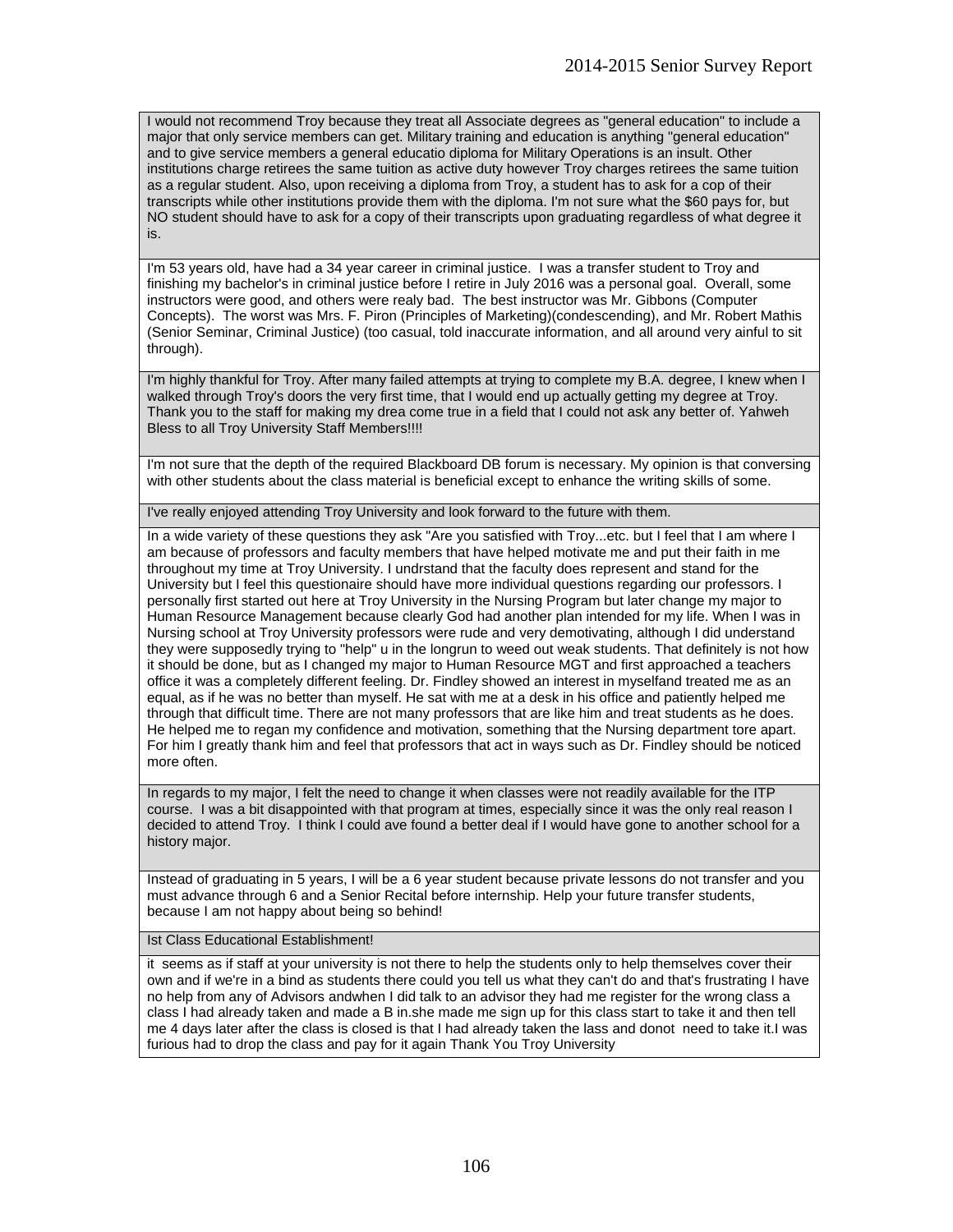It is EXTREMELY frustrating that you have campuses and E Online classes that differ in terms of semesters/terms and only offer certain classes at main campus!! How on God's green earth is anybody supposed to get their degree completed in a timely fashionif you split everything up? Commit to one one, either terms or semesters for ALL CAMPUSES and Online classes!! In hindsight I would have chosen a different University had I known it was going to be this frustrating to complete my degree. I will be sharig my knowledge with others contemplating completing their degree at TSU.

#### it is very expensive to attend here.

It was hard for me to answer some of these questions without allowing my current frustrations guide my words. My first reason for attending Troy was for the program and the convenience. I am almost 47 years old, I have a fulltime job, and life is ahppenng while i'm trying to further my education. i had no idea that once I got to the end of my journey that things would be the way that they are. I do not function well in the online enviroment and right now every single class that I need is online. I'm bsically having to teach myself and that doesn't work well for me at all. I have had a very few professor that understood that I am not a traditional student...the one that I appreciate the most is Professor Schraeder...he understood that he had a lesson lan and what he wanted to get across to the students and he actually cared. He never gave us assignments that were just assignments for the sake of assignments...busy work. Everything was "brass tacks" and we got it and when test time came we knew what e were going to be tested on. That works for me and my overworked brain. I realize that I made the choice to return to school but I was under a whole different impression about it. I don't think that is is fare at all that I have no other choice if I wnt to graduate from Troy University that I have to take online courses. Right now I am struggling for understanding in one of my classes and I can't look my teacher in the face and show him what I'm having a problem with so that he can "show" me what to o next to resolve my issue. I just pray that I can get out of here by the Fall before something else goes wrong.

It would be great if the satellite campuses can offer more undergraduate courses. Maybe send a survey to students in different areas to inquire about classes they will be willing to take onsite.Also, extending sorority opportunities to online student. Tha is, Delta for people in Atlanta, GA.

It would be greatly appreciated if Troy University would take into consideration the needs and wants of other campuses... Troy University Dothan. Paying \$75 for a parking sticker is outlandish. The staff doesn't like it and the students do not either. If ou have not heard this then I guess that makes sense because some staff may be scared for their job security. A few of the staff members at Troy Dothan and some at the main campus do not see the bigger picture as it applies to the students as it regards t the changes in the schedule. Having four nine week terms inconsiderate. There is no such thing as an untraditional student. 9 weeks is not enough time for a lot of classes. Some courses require the full 16 weeks. I believe that the Troy University's thouht process in this change was strictly can we do this instead of asking and discussing should we do this. Another student, Joy Roberts, and I gathered signatures to try to change the schedule back to the original one. Your staff member, Sandy Henry, did nt take these signatures to the staff or appropriate people at the main campus because there was not enough signatures, in her eyes or view. That was not her choice to make. Myself and Joy we doing this not only for ourselves, but for future students. The hanges to the schedule point out increases in fees, insufficient time for courses and a disregard for students, to me. I understand that Troy University is a business and an educational institution. Still, staff and student's voices should be heard.

It would be nice if Troy Dothan would have the classes needed for the degrees offered on campus. I'm a hands on learner and prefer the classroom to learn my major specific classes but 2 of the classes I needed had to be taken online.

It would be wonderful if Troy would offer a Masters in ABA!!!

It's been a long journey but definitely worth the wait.

Learning is more than simply 'busy work'. Some of the work assignments are time consuming 'busy work' that does not lend itself to learning.

look forward to my grad program

Lower the tuition!!!! Provide mini internships at the beginning of program!

lower your prices and why do I jave to take math for a history degree.

Make some easier rules for transfer students in Viet Nam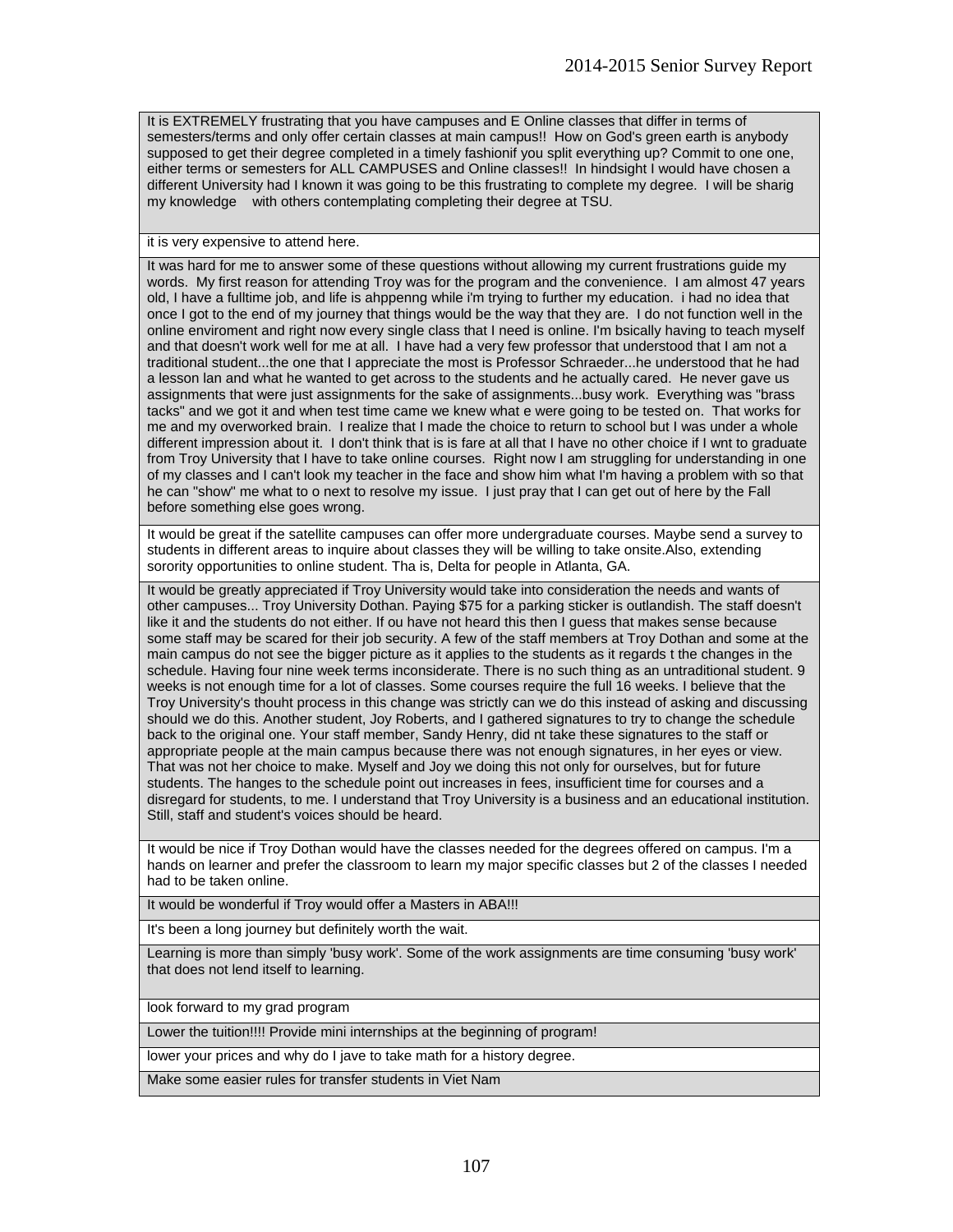Many of the classes that are needed to complete a program of study (based on the program evaluation) are not offered frequently enough to graduate in a timely manner.

More parking is needed, tuition and fees are too high, and the nursing program needs more supplies and better lab supplies to better support student learning.

Most of the faculty was helpful, but I was given hardly any information regarding career opportunities, and I was constantly referred to several other staff members before someone actually fixed the issues I had with registration and other questions.

Mrs. Walters, Mrs. Carter and Mrs. Brown are the greatest. They are kind and show a genuine concern for student achievement.

My advisor's have always been great! The computer connections at the Ft. Walton campus are very slow and therefore frustrating when you have a timed test. Waiting for each question to go to the next eats up a lot of our available test time. The Fort Waton staff are always friendly and helpful.

My biggest complaint about Troy University is the constant construction. The entire time I have been enrolled something was either being torn down or built; thus, making the tuition increase every year and confusion all the time. During my time there, whih is five years, campus seems to always be a mess of construction. The faculty, staff, and administration is generally extremely helpful and so courteous.

My overall experience at Troy University has been remarkable. However, the Education division is undergoing several changes. During my time in the program, the information regarding our classes and requirements has been very unorganized and difficult to uderstand. It is evident that not only do we as students not know what is going on, but our professors do not either. I have had a wonderful relationship with my professors. They all truly care about my professional success and personal endeavors. I feel vry prepared to enter the workforce. I sadly would not recommend the program at this time. I believe the changes that are being made will benefit the program. Until the situation is solved, I feel as though students can have a better experience else where.I look forward to hearing the progress in which the Education Department is making, and I eventually hope to refer young students to attend and choose the education path. I want nothing less than the best for my university and college, I hope that everythng is resolved soon.

My response related to not attending Troy University is not because of anything negative. I enrolled in Troy at the recommendation of Troy alumni who were my colleagues on my job in Alabama. I live in Georgia, when my job transferred me to the Georgia offce, I wanted/needed to take classes that were not offered online and it created an inconvenience to travel such a long distance. I love Troy university and would love to complete my Master's degree and advanced education with the university.

My time here I did not enjoy at all. I found some of my professors to be out of date with information pertaining to current educational standards in the State of Alabama. They would keep calling it Common Core when it is Alabama College and Career Readines Standards (CCRS). I am not happy with the fact that I also encountered some rude faculty while I attended this university. I also encountered faculty that never taught in my field teaching a class for my field.

Need a Nutrition Major through etroy.

none

None

Not happy with how I have a hearing problem and Troy wouldn't pay for my sign language interpreter and how I was oppressed in human behavior 1 and we were talking about oppression at the time. Teacher said nothing to oppress me further. Then because of mymental health I couldn't have clients at internship but others can. It hurts when we talk about what we do in internship in class. I do not like Troy at all. But it doesn't help all the negativity in the interpreting program either. Which is why I came tothis school originally.

Not very handicapped accessible, AT ALL!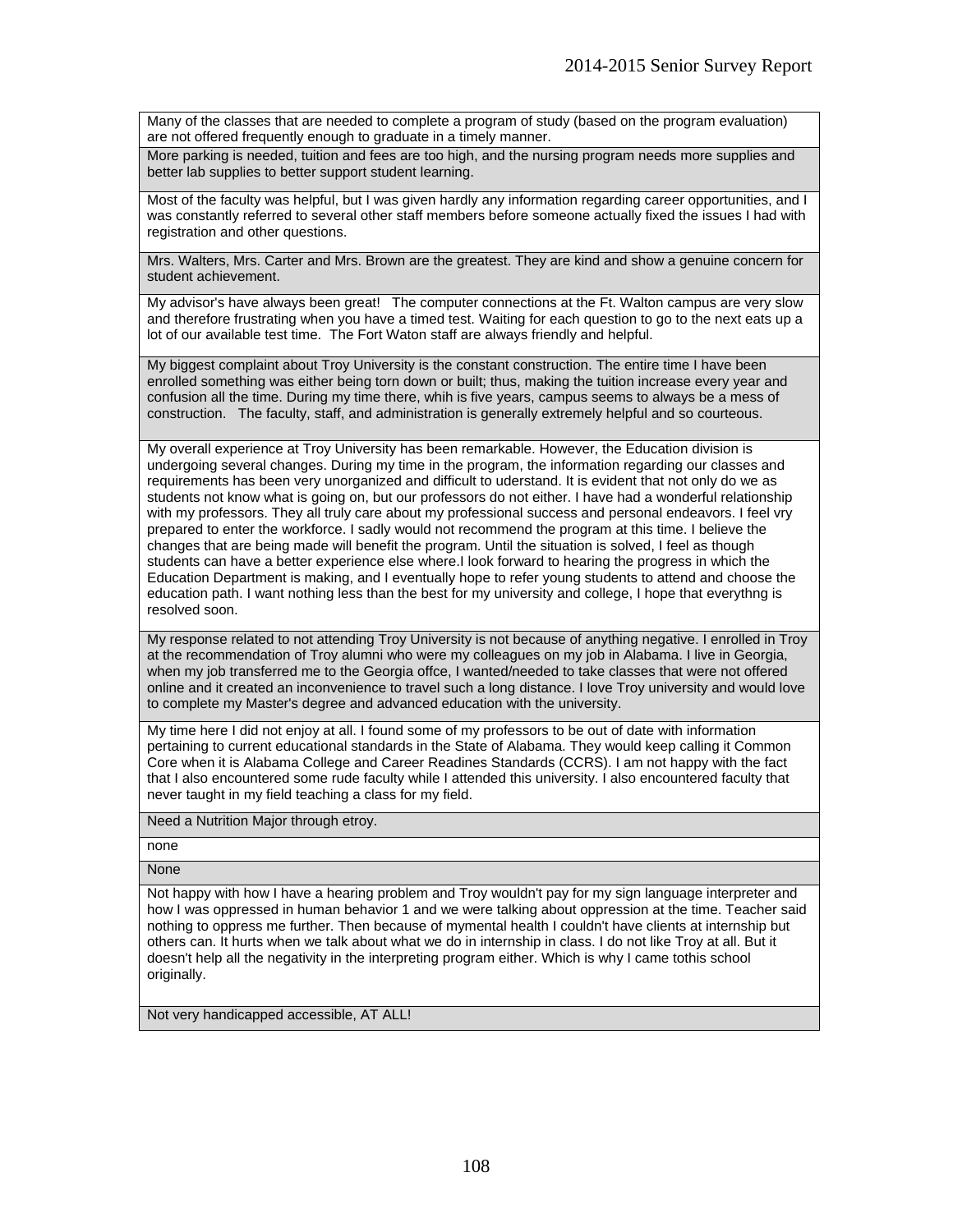Online students enrolled in the ITP are deprived in many ways. Students have no opportunity to use the Labs, access to language mentors and be a part of the ASL Club. This has been very disappointing and we lose a great deal of learning opportunities an development with our skills. Throughout my years at Troy I have made several inquiries and suggestions and they have been ignored. I surmise enrollment would probably double if you involved online students equivocally, enabling opportunities to enhanc skills for those who are unable to attend Troy in person. The skills that Troy University's ITP graduates have is a direct reflection of Troy. Involving these students more will enhance the qualifications and skills upon graduation and, inevitably, thiswill make Troy University's ITP a more desirable choice for interested students.

#### Overall a great experience

Overall a great experience, but I have some issues with upper class history course availability which has caused me to have to graduate late.

### Overall good experience

Overall, I am very happy with the education I received from the professors in both my majors, Preprofessional Biology and Chemistry. I enjoyed the small class sizes; I highly regard the relationships I have built with my professors. Ninety-five percent o the professors I have encountered at Troy Dothan have been wonderful. I particularly want to commend Dr. Dapper, Dr. Manfready, Dr. Beaver, and Dr. Arrington. They have inspired me and pushed me beyond my intellectual limits to go further and try harder ith each class. Troy Dothan truly has a superb science department. However, when a great deal of the decision making went to the main campus in Troy, that's when problems started to arise. I feel that it would benefit the students as well as the professor much more for the Dothan campus to make decisions regarding their students, schedules, admin, etc. The debt incurred by the main campus in Troy should not affect the satellite campuses. However, it is greatly and as a result the student population has sinificantly decreased which therefore leads to classes being cancelled due to numbers. Moreover, in not having department chairs for each major on the Dothan campus, all the complaints get shuffled to one person who rarely does anything about it. That, in y opinion, only causes immense stress on a few individuals instead of having several faculty members bearing a decent load of work/stress. I am proud to have attended Troy University Dothan campus and I am honored to have been taught by the previously menioned professors. I give immense thanks to the records office and financial aid office for helping me along the way in regards to being able to afford college and handling my program evaluation. I feel confident in my education as I being my journey into Graduate school.

Overall, I had a pleasant experience, but there were a few professors who were pretty much unreasonable. The worst was Dr. Northam. Obviously students who are part of etroy are not traditional students. We have full time jobs and families. Multiple due daes and assignments within one week is ridiculous. Give us the week to complete assignments. Not a few days for each of the several assignments all due in a 7 day span.

Overall, my experience has been very pleasant at Troy University. The majority of my professors took the time to respond to my questions, and provided feedback as requested. Some professors even went above and beyond by recommending me for Starfish Outstading Academic Performance. I even had one professor tell me he would gladly be a reference if I decided to pursue my Master's degree. However, there were a couple professors that I found to be utterly rude and unprofessional. I felt that these professors id not care for my questions; as if I was bothering them. I even felt bullied by one professor. I asked other students in this class if they were treated in a similar manner, and none had witnessed the vulgarity of this one professor. I wanted to report tis to the school, but I worried about retaliation. Luckily, I completed the class successfully, and never had another class with this professor. I made sure to express my unsatisfactory experience in the end of course survey. I truly hope Troy University creens their professors thoroughly, and ensure that students are protected from harsh treatment.

Overall, the instructors do care and are really there to help students achieve their goals, but I have had a couple or so that I would never take again nor suggest to anyone. They didn't respond to email and was so educated, they can make a student feel adly about their experience. They wrote very long emails almost degrading the class for not understanding something that they did not explain well in the first place. Overall, Troy is a good college and the majority of the instructors that I have had wee really good. I did not let that 2-3 instructors get to me because I had a goal to reach whether they were caring and helpful or not. I believed in myself enough to push forward because I knew that I would make it.

Parking is Shit!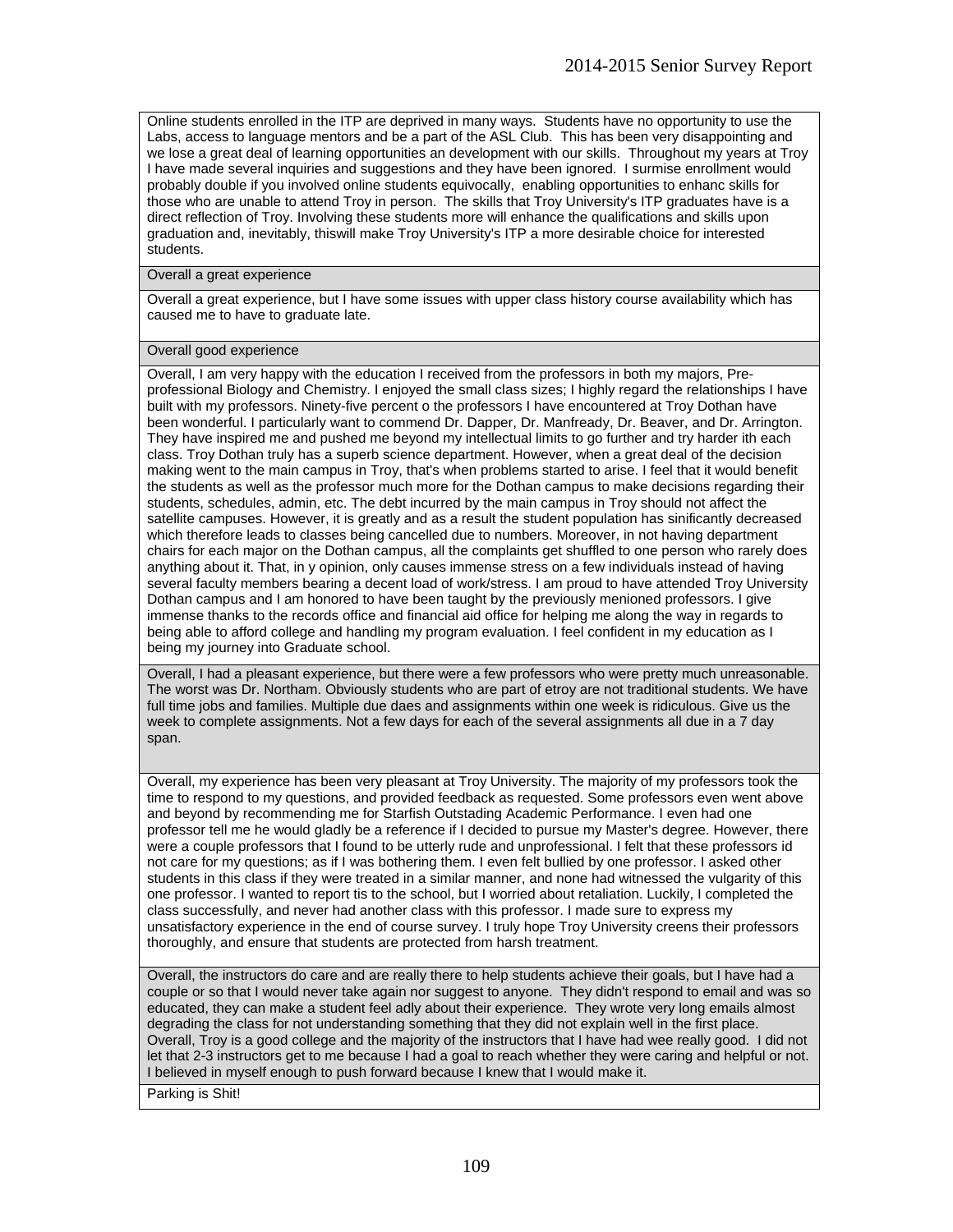#### Parking needs to be worked on and the lack of attention for special education

Parking. I don't think this can be brought up often enough. This university has done a terrible job providing adequate parking to its students. Over the course of my five years here, the situation has only gotten worse. The library. Why is the library eer closed during the school year? Library hours are absolutely ridiculous. Lastly, we have to allow for more hands on opportunities for students in the field biology department to learn about environmental conservation.

Pensacola site needs to have more classes on campus.

Please consider a parking deck. You have to build for the future.

Please keep the satellite campuses around and quit making people go to the main campus to complete their degree. Many people can't afford to drive over 100 miles a day to attend a class in Troy. Having access to core classes required for our degree shouldbe offered at all satellite campuses. Not all students enrolling at Troy University are fresh out of high school. Many have families and work obligations to deal with during the day. Please keep offering evening courses for core material at the satellite ampuses. It will attract more people to enroll at Troy University.

Please please please review your teachers and how often and how they interact with students. Please review the textbooks and make sure that they are providing adequate information for the tests, and they line up with what the tests ask for. Also, why doteachers think that you have to memorize an entire textbook? And then they pull out the most obscure reference to test on? You should always test and teach in a way that leads a student toward learning. You should always be able to lead every student ito success. The teachers on Troy University eCampus for the most part have been subpar. Dr. McDonald who taught MGT 4485 is an excellent teacher the rest should model their courses after his. Mostly I am displeased with Troy University.....there is muc room for improvement.

Pleased with the time spent growing in to the person I am supposed to be.

Professor Newvine who teaches Criminal Justice is by far the best instructor I have ever encountered.

Professors need to expand beyond the text - the world is not a textbook.

Psi Chi Lambda

Security should work on weekends, buildings should be maintained after they are built, parking has to increse dramatically, doors to buildings need to be locked and check, building lockdown times should be clearly marked, all fob access granted to a studet should be 24 hours to whatever building they are trusted to enter, buildings a student should no longer have access too should be promptly removed from their fob, night security should be a younger staff and armed, campus security should be granted withpower to arrest (it is my understanding they don't, according to a recent safety report), the library has to be renovated (to increase size, properly equip with technology, and increase security), money spent on athletics needs to be reduced (i.e. the fooball team driving to Montgomery to stay in a hotel the night before every home game), pep rallies shouldn't feel as though they are exclusive too and prodominately for those who participate in greek life, housing has to be increase (i.e. the housing lottey should not be a need; it's terrifying to be kicked off campus as a freshman and told that at 19 and with no job you have to find an apartment to live in. It's also appauling that only a few hundered students outside of millenium scholars and athelets ca live on capmus beyond their freshman year), the university needs a more modern and acoustically sound than crosby (also, larger), security cameras around campus need to be watched and maintainted better (a student I know was robbed; the attacker ran ontocampus and passed several cameras on trojan village buildings that did not work), the student identification cards should only have one currency that is multi-use and not 3 currencies that are specific-use (i.e. trojan cash for copying and laundry, flex pints for food and printing money for printing), each student needs to be gauranteed the \$12 for printing each semester, the vairous fountains on campus need to be maintained and have ability to work 24/7 (it's a disgrace that our most unique trademarks ar often broken or off completely), the general studies teachers need to be evaluated (many of them are abusing powers they think they have or simply aren't qualified by modern standards), the tuition should not be raised (I say this only because this promie was made 2 years ago and it hasn't been followed through), the english department needs to be less exclusive with The Rubicon (out 11 writers printed in the last eiditon, 7 of them were directly involved with The Rubicon staff), the varied student servies on campus need to be more well-known (especially to incoming freshman. Furthermore, oreintation felt like nothing more than a 2 day greek-life recuiting fest), and the trojan center needs more seating so that people don't have to sit on the floor or goto another building.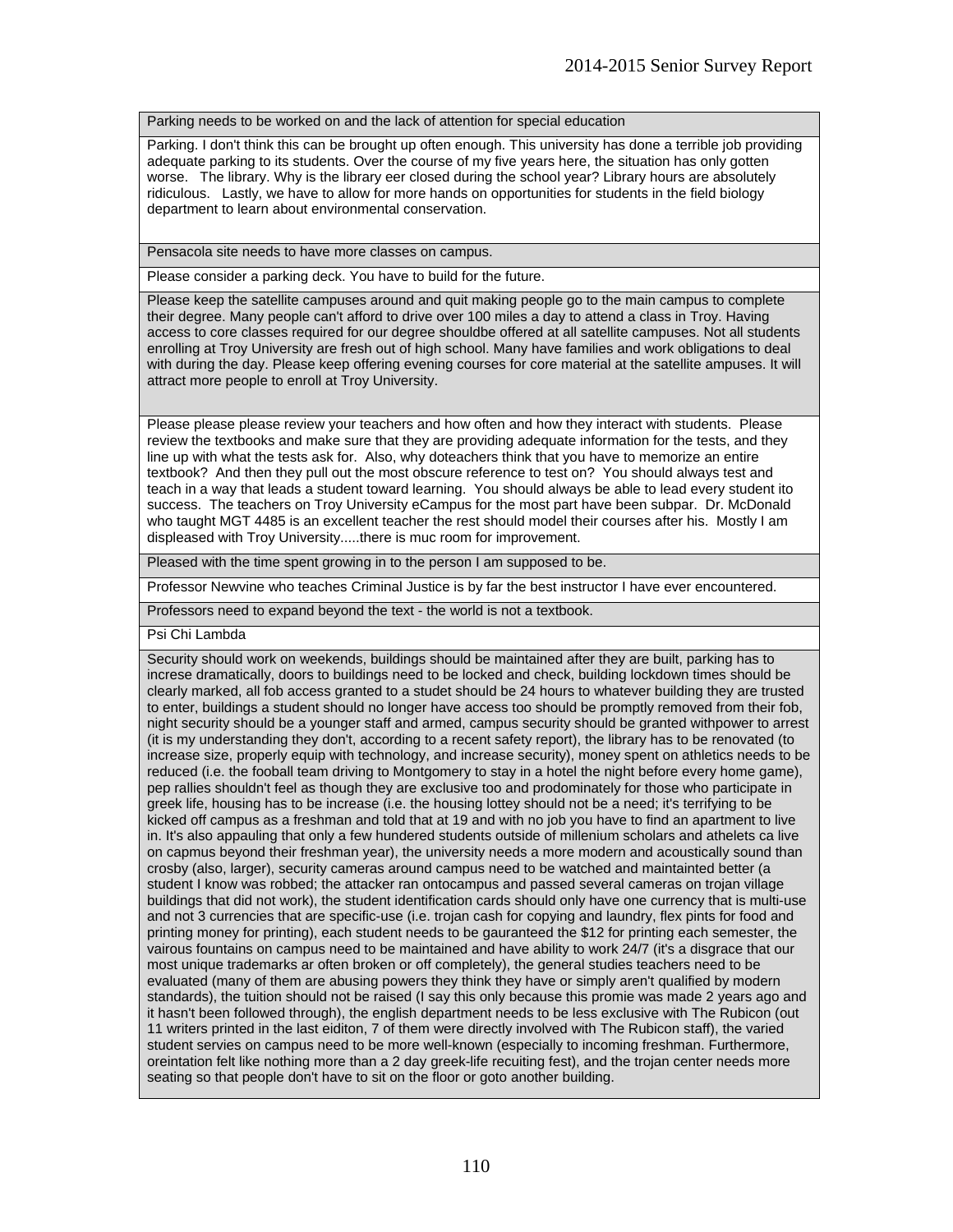Some of the degree plans and their requirements are and not well laid out as to how to complete them on this campus and the connection between this campus and the campus at Troy is non-existent...

#### SOTS Majorette

Staff retention will improve quality of education

stop wasting money on buildings. you want prestige? you want to attract bright students? focus on ACADEMIC facilities. The science departments (physics, chemistry, biology, etc...) have been suffering from a lack of updated facilities since before I arrivd. For example: in the biology labs, we still use tissue slides from the 1970's and 1980's. I understand that a preserved slide lasts a long time, however, the stains fade and the tissue becomes indistinguishable from crayon markings.

The advisors did not really help you in selecting classes so that you would have options and did not know anything about the classes that were offered.

The business school needs less Asian teachers who struggle to speak English. It is very taxing and unnecessary mental strain just to understand what the professor is trying to say. I absolutely hated engage. It was not connected to the class work in any wy. It was busy work that cost the student an extra 200\$ every class that required it, which seemed like every single one. It is just a way for professors to give students busy work that they themselves do not have to spend time grading. The professors hav trouble remembering that students have a lot more than just their class on their plate. They don't have time to devote atleast 5 hours a day to each class. There was a point where I had 4 tests, 2 25 page papers due, 1 10 page paper due, and 2 presentatins due the same week. All of this work piled on each other not including a job. I barely had time to eat or sleep. There were hardly any activities for students to do on campus. If there was something for students then it was only geared toward Greek studnts. If you aren't Greek then there aren't any activities provided by the university. The only thing I can think of that the university did for non Greek students was dollar movie night, which I enjoyed. Thank you for dollar movie night. It was the only ting to go do in a sleepy small inactive town. The sporting events were uninteresting and almost sad to attend. The sports programs struggled every year and weren't worth the walk from the parking lot into the stadium. The attendance is dropping pretty sigificantly so drastic change is needed. Not once while attending Troy did I ever see the chancellor. I know he is busy and important but I just find it odd. It doesn't bother a lot of students but to me it just didn't sit rIght. The costs involved with thi school do not add up to what we were getting. Prices increase dramatically every semester it seems and it feels like less is offered for it. There is a parking problem that I think Troy doesn't want to fix because it is a revenue stream. The huge elaborae Trojan arena is nice and makes campus look better but I know it was a huge expense that seems irrational and probably won't be paid off in my lifetime. I believe the old golf course would have made more revenue per year than the sporting events held thee. I also had a terrible time with Troys online sites and services. Even while I'm typing on this survey the site is messing up and makes the school seem very unprofessional. The students are given very little freedom or independent voice. I couldn't evenwear a hat when I wanted to, even though I was paying near 1000 for each class. There are tacky and greedy fines attached to almost everything in this university. There are fees that they ran out of names for and just call them general fees. I had to pay 0 dollars extra every class called a lab fee and not once was I ever offered a benefit for it. I guess it was for the projector in each class but still not real sure. With no outlet for students to have fun or get their mind off of all the stress, there i an overall depressing feel and prison feel to the university. Anyways I'm gonna just quit writing this even though I could go on with my displeasure because I'm pretty sure this won't be read and even if it is then this student or just this student id tothe university won't be listened to. This won't make a difference either way. Anyway bye and sorry God bless

The College of Education needs much improvement, more staffing and better communication. I was not satisfied as Troy was a teachers college at one point.

The completion of my degree at Troy in Montgomery is very uncertain because they do not offer the classes needed to fulfill my minor. Nothing seems to be about the non-traditional students anymore. Troy Montgomery used to be the best campus to attend. I n longer feel that way. Not only have they done away with the cafeteria but the microwaves in the break rooms as well. Troy seems to be transitioning into an inline college, rather than a hands on and face to face learning experience. Tuition has gone up ad quality is almost non-existent. The classrooms are not properly cleaned and I hate to touch the desks. Getting books or any supplies from the bookstore feels like highway robbery!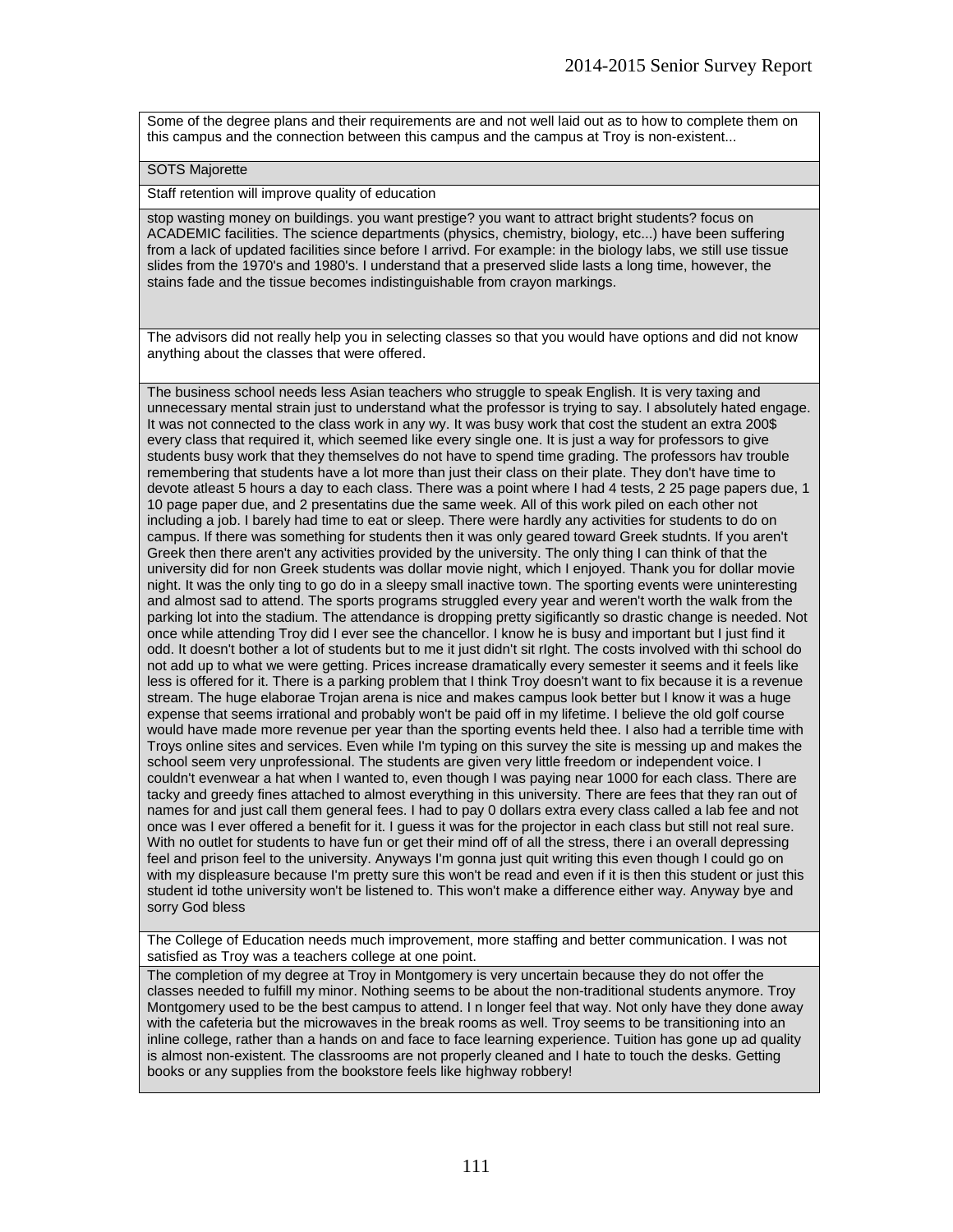The Education department needs to communicate with everyone as a whole about upcoming universal changes, such as a new classes. The education department should communicate with students the new information about phasing out one program they are already inand providing information about the new program. IT or education department should spell check the information they put online. Troy University is Troy University, so if their are other campuses that are called Troy University, such as the Troy-Dothan camus, all of those campuses should be on the same page and offer the same classes as any other Troy University. No student likes to play the run around game when trying to find information about their future, especially in the education department. Every stff member in the education department should have some kind of sophisticated knowledge when a student ask any question. That's what students are paying for, a better education, a better future, and a better life.

The faculty have been so helpful over the past 5 years. They have answered any and all questions I had and make sure I was happy and taken care of. I love Troy in Montgomery and I attended because my father is an alumni. I would choose Troy Montgomery agan and again.

The faculty is helpful but when a student is working full time, it is very hard to find classes to fit their schedule.

The fees are very expensive, and not enough funding to help unemployed students find jobs.

The fees on this campus are pretty substantial, especially for parking; the lab fees were reasonable, but the general fees were steep. Also, I've only been here a year, and in that time, Troy consistently decided to remove courses previously offered on ths campus to Troy, Troy. There are some biology courses I would really like to take, but cannot because they are no longer offered on this campus (i.e. toxicology). Also, courses I need for my major (Chemistry) are constantly conflicting with those of my mnor (Mathematics). Otherwise, I have really enjoyed my classes here at Troy, Dothan, and have found my professors to be extremely knowledgeable on the subject matter they teach, as well as always available to the students. The Biology and Chemistry profesors are especially amazing, and I am so glad I was able to be their student!

The library needs to be updated and made to reflect the respected institution of higher education that is Troy University. Also, a parking garage would be extremely beneficial.

The majority of American students (especially Greeks) could be more understanding and incluseive of International students.

The Newnan center residents have taken over the School of Nursing parking lot. Nursing students are receiving tickets for parking on grass below the building near fraternity row and the arboretum. The nursing parking lot is pull of resident cars even at 5m. Many nursing students have witnessed this while meeting at the nursing building to car pool to clinical studies. The nursing building parking lot should be only designated for nursing student, even if we get a special parking decal. This saves our cars under carriage from being ruined, due to having to jump the curb to park on the grass.

The online evironment offered at Troy is amazing compared to other schools. The expectations are clear and the workload is manageable

The only issue I have had at Troy was the lack of an academic advisor for most of my Troy experience. I was assigned one when I lived near the Phenix City campus, I could never get ahold of her and she never returned my calls or emails. A few months ago I was transferred to eTroy and now have an awesome advisor who keeps track of me and answers all of my questions. I feel if I had had an advisor the entire time my experience would have been better. I love Troy and have two daughters who are planning to attnd one beginning in the Fall and the other in the Fall of next year. Hopefully we will be able to have more diligent advisors for them so they don't have the experiences I had in that respect. The only other issue I have found is the lack of adequate reaing and writing skills of other students in discussion board posts. There are students who literally use no punctuation and make up their own words; like dat and thur. It drives me crazy. It's hard to find a student to respond to sometimes because I want to speak to someone who will engage me in an intelligent conversation. Sometimes I don't understand how some of the students made it to a senior level class. That happening once is one thing, but these students display a lack of spelling and grammar skills every week and some of them I have had in more than one class.

The only issue that I have or dislike is that there are not enough in school classes in the Albany Troy site. Because of that I have had to go online. I like to be able to take some of my major or other class in class. I have notice that over the years th classes have go to online and it does not work for me or others.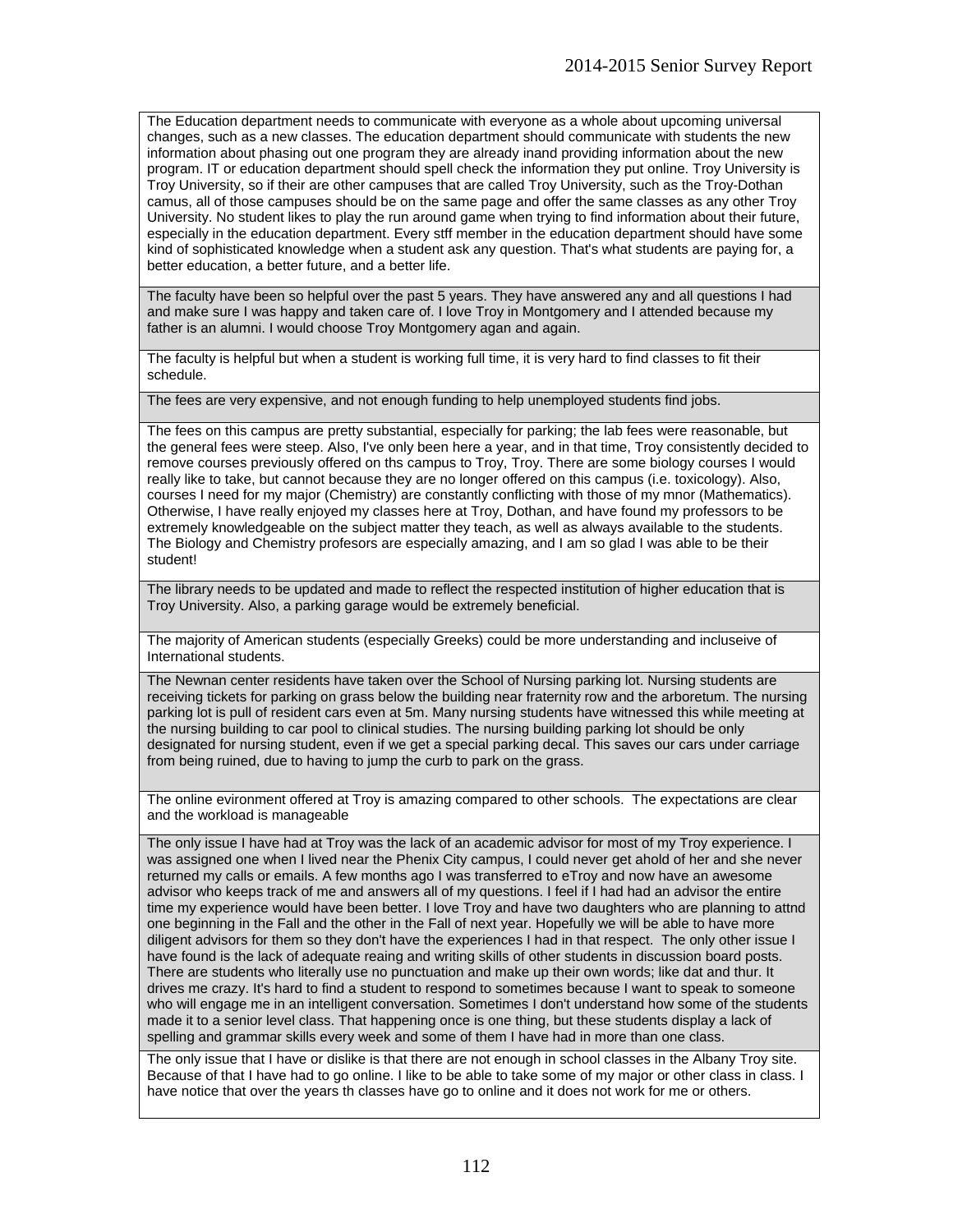The only reason I would change prgrams is because Psychology is a limited field unless you plan to go to med school and I am too old for that.

The parking is terrible. The library needs better hours.

The professors in the Sport and Fitness Management major are very helpful and also understanding, although there are few that really shows little or no interest in being helpful but only their reputation. There are some that have little regard for how muc students put into school, how much time to complete assignments, and the few hours of the day that we have to complete those tasks.

The team of staff in the nursing program really was a great help in my career. From the Director, teachers advisor and financial aid department were all envolved as park of my wonderful experience at troy. Thanks so much to all of them.

There is nothing really for students in remote locations to participate in things like sorority

there were no student organizations at the Phenix City campus until this semester for the Accounting students, which I asked about two years ago. I have since changed to General Business. But it is a small campus I guess and that is how it goes. Some istructors simply read the slides while teaching the class, this can be done with online learning, so that needs to improve. I feel some teachers, have book knowledge but do not know how to teach. There is a skill set need to engage and reach the minds o others to get them to have that desire to want to learn. It is not easy and should be taught to instructors. That being said I have had some that were masterful at it.

This school was great when i first started but over the years it has become a place that is not. The book store charges more for their books than any other place you can buy them at. Its not fair that the students arebeing taken advantage of and being expoited by having all of their funds used up by increased tuition, fees, and cost of supplies. The amount of tuition has almost tripled and we get nothing for it. They started charging too much for parking decals and are implementing a parking ticket systemat the dothan campus that does not make sense just because they want all thecampuses to be the same. I think its because they are just greedy and want to line their bank accounts and leave these young people in tons of debt. no one likes terms for semestes, theyre horrible. We are forced to learn the material too quickly and it doesnt stay in your head as well. The teachers are stressed and stretched thin. In a lot of cases, the classes needed are not being offered enough and in my opinion the campus need more professors and academic groups. I hope someday troy can once again be the school that i fell in love with when i first stepped foot on the campus.

Troy at Montgomery need a cafeteria for students. Vending machines are expensive and really not nutritional. To eat a balance meal for lunch etc. you have to leave campus.

Troy definitely needs to get a bachelors degree program for criminal justice on the Montgomery campus

Troy doesn't support Soldier on their programs when they are on missions or support a unique military program.

Troy has a large online student body; more effort should be made to extend "student organizations" to the distance learning community.

Troy has been a very good institution to further my career. I am very impressed with the friendliness of the staff. Everybody seemed knowledgeable and eager to help with any questions that I asked.

Troy is a excellent university and I've truly enjoyed the months I've spent Completing my bachelor's degree here!

Troy is a wonderful university. I was going through a very difficult period in my life and the education and support that I received while at TROY made a major difference. I thank God for this University!

Troy needs a masters in statistics but needs a different stats professor who is willing and understand of students

Troy needs more parking and more on campus eating establishments.

Troy needs to identify/develop student organizations for eTroy students. Counselors/Student advisers should be able to direct eTroy students to student organizations - especially honors groups/organizations. Better communication between online educatos and students is a must. Some form of non-punitive redress when there are issues between eTroy students and professors would also be a good idea.

Troy needs to offer a better variety of classes.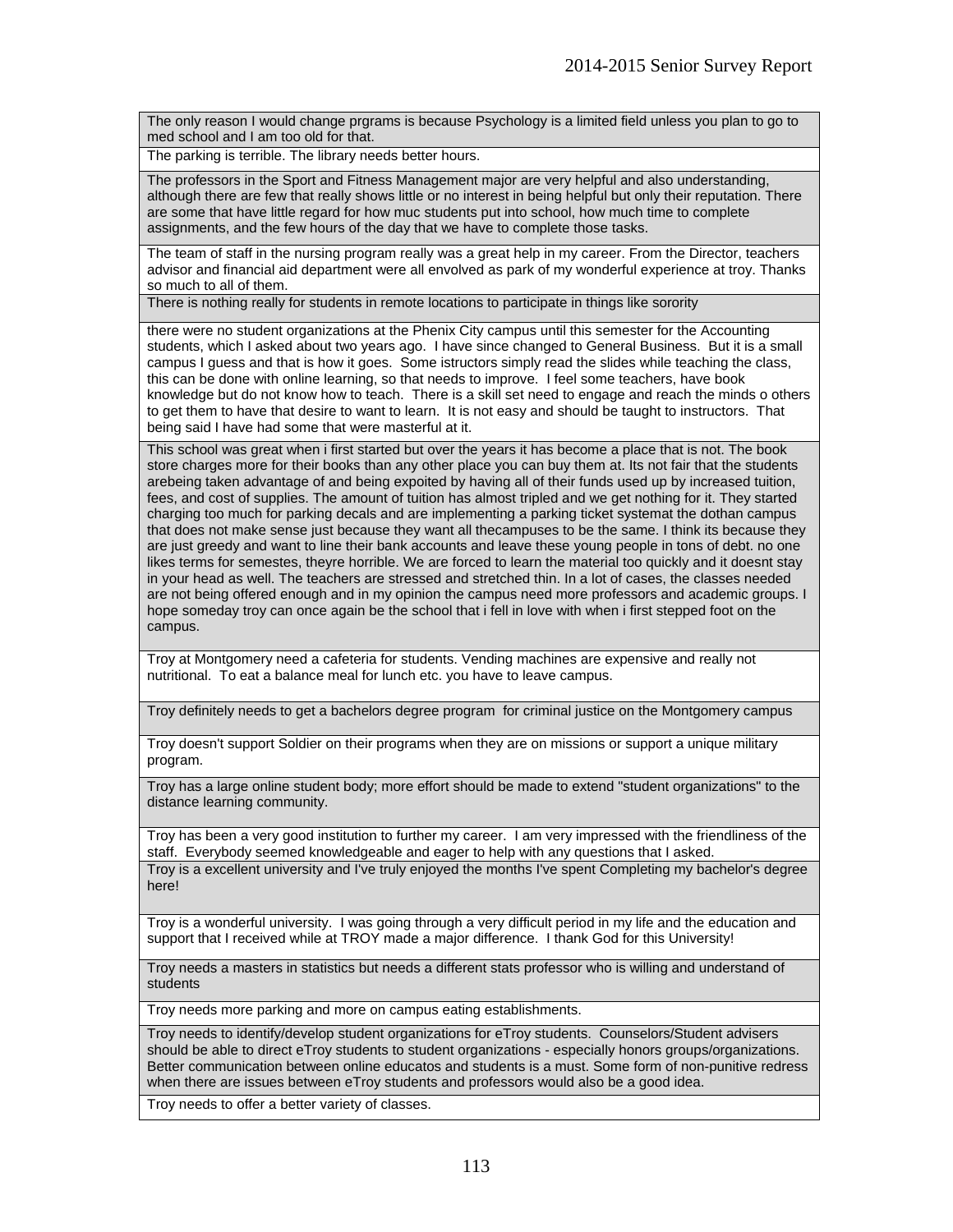Troy University has entirely too much paperwork, procedures, regulations, rules, etc. just to take a few classes. I can never just "sign up for a class" It is always a hassle. Also, I have personally paid for and suffered the mistakes of Troy University rgarding transferring, registering, graduating on time, interning, and the list continues. It is ALWAYS something!

Troy University has molded me into who I am today and prepared me for the "real world." Here's to the school we love! I could not be more thankful for all this University has given me.

Troy University has no semblance of academic rigor. The majority of professors assign busy work rather than academically engaging materials. The majority of classes in Education are similar if not exactly the same between courses. Teacher's are inconsistet in their grading policies and accept remedial high school work done by my peers as A quality work. Every syllabus contains the same information, 20 pages of the syllabus are identical while different disciplines have about 5 pages of similar material leving only 1-2 pages of each syllabus unique to the course and if the instructor is teaching another course it's nearly always similar to the other course. Professors assign midterms within a week of the final and make it up the day or two before either tet. The majority of professors on campus need to look for other work as the only ones that seem to care about the quality of the products they're asking their students to create are in grad level work and above if anywhere on campus. Class discussions are ismal at best. The switch to 9 week sessions is not in the best interest of students as it has caused the already low academic course work to nearly fall off all together. I've literally learned nothing at this school that wouldn't have been better taughtby being told to read pages out of a test book and taking a scan-tron test. Even the teachers that ask for creative personal work hardly ever actually grade the content and instead rely on what students they like best. The GI Bill program is a joke, the saff can't answer any questions and are incapable of executing thought or dispensing advice on their own. There are a handful of professors that are worth the oxygen they breathe and they are likely looking for other employment anywhere but at Troy Universty let alone Troy Dothan. I would have been better served and academically engaged at the University of Phoenix, because they at least, know they're a joke of an institution.

Troy University is a great school and I would suggest it to others seeking a bachelor's degree. The one thing I do have to add is that despite what anyone says, Troy is dominated by its Greek Life. While I am sure that Greek Organizations work for some, tey are not my cup of tea. Troy needs to recognize that there are other students that do not want to be in Greek Organizations and give them outlets to contribute to the university. Also, the idea that Troy is "Alabama's International Univeristy" is a joke Just because we cater to the Confucius Institute does not mean that we are the standard bearer. Troy needs to realize that it takes more than having several hundred Chinese students on campus to call itself "international." The first step I would suggestis reexamining the study abroad programs and actually making them worth something, instead of just two week vactions for college credit.

Troy University is a great school with an outstanding business program.

Troy University is an outstanding institution. Returning to college after more than 20 years, and selecting Troy University as the institution, was one of the best decisions I've ever made.

Troy university need to do away with the finance program. It is doing a dis service to the students that take it. The school of business has taken out as much math as possible and that puts us students at a dis advantage just to get grades up. Once Dr. Bibins leaves, Dr. Dodd should go teach at school that will given him the tools he needs to succeed as a teacher and researcher. Also the school of business needs a class of just excel because that is the most used program for finance, economics, and accouning students. But overall I think the teachers in college of business are just lazy. They don't make there power points, they don't right their own test. All the managment classes are a joke. They all teach the exact same thing. Overall I would the colleg of business is way easy. They are trying to accommodate the lazy students instead of holding the students accountable.

Troy University puts too much focus on aesthetics and recreational services; as a result, their educational services are lacking. It's clear that Troy University cares more about its public image than being responsive to students' needs or preparing studets for a real world career environment.

Trying to join honor society but no one seems to pay attention to online students even though I make the grade

Tuition was quite high for a 9 week class. I understand the resources it takes to run online classes, but the rate is still way too high, IMHO.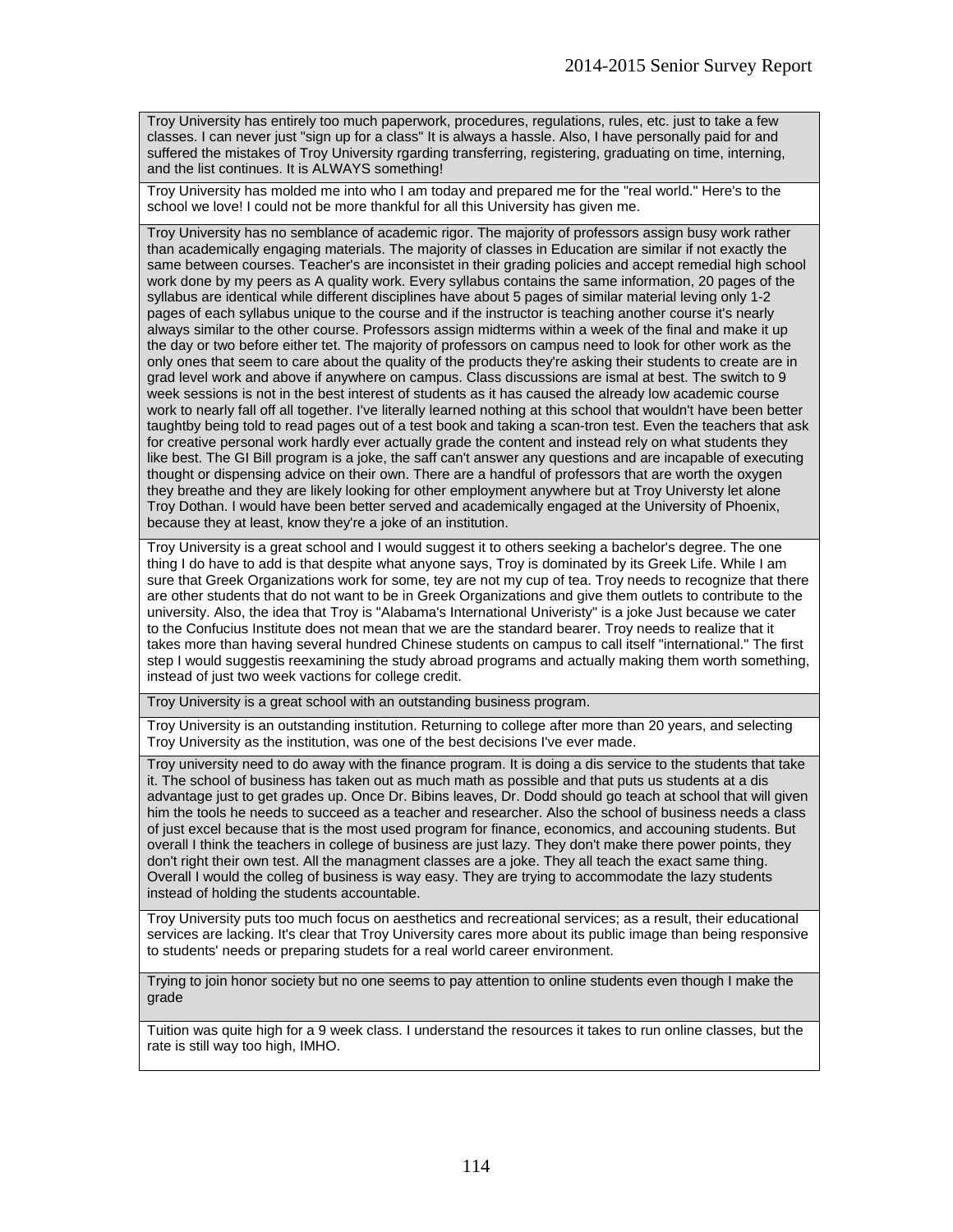Very expensive, Elroy seemed as though I was paying more for going to school online but didn't get any of the benefits that I would have gotten had I attended at a campus. This was frustrating. And there was absolutely No support for job opportunities, orpossible intern positions or any real communication to see if I was even interested in finding an internship or job.

Very hard to be involved which school organizations if taking on-line courses or distance learning program.

we do not have much activitiy or club in international campus.

We need more student involvement for our athletic programs. One of the major turnoffs to any student is when they go to an athletic game and no one shows up or wants to go to it. One of the reasons why I wouldn't come back to troy, would be because of the struggling attendance for athletics. It HAS TO CHANGE!

When registering for my last semester at Troy, there was only ONE class offered on campus I needed. I have to take the rest online and MUST acquire an internship to graduate as intended.

While the faculty at Troy Dothan were as involved and invested as could be hoped for, a complete lack of control over the schedule, assigned materials or pace of instruction made life much harder than was needed. Any actual advisor program locally would aso have helped. We were able to find faculty to sign paperwork but guidance or schedule review was chaotic to nonexistent on a great day.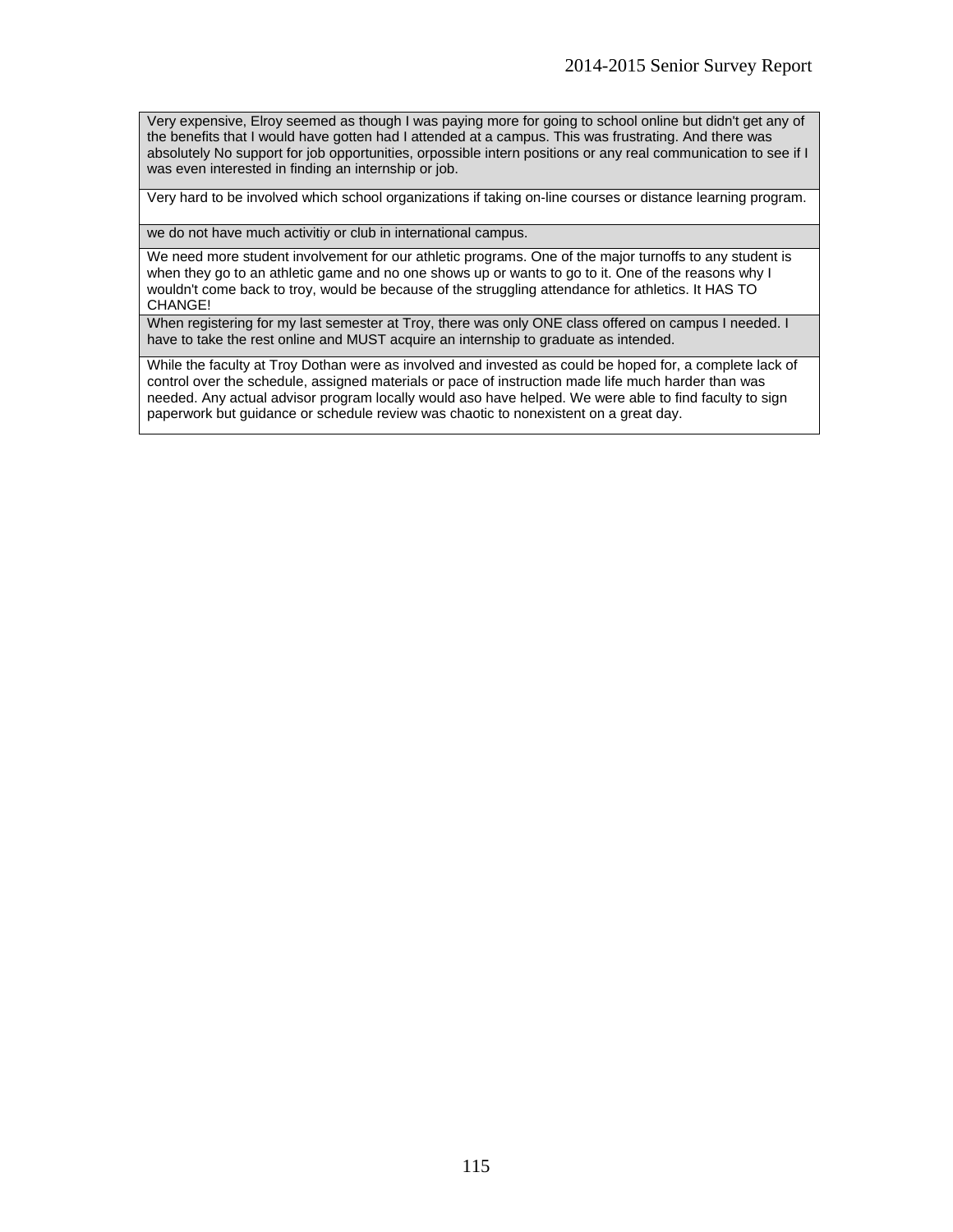**Troy University is accredited by the Southern Association of Colleges and Schools Commission on Colleges to award associate, baccalaureate, master's, education specialist and doctoral degrees. As part of the accreditation process Troy University reports job placement rates as one measure of student achievement. The information you provide in the following section is anonymous and will be reported only in aggregate form.** 

|         |                                                                                      | Frequency | Valid<br>Percent |
|---------|--------------------------------------------------------------------------------------|-----------|------------------|
| Valid   | Serve in the Military                                                                | 38        | 3.7              |
|         | Continue my education as a full-time student in a Graduate or<br>Professional school | 199       | 19.4             |
|         | Take time off from school and work for personal reasons                              | 52        | 5.1              |
|         | Continue working at current job                                                      | 178       | 17.3             |
|         | Seek full-time employment                                                            | 272       | 26.5             |
|         | Seek part-time employment                                                            | 11        | 1.1              |
|         | Continue my education and work part-time or full-time                                | 276       | 26.9             |
|         | Total                                                                                | 1026      | 100.0            |
| Missing | System                                                                               | 123       |                  |
| Total   |                                                                                      | 1149      |                  |

#### **What are your plans upon graduation?**

|         |                                                       |           | Valid<br>Percent |
|---------|-------------------------------------------------------|-----------|------------------|
|         |                                                       | Frequency |                  |
| Valid   | Yes                                                   | 215       | 21.0             |
|         | Maybe                                                 | 327       | 31.9             |
|         | No                                                    | 226       | 22.0             |
|         | I have not applied to a graduate program at this time | 258       | 25.1             |
|         | Total                                                 | 1026      | 100.0            |
| Missing | System                                                | 123       |                  |
| Total   |                                                       | 1149      |                  |

### **Will you be continuing your education through Troy University?**

### **Are you currently employed?**

|         |                                                                        | Frequency | Valid<br>Percent |
|---------|------------------------------------------------------------------------|-----------|------------------|
| Valid   | Yes                                                                    | 614       | 59.8             |
|         | am currently employed but my job status will change upon<br>graduation | 98        | 9.5              |
|         | No.                                                                    | 295       | 28.7             |
|         | am not currently employed but I have accepted a job offer              | 20        | 1.9              |
|         | Total                                                                  | 1027      | 100.0            |
| Missing | System                                                                 | 122       |                  |
| Total   |                                                                        | 1149      |                  |

### **Please select your current employment status:**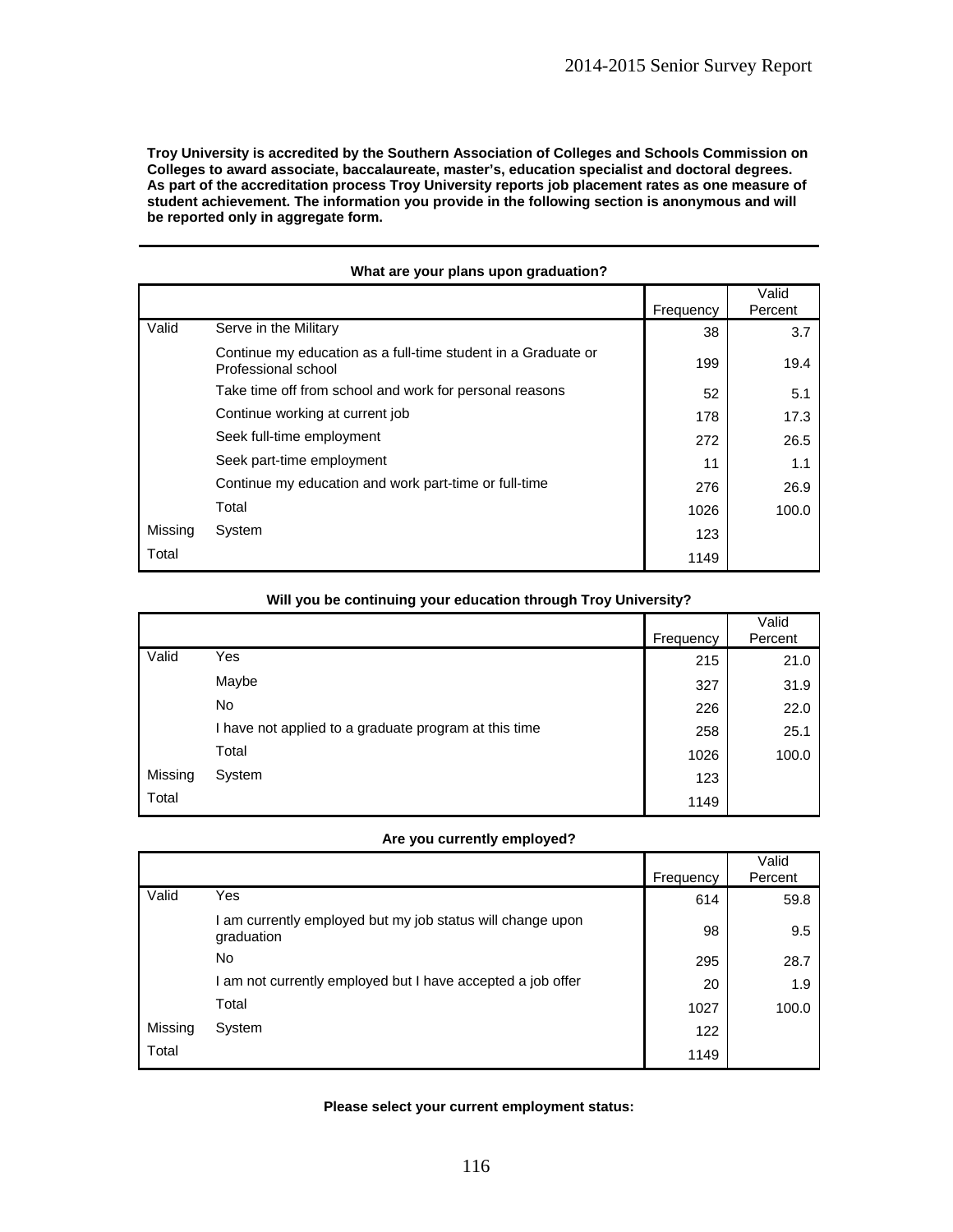|         |                              | Frequency | Valid<br>Percent |
|---------|------------------------------|-----------|------------------|
| Valid   | Full Time                    | 523       | 50.8             |
|         | Part Time                    | 174       | 16.9             |
|         | <b>Temporary or Contract</b> | 17        | 1.7              |
|         | Work Study                   | 23        | 2.2              |
|         | Graduate Assistantship       | 2         | $\cdot$          |
|         | N/A                          | 290       | 28.2             |
|         | Total                        | 1029      | 100.0            |
| Missing | System                       | 120       |                  |
| Total   |                              | 1149      |                  |

### **Would you classify your current or future (accepted job offer) employment as being in your field of study? (Meaning that it is directly related to the academic degree you have earned.)**

|         |                                                                                                                                             | Frequency | Valid<br>Percent |
|---------|---------------------------------------------------------------------------------------------------------------------------------------------|-----------|------------------|
| Valid   | Yes, My employment is in my field of study.                                                                                                 | 399       | 41.4             |
|         | No, I am employed in a field that is unrelated to my academic<br>degree.                                                                    | 304       | 31.5             |
|         | Somewhat - I am employed in a field that uses skills I learned from<br>my academic degree but is not directly related to my field of study. | 261       | 27.1             |
|         | Total                                                                                                                                       | 964       | 100.0            |
| Missing | System                                                                                                                                      | 185       |                  |
| Total   |                                                                                                                                             | 1149      |                  |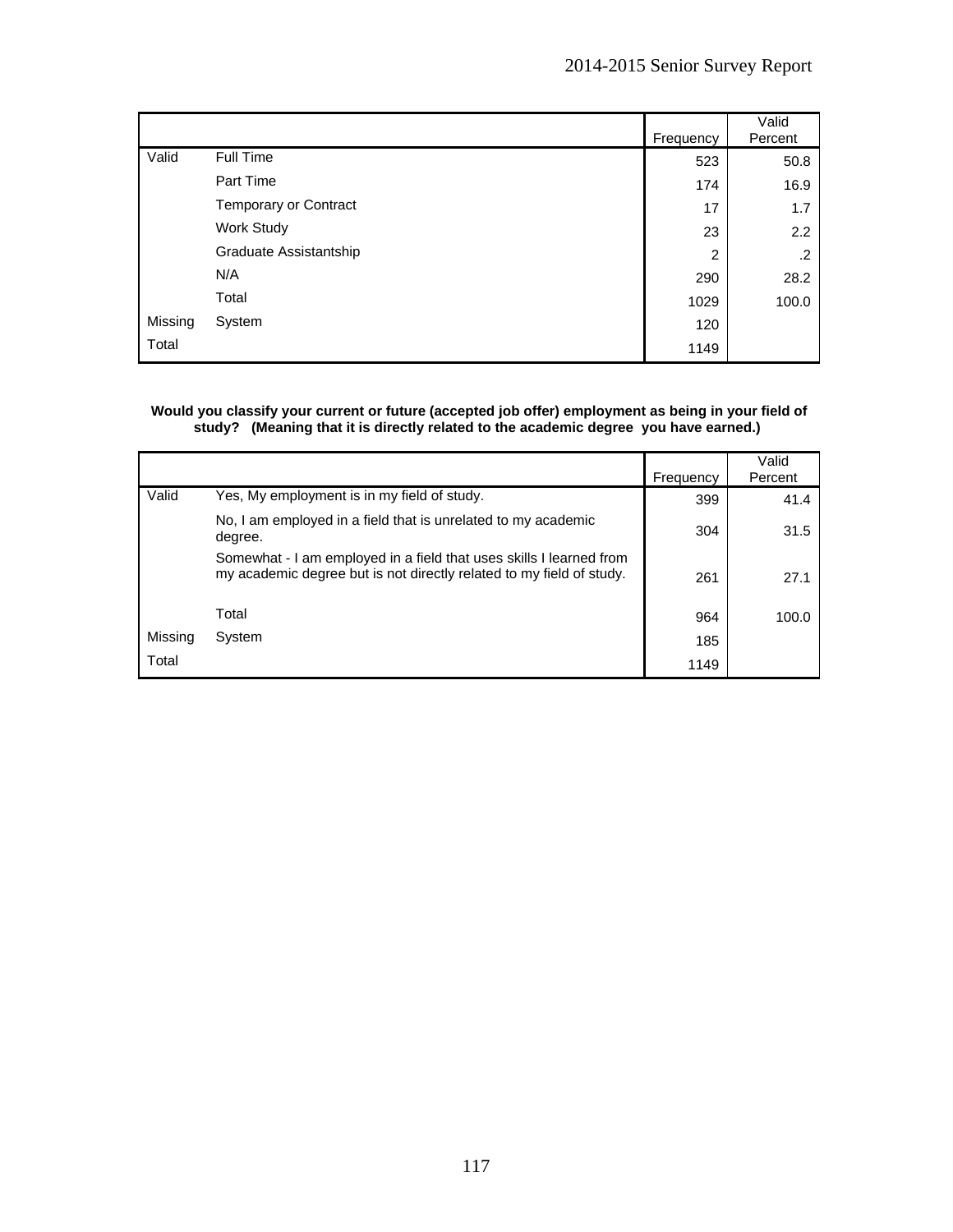# **SENIOR SURVEY 2014/2015**

Please complete this survey and submit it online. The information you provide will help Troy University improve and enhance its programs and services so that the University can better serve the educational needs of its students. Your responses will be kept strictly confidential and only group data will be reported. We thank you in advance for your participation in this survey.

All students who are classified as "seniors" were sent an email inviting them to participate in this survey. However, some students are classified as "seniors" for more than one academic year. If you plan on graduating later than the Fall Semester of 2015, you do not need to complete this survey. You will be offered another chance during the next academic year.

# **GENERAL INFORMATION**

- 1) Semester of Intended Graduation:
	- O Spring 2015
	- O Summer 2015
	- Fall 2015
	- O Spring 2016
	- Other (please specify) \_\_\_\_\_\_\_\_\_\_\_\_\_\_\_\_\_\_\_\_
- 2) Gender:
	- O Male
	- Female
- 3) Ethnicity:
	- African American
	- American Indian/Alaska Native
	- O Asian
	- O Caucasian
	- Hawaiian or Other Pacific Islander
	- O Hispanic
	- O Multi-Racial
	- O Race/Ethnicity Unknown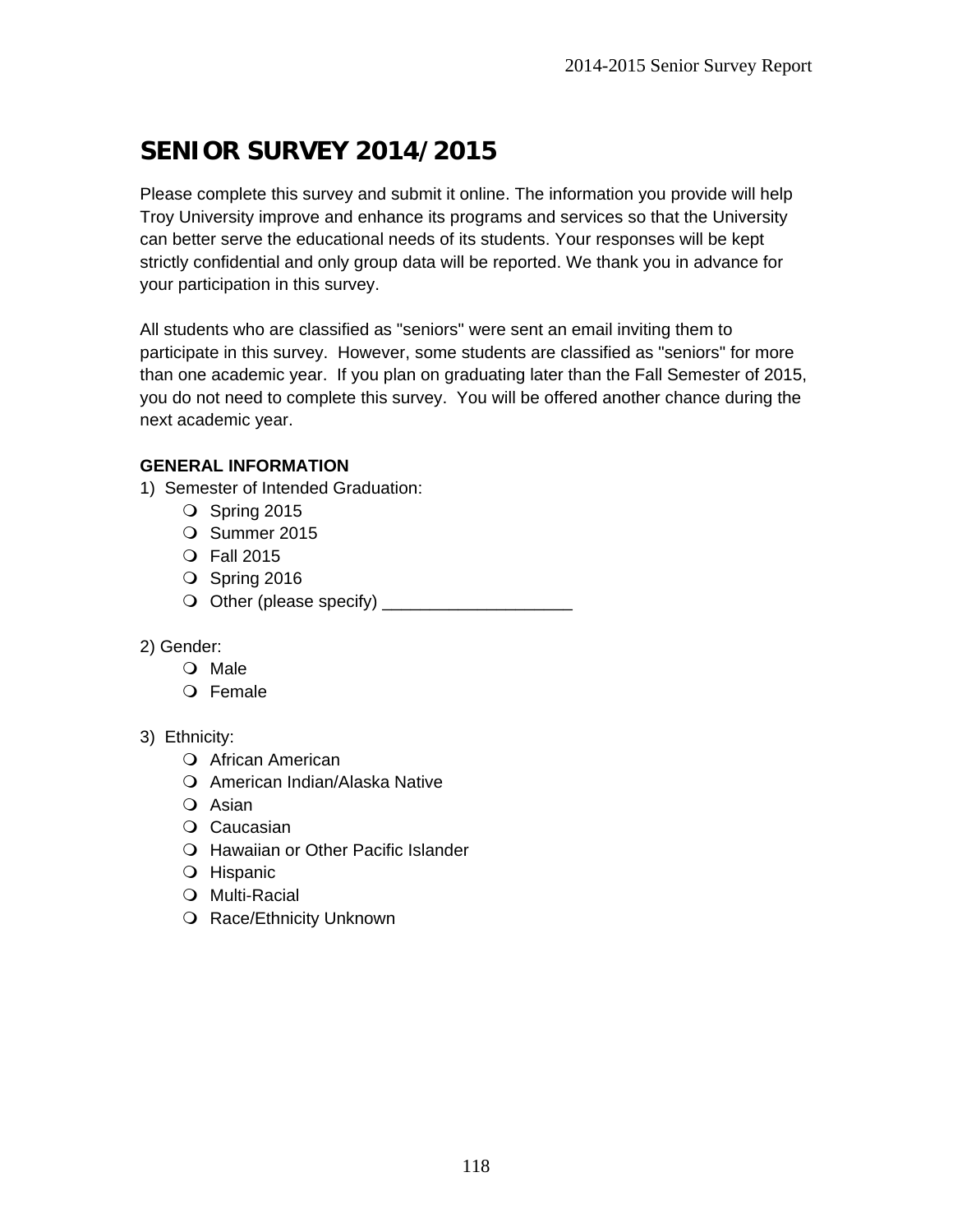4) Age:

- $Q$  18-19
- $Q$  20-21
- $Q$  22-24
- $Q$  25-29
- 30-34
- 35-39
- $Q$  40-49
- $O$  50-64
- O 65 or over

5) Marital status:

- O Single
- O Married
- O Divorced
- Widowed
- O Other

6) Are you a US citizen?

- Yes
- No

# Answer If 6) Are you a US citizen? No Is Selected

You indicated that you are not a US citizen, which country are you from?

O Please select below... (full list provided in drop down menu)

## Answer If 6) Are you a US citizen? Yes Is Selected

You indicated that you are a US citizen, which state is your permanent home state in the United States?

O Please select below....

(full list provided in drop down menu)

- O I do not reside in the United States
- 7) From which Troy University campus will you graduate?
	- O Dothan Campus
	- O eTROY
	- O Global Campus
	- O Montgomery Campus
	- O Phenix City Campus
	- O Troy Campus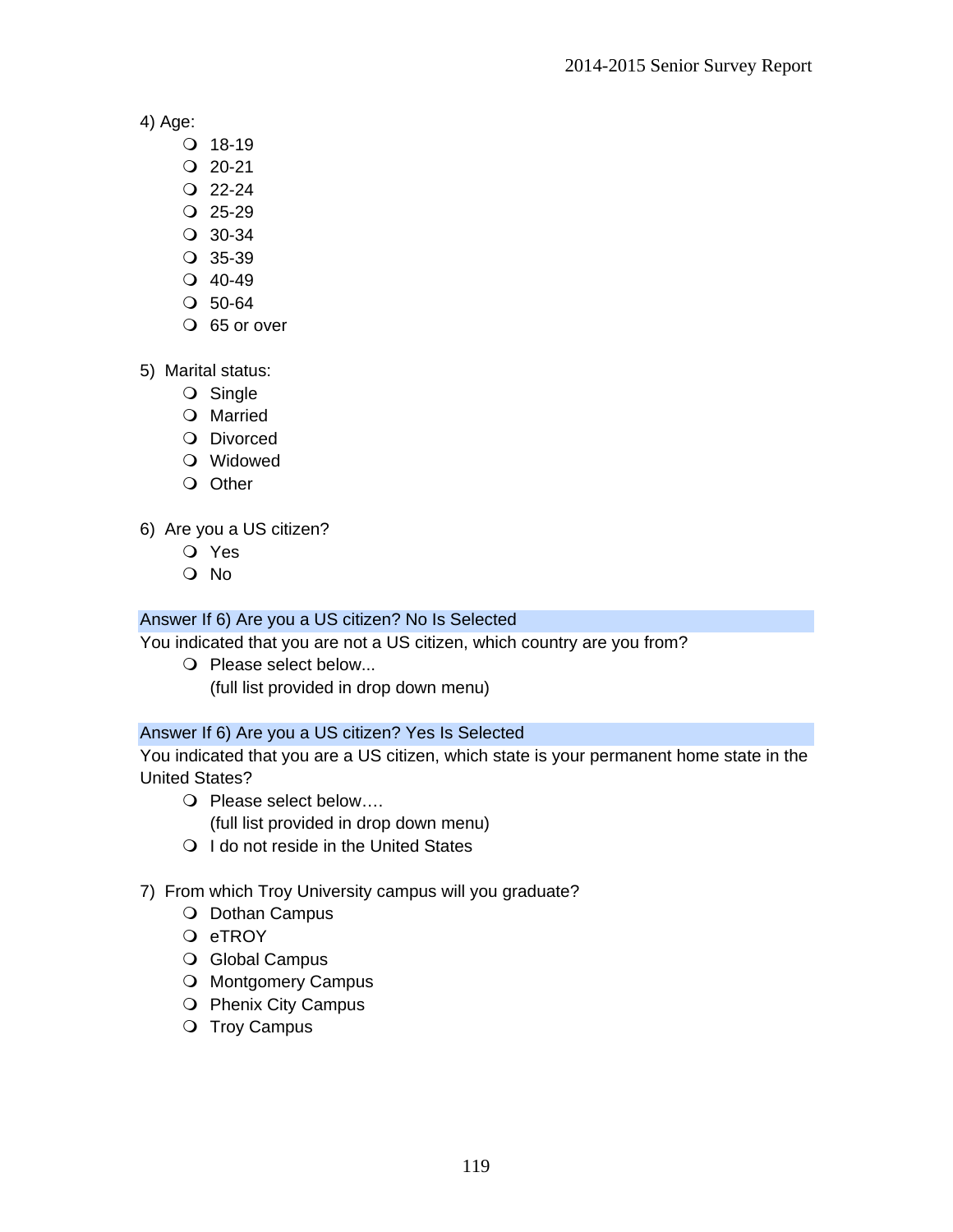Answer If 7) From which Troy University campus will you gradu... Global Campus Is **Selected** 

You selected Global Campus, from which site did you file your intent to graduate?

- O Please select below.... (full list provided in drop down menu)
- 8) What degree program are you currently completing at Troy University?
	- O Associate
	- O Bachelor's
	- O Master's
	- Education Specialist
	- O Doctoral
	- Q Other
- 9) From which college will you be graduating?
	- O Arts & Sciences
	- O Sorrell College of Business
	- O Communication and Fine Arts
	- Education
	- O Health & Human Services

Answer If 9) From which college will you be graduating? Arts & Sciences Is Selected

- 10) What is your major in the College of Arts and Sciences?
	- O Please select below... (full list provided in drop down menu)

Answer If 9) From which college will you be graduating? Sorrell College of Business Is **Selected** 

- 10) What is your major in the Sorrell College of Business?
	- O Please select below... (full list provided in drop down menu)

### Answer If 9) From which college will you be graduating? Communication and Fine Arts Is **Selected**

- 10) What is your major in the College of Communication and Fine Arts?
	- O Please select below... (full list provided in drop down menu)

### Answer If 9) From which college will you be graduating? Education Is Selected

- 10) What is your major in the College of Education?
	- O Please select below... (full list provided in drop down menu)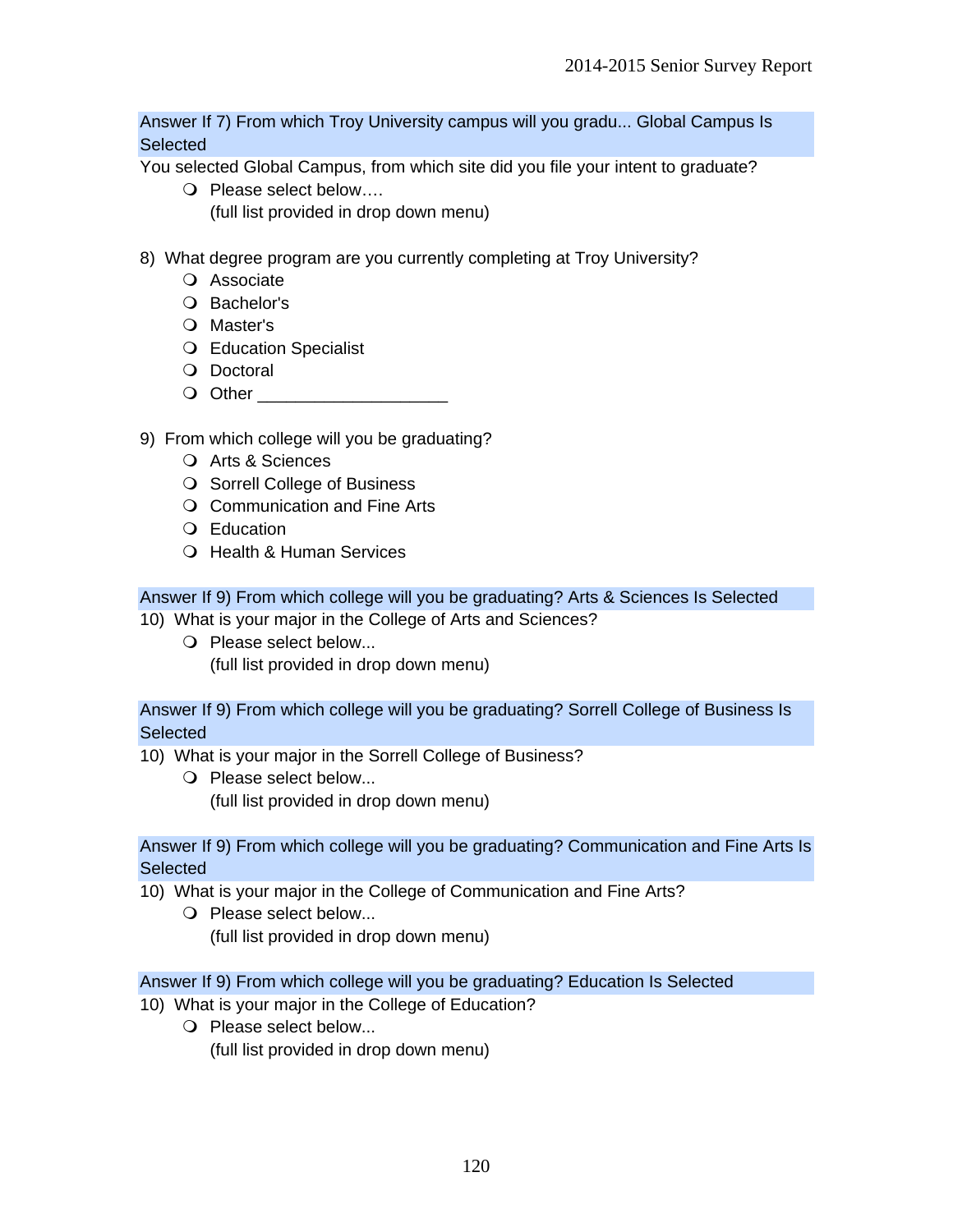Answer If 9) From which college will you be graduating? Health & Human Services Is **Selected** 

- 10) What is your major in the College of Health and Human Services?
	- O Please select below... (full list provided in drop down menu)
- 11) When you first started at Troy University, you were a:
	- O Dually-admitted student
	- First-time freshman
	- Undergraduate transfer student
	- Undergraduate transient student
	- First-time graduate student
	- Graduate transfer student
	- Graduate transient student

12) How many credit hours did you transfer to Troy University from another college or university?

- $Q$  1-15
- $Q$  16-30
- O More than 30
- O I did not transfer any credit hours.

13) Have you taken any courses online or in any other Distance Learning format at Troy University?

- Yes
- O No

14) How long have you attended Troy University?

- One year
- O Two years
- O Three years
- Four years
- O Five years
- $\bigcirc$  Six years
- O Seven years
- Eight years
- O Nine years
- $\bigcirc$  Ten years
- O More than ten years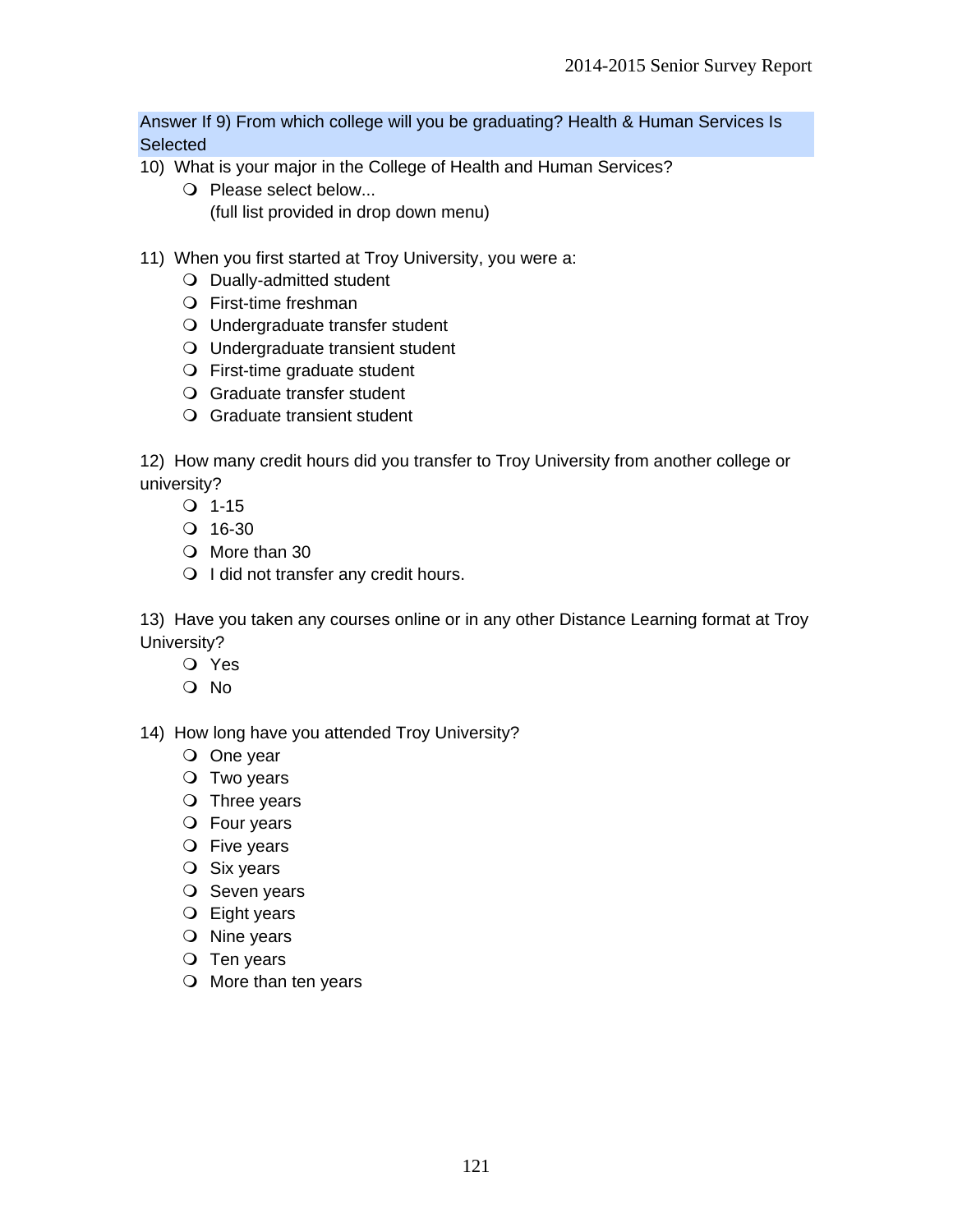- 15) What is your overall GPA?
	- Less than 2.0
	- $Q$  2.00-2.49
	- $Q$  2.50-2.99
	- 3.00-3.49
	- $\bigcirc$  3.50-4.00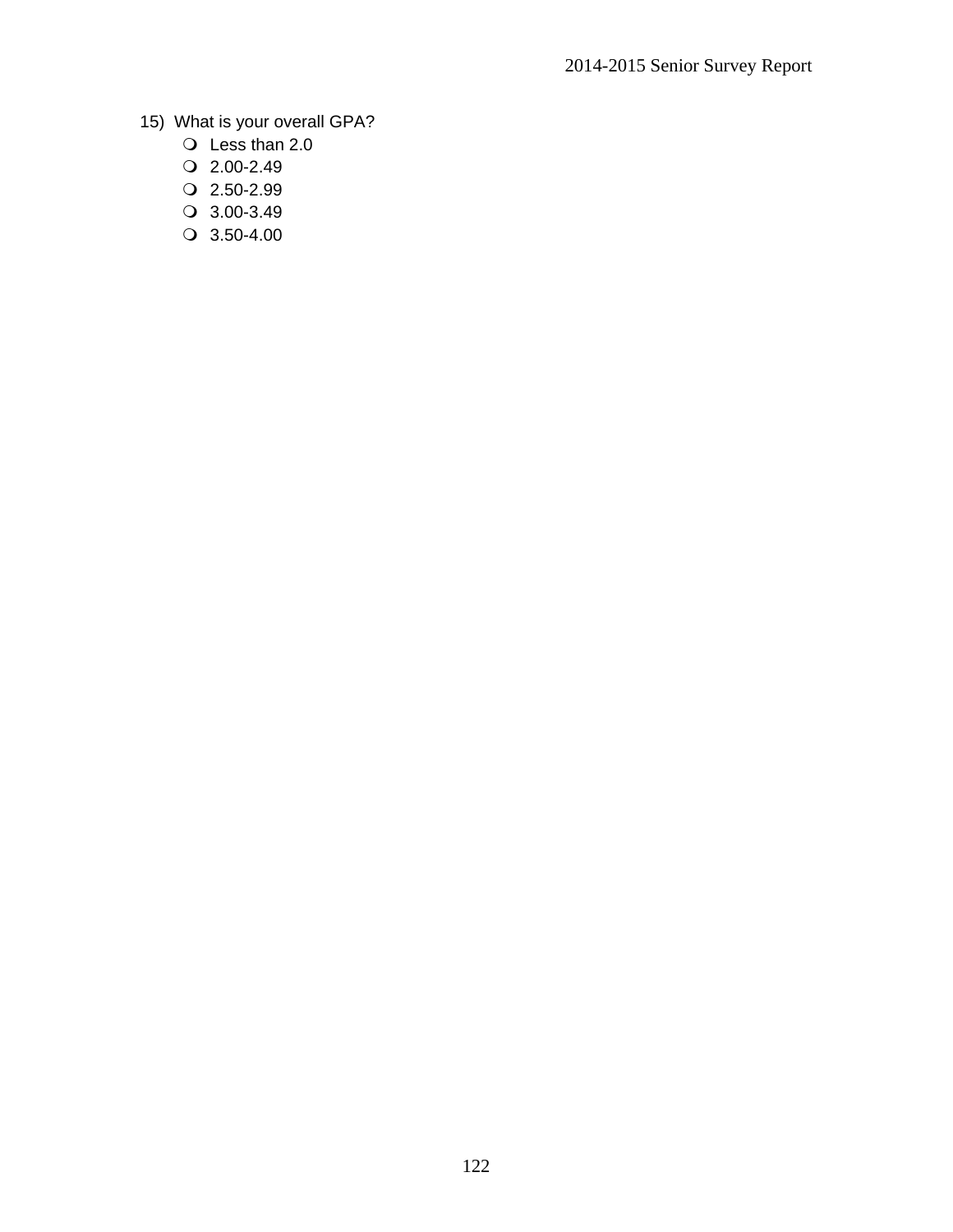## **GRADUATION / EMPLOYMENT PLANS**

- 16) What do you plan to do after you graduate?
	- Work in an area related to your major field of study
	- Work in an area outside your major field of study
	- $\bigcirc$  Continue working in the job that you have had
	- O Continue your education
	- Undecided
- 17) If you plan to continue your education, what is your ultimate goal?
	- A Bachelor's degree
	- A Master's degree
	- An Education Specialist degree
	- A Professional degree
	- A Doctoral degree
- 18) Are/were you employed while attending Troy University?
	- Yes
	- No

Answer If 18) Are/were you employed while attending Troy Univ... Yes Is Selected You answered "Yes" to Question 18, how many hours do/did you usually work per week?

- $\bigcirc$  1 9 hours
- $\bigcirc$  10 19 hours
- $Q$  20 29 hours
- 30 39 hours
- 40 or more hours

19) What financial aid have you received at Troy University? (Choose as many as apply)

- $\Box$  Scholarship/fellowship
- $\Box$  Graduate assistantship
- **Q** Grants
- **Loans**
- □ Work study
- $\Box$  Tuition assistance
- $\Box$  Third party pay
- **Q** None
- Other (please specify) \_\_\_\_\_\_\_\_\_\_\_\_\_\_\_\_\_\_\_\_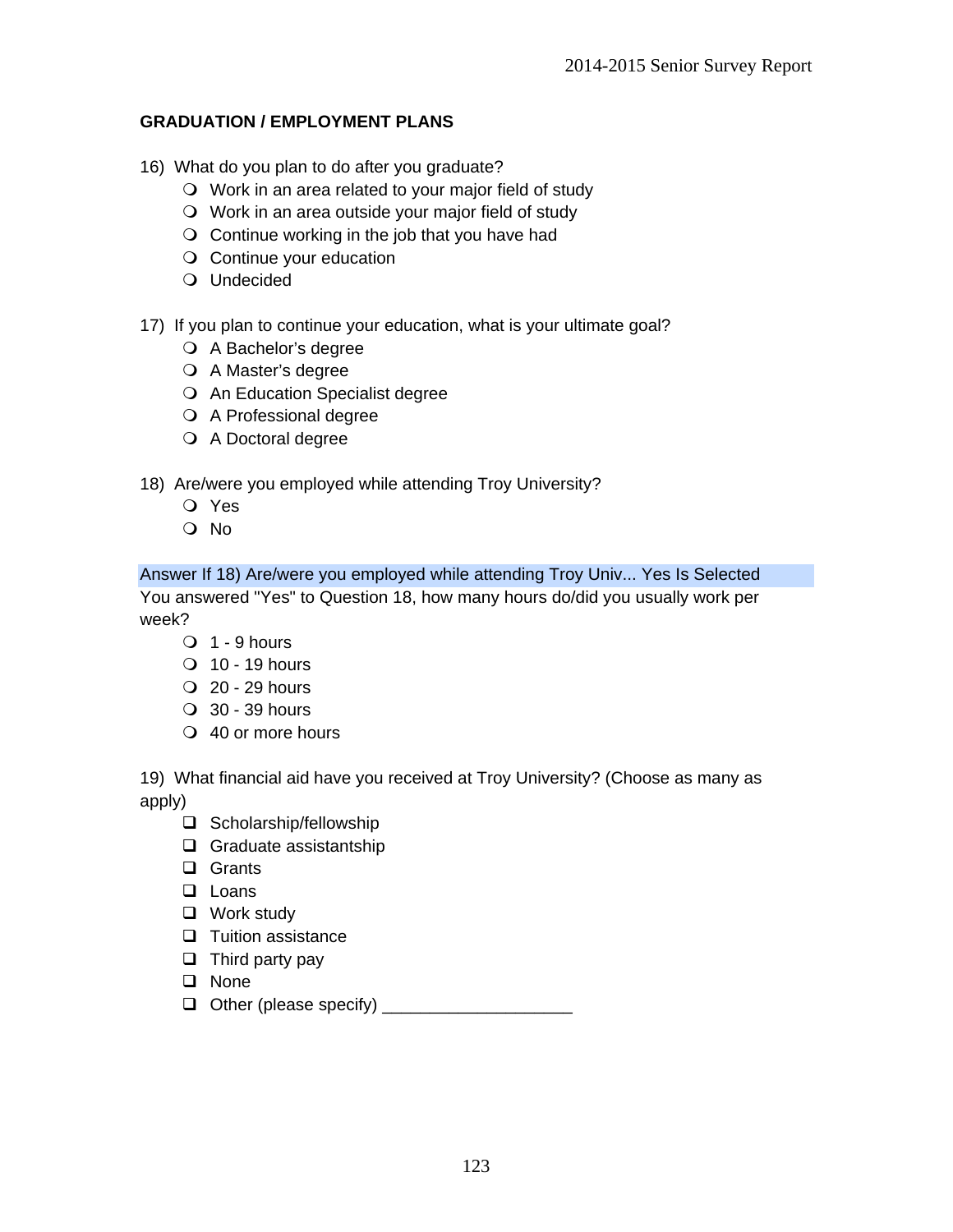# **PERCEPTIONS OF TROY UNIVERSITY**

| following areas:                                     |      |      |              |              |                  |
|------------------------------------------------------|------|------|--------------|--------------|------------------|
|                                                      | Poor | Fair | Average      | Good         | <b>Excellent</b> |
| Writing skills                                       | ( )  |      | O            | ∩            |                  |
| Speaking/presentation skills                         | ∩    | ( )  | O            | O            |                  |
| Reading skills                                       |      | ( )  | O            | O            |                  |
| Critical thinking skills                             |      | ∩    | O            | O            |                  |
| Problem solving skills                               | ∩    | ∩    | O            | O            |                  |
| <b>Mathematical skills</b>                           |      | ∩    | O            | O            |                  |
| Computer technologies                                |      | ∩    | $\mathsf{O}$ | $\mathsf{O}$ |                  |
| <b>Research skills</b>                               | ( )  | ∩    | Q            | $\bigcirc$   |                  |
| Scientific principles and methods                    | ∩    | Ω    | O            | $\Omega$     |                  |
| Understanding different philosophies<br>and cultures |      | ∩    | Q            | $\mathsf{O}$ |                  |

Appreciation of the arts  $\begin{vmatrix} 0 & 0 & 0 \end{vmatrix}$  of  $\begin{vmatrix} 0 & 0 & 0 \end{vmatrix}$  of  $\begin{vmatrix} 0 & 0 & 0 \end{vmatrix}$ Leadership skills **Leadership skills and the contract of the contract of the contract of contract of contract of contract of contract of contract of contract of contract of contract of contract of contract of contract of** Management and organizational skills  $\begin{vmatrix} 0 & 0 & 0 \end{vmatrix}$  o  $\begin{vmatrix} 0 & 0 & 0 \end{vmatrix}$ Time management  $\begin{vmatrix} 0 & 0 & 0 \\ 0 & 0 & 0 \end{vmatrix}$  of  $\begin{vmatrix} 0 & 0 & 0 \\ 0 & 0 & 0 \end{vmatrix}$ Working cooperatively in groups  $\begin{vmatrix} 0 & 0 & 0 \\ 0 & 0 & 0 \end{vmatrix}$  of  $\begin{vmatrix} 0 & 0 & 0 \\ 0 & 0 & 0 \end{vmatrix}$ Planning and carrying out projects  $\begin{vmatrix} 0 & 0 & 0 \\ 0 & 0 & 0 \end{vmatrix}$  of  $\begin{vmatrix} 0 & 0 & 0 \\ 0 & 0 & 0 \end{vmatrix}$ Citizenship skills **Citizenship skills** and a set of the set of the set of the set of the set of the set of the set of the set of the set of the set of the set of the set of the set of the set of the set of the set of the Strategies for applying skills in my field  $\begin{vmatrix} 0 & 0 & 0 \end{vmatrix}$  o  $\begin{vmatrix} 0 & 0 & 0 \end{vmatrix}$  o

20) In regard to your education at Troy University, please rate your development in the following areas: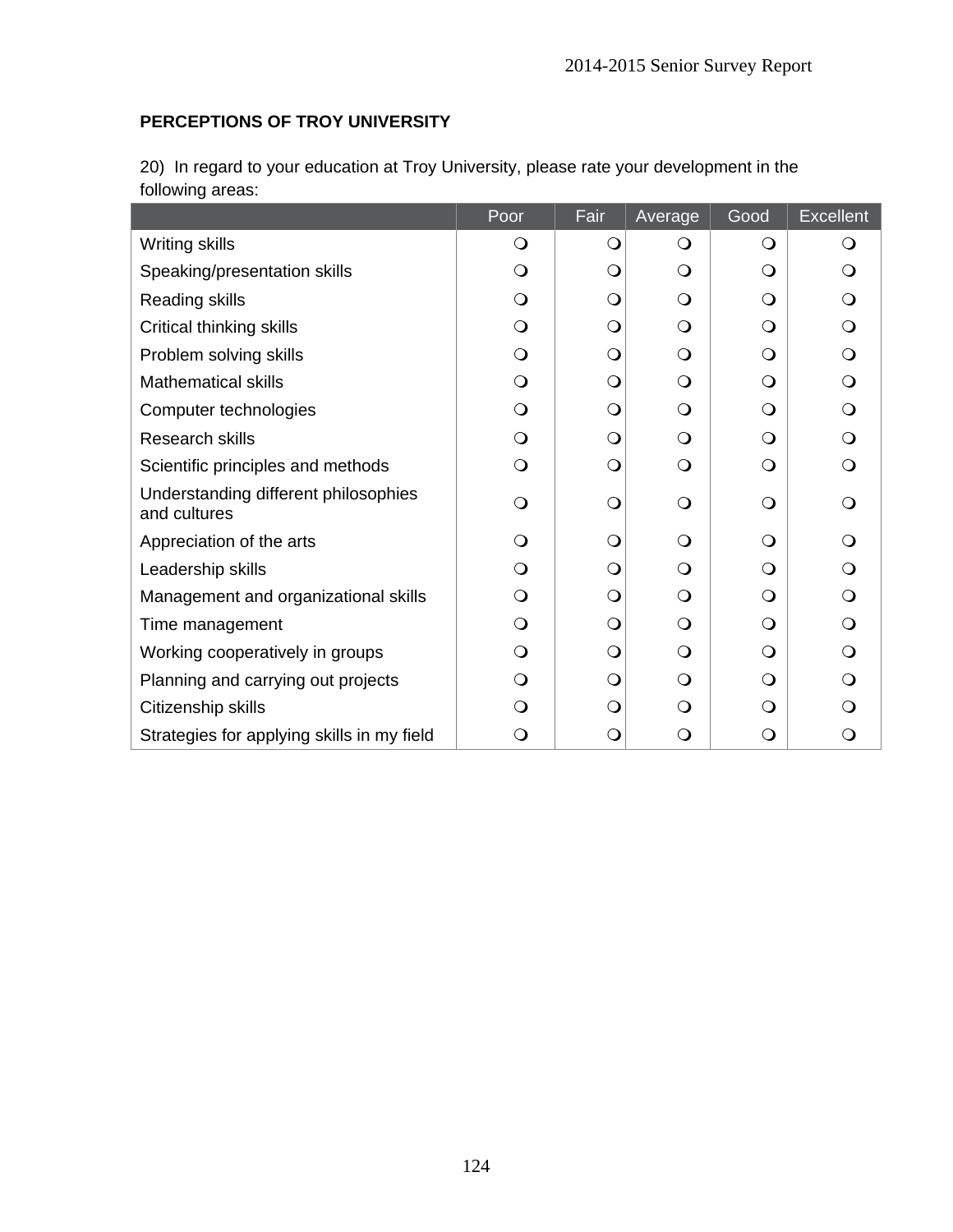|                                                      | Poor       | Fair           | Average        | Good       | <b>Excellent</b> | N/A        |
|------------------------------------------------------|------------|----------------|----------------|------------|------------------|------------|
| Overall quality of your academic<br>program          | $\bigcirc$ | $\bigcirc$     | $\bigcirc$     | $\bigcirc$ | $\bigcirc$       | Ő          |
| Academic advising                                    | $\bigcirc$ | $\bigcirc$     | $\bigcirc$     | $\bigcirc$ | $\circ$          |            |
| Faculty accessibility                                | $\bigcirc$ | $\bigcirc$     | $\bigcirc$     | $\bigcirc$ | $\circ$          |            |
| Instruction in major courses                         | $\bigcirc$ | $\bigcirc$     | $\bigcirc$     | $\bigcirc$ | $\circ$          | Q          |
| Instruction in general education<br>courses          | $\bigcirc$ | $\overline{O}$ | $\bigcirc$     | $\bigcirc$ | $\bigcirc$       | $\Omega$   |
| Faculty's use of technologies to<br>enhance teaching | $\bigcirc$ | $\bigcirc$     | $\bigcirc$     | $\bigcirc$ | $\bigcirc$       |            |
| Course availability in your major                    | $\bigcirc$ | $\bigcirc$     | $\bigcirc$     | $\bigcirc$ | $\bigcirc$       |            |
| Communication between faculty<br>and students        | $\bigcirc$ | $\bigcirc$     | $\bigcirc$     | $\bigcirc$ | $\Omega$         |            |
| <b>Registration procedures</b>                       | $\Omega$   | $\bigcirc$     | $\circ$        | $\bigcirc$ | $\Omega$         |            |
| <b>IMPACT/New Student Orientation</b><br>Program     | $\Omega$   | $\bigcirc$     | $\bigcirc$     | $\bigcirc$ | $\circ$          |            |
| Library                                              | $\bigcirc$ | $\overline{O}$ | $\overline{O}$ | $\bigcirc$ | $\bigcirc$       | Q          |
| Computer labs                                        | $\bigcirc$ | $\overline{O}$ | $\bigcirc$     | $\bigcirc$ | $\bigcirc$       | $\bigcirc$ |
| Laboratory/instructional<br>equipment                | $\bigcirc$ | $\bigcirc$     | $\bigcirc$     | $\bigcirc$ | $\circ$          | O          |
| <b>Testing Center</b>                                | $\bigcirc$ | $\bigcirc$     | $\bigcirc$     | $\bigcirc$ | $\bigcirc$       | O          |
| <b>Writing Center</b>                                | $\bigcirc$ | $\overline{O}$ | $\bigcirc$     | $\bigcirc$ | $\bigcirc$       |            |
| <b>Natural Science Center</b>                        | $\bigcirc$ | $\bigcirc$     | $\bigcirc$     | $\bigcirc$ | $\bigcirc$       | O          |
| Center for International Programs                    | $\Omega$   | $\bigcirc$     | $\bigcirc$     | $\bigcirc$ | $\mathsf{O}$     | O          |

21) Please rate the following areas related to the education and academic support services at Troy University: (Select "N/A" for any item that does not apply to you.)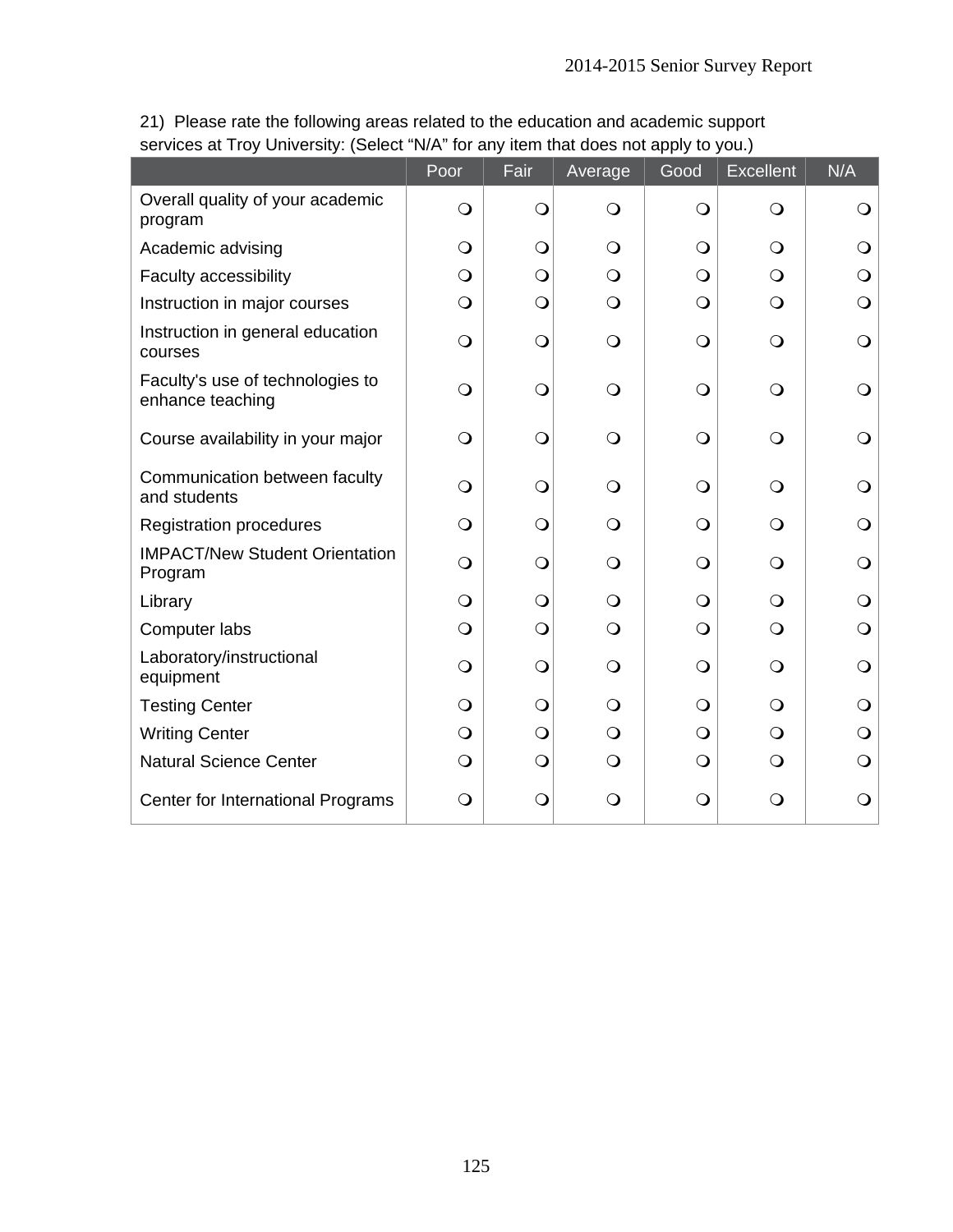22) On a scale from 1 to 5, with 1 as "Very Dissatisfied" and 5 as "Very Satisfied," please rate your satisfaction with the following offices and services at Troy University: (Select "Not Applicable" if the item does not apply to you.)

|                                                      | Very<br><b>Dissatisfied</b> | <b>Dissatisfied</b> | <b>Neutral</b> | Satisfied  | Very<br>Satisfied | <b>Not</b><br>Applicable |
|------------------------------------------------------|-----------------------------|---------------------|----------------|------------|-------------------|--------------------------|
| <b>Adaptive Needs</b><br><b>Services</b>             | $\bigcirc$                  | $\bigcirc$          | $\bigcirc$     | $\bigcirc$ | $\bigcirc$        | $\bigcirc$               |
| <b>Admissions Office</b>                             | $\bigcirc$                  | $\bigcirc$          | $\bigcirc$     | $\bigcirc$ | $\bigcirc$        | $\bigcirc$               |
| <b>Athletic Programs</b>                             | $\bigcirc$                  | $\bigcirc$          | $\bigcirc$     | $\bigcirc$ | $\bigcirc$        | $\bigcirc$               |
| <b>Bookstore Services</b>                            | $\bigcirc$                  | $\bigcirc$          | $\bigcirc$     | $\bigcirc$ | $\bigcirc$        | $\bigcirc$               |
| <b>Buildings and</b><br>Grounds                      | $\bigcirc$                  | $\bigcirc$          | $\bigcirc$     | $\bigcirc$ | $\bigcirc$        | $\bigcirc$               |
| <b>Business Office</b>                               | $\bigcirc$                  | $\bigcirc$          | $\bigcirc$     | $\bigcirc$ | $\bigcirc$        | $\bigcirc$               |
| <b>Career Services</b>                               | $\bigcirc$                  | $\circ$             | $\bigcirc$     | $\bigcirc$ | $\bigcirc$        | $\bigcirc$               |
| <b>Counseling Services</b>                           | $\bigcirc$                  | $\bigcirc$          | $\bigcirc$     | $\bigcirc$ | $\bigcirc$        | $\bigcirc$               |
| <b>Financial Aid Services</b>                        | $\bigcirc$                  | $\bigcirc$          | $\bigcirc$     | $\bigcirc$ | $\bigcirc$        | $\bigcirc$               |
| <b>Food Services</b>                                 | $\bigcirc$                  | $\bigcirc$          | $\bigcirc$     | $\bigcirc$ | $\bigcirc$        | $\bigcirc$               |
| Housing and<br>Residence Life                        | $\bigcirc$                  | $\bigcirc$          | $\bigcirc$     | $\bigcirc$ | $\bigcirc$        | $\bigcirc$               |
| <b>IKON Graphics and</b><br><b>Printing Services</b> | $\bigcirc$                  | $\bigcirc$          | $\bigcirc$     | $\bigcirc$ | $\bigcirc$        | $\bigcirc$               |
| <b>IKON Mailroom and</b><br><b>Postal Services</b>   | $\bigcirc$                  | $\bigcirc$          | $\bigcirc$     | $\bigcirc$ | $\bigcirc$        | $\bigcirc$               |
| Information<br>Technology (IT)<br><b>Services</b>    | $\bigcirc$                  | $\bigcirc$          | $\bigcirc$     | $\bigcirc$ | $\bigcirc$        | $\bigcirc$               |
| <b>Parking Facilities</b>                            | $\bigcirc$                  | $\bigcirc$          | $\bigcirc$     | $\bigcirc$ | $\bigcirc$        | $\bigcirc$               |
| <b>Placement Service</b>                             | $\bigcirc$                  | $\bigcirc$          | $\bigcirc$     | $\bigcirc$ | $\bigcirc$        | $\bigcirc$               |
| Recreational and<br><b>Intramural Activities</b>     | $\bigcirc$                  | $\bigcirc$          | $\bigcirc$     | $\bigcirc$ | $\bigcirc$        | $\bigcirc$               |
| Registrar/Records<br>Office                          | $\bigcirc$                  | $\Omega$            | $\bigcirc$     | $\bigcirc$ | $\bigcirc$        | $\Omega$                 |
| Safety and Security<br><b>Services</b>               | $\bigcirc$                  | $\bigcirc$          | $\bigcirc$     | $\bigcirc$ | $\bigcirc$        | $\bigcirc$               |
| <b>Student Health</b><br><b>Services</b>             | $\bigcirc$                  | $\bigcirc$          | $\bigcirc$     | $\bigcirc$ | $\bigcirc$        | $\bigcirc$               |
| Student organizations                                | $\circ$                     | $\Omega$            | $\bigcirc$     | $\bigcirc$ | $\bigcirc$        | $\bigcirc$               |
| <b>Student Support</b><br>Services (SSS)             | $\bigcirc$                  | $\Omega$            | $\bigcirc$     | $\bigcirc$ | $\bigcirc$        |                          |
| <b>Trojan Fitness Center</b>                         | $\bigcirc$                  | $\bigcirc$          | $\bigcirc$     | $\bigcirc$ | $\bigcirc$        | $\bigcirc$               |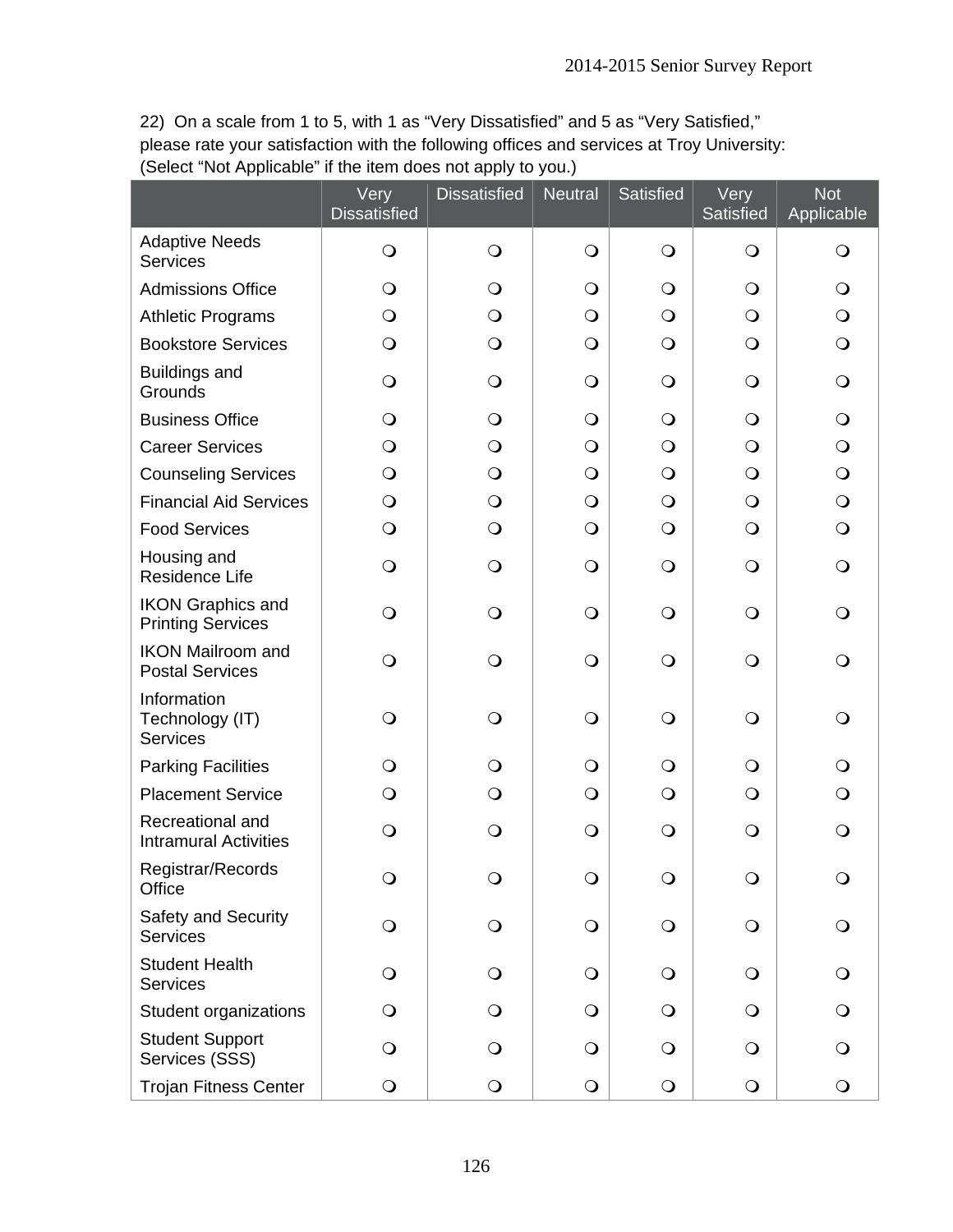| Trojan Web Express                                                   |  |  |  |
|----------------------------------------------------------------------|--|--|--|
| <b>University Media</b><br>(website, newsletters,<br>radio, TV, etc) |  |  |  |
| <b>Veteran Services</b>                                              |  |  |  |

23) On a scale from 1 to 5, with 1 as "Strongly Disagree" and 5 as "Strongly Agree," please provide your opinion regarding the following areas:

|                                                                                                 | <b>Strongly</b><br><b>Disagree</b> | <b>Disagree</b> | <b>Neither</b><br>Agree nor<br><b>Disagree</b> | Agree          | <b>Strongly</b><br>Agree |
|-------------------------------------------------------------------------------------------------|------------------------------------|-----------------|------------------------------------------------|----------------|--------------------------|
| The goals, objectives, and<br>requirements for my<br>academic program were<br>clearly defined.  | $\bigcirc$                         | $\circ$         | $\bigcirc$                                     | $\overline{O}$ | $\bigcirc$               |
| My academic program was<br>intellectually challenging and<br>stimulating.                       | $\bigcirc$                         | $\bigcirc$      | $\mathsf{O}$                                   | $\bigcirc$     | Q                        |
| Courses in my curriculum<br>contributed to the skills and<br>knowledge required in my<br>field. | $\mathsf{O}$                       | $\bigcirc$      | $\bigcirc$                                     | $\Omega$       | O                        |
| Courses were offered<br>frequently enough for timely<br>completion of my degree<br>program.     | $\overline{O}$                     | $\bigcirc$      | $\bigcirc$                                     | $\bigcirc$     | O                        |
| The intellectual caliber of<br>students in my academic<br>program was high.                     | $\bigcirc$                         | $\bigcirc$      | $\bigcirc$                                     | $\bigcirc$     | ∩                        |
| The degree program in<br>which I enrolled is valuable<br>for me in my employment.               | $\bigcirc$                         | $\overline{O}$  | $\bigcirc$                                     | $\bigcirc$     | $\overline{O}$           |
| Troy University faculty care<br>about students as<br>individuals.                               | $\bigcirc$                         | $\bigcirc$      | $\bigcirc$                                     | $\bigcirc$     | Q                        |
| Troy University faculty were<br>helpful with my career plan.                                    | $\overline{O}$                     | O               | $\bigcirc$                                     | $\bigcirc$     | $\overline{O}$           |
| <b>Troy University is</b><br>responsive to the needs of<br>its students.                        | O                                  | O               | O                                              | $\Omega$       | Q                        |
| The tuition and fees I paid at<br>Troy University were a<br>worthwhile investment.              | $\bigcirc$                         | $\bigcirc$      | $\bigcirc$                                     | $\bigcirc$     | $\bigcirc$               |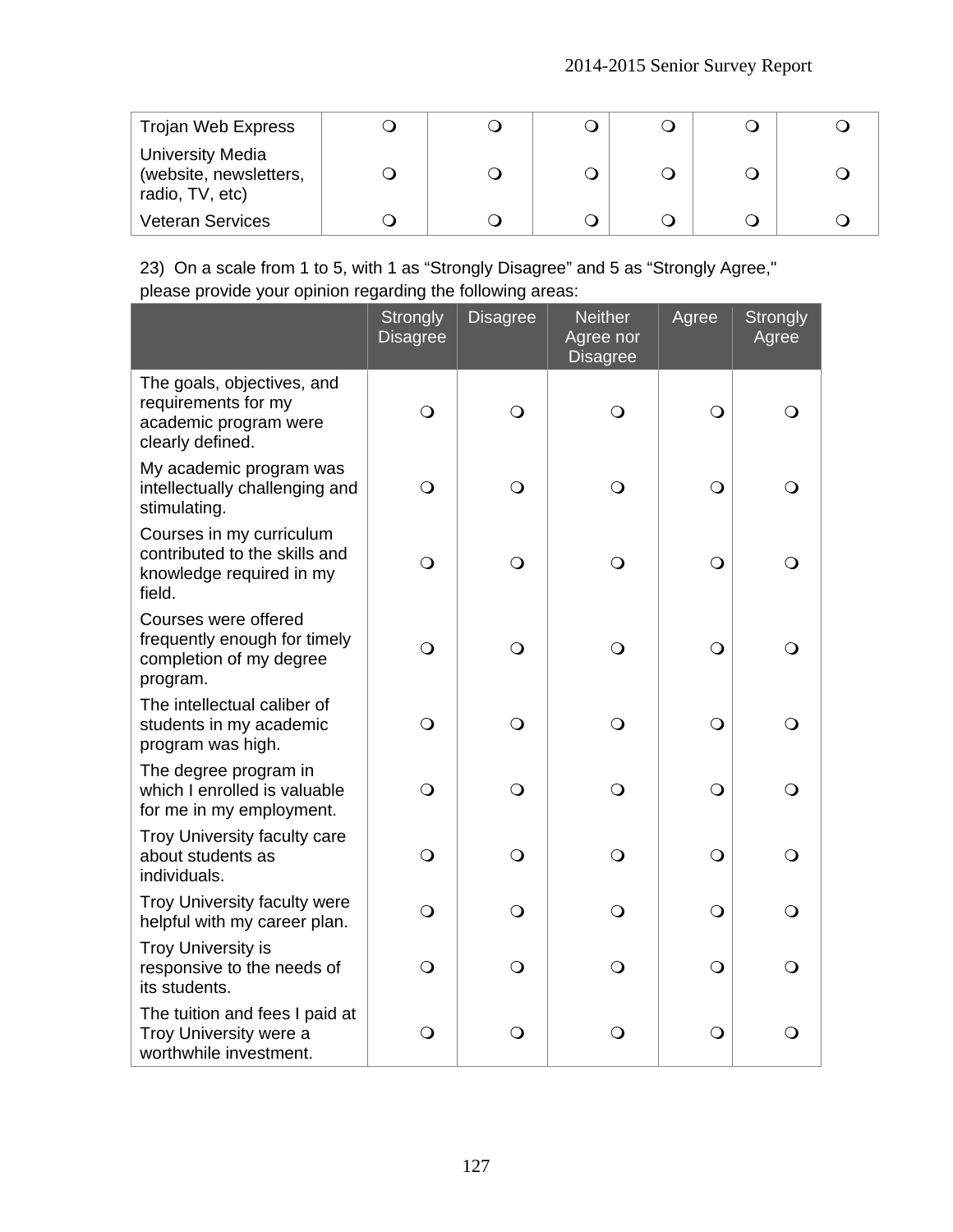# **READING HABITS**

|                                                                                                                                                                   | Not at<br>all | In a very<br>limited<br>way | Somewhat | In a<br>noticeable<br>way | Greatly |
|-------------------------------------------------------------------------------------------------------------------------------------------------------------------|---------------|-----------------------------|----------|---------------------------|---------|
| My involvement in reading as<br>part of my college experience<br>has enhanced my ability to<br>understand connections<br>between the various materials<br>I read. |               |                             |          |                           |         |
| My involvement in reading as<br>a part of my college<br>experience has enhanced my<br>awareness of other people's<br>political and social viewpoints.             |               |                             |          |                           |         |

24) Please indicate your level of involvement in reading.

- 25) Which statement below do you agree with most?
	- $\bigcirc$  I read constantly for my own personal satisfaction, and I love it.
	- $\bigcirc$  I don't have much time to read for pleasure, but I like to when I get the chance.
	- $\bigcirc$  I only read what I'm supposed to for school.
	- O I basically don't read books much at all.

26) Most often, the reason I read is… (Please choose the best answer from this selection).

- Just for the pleasure of it.
- O Because I have to for school.
- O Because I get bored and have nothing else to do.
- $\bigcirc$  To learn new things on my own.
- O I don't really read much.
- O Because my parents encourage me to.
- 27) How would you rate your reading level?
	- O Advanced
	- O Above average
	- Average
	- O Below average
	- O Poor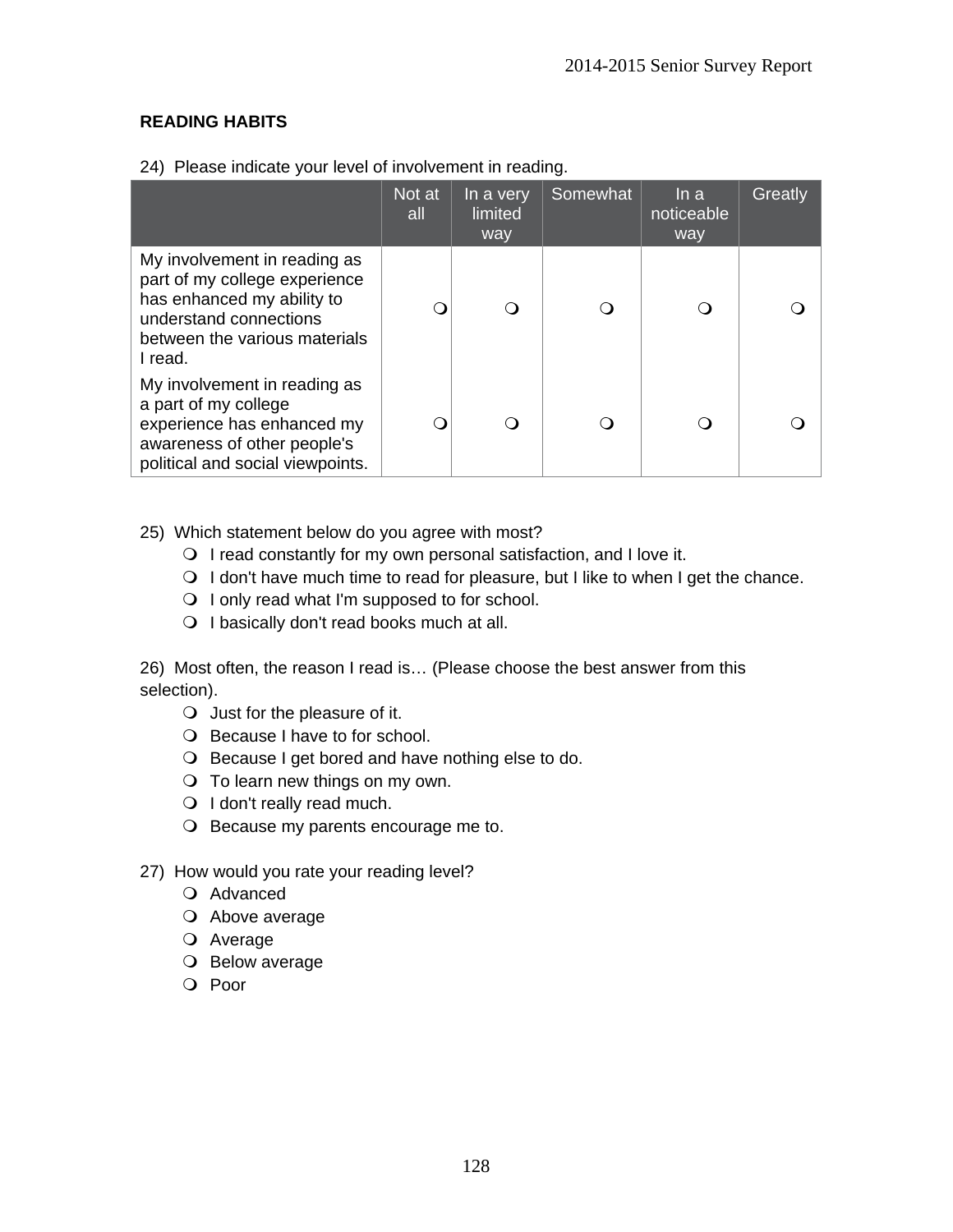- 28) Which of the following do you read? Check all that apply.
	- $\Box$  Books assigned for class
	- $\Box$  Books I read outside of class for pleasure
	- $\Box$  Cereal boxes, instructional pamphlets and other product packaging
	- $\Box$  Comic books or graphic novels
	- $\Box$  Computer manuals or other electronic equipment manuals
	- □ Fashion/Beauty magazines
	- $\Box$  Magazines about video games
	- □ Music/Computers/Entertainment magazines
	- $\Box$  News magazines
	- **Q** Newspapers
	- $\Box$  Online websites or webzines
	- **Q** Puzzles/Games/Humor magazines
	- □ Religious literature/books
	- $\Box$  School papers or other newsletters
	- □ Self-help literature
	- $\Box$  Sports magazines
	- $\Box$  None of the above
- 29) Not including school assignments, how much do you read?
	- O Outside of school assignments, I don't read at all
	- Under one book per month
	- O One book per month
	- 2-3 books per month
	- 3-5 books per month
	- 5-10 books per month
	- 10-20 books per month
	- O More than 20 books per month
- 30) About how often do you discuss books with others?
	- O Daily
	- Weekly
	- Monthly
	- $\bigcirc$  A few times per year
	- O Once per year
	- O Never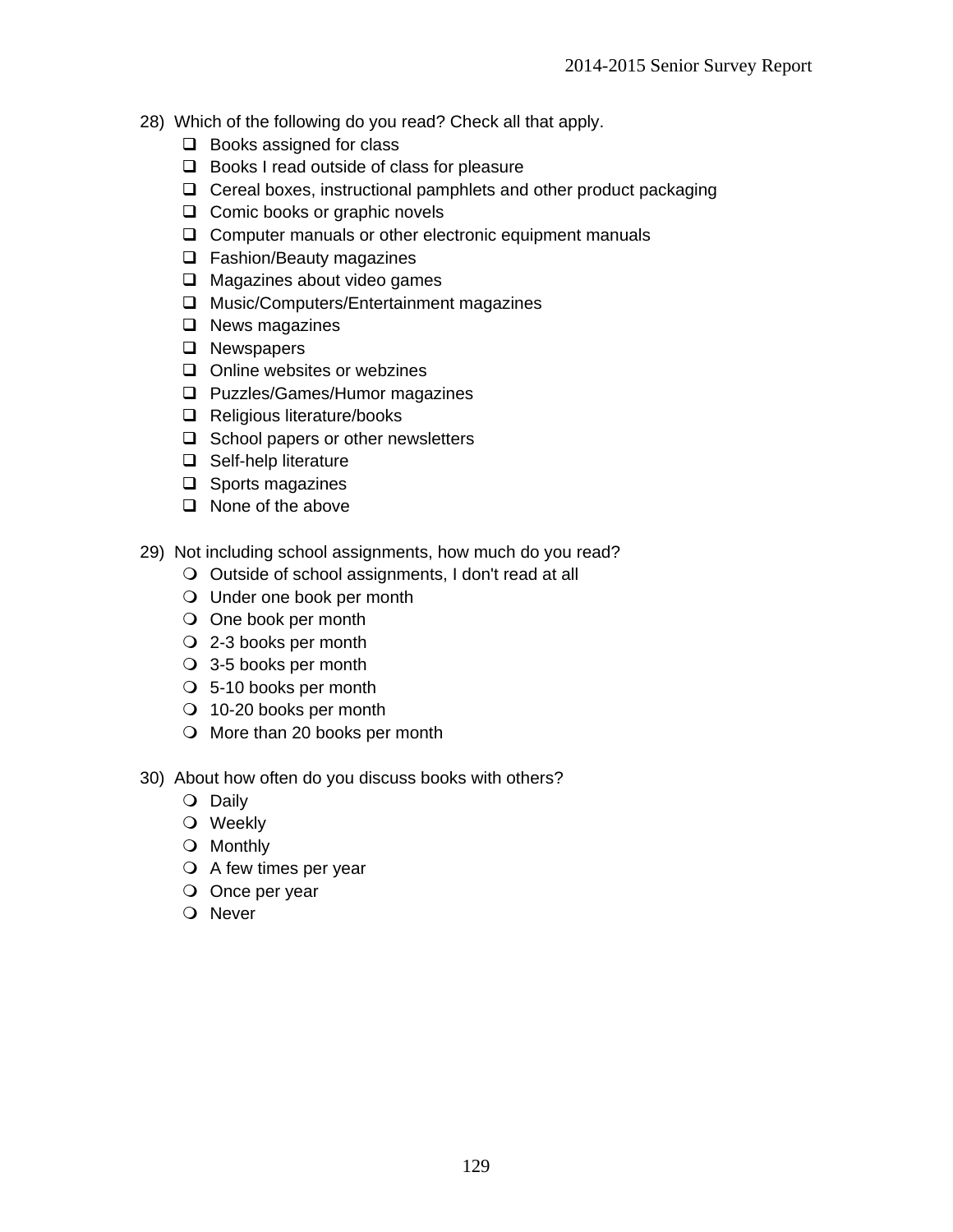# **OVERALL PERCEPTIONS**

|                                                                                      | <b>Excellent</b> | Good | Average  | Fair | Poor |
|--------------------------------------------------------------------------------------|------------------|------|----------|------|------|
| How would you rate Troy<br>University's preparation of you<br>for employment?        |                  |      |          |      |      |
| How would you rate Troy<br>University's preparation of you<br>for further education? |                  |      | $\Omega$ |      |      |
| What is your overall rating of<br>your college experiences at<br>TROY?               |                  |      |          |      |      |

31) Please provide your overall ratings of Troy University:

- 32) If you were starting over, would you enroll in the same program?
	- O Definitely Yes
	- O Probably Yes
	- O Probably Not
	- O Definitely Not
- 33) If you could start college over, would you attend Troy University again?
	- O Definitely Yes
	- O Probably Yes
	- O Probably Not
	- O Definitely Not
- 34) Would you recommend your academic program to other students?
	- O Definitely Yes
	- O Probably Yes
	- O Probably Not
	- O Definitely Not
- 35) Would you recommend Troy University to someone planning to go to college?
	- O Definitely Yes
	- O Probably Yes
	- O Probably Not
	- O Definitely Not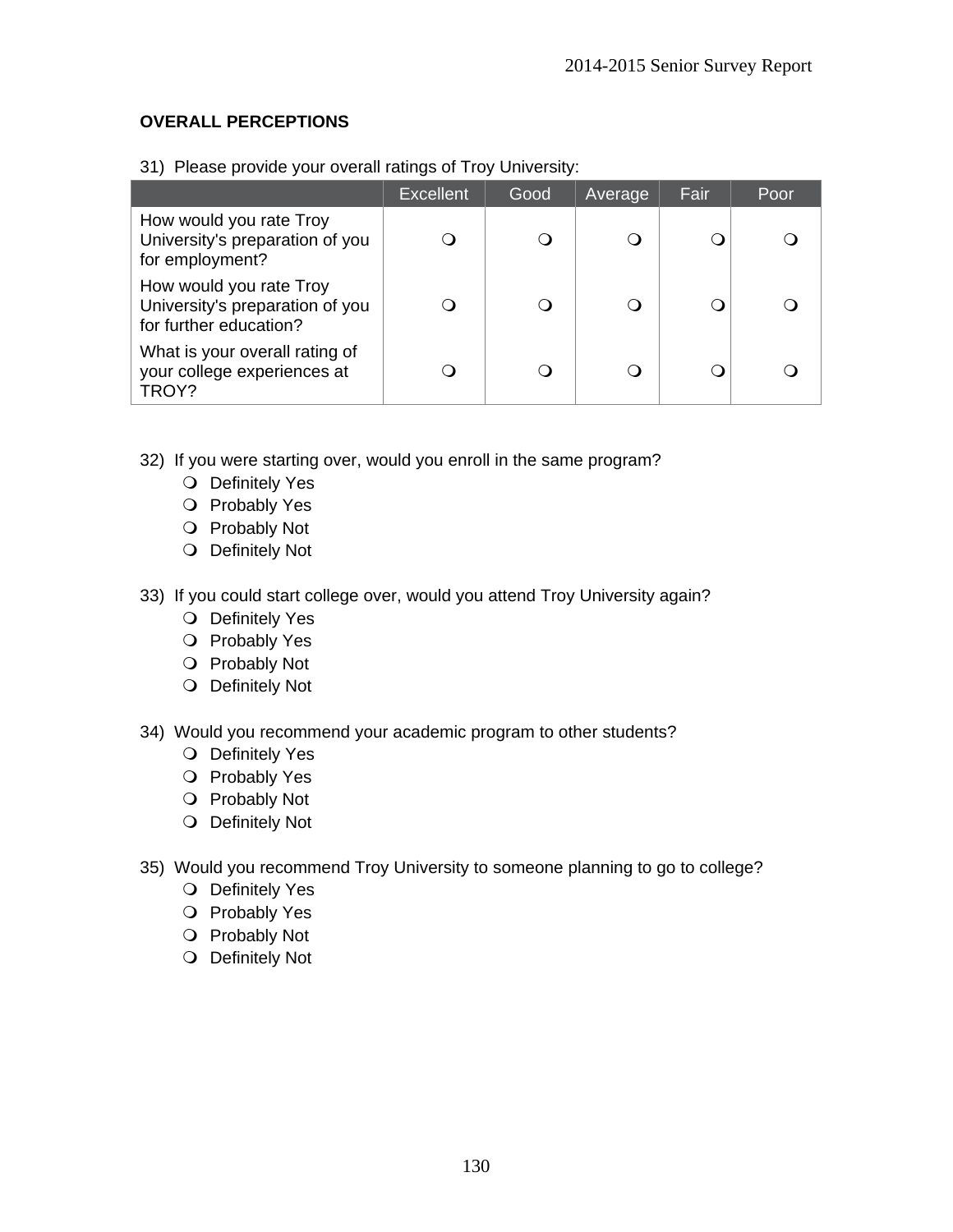36) To which student organizations did you belong while attending TROY? (Choose as many as apply)

- Departmental
- **Q** Professional
- **Q** Religious
- **Leadership**
- □ Services
- □ Honor society
- **Q** Publication
- **D** Political
- **Q** Fraternity/Sorority
- Art/Music/Drama
- □ Sports
- **Q** None

37) Please type any additional comments you have regarding Troy University below:

*Troy University is accredited by the Southern Association of Colleges and Schools Commission on Colleges to award associate, baccalaureate, master's, education specialist and doctoral degrees. As part of the accreditation process Troy University reports job placement rates as one measure of student achievement. The information you provide in the following section is anonymous and will be reported only in aggregate form.* 

38) What are your plans upon graduation?

- $\bigcirc$  Serve in the Military
- Continue my education as a full-time student in a Graduate or Professional school
- O Take time off from school and work for personal reasons
- O Continue working at current job
- O Seek full-time employment
- O Seek part-time employment
- $\bigcirc$  Continue my education and work part-time or full-time
- 39) Will you be continuing your education through Troy University?
	- Yes
	- O Maybe
	- No
	- $\bigcirc$  I have not applied to a graduate program at this time